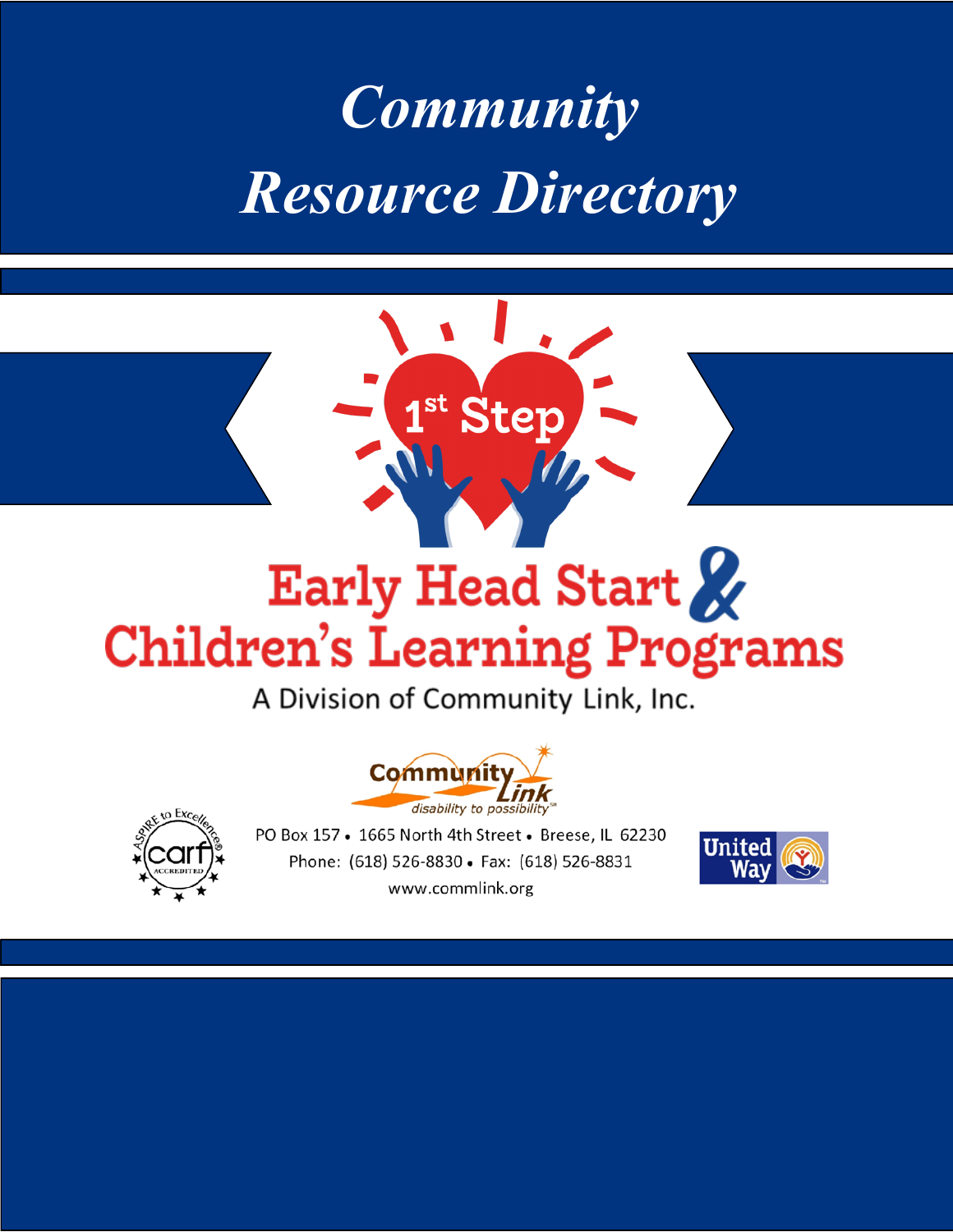

#### **Table of Contents / Tabla de Contenido**

| BCMW and CHASI / BCMW y CHASI                                                                          | $3-6$     |
|--------------------------------------------------------------------------------------------------------|-----------|
| Child and Family Connections / Child y Family Connections                                              | $7 - 8$   |
| Counseling / Consejería                                                                                | $9 - 18$  |
| Crisis and Safety / Crisis y seguridad                                                                 | 19-22     |
| Dentist / Dentista                                                                                     | $23 - 34$ |
| Department of Children and Family Services (DCFS) /<br>Departamento de Servicios para Niños y Familias | $35 - 39$ |
| Disabilities Services / Servicios para Discapacitados                                                  | $40 - 43$ |
| Doctors / Doctores                                                                                     | 44-85     |
| Education / Educacion                                                                                  | 86-101    |
| Employement Services / Servicios de Empleo                                                             | 102-104   |
| Food Pantry and General Assistance / Despensa de Alimentos y Asistencia General                        | 105-114   |
| Hospitals / Hospitales                                                                                 | 115-119   |
| Housing / Viviendas                                                                                    | 120-126   |
| Legal Aid / Asistencia Legal                                                                           | 127-129   |
| Libraries / Bibliotecas                                                                                | 130-133   |
| Optometrists / Optometristas                                                                           | 134-139   |
| Other Specialized Services / Otros Servicios Especializados                                            | 140-144   |
| Pregnancy Programs / Programas de Embarazo                                                             | 145-148   |
| Public Aid (Department of Human Services) /<br>Ayuda Pública (Departamento de Servicios Humanos)       | 149-150   |
| Shelters / Refugios                                                                                    | 151-179   |
| Social Security Administration Offices /<br>Oficinas de la Administración de Seguro Social             | 180-181   |
| Transportation / Transportacion                                                                        | 182-183   |
| WIC and Health Departments / WIC y Departamentos de Salud                                              | 184-187   |
| * Page numbers will appear at the top of the PDF Toolbar                                               |           |

\* Los números de página aparecerán en la parte superior de la barra de herramientas de PDF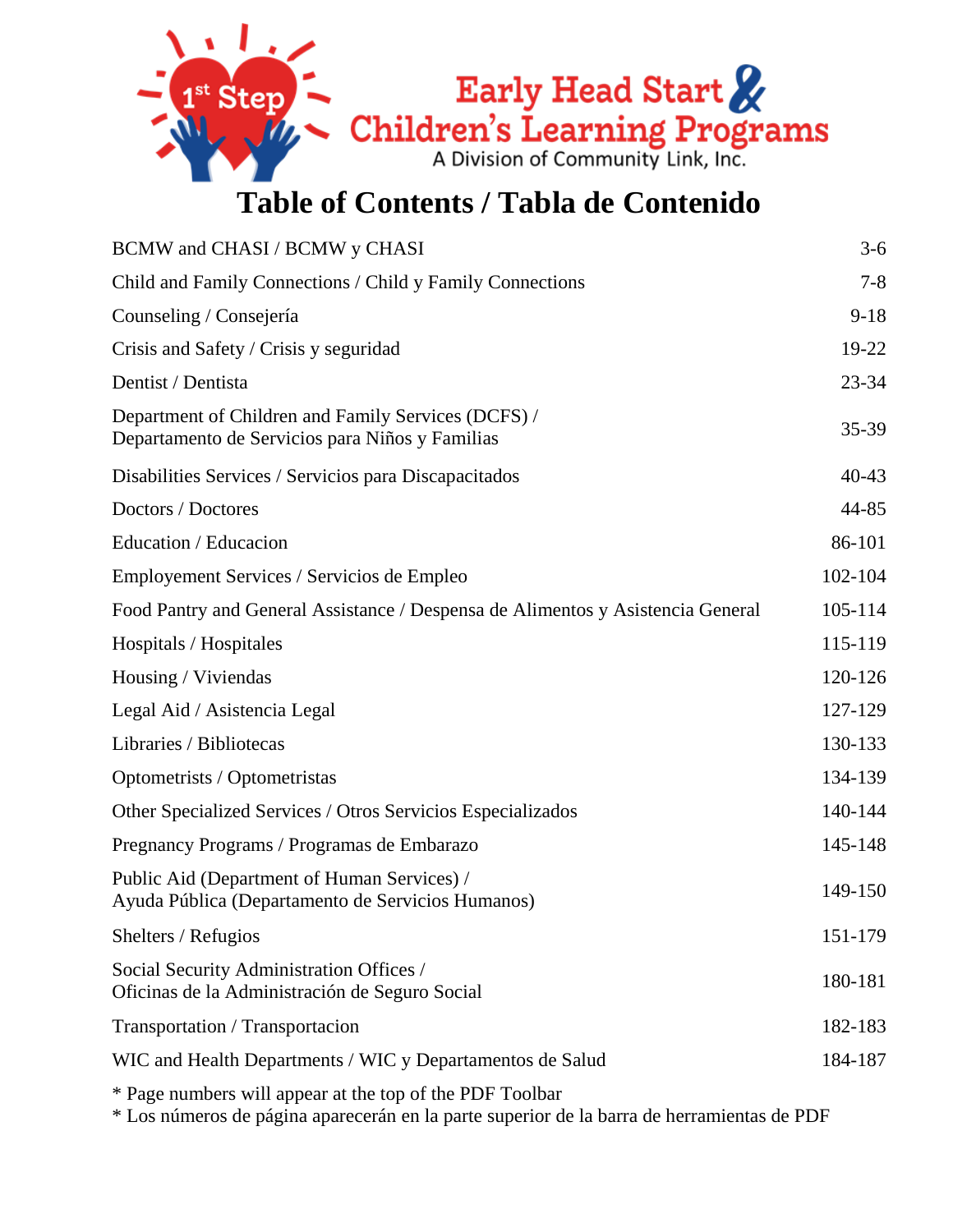

#### **BCMW and CHASI BCMW y CHASI**

BCMW Breese - Energy Assistance LIHEAP BCMW Breese Community Services BCMW Centralia Community Services BCMW Head Start BCMW Head Start Breese Center BCMW Nashville Community Services **CHASI**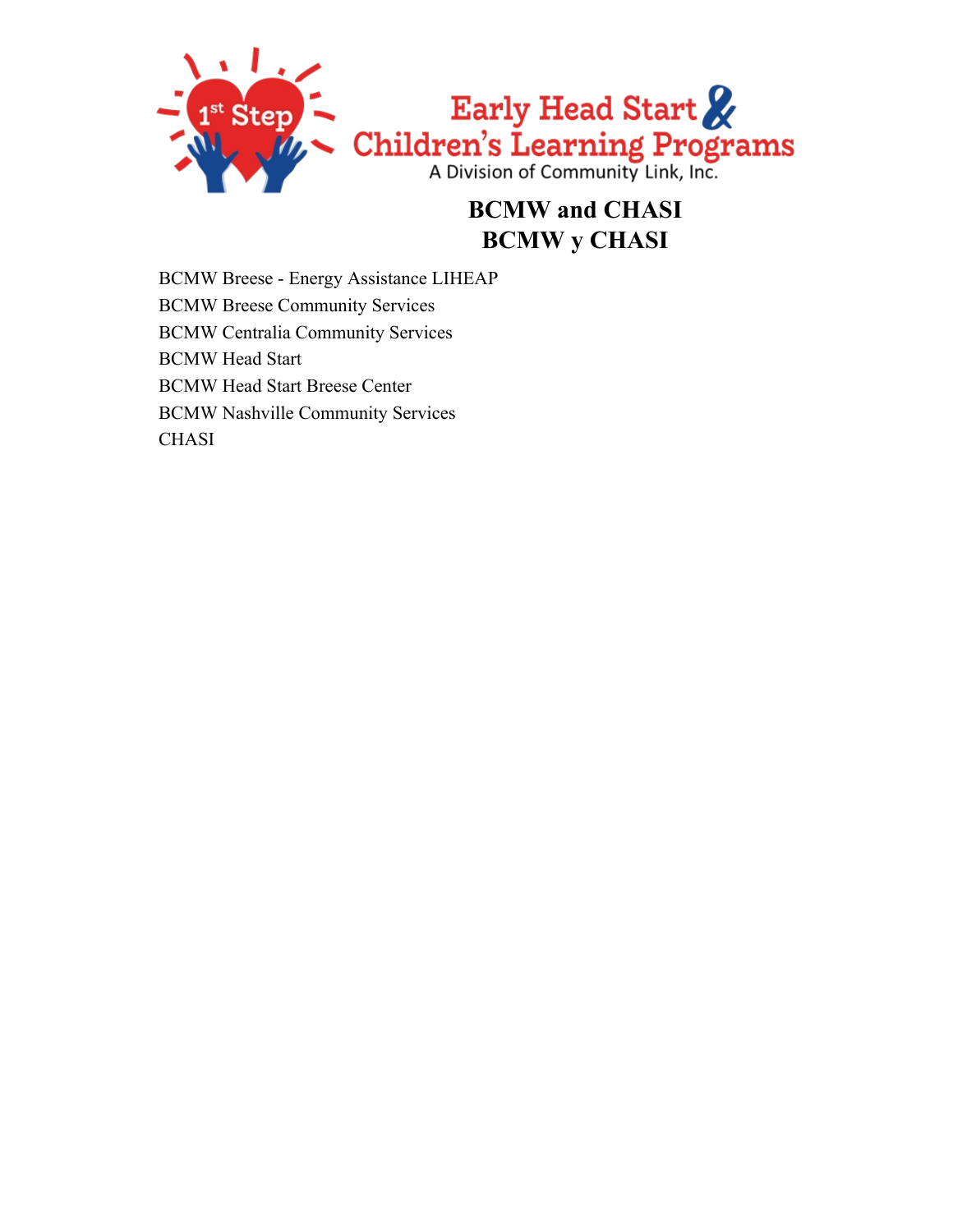

#### **BCMW Breese - Energy Assistance LIHEAP**

|          | Physical Address 625 North 2nd Street | Phone Number 618-526-7123 |                                       |
|----------|---------------------------------------|---------------------------|---------------------------------------|
| PO Box   |                                       | <b>Phone Number</b>       |                                       |
| City     | <b>Breese</b>                         | <b>Fax Number</b>         | 618-526-7446                          |
| State    | IL                                    |                           | Email Address BCMWCLINTONCO@gmail.com |
| Zip Code | 62230                                 | Website                   | www.bcmwcommunitservice.org           |

Services Provided:

Energy Assistance to low income families.The Low-Income Home Energy Assistance Program (LIHEAP) is designed to assist eligible low-income households pay for winter energy services. LIHEAP will provide a onetime benefit to eligible households to be used for energy bills. The amount of the payment is determined by income, households size, fuel type and geographic location.Eligibility is determined by providing 30 days proof of income and having a utility bill in an adult household member's name. If you have an outstanding bill preventing you from getting utilities on in your name, you may be eligible. Additionally, if utilities are included in rent, you may still be eligible for assistance. Your appointment must be made with a LIHEAP representative. Leaving a message will not get you an appointment.Contact the appropriate office for the county you reside in on the dates mentioned above to make your appointment.Bond County618-664-3309Clinton County 618-526-7123Washington County618-327-8476Marion County618-532-7388 "1"Salem Office (Sept. - Dec. only)618-740-0469

#### **BCMW Breese Community Services**

|          | Physical Address 625 North 2nd Street | Phone Number 618-526-7123 |                                       |
|----------|---------------------------------------|---------------------------|---------------------------------------|
| PO Box   |                                       | <b>Phone Number</b>       |                                       |
| City     | <b>Breese</b>                         | Fax Number                | 618-526-7446                          |
| State    | IL                                    |                           | Email Address bcmwclintonco@gmail.com |
| Zip Code | 62230                                 | Website                   | www.bcmwcommunityservices.org         |

Services Provided:

Hours : Monday thru Friday 8 a.m. - 4 p.m. (closed for lunch 12 p.m. - 1 p.m.)Clinton County ONLY (must call for appointment) Anti-poverty programs for the homeless, help with basic needs/utilities, emergency food, rent/mortage, meals on wheels, education, training, financial assistance, child care, Head Start, prescription medicinesEMERGENCY FOOD PANTRY - Tuesday, Wednesday, and Thursday 8:00 a.m. - 4:00 p.m. (closed for lunch 12:00 p.m. - 1:00 p.m.)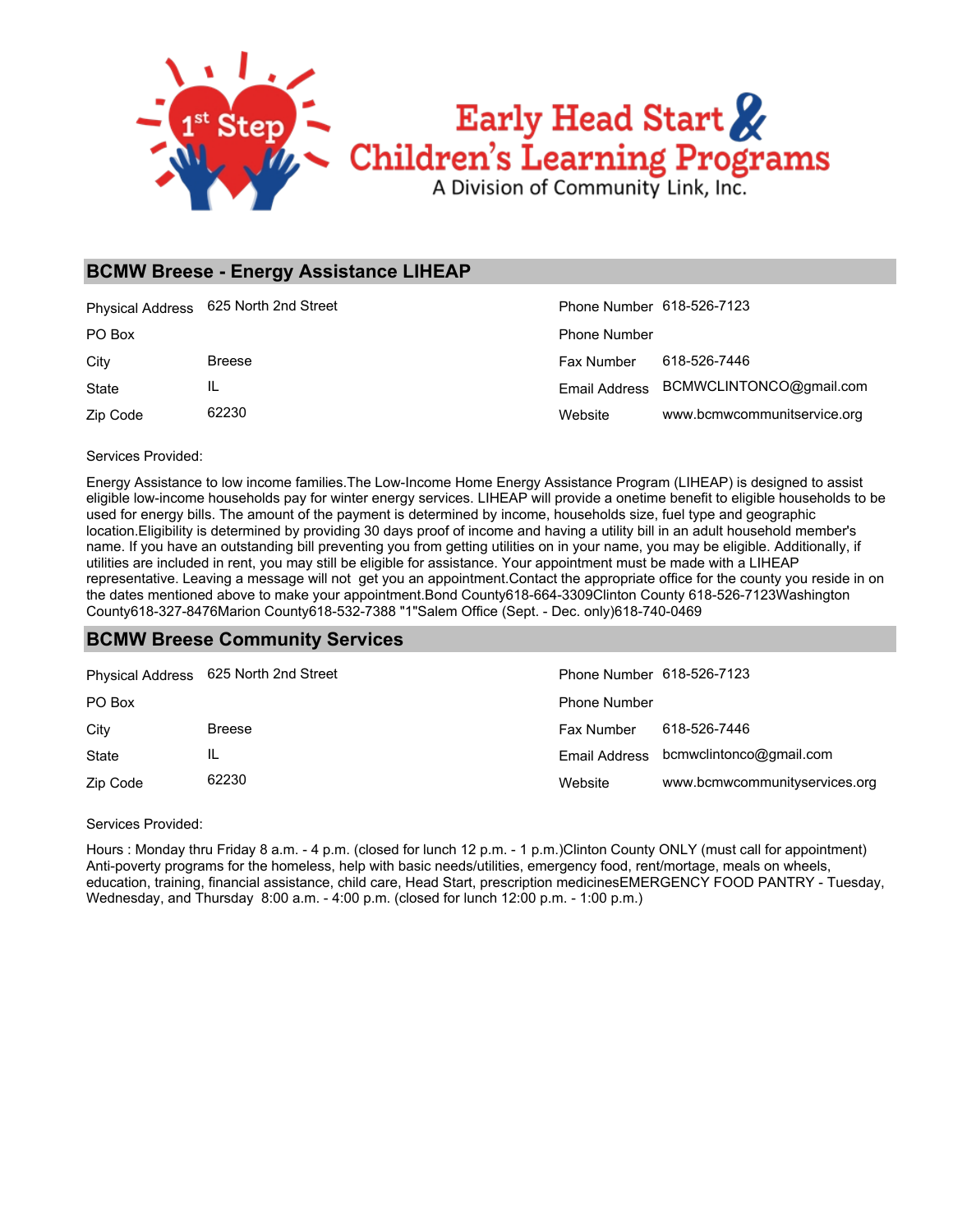

#### **BCMW Centralia Community Services**

| <b>Physical Address</b> | 909 East Rexford Street | Phone Number 618-532-7388 |                                             |
|-------------------------|-------------------------|---------------------------|---------------------------------------------|
| PO Box                  | <b>PO Box 729</b>       | Phone Number 618-532-7143 |                                             |
| City                    | Centralia               | Fax Number                | 618-532-0204                                |
| State                   | IL                      |                           | Email Address sue.castleman@BCMW-IL.org     |
| Zip Code                | 62801                   | Website                   | www.bcmwhs.org and<br>bcmwcommunityservices |

Services Provided:

BCMW Community Services is a community action agency which provides anti- poverty programs for low-income individuals and families. Programs include : Energy Assistance, Weatherization, Home Rehabilitation, Head Start, Senior Meal sites in Marion County, Transitional Housing, Employment Supports, Scholarships, Christmas Projects, Case Management, and Emergency Assistance to include food, shelter, rent/mortgage, transportation, and prescription medication.Monday - Friday 8:00 a.m. - 4:00 p.m.

#### **BCMW Head Start**

| <b>Physical Address</b> | 909 East Rexford Street | Phone Number 618-532-4890 |                |
|-------------------------|-------------------------|---------------------------|----------------|
| PO Box                  | <b>PO Box 729</b>       | <b>Phone Number</b>       |                |
| City                    | Centralia               | <b>Fax Number</b>         | 618-532-1573   |
| State                   | IL                      | Email Address             |                |
| Zip Code                | 62801                   | Website                   | www.bcmwhs.org |

#### Services Provided:

Erica Downen ext. 141Angie Steven ext. 144Bond, Clinton, Marion, Washington and Franklin CountiesTo qualify for services it is based on income.Serves 3-5 year olds

#### **BCMW Head Start Breese Center**

|          | Physical Address 25 North Main Street | Phone Number 618-526-2419 |              |
|----------|---------------------------------------|---------------------------|--------------|
| PO Box   |                                       | <b>Phone Number</b>       |              |
| City     | <b>Breese</b>                         | Fax Number                | 618-526-2419 |
| State    | ΙL                                    | Email Address             |              |
| Zip Code | 62230                                 | Website                   |              |

Services Provided:

Head Start center based for 3-5 year oldsCarlyle, Beckemeyer, and Breese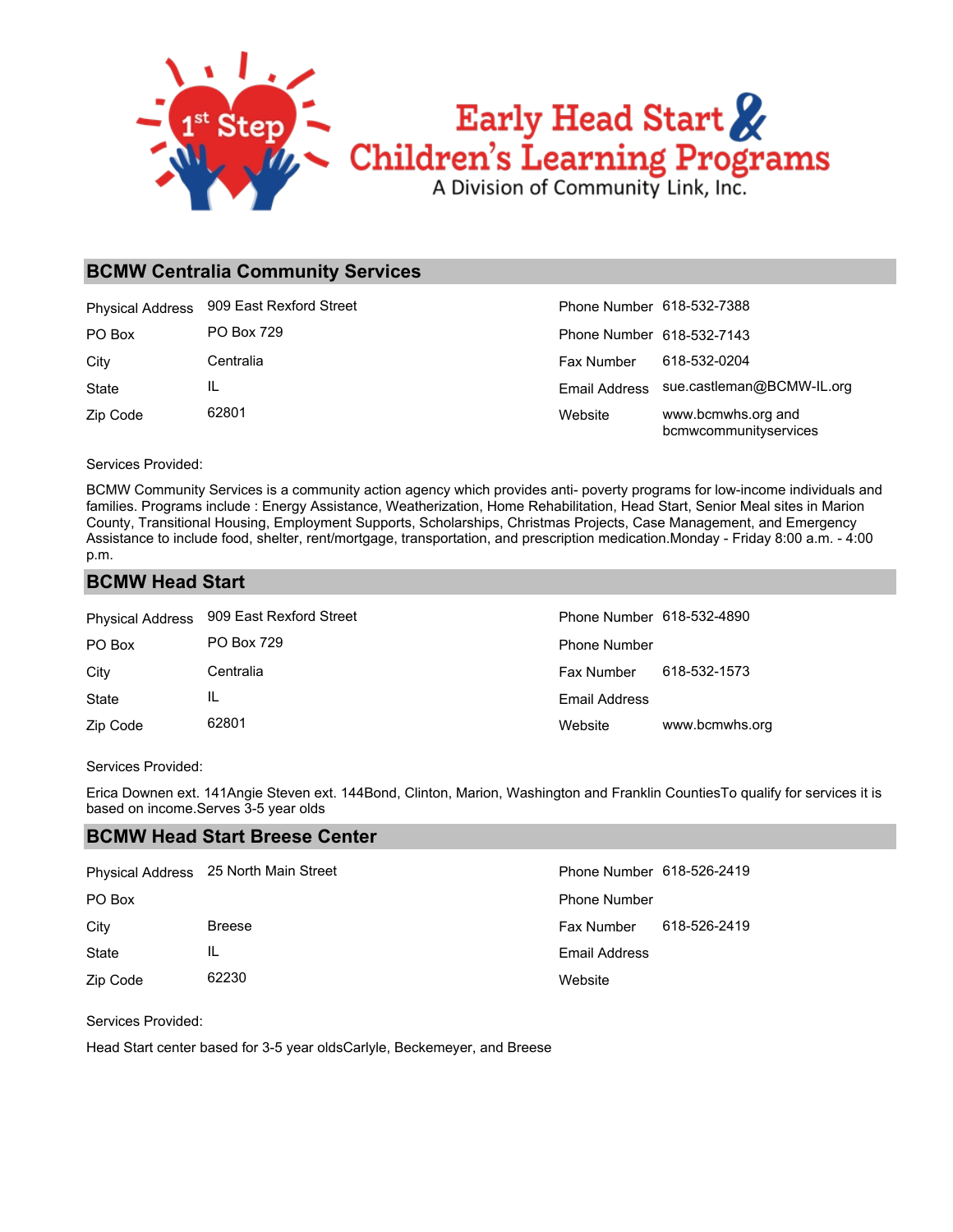

#### **BCMW Nashville Community Services**

|          | Physical Address 455 South Washington Street | Phone Number 618-327-8476 |              |
|----------|----------------------------------------------|---------------------------|--------------|
| PO Box   |                                              | <b>Phone Number</b>       |              |
| City     | Nashville                                    | <b>Fax Number</b>         | 618-532-0204 |
| State    | IL                                           | Email Address             |              |
| Zip Code | 62263                                        | Website                   |              |

Services Provided:

BCMW Community Services is a community action agency which provides anti- poverty programs for low-income individuals and families. Programs include : Energay Assistance, Weatherization, Home Rehabilitation, Homebuyer Assistance, Head Start, Senior Meal sites in Marion County, Transitional Housing, Employment Supports, Scholarships, Christmas Projects, Case Management, and Emergency Assistance to include food, shelter, rent/mortgage, transportation, and prescription medication.Monday - Friday 8:00 a.m. - 4:00 p.m.

#### **CHASI**

|          | Physical Address 2133 Johnson Suite 100A | Phone Number 800-847-6770 |                             |
|----------|------------------------------------------|---------------------------|-----------------------------|
| PO Box   |                                          | <b>Phone Number</b>       |                             |
| City     | <b>Granite City</b>                      | Fax Number                | 618-452-5010                |
| State    | IL                                       | Email Address             |                             |
| Zip Code | 62040                                    | Website                   | www.childrenshomeandaid.org |

Services Provided:

St. Clair, Madison, Monroe, Bond, Clinton, Washington, and Randolph CountiesChildcare assistance and information for day care licensing, referrals of child care providers that accepts CHASI.Hours 8:30 am - 4:30 pm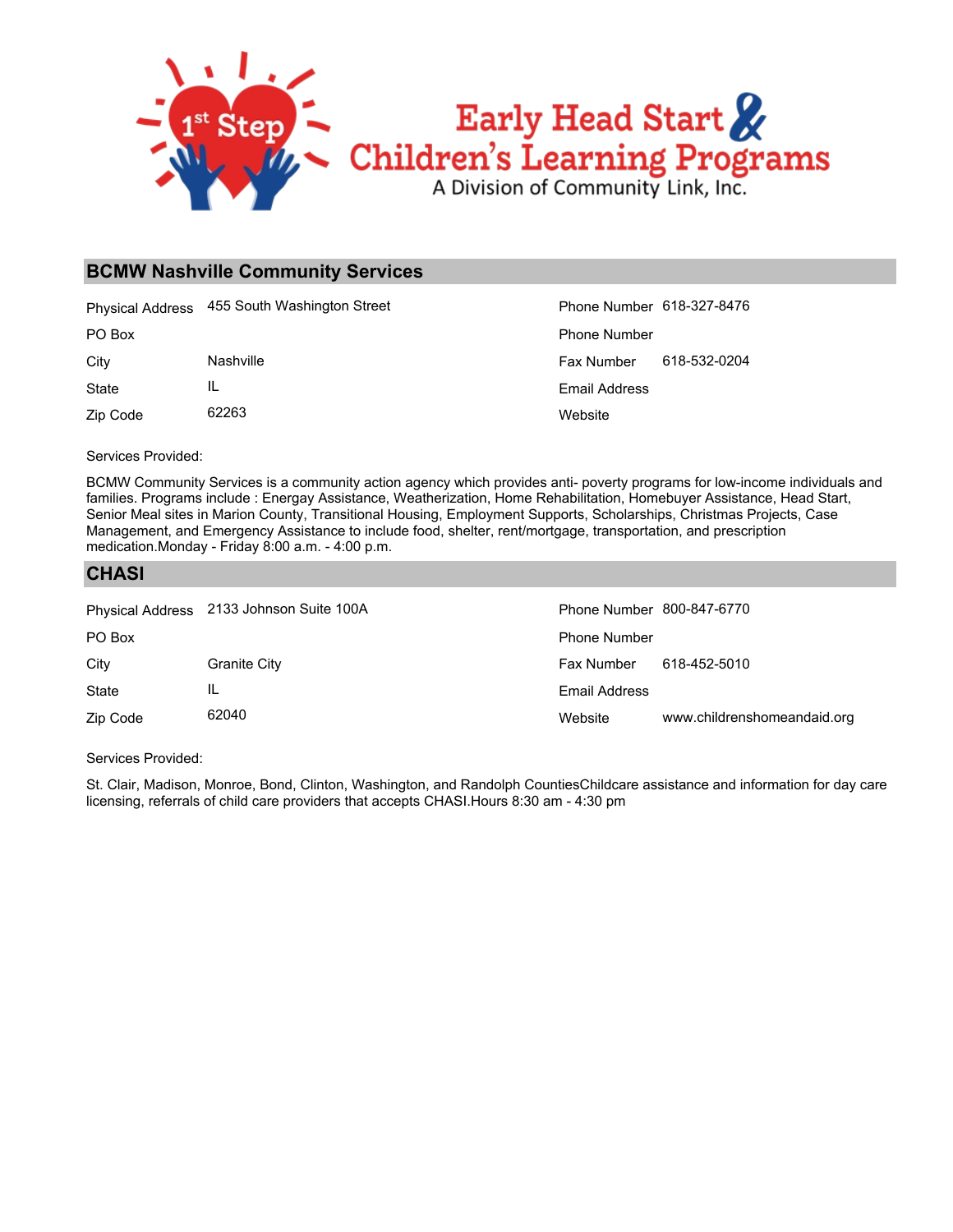

#### **Child and Family Connections Child y Family Connections**

Child and Family Connections #20 Child and Family Connections #21 Child and Family Connections #22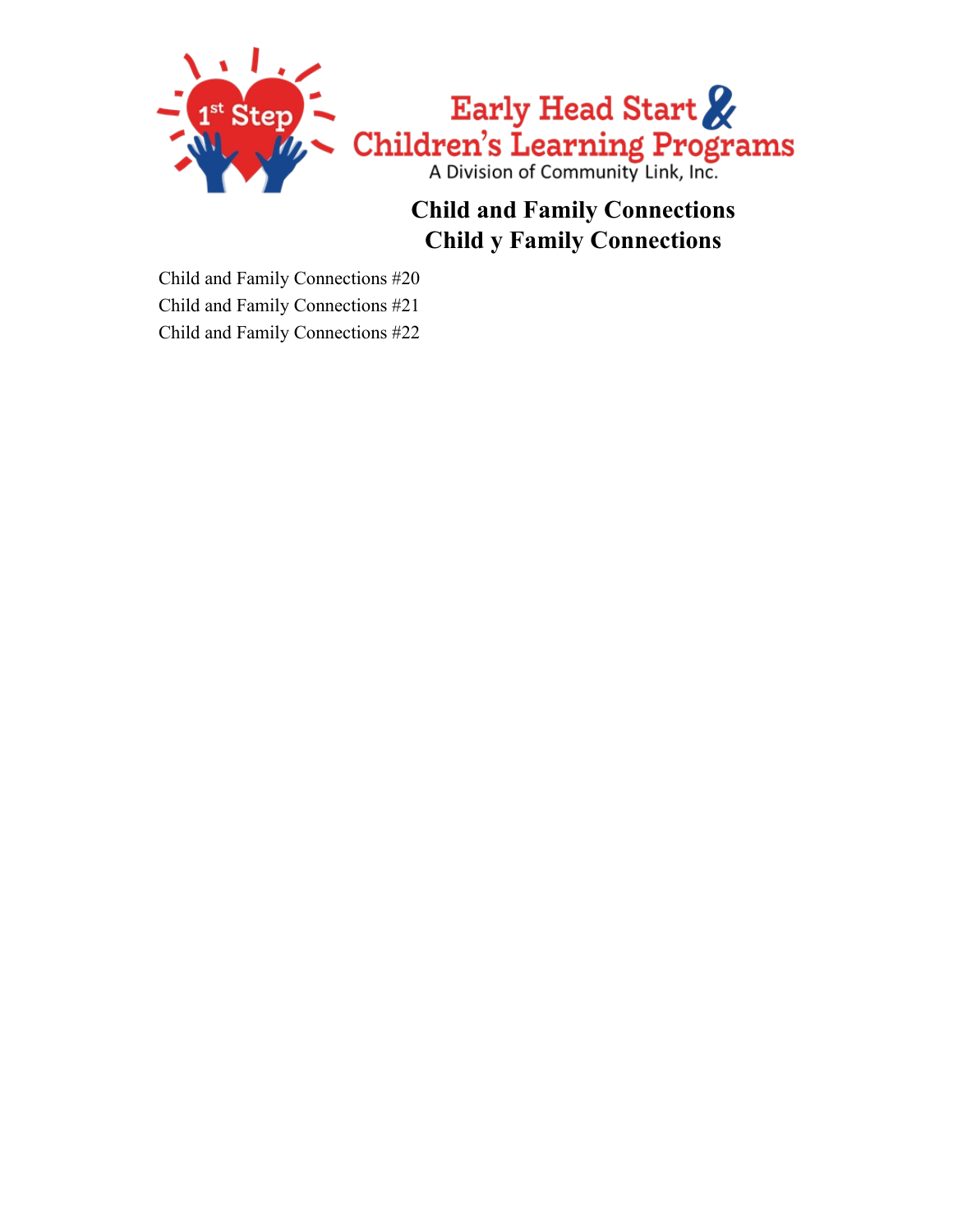

#### **Child and Family Connections #20**

| <b>Physical Address</b> | 1901 South 4th Street; Suite 209 | Phone Number (217) 318-3512 |                                         |
|-------------------------|----------------------------------|-----------------------------|-----------------------------------------|
| PO Box                  |                                  | Phone Number (888) 459-5437 |                                         |
| City                    | Effingham                        | <b>Fax Number</b>           | (217) 347-5437<br>or (217) 705-<br>4301 |
| <b>State</b>            | IL                               | Email Address               |                                         |
| Zip Code                | 62401                            | Website                     | www.dhs.state.il.us                     |

Services Provided:

Counties Served: Bond, Christian, Clay, Crawford, Effingham, Fayette, Jasper, Lawrence, Macoupin, Montgomery, and RichlandEarly Intervention (EI) is a statewide program that provides supports and services for families to help their children less than 36 months old meet developmental milestones. Free evaluations determine eligibility for EI supports and services.

#### **Child and Family Connections #21**

|          | Physical Address 4 Eagle Center; Suite 4 |                   | Phone Number (618) 622-6581                  |
|----------|------------------------------------------|-------------------|----------------------------------------------|
| PO Box   |                                          |                   | Phone Number (888) 594-8364                  |
| City     | O'Fallon                                 | <b>Fax Number</b> | $(618)$ 622-8662                             |
| State    | IL                                       |                   | Email Address cfc21terri@gmail.com           |
| Zip Code | 62269                                    | Website           | www.childandfamilyconnections21a<br>nd22.org |

#### Services Provided:

Counties Served: Madison, Monroe, Randolph, St. ClairEarly Intervention provides services for children from birth up to three years of age that are eligible. 16 services are offered including Developmental Therapy, Occupational Therapy, Physical Therapy, Speech Therapy and Behavioral Therapy, just to name a few. Please call if there are concerns about development.

#### **Child and Family Connections #22**

|          | Physical Address 660 Noleman Street |                      | Phone Number (618) 532-4919                  |
|----------|-------------------------------------|----------------------|----------------------------------------------|
| PO Box   |                                     |                      | Phone Number (800) 661-0900                  |
| City     | Centralia                           | Fax Number           | (618) 532-0856                               |
| State    | IL                                  | <b>Email Address</b> |                                              |
| Zip Code | 62801                               | Website              | www.childandfamilyconnections21a<br>nd22.org |

Services Provided:

Counties Served: Clinton, Franklin, Jefferson, Marion, Washington, WilliamsonEarly Intervention provides services for children from birth to three years of age that are eligible for Behavioral, Developmental, Occupational, Physical and Speech therapies.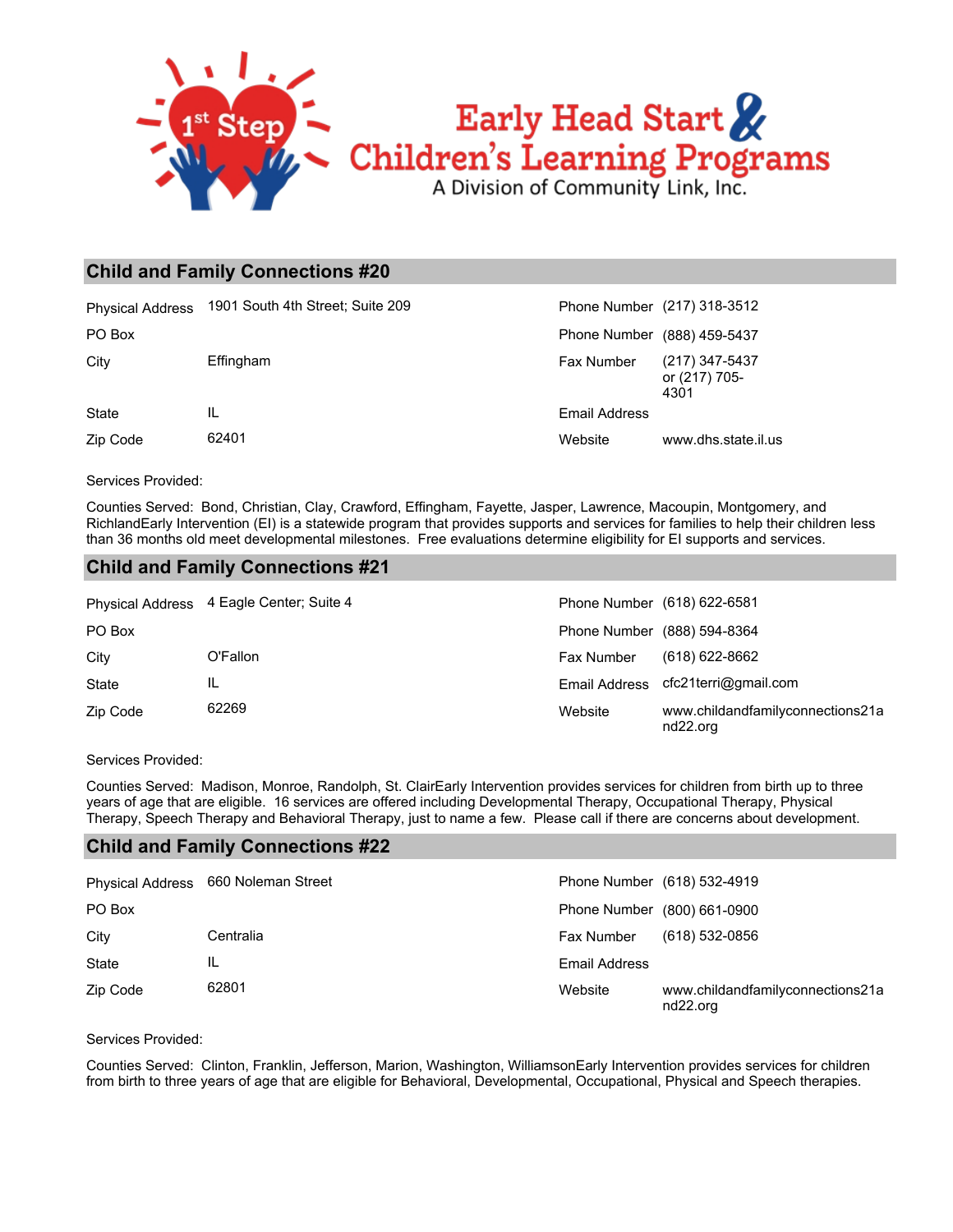

**Counseling Consejería**

Baptist Children's Home & Family Services Branch of Hope Ministry Caritas - Belleville Caritas - Mt. Vernon Catholic Charities of St. Louis Chestnut Health Services - Belleville Chestnut Health Systems - Granite City Chestnut Health Systems - Maryville Community Resource Center - Carlyle Community Resource Center - Centralia Coping 4 Kids Coping 4 Life Human Service Center Kittstein, Christina LCPC Marti, Amanda M.A., Autism Consultant Mother and Child Center Prairie Counseling Pregnancy Aid at St. Joseph's Hospital Pregnancy Care Clinic - Centralia Pregnancy Care Clinic - Salem Project Child S.A.F.E. Schrage, Lucy LCPC, ATR-BC SSM Health Behavioral Health Illinois The Amy Center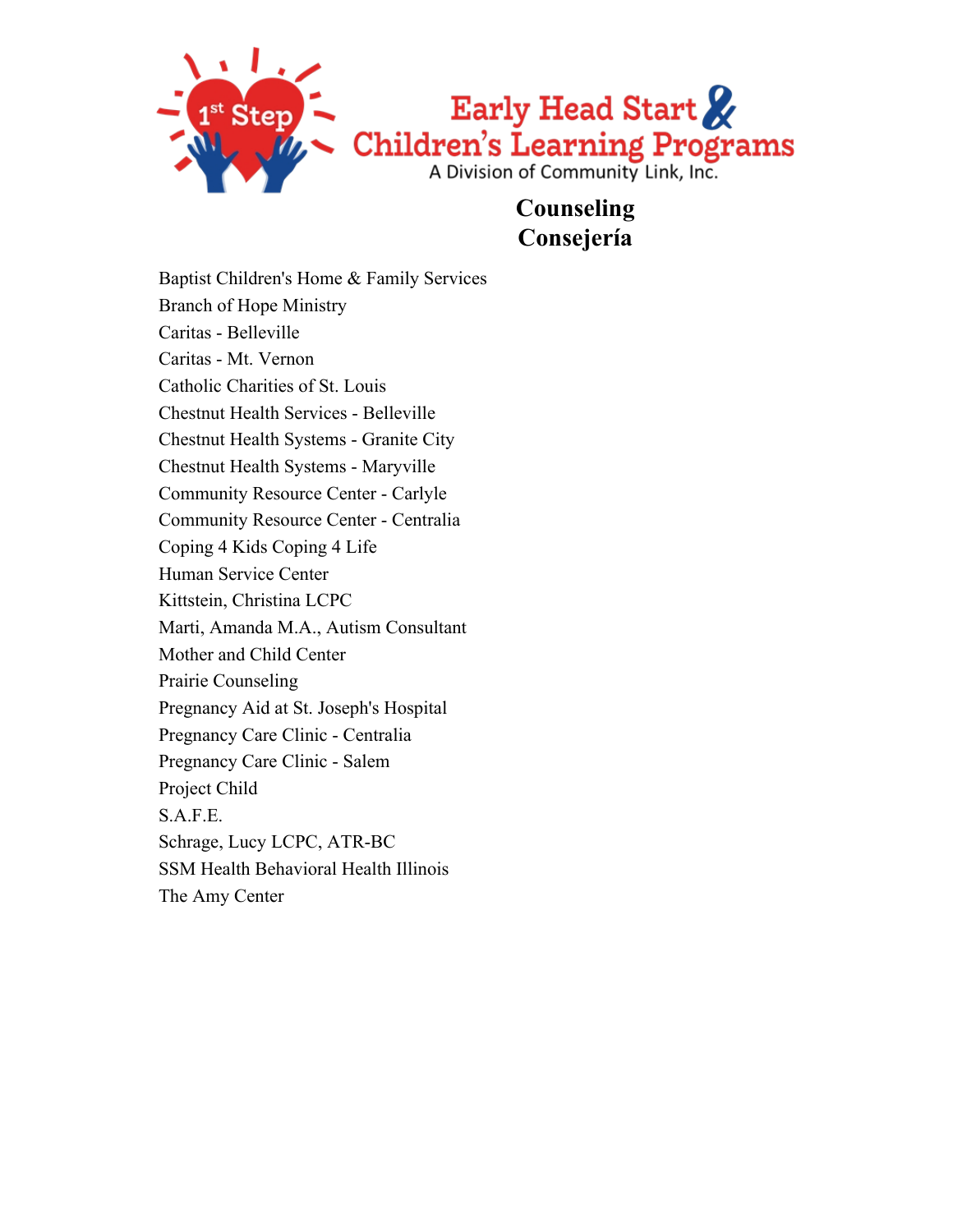

#### **Baptist Children's Home & Family Services**

|          | Physical Address 4243 Lincolnshire Drive | Phone Number 618-242-2944 |               |
|----------|------------------------------------------|---------------------------|---------------|
| PO Box   |                                          | <b>Phone Number</b>       |               |
| City     | Mt. Vernon                               | Fax Number                | 618-242-2568  |
| State    | IL                                       | Email Address             |               |
| Zip Code | 62864                                    | Website                   | www.bchfs.com |

Services Provided:

BHCFS and the three entities that make up our mission:Baptist Children's Home (BCH) Residential Care – Carmi, IL; BCH Residential Care is a Christian juvenile group home for troubled teens. Residents live under the care and guidance of Christian houseparents and receive individual, group and family counseling. Our goal is to restore the family and return the child to the community, better equipped to deal with life.Angels' Cove – Maternity/Adoption/Foster Care – Mt. Vernon, IL; Angel's Cove is a residential maternity home for women facing an unplanned or unwanted pregnancy. The Angels' Cove staff provides young moms with the best in prenatal care, counseling, parenting classes and life skills training. Angels' Cove also offers licensed and Hague Accredited adoption and Foster Care services. Believing every life is precious, we strive to provide women with loving alternatives to abortion.Pathways Counseling Services; Pathways Counseling has been providing counseling services to individuals, couples, children and families since 1999 in 12 Illinois communities. Utilizing your strengths, our professionally licensed therapists will help you overcome your challenges and achieve personal goals. We understand that every person is unique with differing life experiences, struggles and patterns. With that in mind, we tailor each counseling session to meet your individual needs.

#### **Branch of Hope Ministry**

|          | Physical Address 420 Lakeview Drive | Phone Number 618-226-3326 |                              |
|----------|-------------------------------------|---------------------------|------------------------------|
| PO Box   |                                     | <b>Phone Number</b>       |                              |
| City     | Carlyle                             | Fax Number                |                              |
| State    | IL                                  | Email Address             | boh@wisperhome.com           |
| Zip Code | 62231                               | Website                   | www.branchofhopeministry.com |

Services Provided:

Counselors: Dr. Doug and Lynn WallOffers affordable rates in marriage, family, youth, individual and addiction recovery along with anger management and intervention assistance.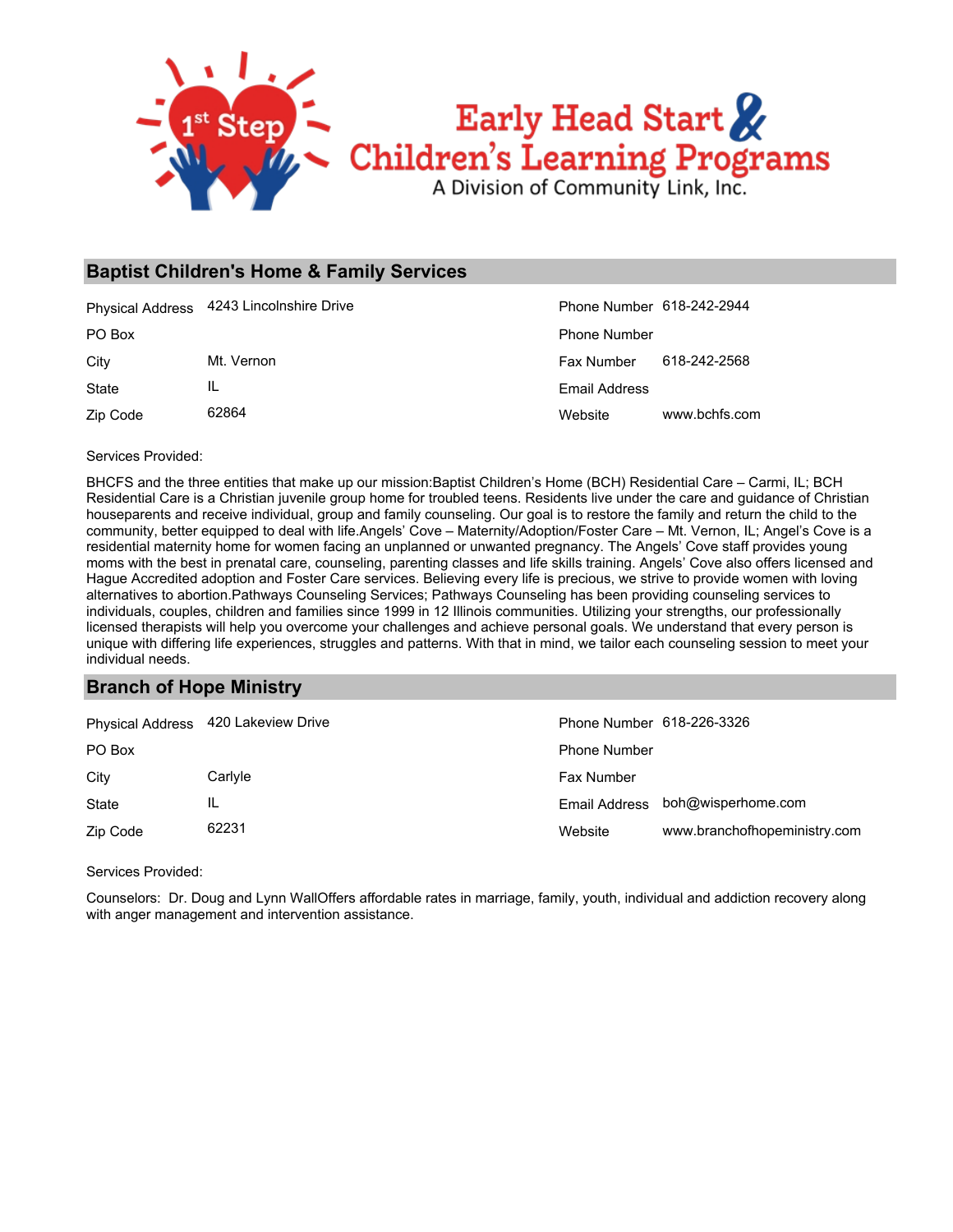

#### **Caritas - Belleville**

| <b>Physical Address</b> | 8601 West Main Street, Suite 201 | Phone Number 618-394-5900 |                                    |
|-------------------------|----------------------------------|---------------------------|------------------------------------|
| PO Box                  |                                  | <b>Phone Number</b>       |                                    |
| City                    | <b>Belleville</b>                | <b>Fax Number</b>         | 618-394-5909                       |
| State                   | IL                               |                           | Email Address ghuelsmann@cssil.org |
| Zip Code                | 62223                            | Website                   | www.cssil.org                      |

Services Provided:

The 28 southernmost counties of Illinois.Private-not-for-profit licensed child welfare and family service agency.Provide pregnancy care and parenting programs, treatment foster care, foster care and emergency assistanceHours : Monday 8:00 am - 8:00 pm, Tuesday - Friday 8:00 am - 5:00 pm (evening counseling available until 8:00 pm)Brad Beck - bradb@cssil.org

#### **Caritas - Mt. Vernon**

| Physical Address 219 Withers Road |           | Phone Number 618-244-0344 |                                  |
|-----------------------------------|-----------|---------------------------|----------------------------------|
| PO Box                            |           | <b>Phone Number</b>       |                                  |
| City                              | Mt.Vernon | <b>Fax Number</b>         | 618-244-1455                     |
| State                             | IL        |                           | Email Address pamflota@cssil.org |
| Zip Code                          | 62864     | Website                   |                                  |

#### Services Provided:

The 28 southernmost counties of Illinois.Private-not-for-profit licensed child welfare and family service agency.Provide pregnancy care and parenting programs, treatment foster care, foster care and emergency assistanceHours : Monday 8:00 am - 8:00 pm, Tuesday - Friday 8:00 am - 5:00 pm (evening counseling available until 8:00 pm)

#### **Catholic Charities of St. Louis**

| <b>Physical Address</b> | 4445 Lindell Boulevard | Phone Number 314-367-5500 |               |
|-------------------------|------------------------|---------------------------|---------------|
| PO Box                  |                        | <b>Phone Number</b>       |               |
| City                    | St. Louis              | <b>Fax Number</b>         |               |
| State                   | MO.                    | Email Address             |               |
| Zip Code                | 63108                  | Website                   | www.ccstl.org |

Services Provided:

Catholic Charities serves a wide range of people: children who are dependent, abused and neglected; adults who are homeless or at risk for homelessness; parents and children requiring family counseling; people struggling as the result of drug abuse or alcoholism; older adults with special needs; and many more. Our goal is clear. To build a stronger community.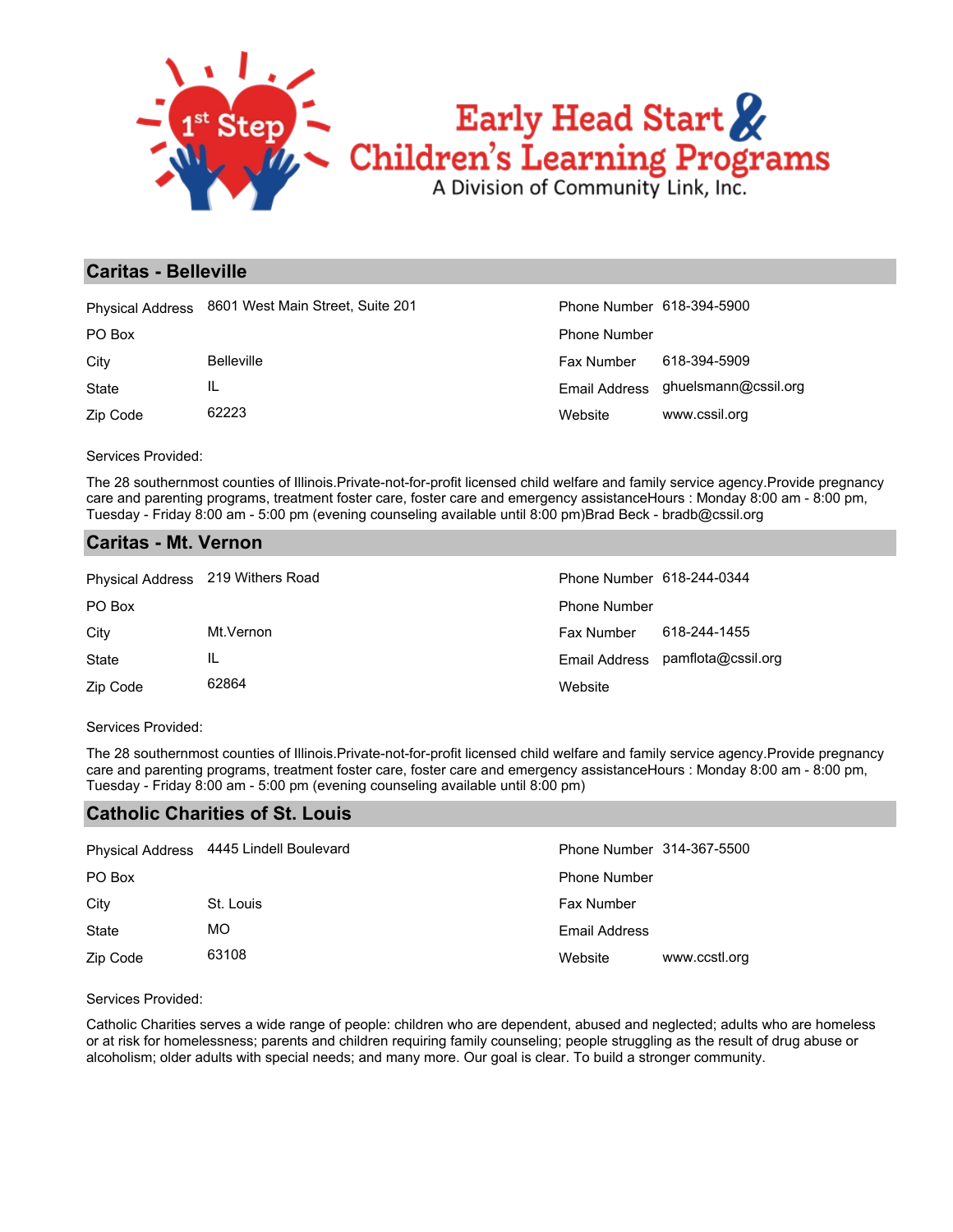

#### **Chestnut Health Services - Belleville**

Physical Address 12 North 64th Street Phone Number 618-397-0900

Zip Code 62223 State IL City Belleville **Belleville** Fax Number

**Website** Email Address PO Box Phone Number

Services Provided:

Mental Health Services, Credit Counseling Services, Prevention Services

#### **Chestnut Health Systems - Granite City**

Physical Address 50 Northgate Industrial Drive **Phone Number 888-924-3786** 

| PO Box   |                     |
|----------|---------------------|
| City     | <b>Granite City</b> |
| State    | Ш.                  |
| Zip Code | 62040               |

Website www.chestnut.org Email Address Fax Number 618-877-9250 Phone Number

Services Provided:

Southern Region Administration, Mental Heath Services, Adult Chemical Dependency Treatment, Crisis Intervention/Stabilization, Credit Counseling Services

#### **Chestnut Health Systems - Maryville**

|          | Physical Address 2148 Vadalabene Drive | Phone Number 618-288-3100 |                  |
|----------|----------------------------------------|---------------------------|------------------|
| PO Box   |                                        | <b>Phone Number</b>       |                  |
| City     | Maryville                              | <b>Fax Number</b>         |                  |
| State    | IL                                     | Email Address             |                  |
| Zip Code | 62062                                  | Website                   | www.chestnut.org |

Services Provided:

Adolescent Chemical Dependency Treatment and Prevention Services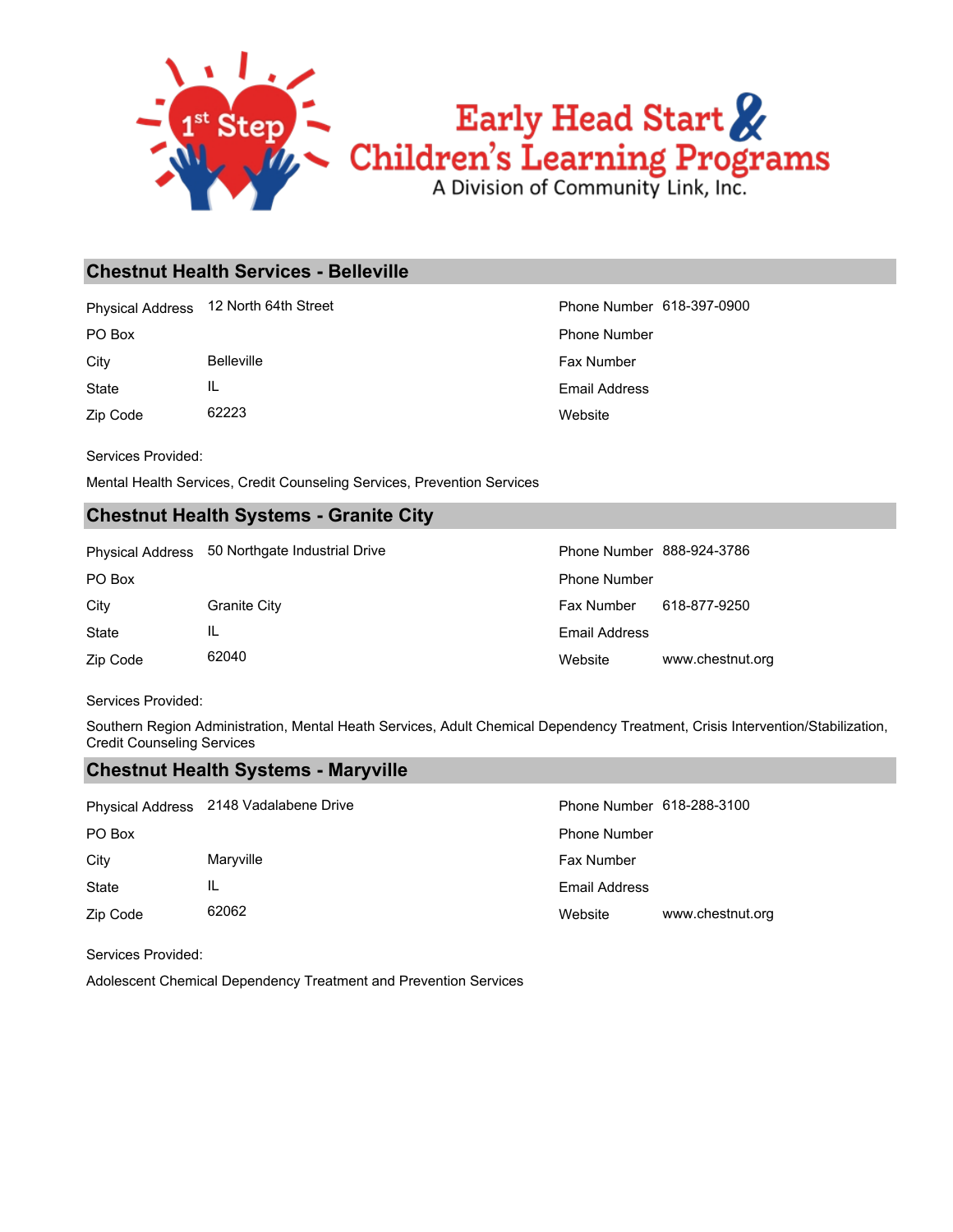

#### **Community Resource Center - Carlyle**

Physical Address 580 8th Street Phone Number 618-594-4581

Zip Code 62231 State IL

Website www.crconline.info Email Address City Carlyle Fax Number 618-594-8482 PO Box Phone Number

Services Provided:

Clinton, Fayette, and Marion counties24 hour crisis hotline, substance abuse counseling, mental health counseling, psychiatric services, case management, and residential living

#### **Community Resource Center - Centralia**

|          | Physical Address 904 East Martin Luther King Drive | Phone Number 618-533-1391 |                    |
|----------|----------------------------------------------------|---------------------------|--------------------|
| PO Box   |                                                    | <b>Phone Number</b>       |                    |
| City     | Centralia                                          | <b>Fax Number</b>         | 618-533-0012       |
| State    | IL                                                 | Email Address             |                    |
| Zip Code | 62801                                              | Website                   | www.crconline.info |

Services Provided:

Marion, Clinton, Washington, and Fayette CountiesProvides mental health and substance abuse treatment services. Accepts Medical card and serves all ages.Hours : 9:00 am to 5:00 pm Monday, Wednesday, Friday, and 9:00 am to 8:00 pm on Tuesday, and Thursday

#### **Coping 4 Kids Coping 4 Life**

|          | Physical Address 900 North Walnut Street | Phone Number 618-830-5312 |                                       |
|----------|------------------------------------------|---------------------------|---------------------------------------|
| PO Box   |                                          | <b>Phone Number</b>       |                                       |
| City     | <b>Breese</b>                            | <b>Fax Number</b>         |                                       |
| State    | IL                                       |                           | Email Address geniusfamilyl@yahoo.com |
| Zip Code | 62230                                    | Website                   | www.coping4life.com                   |

Services Provided:

Kris Fulkerson, LCSW, MSGroup, individual and family counseling. Fees are based on income. Outreach services include workshops/trainings, basic life needs (food, clothing, school supplies, and household donations) and community services.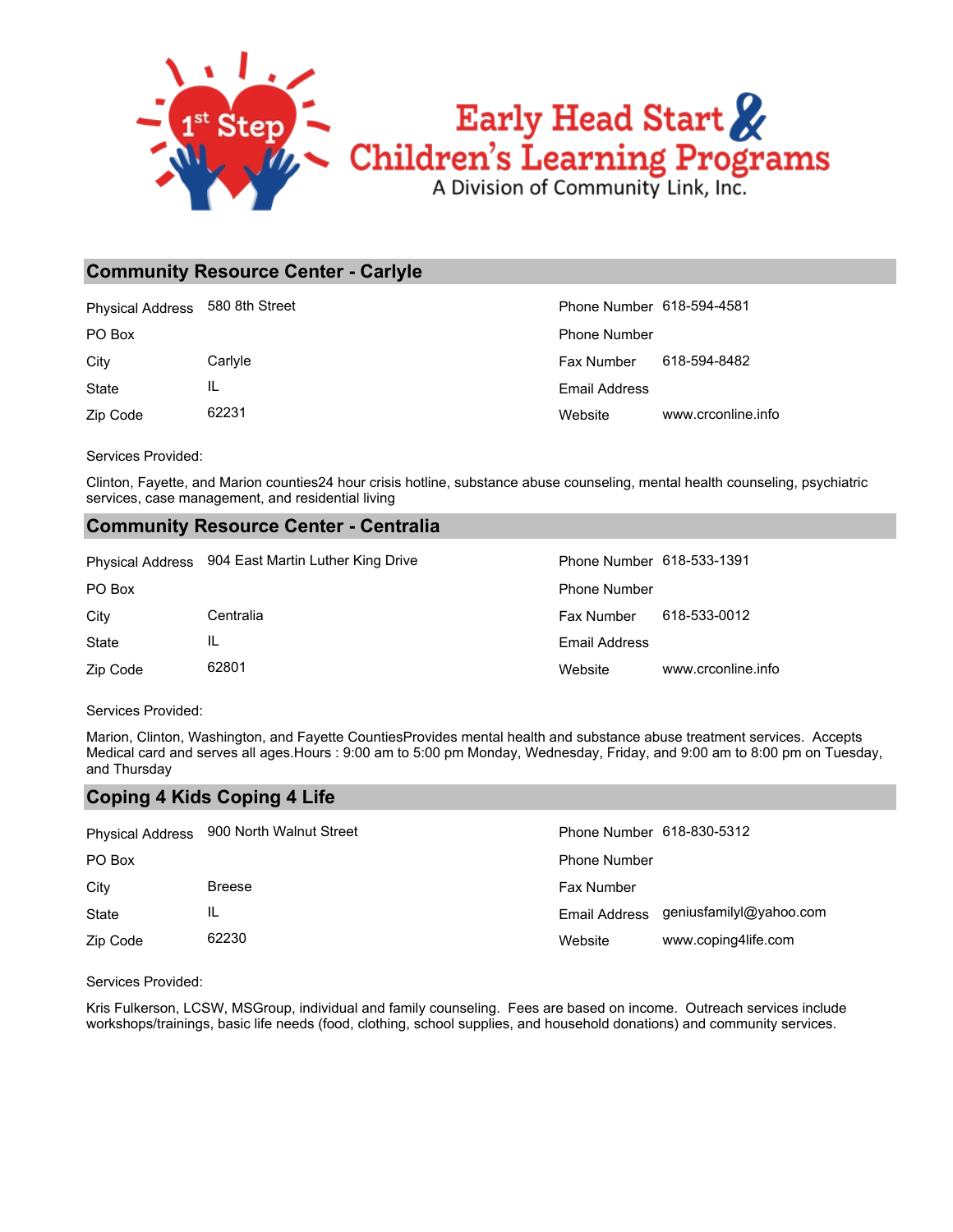

#### **Human Service Center**

|          | Physical Address 109 West Elm Street | Phone Number 618-243-2091 |              |
|----------|--------------------------------------|---------------------------|--------------|
| PO Box   |                                      | <b>Phone Number</b>       |              |
| City     | Okawville                            | Fax Number                | 618-243-2093 |
| State    | ΙL                                   | Email Address             |              |
| Zip Code | 62271                                | Website                   |              |

Services Provided:

Dr. Hetcel Amin/Okawville and Red BudPsychiatric and Counseling ServicesWe have open access every Wednesday from 9:00 am -3:00 pm. You have to come through open access to make an appointment. You can call to verify we accept your insurance before coming to the office.

#### **Kittstein, Christina LCPC**

|          | Physical Address 9515 Holy Cross Lane; Suite 105 |
|----------|--------------------------------------------------|
| PO Box   |                                                  |
| City     | <b>Breese</b>                                    |
| State    | IL                                               |
| Zip Code | 62230                                            |

**Website** Email Address Fax Number Phone Number Phone Number 618-979-7301

Services Provided:

#### **Marti, Amanda M.A., Autism Consultant**

|          | Physical Address 644 North Second Street | Phone Number 314-881-8135 |
|----------|------------------------------------------|---------------------------|
| PO Box   |                                          | <b>Phone Number</b>       |
| City     | <b>Breese</b>                            | <b>Fax Number</b>         |
| State    | ΙL                                       | Email Address             |
| Zip Code | 62230                                    | Website                   |

Services Provided:

Works with families that have received an Autism diagnosis.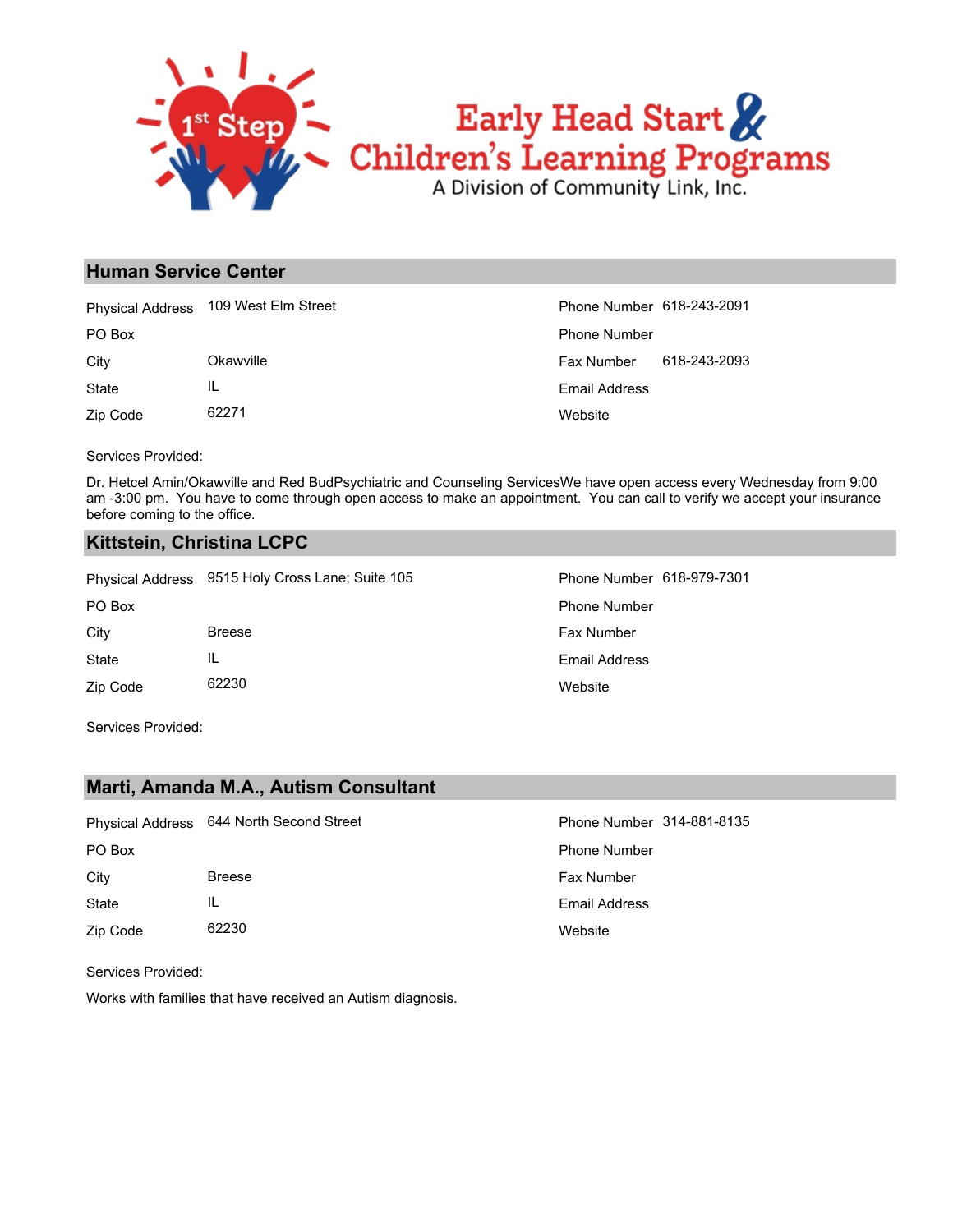

#### **Mother and Child Center**

|          | Physical Address 6000 Bond Avenue |                      | Phone Number (618) 332-2740 |
|----------|-----------------------------------|----------------------|-----------------------------|
| PO Box   |                                   | <b>Phone Number</b>  |                             |
| City     | Centreville                       | <b>Fax Number</b>    | 618-332-0053                |
| State    | IL                                | <b>Email Address</b> |                             |
| Zip Code | 62207                             | Website              | www.sihf.org                |

Services Provided:

Monday, Wednesday, Thursday, Friday 8:30 am - 5:00 pm and Tuesday 8:30 am - 5:00 pm.All income levels acceptedWomen's Health Services, Pediatric Services, OB/GYN Councelinng/Mental Health Services, Medical Services, Dental ServicesSliding scale feesAccepts Uninsured, Underinsured, Insurance, Medicaid

#### **Prairie Counseling**

| <b>Physical Address</b> | 1520 South 4th Street | Phone Number 618-664-1455 |                                           |
|-------------------------|-----------------------|---------------------------|-------------------------------------------|
| PO Box                  |                       |                           | Phone Number After Hours 618-<br>397-0963 |
| City                    | Greenville            | <b>Fax Number</b>         |                                           |
| <b>State</b>            | IL                    | Email Address             |                                           |
| Zip Code                | 62246                 | Website                   | www.bchd.us                               |

Services Provided:

Monday, Wednesday, Thursday, Friday - 8:30 am - 4:00 pm and Tuesday 8:30 am - 8:00 pm

#### **Pregnancy Aid at St. Joseph's Hospital**

|          | Physical Address 9625 Holy Cross Lane | Phone Number 618-526-4545 |  |
|----------|---------------------------------------|---------------------------|--|
| PO Box   |                                       | <b>Phone Number</b>       |  |
| City     | <b>Breese</b>                         | Fax Number                |  |
| State    | IL                                    | Email Address             |  |
| Zip Code | 62230                                 | Website                   |  |

Services Provided:

Referral needed - Counseling, pregnancy testing, and housing for pregnant women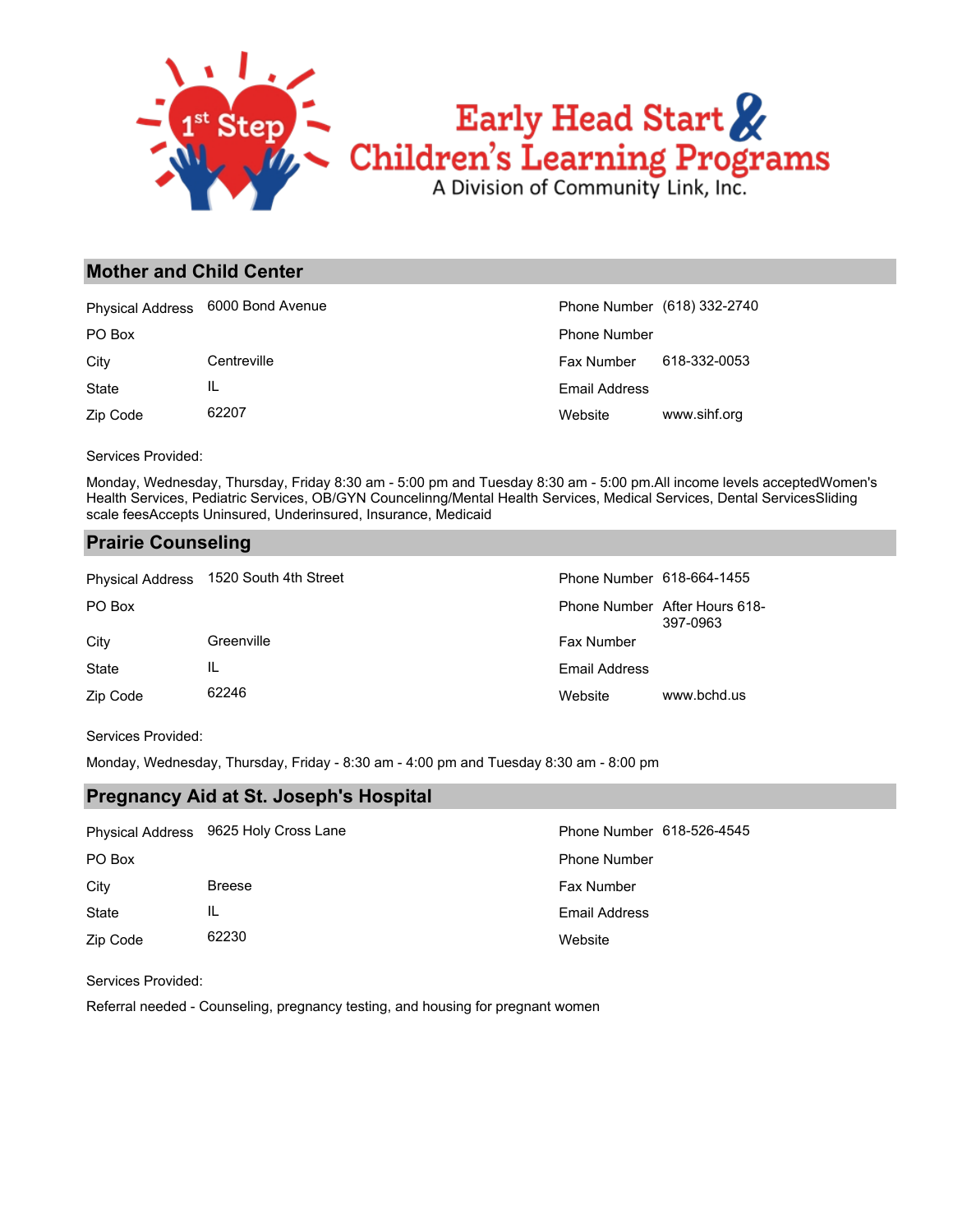

#### **Pregnancy Care Clinic - Centralia**

|          | Physical Address 319 East 7th Street | Phone Number 618-532-3111 |                                              |
|----------|--------------------------------------|---------------------------|----------------------------------------------|
| PO Box   |                                      | <b>Phone Number</b>       |                                              |
| City     | Centralia                            | Fax Number                | 618-532-2113                                 |
| State    | IL                                   | Email Address             | help@pregnancy.com/linda@pregn<br>ancycc.com |
| Zip Code | 62801                                | Website                   | www.pregnancycc.com                          |

Services Provided:

Another email address: linda@pregnancycc.comAll counties served.Counseling, ultrasound, formula, diapers, pregnancy testing, and STD testing & treatment (male and female), baby bootcamp program, material goods once a month.Closed on Mondays - Tuesday and Wednesday 9:00 am to 4:00 pm - Thursday and Friday 1:00 pm - 4:00 pm

#### **Pregnancy Care Clinic - Salem**

| Physical Address 302 North Walnut |       | Phone Number 618-548-3111 |                                    |
|-----------------------------------|-------|---------------------------|------------------------------------|
| PO Box                            |       | <b>Phone Number</b>       |                                    |
| City                              | Salem | Fax Number                | 618-548-3152                       |
| State                             | IL    |                           | Email Address help@pregnancycc.com |
| Zip Code                          | 62881 | Website                   | www.pregnancycc.com                |

Services Provided:

Counseling, pregnancy testing, and STD testing (for Men and Women) & treatment, limited ultrasound, after abortion support, parenting classes. Formula, diapers, baby clothing & supplies (as available)Tuesday 9:00 am to 4:00 pm, Wednesday 9:00 am to 2:00 pm, Thursday and Friday 1:00 pm to 5:00 pm No charge for the services. Serves any ages and income.Satellite location: 319 East 7th Street, Centralia, IL 62801. 618-532-3111. Services are the same. Hours are Tuesday 9:00 am - 4:00 pm, Wednesday 9:00 am - 4:00 pm, Thursday 1:00 pm - 4:00 pm and Friday 1:00 pm - 4:00 pm.

#### **Project Child**

|          | Physical Address 327 Potomac Boulevard | Phone Number 618-244-2210 |
|----------|----------------------------------------|---------------------------|
| PO Box   | PO Box 827                             | Phone Number 800-362-7257 |
| City     | Mt.Vernon                              | <b>Fax Number</b>         |
| State    | IL                                     | <b>Email Address</b>      |
| Zip Code | 62864                                  | Website                   |

Services Provided: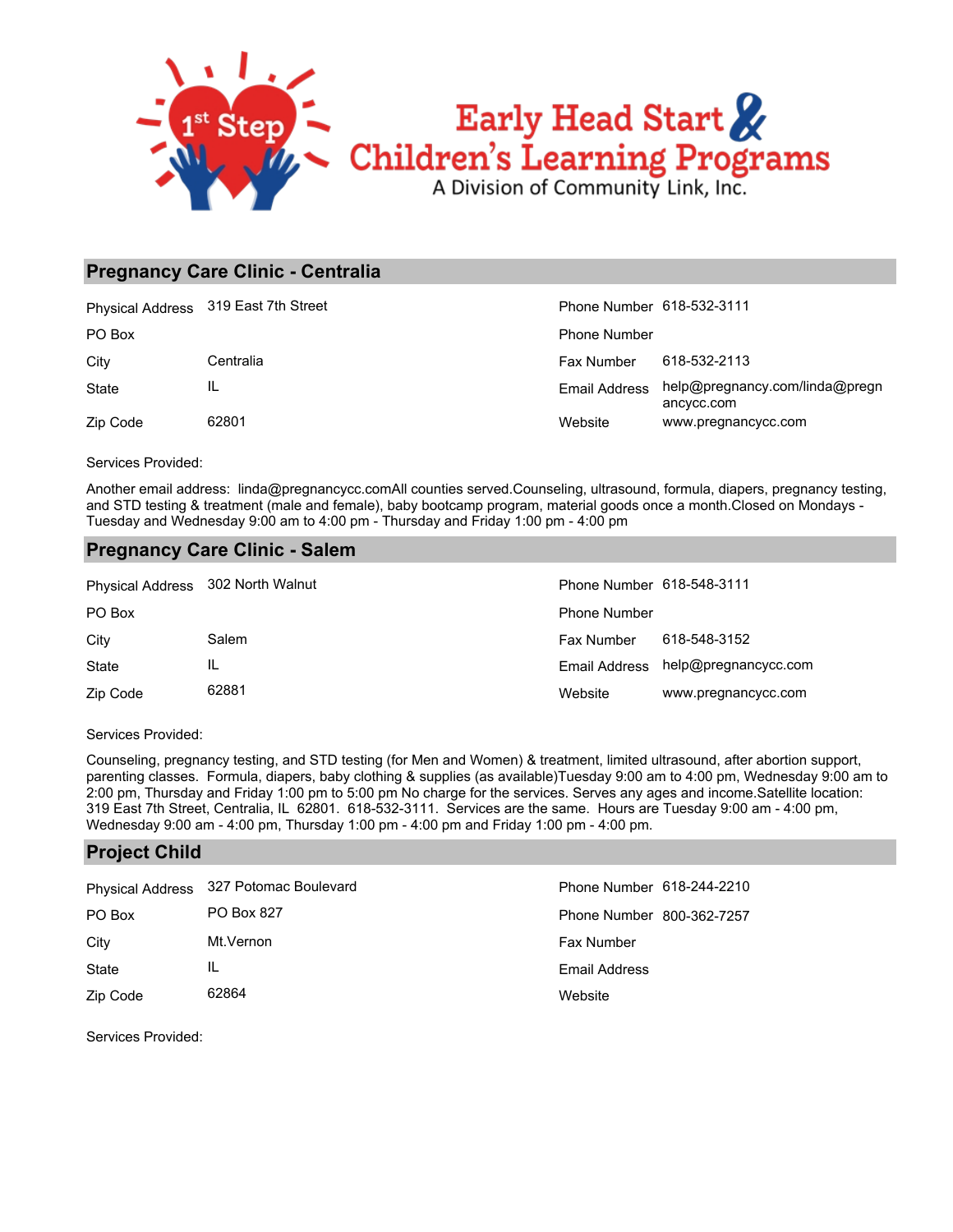

#### **S.A.F.E.**

| <b>Physical Address</b> | 730 East 2nd Street | Phone Number 618-533-0475 |                                             |
|-------------------------|---------------------|---------------------------|---------------------------------------------|
| PO Box                  | PO Box 225          | Phone Number 800-625-1414 |                                             |
| City                    | Centralia           | Fax Number                |                                             |
| State                   | IL                  |                           | Email Address Imetcalf@safecrisiscenter.org |
| Zip Code                | 62801               | Website                   | www.safecrisiscenter.org                    |

Services Provided:

Bond, Clay, Clinton, Effingham, Fayette, Jefferson, Marion, Washington White and Hamilton CountiesS.A.F.E. is a sexual assault center. This non profit agency provides services for sexual assault victims and their families regardless of their age, race, sex, or sexual preference. All services are free and confidential.

#### **Schrage, Lucy LCPC, ATR-BC**

|              | Physical Address 9515 Holy Cross Lane, Suite 105 | Phone Number 618-980-5028 |
|--------------|--------------------------------------------------|---------------------------|
| PO Box       |                                                  | <b>Phone Number</b>       |
| City         | <b>Breese</b>                                    | <b>Fax Number</b>         |
| <b>State</b> | IL                                               | Email Address             |
| Zip Code     | 62230                                            | Website                   |

#### Services Provided:

Counseling families and individuals of all ages including children, adolescents, and adults.

#### **SSM Health Behavioral Health Illinois**

|              | Physical Address 444 North Pleasant Avenue | Phone Number 618-436-5665 |                   |
|--------------|--------------------------------------------|---------------------------|-------------------|
| PO Box       |                                            | <b>Phone Number</b>       |                   |
| City         | Centralia                                  | <b>Fax Number</b>         |                   |
| <b>State</b> | IL                                         | Email Address             |                   |
| Zip Code     | 62801                                      | Website                   | www.ssmhealth.com |

#### Services Provided:

Offer an intensive outpatient adult behavioral health program as well as counseling. Sliding fee scale available.Hours: Monday - Friday 8:00 am - 5:00 pm Closed Saturday and Sunday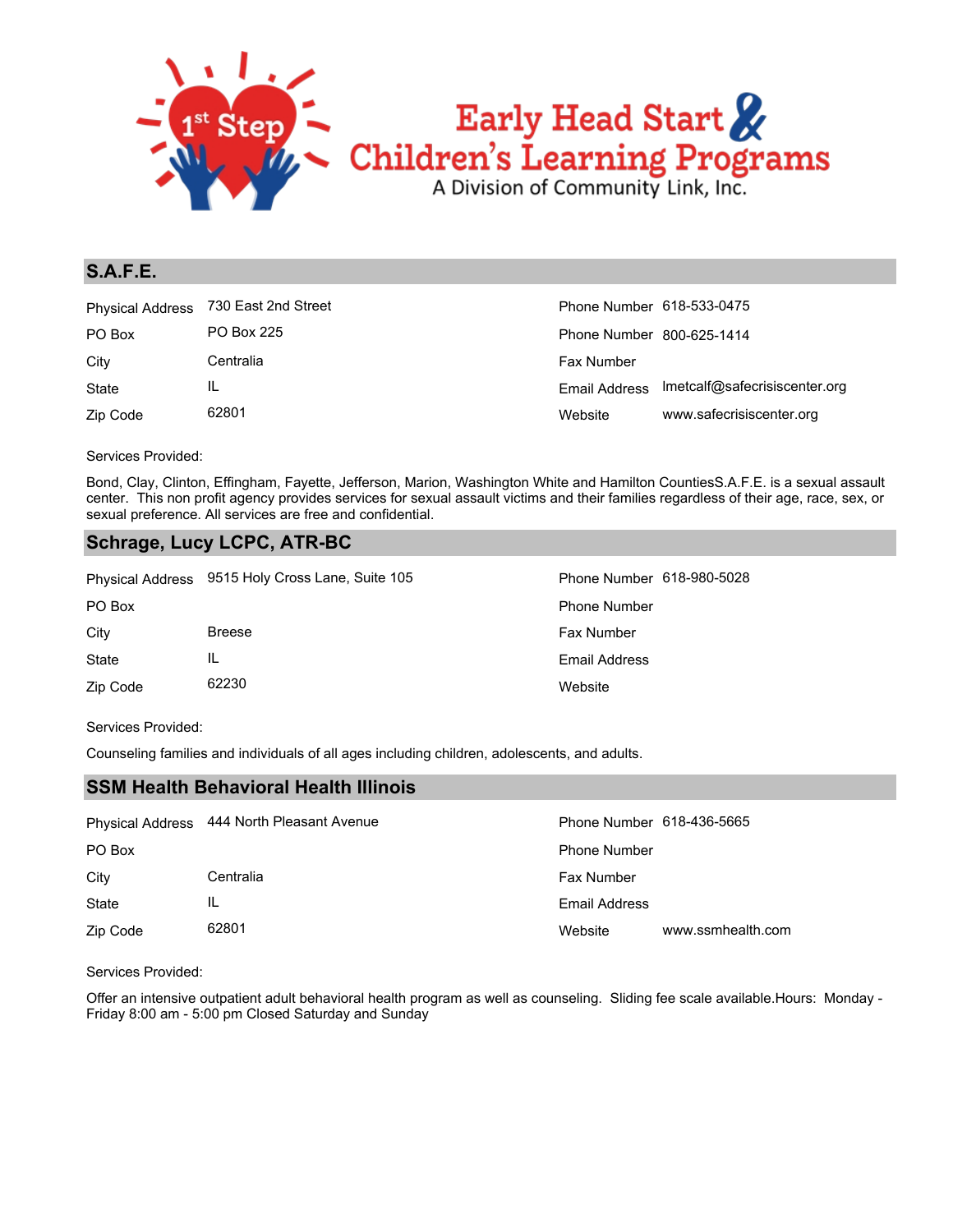

#### **The Amy Center**

|              | Physical Address 500 Fairfield Road | Phone Number 618-244-2100 |                         |
|--------------|-------------------------------------|---------------------------|-------------------------|
| PO Box       |                                     | <b>Phone Number</b>       |                         |
| City         | Mt.Vernon                           | Fax Number                | 618-244-9283            |
| <b>State</b> | IL                                  | Email Address             | amycenter90@hotmail.com |
| Zip Code     | 62862                               | Website                   | www.amycenter.mvn.net   |

Services Provided:

Victim Advocacy and Support (for Sexual Abuse) of children birth to their 18th Birthday.Counties Served: Clay, Clinton, Hamilton, Jefferson, Marion, Washington, and WayneHours: 8:30 am to 4:30 pm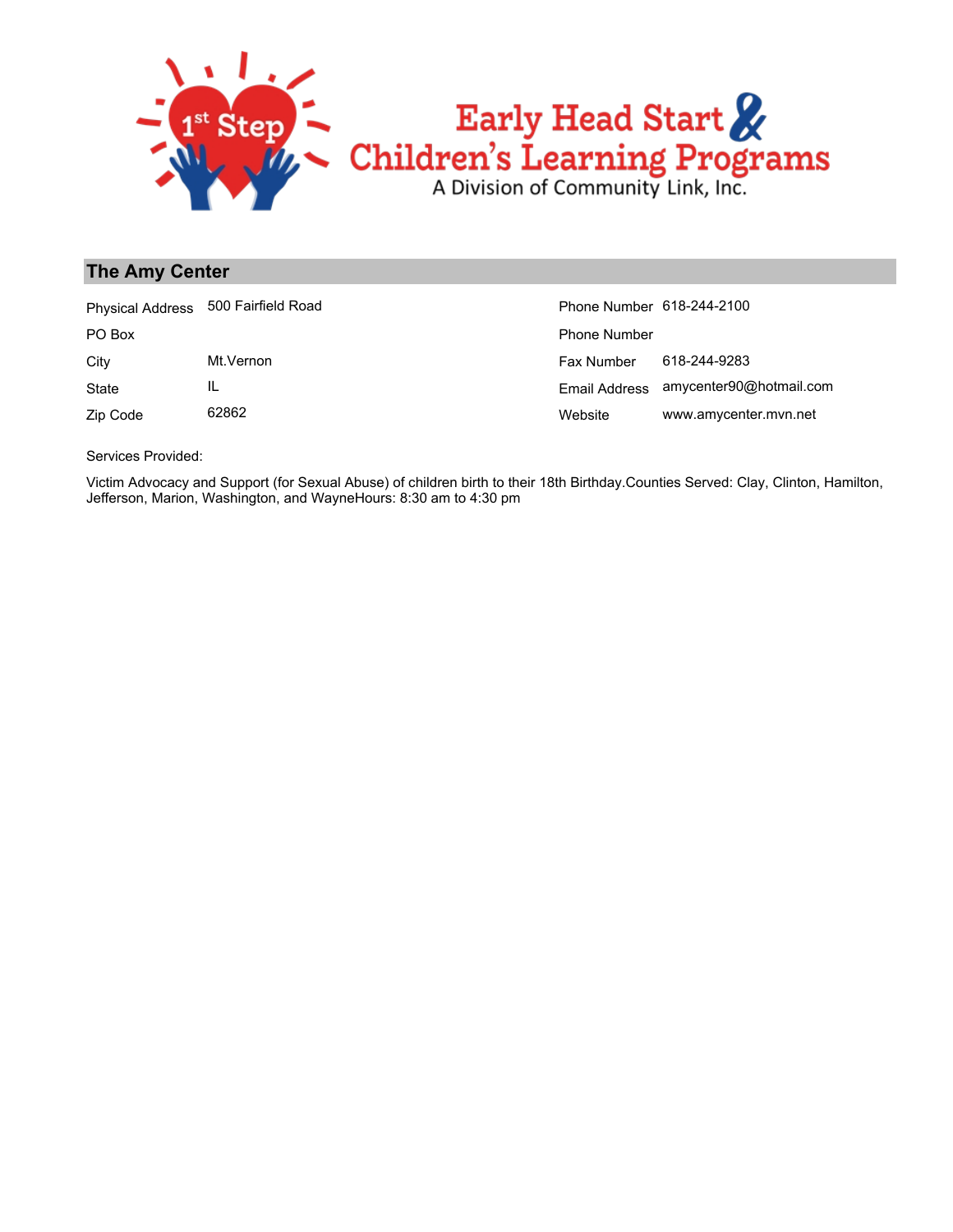

#### **Crisis and Safety Crisis y Seguridad**

Baptist Children's Home & Family Services Catholic Charities of St. Louis Domestic Violence Hot Line - Illinois National Suicide Prevention Lifeline S.A.F.E. Violence Prevention Center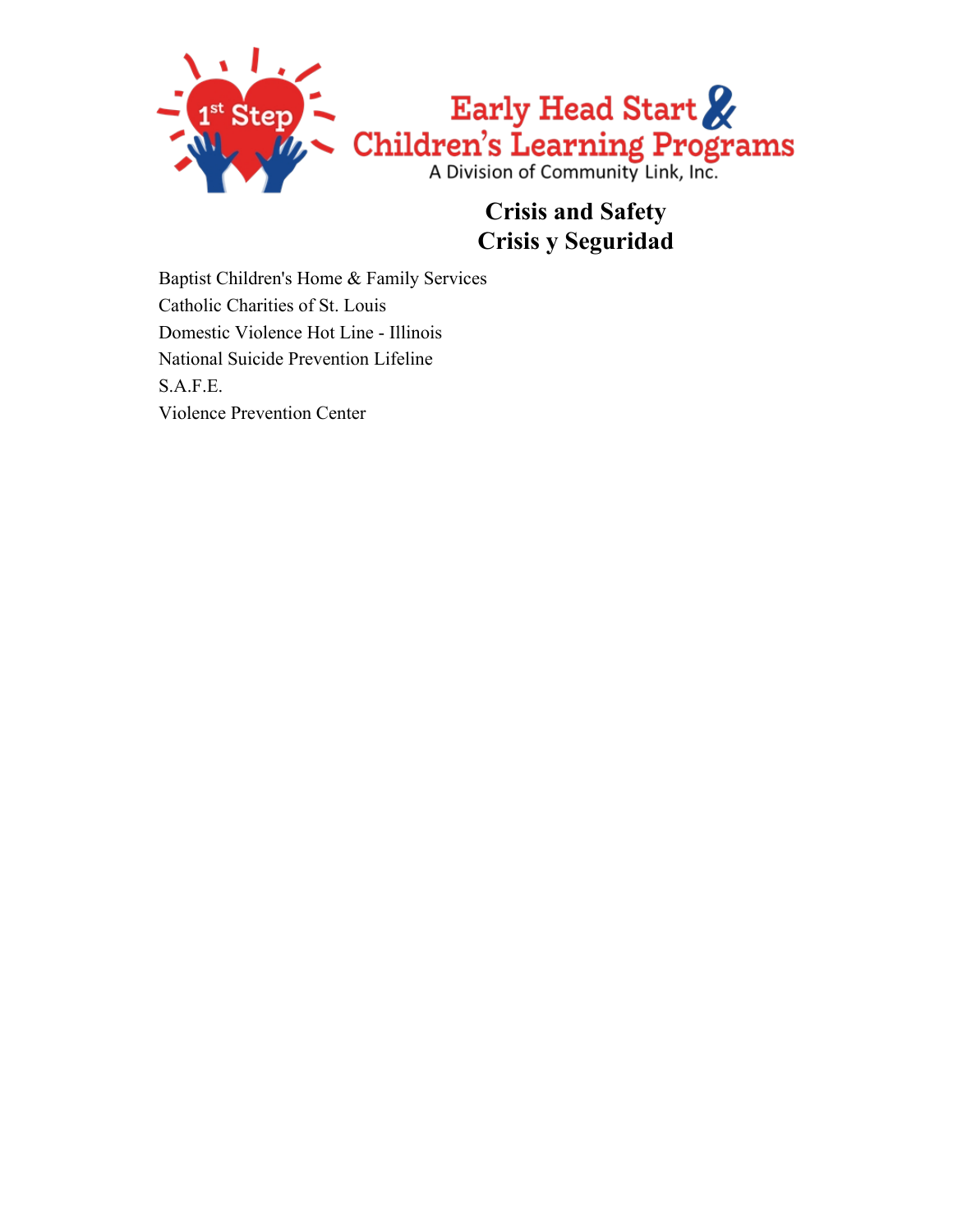

#### **Baptist Children's Home & Family Services**

|          | Physical Address 4243 Lincolnshire Drive | Phone Number 618-242-2944 |               |
|----------|------------------------------------------|---------------------------|---------------|
| PO Box   |                                          | <b>Phone Number</b>       |               |
| City     | Mt. Vernon                               | <b>Fax Number</b>         | 618-242-2568  |
| State    | IL                                       | Email Address             |               |
| Zip Code | 62864                                    | Website                   | www.bchfs.com |

Services Provided:

BHCFS and the three entities that make up our mission:Baptist Children's Home (BCH) Residential Care – Carmi, IL; BCH Residential Care is a Christian juvenile group home for troubled teens. Residents live under the care and guidance of Christian houseparents and receive individual, group and family counseling. Our goal is to restore the family and return the child to the community, better equipped to deal with life.Angels' Cove – Maternity/Adoption/Foster Care – Mt. Vernon, IL; Angel's Cove is a residential maternity home for women facing an unplanned or unwanted pregnancy. The Angels' Cove staff provides young moms with the best in prenatal care, counseling, parenting classes and life skills training. Angels' Cove also offers licensed and Hague Accredited adoption and Foster Care services. Believing every life is precious, we strive to provide women with loving alternatives to abortion.Pathways Counseling Services; Pathways Counseling has been providing counseling services to individuals, couples, children and families since 1999 in 12 Illinois communities. Utilizing your strengths, our professionally licensed therapists will help you overcome your challenges and achieve personal goals. We understand that every person is unique with differing life experiences, struggles and patterns. With that in mind, we tailor each counseling session to meet your individual needs.

#### **Catholic Charities of St. Louis**

|          | Physical Address 4445 Lindell Boulevard | Phone Number 314-367-5500 |               |
|----------|-----------------------------------------|---------------------------|---------------|
| PO Box   |                                         | <b>Phone Number</b>       |               |
| City     | St. Louis                               | <b>Fax Number</b>         |               |
| State    | МO                                      | Email Address             |               |
| Zip Code | 63108                                   | Website                   | www.ccstl.org |

Services Provided:

Catholic Charities serves a wide range of people: children who are dependent, abused and neglected; adults who are homeless or at risk for homelessness; parents and children requiring family counseling; people struggling as the result of drug abuse or alcoholism; older adults with special needs; and many more. Our goal is clear. To build a stronger community.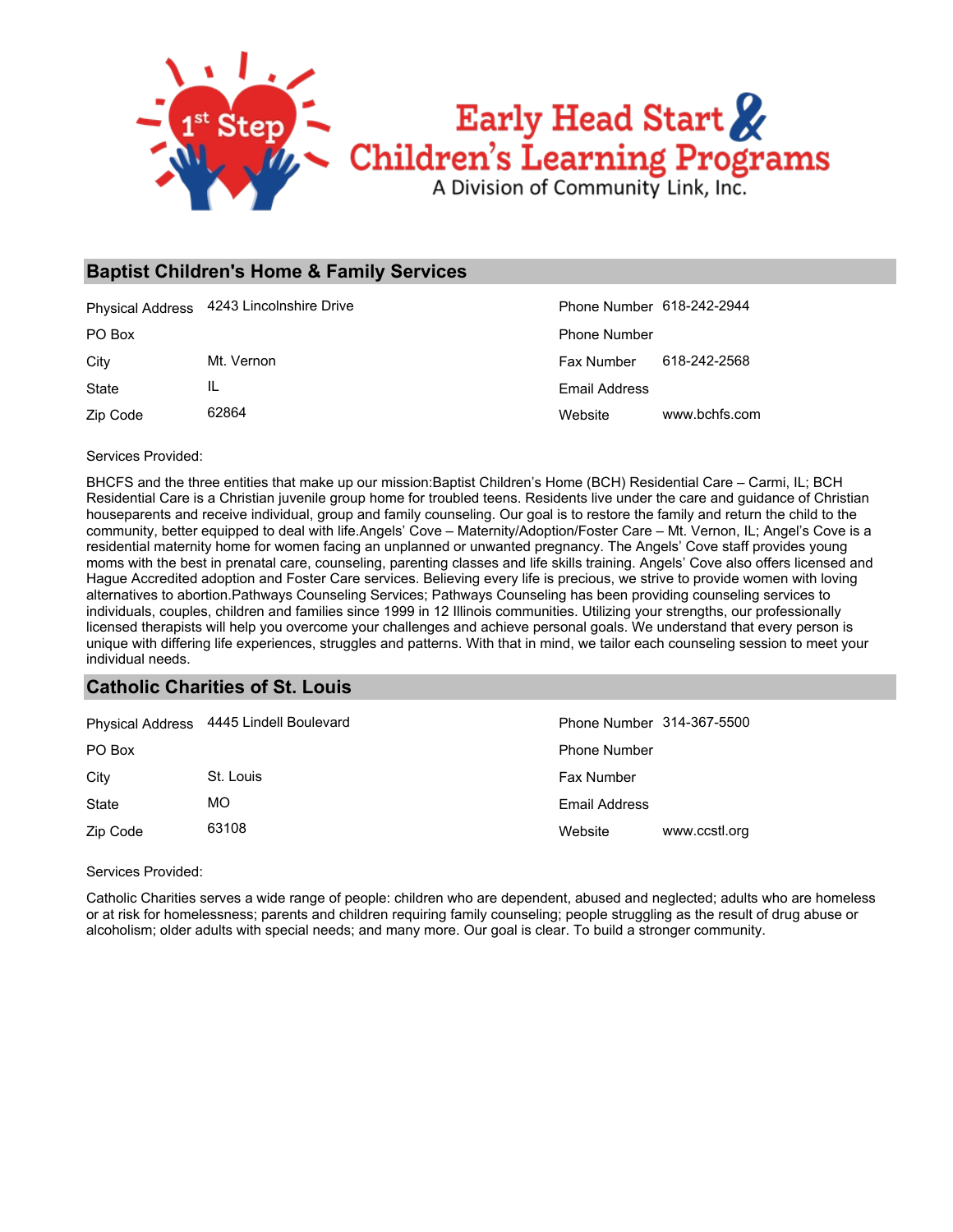

#### **Domestic Violence Hot Line - Illinois**

| <b>Physical Address</b> | Phone Number 877-863-6338 |                     |
|-------------------------|---------------------------|---------------------|
| PO Box                  | <b>Phone Number</b>       |                     |
| City                    | Fax Number                |                     |
| State                   | Email Address             |                     |
| Zip Code                | Website                   | www.dhs.state.il.us |

Services Provided:

Operates 24-hours a day, 7 days a week. Confidential and free of cost. Provides tools and immediate support to enable victims to find safety and live free of abuse. Multi-lingual highly trained, experienced advocates.

#### **National Suicide Prevention Lifeline**

| Phone Number 800-273-8255 |
|---------------------------|
| <b>Phone Number</b>       |
| Fax Number                |
| <b>Email Address</b>      |
| Website                   |
|                           |

Services Provided:

#### **S.A.F.E.**

| <b>Physical Address</b> | 730 East 2nd Street | Phone Number 618-533-0475 |                                             |
|-------------------------|---------------------|---------------------------|---------------------------------------------|
| PO Box                  | <b>PO Box 225</b>   | Phone Number 800-625-1414 |                                             |
| City                    | Centralia           | <b>Fax Number</b>         |                                             |
| State                   | IL                  |                           | Email Address Imetcalf@safecrisiscenter.org |
| Zip Code                | 62801               | Website                   | www.safecrisiscenter.org                    |

Services Provided:

Bond, Clay, Clinton, Effingham, Fayette, Jefferson, Marion, Washington White and Hamilton CountiesS.A.F.E. is a sexual assault center. This non profit agency provides services for sexual assault victims and their families regardless of their age, race, sex, or sexual preference. All services are free and confidential.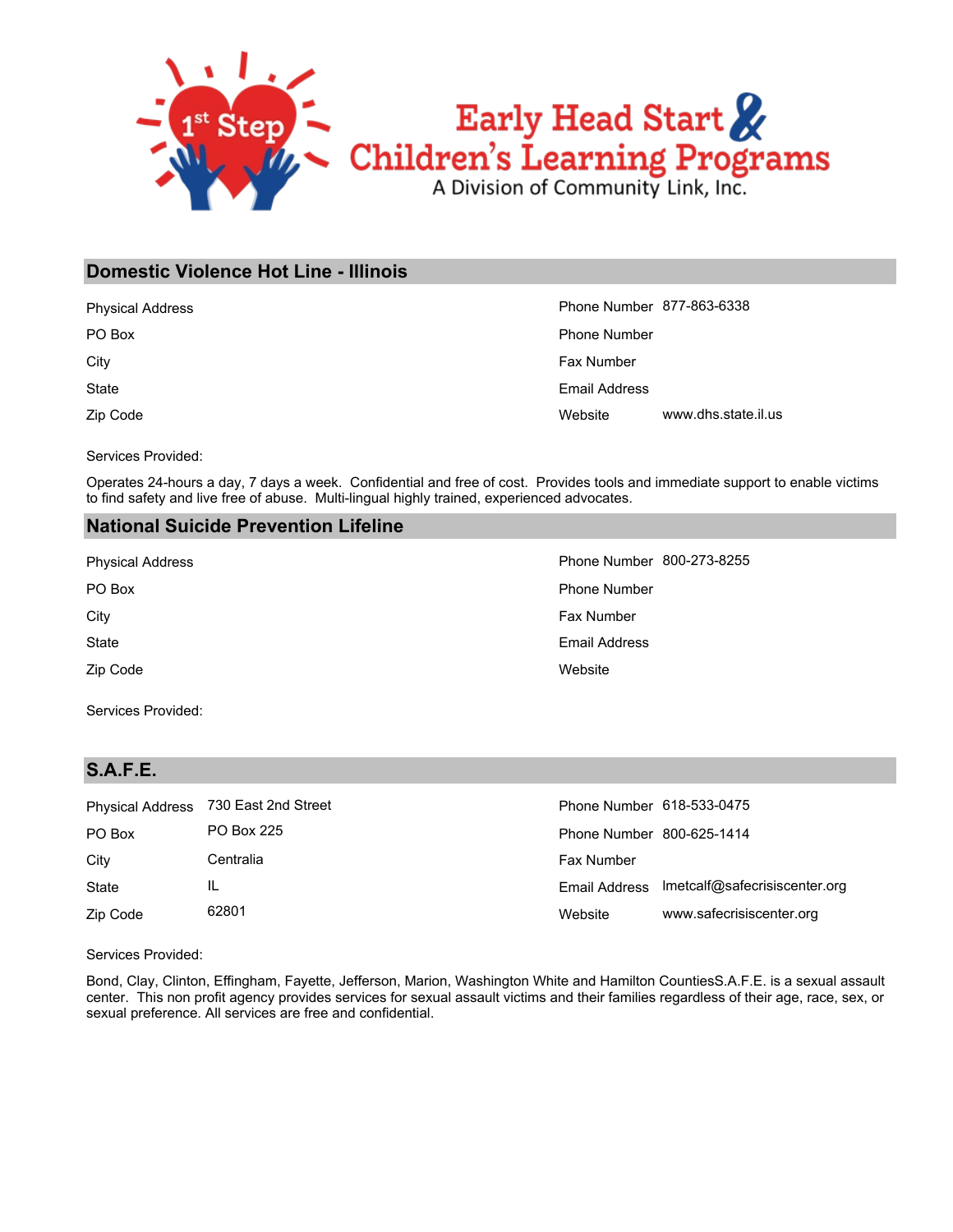

#### **Violence Prevention Center**

| <b>Physical Address</b> |                   | Phone Number 618-236-2531 |                                        |
|-------------------------|-------------------|---------------------------|----------------------------------------|
| PO Box                  | PO Box 831        | Phone Number 618-235-0892 |                                        |
| City                    | <b>Belleville</b> | <b>Fax Number</b>         | 618-235-9521                           |
| State                   | IL                |                           | Email Address darlene.jones@vpcswi.org |
| Zip Code                | 62222             | Website                   | www.vpcswi.org                         |

Services Provided:

Serves all ages45 days emergency shelter, counseling for women, children and men who are victim of domestic violence, serves Orders of Protection for domestic violence victims.Services are free8:00 am - 4:30 pm administrative offices, or 24 hour hotline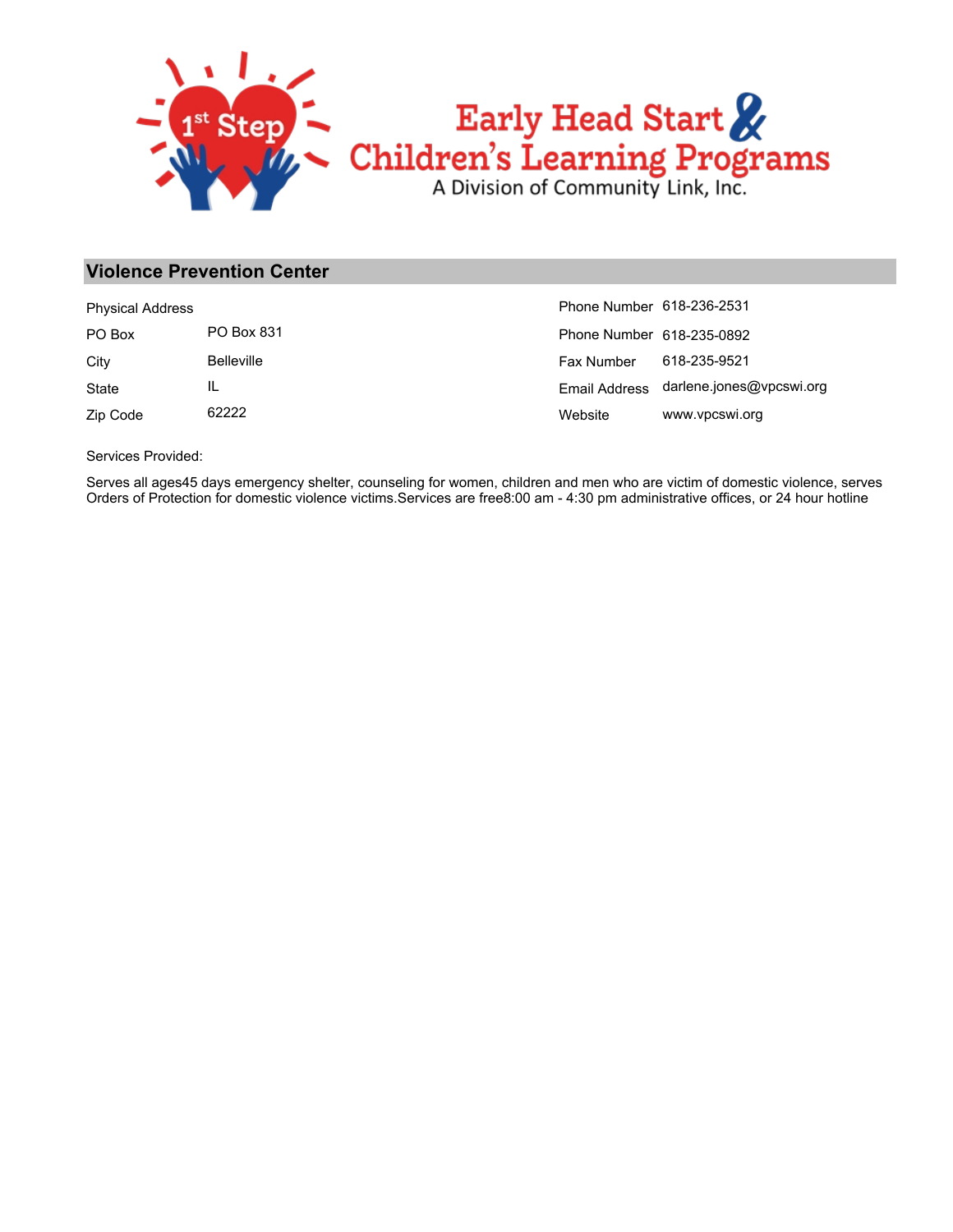

**Dentist Dentista**

Affordable Dental Care Associated Pediatric Dentistry LLC Barnfield, Terry DMD Blue Springs Family Dentistry Bond County WIC/Health Department Breese Dental Care, P.C. Breese Dental Group Brinley Orthodontics Brunk Family Dental Care of Vandalia Dental Safari Company DentaQuest of Illinois Droege, Timothy DDS East St. Louis SIUE Dental Clinic Emerald Terrace Dental Erickson, Lara DDS Familia Dental Glen Carbon Family Dentistry Highland Family Dentistry Hyten, Robert DMD Lake Point Dental Maryville Family Dentists Parmlee, Randy DMD Salem Dental Shawnee Dental Shawnee Health Care, Dental SIU School of Dental Medicine Smile For Life Dentistry Smiles Programs Teel Family Denistry LLC Trenton Dental Truong, Joe DDS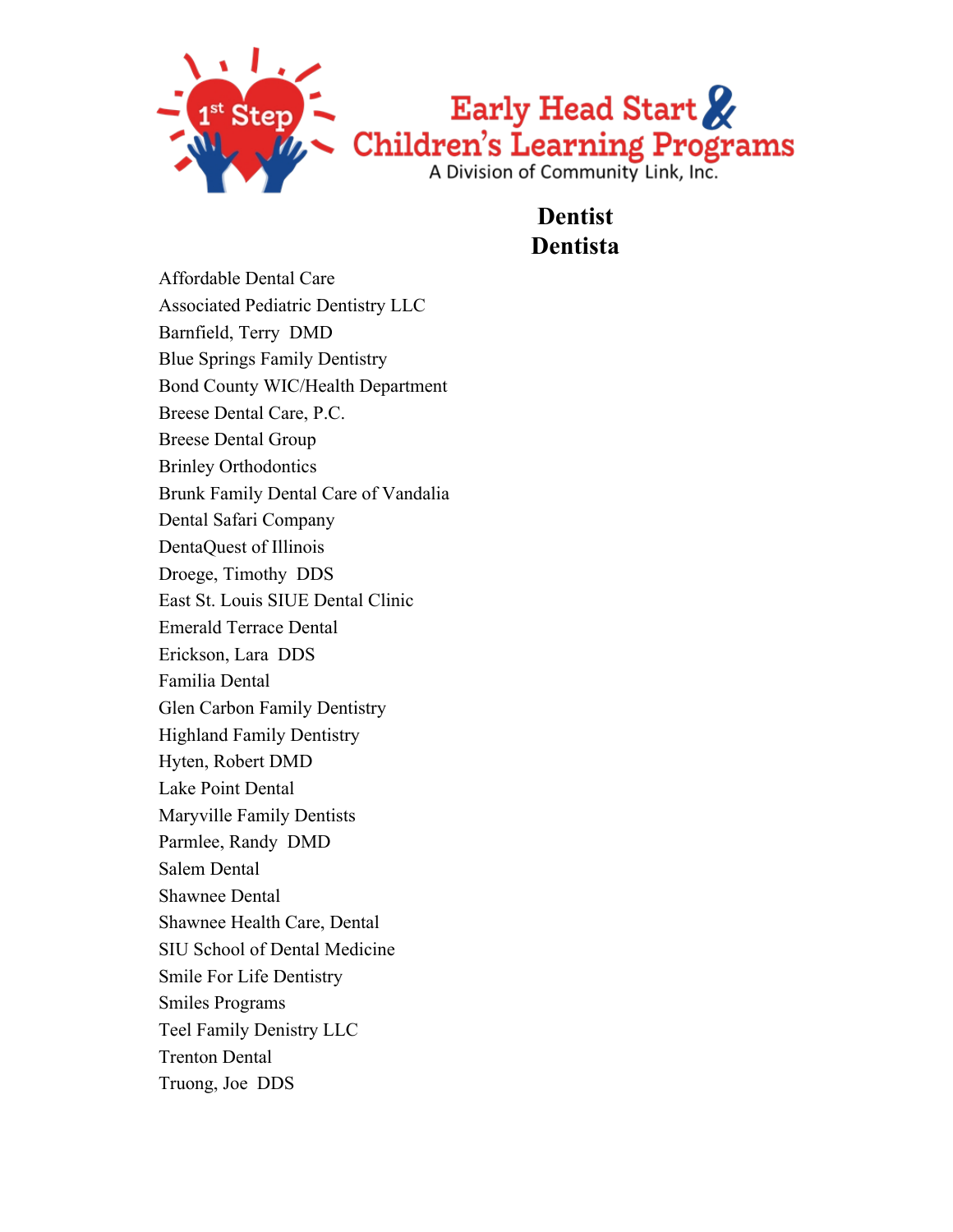

### Early Head Start Children's Learning Programs

#### **Affordable Dental Care**

Physical Address 1035 East Jonas Street **Phone Number 618-533-6709** 

State IL

Zip Code 62801

Services Provided:

Notes:Accepts patients two and up

#### **Associated Pediatric Dentistry LLC**

Zip Code 62034 State IL City Glen Carbon **Fax Number** 618-288-4118 PO Box **Phone Number** Po Box **Phone Number** Phone Number Physical Address 116 Magnollia Drive **Phone Number 618-288-5437** 

**Website** Email Address City Centralia Fax Number 618-532-3131 PO Box Phone Number

> Website Email Address

Services Provided:

#### **Barnfield, Terry DMD**

**Website** Email Address Zip Code 62881 State IL City Salem Salem Salem Fax Number 618-548-1135 PO Box **Phone Number** Po Box **Phone Number** Po Box **Phone Number** Physical Address 500 North Broadway Avenue **Phone Number 618-548-0499** 

Services Provided: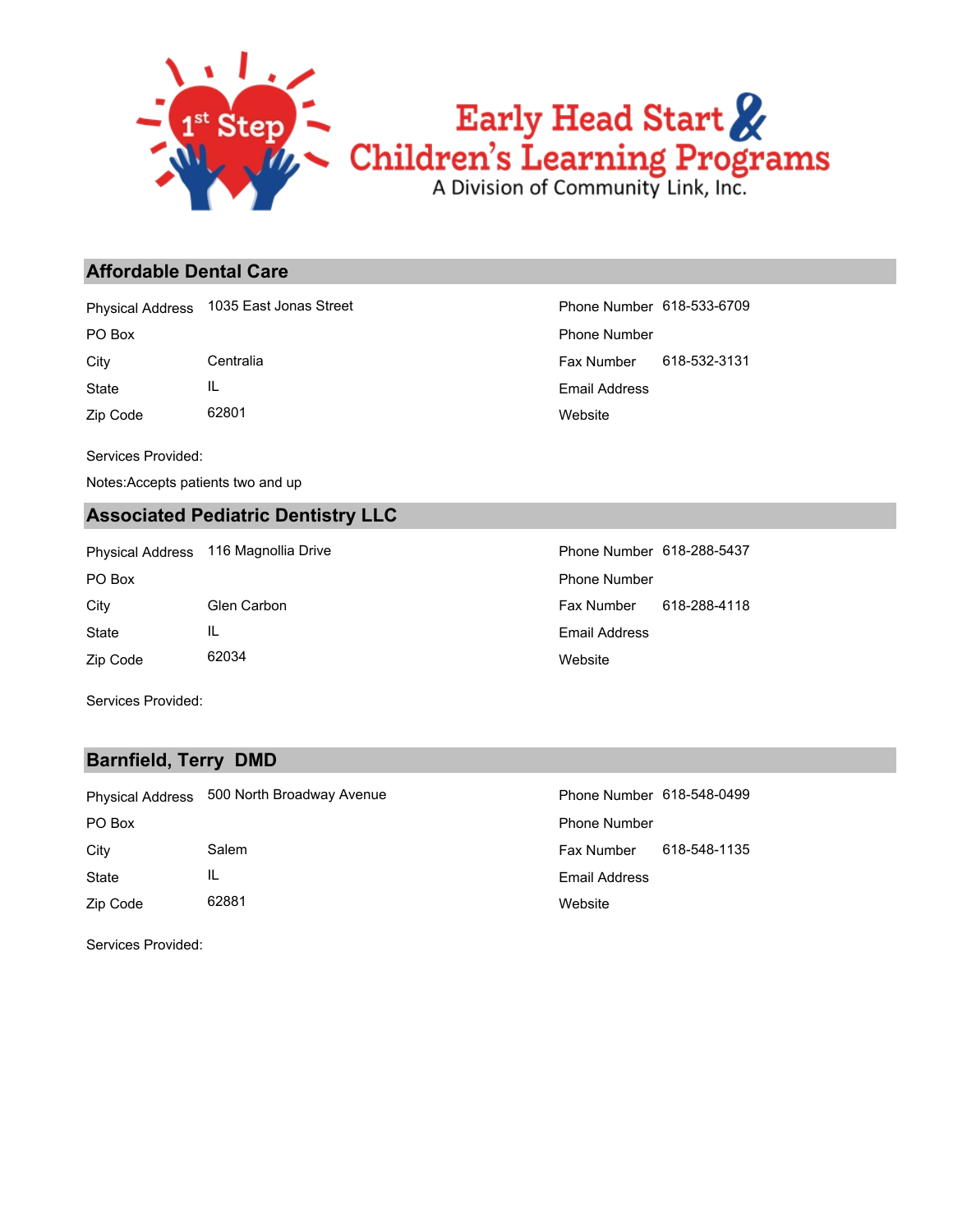

#### **Blue Springs Family Dentistry**

| <b>Physical Address</b> | 7656 Plummer Business Drive | Phone Number 618-667-6650 |                                         |
|-------------------------|-----------------------------|---------------------------|-----------------------------------------|
| PO Box                  |                             | <b>Phone Number</b>       |                                         |
| City                    | Trov                        | Fax Number                | 618-667-6615                            |
| State                   | IL                          | Email Address             | bsfd@sbcqlobal.net                      |
| Zip Code                | 62294                       | Website                   | www.bluespringsfamilydentristry.co<br>m |

Services Provided:

Hours: Monday - Thursday 8:00 am - 5:00 pm and Friday 8:00 am - 12:00 pm. Accepts patients 4 and up.

#### **Bond County WIC/Health Department**

|          | Physical Address 1520 South 4th Street | Phone Number 618-664-1422 |              |
|----------|----------------------------------------|---------------------------|--------------|
| PO Box   |                                        | Phone Number 877-942-4645 |              |
| City     | Greenville                             | Fax Number                | 618-664-1744 |
| State    | IL                                     | Email Address             |              |
| Zip Code | 62246                                  | Website                   |              |

Services Provided:

Bond County WICScreening programs, bone density testing, STD counseling, immunizations, school health, communicable diseases, food sanitation, sewage disposalHealthy Moms/Healthy Kids/ Healthy families/ WIC/ APOR/ Family Planning/ Family Case Management

#### **Breese Dental Care, P.C.**

|          | Physical Address 111 North Main Street | Phone Number 618-526-2020 |                                          |
|----------|----------------------------------------|---------------------------|------------------------------------------|
| PO Box   |                                        | <b>Phone Number</b>       |                                          |
| City     | <b>Breese</b>                          | <b>Fax Number</b>         | 618-526-8330                             |
| State    | IL                                     |                           | Email Address tracy@breesedentalcare.com |
| Zip Code | 62230                                  | Website                   | www.breesedentalcare.com                 |

Services Provided:

General dentistry, including sedation and othodontics. No translator on staff, Contact person is Diane Weh/diane@breesedentalcare.com.Serves all age groupsHours: Monday and Tuesday 8:10 am - 5:00 pm, Wednesday and Thursday 7:10 am -3:30 pm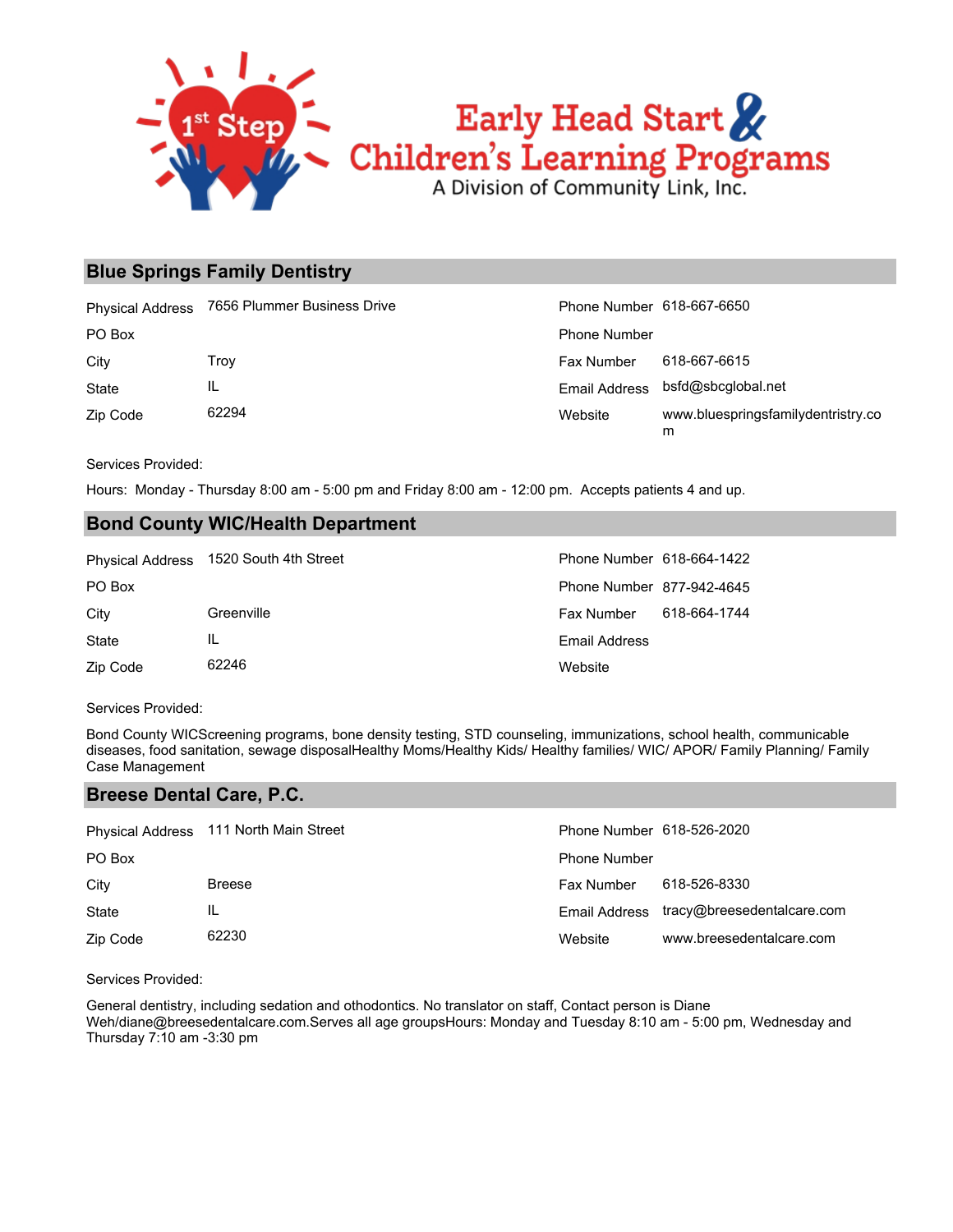

# Early Head Start<br>Children's Learning Programs<br>A Division of Community Link, Inc.

#### **Breese Dental Group**

City Breese Breese Fax Number 618-526-4906 PO Box Phone Number Physical Address 9437 Holy Cross Lane **Phone Number 618-526-4233** 

Zip Code 62230 State IL

Website breesedentalgroup.com Email Address breesedentalgroup@yahoo.com

Phone Number (618) 205-5396

Services Provided:

general dentistry, does not have translatorServes ages 3 and olderHours: 8:30 am - 5:00 pm

#### **Brinley Orthodontics**

| Physical Address 2023 Vanalabene Drive; Suite 252 |
|---------------------------------------------------|
|                                                   |

| $\ldots$ , $\ldots$ , $\ldots$ , $\ldots$ |           |                     |                        |
|-------------------------------------------|-----------|---------------------|------------------------|
| PO Box                                    |           | <b>Phone Number</b> |                        |
| City                                      | Maryville | Fax Number          |                        |
| State                                     | ΙL        | Email Address       | brinleyortho@yahoo.com |
| Zip Code                                  | 62062     | Website             | www.brinleyortho.com   |

Services Provided:

Hours: Monday and Wednesday 9:00 am - 5:00 pm. Tuesday and Thursday 9:00 am - 7:00 pm. and Friday 9:00 am - 3:00 pm.

#### **Brunk Family Dental Care of Vandalia**

|          | Physical Address 607 A West Orchard Street | Phone Number 618-283-2929 |                               |
|----------|--------------------------------------------|---------------------------|-------------------------------|
| PO Box   |                                            | <b>Phone Number</b>       |                               |
| City     | Vandalia                                   | Fax Number                | 618-283-2113                  |
| State    | IL                                         | <b>Email Address</b>      |                               |
| Zip Code | 62471                                      | Website                   | www.brunkfamilydentalcare.com |

Services Provided:

Hours: 8:30 am - 5:00 pm. By appointment only. Accepts patients two and up.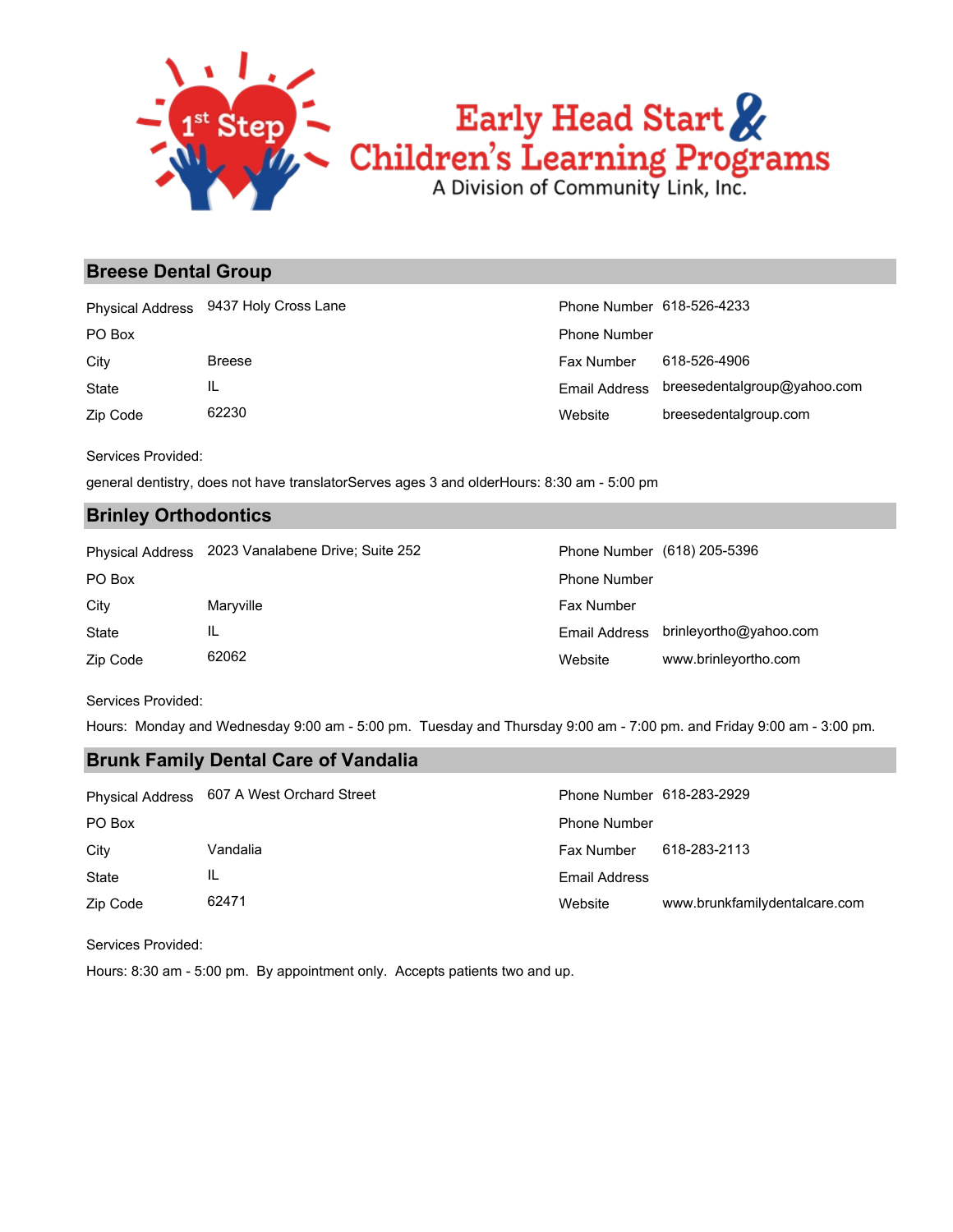

# Early Head Start & Children's Learning Programs

#### **Dental Safari Company**

Physical Address 7562 Old Route 13 Phone Number 618-993-8333

Zip Code 62959 State IL

Website www.dentalsafaricompany.com Email Address contact@dentalsafaricompany.com City **Marion** Marion **Fax Number 618-993-8335** PO Box Phone Number

Services Provided:

In school dental services such as exams, cleanings, fluoride treatment and sealants.

#### **DentaQuest of Illinois**

| <b>Physical Address</b> | Phone Number 888-286-2447 |                    |
|-------------------------|---------------------------|--------------------|
| PO Box                  | Phone Number 888-281-2076 |                    |
| City                    | <b>Fax Number</b>         |                    |
| State                   | Email Address             |                    |
| Zip Code                | Website                   | www.dentaquest.com |

Services Provided:

This service tells you who takes the medical card in your particular area.

#### **Droege, Timothy DDS**

|          | Physical Address 111 North Main Street | Phone Number 618-526-2020 |                                          |
|----------|----------------------------------------|---------------------------|------------------------------------------|
| PO Box   |                                        | <b>Phone Number</b>       |                                          |
| City     | <b>Breese</b>                          | <b>Fax Number</b>         | 618-526-8330                             |
| State    | ΙL                                     |                           | Email Address tracy@breesedentalcare.com |
| Zip Code | 62230                                  | Website                   | www.breesedentalcare.com                 |

Services Provided:

General dentistry, including sedation and orthodontics. No translator on staff, Contact person is Diane Weh/diane@breesedentalcare.com.Serves all age groupsHours: Monday and Tuesday 8:10 am - 5:00 pm, Wednesday and Thursday 7:10 am -3:30 pm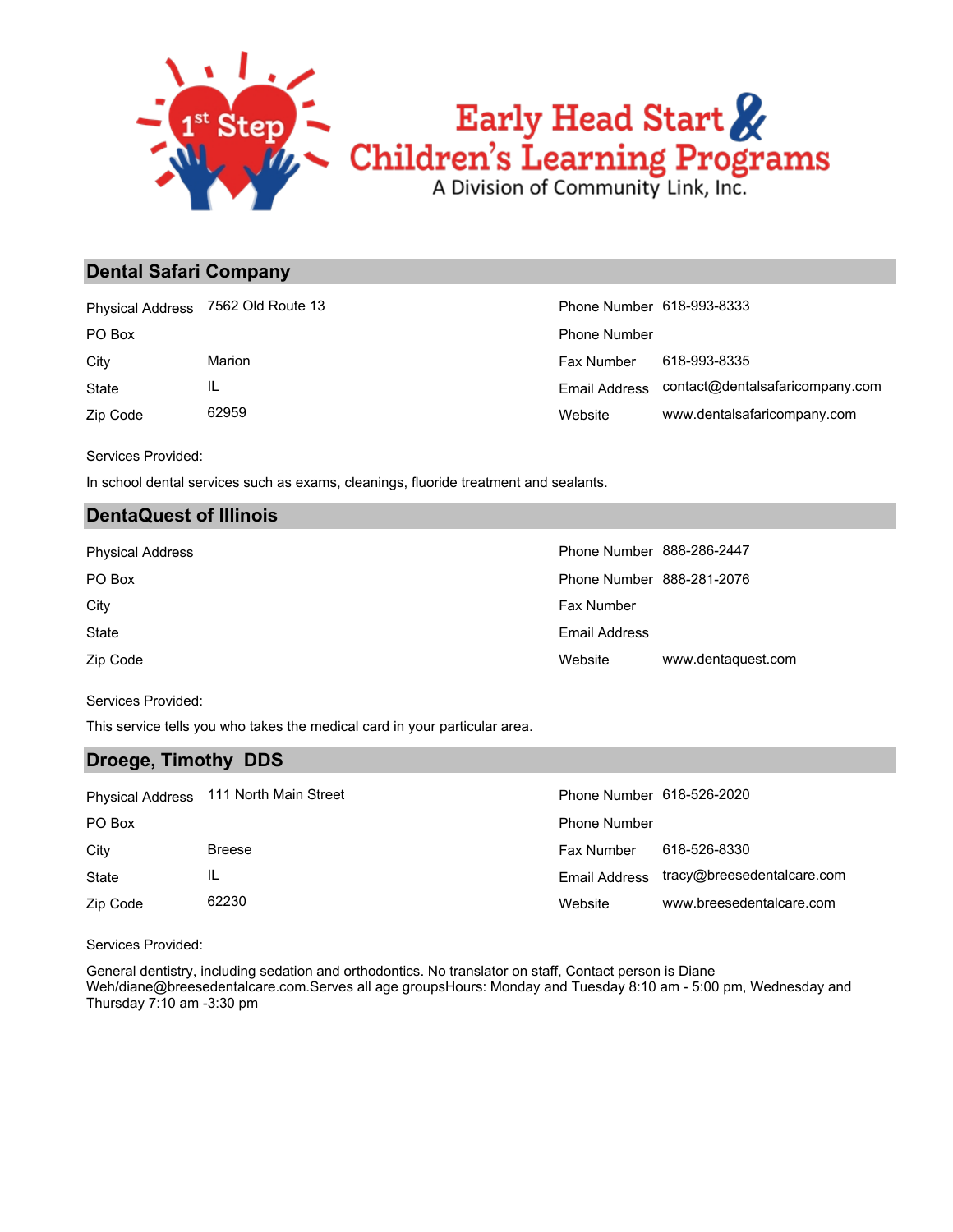

#### **East St. Louis SIUE Dental Clinic**

Physical Address 601 James R Thompson Blouevard Building D Phone Number 618-482-6980

State IL City East St. Loius Fax Number 618-482-6918

Zip Code 62201

Services Provided:

Patients must be between age group of 2-12.

#### **Emerald Terrace Dental**

PO Box **Phone Number** Po Box **Phone Number** Po Box **Phone Number** Po Box **Phone Number** Physical Address 2 Emerald Terrace **Phone Number 618-233-1707** 

Zip Code 62226 State IL

**Website** Email Address PO Box Phone Number

Website Email Address City Swansea Swansea Fax Number 618-233-1769

Services Provided:

Accepts patients two and up.

#### **Erickson, Lara DDS**

|          | Physical Address 9437 Holy Cross Lane | Phone Number 618-526-4233 |                             |
|----------|---------------------------------------|---------------------------|-----------------------------|
| PO Box   |                                       | <b>Phone Number</b>       |                             |
| City     | <b>Breese</b>                         | <b>Fax Number</b>         | 618-526-4906                |
| State    | IL                                    | Email Address             | breesedentalgroup@yahoo.com |
| Zip Code | 62230                                 | Website                   | breesedentalgroup.com       |

Services Provided:

general dentistry, does not have translatorServes ages 3 and olderHours: 8:30 am - 5:00 pm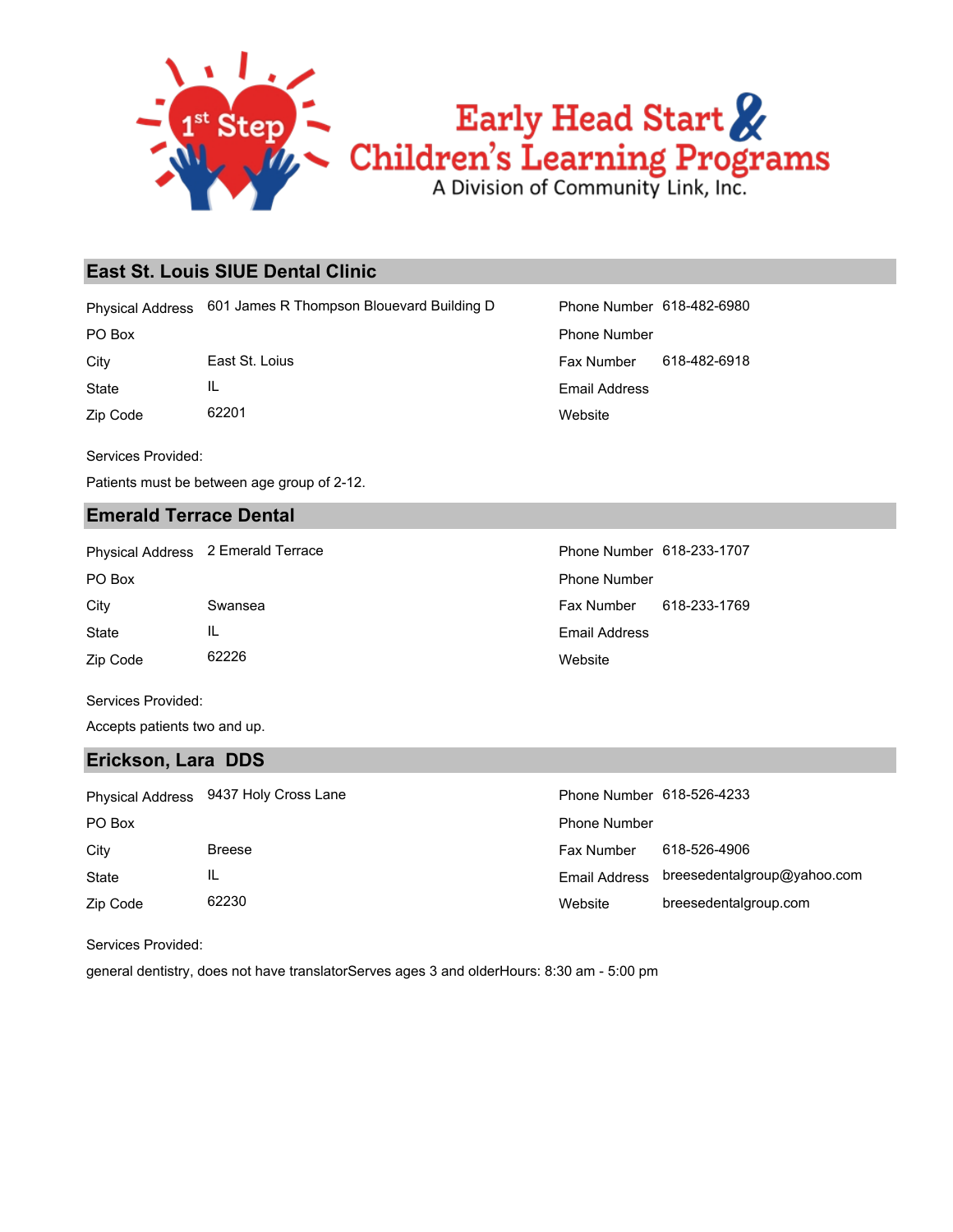

#### **Familia Dental**

Zip Code 62205 State IL City **East St. Louis Fax Number East St. Louis** Fax Number PO Box Phone Number Physical Address 2608 State Street Phone Number 618-791-3105

Services Provided:

#### **Glen Carbon Family Dentistry**

PO Box **Phone Number** Policy **Phone Number** Phone Number **Phone Number** Phone Number Physical Address 4235 State Street Route 159

Zip Code 62034 State IL City Glen Carbon **Website** Email Address

| Phone Number 618-288-6204 |                               |
|---------------------------|-------------------------------|
| <b>Phone Number</b>       |                               |
| <b>Fax Number</b>         |                               |
| <b>Email Address</b>      |                               |
| Website                   | glencarbonfamilydentistry.com |
|                           |                               |

Services Provided:

general dentistry, age 5 and up

#### **Highland Family Dentistry**

| <b>Physical Address</b> | 12605 Troxler Avenue | Phone Number 618-882-6405 |                                   |
|-------------------------|----------------------|---------------------------|-----------------------------------|
| PO Box                  |                      | <b>Phone Number</b>       |                                   |
| City                    | Highland             | <b>Fax Number</b>         |                                   |
| State                   | IL                   | Email Address             |                                   |
| Zip Code                | 62249                | Website                   | www.highlandilfamilydentistry.com |

Services Provided: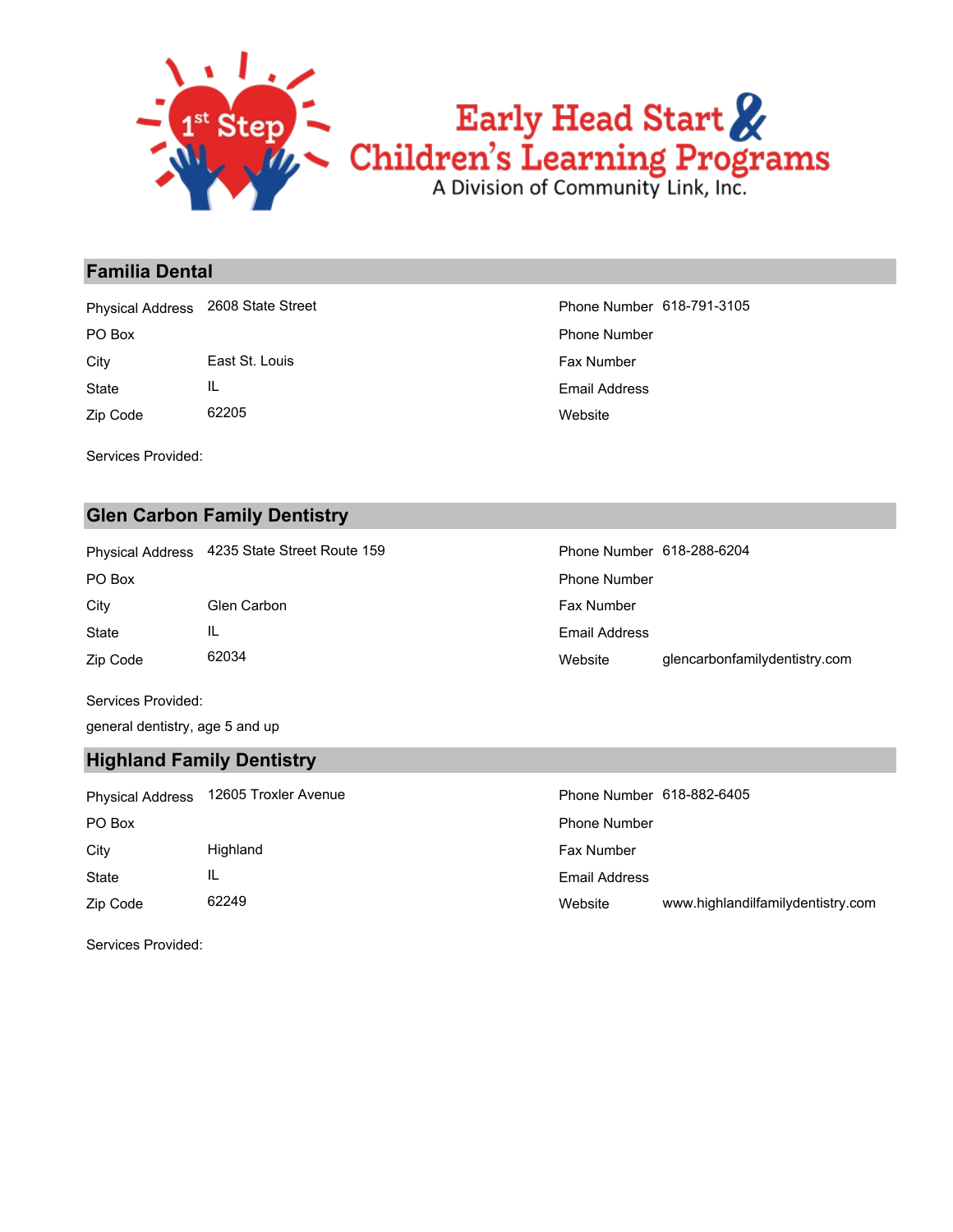

Early Head Start & Children's Learning Programs

#### **Hyten, Robert DMD**

Zip Code 62231 State IL City Carlyle Fax Number 618-594-4040 PO Box Phone Number Physical Address 651 9th Street Phone Number 618-594-4288

**Website** Email Address rshiii@hotmail.com

Services Provided:

#### **Lake Point Dental**

PO Box **Phone Number** Po Box **Phone Number** Phone Number Physical Address 1002 East Wealey Drive #200 Phone Number 618-628-6287

Zip Code 62269 State IL City **O'Fallon C'Execution C'Execution Fax Number** 

**Website** Email Address

Services Provided:

#### **Maryville Family Dentists**

Zip Code 62062 State IL City Maryville Maryon Maryon Maryon Maryon Maryon Maryon Maryon Maryon Maryon Maryon Maryon Maryon Maryon Maryon Maryon Maryon Maryon Maryon Maryon Maryon Maryon Maryon Maryon Maryon Maryon Maryon Maryon Maryon Maryon Mary PO Box Phone Number Physical Address 2921 North Center Street Suite 8&9 Phone Number 618-288-7804

**Website** Email Address

Services Provided:

For ages 4 and over. We offer payment plans.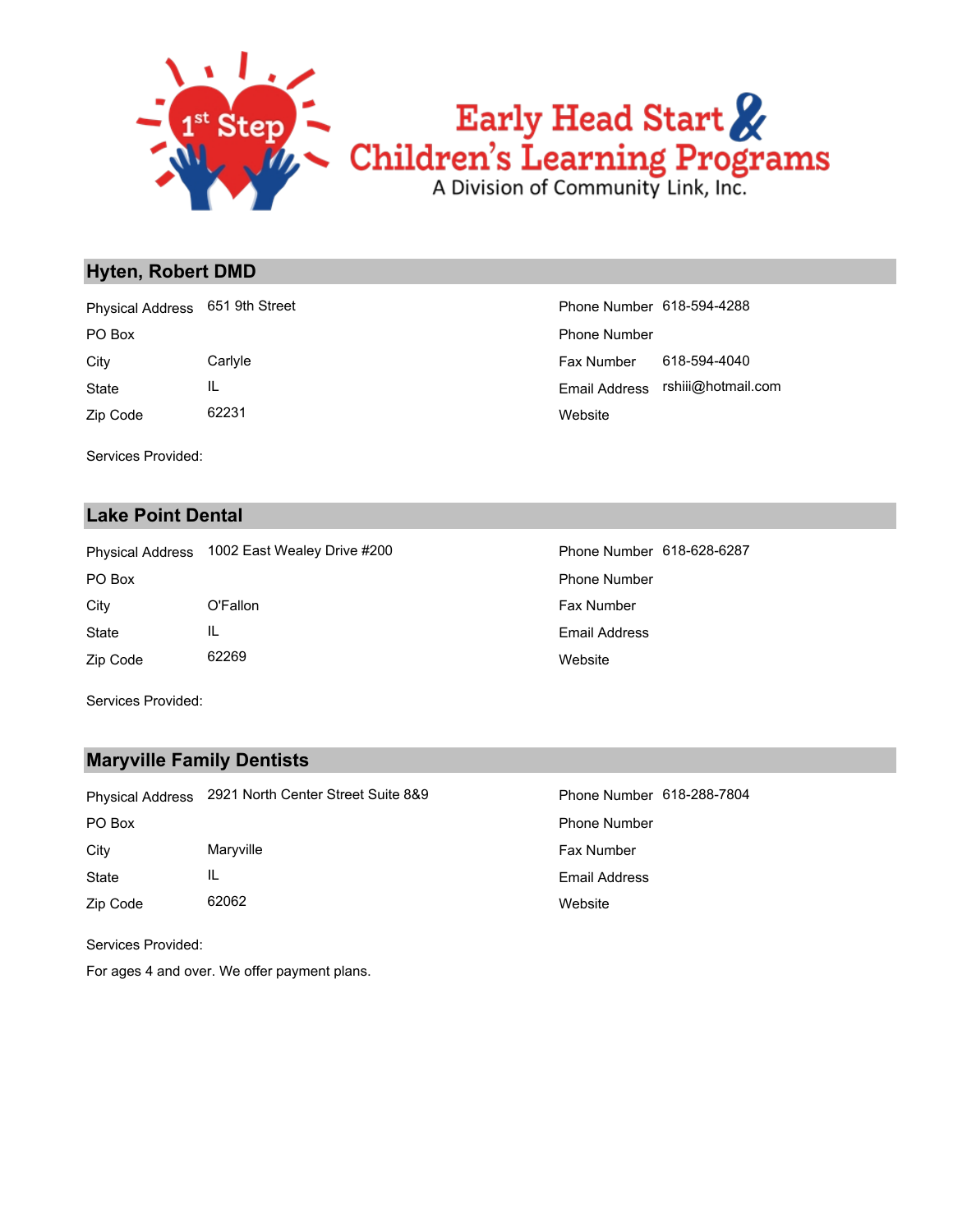

# Early Head Start<br>Children's Learning Programs<br>A Division of Community Link, Inc.

#### **Parmlee, Randy DMD**

Zip Code 62258 State IL City Mascoutah Mascoutah Fax Number PO Box Phone Number Physical Address 104 East Main Street **Phone Number 618-566-7384** 

Services Provided:

#### **Salem Dental**

Physical Address 500 North Broadway Avenue **Phone Number 618-548-0499** 

Zip Code 62881 State IL City Salem Salem Salem Salem Salem Salem Salem Salem Salem Salem Salem Salem Salem Salem Salem Salem Salem Salem Salem Salem Salem Salem Salem Salem Salem Salem Salem Salem Salem Salem Salem Salem Salem Salem Salem Salem S PO Box **Phone Number** Po Box **Phone Number** Po Box **Phone Number** 

Services Provided:

Dr. Barnfield

#### **Shawnee Dental**

Zip Code 62901 State IL City Carbondale **Fax Number** Carbondale PO Box Phone Number Physical Address 402 South Lewis Lane **Phone Number 618-969-8600** 

**Website** Email Address

Services Provided:

**Website** Email Address

**Website** Email Address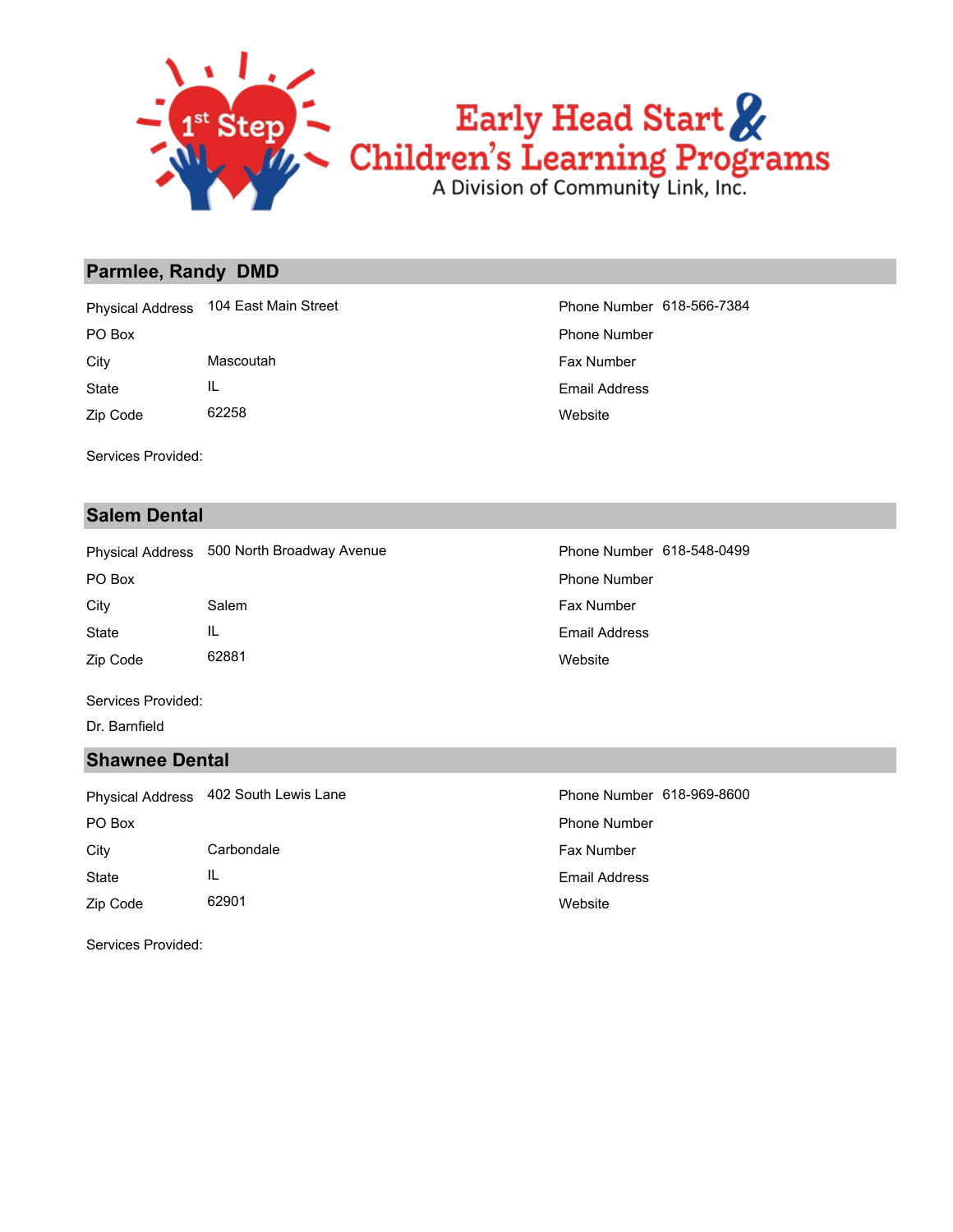

#### **Shawnee Health Care, Dental**

|          | Physical Address 3115 Williamson County Parkway | Phone Number 618-519-9200 |                                 |
|----------|-------------------------------------------------|---------------------------|---------------------------------|
| PO Box   |                                                 | <b>Phone Number</b>       |                                 |
| City     | Marion                                          | <b>Fax Number</b>         |                                 |
| State    | IL                                              |                           | Email Address shsinfo@shsdc.org |
| Zip Code | 62959                                           | Website                   | www.shawneehealth.com           |

Services Provided:

Hours: Monday - Thursday 7:30 am -5:30 pm and Friday 7:30 am - 5:00 pm provides affordable, quality, comprehensive, general and pediatric dental services. Services include dental diagnosis and treatment for persons of all ages, with an emphasis on exams, dental cleanings, preventative and restorative care

#### **SIU School of Dental Medicine**

|          | Physical Address 2800 College Avenue | Phone Number 618-474-7014 |                             |
|----------|--------------------------------------|---------------------------|-----------------------------|
| PO Box   |                                      | <b>Phone Number</b>       |                             |
| City     | Alton                                | Fax Number                | 618-474-7249                |
| State    | IL                                   | <b>Email Address</b>      |                             |
| Zip Code | 62002                                | Website                   | www.siue.edu/dentalmedicine |

Services Provided:

For an emergency call for appointment between 8:00 am and 8:10 am Students Dentists are 3rd year and 4 th year students. There is a waiting list.serves children ages 4 to 12 only

#### **Smile For Life Dentistry**

| <b>Physical Address</b> | 4971 South State Route 159 | Phone Number 618-288-6699 |                                  |
|-------------------------|----------------------------|---------------------------|----------------------------------|
| PO Box                  |                            | <b>Phone Number</b>       |                                  |
| City                    | Glen Carbon                | <b>Fax Number</b>         | 618-288-8977                     |
| State                   | IL                         | Email Address             | smileforlifedental@heartland.com |
| Zip Code                | 62034                      | Website                   | www.smileforlifedental.com       |

Services Provided:

general dentistry, ages 5 and up, has translator on staffMonday 9:00 am-5:00 pm, Tuesday 8:00 am-6:00 pm, Wednesday 8:00 am-5:00 pm, Thursday 7:00 am-4:00 pm, and every other Friday 8:00 am-1:00 pm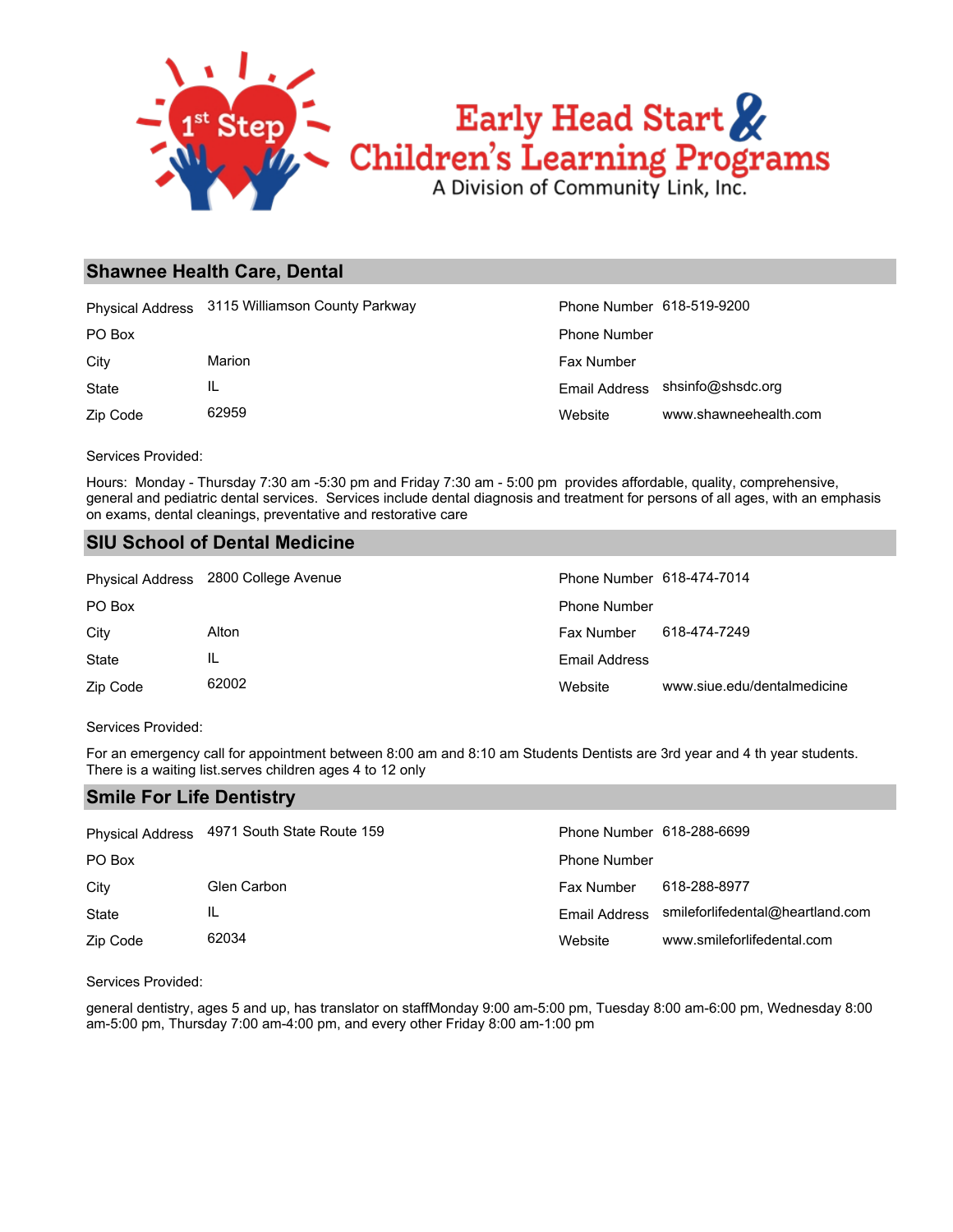

#### **Smiles Programs**

Physical Address 8770 W. Bryn Mawr Avenue **Phone Number 888-833-8441** 

Zip Code 60631 State IL City Chicago Chicago **Fax Number** Chicago **Fax Number** Chicago **Fax Number** Chicago **Fax Number** 

Services Provided:

dental clinic

#### **Teel Family Denistry LLC**

**Website** Email Address PO Box Phone Number

|                | Phone Number 618-542-3166                    |                             |
|----------------|----------------------------------------------|-----------------------------|
|                | <b>Phone Number</b>                          |                             |
| <b>DuQuion</b> | <b>Fax Number</b>                            | 618-542-3167                |
| IL             | Email Address                                |                             |
| 62832          | Website                                      | www.teelfamilydentistry.com |
|                | Physical Address 215 South Washington Street |                             |

Services Provided:

Monday, Tuesday, and Wednesday 8:00 am to 5:00 pm, and Thursday 8:00 am to 4:00 pm

#### **Trenton Dental**

State IL City **Trenton** Trenton **Fax Number** Fax Number PO Box Phone Number Physical Address 118 North Oak Street Phone Number 618-224-7129

**Website** Email Address

Services Provided:

Zip Code 62293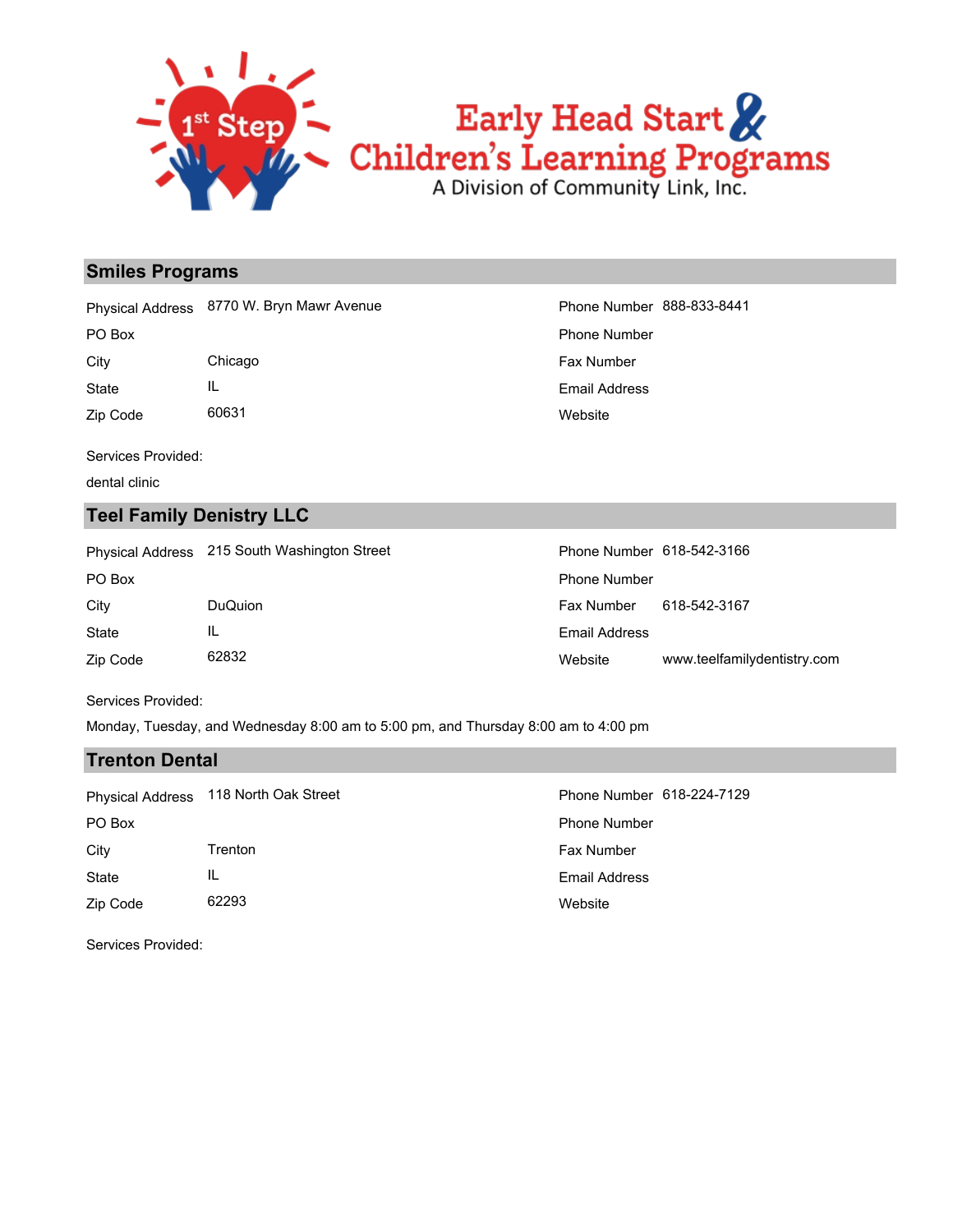

#### **Truong, Joe DDS**

Physical Address 9437 Holy Cross Lane **Phone Number 618-526-4233** 

State IL

Zip Code 62230

Website breesedentalgroup.com Email Address breesedentalgroup@yahoo.com City Breese Breese Fax Number 618-526-4906 PO Box Phone Number

Services Provided:

No translator on staffMonday - Friday 8:30 am to 5:00 pm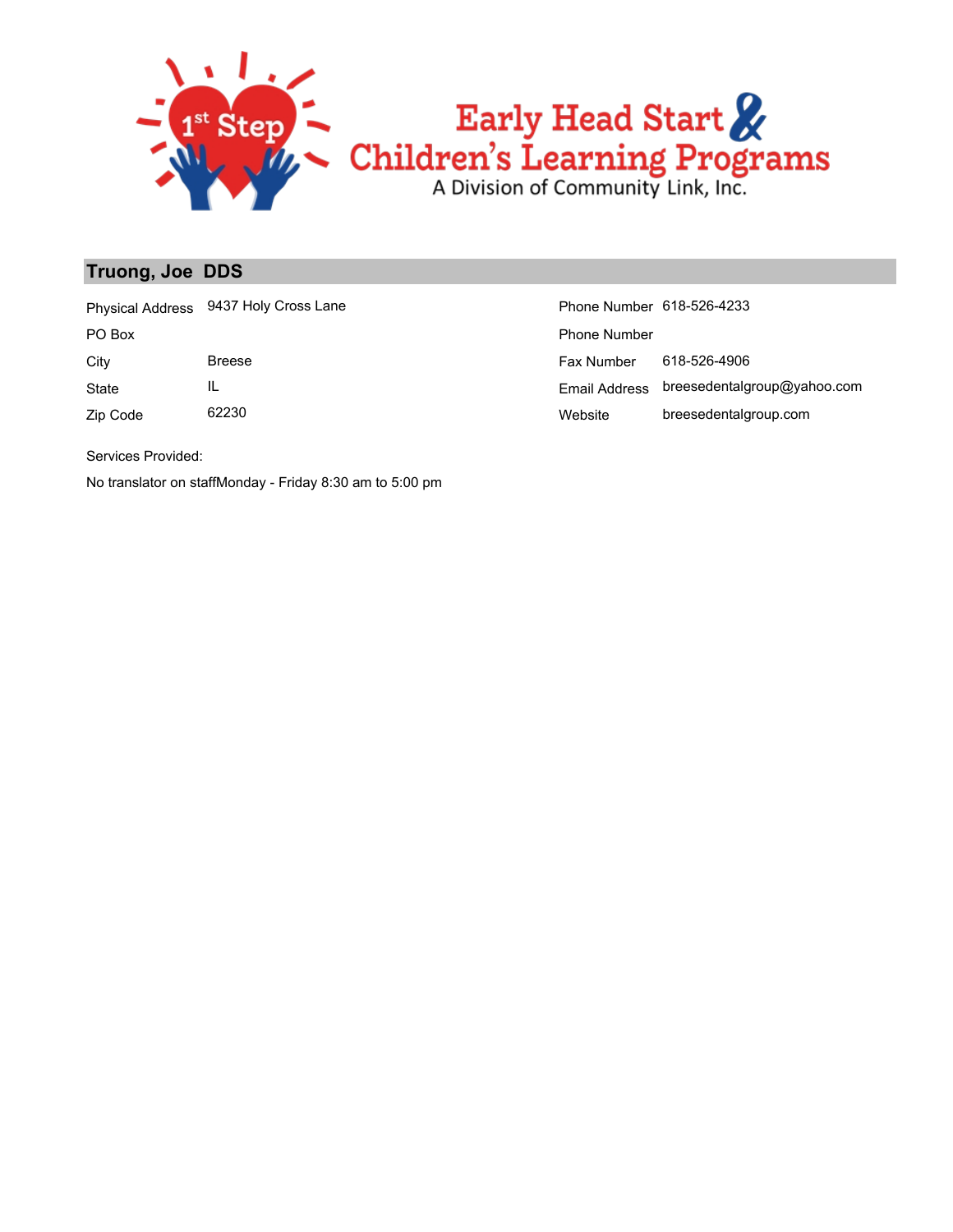

#### **Department of Children and Family Services Departamento de Servicios para Niños y Familias**

Baptist Children's Home & Family Services Caritas - Belleville Caritas - Mt. Vernon Children's Home & Aid Society - Breese Children's Home and Aid - Southern Region Depart. of Children & Family Services - Mt. Vernon Depart. of Children & Family Services -Murphysboro Department of Children & Family Services - Carlyle Hoyleton Youth & Family Services Luthern Child & Family Services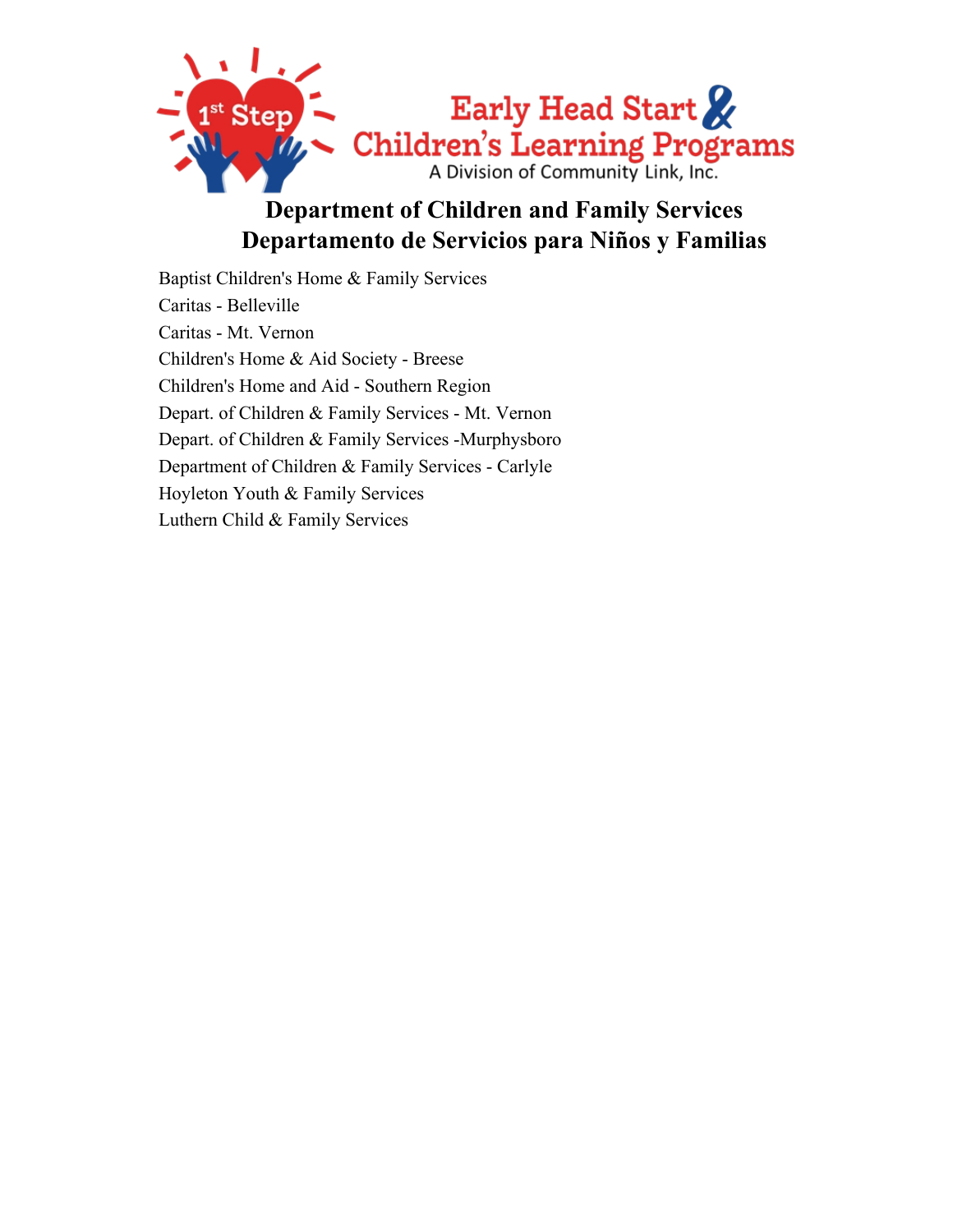

#### **Baptist Children's Home & Family Services**

|          | Physical Address 4243 Lincolnshire Drive | Phone Number 618-242-2944 |               |
|----------|------------------------------------------|---------------------------|---------------|
| PO Box   |                                          | <b>Phone Number</b>       |               |
| City     | Mt. Vernon                               | Fax Number                | 618-242-2568  |
| State    | IL                                       | Email Address             |               |
| Zip Code | 62864                                    | Website                   | www.bchfs.com |

Services Provided:

BHCFS and the three entities that make up our mission:Baptist Children's Home (BCH) Residential Care – Carmi, IL; BCH Residential Care is a Christian juvenile group home for troubled teens. Residents live under the care and guidance of Christian houseparents and receive individual, group and family counseling. Our goal is to restore the family and return the child to the community, better equipped to deal with life.Angels' Cove – Maternity/Adoption/Foster Care – Mt. Vernon, IL; Angel's Cove is a residential maternity home for women facing an unplanned or unwanted pregnancy. The Angels' Cove staff provides young moms with the best in prenatal care, counseling, parenting classes and life skills training. Angels' Cove also offers licensed and Hague Accredited adoption and Foster Care services. Believing every life is precious, we strive to provide women with loving alternatives to abortion.Pathways Counseling Services; Pathways Counseling has been providing counseling services to individuals, couples, children and families since 1999 in 12 Illinois communities. Utilizing your strengths, our professionally licensed therapists will help you overcome your challenges and achieve personal goals. We understand that every person is unique with differing life experiences, struggles and patterns. With that in mind, we tailor each counseling session to meet your individual needs.

#### **Caritas - Belleville**

|          | Physical Address 8601 West Main Street, Suite 201 | Phone Number 618-394-5900 |                                    |
|----------|---------------------------------------------------|---------------------------|------------------------------------|
| PO Box   |                                                   | <b>Phone Number</b>       |                                    |
| City     | <b>Belleville</b>                                 | <b>Fax Number</b>         | 618-394-5909                       |
| State    | IL                                                |                           | Email Address ghuelsmann@cssil.org |
| Zip Code | 62223                                             | Website                   | www.cssil.org                      |

Services Provided:

The 28 southernmost counties of Illinois.Private-not-for-profit licensed child welfare and family service agency.Provide pregnancy care and parenting programs, treatment foster care, foster care and emergency assistanceHours : Monday 8:00 am - 8:00 pm, Tuesday - Friday 8:00 am - 5:00 pm (evening counseling available until 8:00 pm)Brad Beck - bradb@cssil.org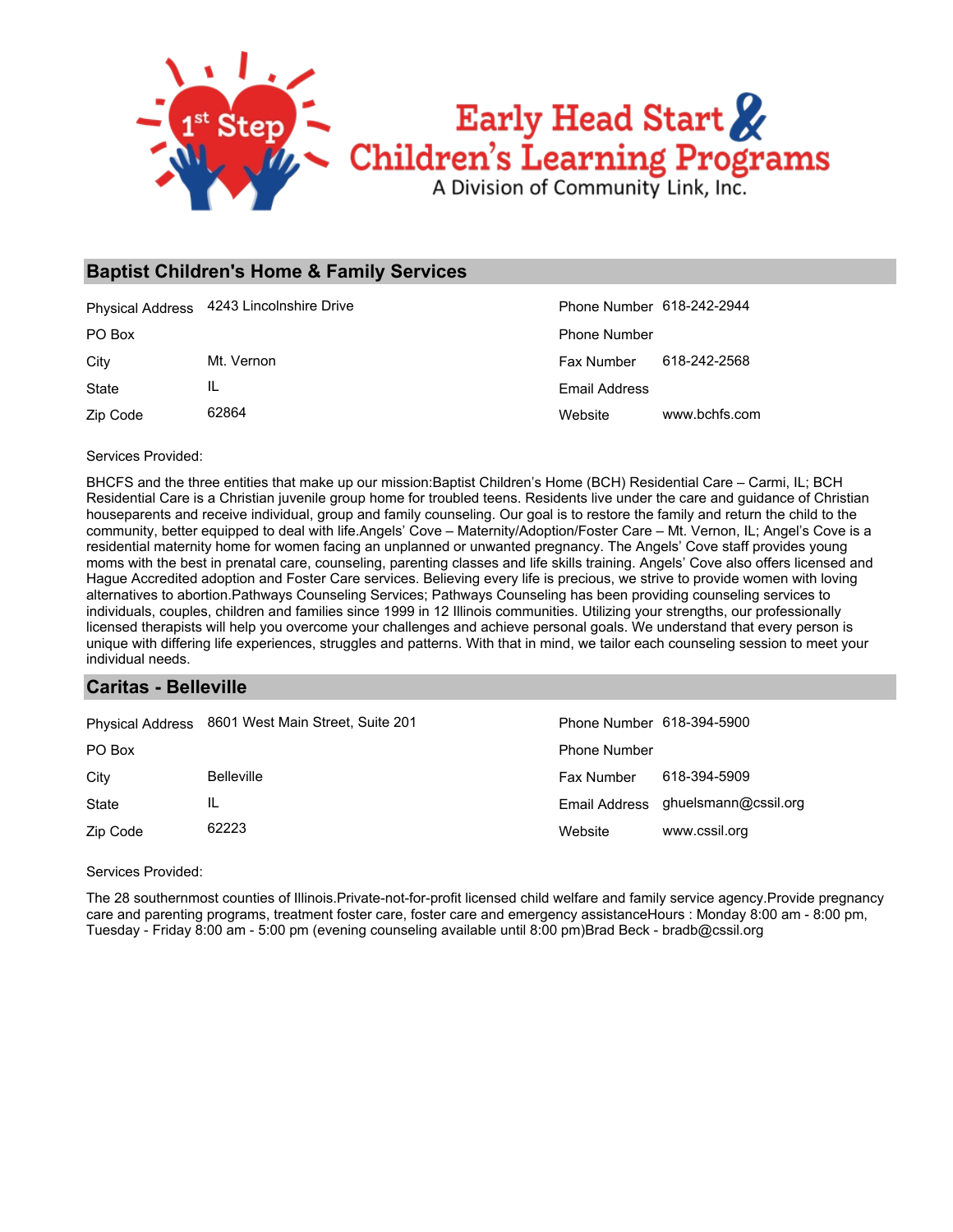

### **Caritas - Mt. Vernon**

|          | Physical Address 219 Withers Road | Phone Number 618-244-0344 |                                  |
|----------|-----------------------------------|---------------------------|----------------------------------|
| PO Box   |                                   | <b>Phone Number</b>       |                                  |
| City     | Mt.Vernon                         | Fax Number                | 618-244-1455                     |
| State    | IL                                |                           | Email Address pamflota@cssil.org |
| Zip Code | 62864                             | Website                   |                                  |

Services Provided:

The 28 southernmost counties of Illinois.Private-not-for-profit licensed child welfare and family service agency.Provide pregnancy care and parenting programs, treatment foster care, foster care and emergency assistanceHours : Monday 8:00 am - 8:00 pm, Tuesday - Friday 8:00 am - 5:00 pm (evening counseling available until 8:00 pm)

### **Children's Home & Aid Society - Breese**

Physical Address 357 North Main Street Phone Number 618-526-8348

State IL City Breese **Fax Number Fax Number** Fax Number PO Box Phone Number

Zip Code 62230

Website www.childrenshomeandaid.org Email Address

Services Provided:

Youth Services

### **Children's Home and Aid - Southern Region**

Physical Address 120 East A Street Phone Number 618-235-5335

State IL

Zip Code 62220

**Website** Email Address City Belleville Fax Number 618-235-5969 PO Box **Phone Number** Po Box **Phone Number** Phone Number

Services Provided:

Youth Services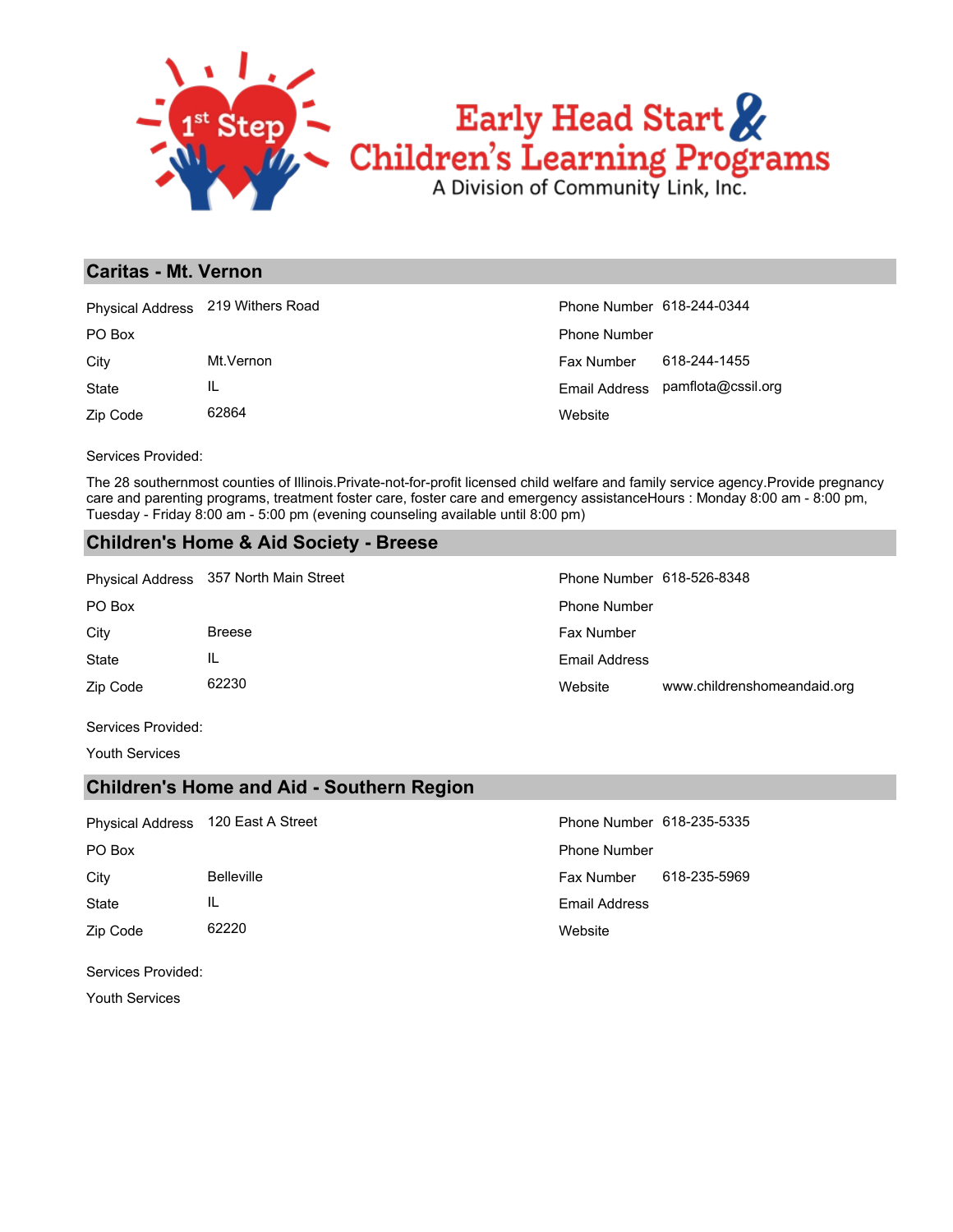

### **Depart. of Children & Family Services - Mt. Vernon**

Physical Address 321 A Withers Drive **Phone Number 618-244-8400** 

State IL

Zip Code 62864

**Website** Email Address City Mt. Vernon Mt. Vernon Fax Number 618-244-8404 PO Box Phone Number

Services Provided:

Investigates child abuse/neglect, counseling, parenting, sex offender treatment, Intense Services, foster care, specialized services, youth services 12-18, and day care services.

### **Depart. of Children & Family Services -Murphysboro**

|          | Physical Address 1210 Hanson Street | Phone Number 618-687-1733 |              |
|----------|-------------------------------------|---------------------------|--------------|
| PO Box   |                                     | <b>Phone Number</b>       |              |
| City     | Murphysboro                         | Fax Number                | 618-684-2088 |
| State    | IL                                  | Email Address             |              |
| Zip Code | 62966                               | Website                   |              |

Services Provided:

Investigates child abuse/neglect, counseling, parenting, sex offender treatment, Intense Services, foster care, specialized services, youth services 12-18, and day care services.

### **Department of Children & Family Services - Carlyle**

| Physical Address 559 12th Street |         | Phone Number 618-594-4541 |              |
|----------------------------------|---------|---------------------------|--------------|
| PO Box                           |         | <b>Phone Number</b>       |              |
| City                             | Carlyle | <b>Fax Number</b>         | 618-594-4548 |
| State                            | IL      | Email Address             |              |
| Zip Code                         | 62231   | Website                   |              |

Services Provided:

Area Served: Washington, Clinton, and Bond countiesServices Provided: Investigates child abuse/neglect, counseling, parenting, sex offender treatment, Intense Services, foster care, specialized services, youth services 12-18, and day care services.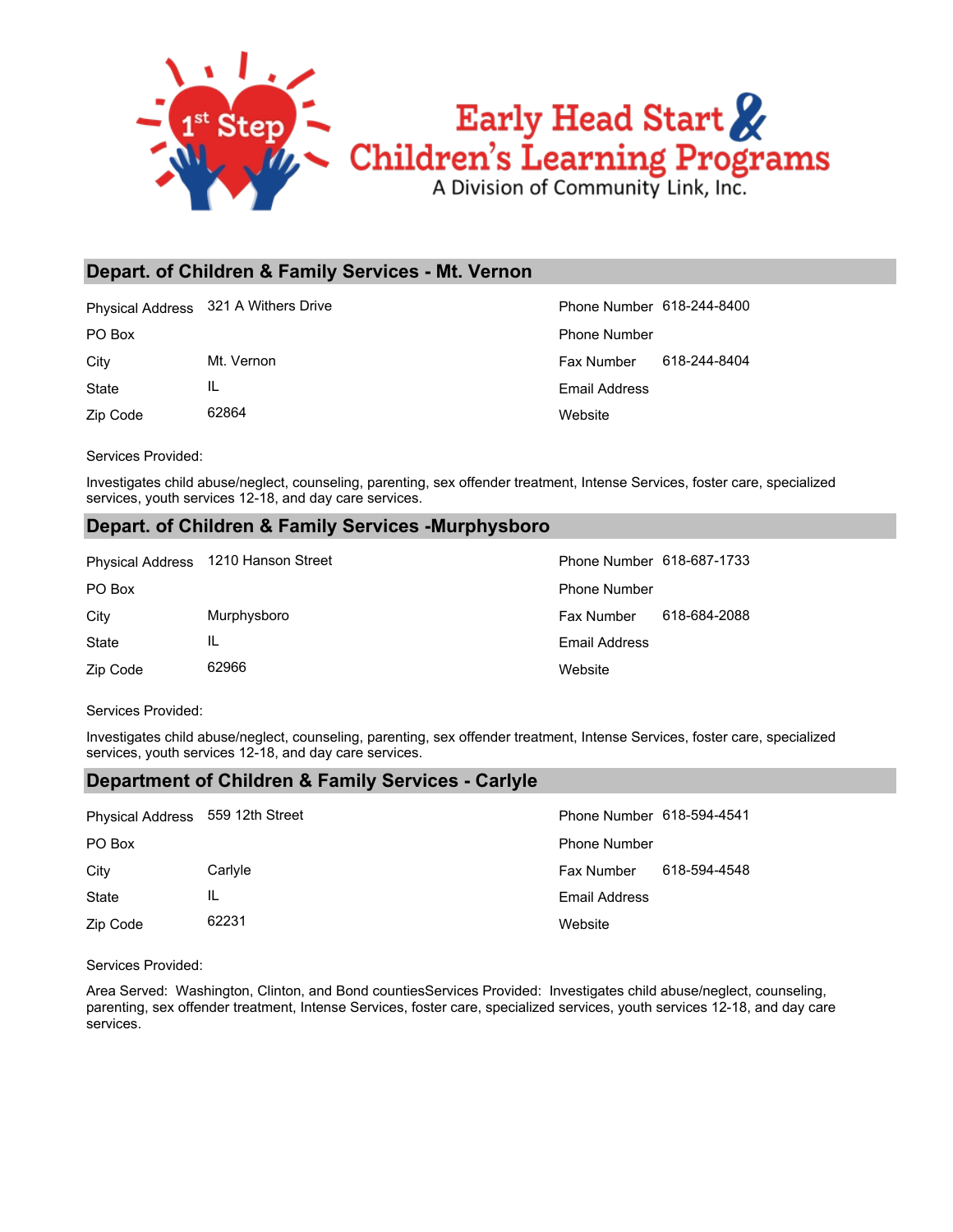

### **Hoyleton Youth & Family Services**

PO Box Phone Number Physical Address 8 Executive Drive, Suite 200 Phone Number 618-688-4727

City Fairview Heights Fax Number 618-726-2277

State IL

Zip Code 62208

Services Provided:

Website Email Address

### **Luthern Child & Family Services**

State IL City Mt. Vernon Michael Allen City Fax Number 618-242-3288 PO Box **Phone Number** Po Box **Phone Number** Po Box **Phone Number** Physical Address 618 South 42nd Street Phone Number 618-242-3284

Website Email Address

Services Provided:

Zip Code 62864

Youth Services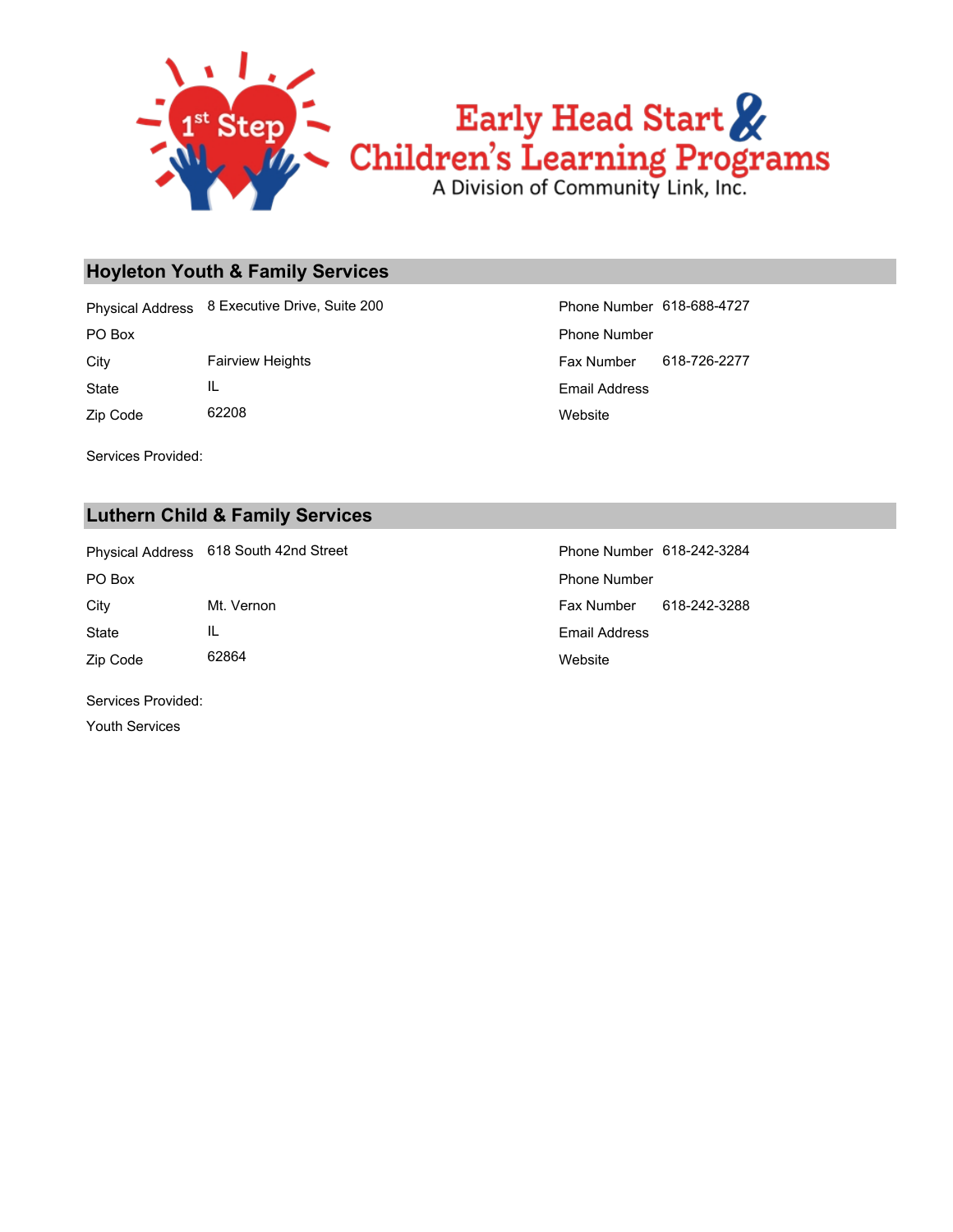

### **Disablities Services Servicios para Discapacitados**

ENT Institute of Southern Illinois HSHS St. Joseph's Hospital Audiology - Breese HSHS St. Joseph's Hospital Audiology - Highland Illinois School for the Deaf Make-A-Wish Foundation Memorial Medical Hearing Center Mid-America Audiology Group SI Specialized Healthcare Assocs Warren G. Murray Developmental Center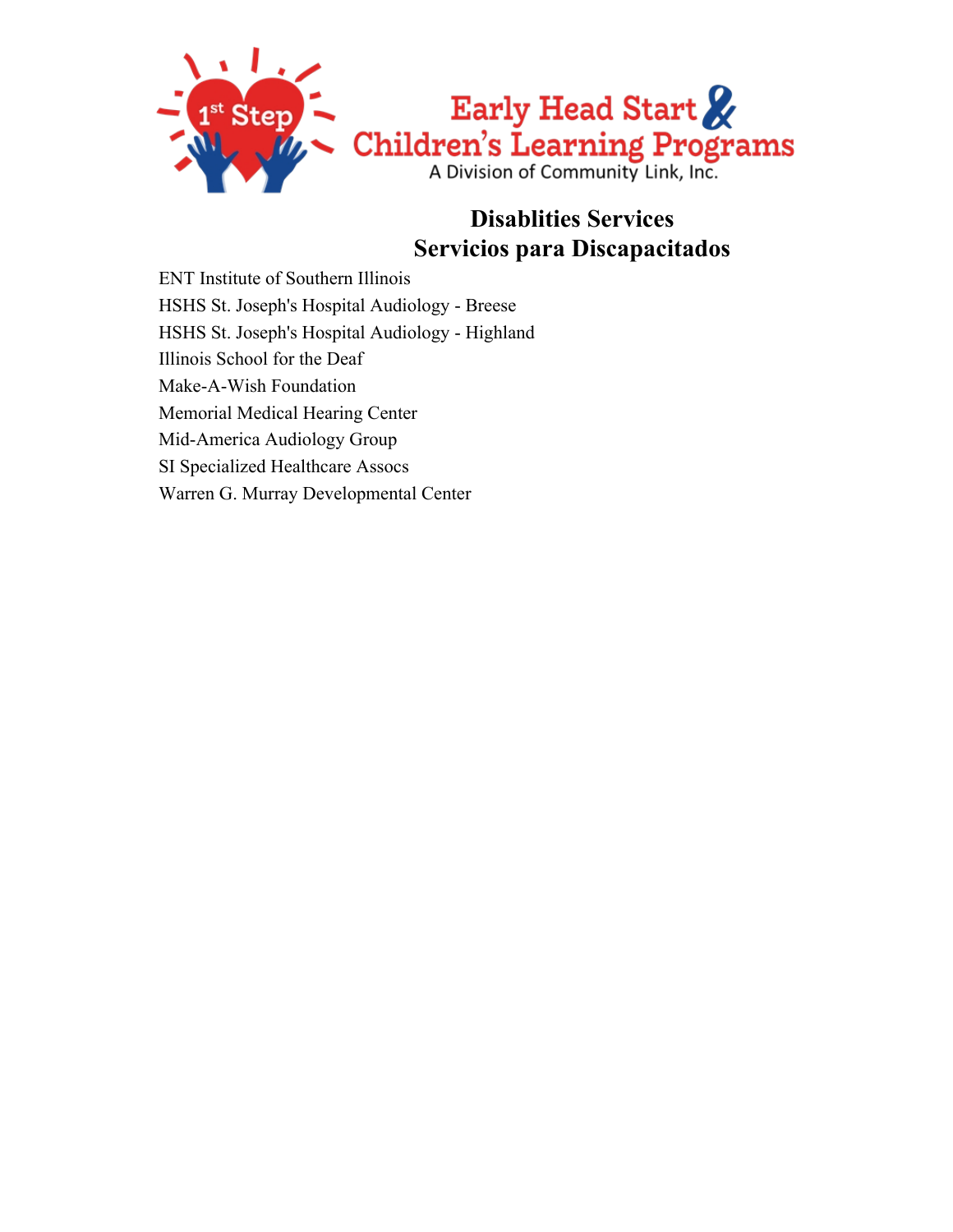

### **ENT Institute of Southern Illinois**

Physical Address 19 Wolf Creek Phone Number 618-235-3687

State IL

Zip Code 62226

**Website** Email Address City Swansea Swansea Fax Number 618-239-9492 PO Box Phone Number

Services Provided:

All ages

### **HSHS St. Joseph's Hospital Audiology - Breese**

|          | Physical Address 9515 Holy Cross Lane | Phone Number 618-526-1421 |                     |
|----------|---------------------------------------|---------------------------|---------------------|
| PO Box   | 99                                    | Phone Number 618-526-4511 | ext. 2554           |
| City     | <b>Breese</b>                         | <b>Fax Number</b>         |                     |
| State    | IL                                    | Email Address             |                     |
| Zip Code | 62230                                 | Website                   | www.stjoebreese.com |

Services Provided:

Diagnose and treat hearing issues as well as fit & adjust hearing aids.

### **HSHS St. Joseph's Hospital Audiology - Highland**

| <b>Physical Address</b> | 12866 Troxler Avenue, Suite 140 | Phone Number 618-651-2720 |                           |
|-------------------------|---------------------------------|---------------------------|---------------------------|
| PO Box                  |                                 | <b>Phone Number</b>       |                           |
| City                    | Highland                        | Fax Number                |                           |
| State                   | IL                              | Email Address             |                           |
| Zip Code                | 62249                           | Website                   | www.stjosephshighland.org |

Services Provided:

Hearing tests, hearing aids, amplified phones, and listening devices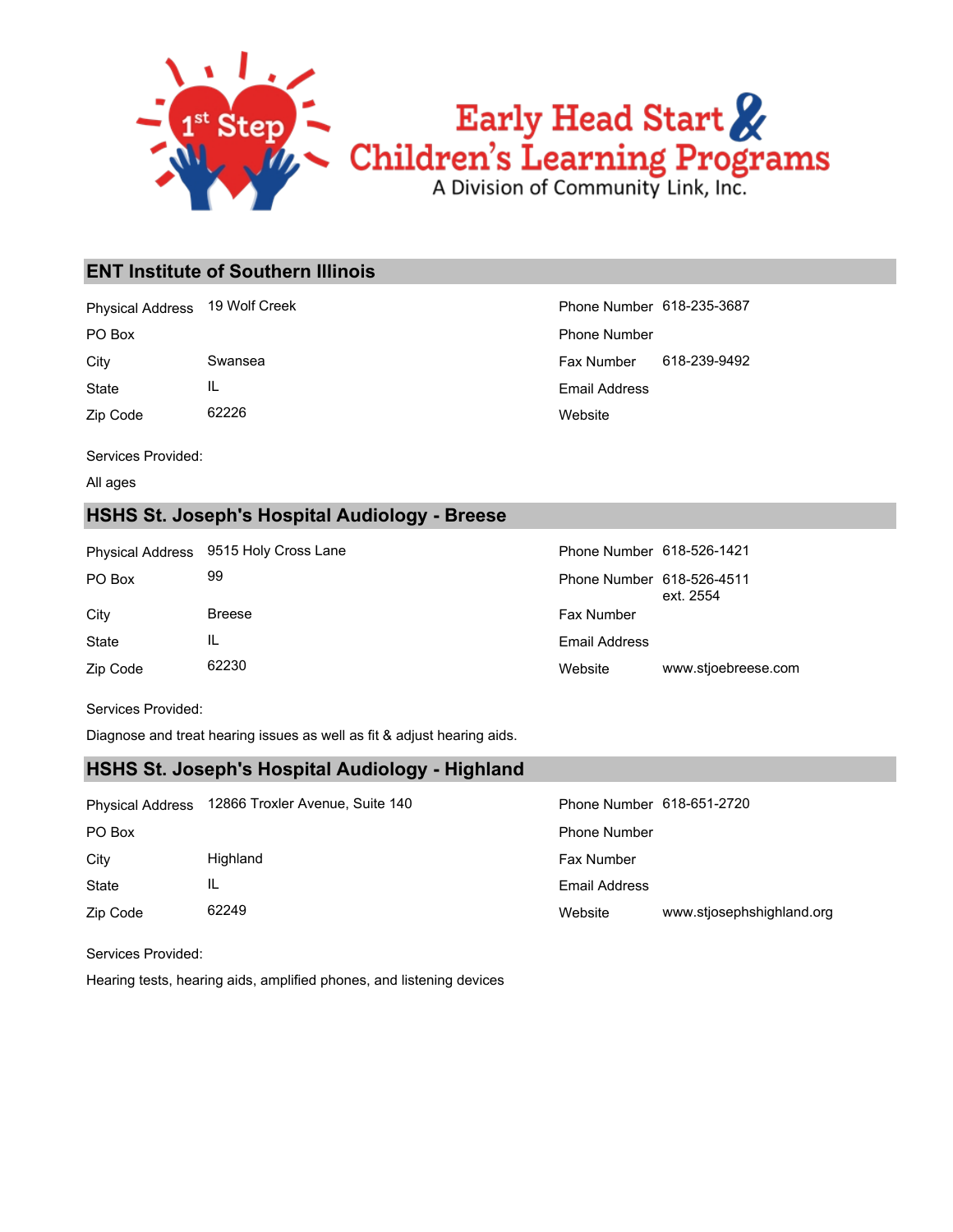

### **Illinois School for the Deaf**

| <b>Physical Address</b> | 125 Webster  | Phone Number 217-479-4200 |                                       |
|-------------------------|--------------|---------------------------|---------------------------------------|
| PO Box                  |              | <b>Phone Number</b>       |                                       |
| City                    | Jacksonville | Fax Number                | 217-479-4209                          |
| State                   | IL           |                           | Email Address julee.nist@illinois.gov |
| Zip Code                | 62650        | Website                   | www.illinoisdeaf.org                  |

Services Provided:

Provides services for children enrolled in school and parent-infant program. Outreach programs are statewide resource for information, training and technical assistance.24 Hours of the day, Residential SchoolAccepts DSCC, Child and Family Connections, IDPA, and new students.Serves kids from birth - 21

### **Make-A-Wish Foundation**

Zip Code State City **Fax Number** City PO Box Phone Number

Services Provided:

### **Memorial Medical Hearing Center**

|              | Physical Address 644 North 2nd Street | Phone Number 217-788-3767 |              |
|--------------|---------------------------------------|---------------------------|--------------|
| PO Box       |                                       | <b>Phone Number</b>       |              |
| City         | Springfield                           | Fax Number                | 217-788-7090 |
| <b>State</b> | IL                                    | Email Address             |              |
| Zip Code     | 62781                                 | Website                   |              |

### Services Provided:

Mailing address: 701 North 1st, Springfield, IL 62781Hours: Monday - Friday 8:00 am - 4:30 pm Accepts DSCC, Medical Card, and new patients.All age groups served.

**Website** Email Address Physical Address **Phone Number 800-548-5058**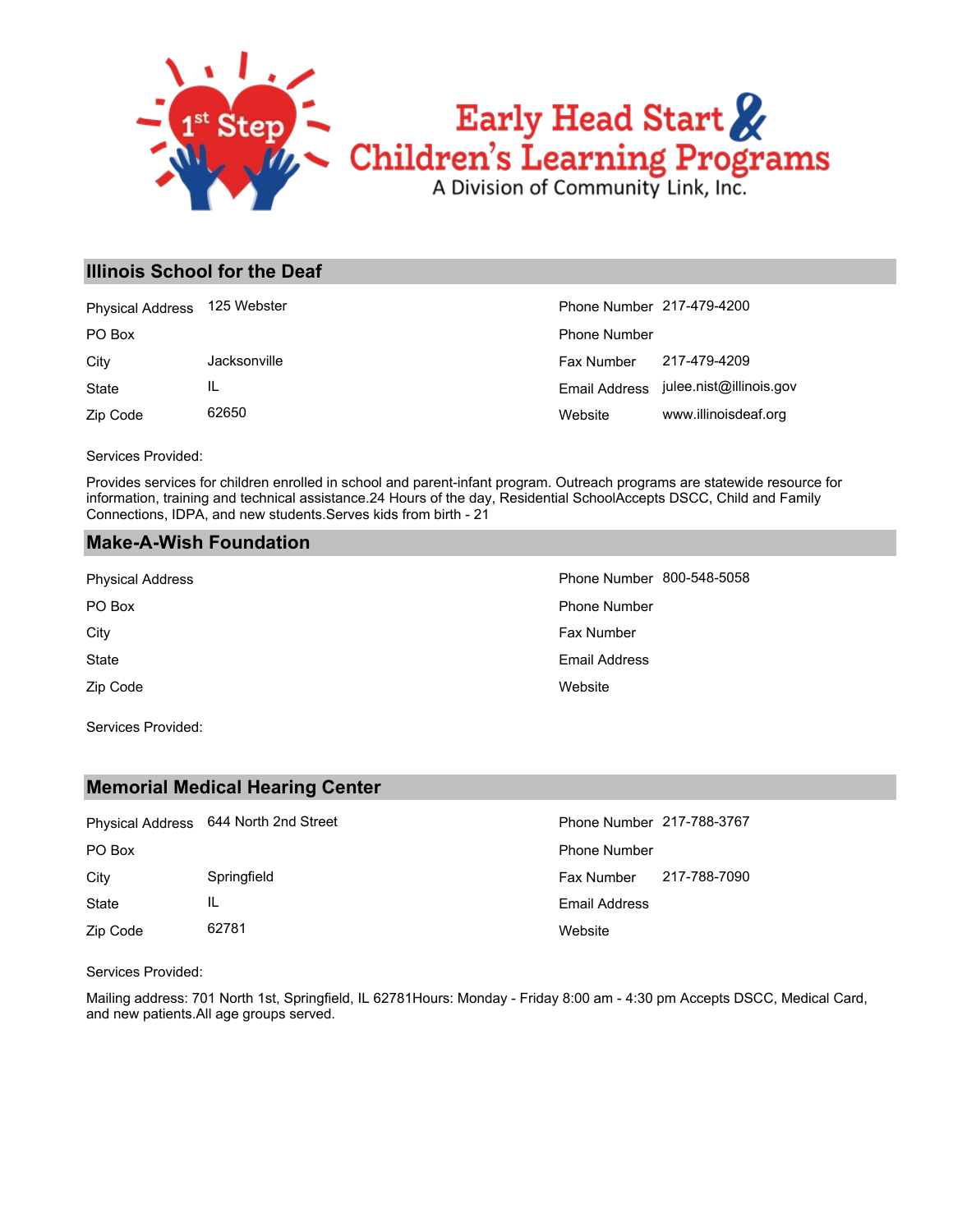

### **Mid-America Audiology Group**

Physical Address 1417 Washington Avenue **Phone Number 618-462-7900** 

Zip Code 62002 State IL City **Alton** Alton **Alton Alton Alton Alton Fax Number** 

**Website** Email Address PO Box Phone Number

Services Provided:

Has locations in Edwardsville, Staunton, Granite City, Chester, Waterloo, and GreenvilleAccepts DSCC, IDPA, and Child and Family Connections

### **SI Specialized Healthcare Assocs**

|          | Physical Address 53 East Elm Street | Phone Number 618-465-0124 |                      |
|----------|-------------------------------------|---------------------------|----------------------|
| PO Box   |                                     | <b>Phone Number</b>       |                      |
| City     | Alton                               | <b>Fax Number</b>         | 618-465-0130         |
| State    | IL                                  | Email Address             |                      |
| Zip Code | 62002                               | Website                   | andersonhospital.org |

Services Provided:

8:30 am - 5:00 pmAccepts DSCC, IDPA, Child and Family Connections, Medical Card, and new patients.All age groups served.

### **Warren G. Murray Developmental Center**

| Physical Address | 1535 West McCord Street | Phone Number 618-532-1811 |
|------------------|-------------------------|---------------------------|
| PO Box           |                         | <b>Phone Number</b>       |
| City             | Centralia               | <b>Fax Number</b>         |
| State            | IL                      | Email Address             |
| Zip Code         | 62801                   | Website                   |

Services Provided:

Hearing testing call for appointment at 618-532-4916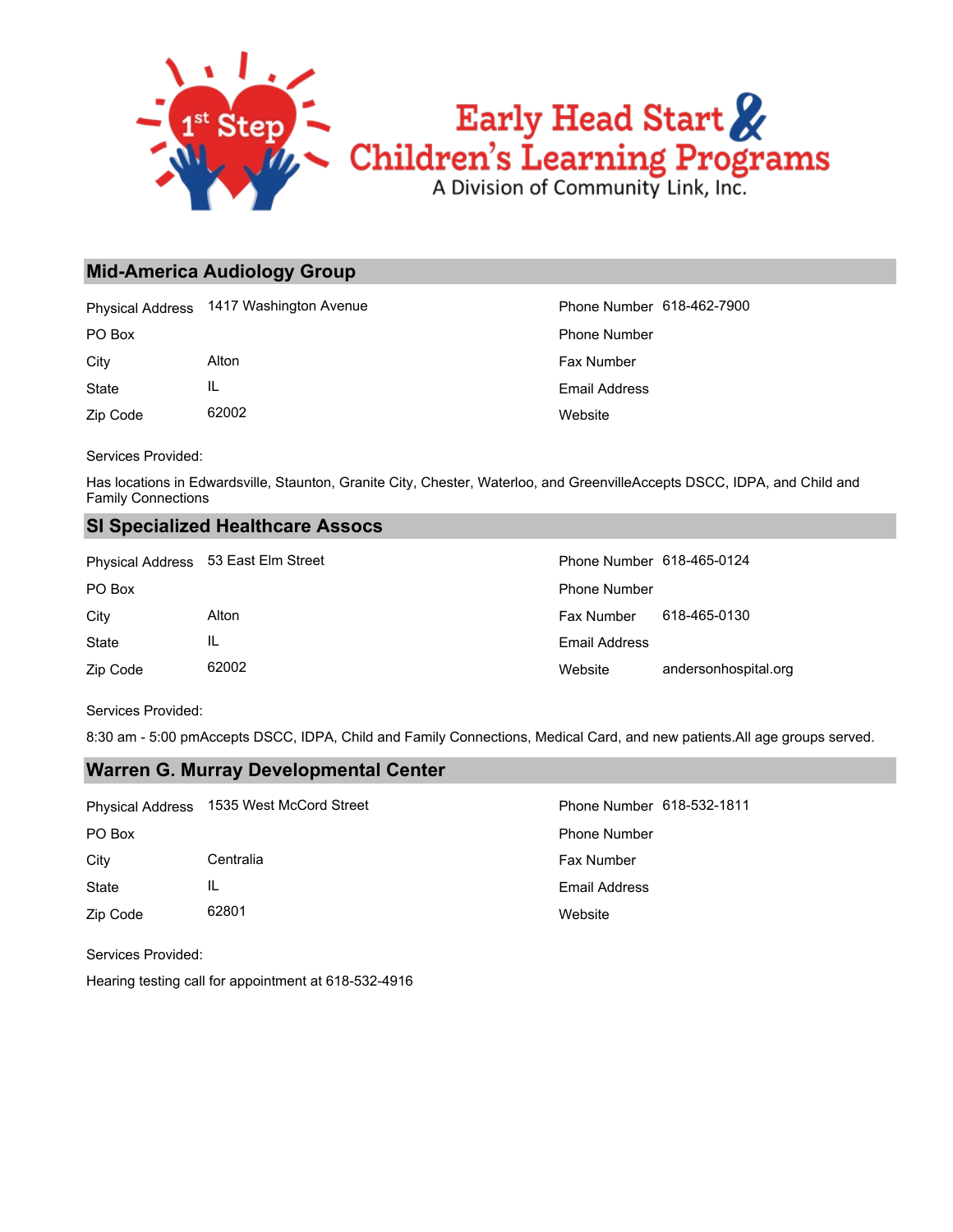

**Doctors Doctores**

A to Z Pediatrics Arauz, Yetzenia FNP-BC Auld, Deb PA Awad, Katie MD Barton, Melissa CPNP Beaty, Timothy MD Becker, Jaime CPNP Beguelin, Jerry MD Bernard, Ouedraogo MD Beyer-Nolen, Elilsabeth MD Bowen, Kendra PA Buetalid, Alberto MD Clinton County Rural Health - Breese Clinton County Rural Health - Germantown Dalla Riva, James MD Davis, Renee PNP Dawdy, John MD Deloso, David MD Doll-Pollard, Anne MD Engeljohn, Darryl MD Fairmont Health Center Fancher-Gagen, Erin MD Farinas, Enrico MD Feldott, Debra MD Fewell, Ginger MD Foltz, Tammy MD Franczyk, Elizabeth MD Funneman, Richard MD Garcia, Arnel MD Gelly, Bonnie MD Good Samaritan Group Gorzad, Angela CNP Gozia, Penny MD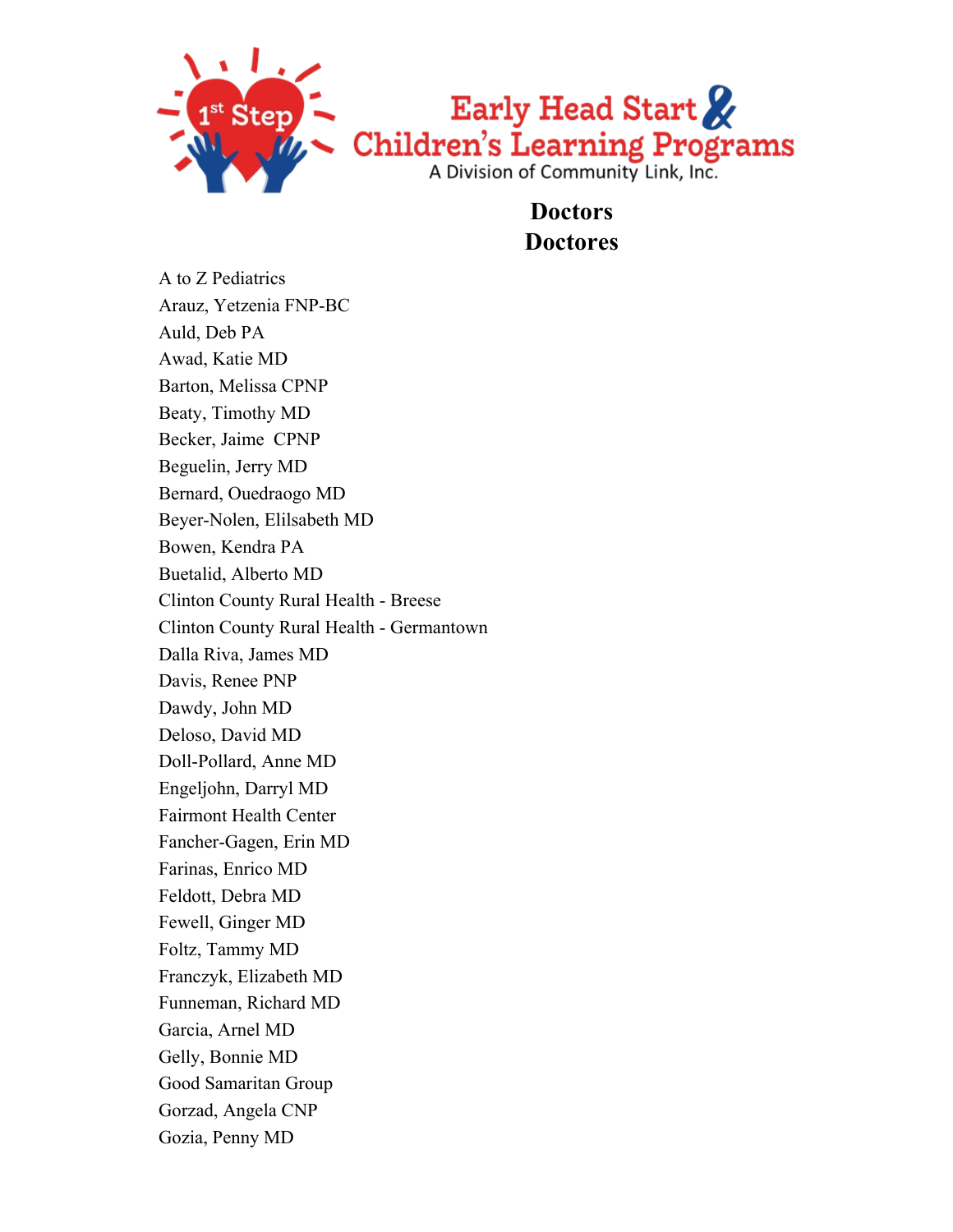Grace Women's Healthcare LLC Grana, Jennifer DO Gray, Cindy NP Greenville Medical Associates Griffin, Valerie PNP Guthrie, Marjorie MD Hall, Tracy DO Heartland Pediatrics Heartland Women's Healthcare - Centralia Heartland Women's Healthcare - Greenville Heartland Women's Healthcare - Mt. Vernon Henson, Shalisa NP Herman, David MD Highland Pediatrics Hollenkamp, Emily NPN Hope Clinic for Women - Granite City HSHS Holy Family Health Center MOB C Hudspeth, Kimberly MD Irvington Friendly Care Joyner, Scott DO Kaushal, Neeta MD Kesselring, Jason MD Klostermann, Brian MD Krause, Amy PA Kuhl, Douglas MD Laff, Stacie MD LeBeau, David MD Lowry, Pamela CFNP Mahmud, Hamid MD McCleary, Marc MD McCraken, Boyd MD Medical Surgical Clinic Memorial Medical Group - Nashville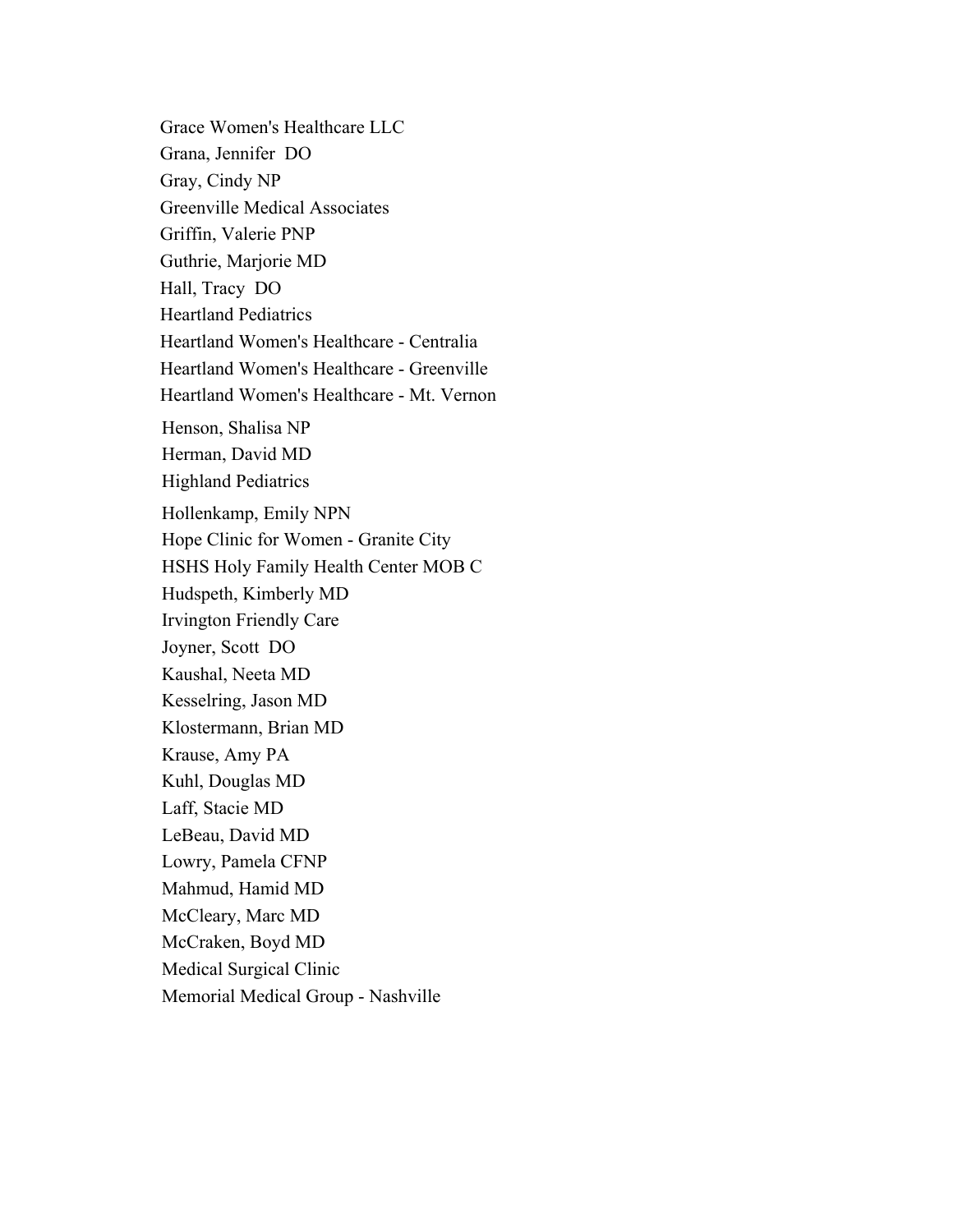Morra, Daniel MD Mother and Child Center Mueller, Stephen MD Mussemann, Frank MD Mussemann, Helen MD Nash, Anne MD Neighbors, David MD Ngo, Khai MD Niranjan, Shrestha MD Norman, David MD Orril, Denise FNP Oustwani, Bashar MD Perry, Kim NP Piper, Mary MD Primary & Specialty Care - O'Fallon Quaas, Robert MD Reding, Jessie PNP Right From The Start Pediatrics Rivera, Christopher MD Salem Family Health Center Salem Medical Center Santos, Melody MD Schifano, Michael DO Schramke, Kim MD Schulz, Esther MD Shaikh, Shabbir MD Siefken, Phillip MD SIHF Healthcare Southern OB/GYN Associates SSM Health Medical Group Shiloh Pediatrics SSM Medical Group SSM Pediatrics Health Care Group SSM St. Mary's Good Samaritan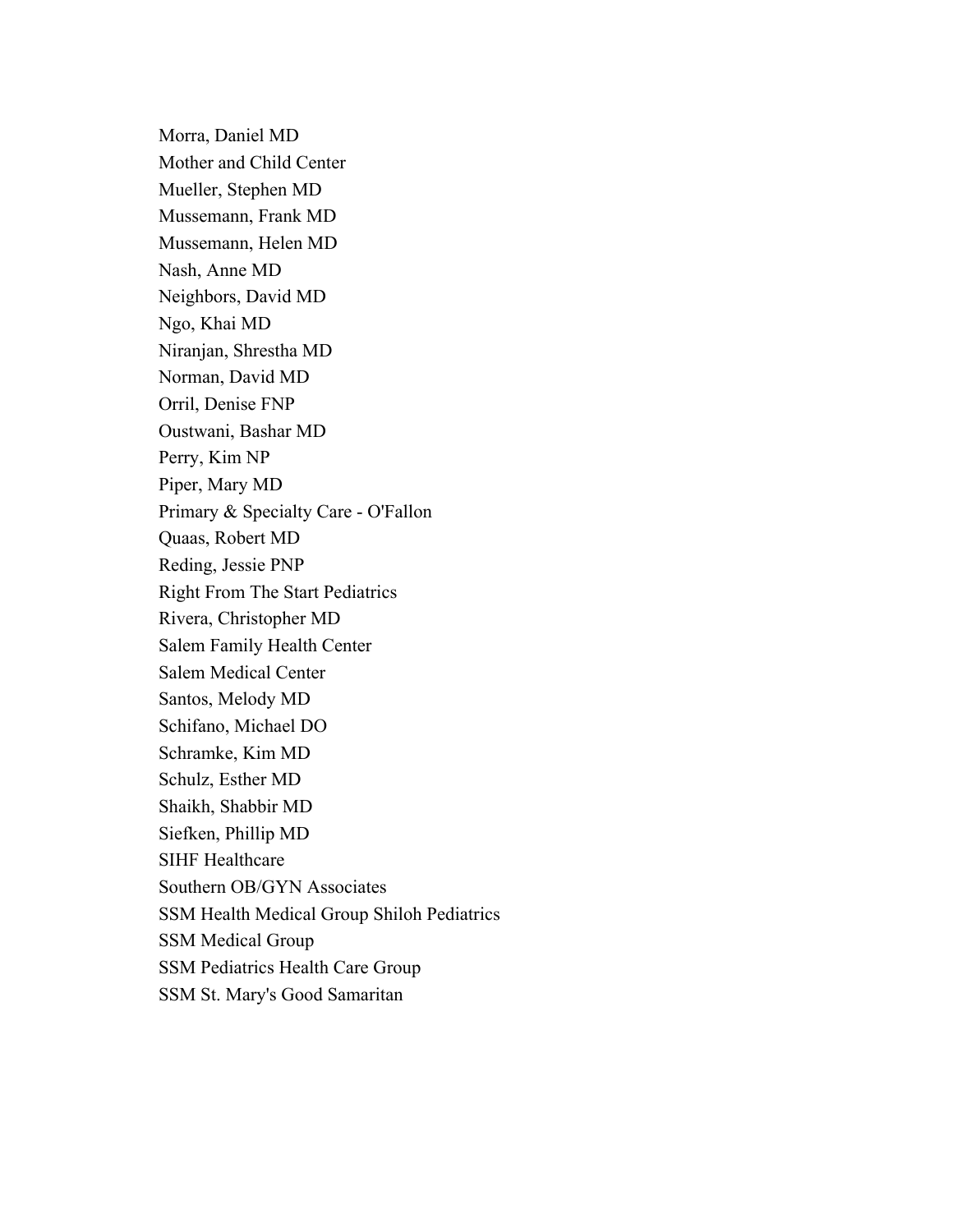SSM St. Mary's Health Center St. Clair Pediatrics St. Mary's Good Samaritan St. Mary's Good Samaritan Women's Center Stedlin, Matt MD Taylor, Nancy NP TLC Pediatrics Walters, David MD Washington County Rural Health Clinic Wells, James MD Wessel, Aften PA Women's Care of Southern Illinois Yaganti, Srinivasarao MD Young, Roger NP Zahoor, Mahvish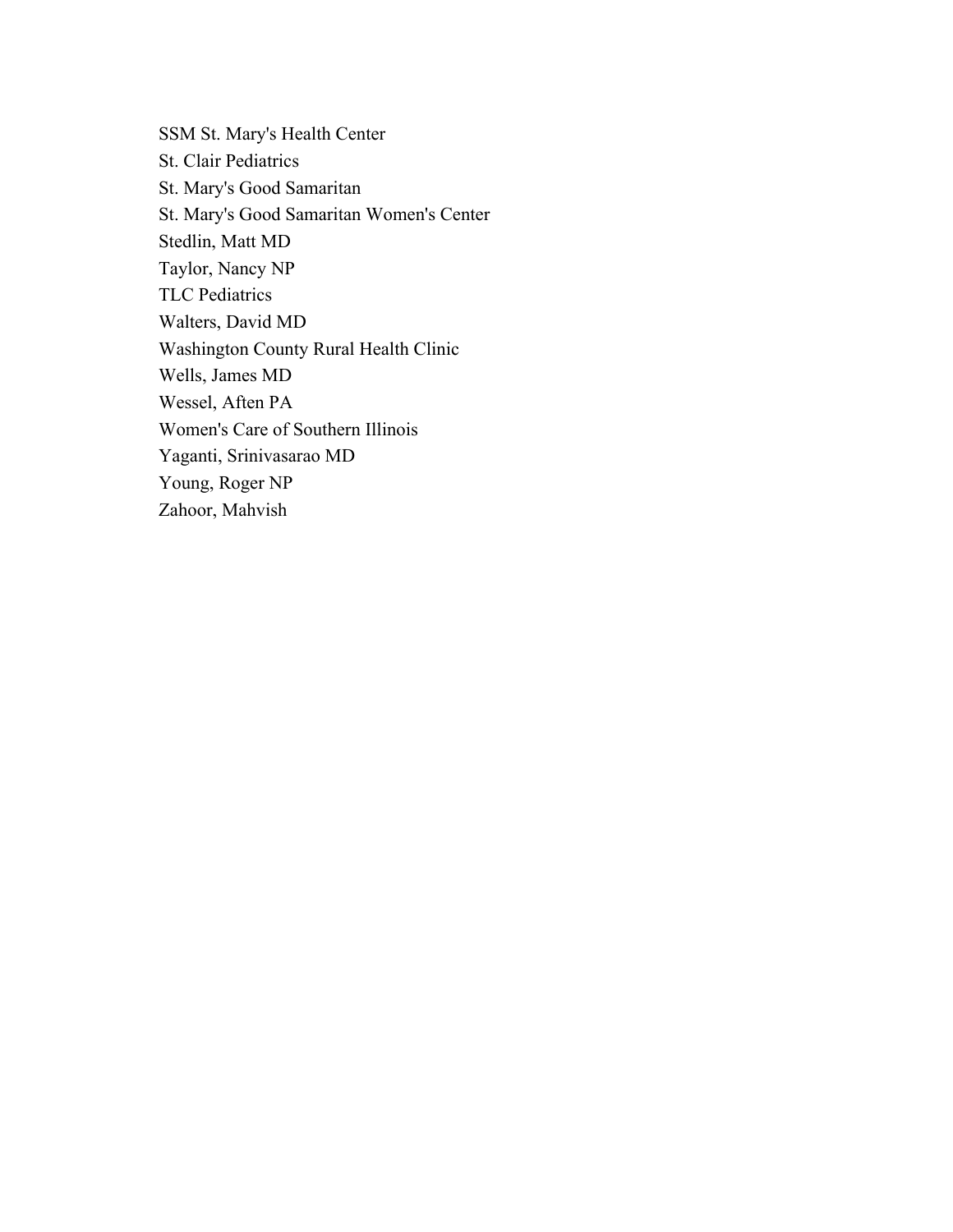

### **A to Z Pediatrics**

Physical Address 1230 George East Chance Parkway Phone Number 618-345-5437

State IL

Zip Code 62232

Website www.atozpediatrics.com Email Address City Caseyville Casewille Fax Number 618-344-9246 PO Box Phone Number

Services Provided:

### **Arauz, Yetzenia FNP-BC**

|          | Physical Address 2568 North 41st Street | Phone Number 618-482-4015 |              |
|----------|-----------------------------------------|---------------------------|--------------|
| PO Box   |                                         | <b>Phone Number</b>       |              |
| City     | <b>Fairmont City</b>                    | Fax Number                | 618-482-4806 |
| State    | IL                                      | Email Address             |              |
| Zip Code | 62201                                   | Website                   | www.sihf.org |

Services Provided:

Services Provided:Bilingual Staff AvailableHours: Monday, Tuesday, Wednesday, and Friday 8:30 a.m. - 5:00 p.m. Thursday 9:30 a.m. - 6:00 p.m.

### **Auld, Deb PA**

| <b>Physical Address</b> | 1245 South Mill Street | Phone Number 618-327-8119 |              |
|-------------------------|------------------------|---------------------------|--------------|
| PO Box                  | PO Box 231             | <b>Phone Number</b>       |              |
| City                    | Nashville              | <b>Fax Number</b>         | 618-327-8141 |
| State                   | IL                     | Email Address             |              |
| Zip Code                | 62263                  | Website                   |              |

Services Provided:

Monday-Thursday 8:00 -4:30Friday 8:00 -3:00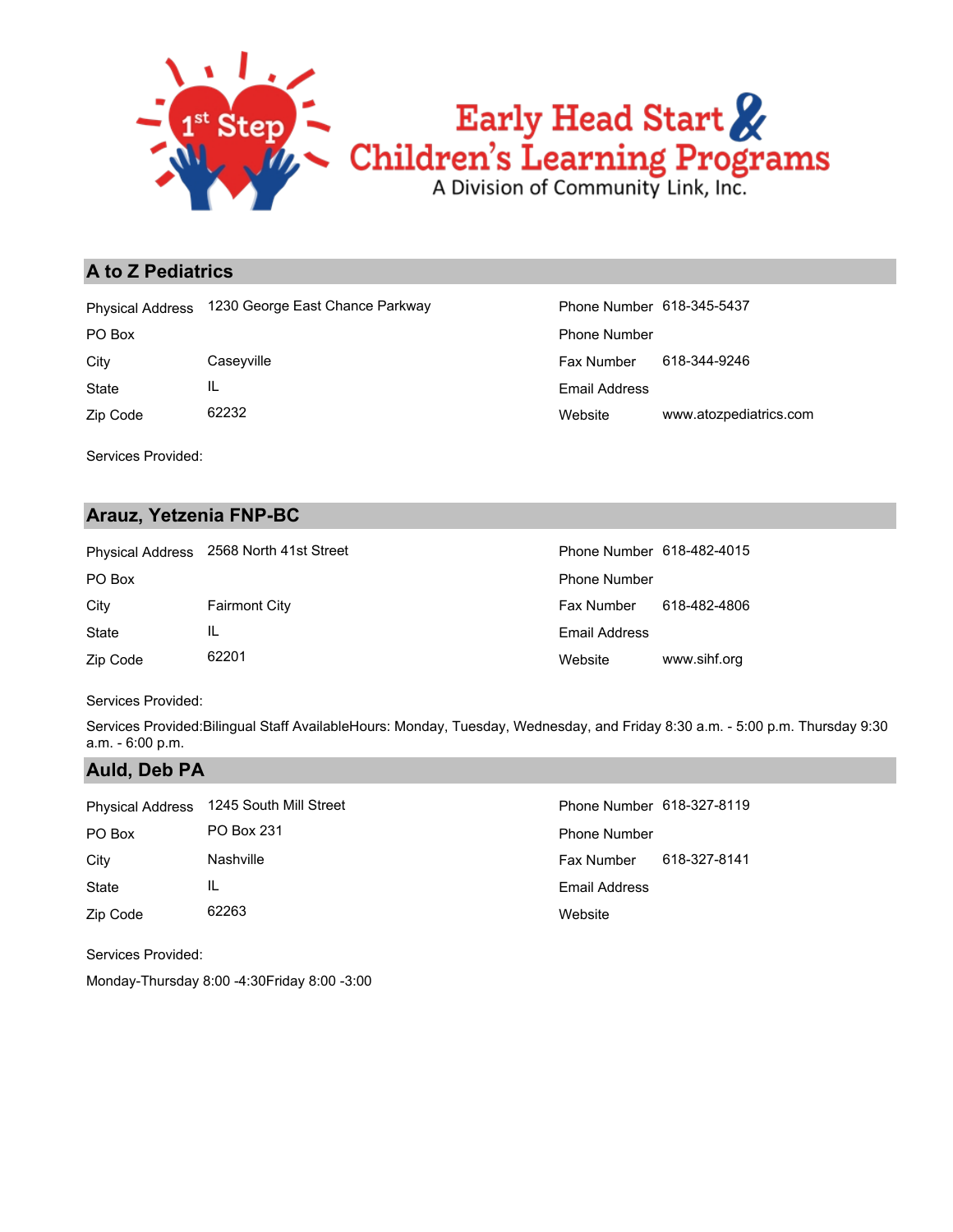

### **Awad, Katie MD**

Physical Address 180 South 3rd Street Phone Number 618-233-5480

State IL

Zip Code 62220

Services Provided:

Family Medicine

### **Barton, Melissa CPNP**

Zip Code 62226 State IL City Belleville Fax Number 618-257-9802 PO Box **Phone Number** Policy **Phone Number** Phone Number **Phone Number** Phone Number Physical Address 4600 Memorial Drive, Suite 280

**Website** Email Address City Belleville **Fax Number 618-222-4792** PO Box Phone Number

| Phone Number 618-257-2800 |                          |
|---------------------------|--------------------------|
| Phone Number              |                          |
| Fax Number 618-257-9802   |                          |
| Email Address             |                          |
| Website                   | www.tlcpediatricsltd.com |

Services Provided:

Serves from birth - 21 years old.Dr. Stacie Laff, Dr. Khai NgoHours: 8:30 a.m. - 5:00 p.m. must make an appointment

### **Beaty, Timothy MD**

|          | Physical Address 9401 Holy Cross Lane | Phone Number 618-526-7271 |              |
|----------|---------------------------------------|---------------------------|--------------|
| PO Box   |                                       | <b>Phone Number</b>       |              |
| City     | <b>Breese</b>                         | <b>Fax Number</b>         | 618-526-7572 |
| State    | IL                                    | Email Address             |              |
| Zip Code | 62230                                 | Website                   |              |

Services Provided:

Dr. Timothy Beaty, Dr. Klosterman, Dr. Kuhl, Dr. McCleary, Dr. Hudspeth and Dr. NeighborsAmy Krause, PA, Aften Wessel, PAHours: Monday, Tuesday, and Wednesday 8:30 am to 6:00 pm Thursday 8:30 am to 5:30 pm Friday 8:30 am to 5:00 pm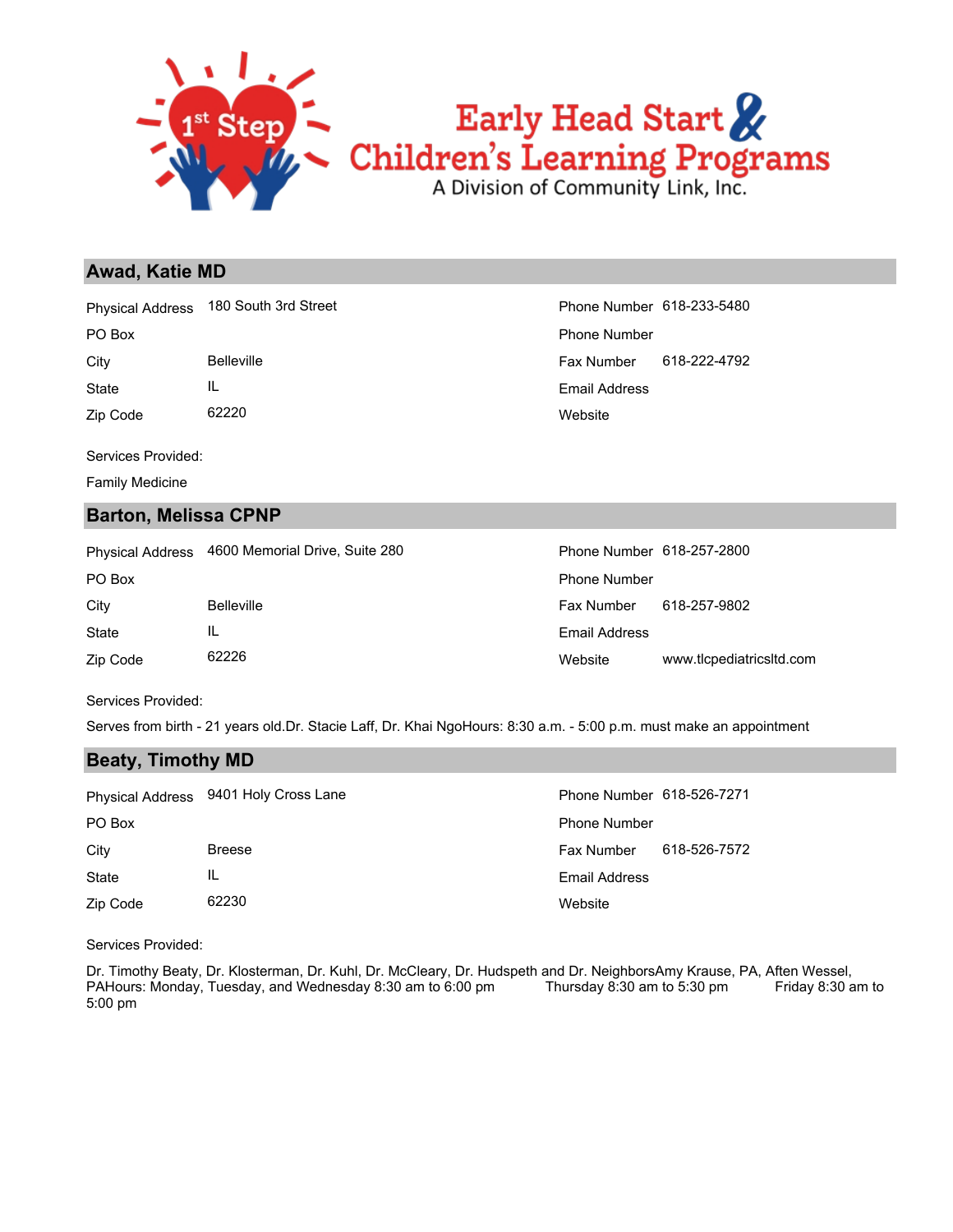

### Early Head Start<br>Children's Learning Programs<br>A Division of Community Link, Inc.

### **Becker, Jaime CPNP**

Physical Address 9423 Holy Cross Lane, Suite 111

Services Provided:

Monday - Friday 8:00 am - 4:30 pm

### **Beguelin, Jerry MD**

| <b>Physical Address</b> | 205 West Huron Street | Phone Number 618-249-6203 |              |
|-------------------------|-----------------------|---------------------------|--------------|
| PO Box                  |                       | <b>Phone Number</b>       |              |
| City                    | Irvington             | <b>Fax Number</b>         | 618-249-6236 |
| <b>State</b>            | IL                    | Email Address             |              |
| Zip Code                | 62848                 | Website                   |              |

Services Provided:

Denise Orril, FNPHours: by appointment

### **Bernard, Ouedraogo MD**

|          | Physical Address 7210 West Main Street | Phone Number 618-398-8840 |              |
|----------|----------------------------------------|---------------------------|--------------|
| PO Box   |                                        | <b>Phone Number</b>       |              |
| City     | <b>Belleville</b>                      | Fax Number                | 618-398-8847 |
| State    | ΙL                                     | Email Address             |              |
| Zip Code | 62223                                  | Website                   | www.sihf.org |

Services Provided:

Serves Prenatal to ElderlyFACTS- Family and child treatment services for prenatal exposure to alcohol. West Belleville Health Center O. Basa Bernard, MD | MedicineDavid LeBeau, MD | Family MedicineAlana Thompson, MD | Family MedicineLavias Burns, MD | OB/GYNVincent Colon, MD | OB/GYNDarryl Engeljohn, MD | OB/GYNKevin Miller, MD | Behavioral HealthKalyani Gavini, MD | Behavioral HealthAmanda Woollard, LCPC | Behavioral HealthAdehoyega Oyemade, MD | Behavioral HealthWilliam Madaio, DMD | DentistryMain hours: Monday - Friday 8:30 am - 5:00 pm Other offices vary by specialty. Other fax numbers: 618- 394-1346 and 618-688-1005.Behavior Health Department: (P) 618-398-9850 (F) 618-398-9849Dental: (Phone) 618-213-7962

|          | Physical Address 9423 Holy Cross Lane, Suite 111 | Phone Number 618-526-8850 |                                       |
|----------|--------------------------------------------------|---------------------------|---------------------------------------|
| PO Box   |                                                  | <b>Phone Number</b>       |                                       |
| Citv     | <b>Breese</b>                                    | Fax Number                | 618-526-8852                          |
| State    | -IL                                              |                           | Email Address dmorra4kids@hotmail.com |
| Zip Code | 62230                                            | Website                   | www.drmorra.com                       |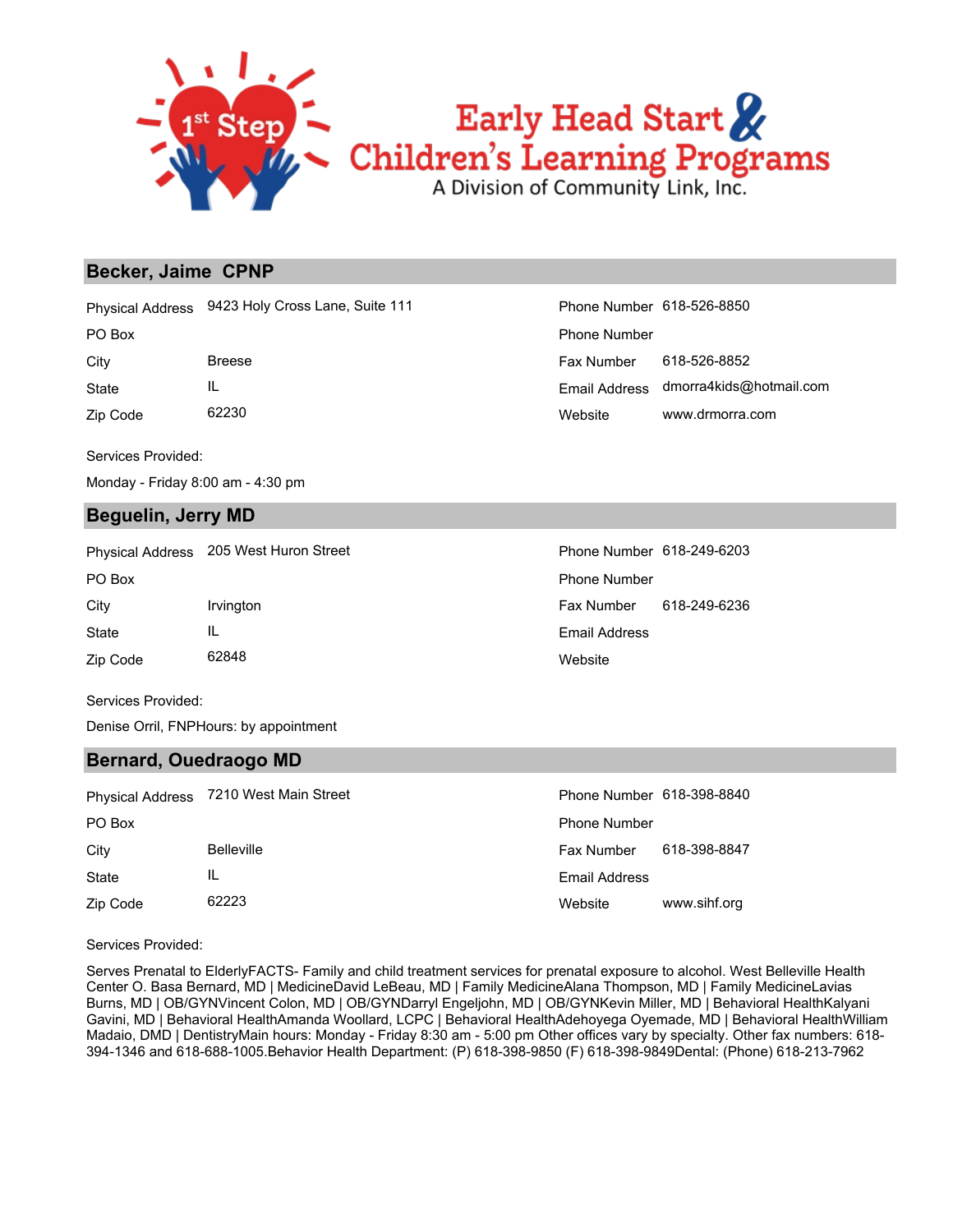

### **Beyer-Nolen, Elilsabeth MD**

Physical Address 430 North Pleasant Avenue **Phone Number 618-997-5266** 

Zip Code 62801 State IL

Website www.usaobgyn.com Email Address City Centralia Centralia Centralia Centralia Centralia Centralia Centralia Centralia Centralia Centralia Centralia PO Box Phone Number

Services Provided:

Hours: Monday - Friday 8:00 am - 5:00 pmOB/GYN services

### **Bowen, Kendra PA**

| <b>Physical Address</b> | 1441 West Broadway |                     | Phone Number (618) 532-9050 |
|-------------------------|--------------------|---------------------|-----------------------------|
| PO Box                  |                    | <b>Phone Number</b> |                             |
| City                    | Centralia          | Fax Number          | (618) 436-6254              |
| State                   | IL                 | Email Address       |                             |
| Zip Code                | 62801              | Website             | www.smgsi.com               |

Services Provided:

No translator on staff.Family Practice: Dr. Esther Schulz, Dr. Bashar OustwaniPediatrician: Dr. Vikram AgrawalPhysician Assistants: Karen Hummel and Kendra Bowen

### **Buetalid, Alberto MD**

| Physical Address 811 Fairfax Street |         | Phone Number 618-594-3025 |
|-------------------------------------|---------|---------------------------|
| PO Box                              |         | <b>Phone Number</b>       |
| City                                | Carlyle | Fax Number                |
| <b>State</b>                        | IL      | Email Address             |
| Zip Code                            | 62231   | Website                   |

Services Provided:

Hours: Monday, Tuesday, Wednesday and Friday 8:30 am to 5:30 pm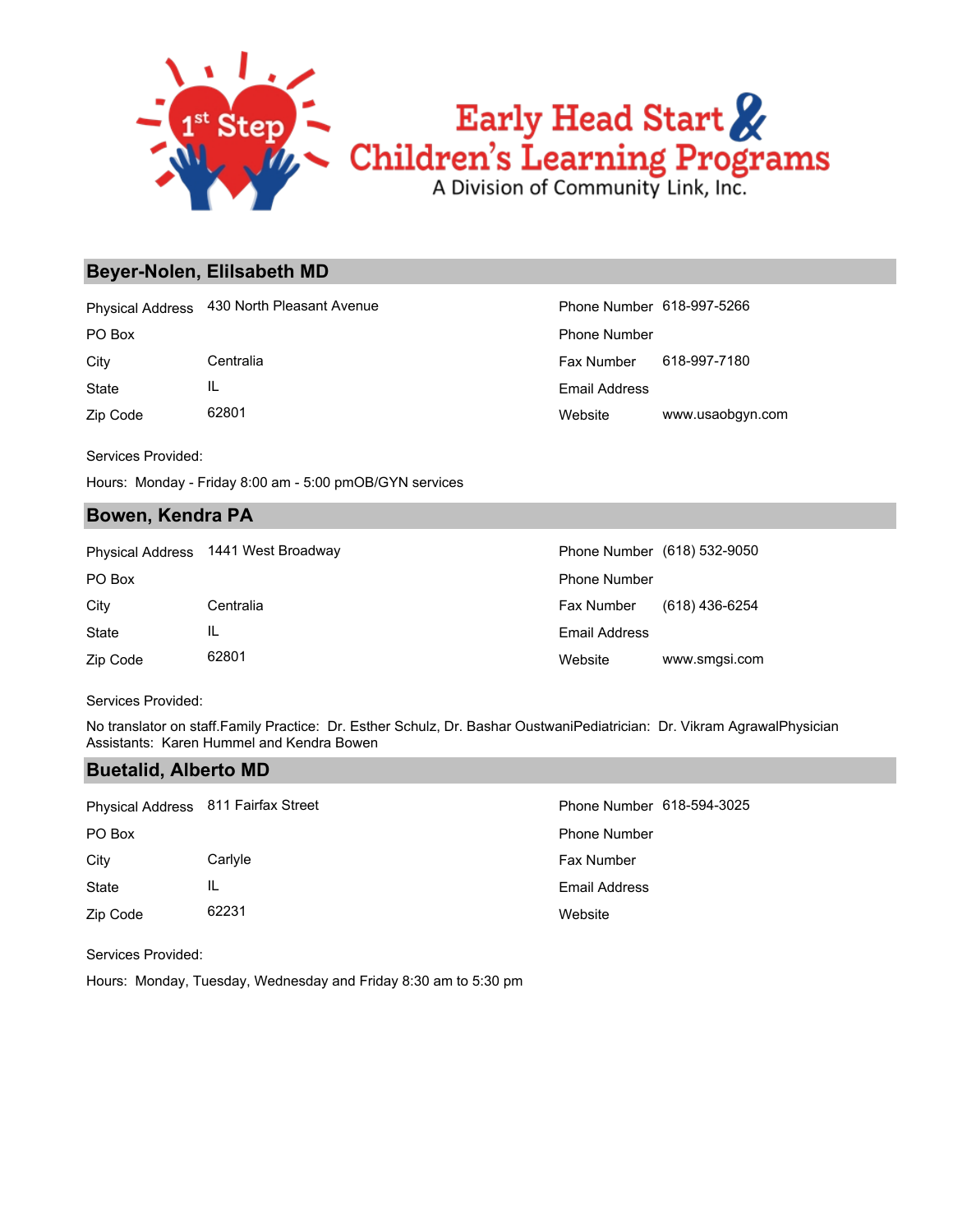

### **Clinton County Rural Health - Breese**

Physical Address 9401 Holy Cross Lane; Suite 112 Phone Number 618-526-7271

Zip Code 62230 State IL

**Website** Email Address City Breese Breese Fax Number 618-526-7313 PO Box Phone Number

Services Provided:

Dr. Timothy Beaty, Dr. Klosterman, Dr. Kuhl, Dr. McCleary, Dr. Hudspeth and Dr. NeighborsAmy Krause, PA, Aften Wessel, PAHours: Monday, Tuesday, and Wednesday 8:30 am to 6:00 pm Thursday 8:30 am to 5:30 pm Friday 8:30 am to 5:00 pm

### **Clinton County Rural Health - Germantown**

Physical Address 205 Munster Street Phone Number 618-526-7271

Zip Code 62245 State IL City Germantown Fax Number 618-526-7572 PO Box Phone Number

**Website** Email Address

Services Provided: Amy Krause, PA-CHours: Monday 8:30 am to 6:00 pm Tuesday - Friday 8:30 am to 5:00 pm

**Dalla Riva, James MD**

State IL City Maryville Maryon Maryon Maryon Maryon Maryon Maryon Maryon Maryon Maryon Maryon Maryon Maryon Maryon Maryon Maryon Maryon Maryon Maryon Maryon Maryon Maryon Maryon Maryon Maryon Maryon Maryon Maryon Maryon Maryon Mary PO Box **Phone Number** Po Box **Phone Number** Phone Number Physical Address 6812 State Route 162 Ste 301 Phone Number 618-288-5699

Zip Code 62062

Services Provided:

Associated/located in Anderson Hospital

**Website** Email Address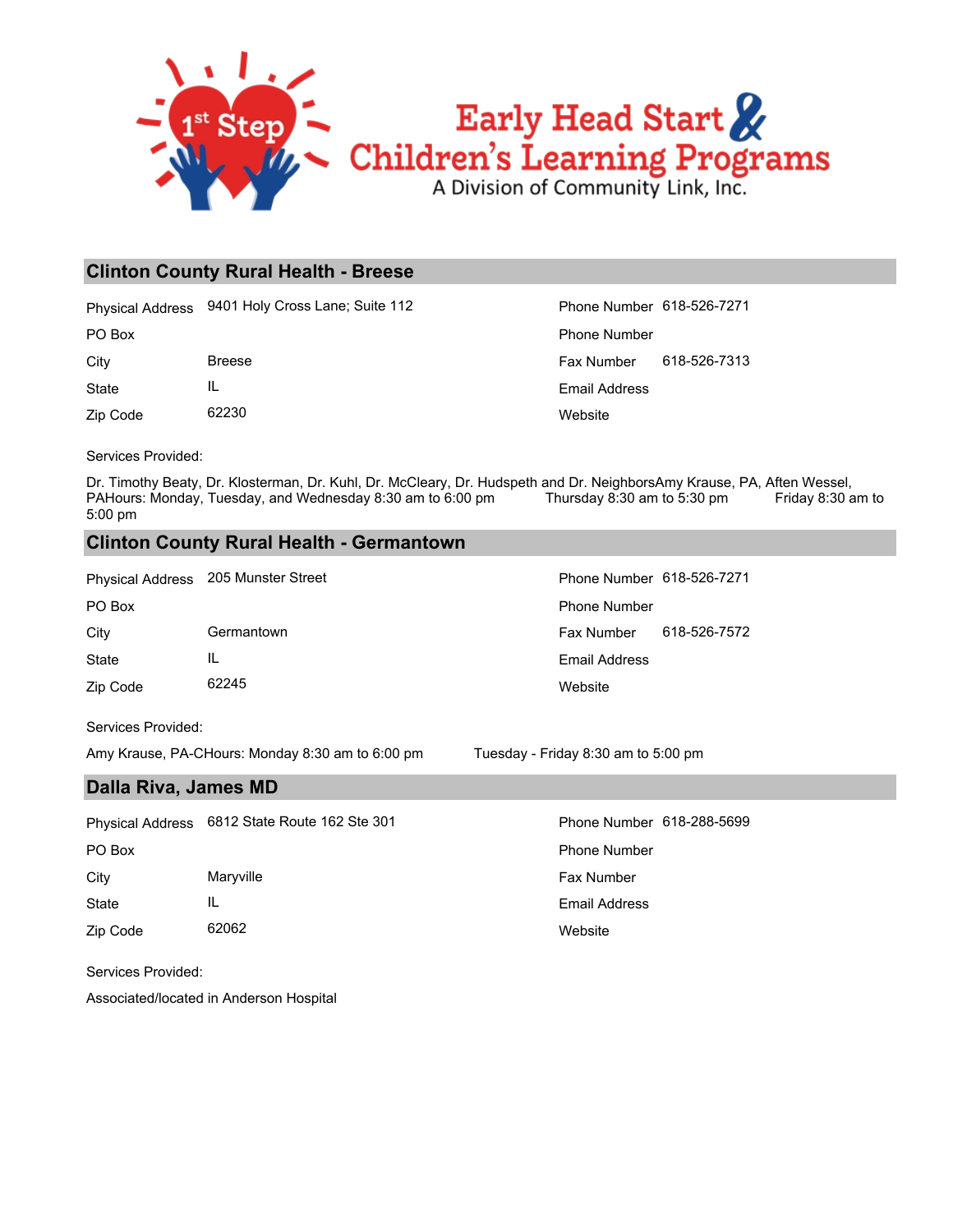

### **Davis, Renee PNP**

|              | Physical Address 4600 Memorial Drive; Suite G60 | <b>Phone Number</b> |
|--------------|-------------------------------------------------|---------------------|
| PO Box       |                                                 | <b>Phone Number</b> |
| City         | <b>Belleville</b>                               | <b>Fax Number</b>   |
| <b>State</b> | IL                                              | Email Address       |
| Zip Code     | 62226                                           | Website             |

bsite ail Address Number 618-257-2569 ne Number 618-257-2550

Services Provided:

Ages from 0-21 years old.Nurse Practitioner: Renee Davis, Valerie Griffin, Jessie Reding, and Emily HollenkampHours: Monday 8:30 am to 7:00 pm Tuesday 8:30 am to 7:00 pm Wednesday 8:30 am to 6:00 pm Thursday 8:30 am to 6:00 pm Friday 8:30 am to 5:00 pm Saturday 8:30 am to 1:00 pm

### **Dawdy, John MD**

|          | Physical Address 201 Healthcare Drive | Phone Number 618-664-1380 |              |
|----------|---------------------------------------|---------------------------|--------------|
| PO Box   |                                       | <b>Phone Number</b>       |              |
| City     | Greenville                            | <b>Fax Number</b>         | 618-664-4239 |
| State    | IL                                    | <b>Email Address</b>      |              |
| Zip Code | 62246                                 | Website                   |              |

Services Provided:

Family Practice - Does not have translator on staff and serves all age groups.Dr. Boyd McCracken, Dr. Tracy Hall, Cindy Gray FNP, Julie Doll FNP, Stephanie Comrie, FNP, and Chirsty Forbes, FNPHours: Monday - Thursday 7:30 am - 5:00 pm and Saturday 8:00 am to 12:00 pm

### **Deloso, David MD**

|          | Physical Address 2920 Veteran's Memorial Drive | Phone Number 618-244-6544 |
|----------|------------------------------------------------|---------------------------|
| PO Box   |                                                | <b>Phone Number</b>       |
| City     | Mt. Vernon                                     | <b>Fax Number</b>         |
| State    | IL                                             | Email Address             |
| Zip Code | 62864                                          | Website                   |

Services Provided: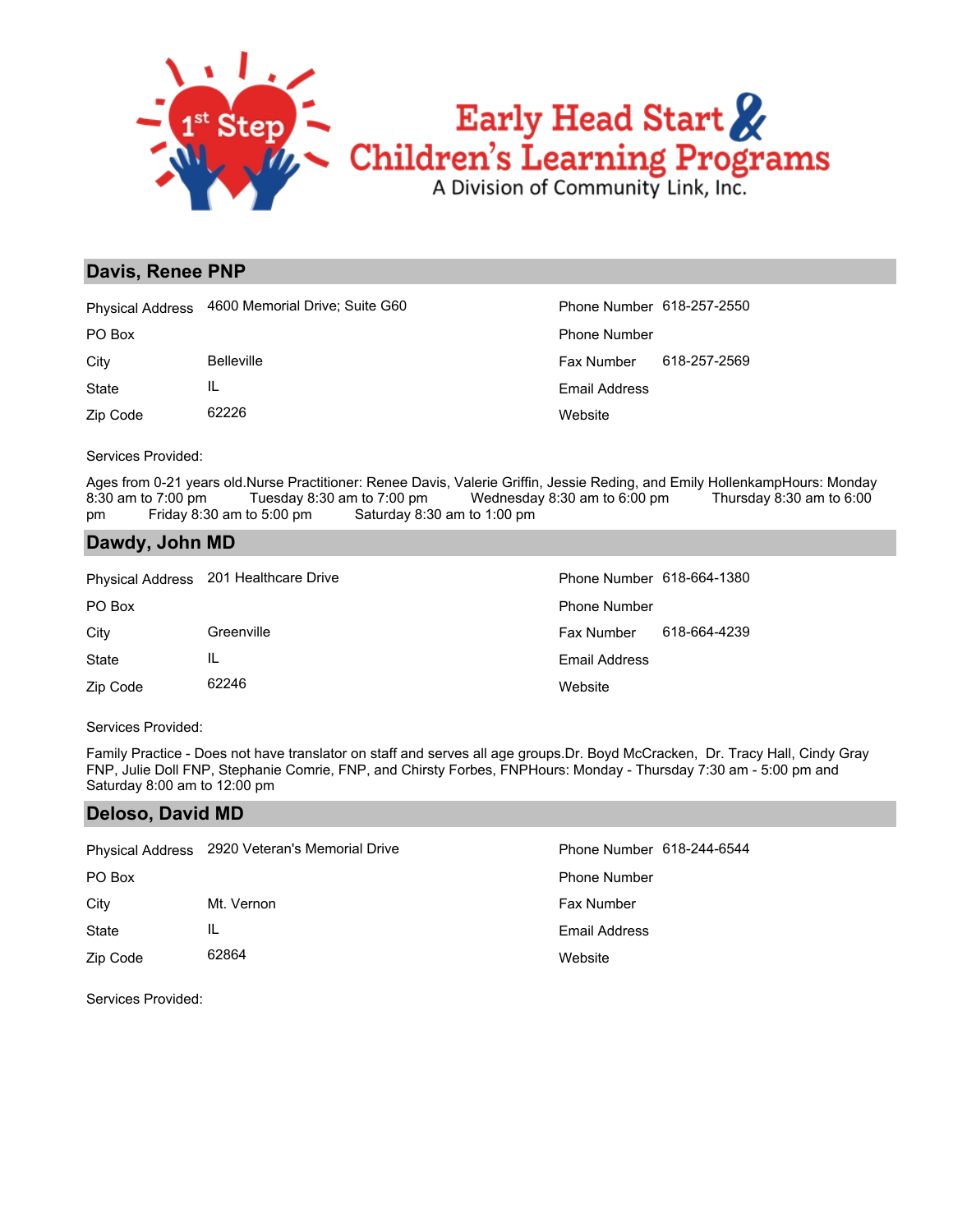

### **Doll-Pollard, Anne MD**

|          | Physical Address 9447 Holy Cross Lane | Phone Number 618-526-2209 |                                 |
|----------|---------------------------------------|---------------------------|---------------------------------|
| PO Box   |                                       | Phone Number 800-393-7642 |                                 |
| City     | <b>Breese</b>                         | Fax Number                | 618-526-7372                    |
| State    | IL                                    |                           | Email Address nancy@sogamds.com |
| Zip Code | 62230                                 | Website                   | www.sogamds.com                 |

Services Provided:

Hours: Monday - Thursday 8:30 am - 4:00 pm and Friday 8:30 am - 4:00 pmLocations: Breese, Highland, Greenville, Vandalia, Salem, and New Baden

### **Engeljohn, Darryl MD**

|          | Physical Address 7210 West Main Street | Phone Number 618-394-0712 |              |
|----------|----------------------------------------|---------------------------|--------------|
| PO Box   |                                        | <b>Phone Number</b>       |              |
| City     | <b>Belleville</b>                      | Fax Number                | 618-398-8847 |
| State    | ΙL                                     | Email Address             |              |
| Zip Code | 62223                                  | Website                   | www.sihf.org |

### Services Provided:

Serves Prenatal to ElderlyFACTS- Family and child treatment services for prenatal exposure to alcohol. West Belleville Health Center O. Basa Bernard, MD | MedicineDavid LeBeau, MD | Family MedicineAlana Thompson, MD | Family MedicineLavias Burns, MD | OB/GYNVincent Colon, MD | OB/GYNDarryl Engeljohn, MD | OB/GYNKevin Miller, MD | Behavioral HealthKalyani Gavini, MD | Behavioral HealthAmanda Woollard, LCPC | Behavioral HealthAdehoyega Oyemade, MD | Behavioral HealthWilliam Madaio, DMD | DentistryMain hours: Monday - Friday 8:30 am - 5:00 pm Other offices vary by specialty. Other fax numbers: 618-394-1346 and 618-688-1005.Behavior Health Department: (P) 618-398-9850 (F) 618-398-9849Dental: (Phone) 618-213-7962

### **Fairmont Health Center**

|          | Physical Address 2568 North 41st Street | Phone Number 618-482-4015 |              |
|----------|-----------------------------------------|---------------------------|--------------|
| PO Box   |                                         | <b>Phone Number</b>       |              |
| City     | <b>Fairmont City</b>                    | Fax Number                | 618-482-4806 |
| State    | IL                                      | Email Address             |              |
| Zip Code | 62201                                   | Website                   | www.sihf.org |

Services Provided:

Bilingual Staff AvailableYetzenia Arauz, FNP - BC | Family MedicineHours: Monday, Tuesday, Wednesday, and Friday 8:30 a.m. - 5:00 p.m. Thursday 9:30 a.m. - 6:00 p.m.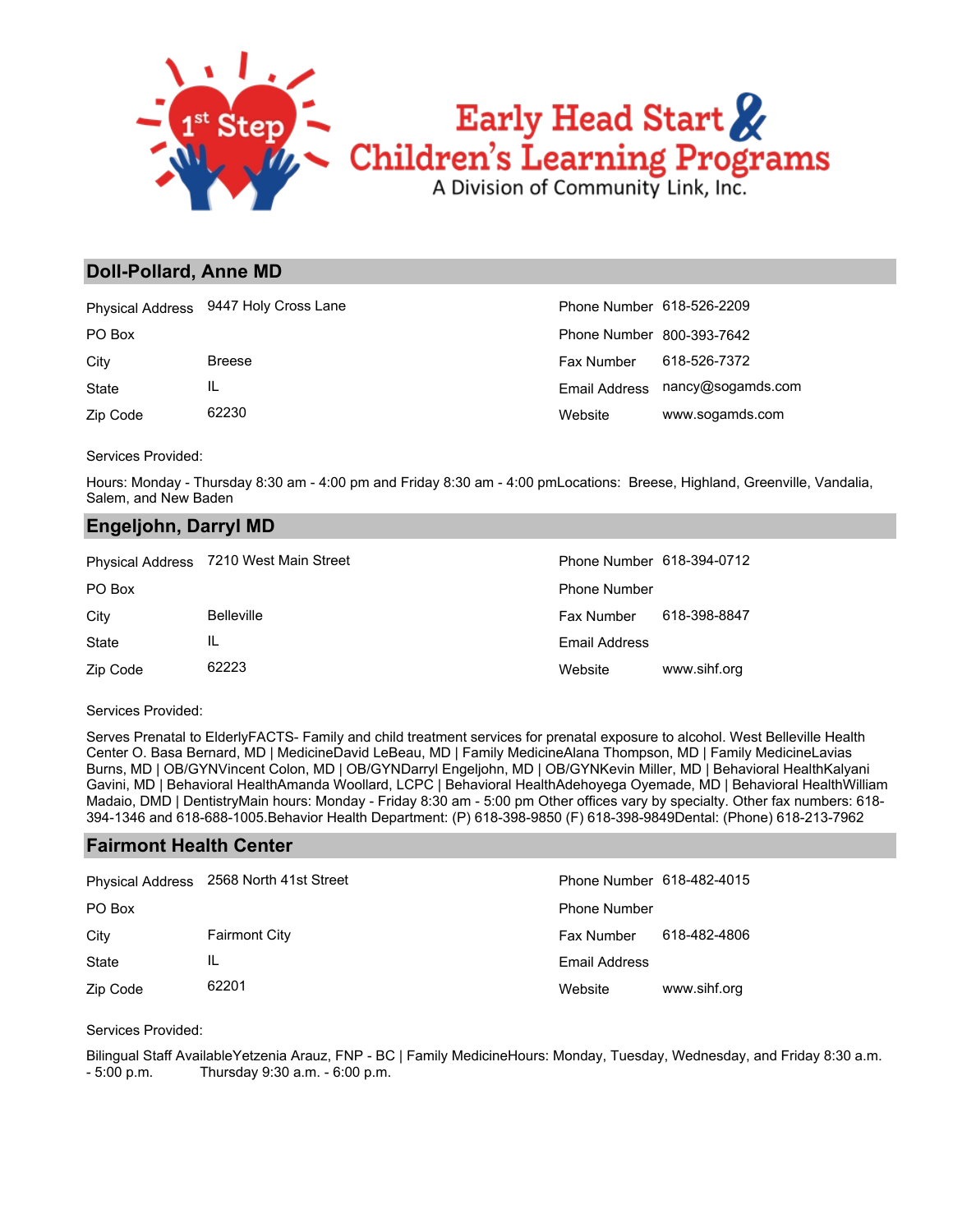

### **Fancher-Gagen, Erin MD**

State IL City **Trenton** Trenton **Fax Number 618-224-7750** PO Box Phone Number Physical Address 411 East Broadway **Phone Number 618-224-7000** 

Zip Code 62293

**Website** Email Address

Services Provided:

Serves all age groups Monday, Tuesday, and Thursday 9:00 am to 5:00 pm and Friday 9:00 am to 4:00 pm

### **Farinas, Enrico MD**

Physical Address 2900 Frank Scott Parkway West Suite 950 Phone Number 618-233-3205

Zip Code 62223 State IL

Website Email Address City Belleville Fax Number 618-233-1407 PO Box **Phone Number** Po Box **Phone Number** Po Box **Phone Number** 

Services Provided:

### **Feldott, Debra MD**

| <b>Physical Address</b> | 1250 Mercentile Drive | Phone Number 618-654-4449 |                             |
|-------------------------|-----------------------|---------------------------|-----------------------------|
| PO Box                  |                       | <b>Phone Number</b>       |                             |
| City                    | Highland              | <b>Fax Number</b>         | 648-654-9429                |
| State                   | IL                    | Email Address             | highlandpeds@wisperhome.com |
| Zip Code                | 62249                 | Website                   | www.highlandpeds.com        |

Services Provided:

Does not have a translator on staff. Serves 0-18 years.Nurse Practitioner Kim PerryHours: Monday- Friday 8:30 am - 4:30 pm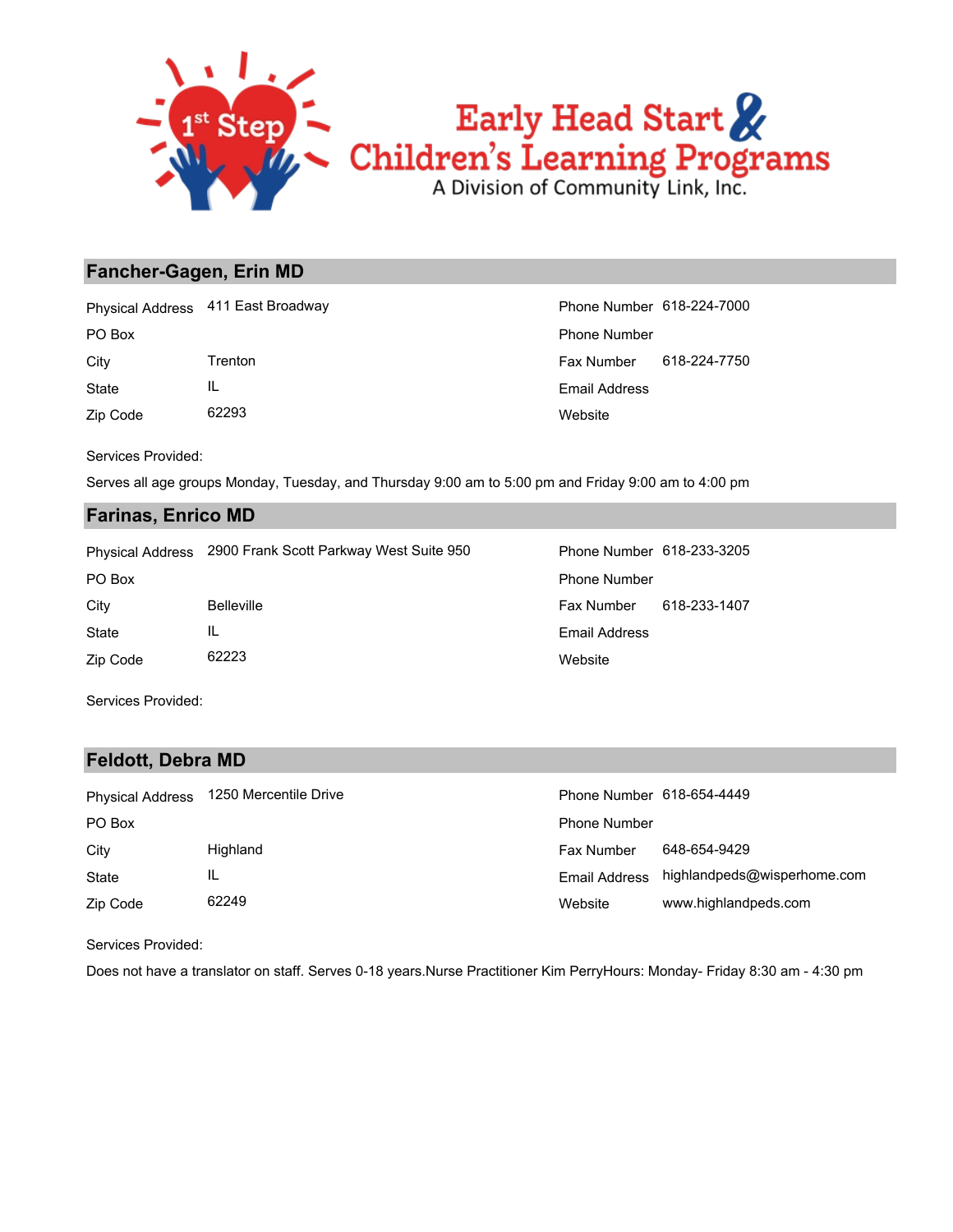

### **Fewell, Ginger MD**

|          | Physical Address 705 South Grand Street | Phone Number 618-327-2225 |                                           |
|----------|-----------------------------------------|---------------------------|-------------------------------------------|
| PO Box   |                                         | <b>Phone Number</b>       |                                           |
| City     | Nashville                               | Fax Number                | 618-327-2229                              |
| State    | IL                                      | Email Address             | mbarnett@washingtoncountyhospit<br>al.org |
| Zip Code | 62663                                   | Website                   |                                           |

Services Provided:

Serves all ages. All most always able to schedule appointments new or established within 24 hours.Hours: Monday - Friday 7:30 am to 7:00 pm

### **Foltz, Tammy MD**

| <b>Physical Address</b> | 1250 West Whittaker | Phone Number 618-548-3740 |               |
|-------------------------|---------------------|---------------------------|---------------|
| PO Box                  |                     | <b>Phone Number</b>       |               |
| City                    | Salem               | <b>Fax Number</b>         | 618-548-3705  |
| State                   | IL                  | <b>Email Address</b>      |               |
| Zip Code                | 62881               | Website                   | www.smgsi.com |

Services Provided:

Has translator on staff if neededHours: Monday - Friday 8:30 am to 5:00 pm

### **Franczyk, Elizabeth MD**

| <b>Physical Address</b> | 1050 Martin Luther King Drive, Suite 102 | Phone Number 618-532-6222 |                                   |
|-------------------------|------------------------------------------|---------------------------|-----------------------------------|
| PO Box                  |                                          | <b>Phone Number</b>       |                                   |
| City                    | Centralia                                | <b>Fax Number</b>         | 618-532-6246                      |
| <b>State</b>            | IL                                       |                           | Email Address efranczyk@yahoo.com |
| Zip Code                | 62801                                    | Website                   |                                   |

Services Provided:

Does not have translator on staff and serves from birth - 18 years oldHours: Monday, Tuesday, Thursday 8:00 am - 5:00 pm, Wednesday 8:00 am - 12:00 pm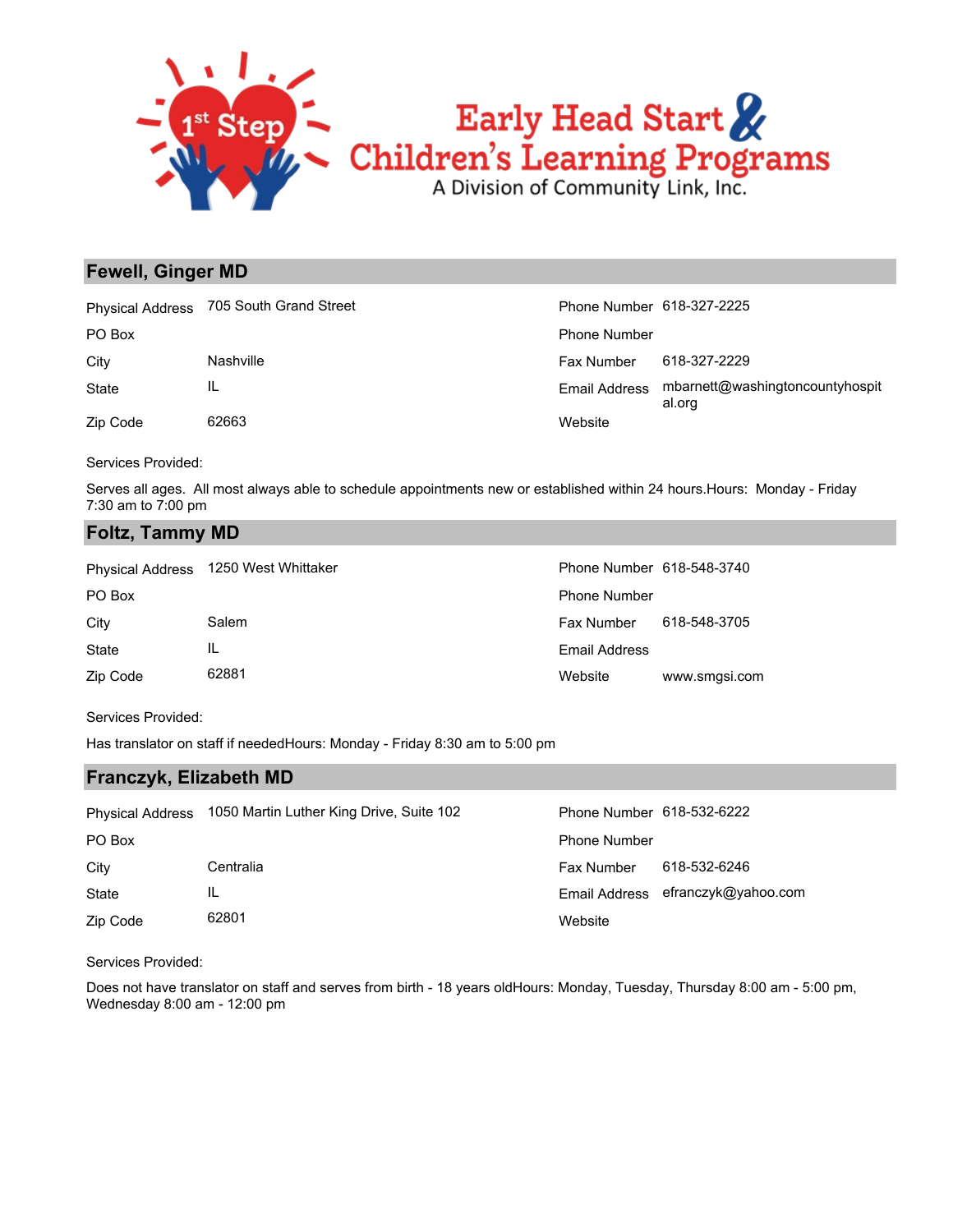

### **Funneman, Richard MD**

Physical Address 101 Healthcare Drive **Phone Number 618-664-2531** 

State IL

Zip Code 62246

Services Provided:

Does not have translator on staff.

### **Garcia, Arnel MD**

|              | Physical Address 409 East Broadway | Phone Number 618-224-7366 |              |
|--------------|------------------------------------|---------------------------|--------------|
| PO Box       |                                    | <b>Phone Number</b>       |              |
| City         | Trenton                            | Fax Number                | 618-224-9781 |
| <b>State</b> | IL                                 | <b>Email Address</b>      |              |
| Zip Code     | 62293                              | Website                   |              |

Services Provided:

Closed on Wednesdays, serves all age groups.

### **Gelly, Bonnie MD**

|          | Physical Address 9447 Holy Cross Lane | Phone Number 618-526-2209 |                                 |
|----------|---------------------------------------|---------------------------|---------------------------------|
| PO Box   |                                       | Phone Number 800-939-7642 |                                 |
| City     | <b>Breese</b>                         | <b>Fax Number</b>         | 618-526-7372                    |
| State    | IL                                    |                           | Email Address nancy@sogamds.com |
| Zip Code | 62230                                 | Website                   | www.sogamds.com                 |

Services Provided:

Dr. Penny Gozia, Dr. Bonnie Gelly, Nurse practitioner Nancy TaylorHours: Monday - Thursday 8:30 am - 4:00 pm and Friday 8:30 am - 4:00 pmLocations: Breese, Highland, Greenville. Vandalia, Salem, and New Baden

**Website** Email Address City Greenville Fax Number 618-664-2553 PO Box Phone Number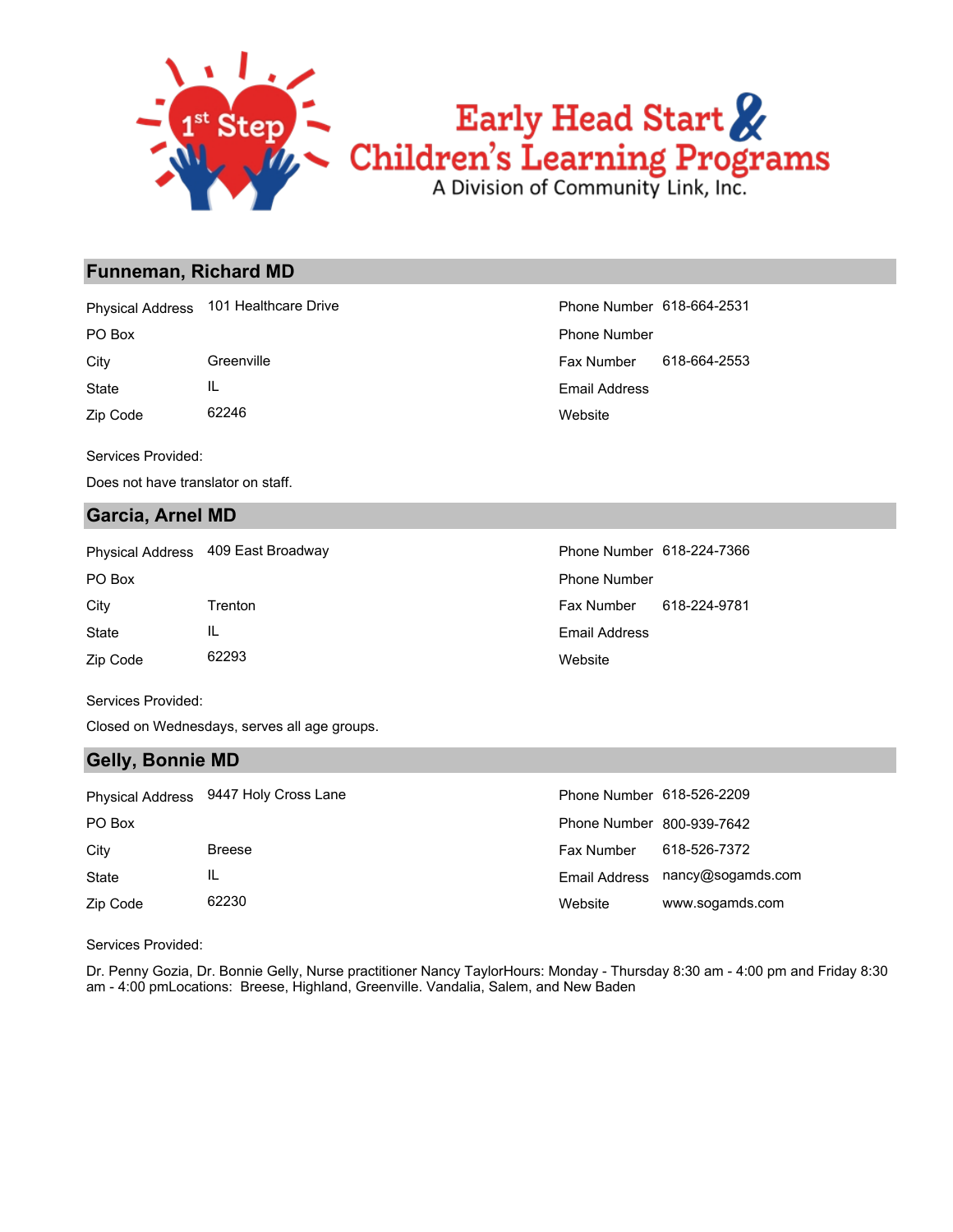

# Early Head Start &<br>Children's Learning Programs

### **Good Samaritan Group**

Zip Code 62801 State IL City Centralia Centralia Centralia Centralia Centralia Centralia Centralia Centralia Centralia Centralia Centralia PO Box Phone Number Physical Address 1441 West Broadway **Phone Number 618-532-9050** Phone Number 618-532-9050

Website www.smgsi.com Email Address

Services Provided:

No translator on staff, serves all age groups.Hours: Monday - Friday 8:30 am to 5:00 pm

### **Gorzad, Angela CNP**

Physical Address 180 South 3rd Street Phone Number 618-233-0017

| PO Box   |                   |
|----------|-------------------|
| City     | <b>Belleville</b> |
| State    | Ш.                |
| Zip Code | 62226             |

Website Email Address Fax Number 618-233-0251 Phone Number

Services Provided:

Serves 14 years old and upHours: 9:00 am - 5:00 pm

### **Gozia, Penny MD**

|          | Physical Address 9447 Holy Cross Lane | Phone Number 618-526-2209 |                                 |
|----------|---------------------------------------|---------------------------|---------------------------------|
| PO Box   |                                       | Phone Number 800-939-7642 |                                 |
| City     | <b>Breese</b>                         | Fax Number                | 618-526-7372                    |
| State    | IL                                    |                           | Email Address nancy@sogamds.com |
| Zip Code | 62230                                 | Website                   | www.sogamds.com                 |

Services Provided:

Dr. Penny Gozia, Dr. Bonnie Gelly, Nurse practitioner Nancy TaylorHours: Monday - Thursday 8:30 am - 4:00 pm and Friday 8:30 am - 4:00 pmLocations: Breese, Highland, Greenville. Vandalia, Salem, and New Baden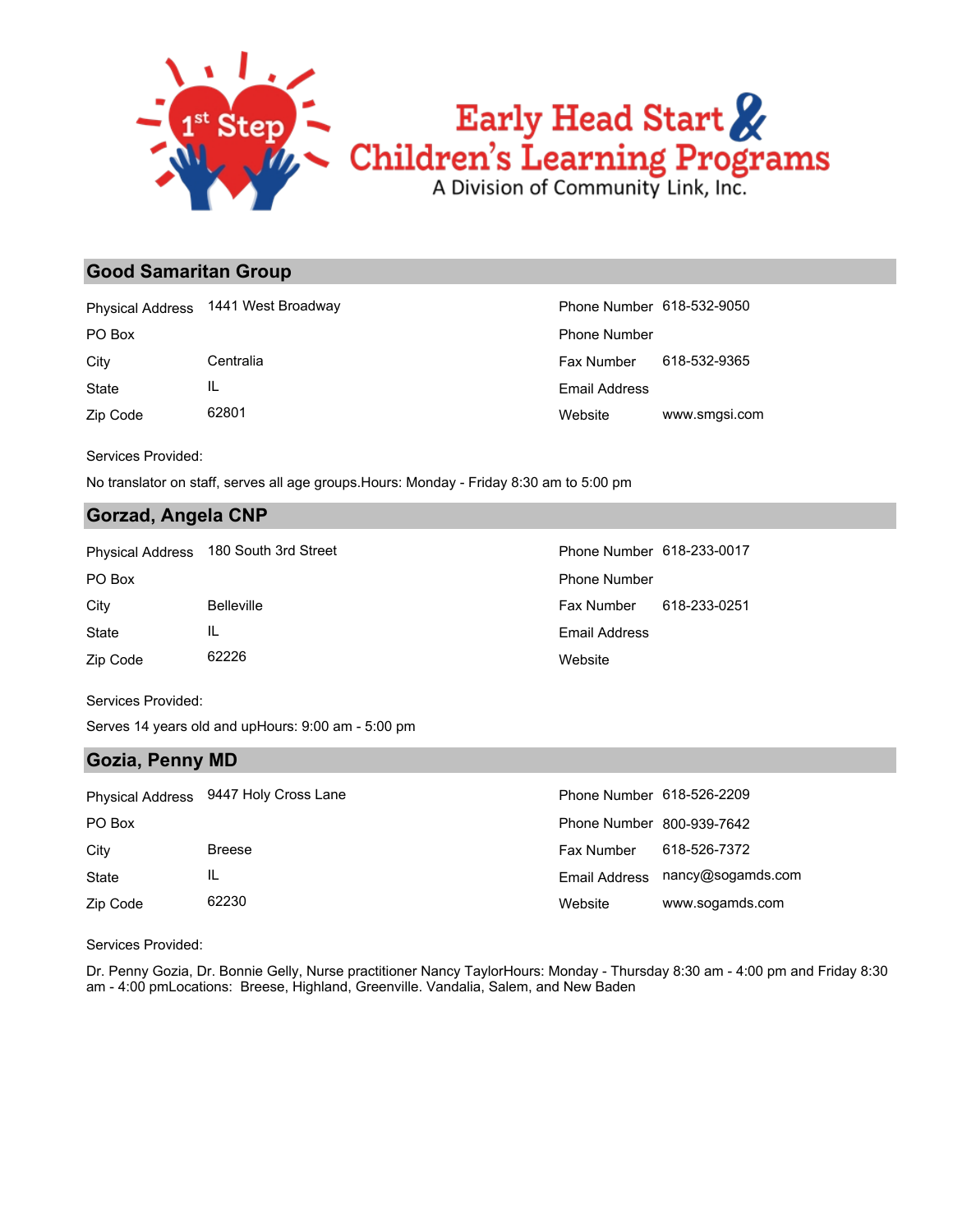

### **Grace Women's Healthcare LLC**

Physical Address 180 South 3rd Street Phone Number 618-233-0017

Zip Code 62226 State IL

**Website** Email Address City Belleville Fax Number 618-233-0251 PO Box Phone Number

Services Provided:

Serves 14 years old and up.Hours: 9:00 am - 5:00 pm

### **Grana, Jennifer DO**

| <b>Physical Address</b> | 1245 South Mill Street | Phone Number 618-327-8119 |              |
|-------------------------|------------------------|---------------------------|--------------|
| PO Box                  | 231                    | <b>Phone Number</b>       |              |
| City                    | Nashville              | <b>Fax Number</b>         | 618-327-8141 |
| <b>State</b>            | ΙL                     | Email Address             |              |
| Zip Code                | 62263                  | Website                   |              |

Services Provided:

### **Gray, Cindy NP**

|          | Physical Address 201 Healthcare Drive | Phone Number 618-664-1380 |              |
|----------|---------------------------------------|---------------------------|--------------|
| PO Box   |                                       | <b>Phone Number</b>       |              |
| City     | Greenville                            | <b>Fax Number</b>         | 618-644-6239 |
| State    | IL                                    | <b>Email Address</b>      |              |
| Zip Code | 62246                                 | Website                   |              |

Services Provided:

Family Practice - Does not have translator on staff and serves all age groups.Dr. Boyd McCracken, Dr. Tracy Hall, Cindy Gray FNP, Julie Doll FNP, Stephanie Comrie, FNP, and Chirsty Forbes, FNPHours: Monday - Thursday 7:30 am - 5:00 pm and Saturday 8:00 am to 12:00 pm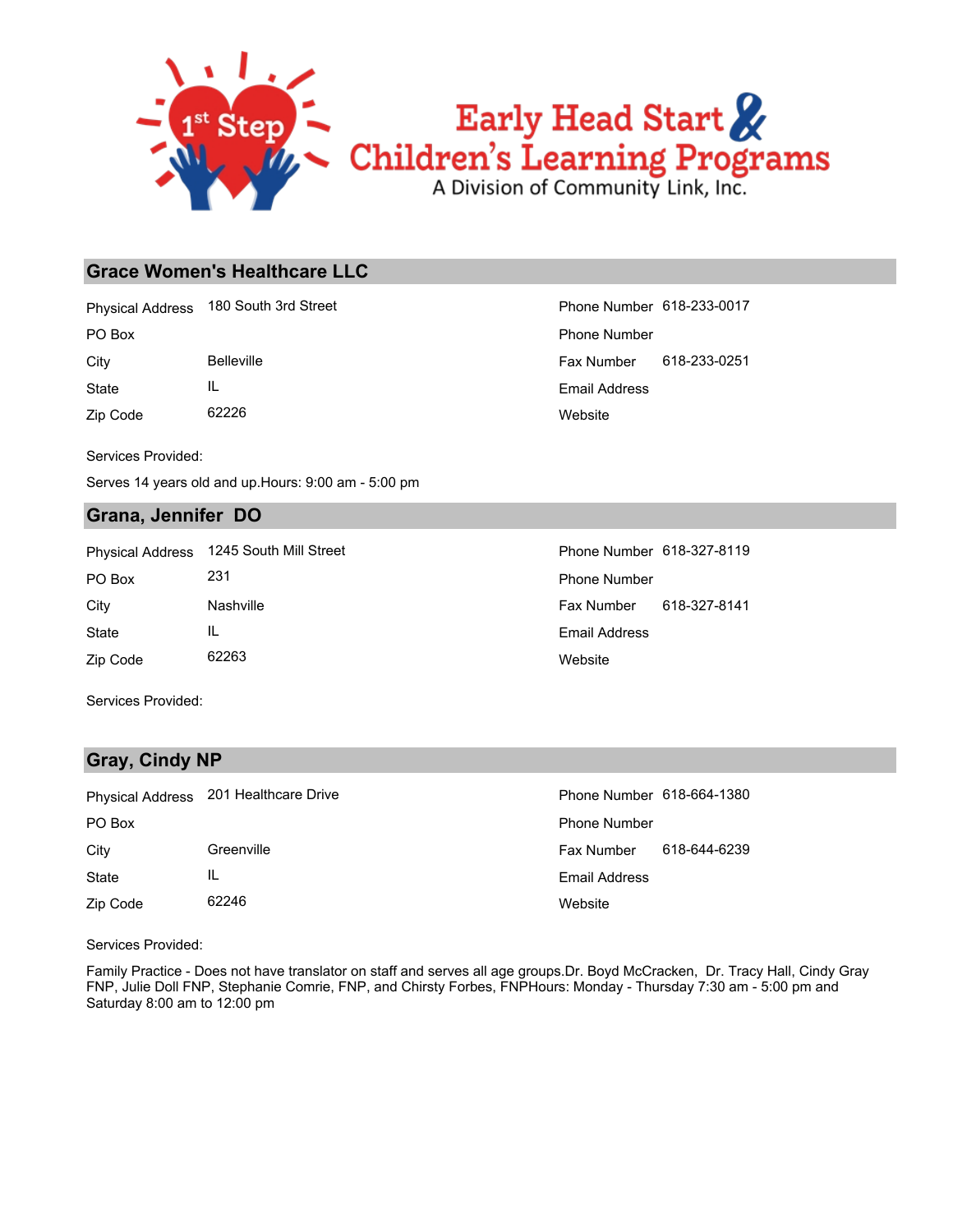

### **Greenville Medical Associates**

Physical Address 101 Healthcare Drive **Phone Number 618-664-2531** 

Zip Code 62246 State IL

Website Email Address City Greenville Greenville Fax Number 618-664-2553 PO Box Phone Number

Services Provided:

Does not have translator on staff.Dr. Phillip Siefken and Dr. Richard Funneman

### **Griffin, Valerie PNP**

Physical Address 4600 Memorial Drive Suite G60 Phone Number 618-257-2550

| PO Box   |                   | <b>Phone Number</b>        |
|----------|-------------------|----------------------------|
| City     | <b>Belleville</b> | 618-257-2569<br>Fax Number |
| State    | ΙL                | Email Address              |
| Zip Code | 62220             | Website                    |

Services Provided:

Ages from 0-21 years old.Nurse Practitioner: Renee Davis, Valerie Griffin, Jessie Reding, and Emily HollenkampHours: Monday 8:30 am to 7:00 pm Tuesday 8:30 am to 7:00 pm Wednesday 8:30 am to 6:00 pm Thursday 8:30 am to 6:00 pm Friday 8:30 am to 5:00 pm Saturday 8:30 am to 1:00 pm

### **Guthrie, Marjorie MD**

|              | Physical Address 3 St. Elizabeth's Boulevard, Suite 4000 | Phone Number 618-233-5480 |              |
|--------------|----------------------------------------------------------|---------------------------|--------------|
| PO Box       |                                                          | <b>Phone Number</b>       |              |
| City         | O'Fallon                                                 | Fax Number                | 618-398-8847 |
| <b>State</b> | IL                                                       | <b>Email Address</b>      |              |
| Zip Code     | 62226                                                    | Website                   | www.sihf.org |

Services Provided:

Serves to Prenatal to Elderly.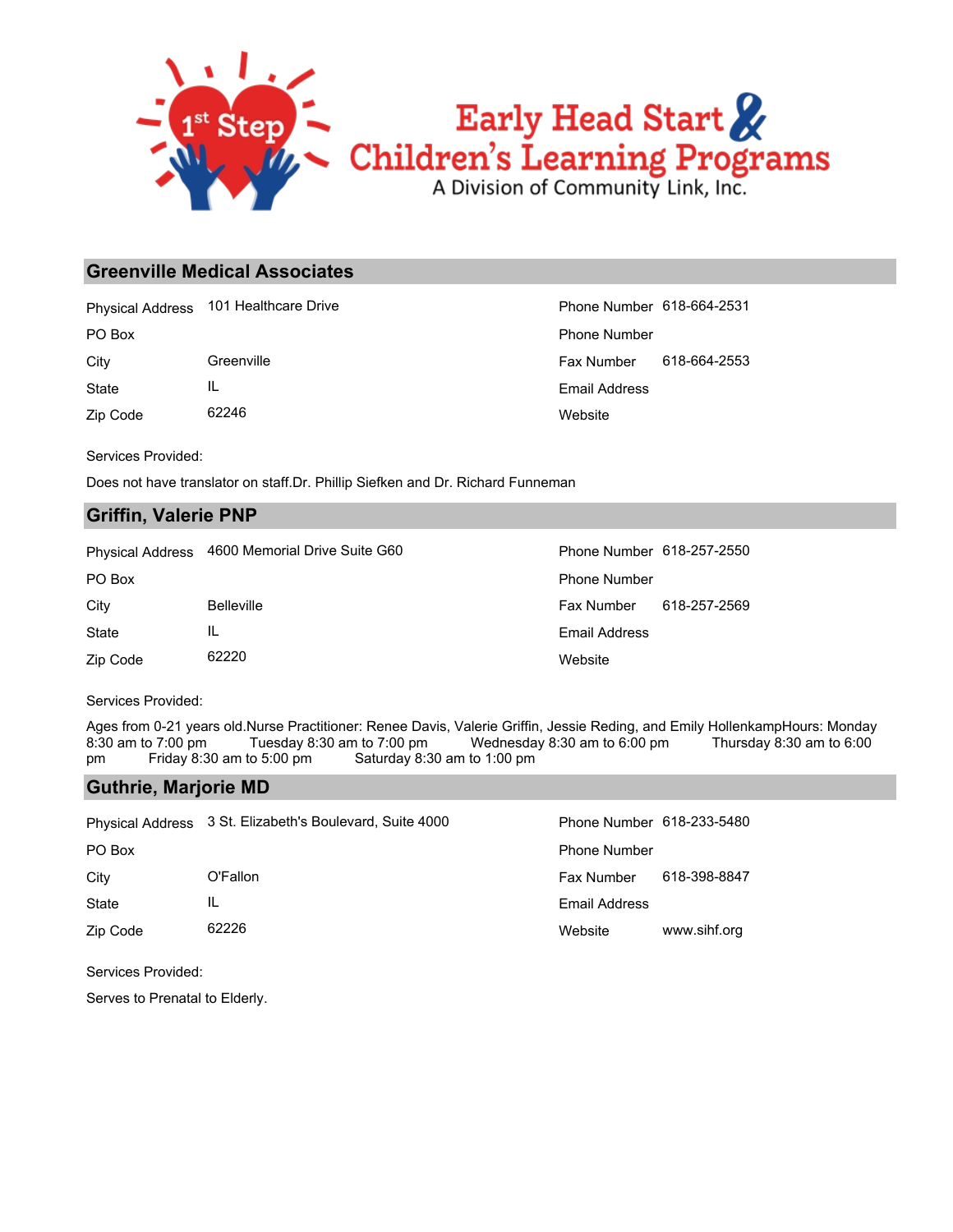

### **Hall, Tracy DO**

|          | Physical Address 201 Healthcare Drive | Phone Number 618-664-1380 |              |
|----------|---------------------------------------|---------------------------|--------------|
| PO Box   |                                       | <b>Phone Number</b>       |              |
| City     | Greenville                            | Fax Number                | 618-644-4239 |
| State    | IL                                    | Email Address             |              |
| Zip Code | 62246                                 | Website                   |              |

Services Provided:

Family Practice - Does not have translator on staff and serves all age groups.Dr. Boyd McCracken, Dr. Tracy Hall, Cindy Gray FNP, Julie Doll FNP, Stephanie Comrie, FNP, and Chirsty Forbes, FNPHours: Monday - Thursday 7:30 am - 5:00 pm and Saturday 8:00 am to 12:00 pm

### **Heartland Pediatrics**

| <b>Physical Address</b> | 101 United Drive, Suite 110 | Phone Number 618-855-9041 |                             |
|-------------------------|-----------------------------|---------------------------|-----------------------------|
| PO Box                  |                             | <b>Phone Number</b>       |                             |
| City                    | Collinsville                | <b>Fax Number</b>         | 618-855-9046                |
| State                   | IL                          | <b>Email Address</b>      |                             |
| Zip Code                | 62234                       | Website                   | www.heartlandpediatrics.net |

Services Provided:

Office Hours:Monday - Friday 9:00 am to 4:30 pmSaturday - 9:00 am to 12:00 pm

### **Heartland Women's Healthcare - Centralia**

|          | Physical Address 430 North Pleasent Avenue | Phone Number 618-997-5266 |              |
|----------|--------------------------------------------|---------------------------|--------------|
| PO Box   |                                            | <b>Phone Number</b>       |              |
| City     | Centralia                                  | <b>Fax Number</b>         | 618-997-7180 |
| State    | ΙL                                         | Email Address             |              |
| Zip Code | 62801                                      | Website                   | usaobgyn.com |

Services Provided:

Hours: Monday - Friday 8:00 am - 5:00 pm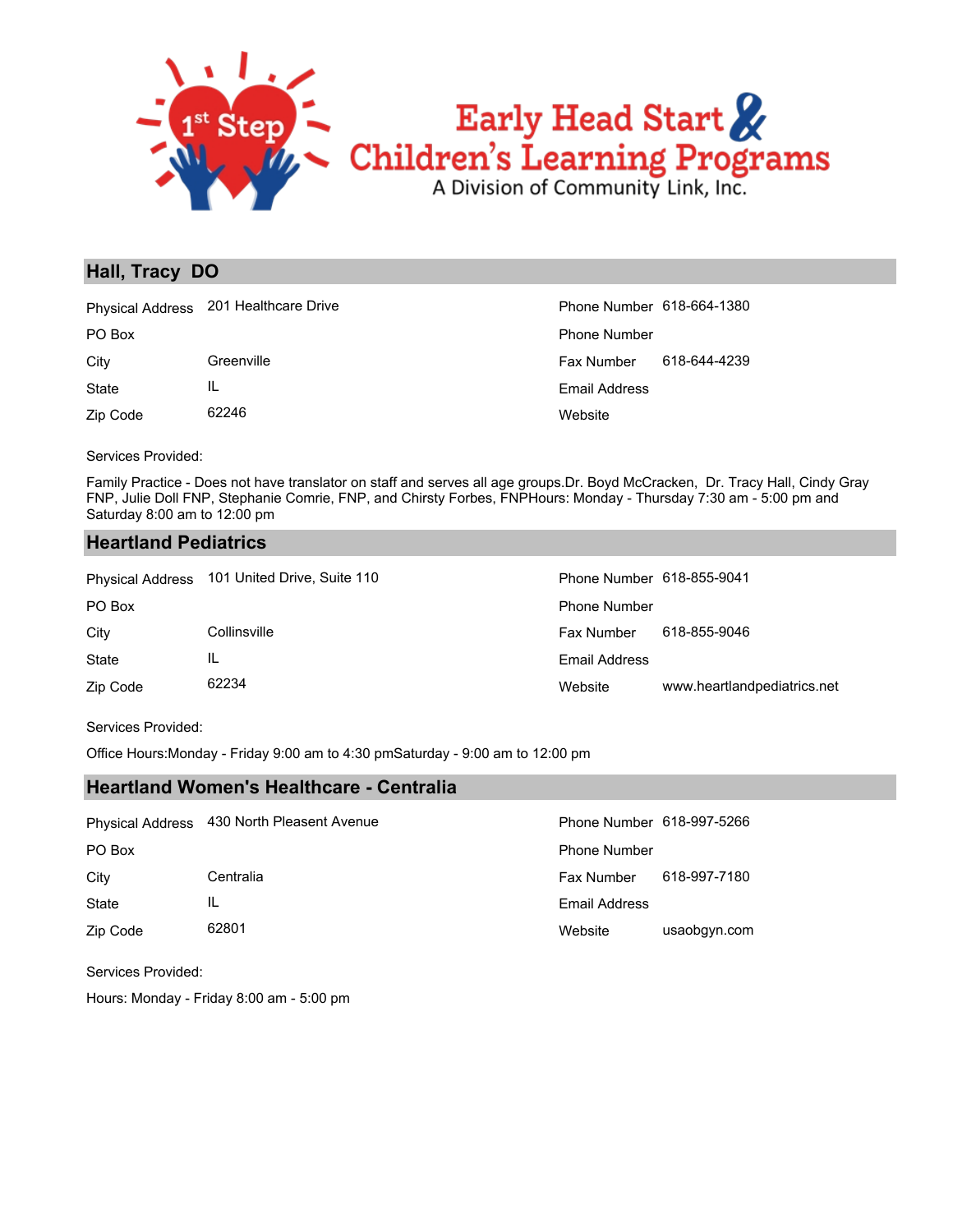

### **Heartland Women's Healthcare - Greenville**

Physical Address 150 Healthcare Drive **Phone Number 618-664-9830** 

State IL

Zip Code 62246

Website www.greenvilleregionalhospital.com Email Address City Greenville Fax Number 618-997-5285 PO Box Phone Number

Services Provided:

Hours: 8:00 am - 5:00 pm Age Group Served 12 years +

### **Heartland Women's Healthcare - Mt. Vernon**

Physical Address 3230 Veterans Memorial Drive **Phone Number 877-456-2496** 

Zip Code 62864 State IL City Mt. Vernon Fax Number 618-997-5285 PO Box **Phone Number** Po Box **Phone Number** Po Box **Phone Number** Po Box **Phone Number** 

Website Email Address

Services Provided:

Hours: Monday - Friday 9:00 am - 5:00 pm

### **Henson, Shalisa NP**

| <b>Physical Address</b> | 430 North Pleasant Avenue | Phone Number 618-997-5266 |                  |
|-------------------------|---------------------------|---------------------------|------------------|
| PO Box                  |                           | <b>Phone Number</b>       |                  |
| City                    | Centralia                 | <b>Fax Number</b>         | 618-997-7180     |
| State                   | IL                        | Email Address             |                  |
| Zip Code                | 62801                     | Website                   | www.usaobgyn.com |

Services Provided:

Hours: Monday - Friday 8:00 am - 5:00 pm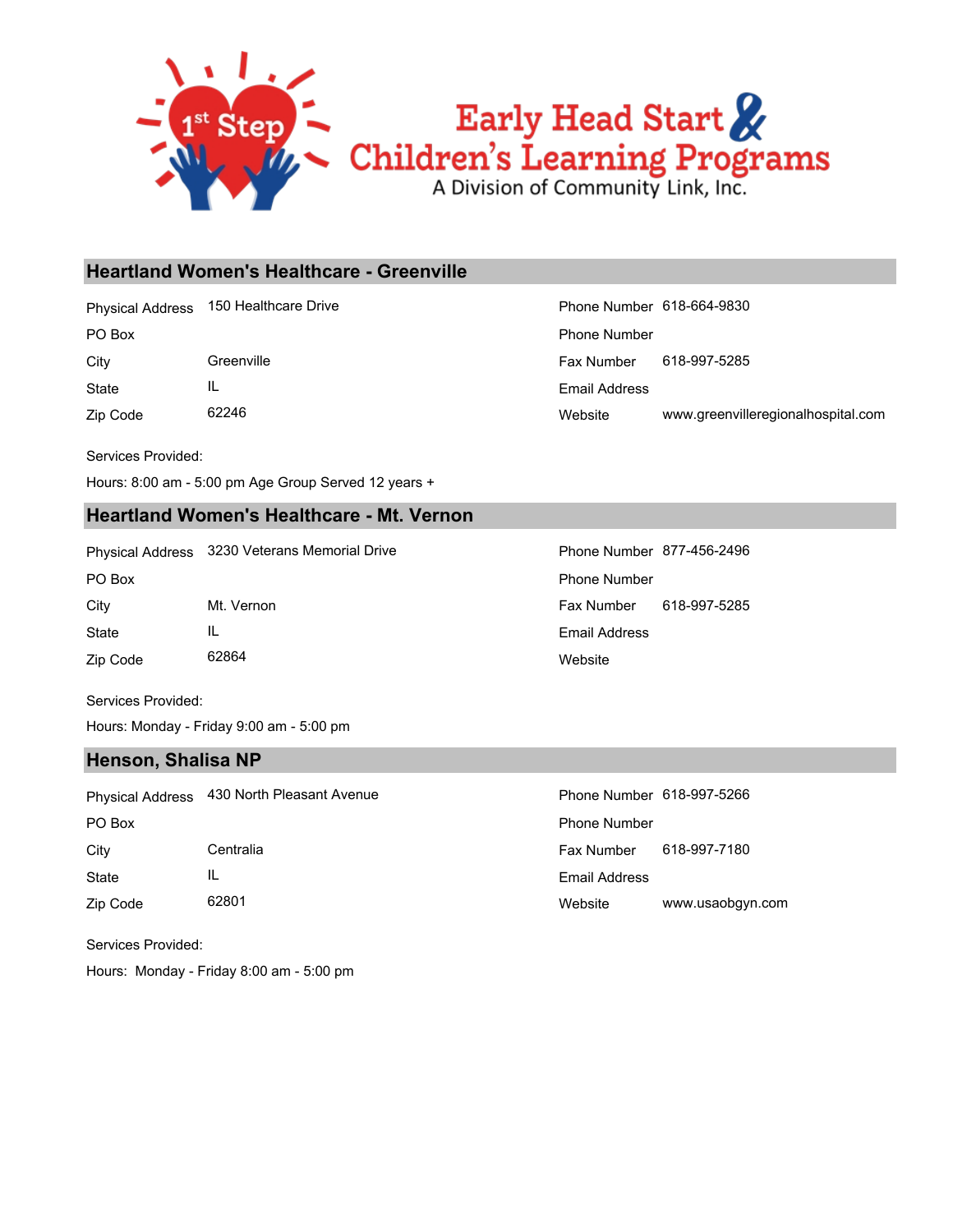

### **Herman, David MD**

PO Box Phone Number Physical Address 2160 South State Rte 157 **Phone Number 618-692-1212** 

State IL City Glen Carbon **Fax Number** City Glen Carbon **Fax Number** 

Zip Code 62034

Services Provided:

### **Highland Pediatrics**

| <b>Physical Address</b> | 1250 Mercantile Drive | Phone Number 618-654-4449 |                             |
|-------------------------|-----------------------|---------------------------|-----------------------------|
| PO Box                  |                       | <b>Phone Number</b>       |                             |
| City                    | Highland              | <b>Fax Number</b>         | 618-654-9429                |
| <b>State</b>            | IL                    | Email Address             | highlandpeds@wisperhome.com |
| Zip Code                | 62249                 | Website                   | www.highlandpeds.com        |

Services Provided:

Does not have a translator on staff. Serves 0-18Dr. Debra Feldott, Nurse Practitioner Kim PerryHours: Monday- Friday 8:00 am - 4:30 pm Saturday 8:00 am - 11:00 am

### **Hollenkamp, Emily NPN**

| <b>Physical Address</b> | 4600 Medical Drive; Suite G60 | Phone Number 618-257-2550 |              |
|-------------------------|-------------------------------|---------------------------|--------------|
| PO Box                  |                               | <b>Phone Number</b>       |              |
| City                    | <b>Belleville</b>             | <b>Fax Number</b>         | 618-257-2569 |
| State                   | IL                            | <b>Email Address</b>      |              |
| Zip Code                | 62220                         | Website                   |              |

### Services Provided:

Ages from 0-21 years old.Nurse Practitioner: Renee Davis, Valerie Griffin, Jessie Reding, and Emily HollenkampHours: Monday 8:30 am to 7:00 pm Tuesday 8:30 am to 7:00 pm Wednesday 8:30 am to 6:00 pm Thursday 8:30 am to 6:00 pm Friday 8:30 am to 5:00 pm Saturday 8:30 am to 1:00 pm

Website www.bdpeds.com/dr-david-herman. Email Address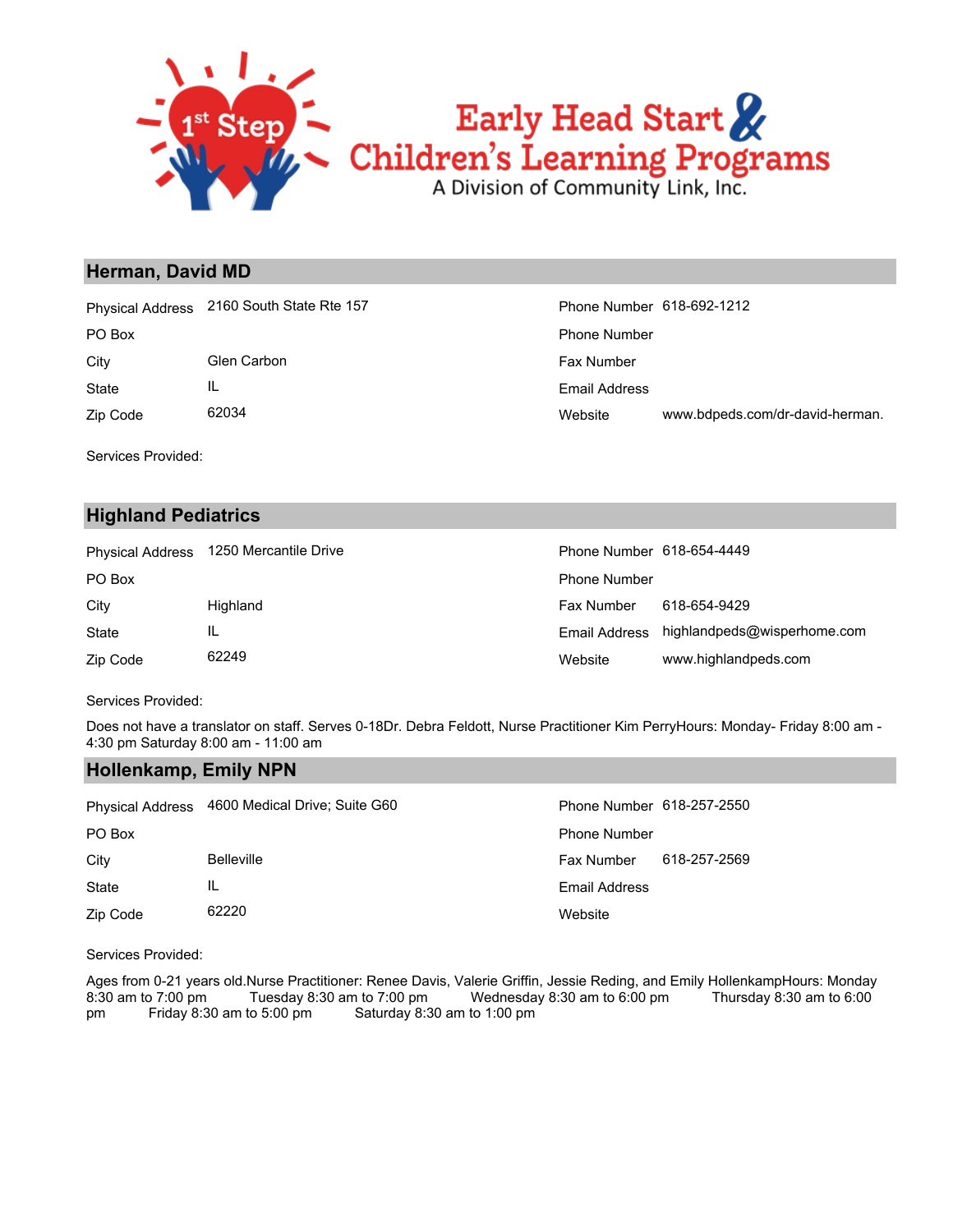

### **Hope Clinic for Women - Granite City**

| <b>Physical Address</b> | 1602 21st Street | Phone Number 618-451-5722 |                    |
|-------------------------|------------------|---------------------------|--------------------|
| PO Box                  |                  | Phone Number 800-844-3130 |                    |
| City                    | Granite City     | <b>Fax Number</b>         | 618-451-9092       |
| State                   | IL               | <b>Email Address</b>      |                    |
| Zip Code                | 62040            | Website                   | www.hopeclinic.com |

Services Provided:

- Birth Control- Pregnancy Testing- Morning After Pill (Emergency Contraception)- Medical Abortions (Abortion Pill/ RU486) up to 8 weeks- Surgical Abortions up to 24 weeks- Dilation and Evacuation (D&E) up to 24 WeeksMonday - Saturday: hours often varyCall Monday - Friday 10:00 am - 3:00 pmCall Saturday 8:00 am - 1:00 pm\*If we do not answer the phone when you call, please try again! We are deeply committed to providing you with care you need.

### **HSHS Holy Family Health Center MOB C**

|          | Physical Address 201 Healthcare Drive | Phone Number 618-664-1380 |              |
|----------|---------------------------------------|---------------------------|--------------|
| PO Box   |                                       | <b>Phone Number</b>       |              |
| City     | Greenville                            | <b>Fax Number</b>         | 618-644-4239 |
| State    | IL                                    | Email Address             |              |
| Zip Code | 62246                                 | Website                   |              |

Services Provided:

Family Practice - Does not have translator on staff and serves all age groups.Dr. Boyd McCracken, Dr. Tracy Hall, Cindy Gray FNP, Julie Doll FNP, Stephanie Comrie, FNP, and Chirsty Forbes, FNPHours: Monday - Thursday 7:30 am - 5:00 pm and Saturday 8:00 am to 12:00 pm

### **Hudspeth, Kimberly MD**

|          | Physical Address 9401 Holy Cross Lane | Phone Number 618-526-7271 |              |
|----------|---------------------------------------|---------------------------|--------------|
| PO Box   |                                       | <b>Phone Number</b>       |              |
| City     | <b>Breese</b>                         | Fax Number                | 618-526-7572 |
| State    |                                       | Email Address             |              |
| Zip Code | 62230                                 | Website                   |              |

Services Provided:

Dr. Timothy Beaty, Dr. Klosterman, Dr. Kuhl, Dr. McCleary, Dr. Hudspeth and Dr. NeighborsAmy Krause, PA, Aften Wessel, PAHours: Monday, Tuesday, and Wednesday 8:30 am to 6:00 pm Thursday 8:30 am to 5:30 pm Friday 8:30 am to 5:00 pm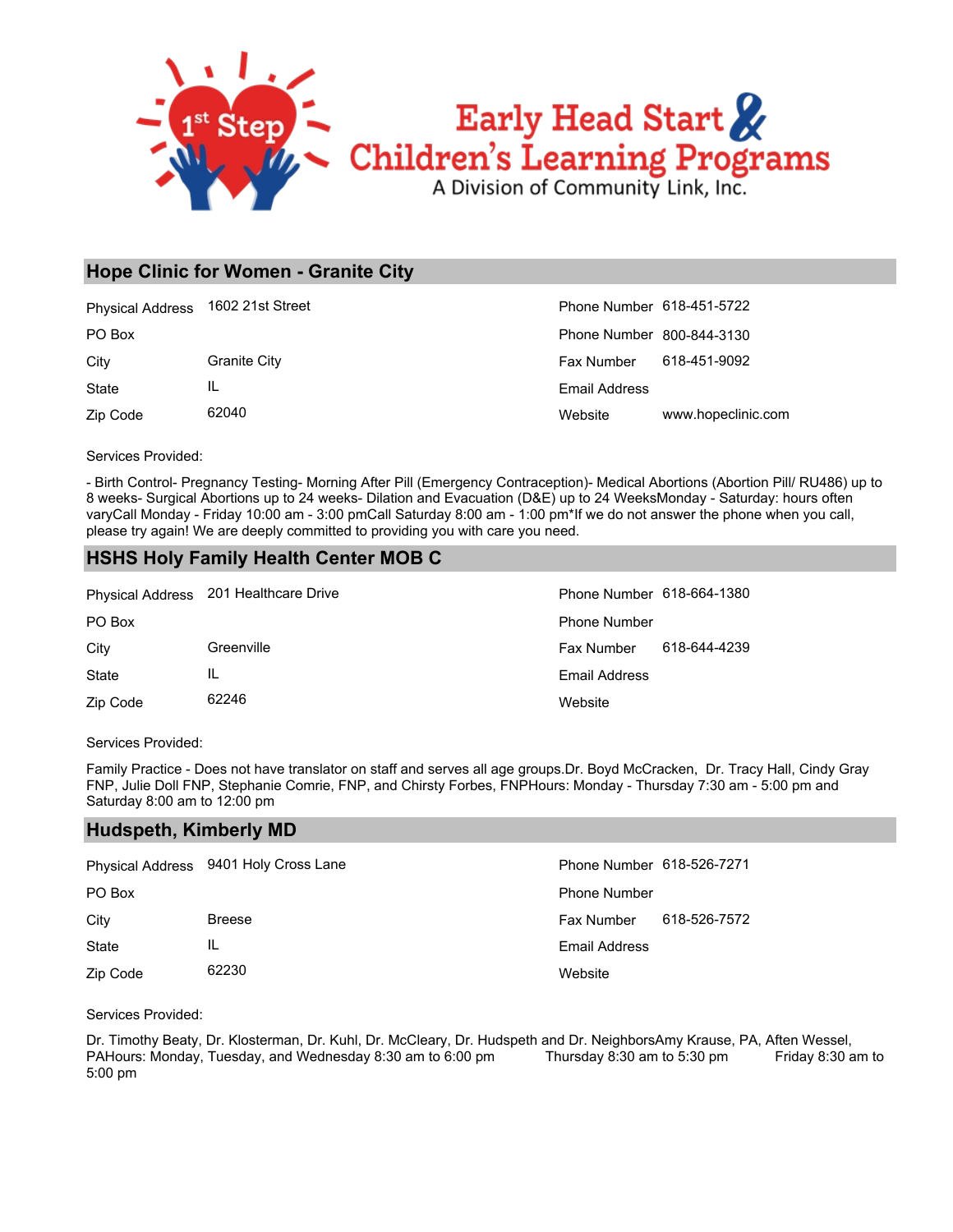

# Early Head Start<br>Children's Learning Programs

### **Irvington Friendly Care**

Zip Code 62848 State IL City Irvington Irvington Fax Number 618-663-0639 PO Box 190 190 **Phone Number** Physical Address 205 Huron Street **Phone Number 618-314-6266** 

**Website** Email Address

Services Provided:

### **Joyner, Scott DO**

Physical Address 430 North Pleasent Avenue **Phone Number 618-997-5266** 

Zip Code 62801 State IL PO Box **Phone Number** Po Box **Phone Number** Po Box **Phone Number** 

Website www.usaobgyn.com Email Address City Centralia Fax Number 618-997-7180

Services Provided:

Monday - Friday 8:00 am - 5:00 pm

### **Kaushal, Neeta MD**

|          | Physical Address 4107 North Watertower Place | Phone Number 618-242-5437 |              |
|----------|----------------------------------------------|---------------------------|--------------|
| PO Box   |                                              | <b>Phone Number</b>       |              |
| City     | Mt. Vernon                                   | Fax Number                | 618-204-5469 |
| State    | IL                                           | <b>Email Address</b>      |              |
| Zip Code | 62864                                        | Website                   |              |

Services Provided:

Serves from birth to the age of 18.Monday, Tuesday, Thursday, and Friday 9:00 am - 5:00 pm, and Wednesday 9:00 am - 12:00 pm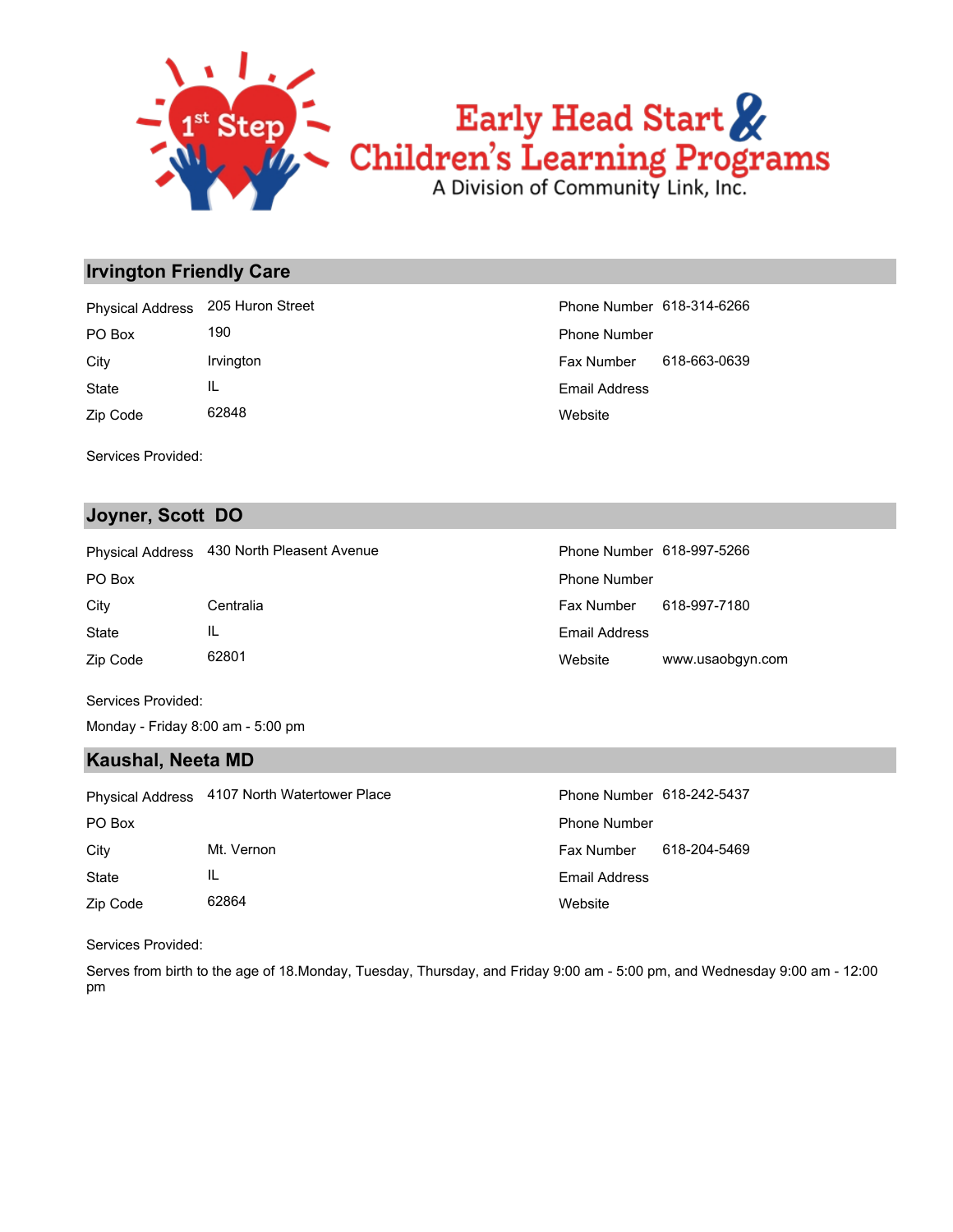

# Early Head Start & Children's Learning Programs

### **Kesselring, Jason MD**

|              | Physical Address 304 Madison Avenue | Phone Number 618-452-1129 |              |
|--------------|-------------------------------------|---------------------------|--------------|
| PO Box       |                                     | <b>Phone Number</b>       |              |
| City         | Madison                             | Fax Number                | 618-452-1147 |
| <b>State</b> |                                     | Email Address             |              |
| Zip Code     | 62060                               | Website                   | www.sihf.org |

Services Provided:

Serves children from birth to 18 years old.Monday - Friday 8:30 am - 5 pm and the 2nd Saturday on the month from 8:00 am to 12:00 pm

### **Klostermann, Brian MD**

|          | Physical Address 9401 Holy Cross Lane | Phone Number 618-526-7271 |              |
|----------|---------------------------------------|---------------------------|--------------|
| PO Box   |                                       | <b>Phone Number</b>       |              |
| City     | <b>Breese</b>                         | Fax Number                | 618-526-7572 |
| State    | IL                                    | <b>Email Address</b>      |              |
| Zip Code | 62230                                 | Website                   |              |

Services Provided:

Dr. Timothy Beaty, Dr. Klosterman, Dr. Kuhl, Dr. McCleary, Dr. Hudspeth and Dr. NeighborsAmy Krause, PA, Aften Wessel, PAHours: Monday, Tuesday, and Wednesday 8:30 am to 6:00 pm<br>PAHours: Monday, Tuesday, and Wednesday 8:30 PAHours: Monday, Tuesday, and Wednesday 8:30 am to 6:00 pm Thursday 8:30 am to 5:30 pm Friday 8:30 am to 5:00 pm

### **Krause, Amy PA**

|          | Physical Address 9401 Holy Cross Lane | Phone Number 618-526-7271 |              |
|----------|---------------------------------------|---------------------------|--------------|
| PO Box   |                                       | <b>Phone Number</b>       |              |
| City     | <b>Breese</b>                         | <b>Fax Number</b>         | 618-526-7572 |
| State    | IL                                    | Email Address             |              |
| Zip Code | 62230                                 | Website                   |              |

Services Provided:

Dr. Timothy Beaty, Dr. Klosterman, Dr. Kuhl, Dr. McCleary, Dr. Hudspeth and Dr. NeighborsAmy Krause, PA, Aften Wessel, PAHours: Monday, Tuesday, and Wednesday 8:30 am to 6:00 pm Thursday 8:30 am to 5:30 pm Friday 8:30 am to 5:00 pm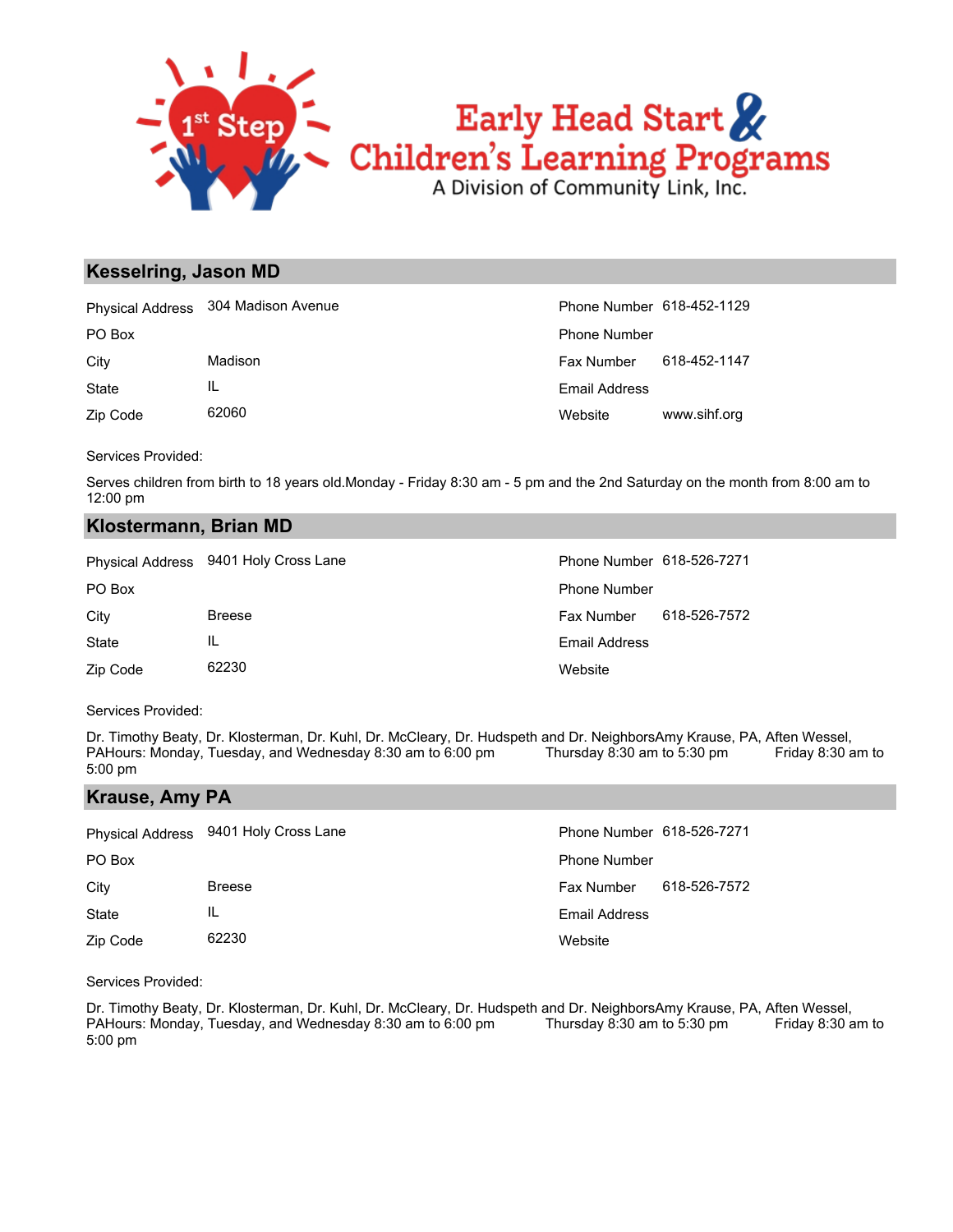

### **Kuhl, Douglas MD**

|          | Physical Address 9401 Holy Cross Lane, Suite 112 |
|----------|--------------------------------------------------|
| PO Box   |                                                  |
| City     | <b>Breese</b>                                    |
| State    | IL                                               |
| Zip Code | 62230                                            |

**Website** Email Address Fax Number 618-526-7572 Phone Number Phone Number 618-526-7271

Services Provided:

Dr. Timothy Beaty, Dr. Klosterman, Dr. Kuhl, Dr. McCleary, Dr. Hudspeth and Dr. NeighborsAmy Krause, PA, Aften Wessel, PAHours: Monday, Tuesday, and Wednesday 8:30 am to 6:00 pm Thursday 8:30 am to 5:30 pm Friday 8:30 am to 5:00 pm

### **Laff, Stacie MD**

| <b>Physical Address</b> | 4600 Memorial Drivem, Suite 280 | Phone Number 618-257-2800 |                      |
|-------------------------|---------------------------------|---------------------------|----------------------|
| PO Box                  |                                 | <b>Phone Number</b>       |                      |
| City                    | <b>Belleville</b>               | <b>Fax Number</b>         | 618-257-9802         |
| <b>State</b>            | IL                              | Email Address             |                      |
| Zip Code                | 62226                           | Website                   | TLCpediatricsItd.com |

Services Provided:

Serves 0-21 years old.8:30 am - 5:00 pm and must make an appointment

### **LeBeau, David MD**

|              | Physical Address 7210 West Main Street | Phone Number 618-398-8840 |              |
|--------------|----------------------------------------|---------------------------|--------------|
| PO Box       |                                        | <b>Phone Number</b>       |              |
| City         | <b>Belleville</b>                      | <b>Fax Number</b>         | 618-398-8847 |
| <b>State</b> | ΙL                                     | Email Address             |              |
| Zip Code     | 62223                                  | Website                   | www.sihf.org |

Services Provided:

Serves Prenatal to Elderly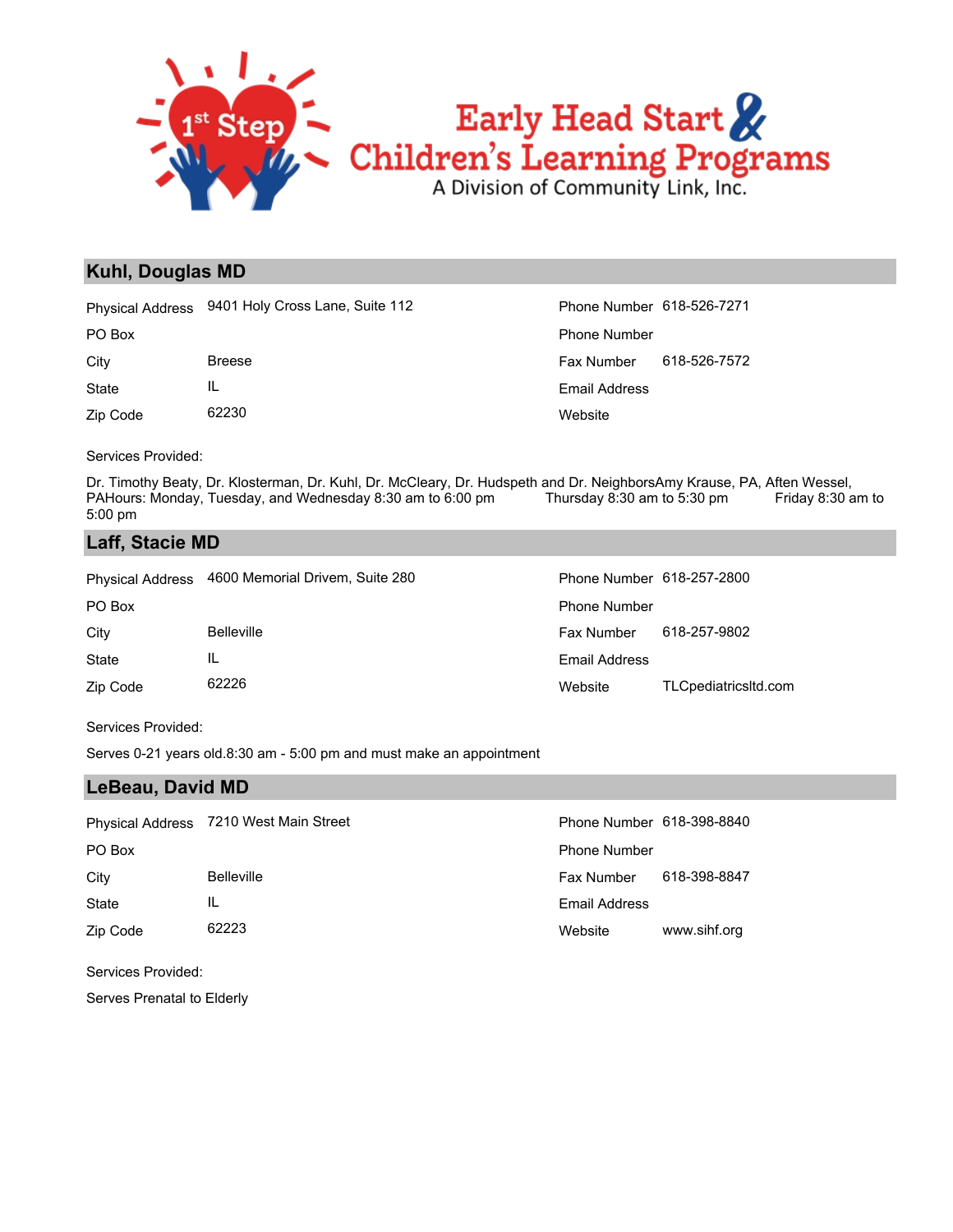

### **Lowry, Pamela CFNP**

|          | Physical Address 705 South Grand Avenue | Phone Number 618-327-2225 |                                           |
|----------|-----------------------------------------|---------------------------|-------------------------------------------|
| PO Box   |                                         | <b>Phone Number</b>       |                                           |
| City     | Nashville                               | Fax Number                | 618-327-2229                              |
| State    | IL                                      | Email Address             | mbarnett@washingtoncountyhospit<br>al.org |
| Zip Code | 62263                                   | Website                   |                                           |

Services Provided:

Serves all ages. Almost always able to schedule appointments new or established within 24 hours.Hours: Monday- Friday 7:30 am to 7:00 pm

### **Mahmud, Hamid MD**

|          | Physical Address 1610 North Broadway Avenue | Phone Number 618-548-4613 |              |
|----------|---------------------------------------------|---------------------------|--------------|
| PO Box   |                                             | <b>Phone Number</b>       |              |
| City     | Salem                                       | <b>Fax Number</b>         | 618-548-4092 |
| State    | IL                                          | <b>Email Address</b>      |              |
| Zip Code | 62881                                       | Website                   |              |
|          |                                             |                           |              |

Services Provided:

### **McCleary, Marc MD**

|          | Physical Address 9401 Holy Cross Lane | Phone Number 618-526-7271 |              |
|----------|---------------------------------------|---------------------------|--------------|
| PO Box   |                                       | <b>Phone Number</b>       |              |
| City     | <b>Breese</b>                         | Fax Number                | 618-526-7572 |
| State    | IL                                    | Email Address             |              |
| Zip Code | 62230                                 | Website                   |              |

Services Provided:

Dr. Timothy Beaty, Dr. Klosterman, Dr. Kuhl, Dr. McCleary, Dr. Hudspeth and Dr. NeighborsAmy Krause, PA, Aften Wessel, PAHours: Monday, Tuesday, and Wednesday 8:30 am to 6:00 pm Thursday 8:30 am to 5:30 pm Friday 8:30 am to 5:00 pm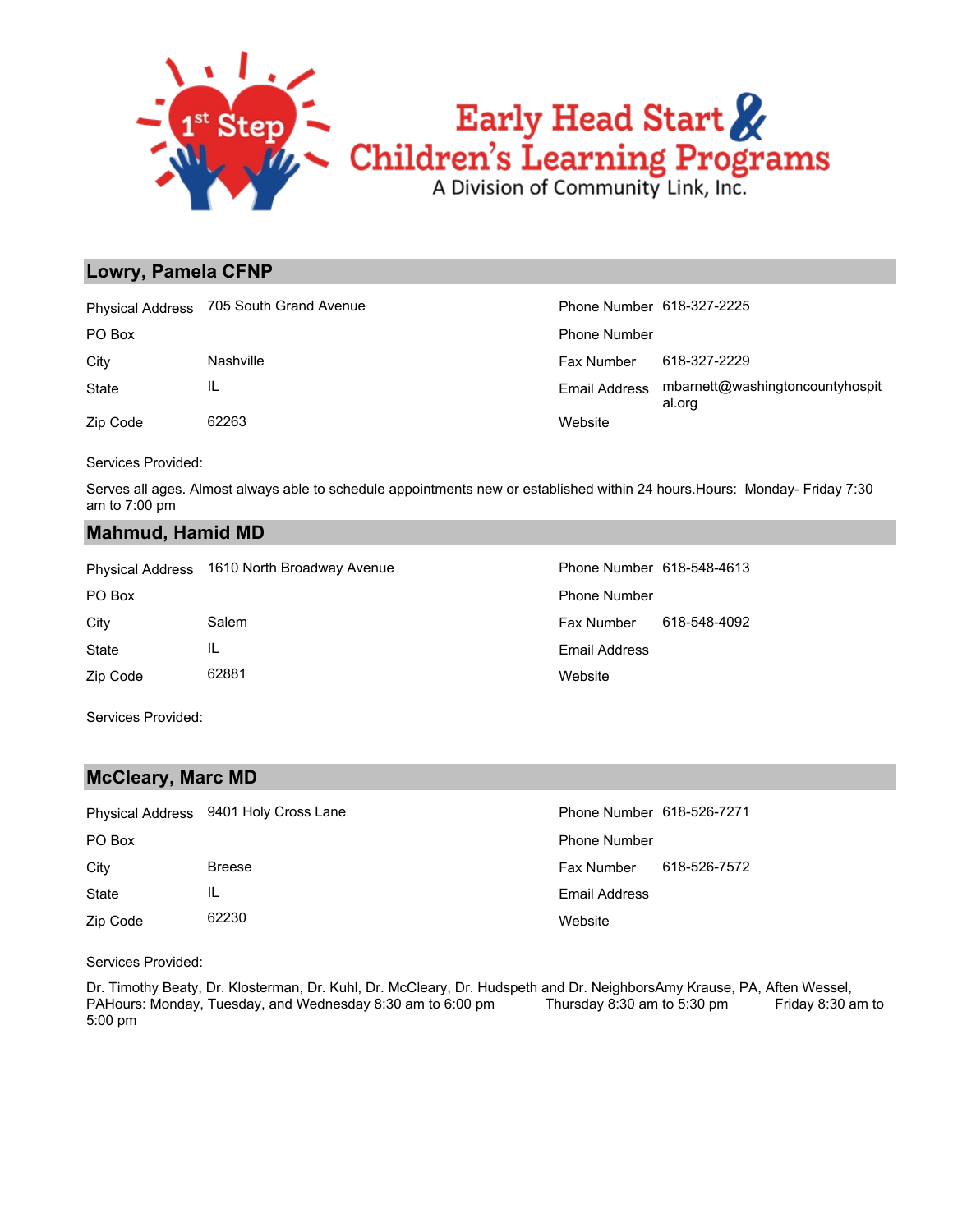

### **McCraken, Boyd MD**

|          | Physical Address 201 Healthcare Drive | Phone Number 618-664-1380 |              |
|----------|---------------------------------------|---------------------------|--------------|
| PO Box   |                                       | <b>Phone Number</b>       |              |
| City     | Greenville                            | <b>Fax Number</b>         | 618-644-4239 |
| State    | IL                                    | Email Address             |              |
| Zip Code | 62246                                 | Website                   |              |

Services Provided:

Family Practice - Does not have translator on staff and serves all age groups.Dr. Boyd McCracken, Dr. Tracy Hall, Cindy Gray FNP, Julie Doll FNP, Stephanie Comrie, FNP, and Chirsty Forbes, FNPHours: Monday - Thursday 7:30 am - 5:00 pm and Saturday 8:00 am to 12:00 pm

### **Medical Surgical Clinic**

|          | Physical Address 4600 Medical Drive | Phone Number 618-233-5000 |              |
|----------|-------------------------------------|---------------------------|--------------|
| PO Box   |                                     | <b>Phone Number</b>       |              |
| City     | <b>Belleville</b>                   | Fax Number                | 618-266-5040 |
| State    | IL                                  | Email Address             |              |
| Zip Code | 62226                               | Website                   |              |

Services Provided:

Does not have a translator on staff

### **Memorial Medical Group - Nashville**

| <b>Physical Address</b> | 1245 South Mill Street | Phone Number 618-327-8119 |                          |
|-------------------------|------------------------|---------------------------|--------------------------|
| PO Box                  |                        | <b>Phone Number</b>       |                          |
| City                    | Nashville              | Fax Number                | 618-327-8141             |
| State                   | IL                     | Email Address             |                          |
| Zip Code                | 62263                  | Website                   | www.memorialmedgroup.com |

Services Provided:

Monday - Thursday 8:00 am - 4:30 pmFriday 8:00 am - 3:00 pm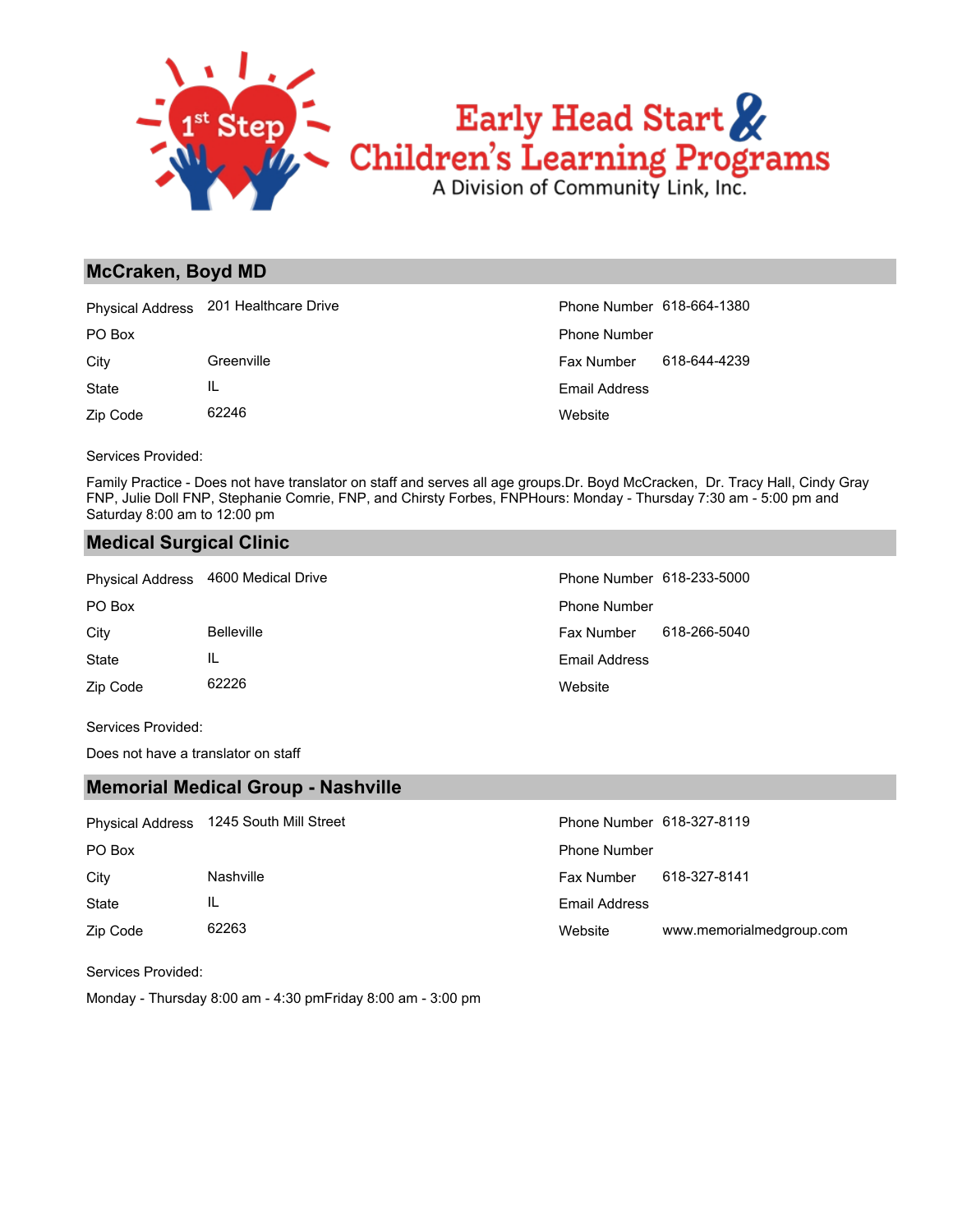

### **Morra, Daniel MD**

|          | Physical Address 9423 Holy Cross Lane, Suite 111 | Phone Number 618-526-8850 |                                       |
|----------|--------------------------------------------------|---------------------------|---------------------------------------|
| PO Box   |                                                  | <b>Phone Number</b>       |                                       |
| Citv     | <b>Breese</b>                                    | Fax Number                | 618-526-8852                          |
| State    | IL                                               |                           | Email Address dmorra4kids@hotmail.com |
| Zip Code | 62230                                            | Website                   | www.drmorra.com                       |

Services Provided:

Monday - Friday 8:00 am - 4:30 pm

### **Mother and Child Center**

| <b>Physical Address</b> | 6000 Bond Avenue |                     | Phone Number (618) 332-2740 |
|-------------------------|------------------|---------------------|-----------------------------|
| PO Box                  |                  | <b>Phone Number</b> |                             |
| City                    | Centreville      | <b>Fax Number</b>   | 618-332-0053                |
| State                   | IL               | Email Address       |                             |
| Zip Code                | 62207            | Website             | www.sihf.org                |

Services Provided:

Monday, Wednesday, Thursday, Friday 8:30 am - 5:00 pm and Tuesday 8:30 am - 5:00 pm.All income levels acceptedWomen's Health Services, Pediatric Services, OB/GYN Councelinng/Mental Health Services, Medical Services, Dental ServicesSliding scale feesAccepts Uninsured, Underinsured, Insurance, Medicaid

### **Mueller, Stephen MD**

| <b>Physical Address</b> | 180 South 3rd Street | Phone Number 618-233-0017 |              |
|-------------------------|----------------------|---------------------------|--------------|
| PO Box                  |                      | <b>Phone Number</b>       |              |
| City                    | <b>Belleville</b>    | <b>Fax Number</b>         | 618-233-0251 |
| <b>State</b>            | IL                   | <b>Email Address</b>      |              |
| Zip Code                | 62220                | Website                   |              |

Services Provided:

Serves 14 years old and up9:00 am - 5:00 pm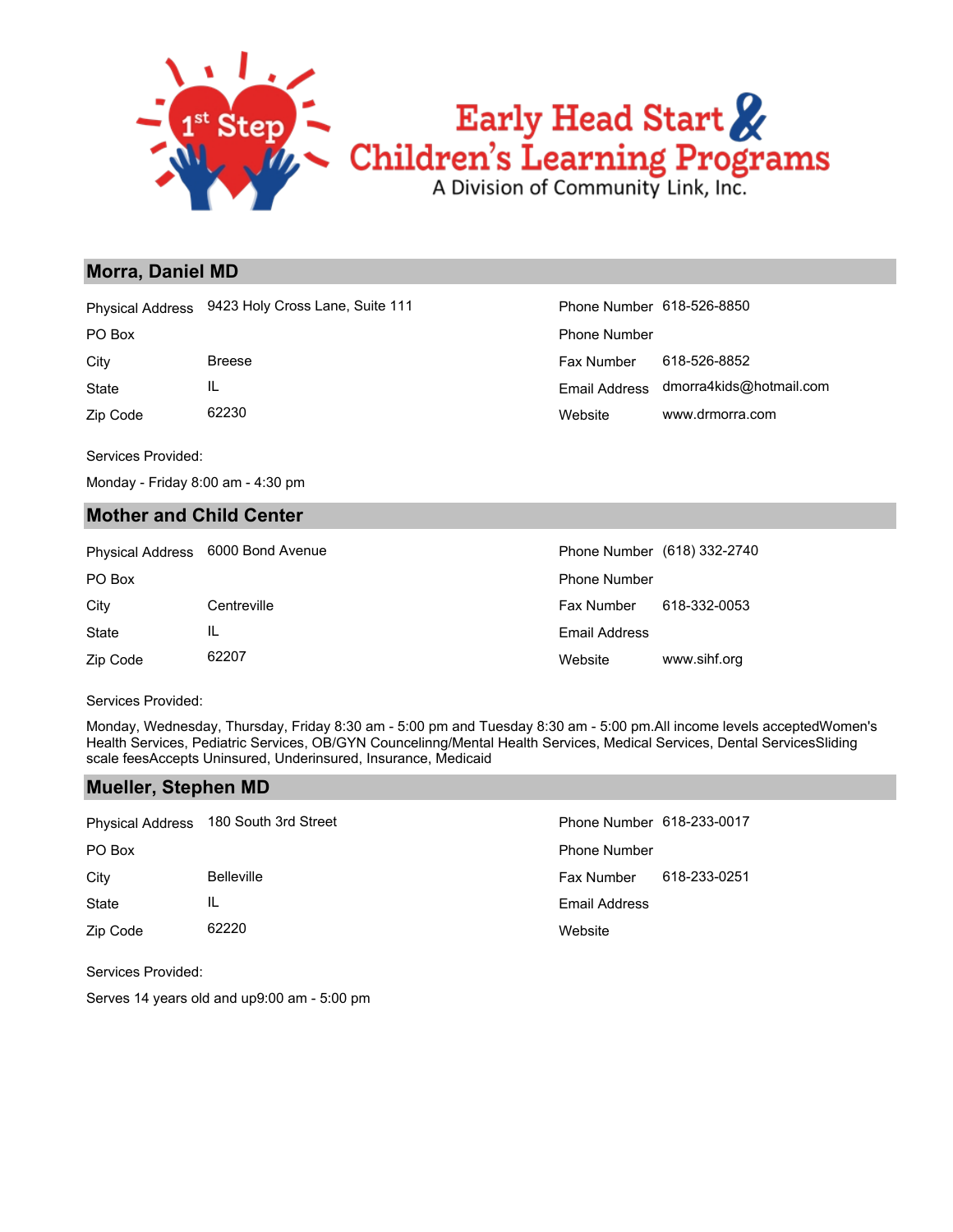

### Early Head Start Children's Learning Programs

### **Mussemann, Frank MD**

Physical Address 180 South 3rd Street Phone Number 618-233-0017

Zip Code 62220 State IL

Services Provided:

Serves 14 years old and up9:00 am - 5:00 pm

### **Mussemann, Helen MD**

PO Box **Provides** Phone Number Physical Address 180 South 3rd Street Phone Number 618-233-0017

| EU DUX   |                   |
|----------|-------------------|
| City     | <b>Belleville</b> |
| State    | Ш.                |
| Zip Code | 62220             |

Services Provided:

Serves 14 years old and up9:00 am - 5:00 pm

### **Nash, Anne MD**

Physical Address 180 South Third Street; Suite 104 Phone Number 618-233-5480

Zip Code 62220 State IL

Services Provided:

Serves Prenatal to Elderly.

**Website** Email Address City Belleville Fax Number 618-233-0251 PO Box Phone Number

> Website Email Address Fax Number 618-233-0251

Website www.sihf.org Email Address City Belleville **Fax Number 618-398-8847** PO Box Phone Number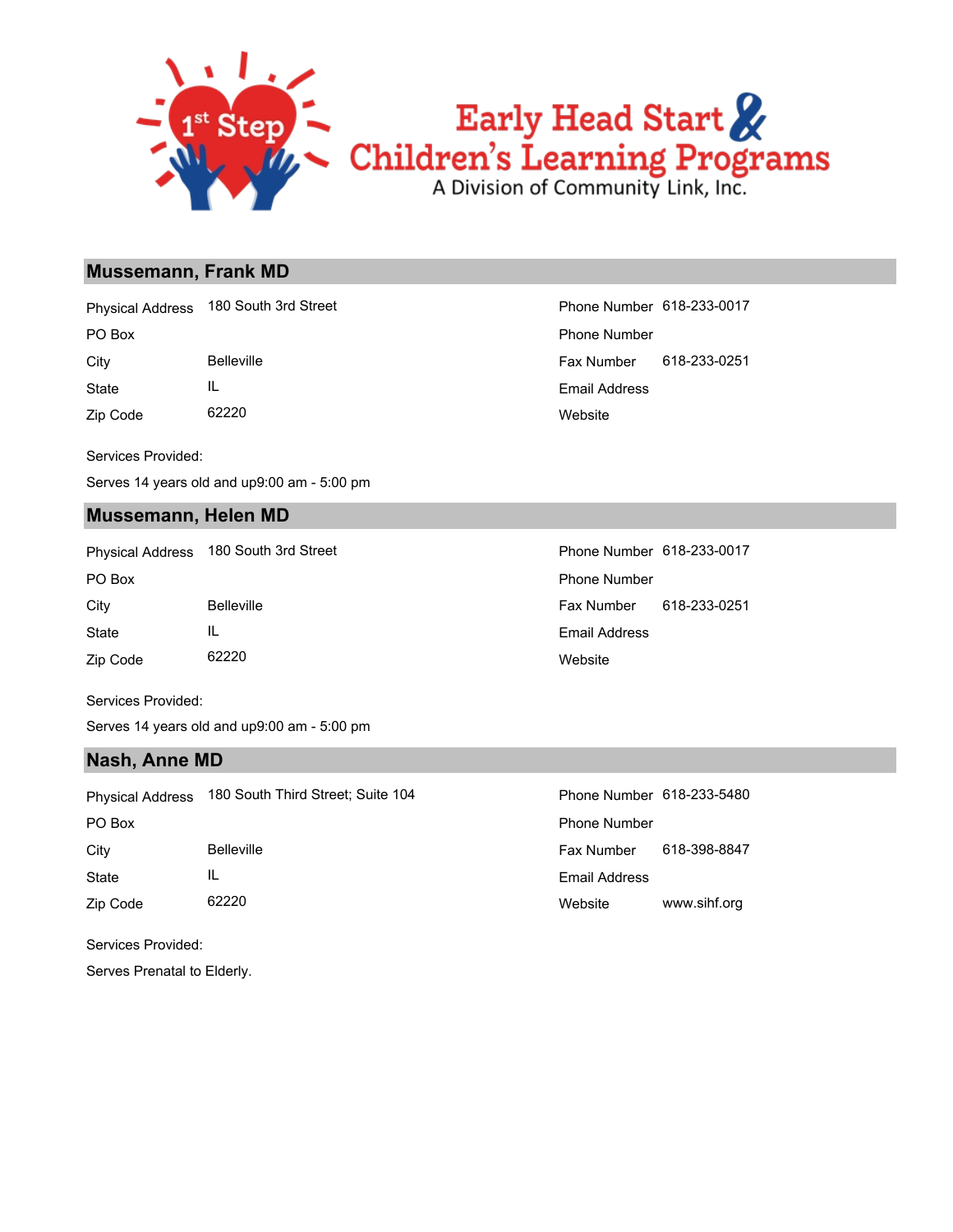

### **Neighbors, David MD**

|              | Physical Address 9401 Holy Cross Lane | Phone Number 618-526-7271 |              |
|--------------|---------------------------------------|---------------------------|--------------|
| PO Box       |                                       | <b>Phone Number</b>       |              |
| City         | <b>Breese</b>                         | Fax Number                | 618-526-7572 |
| <b>State</b> | IL                                    | Email Address             |              |
| Zip Code     | 62230                                 | Website                   |              |

Services Provided:

Dr. Timothy Beaty, Dr. Klosterman, Dr. Kuhl, Dr. McCleary, Dr. Hudspeth and Dr. NeighborsAmy Krause, PA, Aften Wessel, PAHours: Monday, Tuesday, and Wednesday 8:30 am to 6:00 pm Thursday 8:30 am to 5:30 pm Friday 8:30 am to 5:00 pm

### **Ngo, Khai MD**

| <b>Physical Address</b> | 4600 Memorial Drive, Suite 280 | Phone Number 618-257-2800 |                      |
|-------------------------|--------------------------------|---------------------------|----------------------|
| PO Box                  |                                | <b>Phone Number</b>       |                      |
| City                    | <b>Belleville</b>              | Fax Number                | 618-257-9802         |
| <b>State</b>            | IL                             | Email Address             |                      |
| Zip Code                | 62226                          | Website                   | tlcpediatricsitd.com |

Services Provided:

Serves from birth - 21 years old.Dr. Stacie Laff, Dr. Khai NgoHours: 8:30 a.m. - 5:00 p.m. must make an appointment

### **Niranjan, Shrestha MD**

| <b>Physical Address</b> | 1050 Martin Luther King Drive, Suite 111 | Phone Number 618-436-5237 |              |
|-------------------------|------------------------------------------|---------------------------|--------------|
| PO Box                  |                                          | <b>Phone Number</b>       |              |
| City                    | Centralia                                | <b>Fax Number</b>         | 618-436-5236 |
| State                   | IL                                       | Email Address             |              |
| Zip Code                | 62801                                    | Website                   |              |

Services Provided: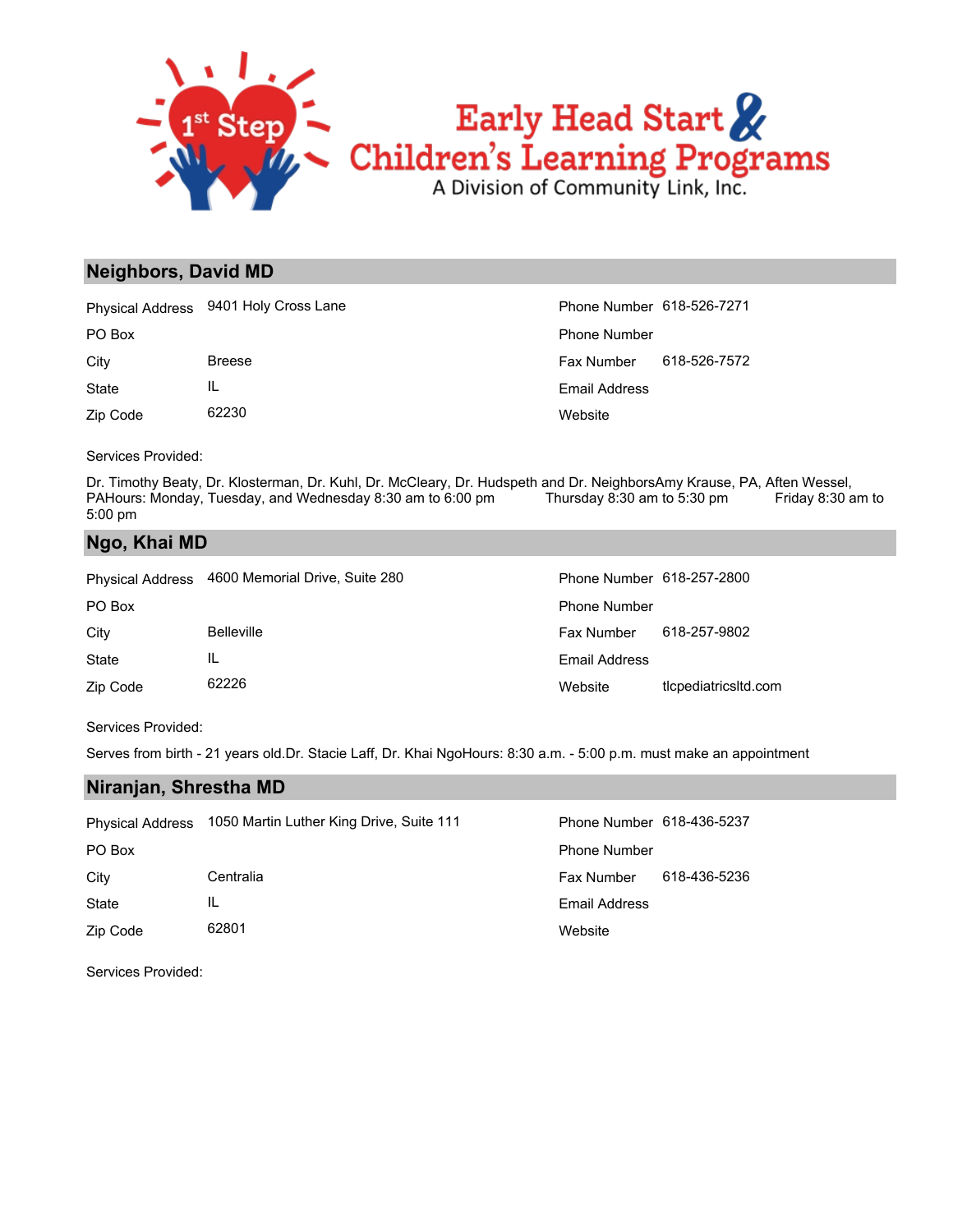

#### **Norman, David MD**

|              | Physical Address 4600 Medical Drive; Suite G60 | <b>Phone Number</b> |
|--------------|------------------------------------------------|---------------------|
| PO Box       |                                                | <b>Phone Number</b> |
| City         | <b>Belleville</b>                              | <b>Fax Number</b>   |
| <b>State</b> | Ш.                                             | Email Address       |
| Zip Code     | 62220                                          | Website             |

psite il Address Number 618-257-2569 ne Number 618-257-2550

Services Provided:

Ages from 0-21 years old.Nurse Practitioner: Renee Davis, Valerie Griffin, Jessie Reding, and Emily HollenkampHours: Monday 8:30 am to 7:00 pm Tuesday 8:30 am to 7:00 pm Wednesday 8:30 am to 6:00 pm Thursday 8:30 am to 6:00 pm Friday 8:30 am to 5:00 pm Saturday 8:30 am to 1:00 pm

#### **Orril, Denise FNP**

| Physical Address 205 Huron Street |           | Phone Number 618-249-6203 |              |
|-----------------------------------|-----------|---------------------------|--------------|
| PO Box                            |           | <b>Phone Number</b>       |              |
| City                              | Irvington | Fax Number                | 618-249-6263 |
| State                             | IL        | <b>Email Address</b>      |              |
| Zip Code                          | 62848     | Website                   |              |

Services Provided:

#### **Oustwani, Bashar MD**

|          | Physical Address 1441 West Broadway | Phone Number 618-532-9050 |               |
|----------|-------------------------------------|---------------------------|---------------|
| PO Box   |                                     | <b>Phone Number</b>       |               |
| City     | Centralia                           | <b>Fax Number</b>         | 618-436-6254  |
| State    | IL                                  | Email Address             |               |
| Zip Code | 62801                               | Website                   | www.smgsi.com |

Services Provided:

No translator on staffFamily Practice: Dr. Esther Schulz, Dr. Bashar OustwaniPediatrition: Dr. Vikram AgarwalPhysician Assistants: Karen Hummel and Kendra BowenPhysician Assistants: Karen Hummel and Kendra Bowen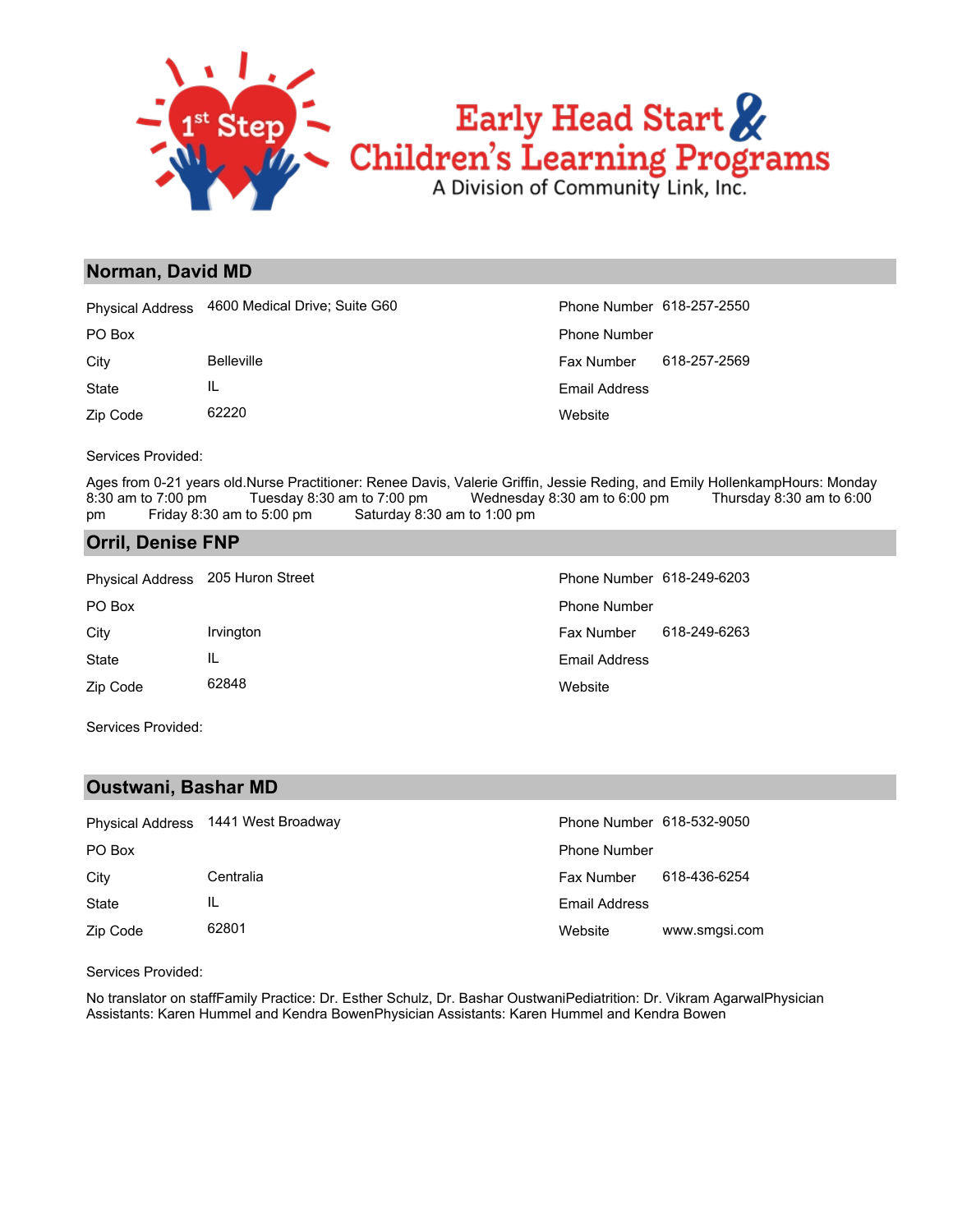

#### **Perry, Kim NP**

| <b>Physical Address</b> | 1250 Mercantile Drive | Phone Number 618-654-4449 |                             |
|-------------------------|-----------------------|---------------------------|-----------------------------|
| PO Box                  |                       | <b>Phone Number</b>       |                             |
| City                    | Highland              | Fax Number                | 618-654-3974                |
| State                   | IL                    | Email Address             | highlandpeds@wisperhome.com |
| Zip Code                | 62249                 | Website                   | www.highlandpeds.com        |

Services Provided:

Does not have translator on staff. Serves 0-18 years.Dr. Debra FeldottMonday - Friday 8:30 am - 4:30 pm

#### **Piper, Mary MD**

| <b>Physical Address</b> | 1250 West Whittaker | Phone Number 618-548-3740 |               |
|-------------------------|---------------------|---------------------------|---------------|
| PO Box                  |                     | <b>Phone Number</b>       |               |
| City                    | Salem               | Fax Number                | 618-548-3705  |
| State                   | ΙL                  | Email Address             |               |
| Zip Code                | 62881               | Website                   | www.smgsi.com |

Services Provided:

General Internal Medicine and has translator on staff if needed.Monday - Friday 8:30 am - 5:00 pm

#### **Primary & Specialty Care - O'Fallon**

|          | Physical Address 670 Pierce Boulevard | Phone Number 618-206-2070 |              |
|----------|---------------------------------------|---------------------------|--------------|
| PO Box   |                                       | <b>Phone Number</b>       |              |
| City     | O'Fallon                              | Fax Number                | 618-206-2071 |
| State    | IL                                    | Email Address             |              |
| Zip Code | 62269                                 | Website                   |              |

Services Provided:

Amy Buck, APRNHours: 8:00 am to 4:00 pm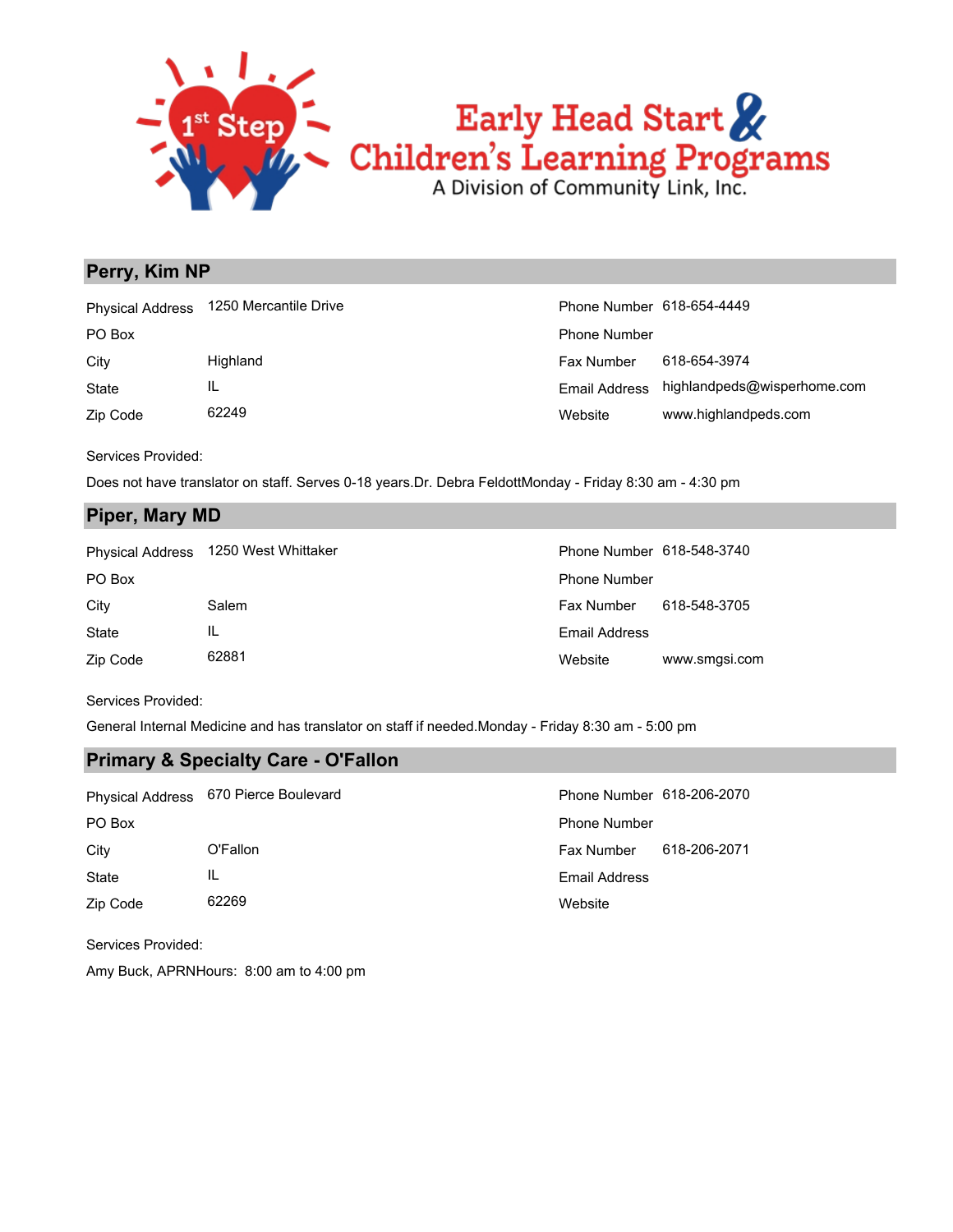

#### **Quaas, Robert MD**

Physical Address 2810 Frank Scott Parkway W. Ste 828 Phone Number 618-236-6336

State IL City Belleville **Belleville** Fax Number

Zip Code 62223

Services Provided:

#### **Reding, Jessie PNP**

Physical Address 4600 Medical Drive Suite G60 Phone Number 618-257-2550

Email Address Zip Code 62220 State IL City Belleville Fax Number 618-257-2569 PO Box **Phone Number** Po Box **Phone Number** Po Box **Phone Number** Po Box **Phone Number** 

Services Provided:

Ages from 0-21 years old.Nurse Practitioner: Renee Davis, Valerie Griffin, Jessie Reding, and Emily HollenkampHours: Monday 8:30 am to 7:00 pm Tuesday 8:30 am to 7:00 pm Wednesday 8:30 am to 6:00 pm Thursday 8:30 am to 6:00 pm Friday 8:30 am to 5:00 pm Saturday 8:30 am to 1:00 pm

#### **Right From The Start Pediatrics**

|              | Physical Address 9423 Holy Cross Lane, Suite 111 | Phone Number 618-526-8850 |                         |
|--------------|--------------------------------------------------|---------------------------|-------------------------|
| PO Box       |                                                  | <b>Phone Number</b>       |                         |
| City         | <b>Breese</b>                                    | <b>Fax Number</b>         | 618-526-8852            |
| <b>State</b> | ΙL                                               | Email Address             | dmorra4kids@hotmail.com |
| Zip Code     | 62230                                            | Website                   | www.drmorra.com         |

Services Provided:

Monday - Friday 8:00 am - Friday 4:30 pm

**Website** Email Address PO Box Phone Number

**Website**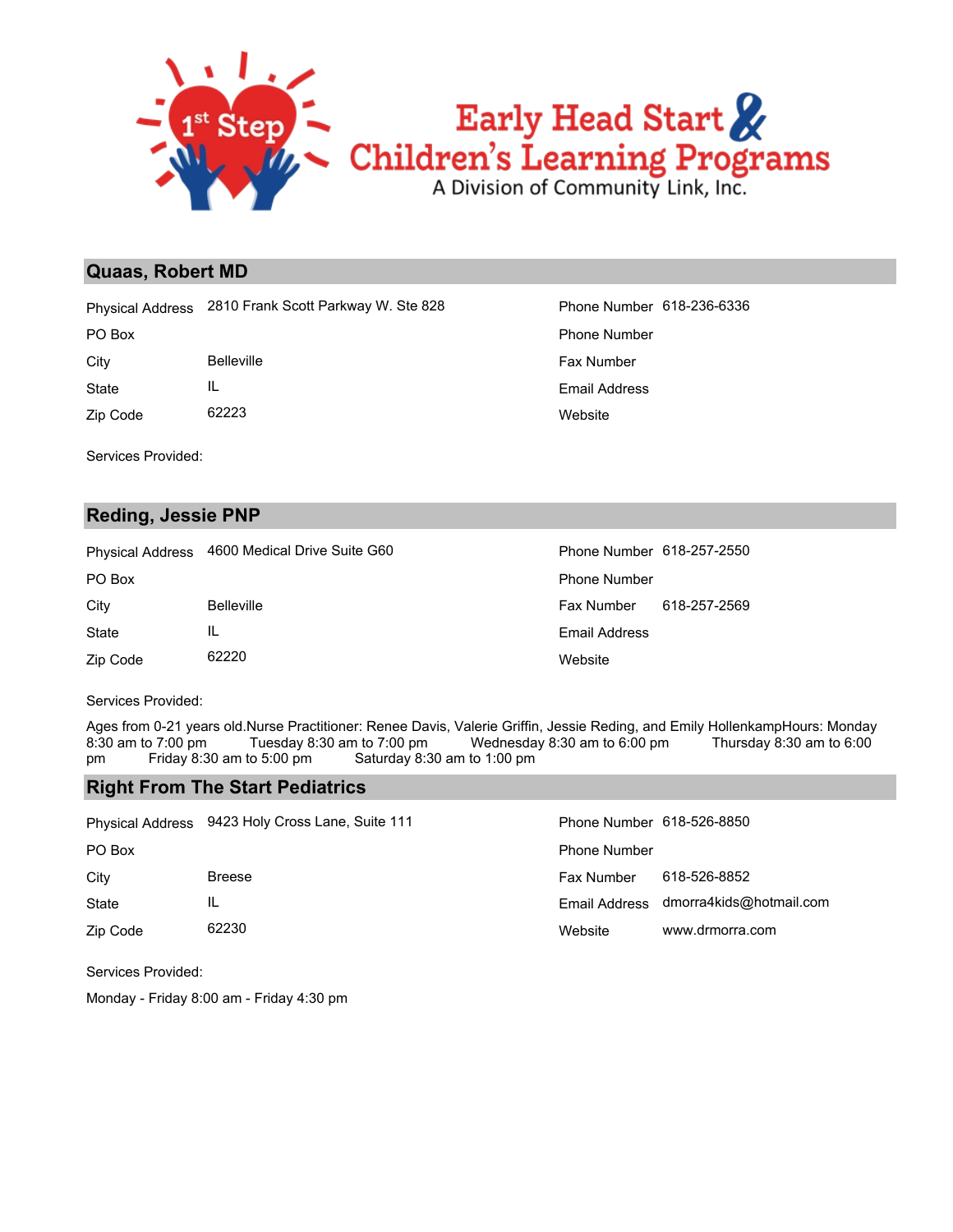

#### **Rivera, Christopher MD**

Physical Address 1110 Mullikin Street Phone Number 618-594-3613

Zip Code 62231 State IL

**Website** Email Address City Carlyle Carlos Carlyle Carlos Carlos Carlos Carlos Fax Number 888-859-4347 PO Box Phone Number

Services Provided:

Does not have a translator on staff, and serves all age groups.8:30 am - 5:00 pm

#### **Salem Family Health Center**

| <b>Physical Address</b> | 1250 Whittaker Street | Phone Number 618-548-3740 |               |
|-------------------------|-----------------------|---------------------------|---------------|
| PO Box                  |                       | <b>Phone Number</b>       |               |
| City                    | Salem                 | Fax Number                | 618-548-3705  |
| <b>State</b>            | IL                    | Email Address             |               |
| Zip Code                | 62881                 | Website                   | www.smgsi.com |

Services Provided:

Serves all ages and has no translator on staff.Dr. Mahvish Zahoor; Nurse Practitioners: Mary Piper, Tammy Foltz, and Roger Young

#### **Salem Medical Center**

| <b>Physical Address</b> | 1275 Hawthorne Road | Phone Number 618-548-4545 |                              |
|-------------------------|---------------------|---------------------------|------------------------------|
| PO Box                  |                     | <b>Phone Number</b>       |                              |
| City                    | Salem               | Fax Number                | 618-548-8275                 |
| State                   | IL                  |                           | Email Address erose@sihf.org |
| Zip Code                | 62881               | Website                   | www.sihf.org                 |

Services Provided:

Peds: 618-548-4590/Fax: 618-548-4463Serves newborns until 21 years old, does not have translator on staff but has access to one.Monday - Friday 8:30 am - 5:00 pm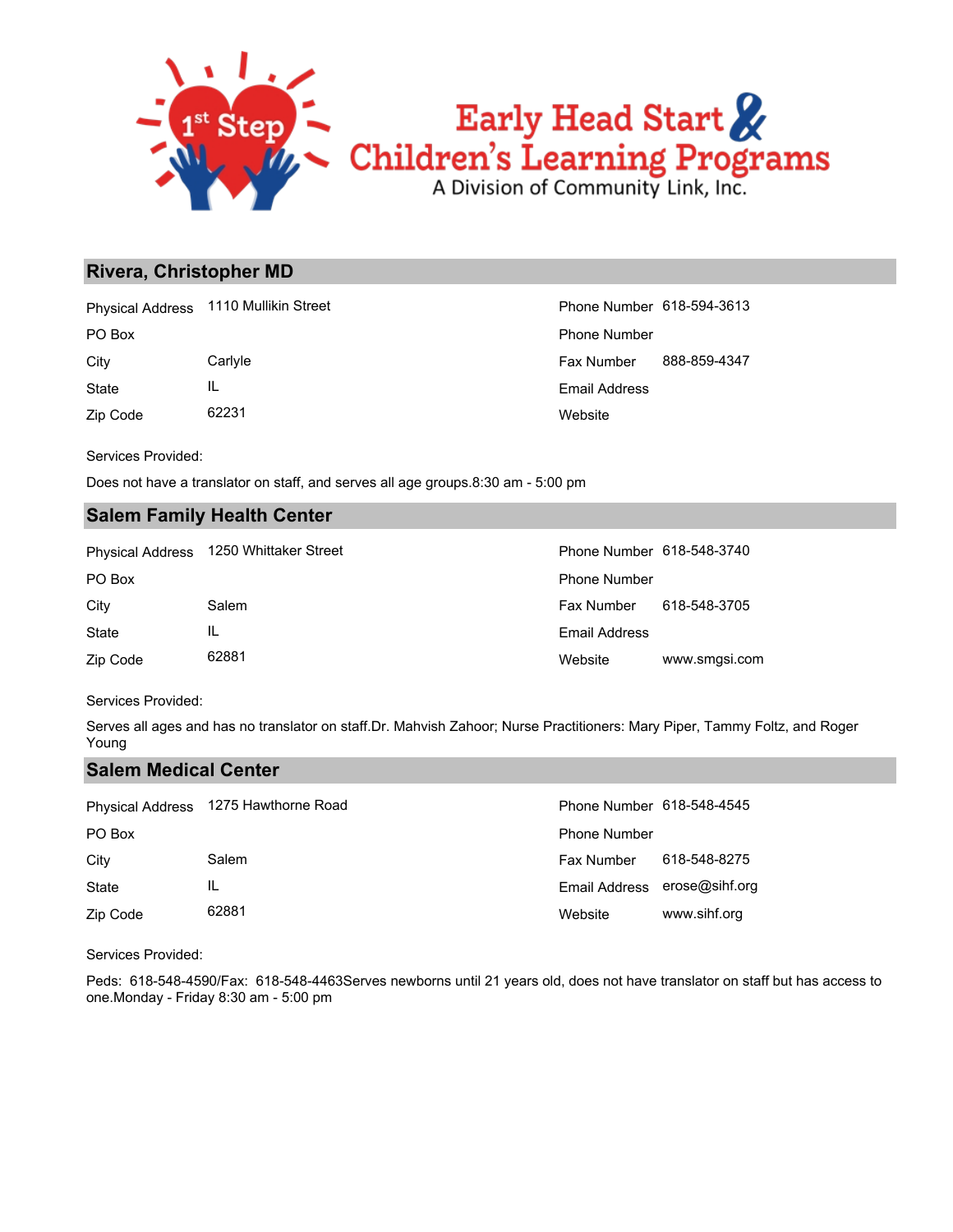

#### **Santos, Melody MD**

**Website** Email Address Zip Code 62269 State IL City **O'Fallon** O'Fallon **Fax Number** 618-222-9248 PO Box Phone Number Physical Address 604 Pierce Boulevard **Phone Number 618-222-9244** 

Services Provided:

Serves 0-18 years.Dr. Silhavy Julia Harms, APRNHours: Monday 8:00 am to 7:00 pm Tuesday 8:00 am to 4:30 pm Wednesday 8:00 am to 4:30 pm Thursday 8:00 am to 7:00 pm Friday 8:00 am to 4:30 pm Saturday 9:00 am to 12:00 pm

#### **Schifano, Michael DO**

|          | Physical Address 430 North Pleasant Avenue | Phone Number 618-997-5266 |                  |
|----------|--------------------------------------------|---------------------------|------------------|
| PO Box   |                                            | <b>Phone Number</b>       |                  |
| Citv     | Centralia                                  | Fax Number                | 618-997-7180     |
| State    | IL                                         | Email Address             |                  |
| Zip Code | 62801                                      | Website                   | www.usaobgyn.com |

Services Provided:

Monday - Friday 8:00 am - 5:00 pm

#### **Schramke, Kim MD**

|          | Physical Address 1245 South Mill Street | Phone Number 618-327-9333 |              |
|----------|-----------------------------------------|---------------------------|--------------|
| PO Box   |                                         | <b>Phone Number</b>       |              |
| City     | Nashville                               | Fax Number                | 618-244-7299 |
| State    | IL                                      | Email Address             |              |
| Zip Code | 62263                                   | Website                   |              |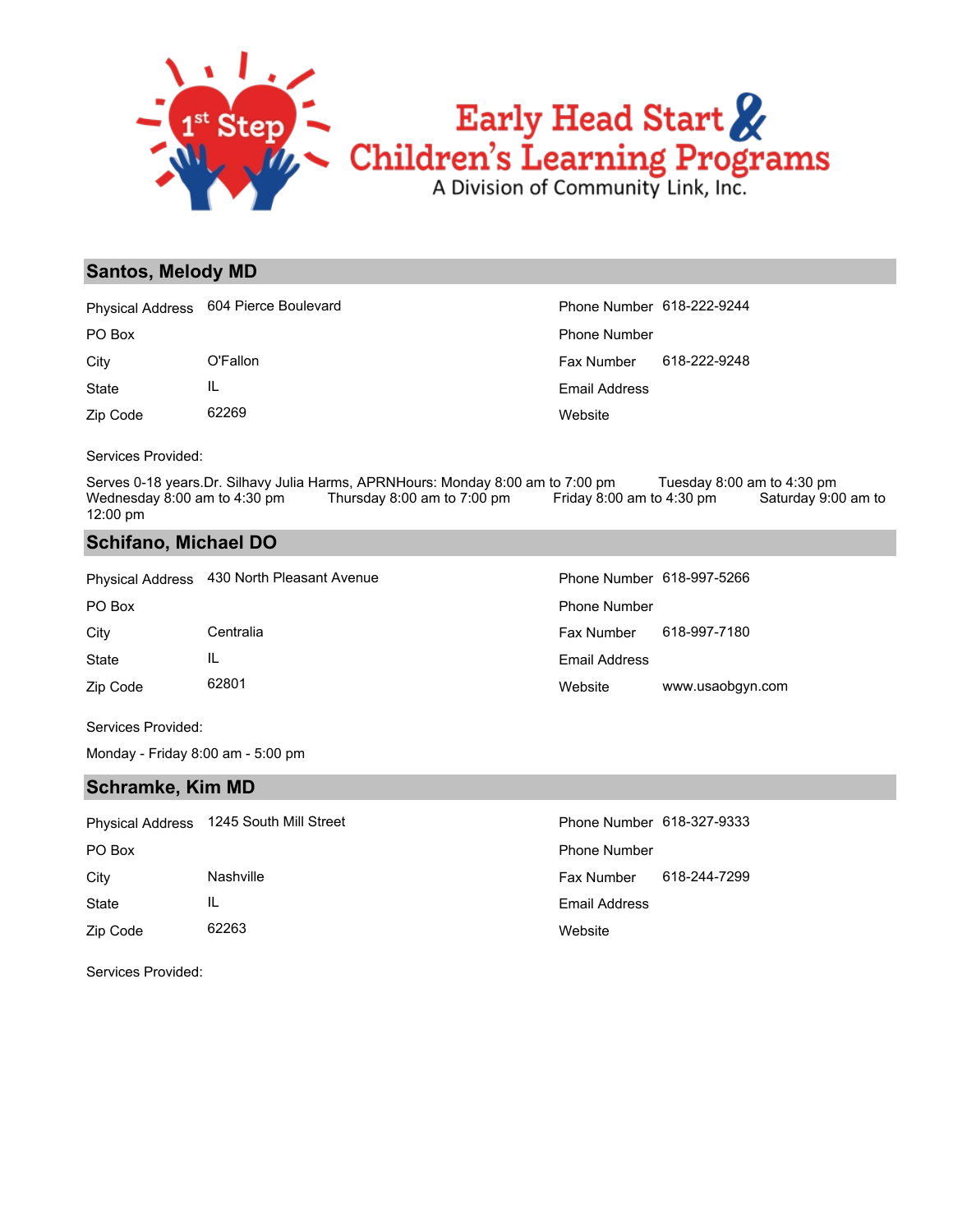

# Early Head Start Children's Learning Programs

#### **Schulz, Esther MD**

Physical Address 1441 West Broadway **Phone Number 618-532-9050** 

State IL

Zip Code 62801

Services Provided:

No translator on staffMonday- Friday 8:30 am - 5:00 pm

#### **Shaikh, Shabbir MD**

Physical Address 4600 Medical Drive **Phone Number 618-233-5000** 

| PO Box   |                   |
|----------|-------------------|
| City     | <b>Belleville</b> |
| State    | Ш.                |
| Zip Code | 62226             |

Website www.smsgi.com Email Address City Centralia Fax Number 618-436-6254 PO Box Phone Number

> **Website** Email Address Fax Number 618-233-5040 Phone Number

Services Provided:

Does not have translator on staff.

#### **Siefken, Phillip MD**

PO Box Phone Number Physical Address 101 Healthcare Drive **Phone Number 618-664-2531** 

Zip Code 62246 State IL City Greenville Greenville Fax Number 618-664-2553

**Website** Email Address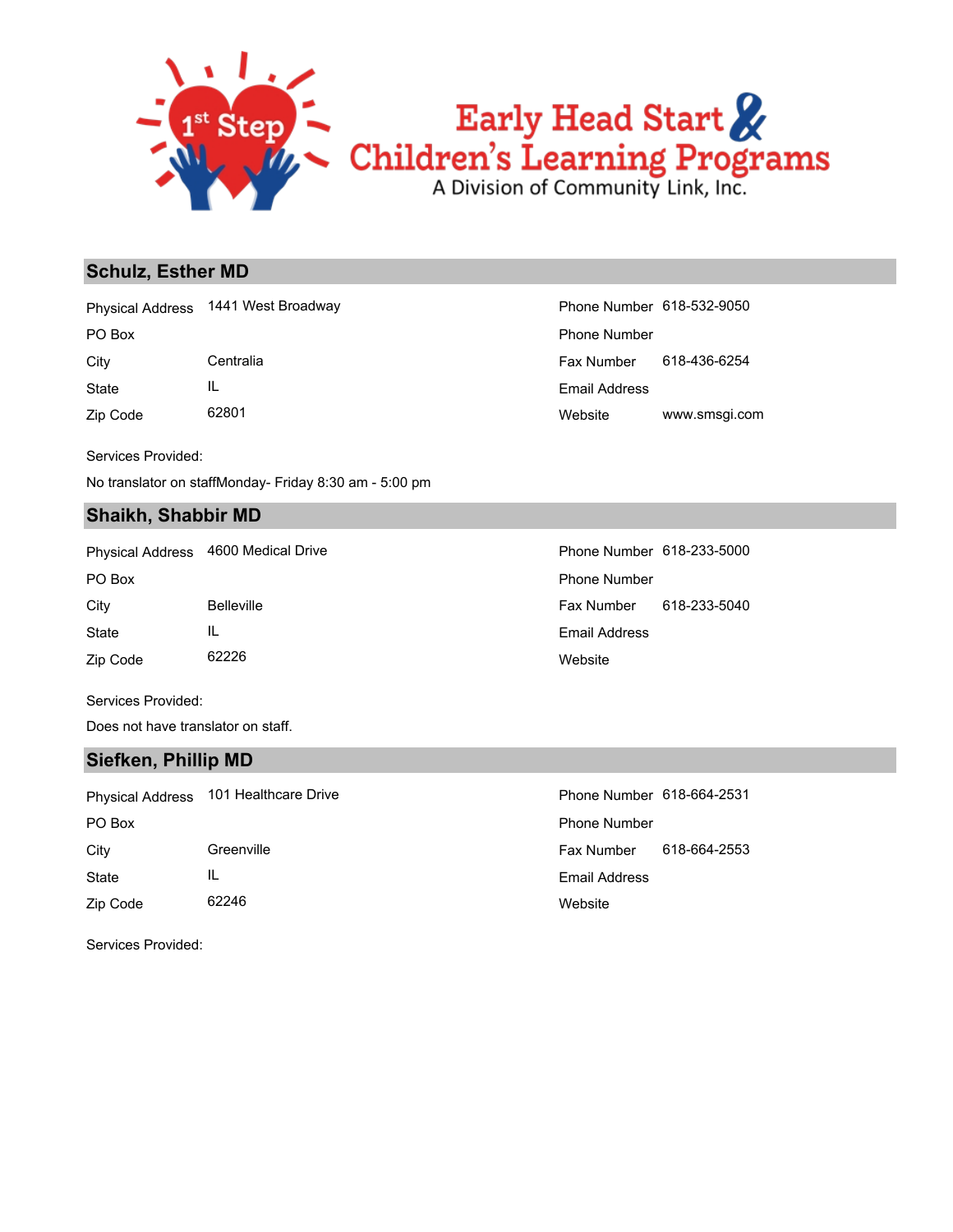

#### **SIHF Healthcare**

|          | Physical Address 7210 West Main Street | Phone Number 618-398-8840 |                               |
|----------|----------------------------------------|---------------------------|-------------------------------|
| PO Box   |                                        | <b>Phone Number</b>       |                               |
| City     | <b>Belleville</b>                      | Fax Number                | 618-398-8847                  |
| State    | IL                                     |                           | Email Address bvokes@sihf.org |
| Zip Code | 62223                                  | Website                   | www.sihf.org                  |

Services Provided:

Serves prenatal to elderlyHealth Start prenatal and pediatric services are available to those who qualify.O. Basa Bernard, MDDavid LeBeau, MDDarryl Engeljohn, MDWilliam Madaio, DMDLoveleena Alex, FNPCheryl Pritchard-Palmer, FNPJames Hobby, MDWalter Yee, DOJacqueline Aregood, MDGopinathy Gorthy, MDCynthia Riewski, LCSW

#### **Southern OB/GYN Associates**

|          | Physical Address 9447 Holy Cross Lane, Suite 105 | Phone Number 618-526-2209 |                   |
|----------|--------------------------------------------------|---------------------------|-------------------|
| PO Box   |                                                  | Phone Number 800-393-7642 |                   |
| City     | <b>Breese</b>                                    | Fax Number                | 618-526-7372      |
| State    |                                                  | Email Address             | nancy@sogamds.com |
| Zip Code | 62230                                            | Website                   | www.sogamds.com   |

Services Provided:

Serves ages 9 to upDr. Penny Gozia, Dr. Bonnie Gelly, Nurse practitioner Nancy TaylorHours: Monday - Thursday 8:30 am - 4:00 pm and Friday 8:30 am - 4:00 pmLocations: Breese, Highland, Greenville. Vandalia, Salem, and New Baden

#### **SSM Health Medical Group Shiloh Pediatrics**

|          | Physical Address 1191 Fortune Boulevard; Suite 1 | Phone Number 618-206-6106 |              |
|----------|--------------------------------------------------|---------------------------|--------------|
| PO Box   |                                                  | <b>Phone Number</b>       |              |
| City     | Shiloh                                           | <b>Fax Number</b>         | 618-206-6108 |
| State    | IL                                               | Email Address             |              |
| Zip Code | 62269                                            | Website                   |              |

Services Provided:

Dr. Scott R. Keller - Pediatrics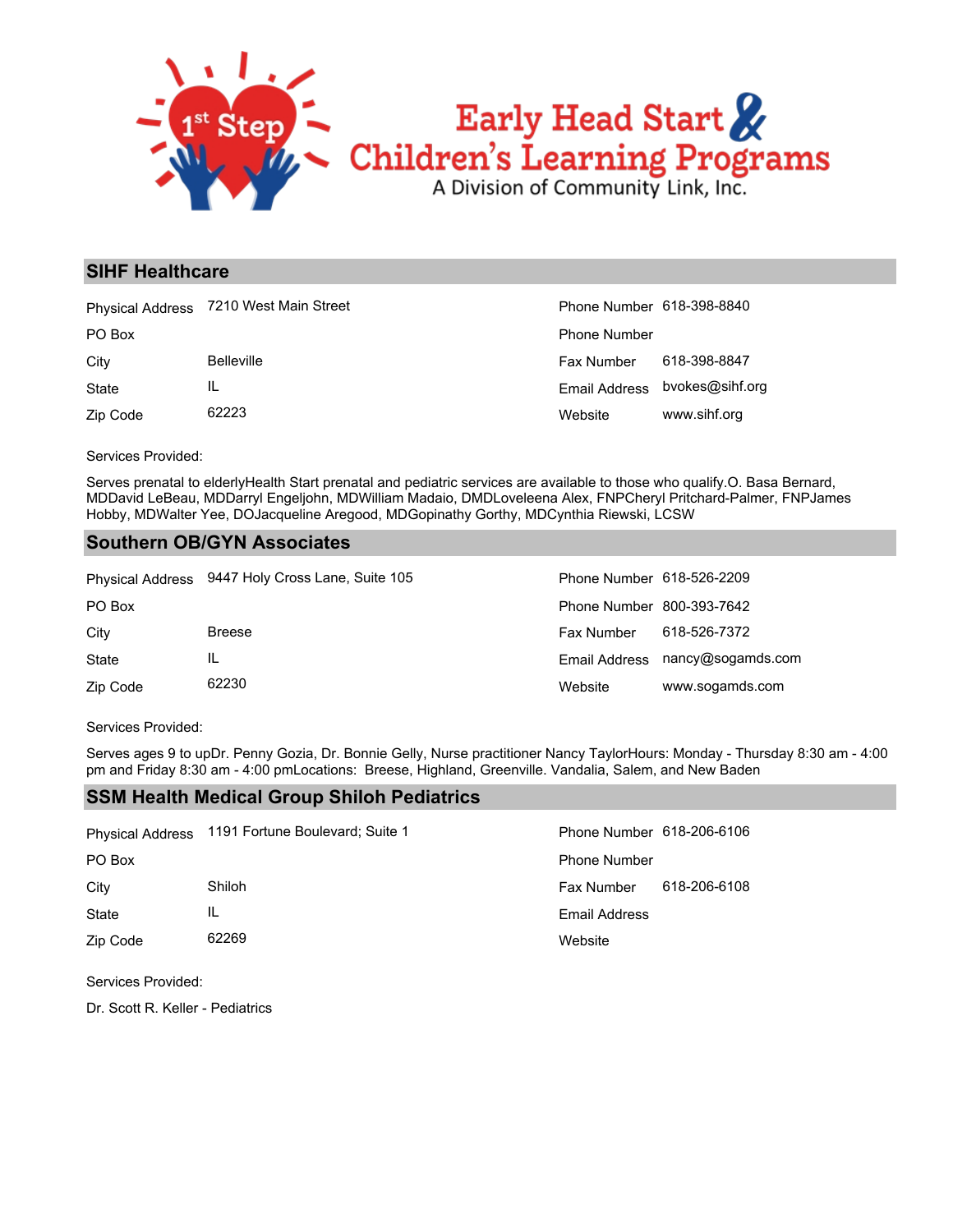

#### **SSM Medical Group**

|          | Physical Address 17884 Exchange Avenue | Phone Number 618-327-8486 |              |
|----------|----------------------------------------|---------------------------|--------------|
| PO Box   |                                        | <b>Phone Number</b>       |              |
| City     | Nashville                              | <b>Fax Number</b>         | 618-327-8523 |
| State    | IL                                     | Email Address             |              |
| Zip Code | 62263                                  | Website                   |              |

Services Provided:

Serves all ages. Has lab and radiology.Monday - Thursday 7:00 am - 5:00 pm, Friday 7:00 am - 4:30 pm Provide care for children as well as adults, providing basic preventative care as well as diagnose & treat common illness.

#### **SSM Pediatrics Health Care Group**

|          | Physical Address 604 Pierce Boulevard | Phone Number 618-222-9244 |              |
|----------|---------------------------------------|---------------------------|--------------|
| PO Box   |                                       | <b>Phone Number</b>       |              |
| City     | O'Fallon                              | Fax Number                | 618-222-9248 |
| State    | IL                                    | Email Address             |              |
| Zip Code | 62229                                 | Website                   |              |

Services Provided:

Serves 0-18 years old.Monday and Wednesday 9:00 am-8:00 pm, Tuesday and Friday 9:00 am-5:00 pm, Thursday 9:00 am-6:00 pm, and Saturday 9:00 am-3:00 pm

#### **SSM St. Mary's Good Samaritan**

| <b>Physical Address</b> | 1441 West Broadway | Phone Number 618-532-9050 |               |
|-------------------------|--------------------|---------------------------|---------------|
| PO Box                  |                    | <b>Phone Number</b>       |               |
| City                    | Centralia          | Fax Number                | 618-436-6254  |
| State                   | IL                 | <b>Email Address</b>      |               |
| Zip Code                | 62801              | Website                   | www.smgsi.com |

Services Provided:

No translator on staff.Monday - Friday 8:30 am - 5:00 pm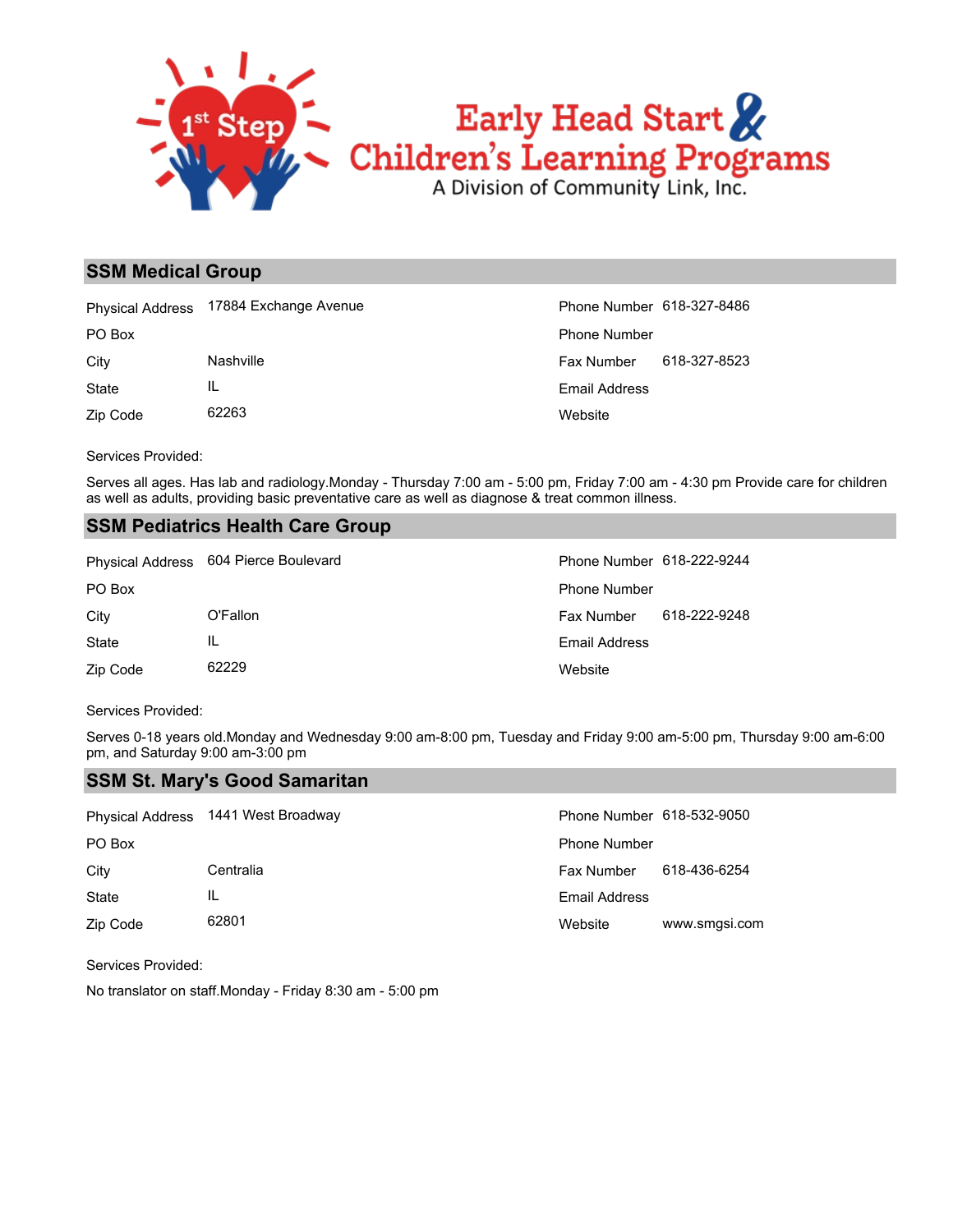

#### **SSM St. Mary's Health Center**

City **Richmond Heights** Fax Number PO Box Phone Number Physical Address 6420 Clayton Road Phone Number 314-768-8000

Zip Code 63117 State MO

Services Provided:

#### **St. Clair Pediatrics**

Physical Address 4941 Benchmark Center Drive **Phone Number 618-624-9970** 

Zip Code 62226 State IL City Swansea **Fax Number** City PO Box **Phone Number** Po Box **Phone Number** Phone Number

**Website** Email Address

Website Email Address

Services Provided:

#### **St. Mary's Good Samaritan**

Zip Code 62864 State IL City Mt. Vernon **Fax Number** Fax Number PO Box Phone Number Physical Address 2 Good Samaritan Way **Phone Number 618-899-4040** 

**Website** Email Address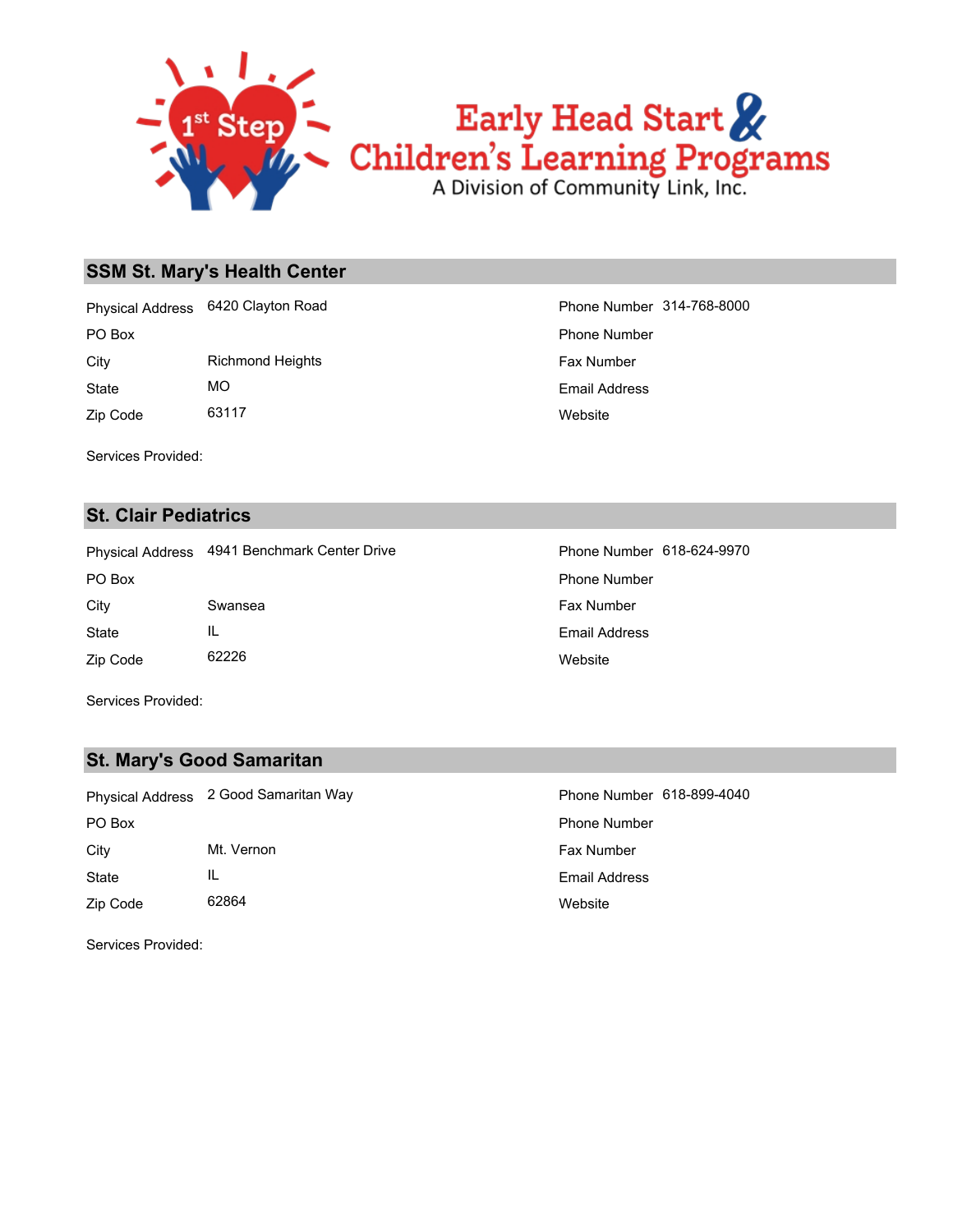

#### **St. Mary's Good Samaritan Women's Center**

Physical Address 400 North Pleasant Phone Number 618-436-8350

State IL

Zip Code 62801

Services Provided:

#### **Stedlin, Matt MD**

State IL City Centralia Fax Number 855-676-3604 PO Box **Phone Number** Po Box **Phone Number** Po Box **Phone Number** Po Box **Phone Number** Physical Address 130 South Lincoln Boulevard Phone Number 618-532-3604

Website www.smgsi.com Email Address City Centralia Centralia Centralia Centralia Centralia Centralia Centralia Centralia Centralia Centralia Centralia PO Box Phone Number

> **Website** Email Address

Services Provided:

Serves from birth to 18 years of age.Monday, Tuesday, Thursday, and Friday 9:00 am - 4:30 pm, Wednesday 9:00 am -12:00 pm

#### **Taylor, Nancy NP**

Zip Code 62801

|          | Physical Address 9447 Holy Cross Lane | Phone Number 618-526-2209 |                                 |
|----------|---------------------------------------|---------------------------|---------------------------------|
| PO Box   |                                       | Phone Number 800-393-7642 |                                 |
| City     | <b>Breese</b>                         | <b>Fax Number</b>         | 618-526-7372                    |
| State    | IL                                    |                           | Email Address nancy@sogamds.com |
| Zip Code | 62230                                 | Website                   | www.sogands.com                 |

Services Provided:

Dr. Penny Gozia, Dr. Bonnie Gelly, Nurse practitioner Nancy TaylorHours: Monday - Thursday 8:30 am - 4:00 pm and Friday 8:30 am - 4:00 pmLocations: Breese, Highland, Greenville. Vandalia, Salem, and New Baden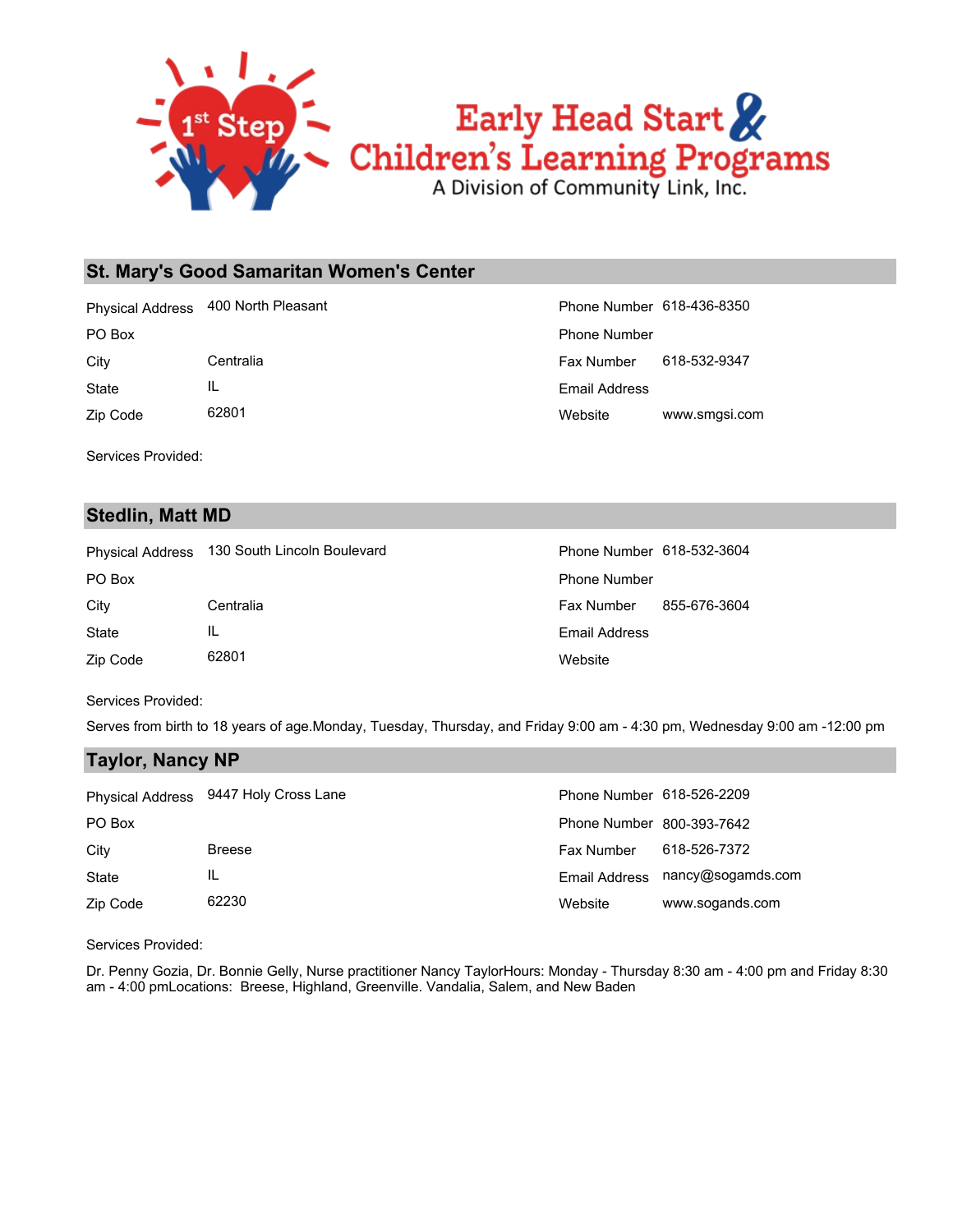

#### **TLC Pediatrics**

|          | Physical Address 4600 Memorial Drive, Suite 280 | Phone Number 618-257-2800 |                  |
|----------|-------------------------------------------------|---------------------------|------------------|
| PO Box   |                                                 | <b>Phone Number</b>       |                  |
| City     | <b>Belleville</b>                               | <b>Fax Number</b>         | 618-257-9802     |
| State    | IL                                              | Email Address             |                  |
| Zip Code | 62226                                           | Website                   | ticpesiatricsitd |

| Website                   | ticpesiatricsitd.com |
|---------------------------|----------------------|
| Email Address             |                      |
| Fax Number                | 618-257-9802         |
| <b>Phone Number</b>       |                      |
| Phone Number 618-257-2800 |                      |

Services Provided:

Serves from birth - 21 years old.Dr. Stacie Laff, Dr. Khai NgoHours: 8:30 a.m. - 5:00 p.m. must make an appointment

#### **Walters, David MD**

|          | Physical Address 1407 McPherson Avenue | Phone Number 618-997-5266 |              |
|----------|----------------------------------------|---------------------------|--------------|
| PO Box   |                                        | <b>Phone Number</b>       |              |
| City     | Mt. Vernon                             | Fax Number                | 618-899-9010 |
| State    | IL                                     | Email Address             |              |
| Zip Code | 62864                                  | Website                   |              |

Services Provided:

Heartland Women's HealthcareMonday to Friday 9:00 am to 5:00 pm

#### **Washington County Rural Health Clinic**

|          | Physical Address 705 South Grand Avenue |                     | Phone Number (618) 327-2225               |
|----------|-----------------------------------------|---------------------|-------------------------------------------|
| PO Box   |                                         | <b>Phone Number</b> |                                           |
| City     | Nashville                               | <b>Fax Number</b>   | (618) 327-2229                            |
| State    | IL                                      | Email Address       | mbarnett@washingtoncountyhospit<br>al.org |
| Zip Code | 62263                                   | Website             |                                           |

Services Provided:

Serves all ages. All most always able to schedule appointments new or established within 24 hours.Hours: Monday - Friday 7:30 am to 7:00 pm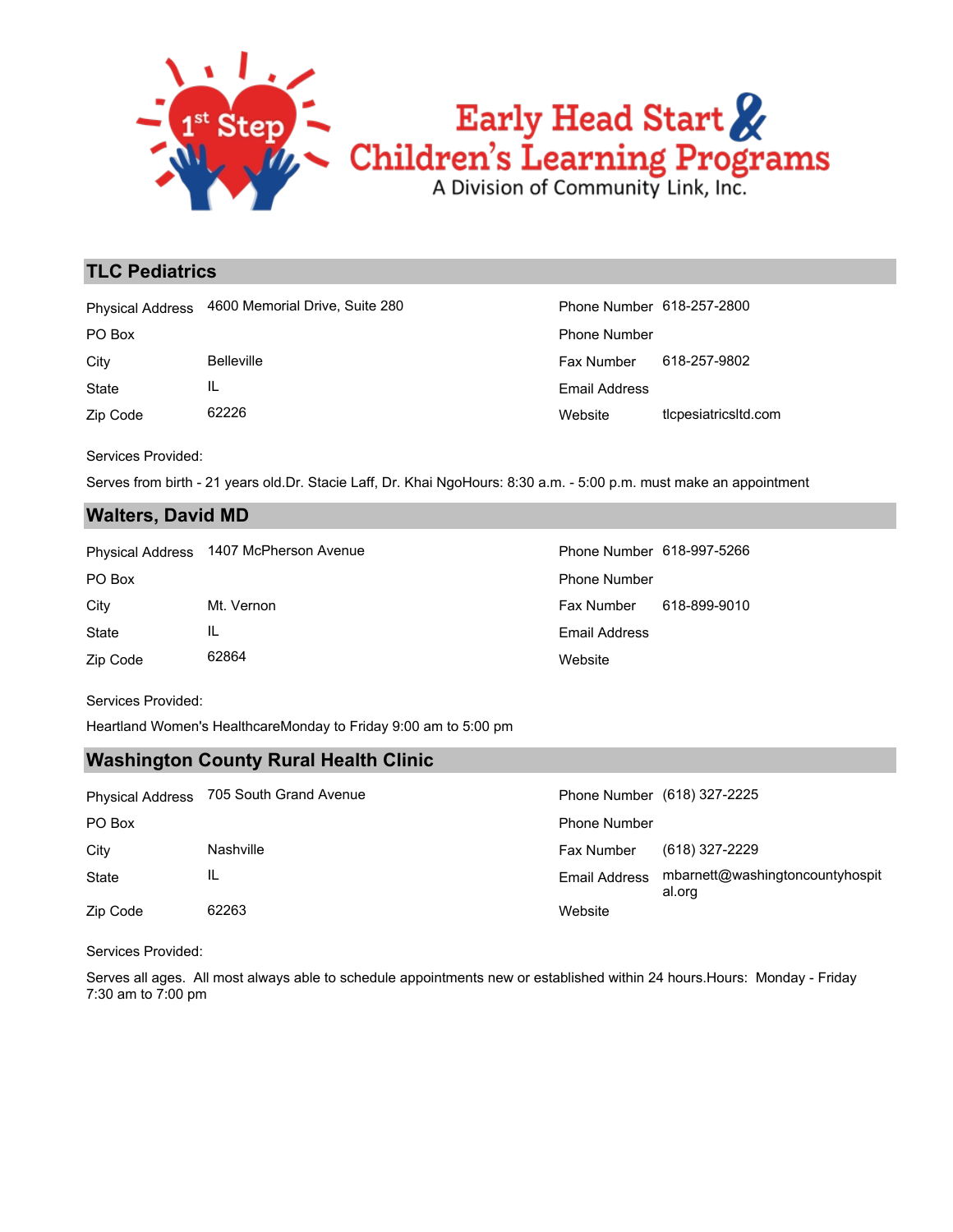

#### **Wells, James MD**

Zip Code 62230 State IL City Breese Breese Fax Number 618-526-2781 PO Box Phone Number Physical Address 9459 Holy Cross Lane **Phone Number 618-526-2555** 

**Website** Email Address

Services Provided:

Internal medicine, family practice; Board Certified for Internal Medicine, Geriatrics, and Family Practice

#### **Wessel, Aften PA**

|          | Physical Address 9401 Holy Cross Lane | Phone Number 618-526-7271 |              |
|----------|---------------------------------------|---------------------------|--------------|
| PO Box   |                                       | <b>Phone Number</b>       |              |
| City     | <b>Breese</b>                         | Fax Number                | 618-526-7572 |
| State    | IL                                    | Email Address             |              |
| Zip Code | 62230                                 | Website                   |              |

Services Provided:

Dr. Timothy Beaty, Dr. Klosterman, Dr. Kuhl, Dr. McCleary, Dr. Hudspeth and Dr. NeighborsAmy Krause, PAHours: Monday, Tuesday, and Wednesday 8:30 am to 6:00 pm<br>Thursday, and Wednesday 8:30 am to 6:00 pm Thursday 8:30 am to Tuesday, and Wednesday 8:30 am to 6:00 pm Thursday 8:30 am to 5:30 pm Friday 8:30 am to 5:00 pm

#### **Women's Care of Southern Illinois**

| <b>Physical Address</b> | 4600 Memorial Drive, Building 2, Suite 400 | Phone Number 618-234-2390 |              |
|-------------------------|--------------------------------------------|---------------------------|--------------|
| PO Box                  |                                            | <b>Phone Number</b>       |              |
| City                    | <b>Belleville</b>                          | <b>Fax Number</b>         | 618-234-9936 |
| State                   | IL                                         | <b>Email Address</b>      |              |
| Zip Code                | 62226                                      | Website                   |              |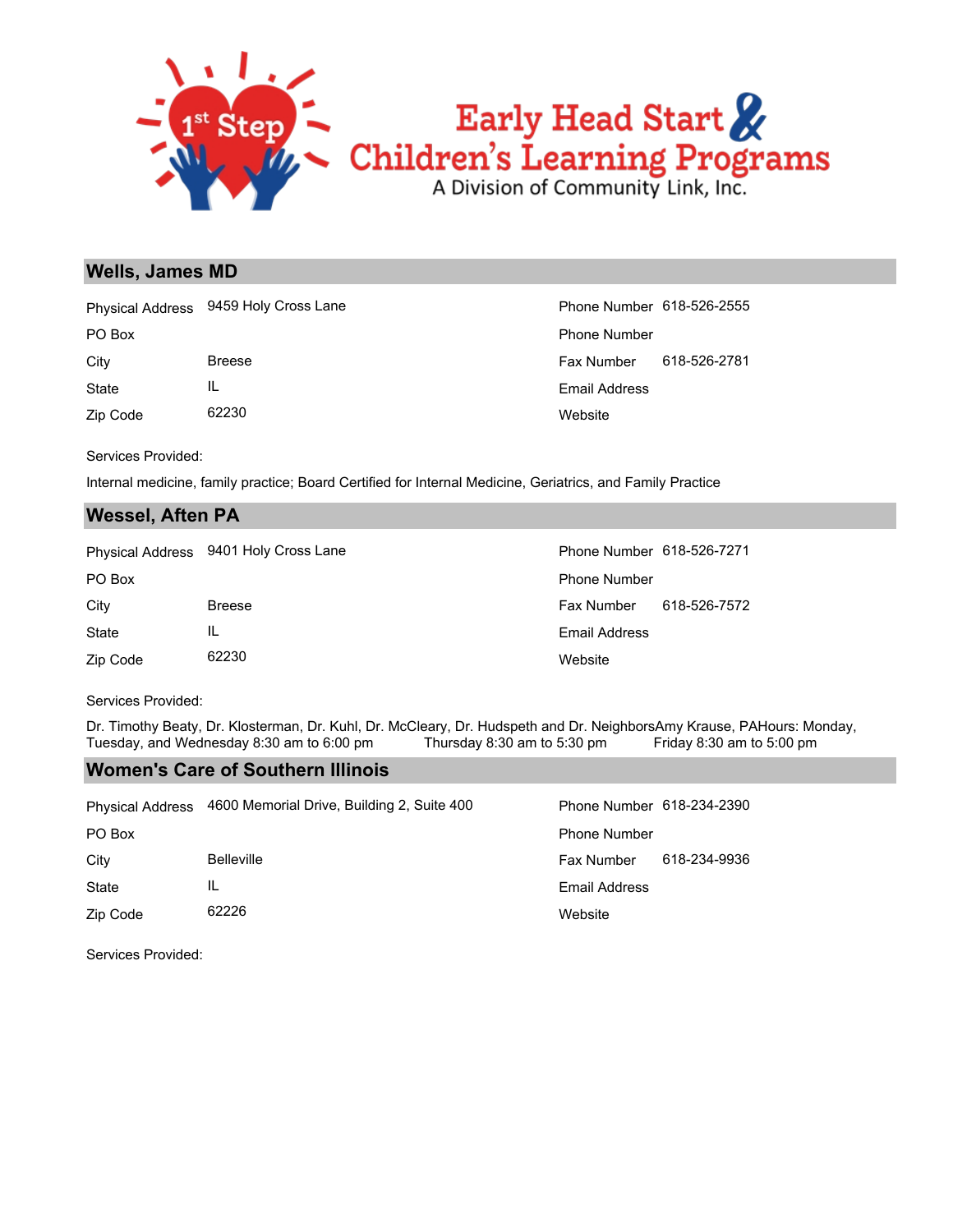

#### **Yaganti, Srinivasarao MD**

Physical Address 4600 Memorial Drive, Ste 20 Phone Number 618-233-5000

State IL

Zip Code 62226

Services Provided:

Does not have translator on staff.Dr. Shabbir Shaikh

#### **Young, Roger NP**

| PO Box   |       | <b>Phone Number</b> |
|----------|-------|---------------------|
| City     | Salem | <b>Fax Number</b>   |
| State    | IL    | Email Address       |
| Zip Code | 62881 | Website             |

**Website** Email Address City Belleville **Fax Number 618-233-5040** PO Box Phone Number

| Physical Address | 1250 Whittaker | Phone Number 618-548-3740 |               |
|------------------|----------------|---------------------------|---------------|
| PO Box           |                | <b>Phone Number</b>       |               |
| Citv             | Salem          | <b>Fax Number</b>         | 618-548-3705  |
| State            | IL             | <b>Email Address</b>      |               |
| Zip Code         | 62881          | Website                   | www.smgsi.com |

Services Provided:

General Internal Medicine, has translator on staff if needed.

#### **Zahoor, Mahvish**

| <b>Physical Address</b> | 1250 West Whittaker | Phone Number 618-548-3740 |               |
|-------------------------|---------------------|---------------------------|---------------|
| PO Box                  |                     | <b>Phone Number</b>       |               |
| City                    | Salem               | <b>Fax Number</b>         | 618-548-3705  |
| State                   | IL                  | <b>Email Address</b>      |               |
| Zip Code                | 62881               | Website                   | www.smgsi.com |

Services Provided:

General Internal Medicine, has translator on staff if needed. Serves all agesHours: Monday - Friday 8:30 am - 5:00 pm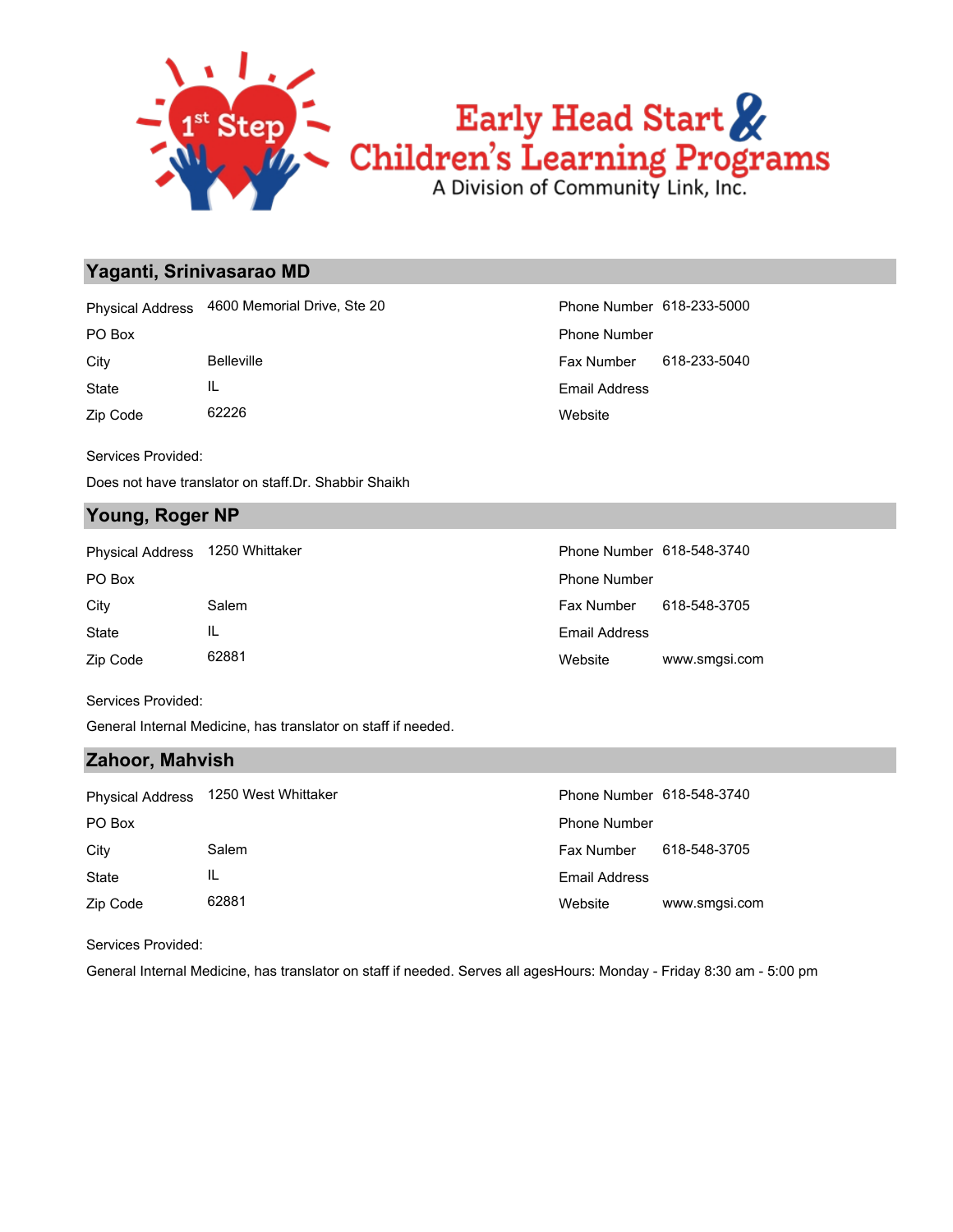

## **Education Educacion**

Adult Learning and GED Hotline Albers Elementary School All Saints Academy (ASA) Ashley Community Consolidated School District 15 Aviston Elementary School Bartelso Elementary School Beckemeyer Elementary School Breese Elementary School Carlyle Elementary School Carlyle High School Carlyle Jr. High School Central Community High School Christ Our Rock Lutheran High School Damiansville Elementary School Even Start - Kaskaskia College Germantown Elementary School Immanuel Lutheran School Irvington Community Consolidated School Dist 11 Kaskaskia College - Adult Literacy Kaskaskia Special Education District #801 Mater Dei Catholic High School MERS Goodwill WIOA Nashville High School Nashville Primary/Middle School New Baden Elementary School New Horizons Christian School North Wamac Elementary Oakdale Community District #1 Okawville Jr/Sr High School St. Ann Catholic School St. George Elementary St. Michael's Elementary School St. Rose Elementary School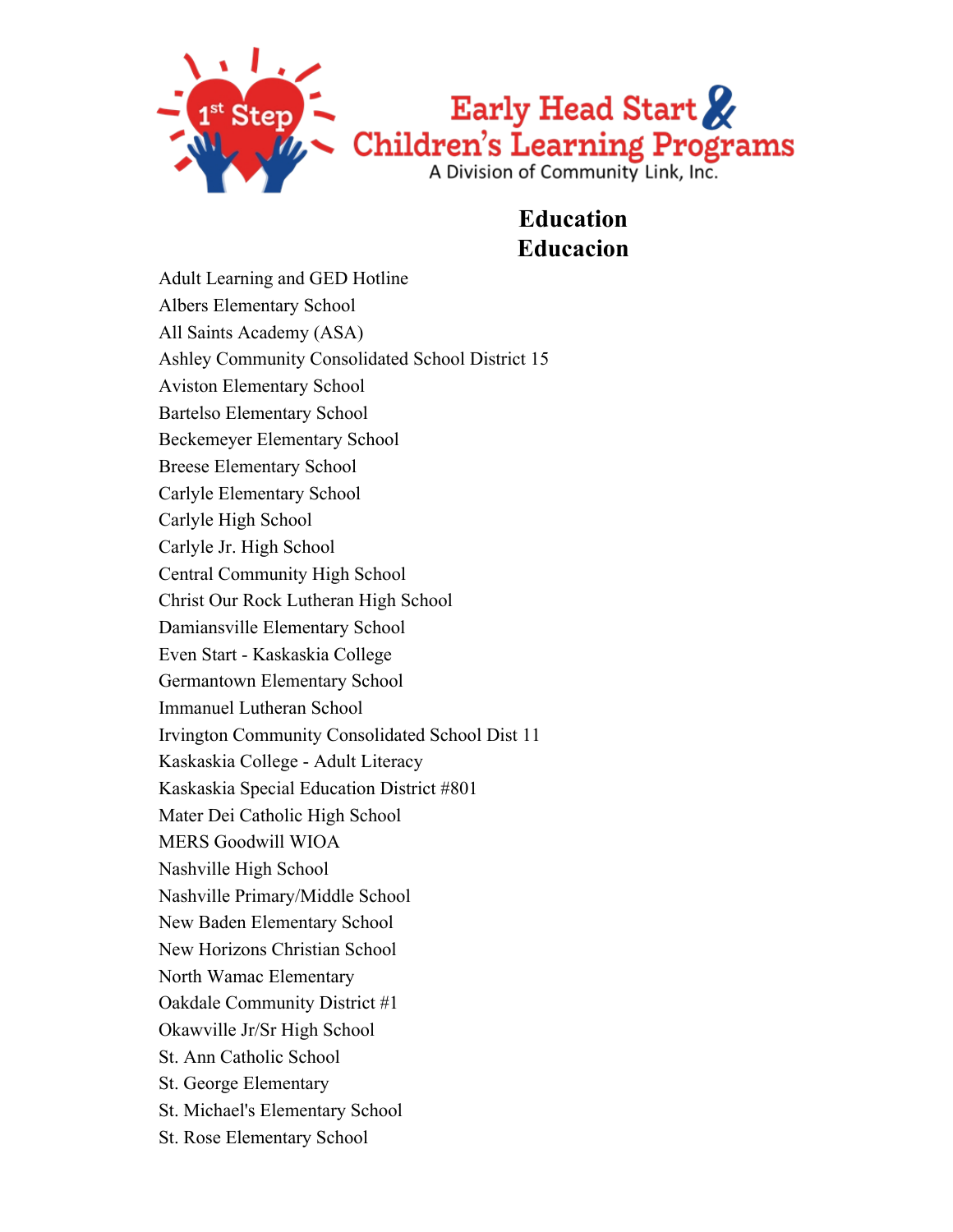

The Reading Link Trenton Elementary School Trinity - St. John Lutheran School Trinity Lutheran Elementary Trinity Luthern School Wesclin Junior High School Wesclin Senior High School West Washington County District #10 Willow Grove Elementary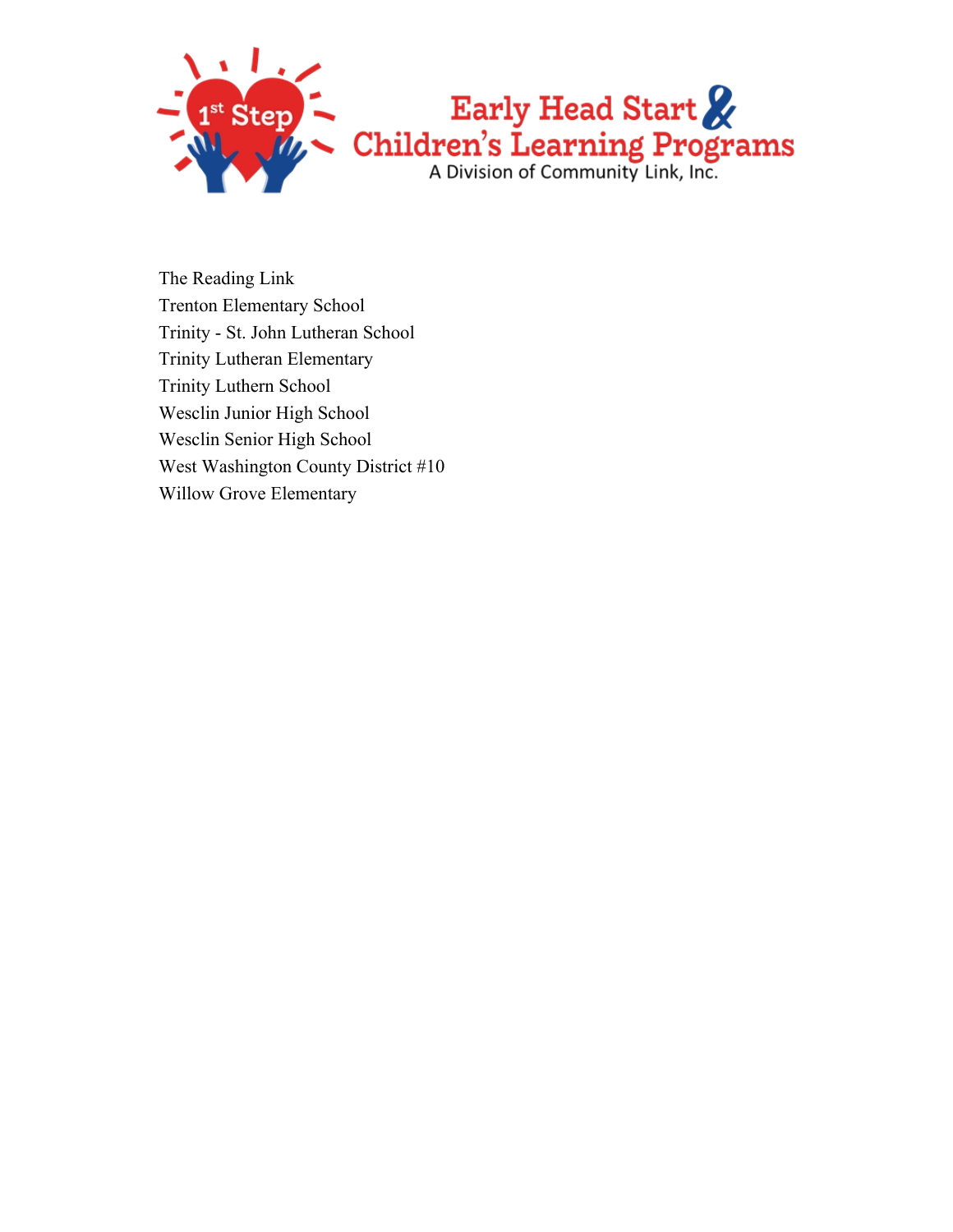

#### **Adult Learning and GED Hotline**

Zip Code **State** City **Fax Number** City **Fax Number** City **Fax Number** City **Fax Number** PO Box Phone Number

Services Provided:

#### **Albers Elementary School**

City Albers Fax Number 618-248-5659 PO Box **Phone Number** Policy **Phone Number** Phone Number **Phone Number** Phone Number Physical Address 206 North Broadway

Zip Code 62215 State IL

**Website** Email Address Physical Address **Phone Number 800-321-9511** 

| Phone Number 618-248-5146 |                           |
|---------------------------|---------------------------|
| Phone Number              |                           |
| Fax Number                | 618-248-5659              |
| Email Address             | mtoeben@alberscougars.com |
| Website                   | www.alberscougars.com     |

Services Provided:

Another email: chuegen@alberscougars.com

#### **All Saints Academy (ASA)**

|          | Physical Address 295 North Clinton Street | Phone Number 618-526-4323 |                   |
|----------|-------------------------------------------|---------------------------|-------------------|
| PO Box   |                                           | Phone Number 618-526-4341 |                   |
| City     | <b>Breese</b>                             | <b>Fax Number</b>         | 618-526-2547      |
| State    | IL                                        | Email Address             |                   |
| Zip Code | 62230                                     | Website                   | www.asasaints.com |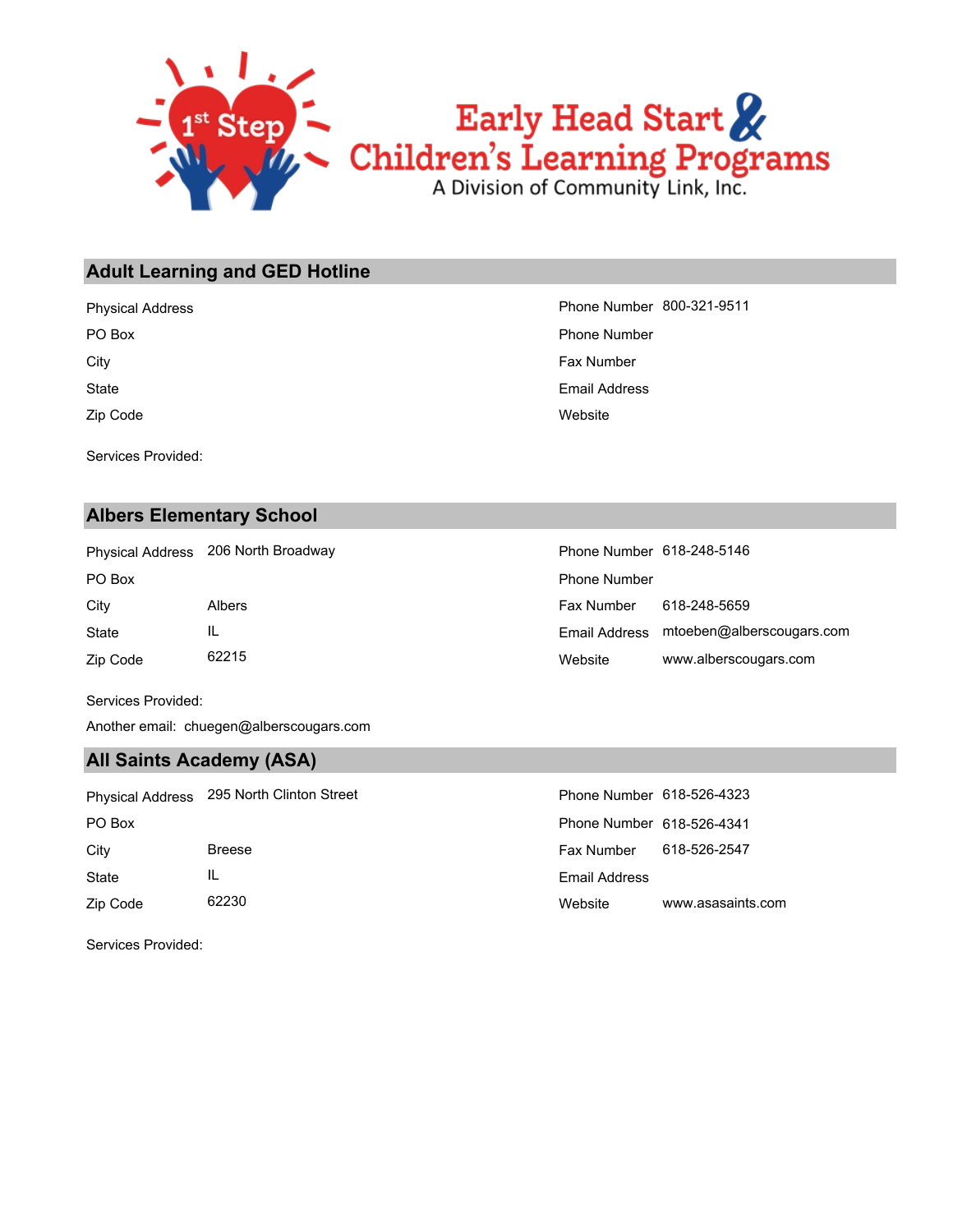

#### **Ashley Community Consolidated School District 15**

Physical Address 450 North 3rd Street Phone Number 618-485-6611

Zip Code 62808 State IL

Website www.county.washington.k12.il.us Email Address bhodge@ashleyccsd15.org City Ashley Fax Number 618-485-2124 PO Box Phone Number

Services Provided:

#### **Aviston Elementary School**

Zip Code 62216 State IL City Aviston Fax Number 618-228-7121 PO Box **Phone Number** Policy **Phone Number** Phone Number **Phone Number** Phone Number Physical Address 350 South Hull Street

| Phone Number 618-228-7245 |                                              |
|---------------------------|----------------------------------------------|
| Phone Number              |                                              |
| Fax Number                | 618-228-7121                                 |
|                           | Email Address schoolsecretary@avistonk-8.org |
| Website                   | www.avistonk-8.org                           |

Services Provided:

#### **Bartelso Elementary School**

|          | Physical Address 306 South Washington Street | Phone Number 618-765-2164 |                        |
|----------|----------------------------------------------|---------------------------|------------------------|
| PO Box   |                                              | <b>Phone Number</b>       |                        |
| City     | <b>Bartelso</b>                              | Fax Number                | 618-765-2712           |
| State    | IL                                           | Email Address             |                        |
| Zip Code | 62218                                        | Website                   | www.bartelsobraves.com |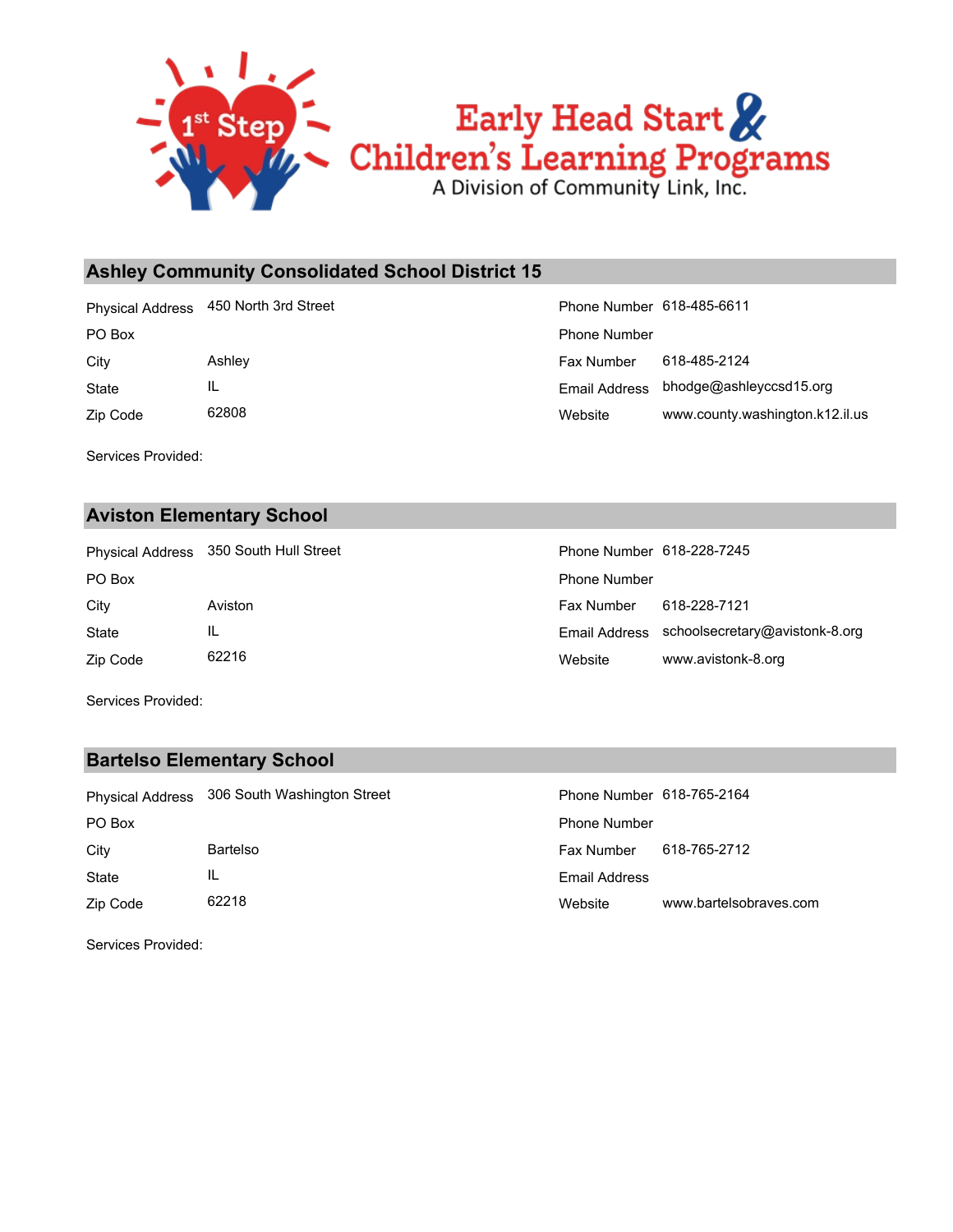

#### **Beckemeyer Elementary School**

Zip Code 62219 State IL City Beckemeyer Beckemeyer **Fax Number 618-227-8587** PO Box PO Box 307 PO Box 307 Phone Number Physical Address 110 Louis Street **Phone Number 618-227-8242** 

Website www.bobcatslair.com Email Address

Services Provided:

#### **Breese Elementary School**

Zip Code 62230 State IL City Breese Fax Number 618-526-2787 PO Box **Phone Number** Po Box **Phone Number** Po Box **Phone Number** Physical Address 777 Memorial Drive **Phone Number 618-526-7128** 

Website www.bobcatslair.com Email Address

Services Provided:

#### **Carlyle Elementary School**

| Physical Address 951 6th Street |         | Phone Number 618-594-3766 |                       |
|---------------------------------|---------|---------------------------|-----------------------|
| PO Box                          |         | <b>Phone Number</b>       |                       |
| City                            | Carlyle | Fax Number                | 618-594-8110          |
| State                           | IL      | <b>Email Address</b>      |                       |
| Zip Code                        | 62231   | Website                   | www.carlyle.k12.il.us |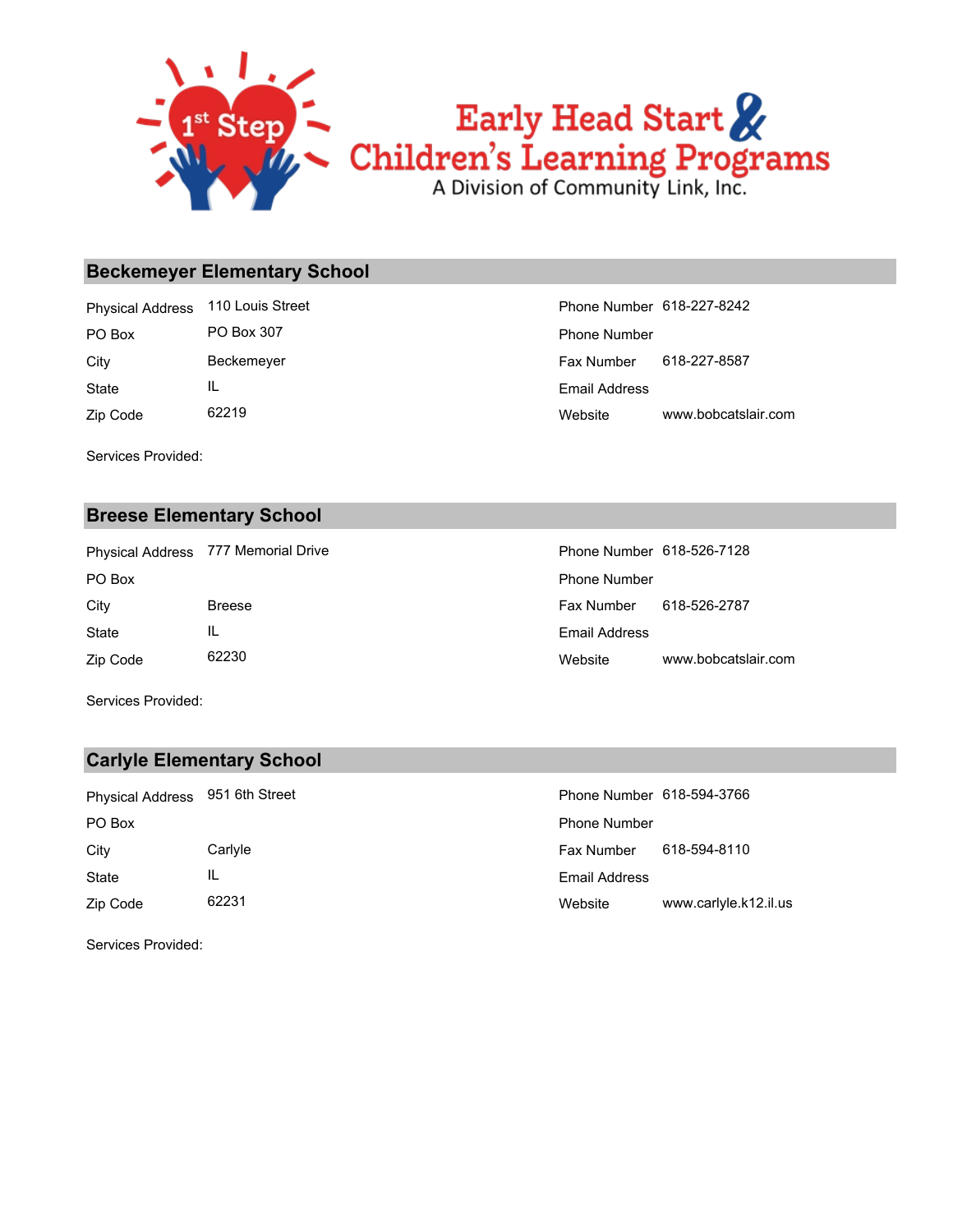

#### **Carlyle High School**

Zip Code 62231 State IL City Carlyle Fax Number 618-594-8285 PO Box Phone Number Physical Address 1400 13th Street Phone Number 618-594-2453

Website www.carlyle.k12.il.us Email Address

Services Provided:

#### **Carlyle Jr. High School**

Zip Code 62231 State IL City Carlyle Fax Number 618-594-8294 PO Box **Phone Number** Po Box **Phone Number** Phone Number

Website www.carlyle.k12.il.us Email Address Physical Address 1631 12th Street Phone Number 618-594-8292

Services Provided:

#### **Central Community High School**

Zip Code 62230 State IL City Breese **Fax Number Breese** Fax Number PO Box Phone Number

Website www.centralcougars.org Email Address Physical Address 7740 Old US 50 Phone Number 618-526-4578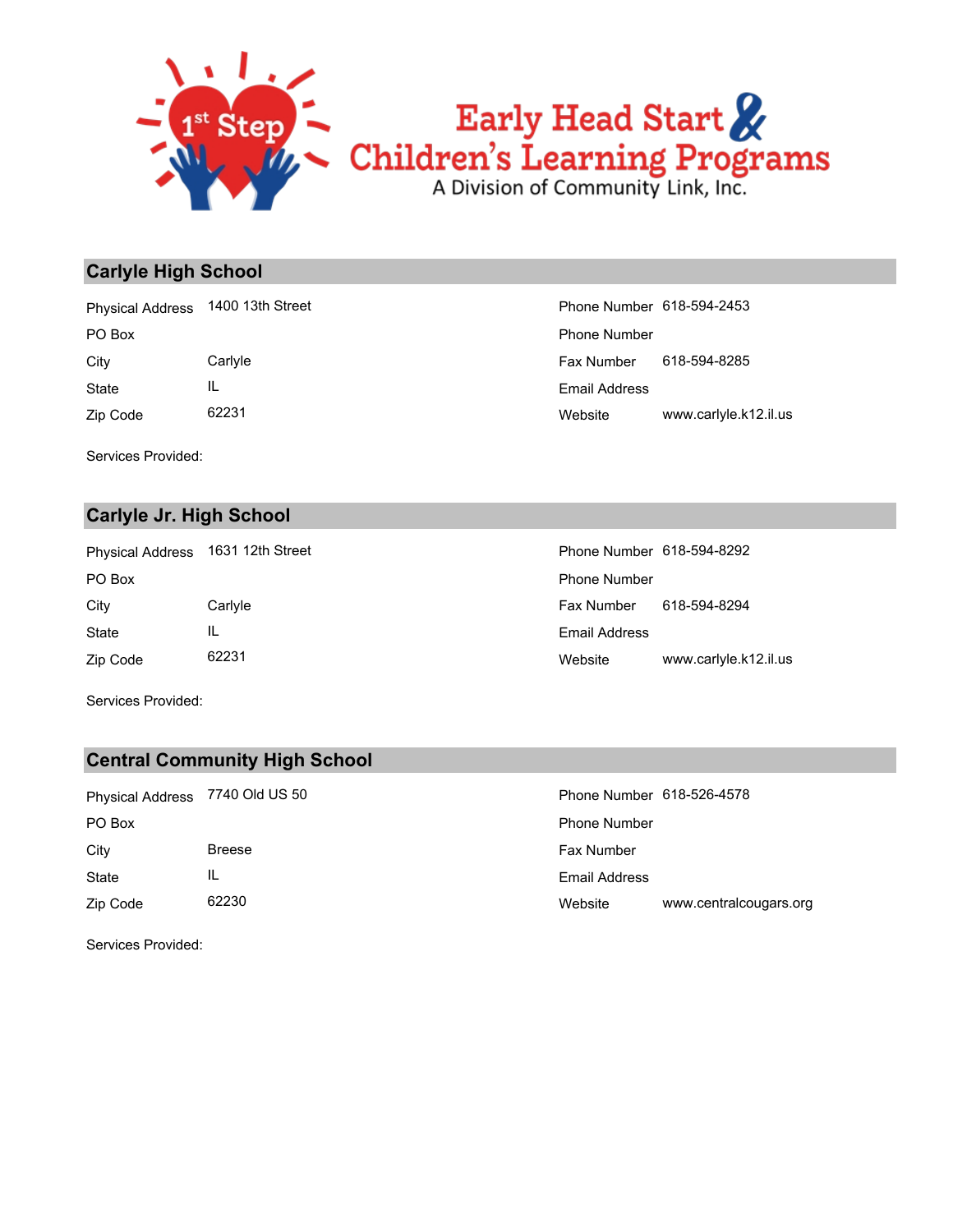

#### **Christ Our Rock Lutheran High School**

City Centralia Centralia Centralia Centralia Centralia Centralia Centralia Centralia Centralia Centralia Centralia PO Box PO Box1027 Phone Number Physical Address 9545 Shattuc Road **Phone Number 618-226-3315** 

Zip Code 62801 State IL

Website www.cor/hs.org Email Address info@christourrocklhs.org

Services Provided:

#### **Damiansville Elementary School**

Zip Code 62215 State IL City Damiansville Fax Number 618-548-5910 PO Box **Phone Number** Policy **Phone Number** Phone Number **Phone Number** Phone Number Physical Address 101 East Main Street

| Phone Number 618-248-5188 |                          |
|---------------------------|--------------------------|
| Phone Number              |                          |
| Fax Number 618-548-5910   |                          |
| Email Address             |                          |
| Website                   | www.damiansvilleelem.org |

Services Provided:

#### **Even Start - Kaskaskia College**

|          | Physical Address 512 Haussler Stree |
|----------|-------------------------------------|
| PO Box   |                                     |
| City     | Centralia                           |
| State    | Ш.                                  |
| Zip Code | 62801                               |

**Website** Email Address Fax Number Phone Number et et address 512 Haussler Street Phone Number 618-545-0505

Services Provided:

at the Second Missionary Baptist ChurchGED Review Classes; Activities for Parents and Children; Parenting, Life Skills, and Job Preparedness Classes; Transitional ServicesAll classes are FREE. Transportation services are available in Centralia. Please call for more information.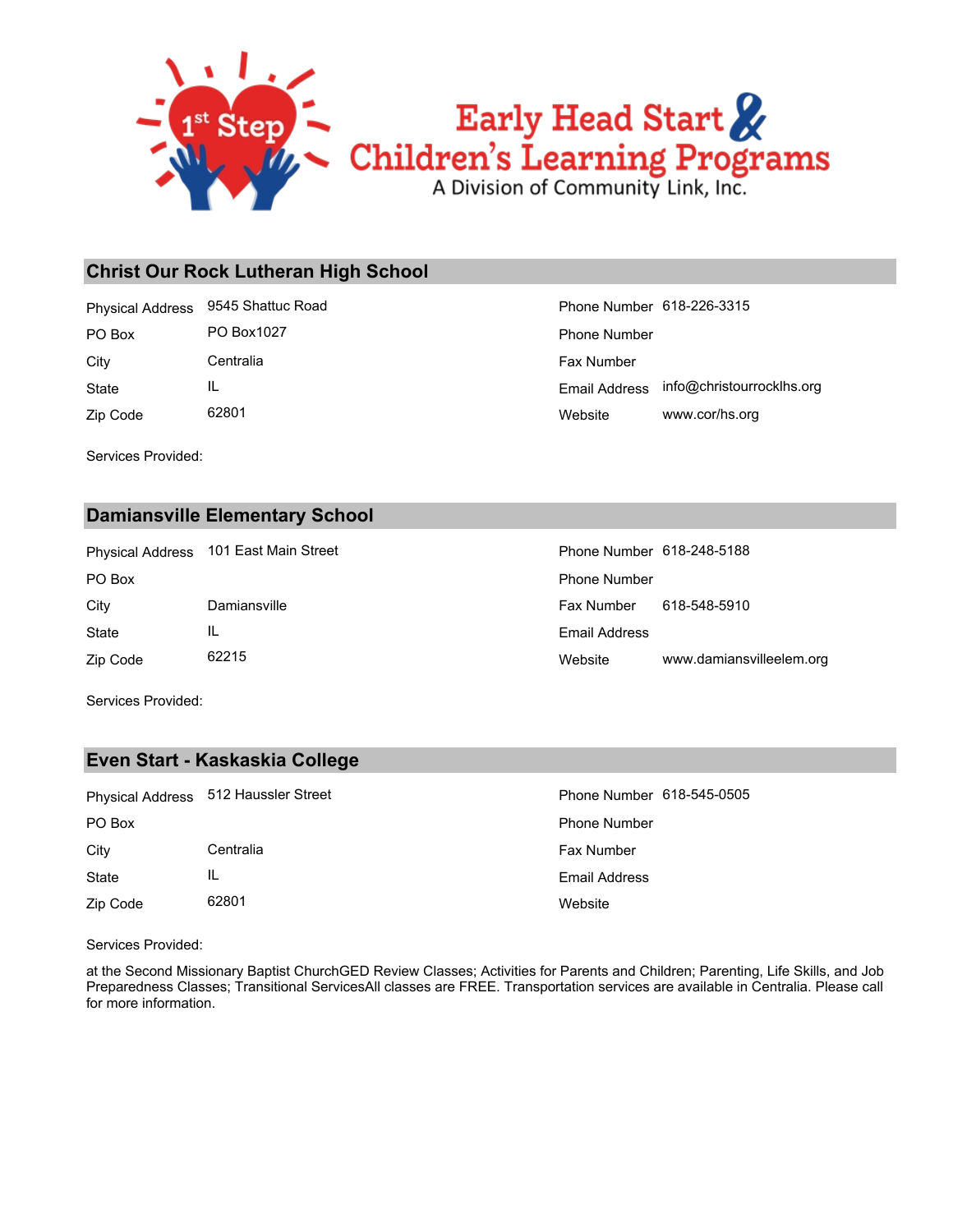

#### **Germantown Elementary School**

Zip Code 62245 State IL City **Germantown** Germantown **Fax Number** 618-523-7879 PO Box PO Box 400 PO Box 200 Phone Number Physical Address 401 Walnut Street **Phone Number 618-523-4253** 

Website www.germantownbulldogs.org Email Address

Services Provided:

#### **Immanuel Lutheran School**

Physical Address 606 South Hanover Street Phone Number 618-243-6142

Zip Code 62271 State IL City Okawville Fax Number 618-243-6562 PO Box **Phone Number** Po Box **Phone Number** Po Box **Phone Number** 

**Website** Email Address ils@charter.net

Services Provided:

#### **Irvington Community Consolidated School Dist 11**

| <b>Physical Address</b> | 500 Superior Street | Phone Number 618-249-6439  |              |
|-------------------------|---------------------|----------------------------|--------------|
| PO Box                  | PO Box 130          | <b>Phone Number</b>        |              |
| City                    | <i>Irvington</i>    | <b>Fax Number</b>          | 618-249-6440 |
| State                   | ΙL                  | Email Address Ispaulding@w |              |
| Zip Code                | 62848               | Website                    | www.roe13.k1 |

| Phone Number 618-249-6439 |                                               |
|---------------------------|-----------------------------------------------|
| Phone Number              |                                               |
| Fax Number 618-249-6440   |                                               |
|                           | Email Address Ispaulding@washington.k12.il.us |
| Website                   | www.roe13.k12.il.us.<br>www.irvingtongrade    |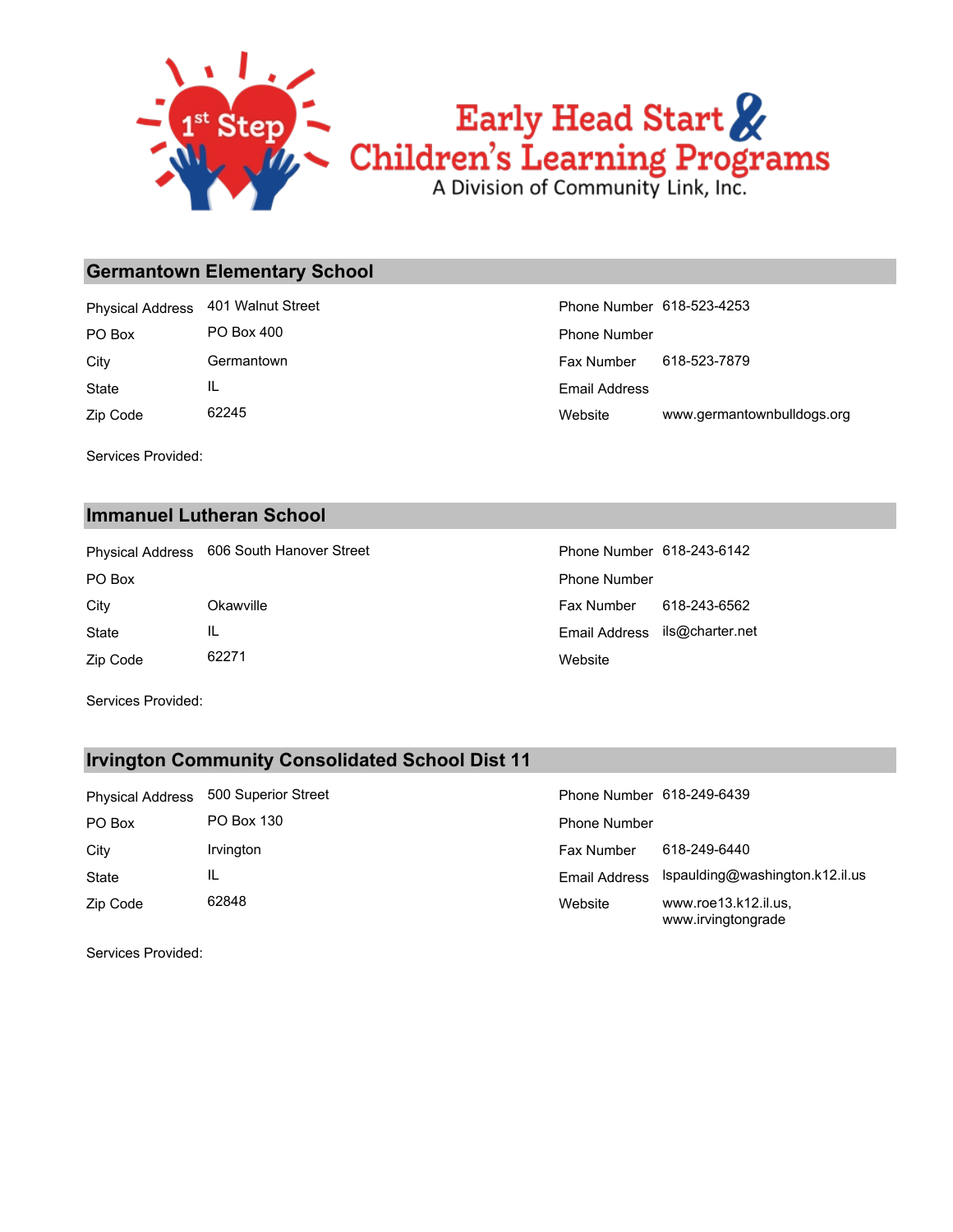

#### **Kaskaskia College - Adult Literacy**

Physical Address 27210 College Road **Phone Number 618-545-3115** 

Zip Code 62801 State IL City Centralia Centralia Centralia Centralia Centralia Centralia Centralia Centralia Centralia Centralia Centralia

Website www.kaskaskia.edu Email Address adulted@kaskaskia.edu PO Box Phone Number

Services Provided:

GED, Adult Education, Job Placement, Parenting, Even Start, ESL, and Life SkillsClinton, Marion, Bond, Fayette, and Washington Counties

#### **Kaskaskia Special Education District #801**

|          | Physical Address 224 South Locust Street | Phone Number 618-532-4721 |                                  |
|----------|------------------------------------------|---------------------------|----------------------------------|
| PO Box   |                                          | <b>Phone Number</b>       |                                  |
| City     | Centralia                                | Fax Number                | 618-532-0004                     |
| State    | IL                                       |                           | Email Address cclark@ksed801.com |
| Zip Code | 62801                                    | Website                   | www.ksed801.com                  |

Services Provided:

Early Childhood Supervisor and Special Education Programming including related services such as speech/language therapy, occupational therapy, school and social work, psychological services, and audiology for children ages 3-21Clinton, Marion, and Washington Counties

#### **Mater Dei Catholic High School**

|          | Physical Address 900 North Mater Dei Drive | Phone Number 618-526-7216  |                           |
|----------|--------------------------------------------|----------------------------|---------------------------|
| PO Box   |                                            | <b>Phone Number</b>        |                           |
| City     | <b>Breese</b>                              | <b>Fax Number</b>          | 618-526-8310              |
| State    | IL                                         | Email Address mda@lcls.org |                           |
| Zip Code | 62230                                      | Website                    | www.materdei.breese.il.us |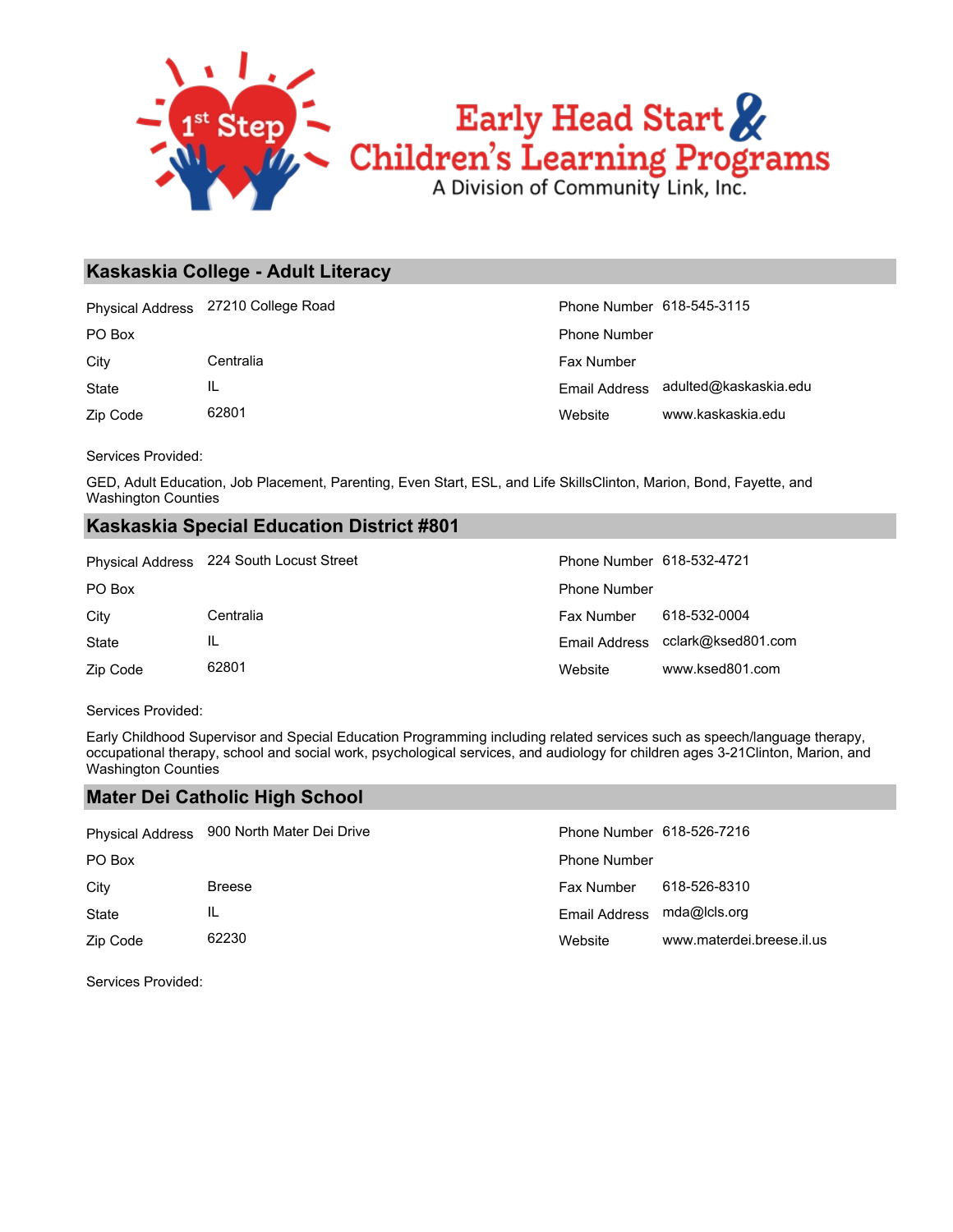

#### **MERS Goodwill WIOA**

|          | Physical Address 951 Fairfax Street; Suite F | Phone Number 618-322-2328 |                                                      |
|----------|----------------------------------------------|---------------------------|------------------------------------------------------|
| PO Box   |                                              | Phone Number 618-979-0351 |                                                      |
| City     | Carlyle                                      | Fax Number                | 618-594-3464                                         |
| State    | IL                                           | Email Address             | aknaub@mersgoodwill.org/rpruitt@<br>mersgoodwill.org |
| Zip Code | 62231                                        | Website                   | www.mersgoodwill.org                                 |

Services Provided:

In Clinton and Washington Counties.GED tutoring and testing fee assistance, Job Readiness Training, Job Search Assistance, Paid Work Experience, Post-Secondary Education Transition Support and Career Counseling. Accepts High School Students, Graduates and Drop Outs. Ages 16 - 24. Hours: Monday - Friday 8:00 am - 4:00 pm

#### **Nashville High School**

State IL City **Nashville Nashville Nashville Fax Number Fax Number** PO Box **Phone Number** Po Box **Phone Number** Po Box **Phone Number** Physical Address 1300 South Mill Street Phone Number 618-327-8286

Website www.county.washington.k12.il.us Email Address

Services Provided:

Zip Code 62263

#### **Nashville Primary/Middle School**

|              | Physical Address 750 East Gorman Street | Phone Number 618-327-4304 |                                |
|--------------|-----------------------------------------|---------------------------|--------------------------------|
| PO Box       |                                         | <b>Phone Number</b>       |                                |
| City         | Nashville                               | <b>Fax Number</b>         |                                |
| <b>State</b> | IL                                      | Email Address             |                                |
| Zip Code     | 62263                                   | Website                   | www.county.wasington.k12.il.us |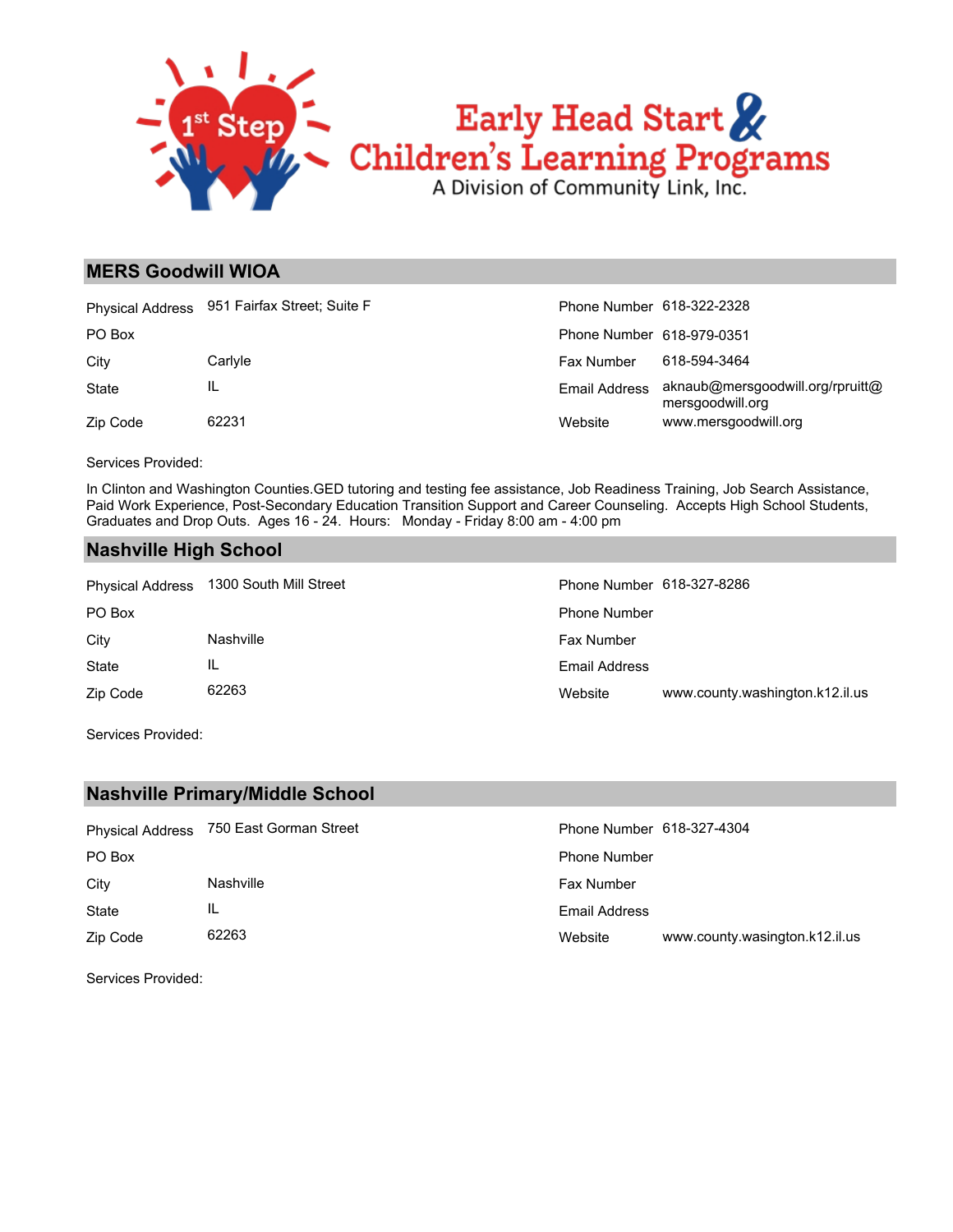

#### **New Baden Elementary School**

PO Box Phone Number Physical Address 700 East Marilyn Drive **Phone Number 618-588-3535** 

State IL

Zip Code 62265

Services Provided:

Website www.wesclin.k12.il.us Email Address City **New Baden** New Baden **New Baden Fax Number** 618-588-4364

#### **New Horizons Christian School**

Zip Code 62801 State IL City Centralia Centralia Centralia Research City Research Centralia PO Box **Phone Number** Po Box **Phone Number** Phone Number Physical Address 12 Greenview Church Road Phone Number 618-533-6910

**Website** Email Address

Services Provided:

#### **North Wamac Elementary**

Zip Code 62801 State IL City Centralia Centralia Centralia Centralia Centralia Centralia Centralia Centralia Centralia Centralia Centralia PO Box Phone Number Physical Address 1500 Cast Street **Phone Number 618-532-1826** 

**Website** Email Address ccarpent@clinton.k12.il.us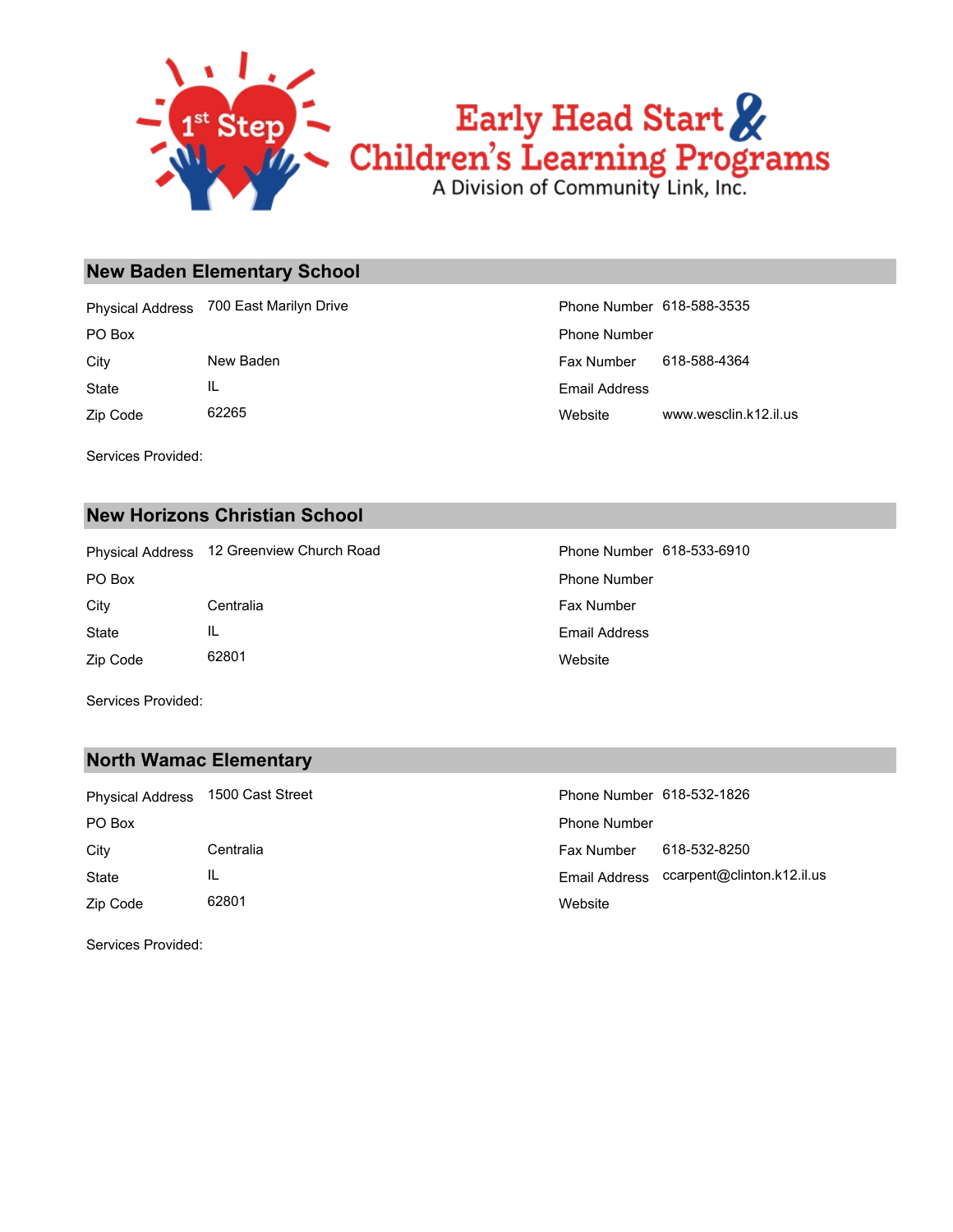

#### **Oakdale Community District #1**

Zip Code 62268 State IL City **Oakdale** Casset Oakdale **Fax Number Fax Number Fax Number** PO Box Phone Number Physical Address 280 East Main Street **Phone Number 618-329-5292** 

Website www.oakdalegs.org Email Address

Services Provided:

#### **Okawville Jr/Sr High School**

Zip Code 62271 State IL City Chawville City Chawville City Chamber City Chamber PO Box PO Box 127 PO Post 127 Phone Number Physical Address 400 South Hanover Street Phone Number 618-243-5201

Website www.county.washington.k12.il.us Email Address

Services Provided:

#### **St. Ann Catholic School**

| <b>Physical Address</b> | 675 South Mill Street | Phone Number 618-327-8741 | (School)                     |
|-------------------------|-----------------------|---------------------------|------------------------------|
| PO Box                  |                       | Phone Number 618-327-3232 | (Parish)                     |
| City                    | Nashville             | Fax Number                | 618-327-4904                 |
| <b>State</b>            | IL                    | Email Address             | principal@stannnashville.org |
| Zip Code                | 62263                 | Website                   | www.stannashville.eduk12.net |

Services Provided:

Preschool (3 and 4 year olds)Kindergarten through 8th gradeAfter school care available for al enrolled students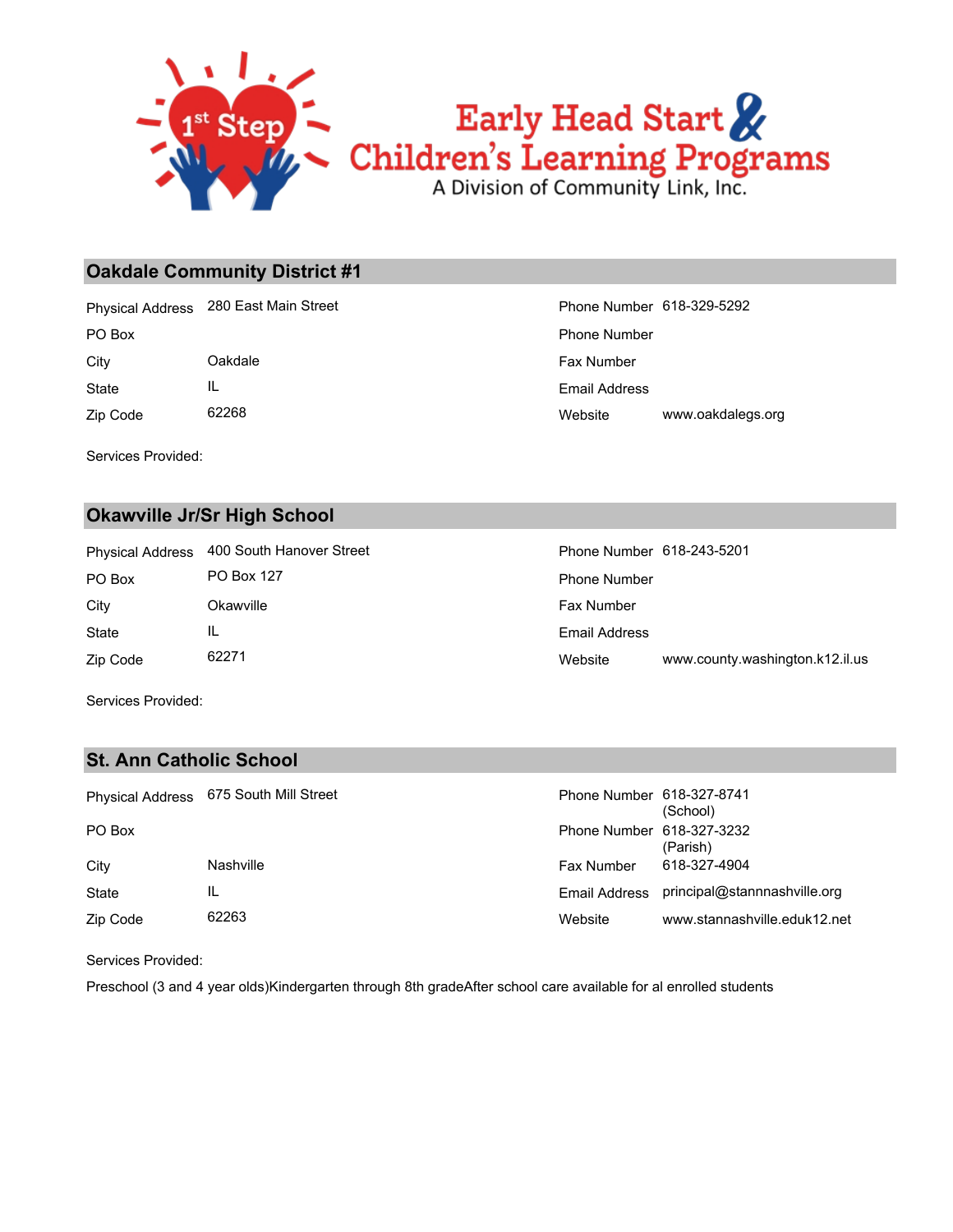

#### **St. George Elementary**

Zip Code 62265 State IL City New Baden Fax Number 618-588-3031 PO Box Phone Number Physical Address 317 East Maple Street Phone Number 618-588-3260

Website www.wesclin.k12.il.us Email Address

Services Provided:

#### **St. Michael's Elementary School**

Zip Code 62876 State IL City Radom Radom **Fax Number** PO Box PO Box 15 PO Box 15 Phone Number Physical Address 136 South 3rd Street Phone Number 618-485-6461

**Website** Email Address

Services Provided:

#### **St. Rose Elementary School**

| <b>Physical Address</b> | 18004 Saint Rose Road | Phone Number 618-526-7484 |                               |
|-------------------------|-----------------------|---------------------------|-------------------------------|
| PO Box                  |                       | <b>Phone Number</b>       |                               |
| City                    | <b>Breese</b>         | Fax Number                | 618-526-7168                  |
| State                   | IL                    | Email Address             | ebaer@strosedistrict14-15.com |
| Zip Code                | 62230                 | Website                   | www.strosedistrict14-15.com   |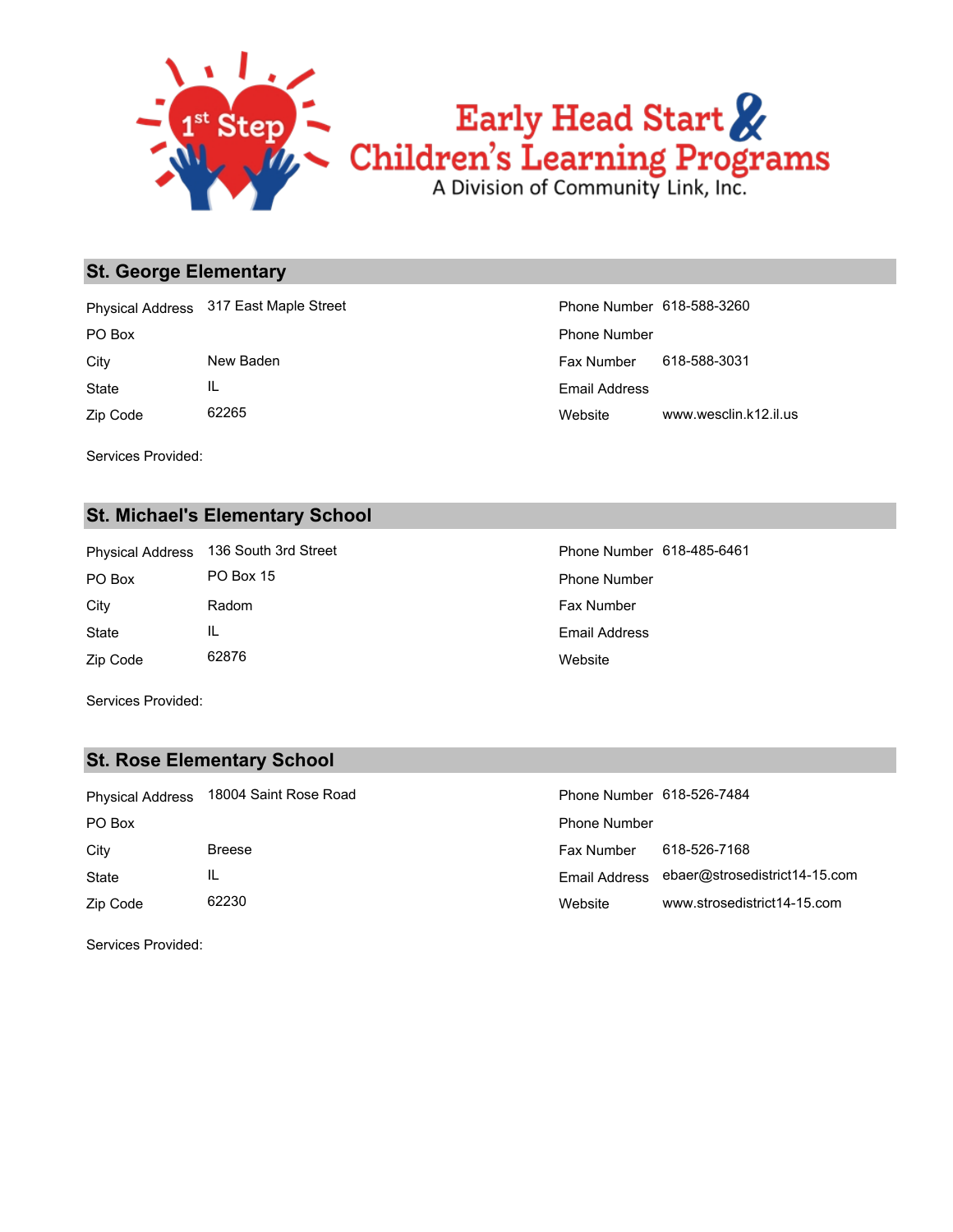

#### **The Reading Link**

|          | Physical Address 27210 College Road | Phone Number 618-545-3119 |                                      |
|----------|-------------------------------------|---------------------------|--------------------------------------|
| PO Box   |                                     | Phone Number 618-545-3000 |                                      |
| City     | Centralia                           | Fax Number                | 618-532-1170                         |
| State    | IL                                  |                           | Email Address ehaymans@kaskaskia.edu |
| Zip Code | 62801                               | Website                   | www.kaskaskia.edu/ReadingLink        |

Services Provided:

Free Adult tutoring to improve reading skills, writing or math skills (must be 17 years old and out of school)Marion, Clinton, Washington, Bond, and Fayette countiesThrough Kaskaskia College

#### **Trenton Elementary School**

|          | Physical Address 308 North Washington Street | Phone Number 618-224-9411 |                 |
|----------|----------------------------------------------|---------------------------|-----------------|
| PO Box   |                                              | <b>Phone Number</b>       |                 |
| City     | Trenton                                      | <b>Fax Number</b>         | 618-224-9417    |
| State    | IL                                           | Email Address             |                 |
| Zip Code | 62293                                        | Website                   | www.wesclin.org |

Services Provided:

PreK - 3rd grade

#### **Trinity - St. John Lutheran School**

|          | Physical Address 680 West Walnut Street | Phone Number 618-327-8561 |                           |
|----------|-----------------------------------------|---------------------------|---------------------------|
| PO Box   |                                         | <b>Phone Number</b>       |                           |
| City     | Nashville                               | Fax Number                |                           |
| State    | IL                                      | Email Address             | principal@tsilutheran.org |
| Zip Code | 62263                                   | Website                   | www.tsjlutheran.org       |

Services Provided:

Pre-Kindergarten (3 year old) through 8th grade.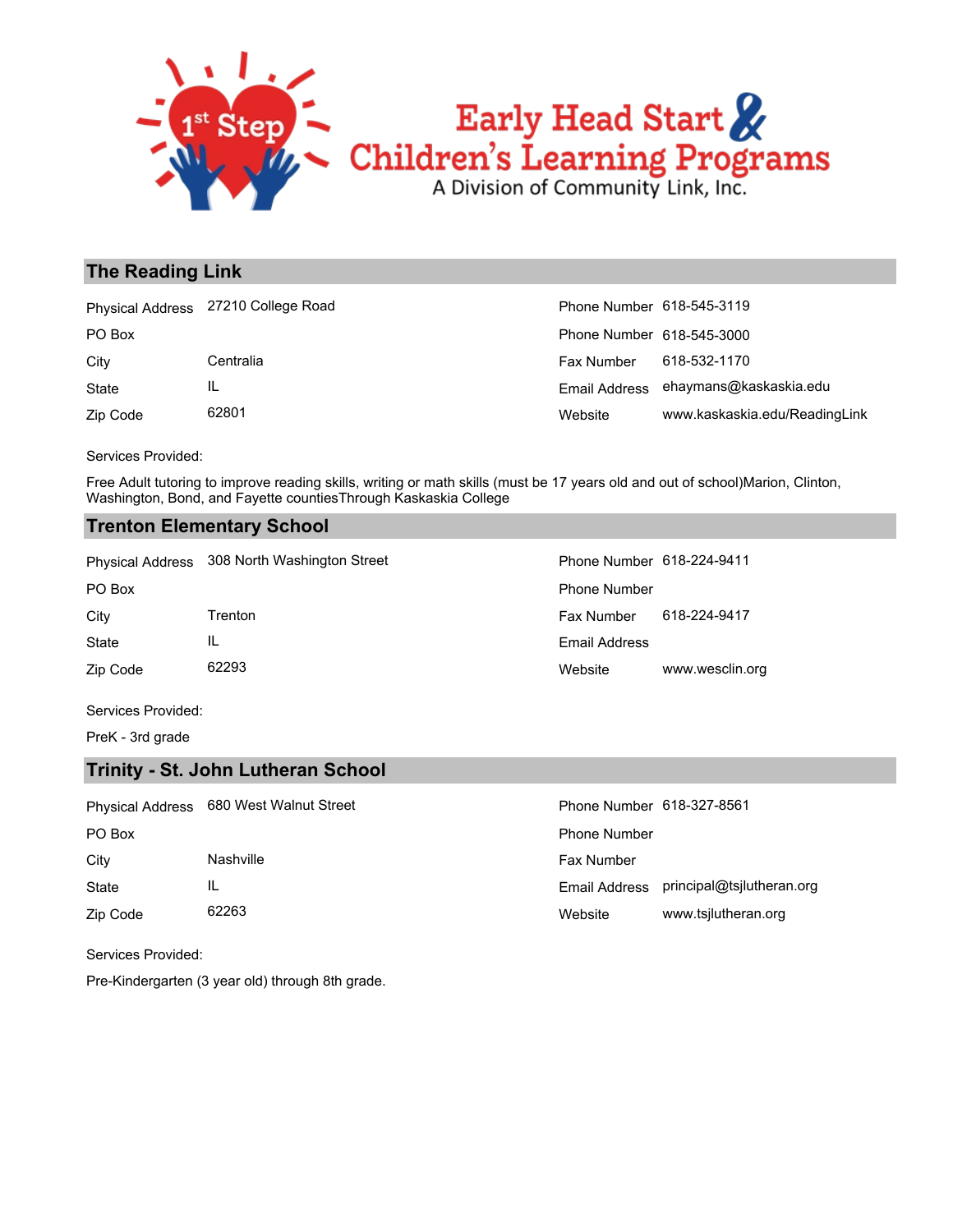

#### **Trinity Lutheran Elementary**

Zip Code 62803 State IL City Hoyleton Fax Number 618-493-7754 PO Box **PO Box 57** Phone Number Physical Address 115 North Main Street

| Phone Number 618-493-7754 |                         |
|---------------------------|-------------------------|
| Phone Number              |                         |
| Fax Number                | 618-493-7754            |
| <b>Email Address</b>      | dehning@tlshoyleton.org |
| Website                   | www.tlshoyleton.org     |

Services Provided:

#### **Trinity Luthern School**

|              | Physical Address 8701 Huey Road | Phone Number 618-495-2246 |                 |  |
|--------------|---------------------------------|---------------------------|-----------------|--|
| PO Box       | PO Box 200                      | <b>Phone Number</b>       |                 |  |
| City         | Hoffman                         | <b>Fax Number</b>         |                 |  |
| <b>State</b> | IL                              | Email Address             |                 |  |
| Zip Code     | 62250                           | Website                   | www.trinityluth |  |

| Phone Number 618-495-2246 |                                |
|---------------------------|--------------------------------|
| <b>Phone Number</b>       |                                |
| Fax Number                |                                |
| Email Address             |                                |
| Website                   | www.trinitylutheranhoffman.org |
|                           |                                |

Services Provided:

#### **Wesclin Junior High School**

| <b>Physical Address</b> | 10003 State Route 160 | Phone Number 618-224-7355 |                       |
|-------------------------|-----------------------|---------------------------|-----------------------|
| PO Box                  |                       | <b>Phone Number</b>       |                       |
| City                    | Trenton               | <b>Fax Number</b>         | 618-224-7085          |
| State                   | IL                    | Email Address             |                       |
| Zip Code                | 62293                 | Website                   | www.wesclin.k12.il.us |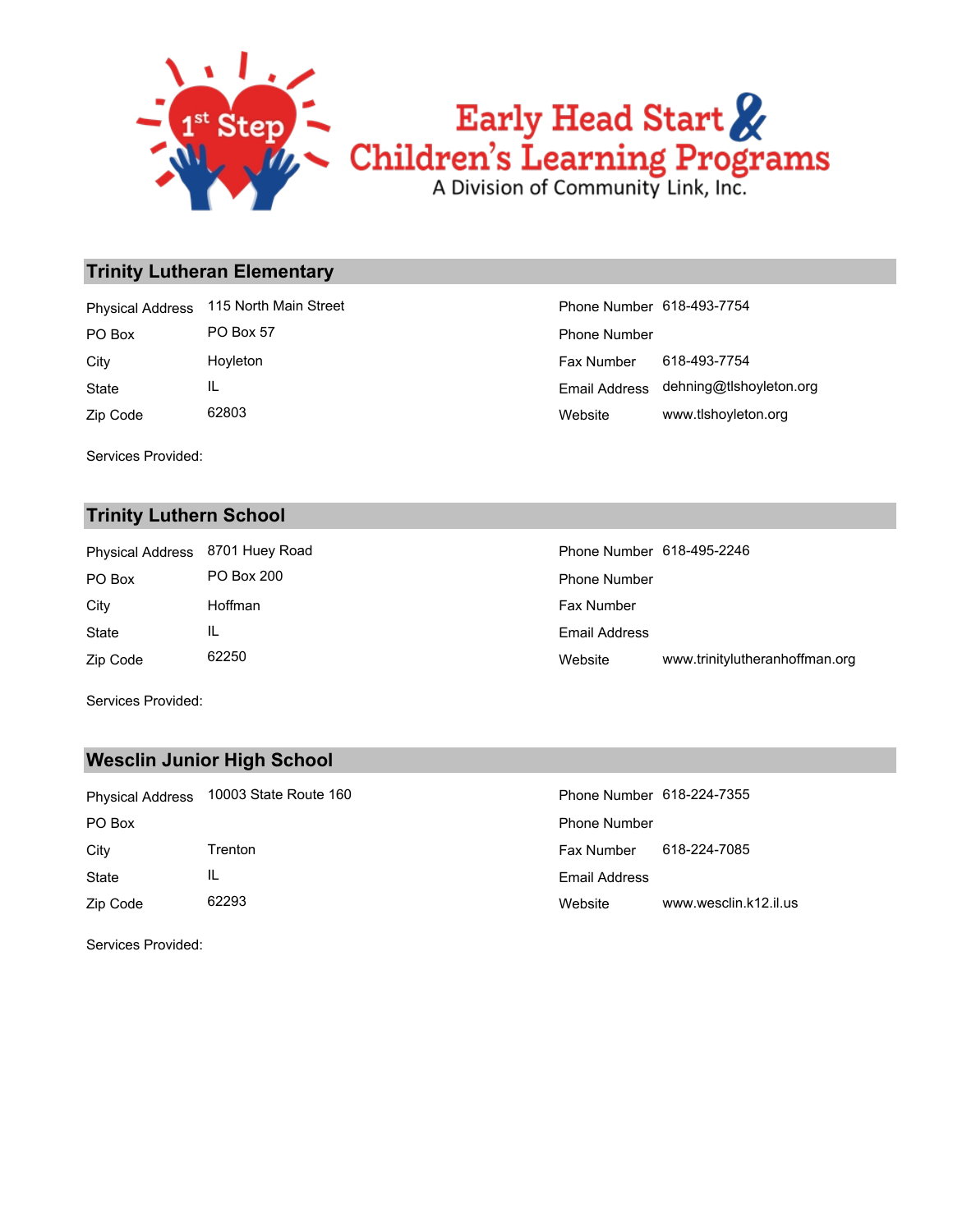

#### **Wesclin Senior High School**

Zip Code 62293 State IL City Trenton Fax Number 618-244-9106 PO Box Phone Number Physical Address 10003 State Route 160 Phone Number 618-224-7341

Website www.wesclin.k12.il.us Email Address

Services Provided:

#### **West Washington County District #10**

Zip Code 62271 State IL City Chawville City Chawville City Chamber City Chamber PO Box 27 PO Box 27 Phone Number Physical Address 508 South Front Street Phone Number 618-243-6454

**Website** Email Address

Services Provided:

#### **Willow Grove Elementary**

Zip Code 62801 State IL City Centralia Centralia Centralia Centralia Centralia Centralia Centralia Centralia Centralia Centralia Centralia PO Box Phone Number Physical Address 815 West 7th Street Phone Number 618-532-3313

**Website** Email Address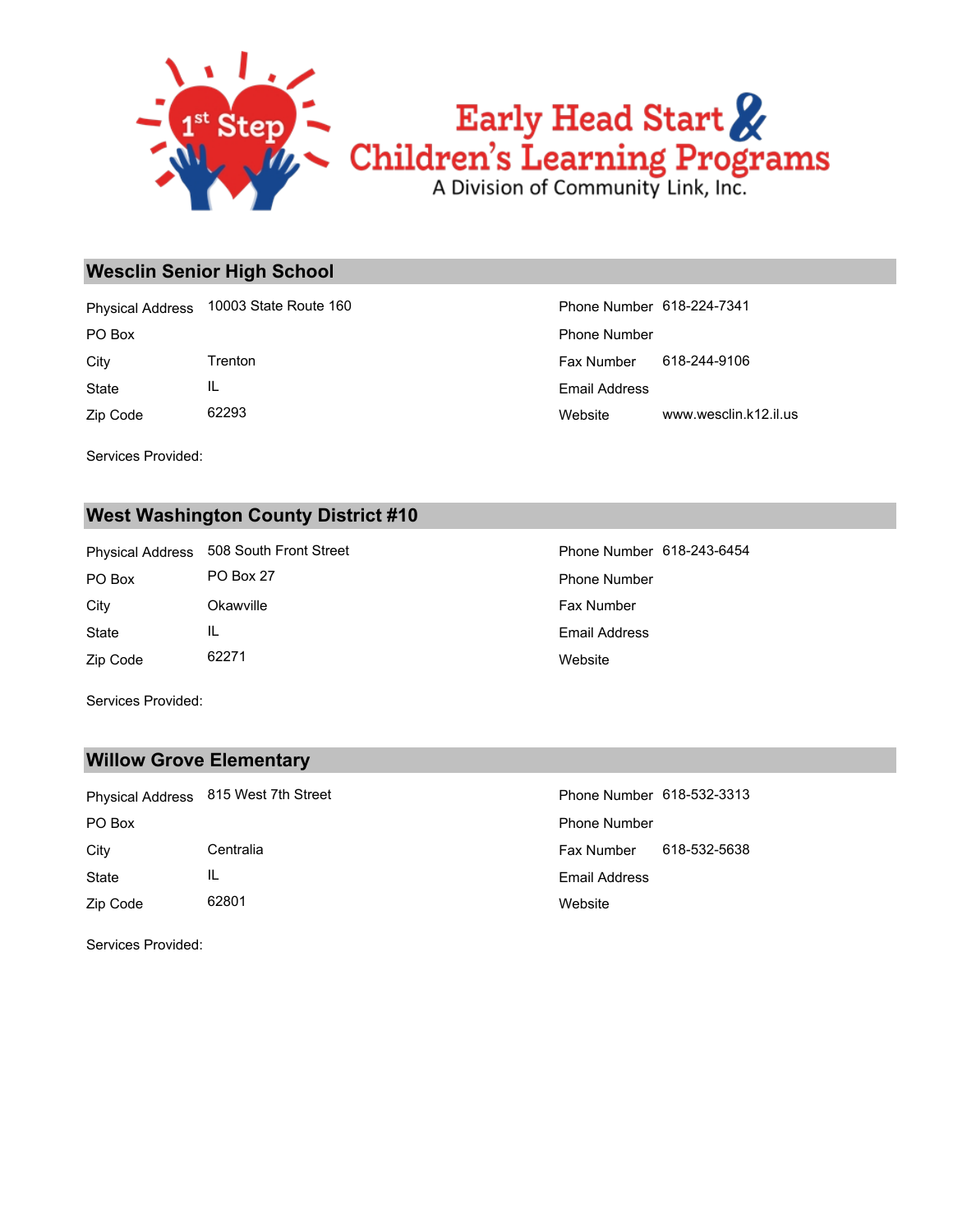

# **Employment Services Servicios de Empleo**

Illinois Department of Employment Security MERS Goodwill WIOA Vocational Rehabilitation Services - Belleville Vocational Rehabilitation Services - Mt. Vernon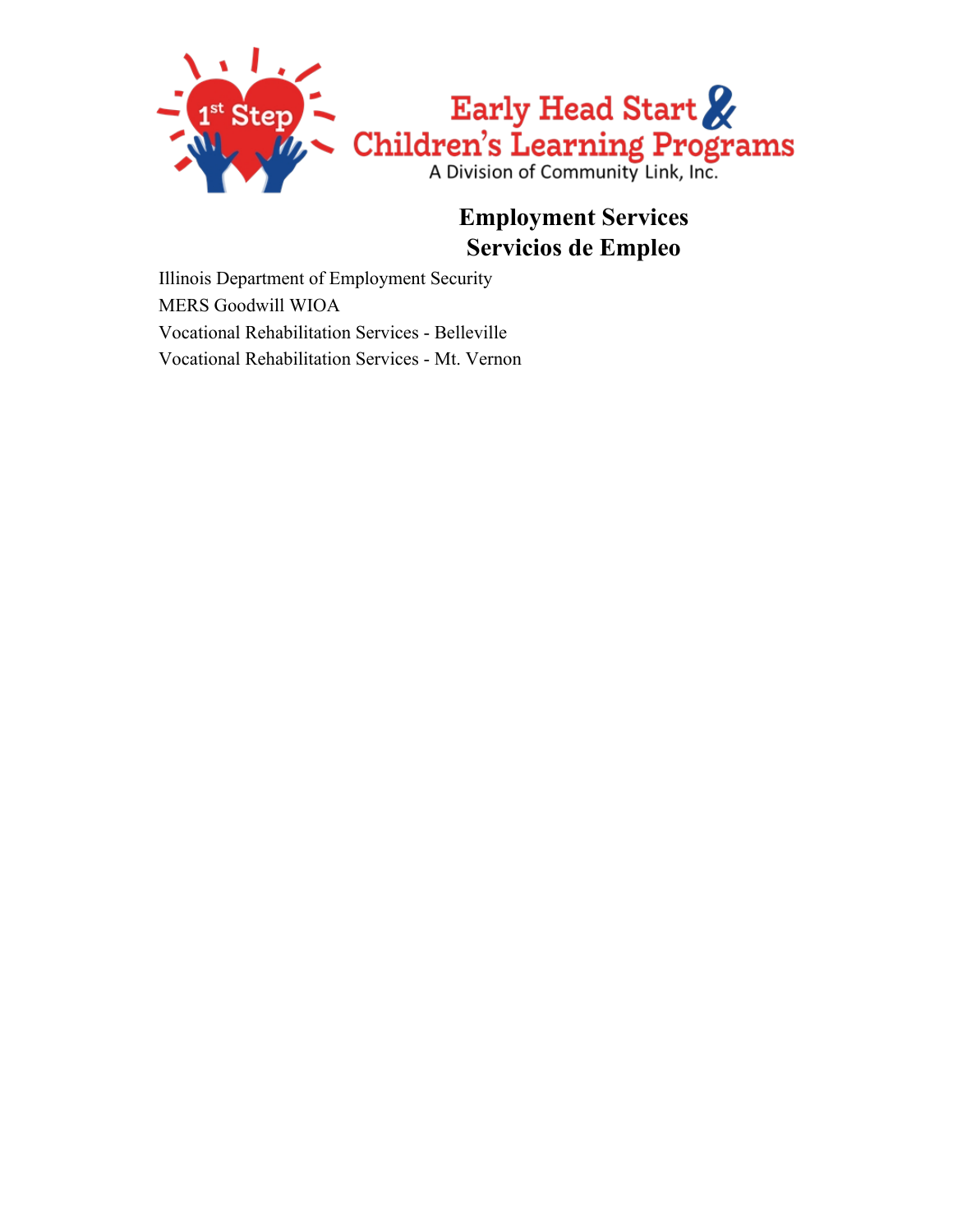

#### **Illinois Department of Employment Security**

|          | Physical Address 333 Potomac Boulevard | Phone Number 618-244-1700 |                       |
|----------|----------------------------------------|---------------------------|-----------------------|
| PO Box   |                                        | <b>Phone Number</b>       |                       |
| City     | Mt. Vernon                             | <b>Fax Number</b>         |                       |
| State    | IL                                     | Email Address             |                       |
| Zip Code | 62864                                  | Website                   | www.ides.illinois.gov |

Services Provided:

Area Served: Clinton and MarionServices provided: unemployment insurance, dislocated workers program, JTPA, SEFS- (title 1 testing, job placement, job counseling, and work experience) and Green Thumb

#### **MERS Goodwill WIOA**

|              | Physical Address 951 Fairfax Street; Suite F | Phone Number 618-322-2328 |                                                      |
|--------------|----------------------------------------------|---------------------------|------------------------------------------------------|
| PO Box       |                                              | Phone Number 618-979-0351 |                                                      |
| City         | Carlyle                                      | Fax Number                | 618-594-3464                                         |
| <b>State</b> | IL                                           | Email Address             | aknaub@mersgoodwill.org/rpruitt@<br>mersgoodwill.org |
| Zip Code     | 62231                                        | Website                   | www.mersgoodwill.org                                 |

Services Provided:

In Clinton and Washington Counties.GED tutoring and testing fee assistance, Job Readiness Training, Job Search Assistance, Paid Work Experience, Post-Secondary Education Transition Support and Career Counseling. Accepts High School Students, Graduates and Drop Outs. Ages 16 - 24. Hours: Monday - Friday 8:00 am - 4:00 pm

#### **Vocational Rehabilitation Services - Belleville**

|          | Physical Address 601 South High Street | Phone Number 618-235-5300 |              |
|----------|----------------------------------------|---------------------------|--------------|
| PO Box   |                                        | <b>Phone Number</b>       |              |
| City     | <b>Belleville</b>                      | Fax Number                | 618-235-5163 |
| State    | IL                                     | <b>Email Address</b>      |              |
| Zip Code | 62220                                  | Website                   |              |

Services Provided:

Serves St. Clair, Randolph, Monroe, and Clinton CountiesVocational rehab, home services for people 59 and under and high school special education students.8:00 am to 4:30pm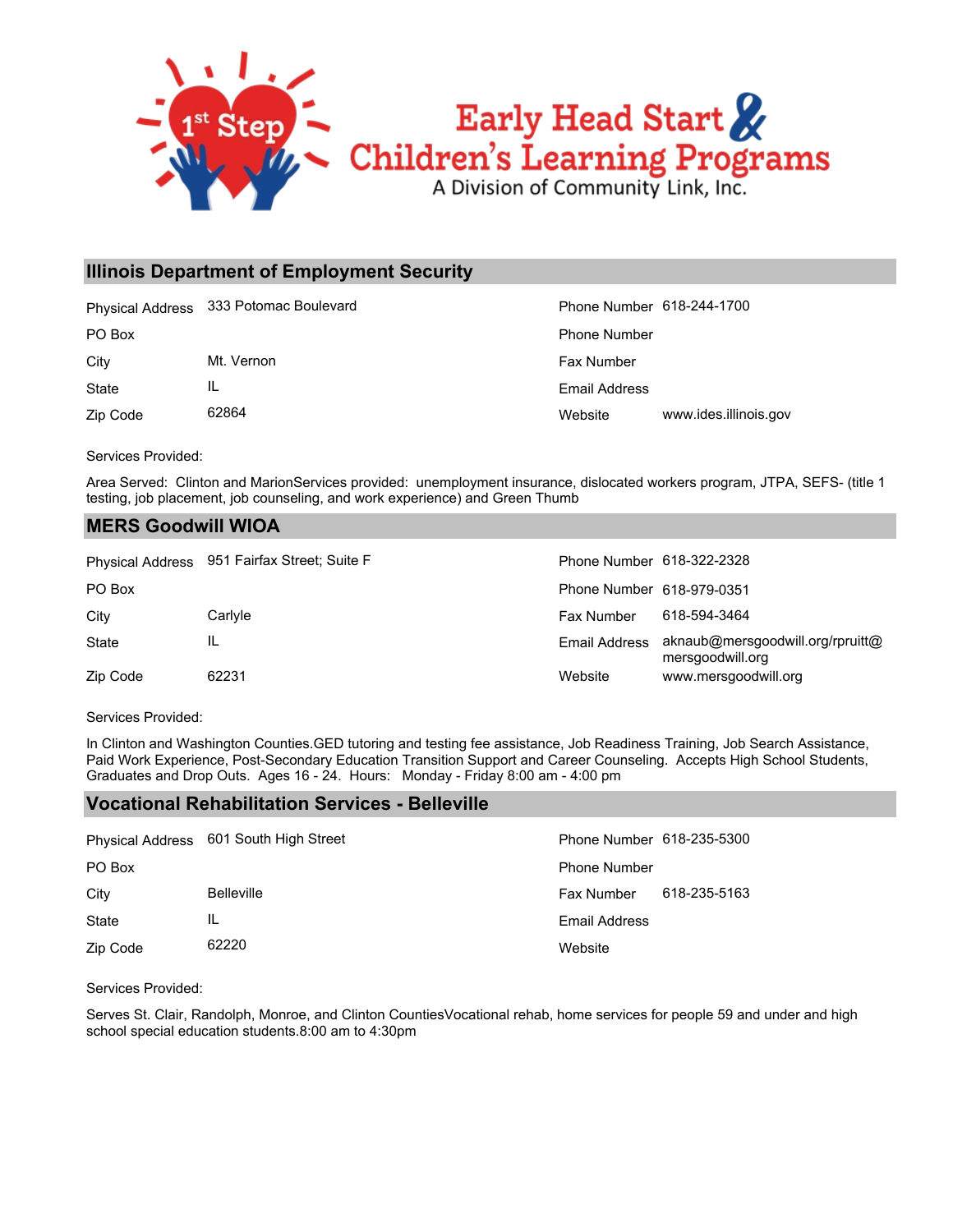

#### **Vocational Rehabilitation Services - Mt. Vernon**

Physical Address 333 Potomac Boulevard, Suite F Phone Number 618-244-0331

Zip Code 62864 State IL

**Website** Email Address City Mt. Vernon Mt. Vernon Fax Number 618-244-6883 PO Box Phone Number

Services Provided:

Serves Washington, Jefferson, Marion, Fayette, and Wayne countiesMental and Physical job placement, college training, Diagnostic Services, home services, home services programs, and Burroughs of the Blind services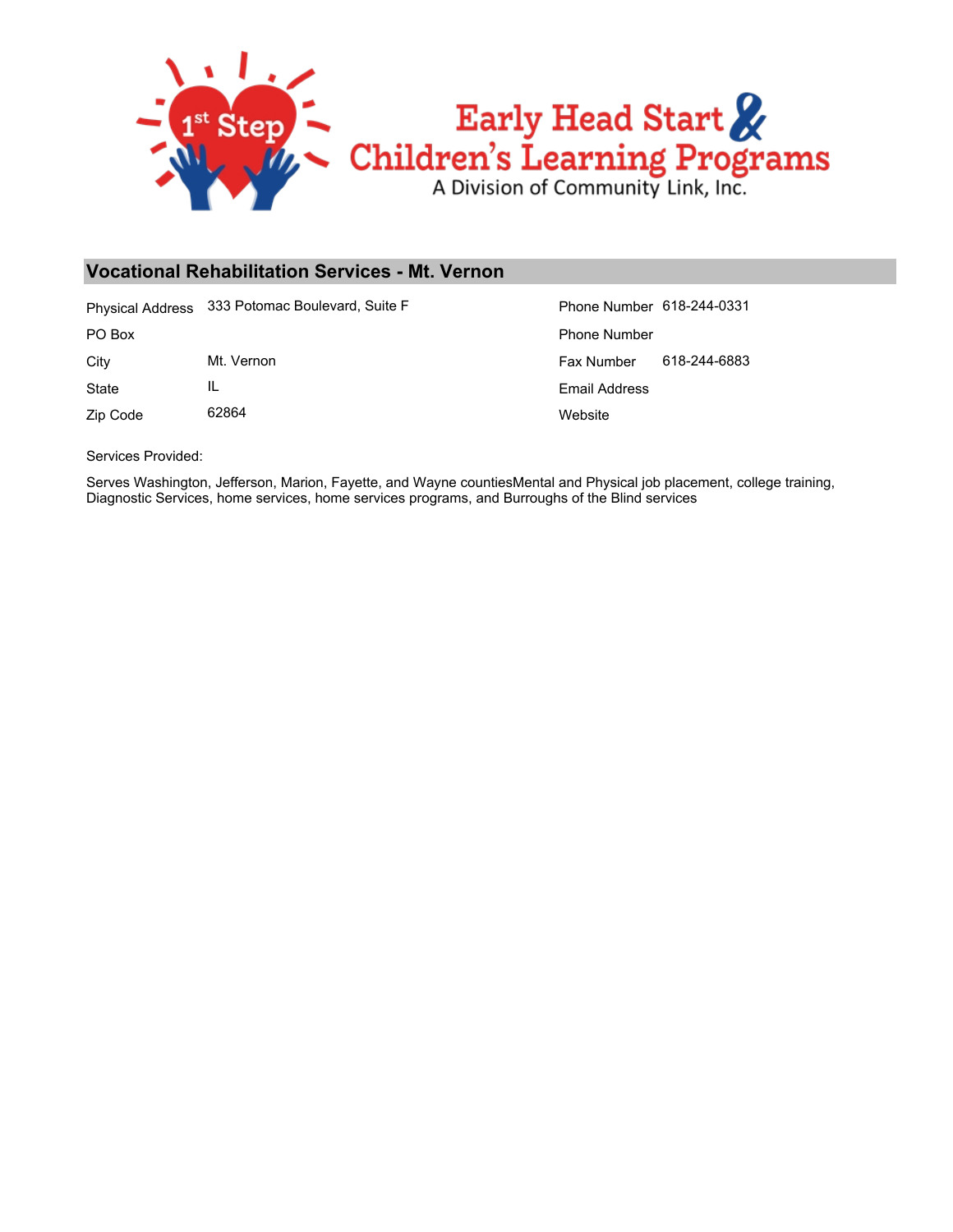

### **Food Pantry and General Services Despensa de Alimentos y Asistencia General**

BCMW Breese - Energy Assistance LIHEAP BCMW Breese Community Services Beaucoup Township Supervisor Belleville Christian Center Caring Hearts Food Coop Carlyle Christian Church Carlyle Ministerial Alliance Germantown General Assistance Grace Community Church House of Manna Irishtown General Assistance Irvington UCC Food Pantry Keyesport United Methodist Church Looking Glass General Assistance Matthew 25 Ecumenical Food Pantry New Heart Fellowship Church Food Pantry Oakdale Township Supervisor Okawville Township Supervisor - Wayland Jasper Richview Township Salvation Army St. George's Catholic Church St. Rose General Assistance St. Vincent's De Paul The Mobile Market Westgate Baptist Church

Zion United Church of Christ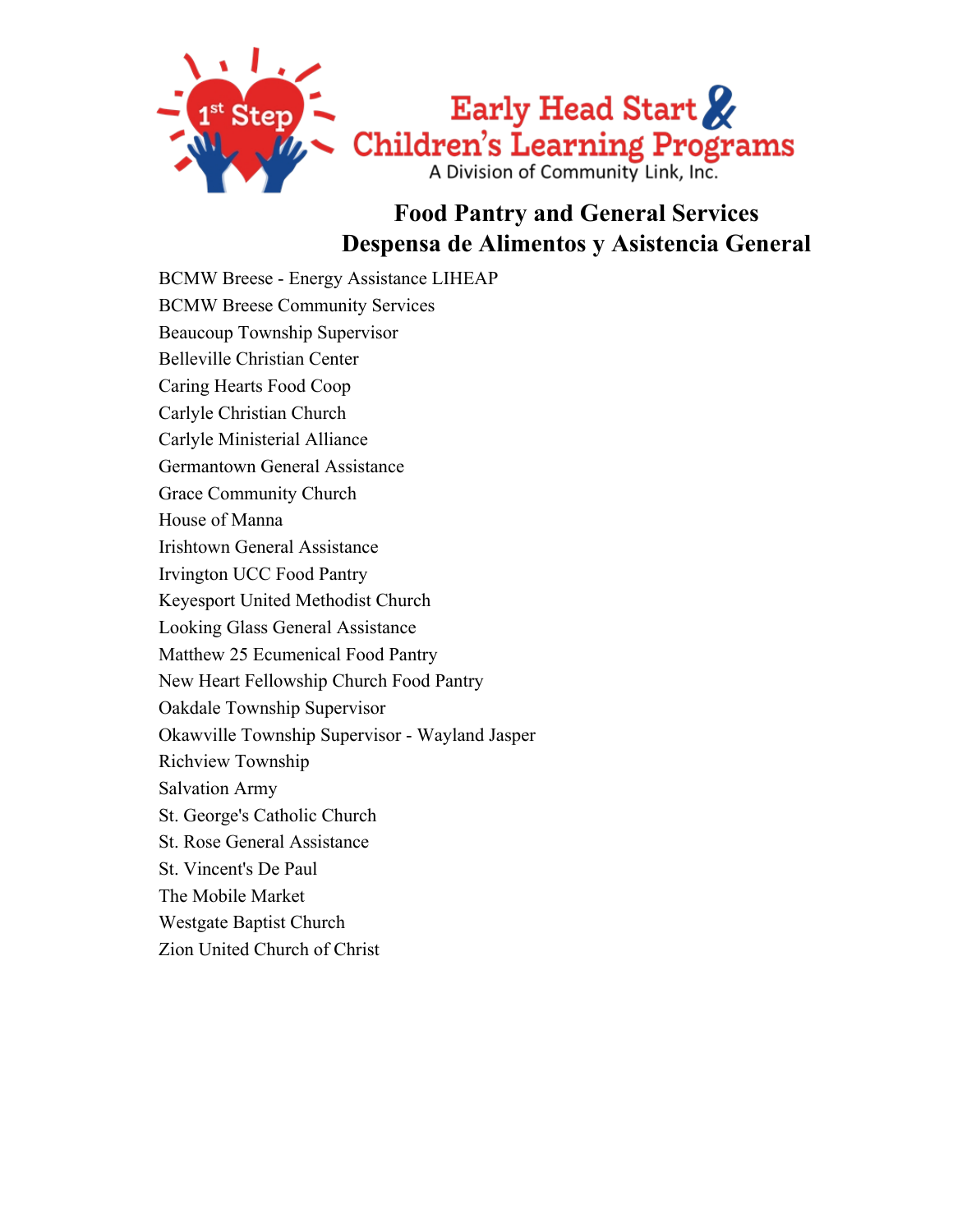

#### **BCMW Breese - Energy Assistance LIHEAP**

|          | Physical Address 625 North 2nd Street | Phone Number 618-526-7123 |                             |
|----------|---------------------------------------|---------------------------|-----------------------------|
| PO Box   |                                       | <b>Phone Number</b>       |                             |
| City     | <b>Breese</b>                         | <b>Fax Number</b>         | 618-526-7446                |
| State    | IL                                    | Email Address             | BCMWCLINTONCO@gmail.com     |
| Zip Code | 62230                                 | Website                   | www.bcmwcommunitservice.org |

Services Provided:

Energy Assistance to low income families.The Low-Income Home Energy Assistance Program (LIHEAP) is designed to assist eligible low-income households pay for winter energy services. LIHEAP will provide a onetime benefit to eligible households to be used for energy bills. The amount of the payment is determined by income, households size, fuel type and geographic location.Eligibility is determined by providing 30 days proof of income and having a utility bill in an adult household member's name. If you have an outstanding bill preventing you from getting utilities on in your name, you may be eligible. Additionally, if utilities are included in rent, you may still be eligible for assistance. Your appointment must be made with a LIHEAP representative. Leaving a message will not get you an appointment.Contact the appropriate office for the county you reside in on the dates mentioned above to make your appointment.Bond County618-664-3309Clinton County 618-526-7123Washington County618-327-8476Marion County618-532-7388 "1"Salem Office (Sept. - Dec. only)618-740-0469

#### **BCMW Breese Community Services**

|          | Physical Address 625 North 2nd Street | Phone Number 618-526-7123 |                                       |
|----------|---------------------------------------|---------------------------|---------------------------------------|
| PO Box   |                                       | <b>Phone Number</b>       |                                       |
| City     | <b>Breese</b>                         | Fax Number                | 618-526-7446                          |
| State    | IL                                    |                           | Email Address bcmwclintonco@gmail.com |
| Zip Code | 62230                                 | Website                   | www.bcmwcommunityservices.org         |

Services Provided:

Hours : Monday thru Friday 8 a.m. - 4 p.m. (closed for lunch 12 p.m. - 1 p.m.)Clinton County ONLY (must call for appointment) Anti-poverty programs for the homeless, help with basic needs/utilities, emergency food, rent/mortage, meals on wheels, education, training, financial assistance, child care, Head Start, prescription medicinesEMERGENCY FOOD PANTRY - Tuesday, Wednesday, and Thursday 8:00 a.m. - 4:00 p.m. (closed for lunch 12:00 p.m. - 1:00 p.m.)

#### **Beaucoup Township Supervisor**

| <b>Physical Address</b> |           | Phone Number 618-237-5623 |
|-------------------------|-----------|---------------------------|
| PO Box                  | PO Box 61 | <b>Phone Number</b>       |
| City                    | Nashville | <b>Fax Number</b>         |
| State                   | IL        | Email Address             |
| Zip Code                | 62263     | Website                   |

Services Provided:

Beaucoup Township only. Emergency help with utilities, housing, and prescription medicines.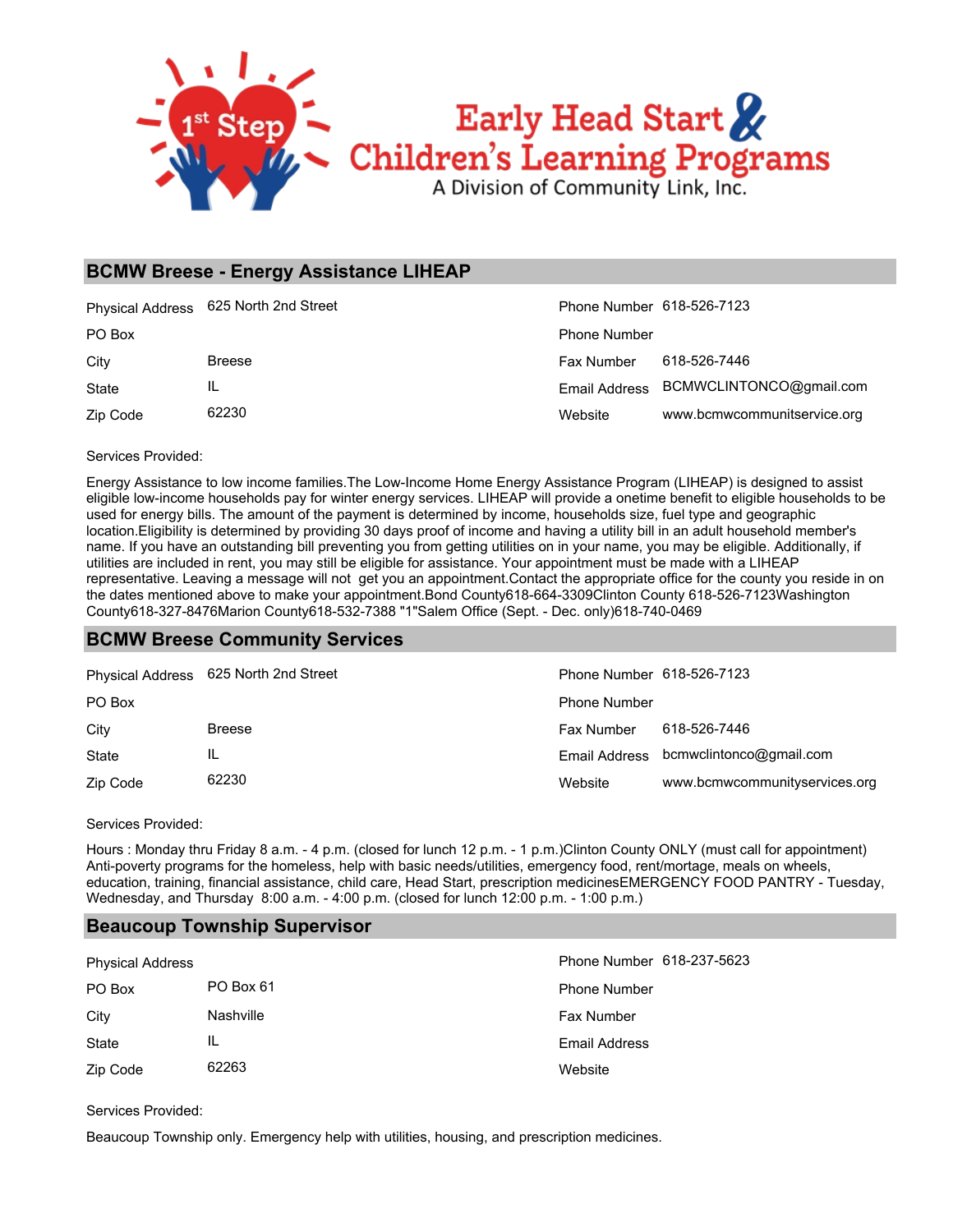

# Early Head Start &<br>Children's Learning Programs

#### **Belleville Christian Center**

| <b>Physical Address</b> | 104 South 17th Street | Phone Number 618-235-1643 |                                    |
|-------------------------|-----------------------|---------------------------|------------------------------------|
| PO Box                  | PO Box 713            | <b>Phone Number</b>       |                                    |
| City                    | <b>Belleville</b>     | Fax Number                | 618-235-9678                       |
| State                   | IL                    |                           | Email Address bccnet@sbcglobal.net |
| Zip Code                | 62226                 | Website                   | www.bellevillechristiancenter.com  |

Services Provided:

Lunches/ Emergency FoodsBoxes/ Pantry: Tuesday and Friday 11:00 am - 1:00 pmNo restrictionsMonday - Friday 9:00 am - 4:30 pm

#### **Caring Hearts Food Coop**

|          | Physical Address 330 North Buhrman Street | Phone Number 618-327-3212 |
|----------|-------------------------------------------|---------------------------|
| PO Box   |                                           | Phone Number 618-327-3183 |
| City     | Nashville                                 | <b>Fax Number</b>         |
| State    | IL                                        | Email Address             |
| Zip Code | 62263                                     | Website                   |

Services Provided:

Anyone willing to drive to Nashville4th Saturday of the month from 7:00 am - 8:00 amTheir packages are \$22.00 for about \$40.00 worth of food, which includes 4 meats, 8 - 10 vegetables.The \$22.00 fee must be paid by cash, cashiers check or money order - NO LINK CARDSThere are also packages of Meat Only for \$14.00 and Vegetables Only for \$11.00

#### **Carlyle Christian Church**

| Physical Address 1025 Lake Road |         | Phone Number 618-594-3489 |
|---------------------------------|---------|---------------------------|
| PO Box                          |         | <b>Phone Number</b>       |
| City                            | Carlyle | <b>Fax Number</b>         |
| State                           | IL      | Email Address             |
| Zip Code                        | 62231   | Website                   |

Services Provided:

Food Pantry - Emergencies only/ as needed.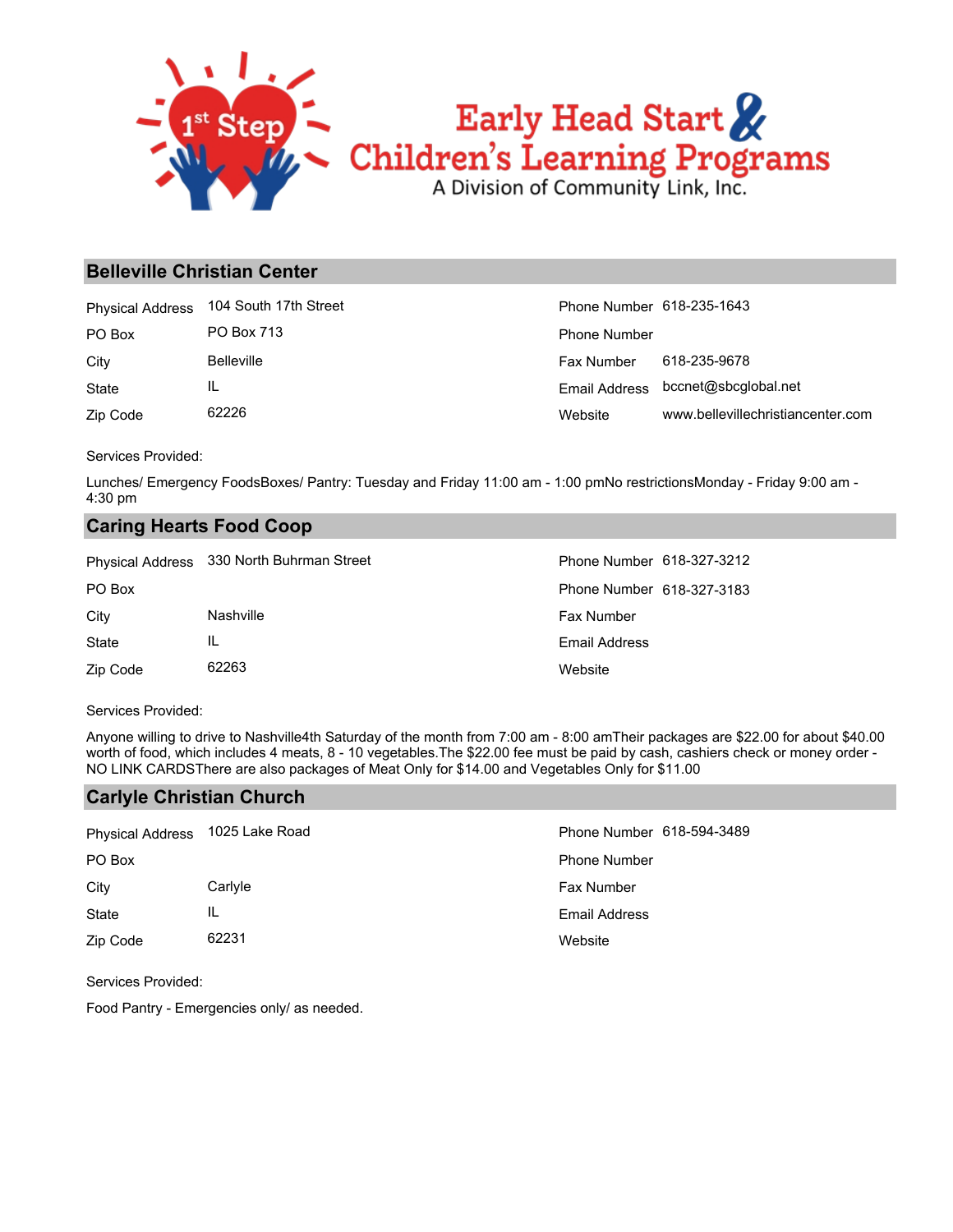

#### **Carlyle Ministerial Alliance**

Physical Address 751 Franklin Street **Phone Number 618-594-2051** Phone Number 618-594-2051

Zip Code 62231 State IL City Carlyle Carlos Carlyle Carlos Carlos Carlos Carlos Carlos Carlos Carlos Carlos Carlos Carlos Carlos Carlos Carlos Carlos Carlos Carlos Carlos Carlos Carlos Carlos Carlos Carlos Carlos Carlos Carlos Carlos Carlos Carlo

**Website** Email Address PO Box Phone Number

Services Provided:

can assist with any emergency as long as funds are availableCarlyle, Keyesport, and Royal Lake

#### **Germantown General Assistance**

| <b>Physical Address</b> | 705 Prairie Stree |
|-------------------------|-------------------|
| PO Box                  | <b>PO Box 183</b> |
| City                    | Germantown        |
| State                   | Ш.                |
| Zip Code                | 62245             |

**Website** Email Address Fax Number Phone Number Phone Number 618-971-7695

Services Provided:

Germantown Residents only. Basic needs assistance for adults with no children, rent and mortgage. Call for an application to be filled out and taken to a case worker.

#### **Grace Community Church**

| Physical Address 1 West 4th Street |         | Phone Number 618-224-7555 |              |
|------------------------------------|---------|---------------------------|--------------|
| PO Box                             |         | <b>Phone Number</b>       |              |
| City                               | Trenton | <b>Fax Number</b>         | 618-224-9068 |
| State                              | IL      | <b>Email Address</b>      |              |
| Zip Code                           | 62293   | Website                   |              |

Services Provided:

Provides assistance with rent, utilities and gasoline.Trenton residents only or those who attend a Trenton church.May call Tuesday - Friday from 9:00 am to 4:30 pm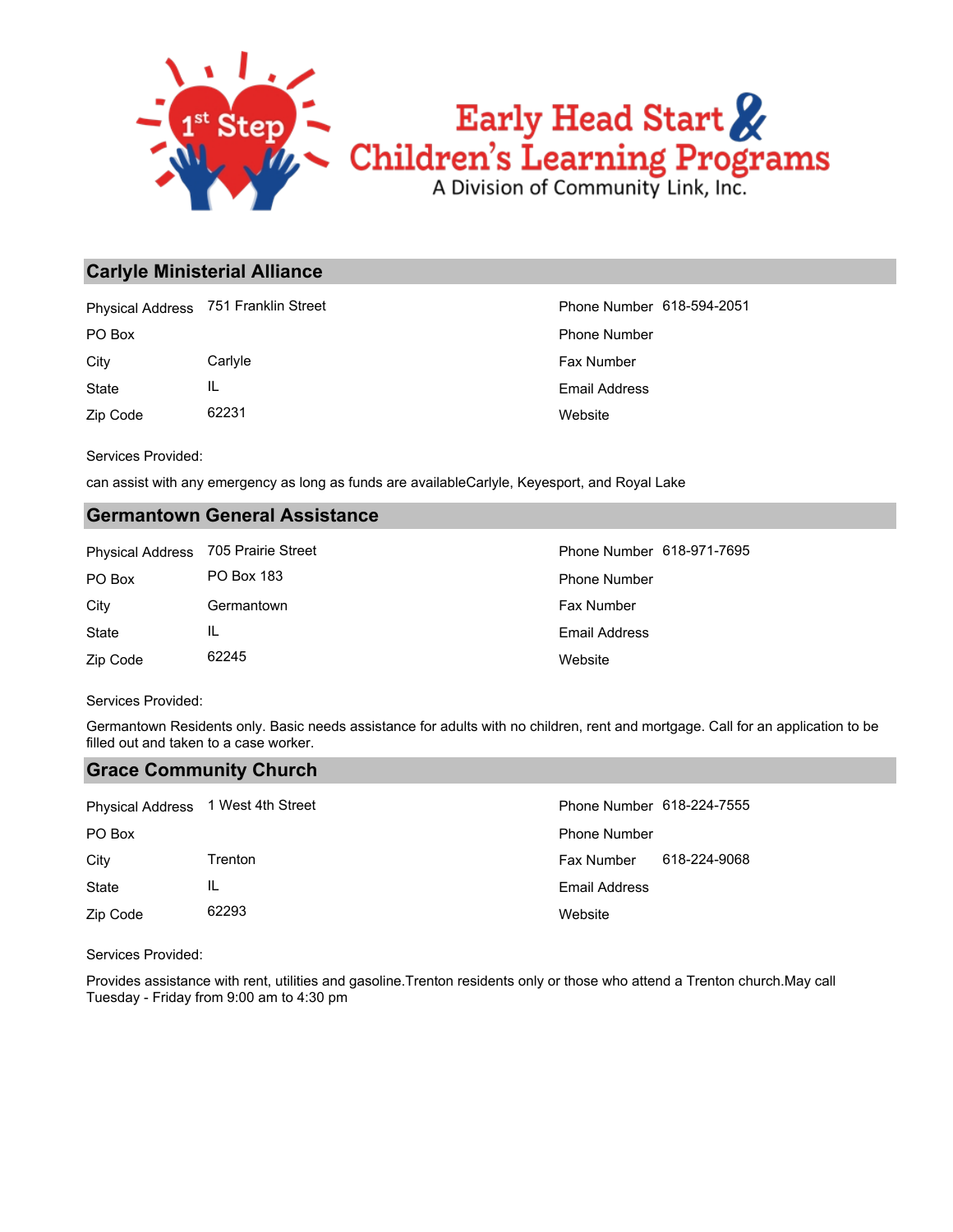

# **House of Manna**

Zip Code 62230 State IL City Breese **Fax Number Breese** Fax Number PO Box Phone Number Physical Address 480 South 4th Street Phone Number 618-526-7825

**Website** Email Address

Services Provided:

Mailing Address: 879 South 3rd Street, Breese, IL 62230Serves - Beckemeyer, Breese, St. Rose and Breese School DistrictFood Pantry: Every Monday evening from 6:00 pm - 6:30 pm - Nonperishables only

# **Irishtown General Assistance**

|          | Physical Address 21433 Walcott Road | Phone Number 618-749-5688 |
|----------|-------------------------------------|---------------------------|
| PO Box   |                                     | Phone Number 618-749-5946 |
| City     | Carlyle                             | <b>Fax Number</b>         |
| State    | IL                                  | Email Address             |
| Zip Code | 62231                               | Website                   |

Services Provided:

Keyesport Residents only. Basic needs assistance for adults with no children, rent and mortgage.

# **Irvington UCC Food Pantry**

|          | Physical Address 303 South Third Street | Phone Number 618-249-8445 |
|----------|-----------------------------------------|---------------------------|
| PO Box   |                                         | Phone Number 618-322-8177 |
| City     | <b>Irivington</b>                       | <b>Fax Number</b>         |
| State    | ΙL                                      | Email Address             |
| Zip Code | 62848                                   | Website                   |

### Services Provided:

Distributing USDA Commodities - A Program of the Illinois Department of Human Services Monetary Donations can be mailed to the above address.Area Serves: All Washington Counties ResidentsHours: 1st and 4th Saturday of the month 9:00 a.m. to 11 a.m. and 2nd and 3rd Sunday of the month 11:00 am - 1:00 pm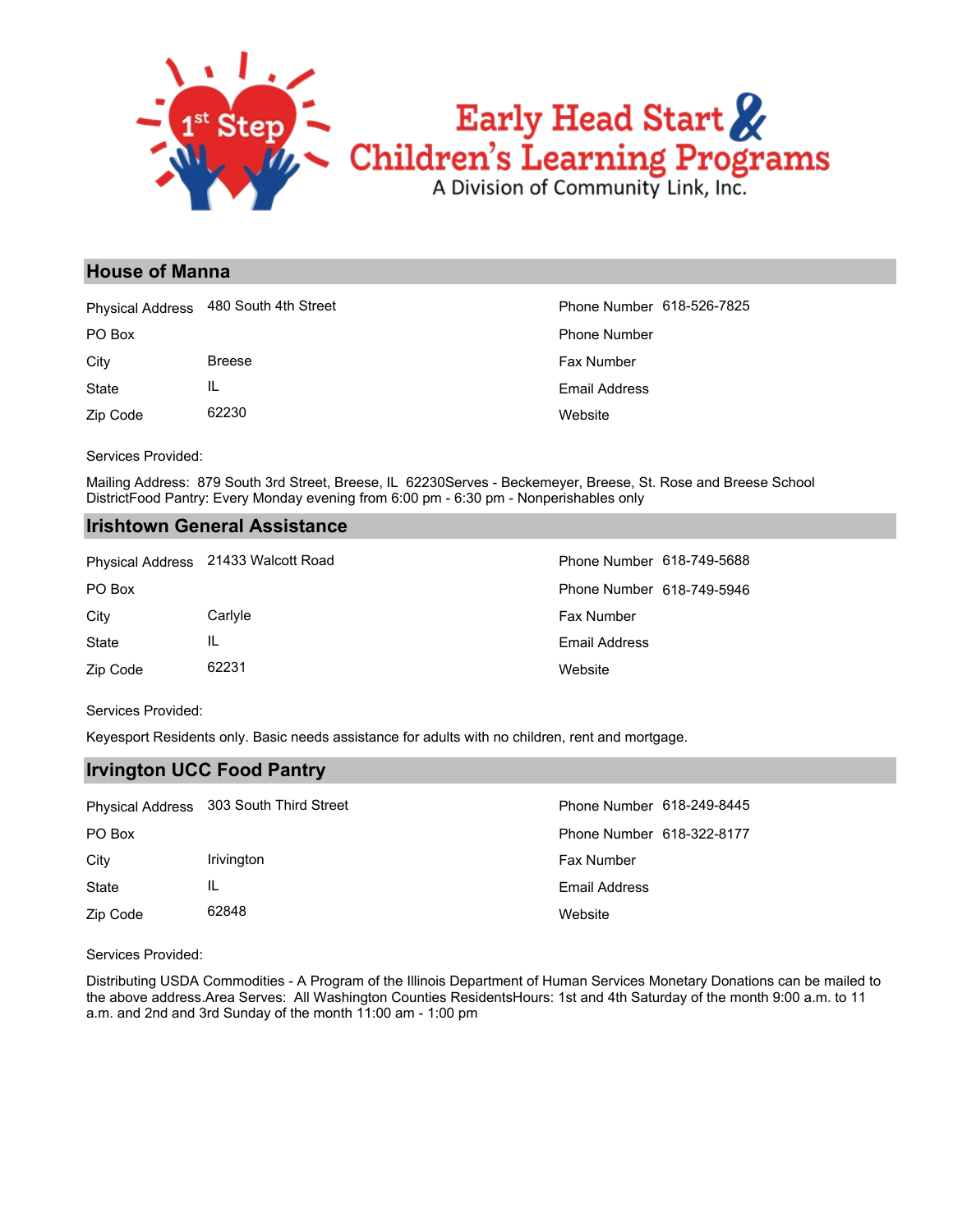

# **Keyesport United Methodist Church**

Physical Address 909 Main Street **Phone Number 618-749-2005** 

Zip Code 62253 State IL City **Keyesport Keyesport Fax Number** Fax Number

Services Provided:

Only opened on the 3rd Saturday of the month.

# **Looking Glass General Assistance**

Physical Address 3113 Leisure Street Phone Number 618-588-4888

Zip Code 62265 State IL City New Baden **New Baden Fax Number** 

**Website** Email Address PO Box Phone Number

**Website** Email Address PO Box Phone Number 618-588-7148

Services Provided:

New Baden Residents only. Basic needs assistance for adults with no children.

# **Matthew 25 Ecumenical Food Pantry**

State IL City Carlyle Carlos Carlyle Carlos Carlos Carlos Carlos Carlos Carlos Carlos Carlos Carlos Carlos Carlos Carlos Carlos Carlos Carlos Carlos Carlos Carlos Carlos Carlos Carlos Carlos Carlos Carlos Carlos Carlos Carlos Carlo PO Box Phone Number Physical Address 1171 Livingston Street **Phone Number 618-594-3223** 

**Website** Email Address

Services Provided:

Zip Code

Every Wednesday from 9:00 am - 11:00 am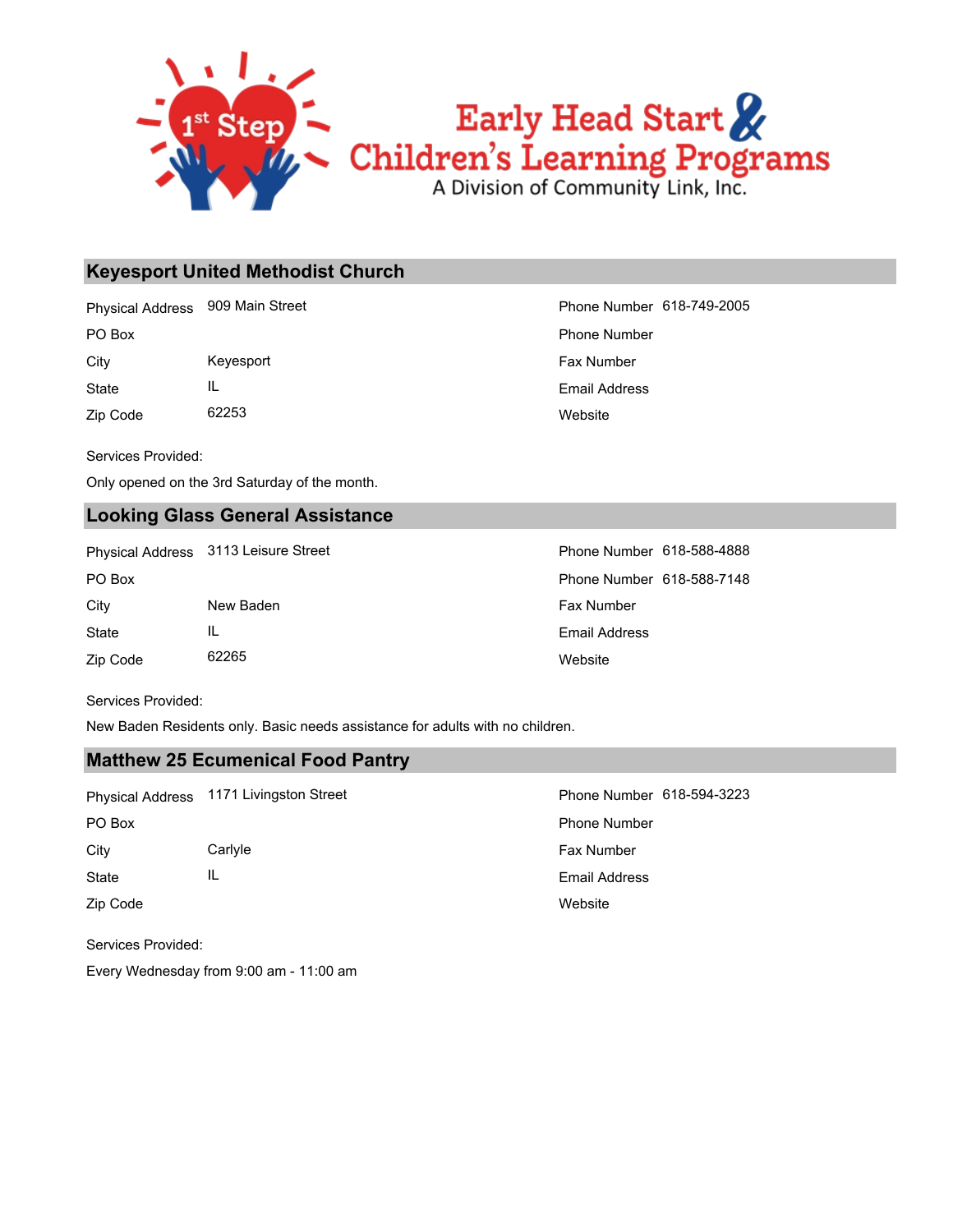

# **New Heart Fellowship Church Food Pantry**

Physical Address 22216 Wetsell Street Phone Number 618-485-2014

State IL City Beaucoup **Beaucoup Fax Number** 

Zip Code 62263

**Website** Email Address PO Box Phone Number 618-429-9021

Services Provided:

Pick up is on the 3rd Sat of the Month. Advance call in is required on the TUESDAY before pickup.

# **Oakdale Township Supervisor**

PO Box **Phone Number** Po Box **Phone Number** Po Box **Phone Number** Physical Address 183 South Ayers **Phone Number 618-329-5770** 

Zip Code 62268 State IL City **Oakdale** Casset Oakdale **Fax Number** City

**Website** Email Address

Services Provided:

Oakdale Township only. General Assistance only. NO Emergency Funds.

# **Okawville Township Supervisor - Wayland Jasper**

| <b>Physical Address</b> | 108 12th Street | Phone Number 618-243-2222 |                                           |
|-------------------------|-----------------|---------------------------|-------------------------------------------|
| PO Box                  | PO Box 429      |                           | Phone Number Cell Phone: 618<br>-920-6410 |
| City                    | Okawville       | <b>Fax Number</b>         | 618-243-9992                              |
| State                   | IL              | <b>Email Address</b>      |                                           |
| Zip Code                | 62271           | Website                   |                                           |

Services Provided:

General Assistance, Emergency help with utilities, housing and prescription medicines.Okawville Township Only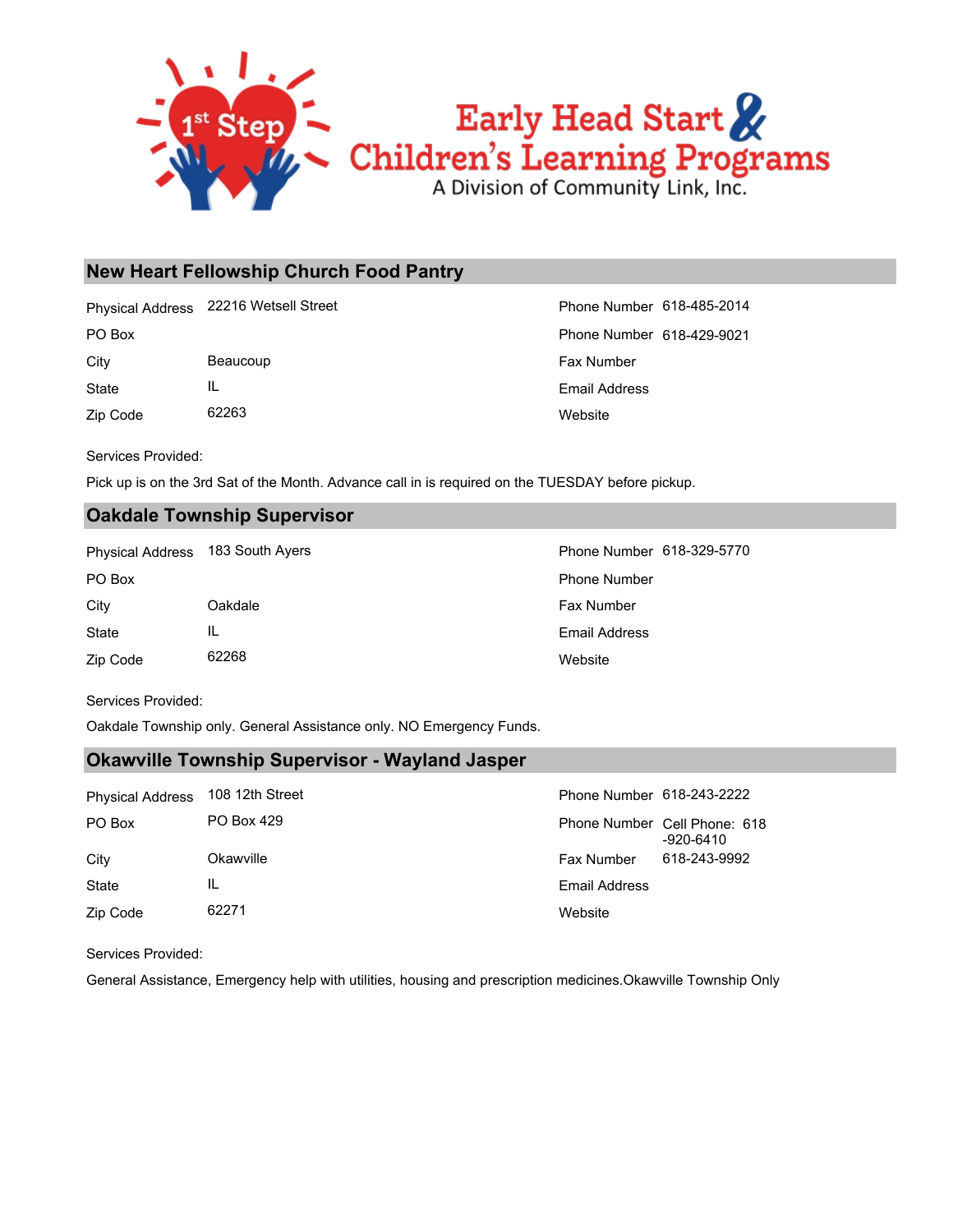

# Early Head Start &<br>Children's Learning Programs

# **Richview Township**

Physical Address 28311 Hawaii Road **Phone Number 618-249-6985** Phone Number 618-249-6985

Zip Code 62808 State IL City **Ashley Ashley Ashley Ashley Ashley Ashley Ashley Ashley Ashley Ashley Ashley Ashley Ashley Ashley Ashley** 

**Website** Email Address PO Box Phone Number

Services Provided:

General Assistance, Emergency help utilities, housing and prescription medicines.Richview Township Only

# **Salvation Army**

|          | Physical Address 204 South Commercial | Phone Number 618-532-5942 |                                                  |
|----------|---------------------------------------|---------------------------|--------------------------------------------------|
| PO Box   |                                       | <b>Phone Number</b>       |                                                  |
| City     | Centralia                             | <b>Fax Number</b>         |                                                  |
| State    | IL                                    |                           | Email Address tolleyne_ray@usc.salvationarmy.org |
| Zip Code | 62801                                 | Website                   | www.salvationarmy.org                            |

Services Provided:

Can received food assistance 1 time per month.Hours: Monday - Friday 9:00 am to 2:00 pm Bread Line - Tuesday and Friday 12:30 pm - 1:30 pm Food Pantry - Tuesday and Friday 9:00 am to 12:00 pmAlso provides clothing vouchers and Warm Neighbors Program for Marion County and Centralia Residents in Clinton County.

# **St. George's Catholic Church**

|          | Physical Address 200 North 3rd Street | Phone Number 618-588-4323 |                                |
|----------|---------------------------------------|---------------------------|--------------------------------|
| PO Box   |                                       | <b>Phone Number</b>       |                                |
| City     | New Baden                             | Fax Number                | 618-588-2413                   |
| State    | IL                                    | Email Address             | saintgcatholicchurch@gmail.com |
| Zip Code | 62265                                 | Website                   | stgeorgefamily.org             |

Services Provided:

Meat Vouchers Only.New Baden Area Residents OnlyTuesday 8:30 am - 4:00 pm and Thursday 8:30 am to 12:30 pm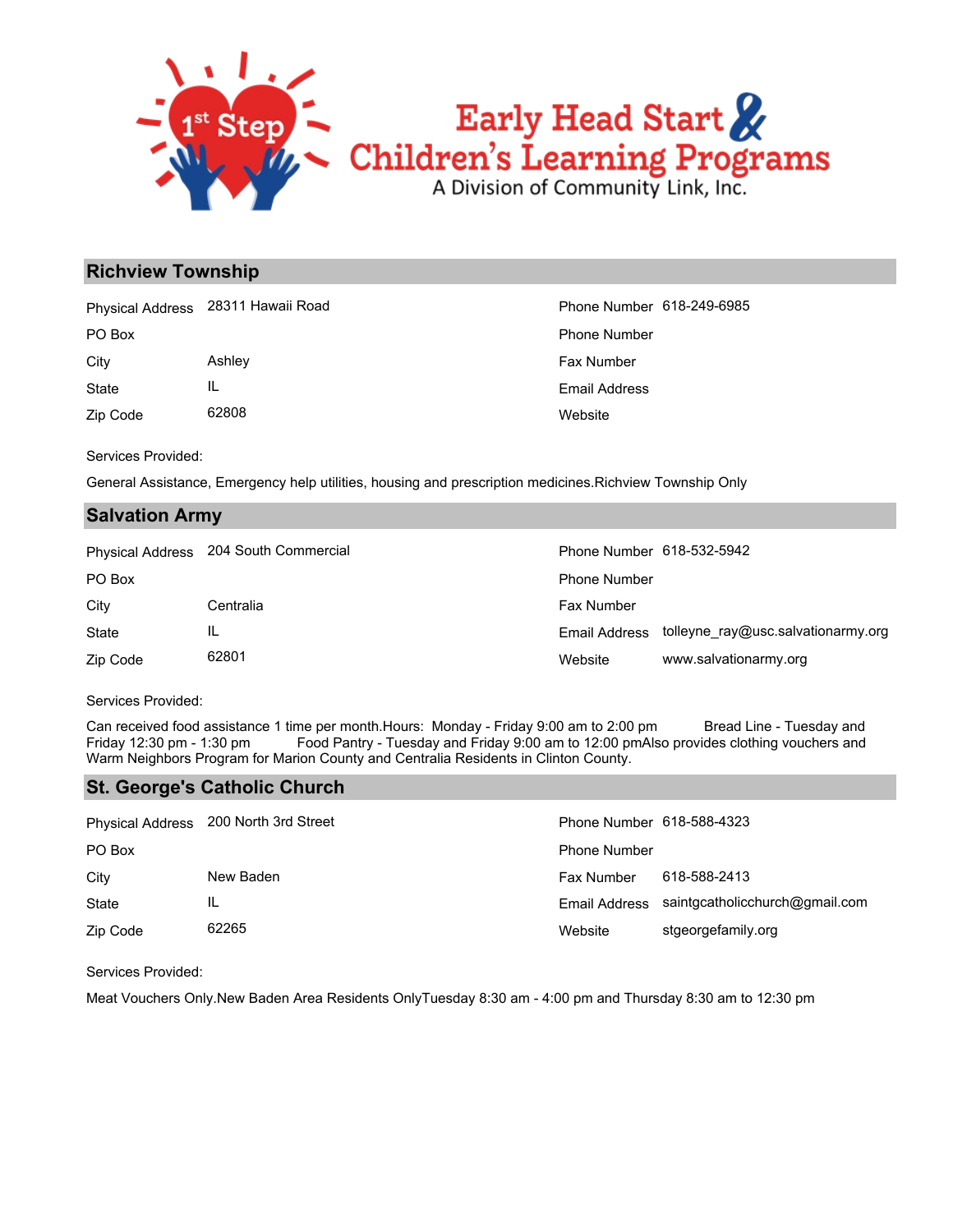

# **St. Rose General Assistance**

PO Box Phone Number Physical Address 14446 Baumann Road Phone Number 618-654-2236

Zip Code 62249 State IL City **Highland Highland Fax Number Fax Number** 

**Website** Email Address

Services Provided:

St. Rose Residents only.Basic Needs Assistance for Adults with no children.

# **St. Vincent's De Paul**

Physical Address 306 Prairie Street, Village Hall Phone Number 618-523-4243

| PO Box   |            |
|----------|------------|
| City     | Germantown |
| State    | Ш.         |
| Zip Code | 62245      |

**Website** Email Address Fax Number Phone Number

Services Provided:

Food Pantry - Every Monday from 11:00 am to 1:00 pmServes Damiansville, Albers, Aviston, Germantown, and Bartelso

# **The Mobile Market**

|          | Physical Address East St. Louis Street | Phone Number 618-327-8881, | Amanda Fox<br>Clark |
|----------|----------------------------------------|----------------------------|---------------------|
| PO Box   |                                        | <b>Phone Number</b>        |                     |
| City     | Nashville                              | <b>Fax Number</b>          |                     |
| State    | IL                                     | <b>Email Address</b>       |                     |
| Zip Code | 62263                                  | Website                    |                     |

Services Provided:

FREE Fresh Produce, Dairy & Other Perishable Foods3rd Tuesday of each month at 10:00 am until food is gone. Please bring your own bags, boxes, or carts to carry your items home.This is made possible by the Illinois Extension Office, Illinois 4-H Foundation and Washington County Farm Bureau.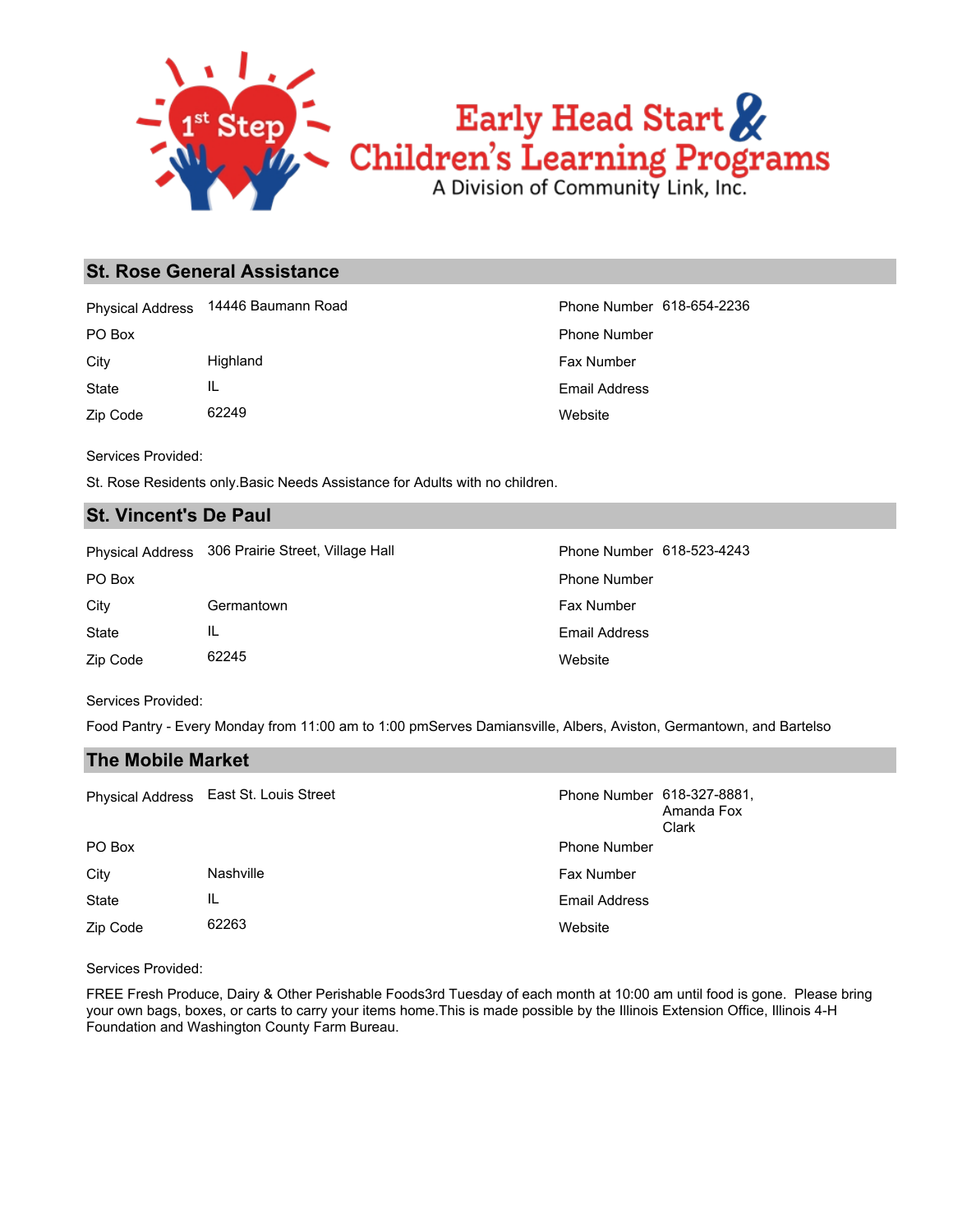

# **Westgate Baptist Church**

|          | Physical Address 843 West Boardway | Phone Number 618-224-7581 |                                   |
|----------|------------------------------------|---------------------------|-----------------------------------|
| PO Box   |                                    | <b>Phone Number</b>       |                                   |
| City     | Trenton                            | <b>Fax Number</b>         |                                   |
| State    | IL                                 |                           | Email Address shart22@charter.net |
| Zip Code | 62293                              | Website                   |                                   |

Services Provided:

Food PantryTrenton Residents and emergency service then directed to their local pantry.Hours: Wednesday 6:00 pm - 7:00 pm

# **Zion United Church of Christ**

State IL City New Baden **New Baden Fax Number** PO Box **Phone Number** Po Box **Phone Number** Po Box **Phone Number** Physical Address 414 West Hanover Phone Number 618-588-4135

# Website www.zionuccnb.net Email Address zionucc.sec@zionuccnb.com

Services Provided:

Zip Code 62265

New Baden residents ONLYOffice Hours: 8:30 am - 5:00 pmFood Pantry Hours: 9:00 am - 3:00 pm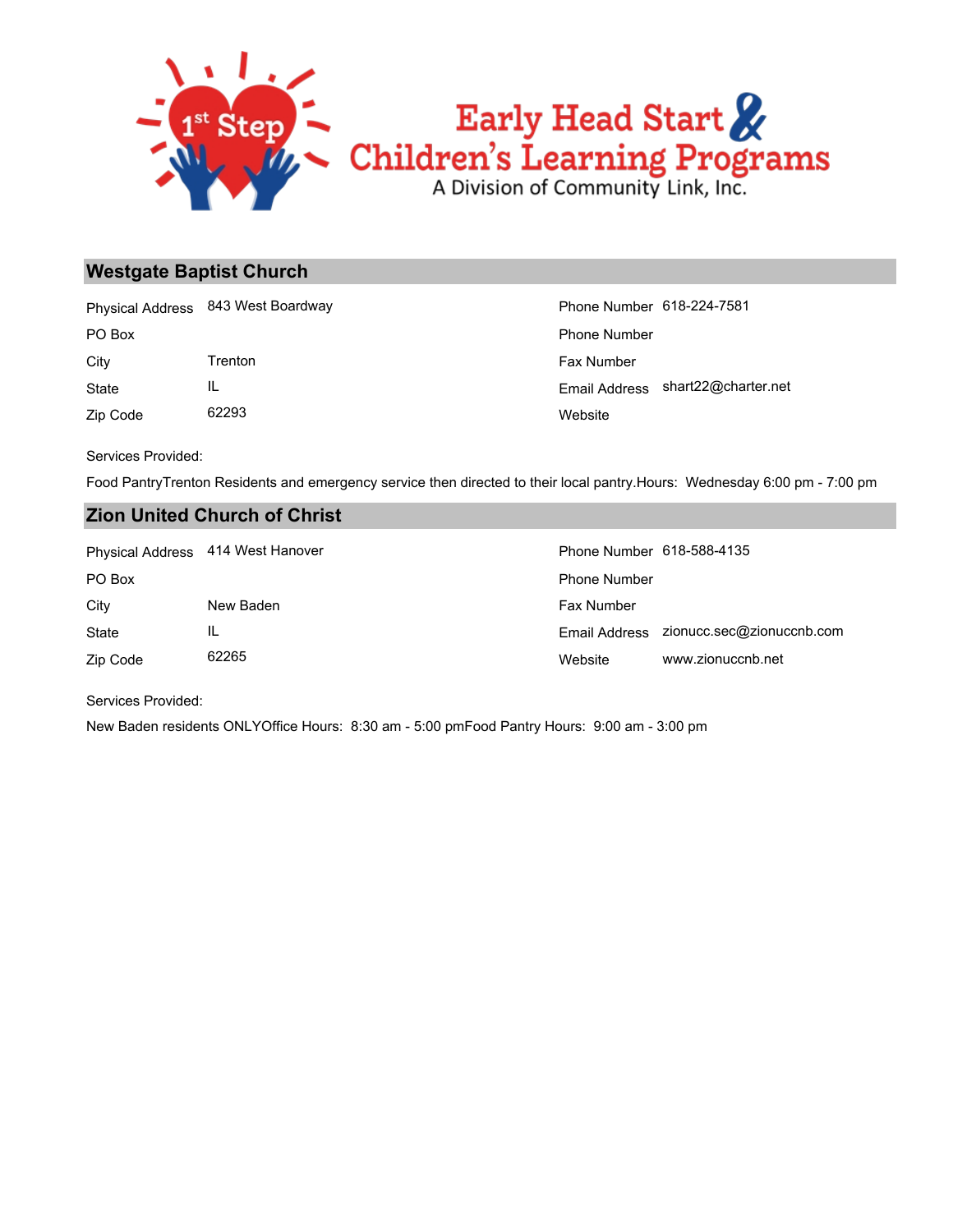

**Hospitals Hospitales**

Barnes-Jewish Hospital Crossroads Community Hospital HSHS Greenville Hospital HSHS St. Elizabeth's Hospital HSHS St. Joseph's Hospital Memorial Hospital - Belleville Memorial Hospital - East Sparta Hospital SSM Cardinal Glennon Hospital St. Louis Children's Hospital Washington County Hospital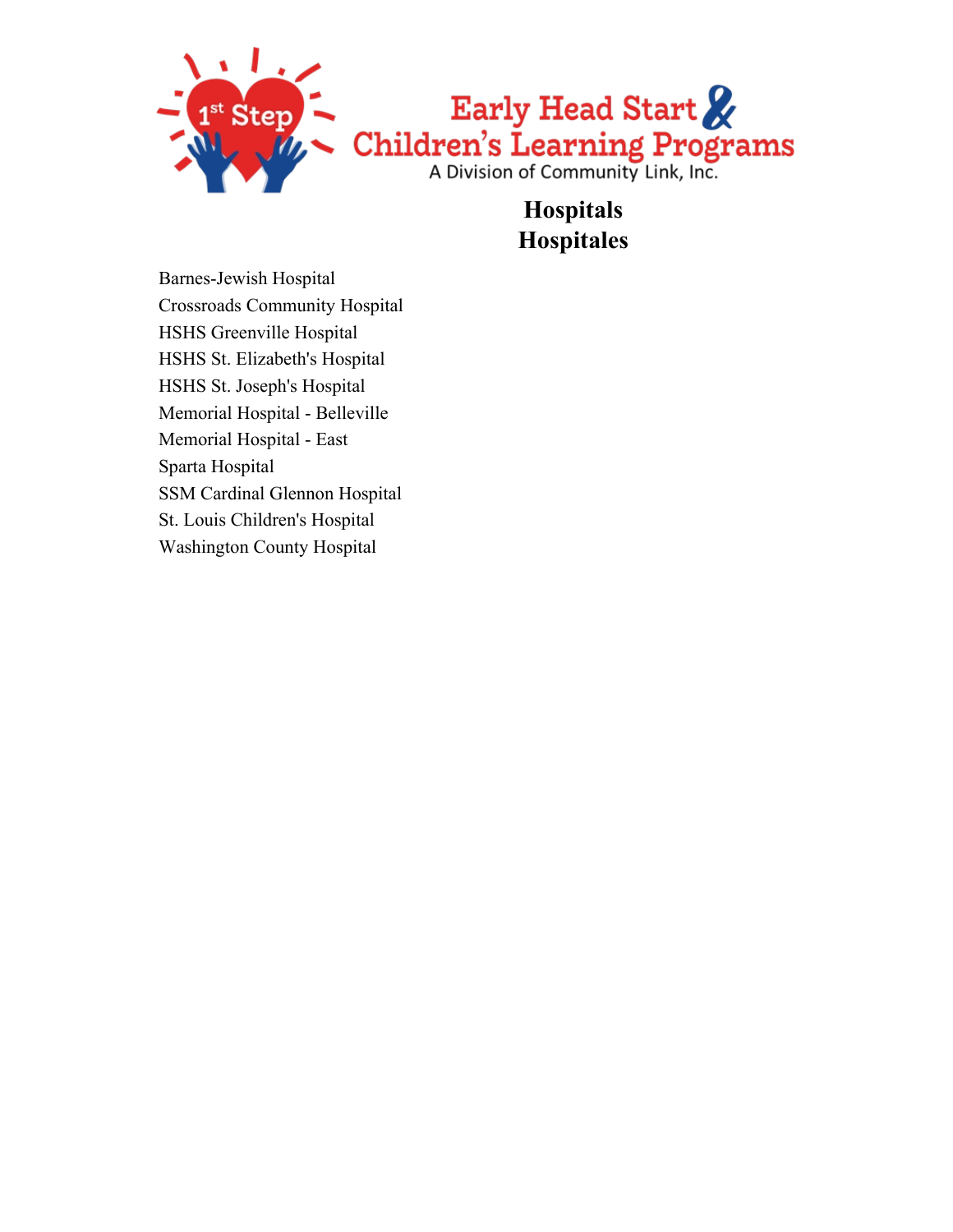

# **Barnes-Jewish Hospital**

Physical Address 1 Barnes-Jewish Hospital Plaza Phone Number (314)747-3000

Zip Code 63110 State MO City St. Louis St. Louis Fax Number

**Website** Email Address PO Box Phone Number

Services Provided:

# **Crossroads Community Hospital**

State IL City Mt. Vernon Fax Number 618-244-5566 PO Box **Phone Number** Po Box **Phone Number** Po Box **Phone Number** Po Box **Phone Number** Physical Address 8 Doctors Park Road Phone Number 618-244-5500

Website www.crossroadscommunityhospital. com Email Address sandra\_hall@crossroadshospital.co m

Services Provided:

Zip Code 62864

# **HSHS Greenville Hospital**

|              | Physical Address 200 Health Care Drive | Phone Number 618-664-1230 |
|--------------|----------------------------------------|---------------------------|
| PO Box       |                                        | <b>Phone Number</b>       |
| City         | Greenville                             | <b>Fax Number</b>         |
| <b>State</b> | IL                                     | Email Address             |
| Zip Code     | 62246                                  | Website                   |

Services Provided: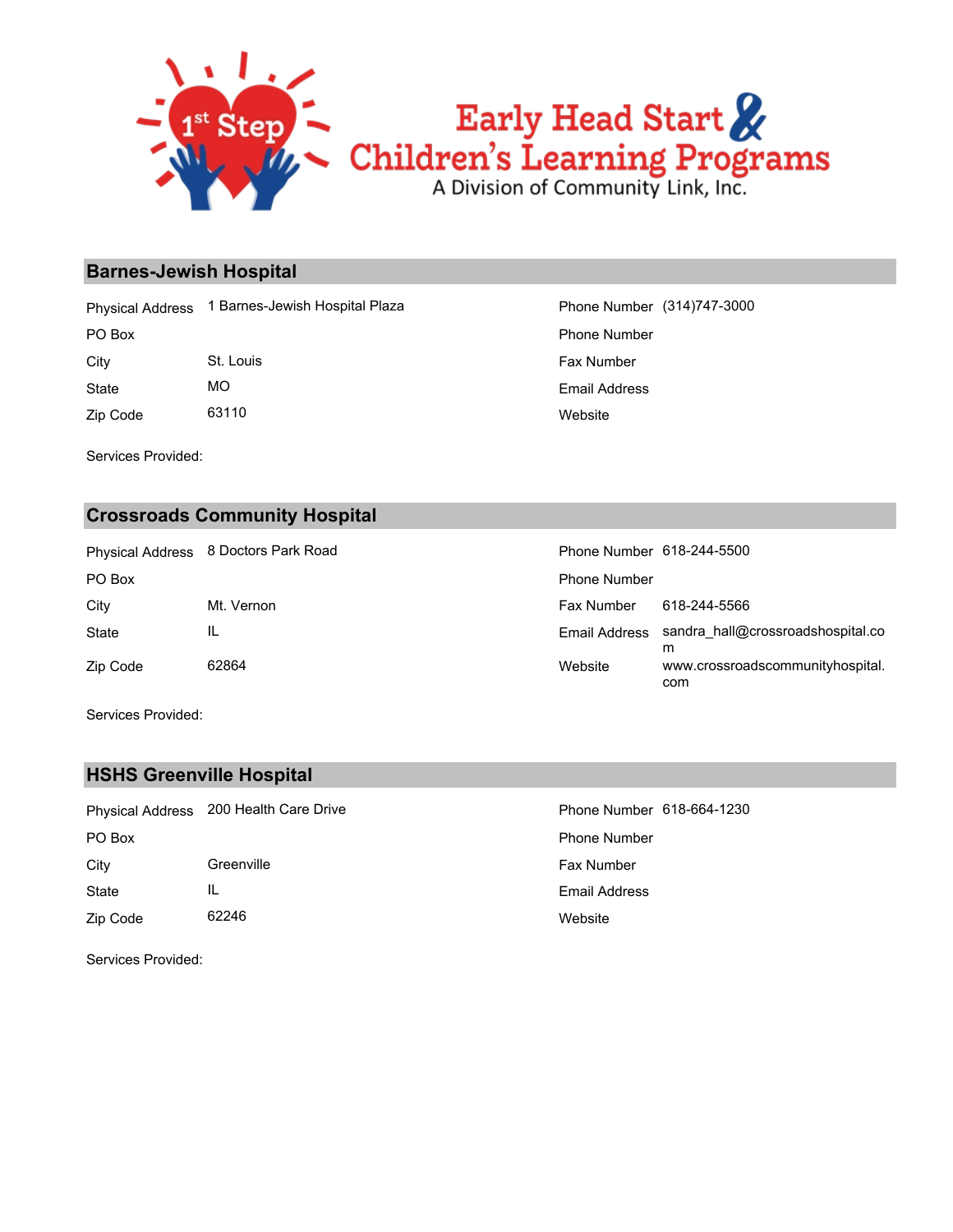

# **HSHS St. Elizabeth's Hospital**

PO Box Phone Number Physical Address 1 St. Elizabeth's Boulevard Phone Number 618-234-2120

Zip Code 62269 State IL City **O'Fallon** City **City** O'Fallon **Fax Number** 

Services Provided:

**HSHS St. Joseph's Hospital**

Zip Code 62230 State IL City Breese Fax Number 618-526-1449 PO Box **Phone Number** Policy **Phone Number** Phone Number **Phone Number** Phone Number Physical Address 9515 Holy Cross Lane

Website www.steliz.org Email Address

| Phone Number 618-526-4511 |                           |
|---------------------------|---------------------------|
| Phone Number              |                           |
| Fax Number                | 618-526-1449              |
| Email Address             | barbara.berndsen@hshs.org |
| Website                   | www.stjoebreese.com       |

Services Provided:

# **Memorial Hospital - Belleville**

| <b>Physical Address</b> | 4500 Memorial Drive | Phone Number 618-257-7750 |                                    |
|-------------------------|---------------------|---------------------------|------------------------------------|
| PO Box                  |                     | <b>Phone Number</b>       |                                    |
| City                    | <b>Belleville</b>   | Fax Number                | 618-257-6806                       |
| State                   | IL                  |                           | Email Address Memorialinfo@bjc.org |
| Zip Code                | 62226               | Website                   | www.memhosp.com                    |

Services Provided: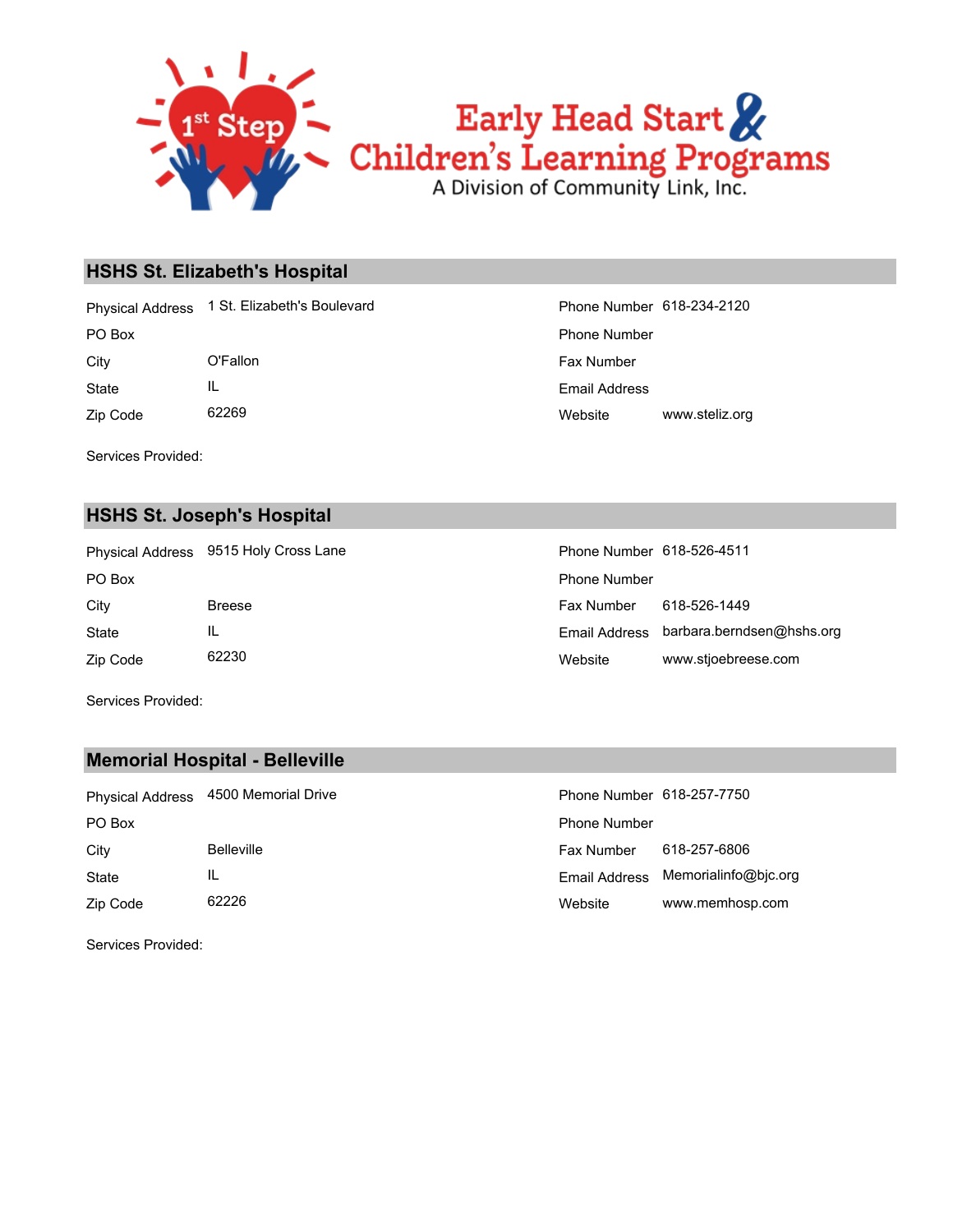

# Early Head Start & Children's Learning Programs

# **Memorial Hospital - East**

Zip Code 62269 State IL City **Shiloh Shiloh Fax Number Fax Number Fax Number Fax Number** PO Box **Phone Number** Policy **Phone Number** Phone Number **Phone Number** Phone Number Physical Address 1404 Cross Street

Services Provided:

# **Sparta Hospital**

Zip Code 62286 State IL City **Sparta** Sparta Sparta Sparta Sparta Sparta Superintensity Sparta Superintensity Sparta Superintensity Sparta Superintensity Sparta Superintensity Sparta Superintensity Sparta Superintensity Sparta Superintensity Spar PO Box **Phone Number** Policy **Phone Number** Phone Number **Phone Number** Phone Number Physical Address 818 East Broadway Physical Address 818-443-2177

| Phone Number 618-607-1000 |                      |
|---------------------------|----------------------|
| Phone Number              |                      |
| Fax Number                |                      |
| Email Address             | Memorialinfo@bic.org |
| Website                   | www.memhospeast.com  |

| Phone Number 618-443-2177 |                                            |
|---------------------------|--------------------------------------------|
| Phone Number              |                                            |
| Fax Number                |                                            |
|                           | Email Address hertzingp@spartahospital.com |
| Website                   | www.spartahospital.com                     |

Services Provided:

# **SSM Cardinal Glennon Hospital**

| <b>Physical Address</b> | 1465 South Grand Bouleva |
|-------------------------|--------------------------|
| PO Box                  |                          |
| City                    | St.Louis                 |
| State                   | МO                       |
| Zip Code                | 63104                    |

Website www.cardinalglennon.com Email Address Fax Number Phone Number 314-577-5600 ard **Phone Number 314-268-2770** 

Services Provided:

Southern Illinois Medical Diagnostic Early Intervention Network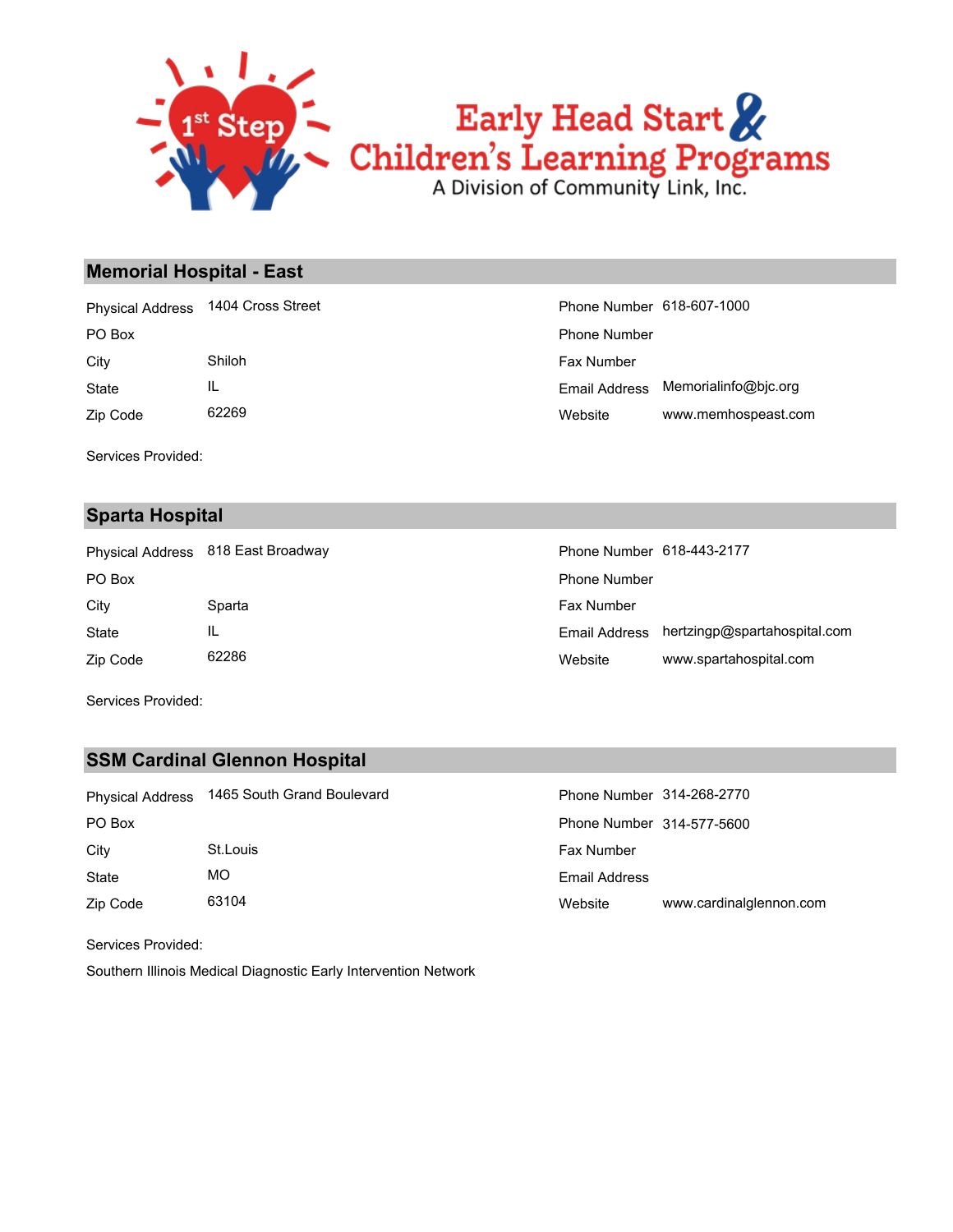

# **St. Louis Children's Hospital**

PO Box **Phone Number 800-678-5437** Physical Address One Children's Place **Phone Number 314-454-5437** 

Zip Code 63110 State MO

Website stlouischildrens.org Email Address City St. Louis St. Louis Fax Number

Services Provided:

# **Washington County Hospital**

Zip Code 62263 State IL City Nashville Fax Number 618-327-2363 PO Box **Phone Number** Policy **Phone Number** Phone Number **Phone Number** Phone Number Physical Address 705 South Grand Avenue

| Phone Number 618-327-2232 |                                  |
|---------------------------|----------------------------------|
| Phone Number              |                                  |
| Fax Number 618-327-2363   |                                  |
| Email Address             |                                  |
| Website                   | www.washingtoncountyhospital.org |

Services Provided:

Dawn Lietz is a Speech Therapist at the Hospital. dlietz@washingtoncountyhospital.org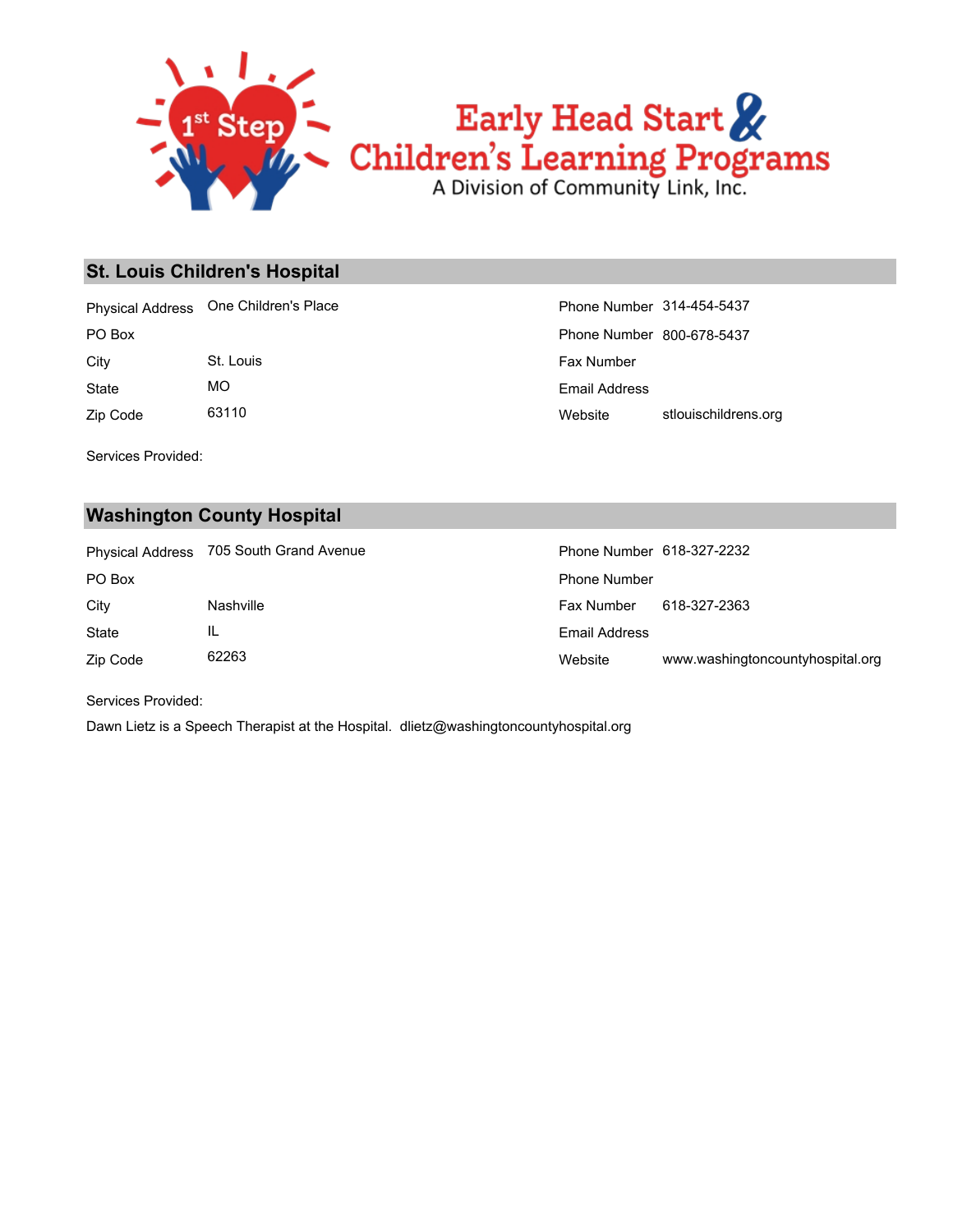

**Housing Viviendas**

AJY Management Apartments AL-MAR/Bartelso BCMW Breese - Energy Assistance LIHEAP Bond County Housing Authority Bretz Development Apartments Central Illinois Rural Development Loans Centralia Meadows Apartments Coachlight Apartments Country Place Apartments Germantown Community Home Housing Development Authority Maplewood Estates Apartments Marion County Housing Authority North Cherry Court Apartments Oakland Apartments - Trenton Parkview Apartments - New Baden Rental Property Sunset Apartments - Carlyle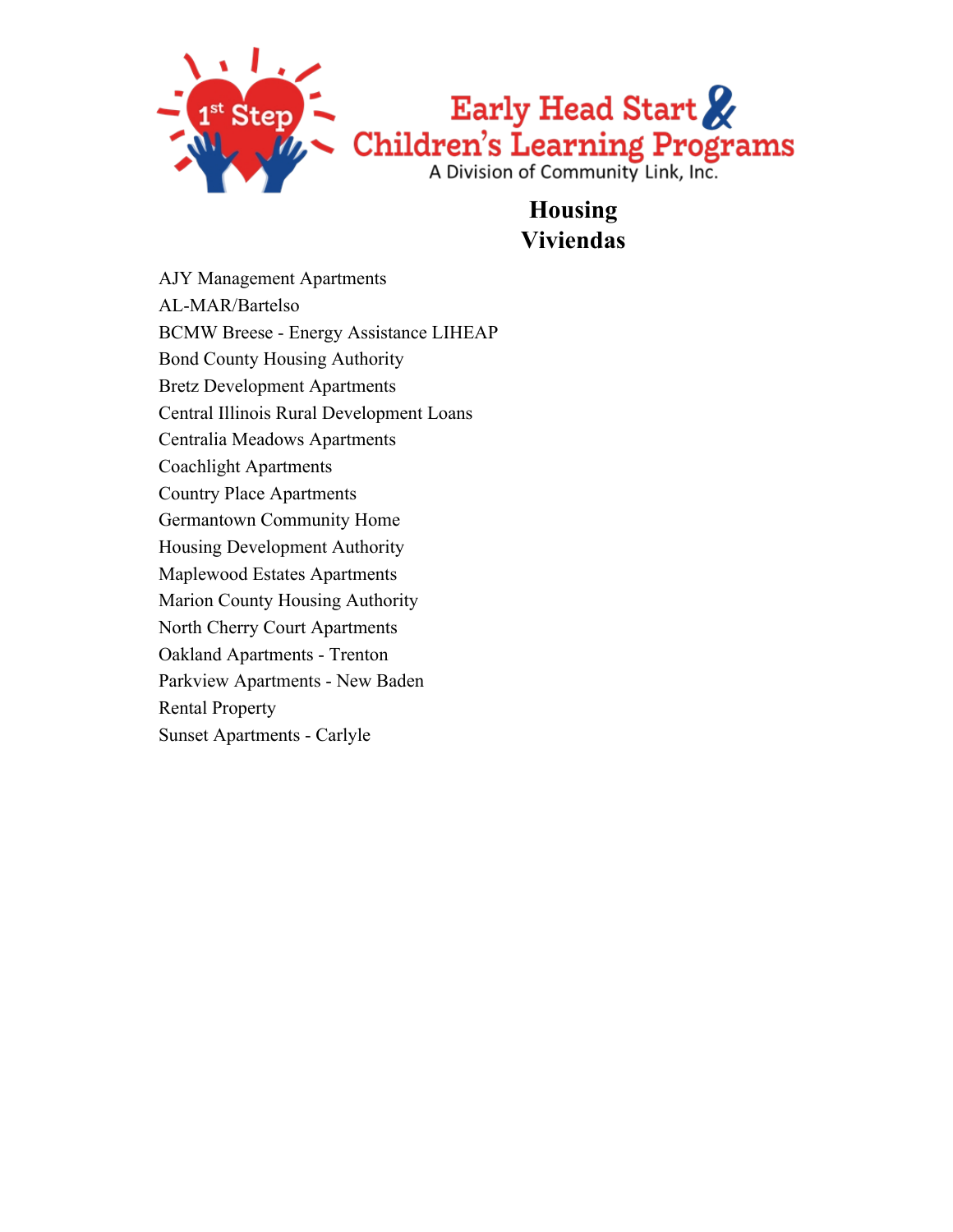

# **AJY Management Apartments**

Physical Address South Clinton Street **Phone Number 314-532-9500** 

Zip Code 62216 State IL City **Aviston Aviston Aviston Aviston Fax Number** 

Services Provided:

Low Income Housing.

# **AL-MAR/Bartelso**

| <b>Physical Address</b> |            |
|-------------------------|------------|
| PO Box                  | PO Box 206 |
| City                    | Bartelso   |
| State                   | Ш.         |
| Zip Code                | 62218      |

**Website** Email Address PO Box Phone Number

> **Website** Email Address Fax Number Phone Number Phone Number 618-765-2131

Services Provided:

Notes:Family - 4 UnitsLow Income Housing

# **BCMW Breese - Energy Assistance LIHEAP**

|          | Physical Address 625 North 2nd Street | Phone Number 618-526-7123 |                                       |
|----------|---------------------------------------|---------------------------|---------------------------------------|
| PO Box   |                                       | <b>Phone Number</b>       |                                       |
| City     | <b>Breese</b>                         | Fax Number                | 618-526-7446                          |
| State    | IL                                    |                           | Email Address BCMWCLINTONCO@gmail.com |
| Zip Code | 62230                                 | Website                   | www.bcmwcommunitservice.org           |

Services Provided:

Energy Assistance to low income families.The Low-Income Home Energy Assistance Program (LIHEAP) is designed to assist eligible low-income households pay for winter energy services. LIHEAP will provide a onetime benefit to eligible households to be used for energy bills. The amount of the payment is determined by income, households size, fuel type and geographic location.Eligibility is determined by providing 30 days proof of income and having a utility bill in an adult household member's name. If you have an outstanding bill preventing you from getting utilities on in your name, you may be eligible. Additionally, if utilities are included in rent, you may still be eligible for assistance. Your appointment must be made with a LIHEAP representative. Leaving a message will not get you an appointment.Contact the appropriate office for the county you reside in on the dates mentioned above to make your appointment.Bond County618-664-3309Clinton County 618-526-7123Washington County618-327-8476Marion County618-532-7388 "1"Salem Office (Sept. - Dec. only)618-740-0469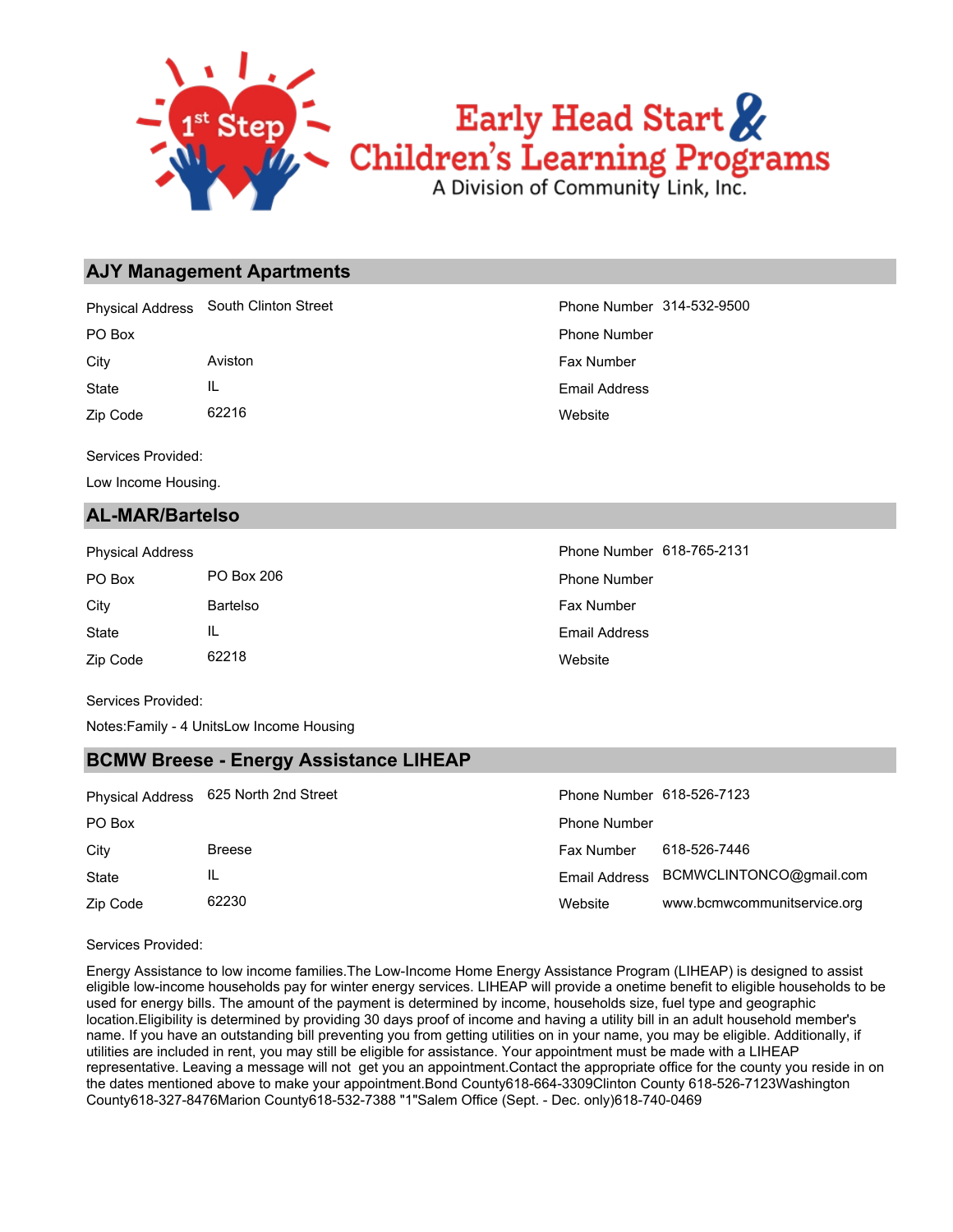

# **Bond County Housing Authority**

Physical Address 220 East Winter Street **Phone Number 618-664-2321** 

State IL

Zip Code 62246

Services Provided:

Low Income Housing

# **Bretz Development Apartments**

Physical Address 2331 Franklin Street Phone Number

Zip Code 62231 State IL City Carlyle **Carly Carly Carly Carly Carly Carly Carly Carly Carly Carly Carly Carly Carly Carly Carly Carly Carly Carly Carly Carly Carly Carly Carly Carly Carly Carly Carly Carly Carly Carly Carly Carly Carly Carly Carl** 

Services Provided:

Low Income Housing

# **Central Illinois Rural Development Loans**

Zip Code **State** City **Fax Number** City **Fax Number** City **Fax Number** PO Box **Phone Number** Po Box **Phone Number** Po Box **Phone Number** 

Services Provided:

call extention #4Income based housing loansMust have good credit to qualify

**Website** Email Address City Greenville Fax Number 618-664-3366 PO Box Phone Number

**Website** Email Address PO Box **Phone Number** Po Box **Phone Number** Phone Number

**Website** Email Address Physical Address **Phone Number 618-656-7300**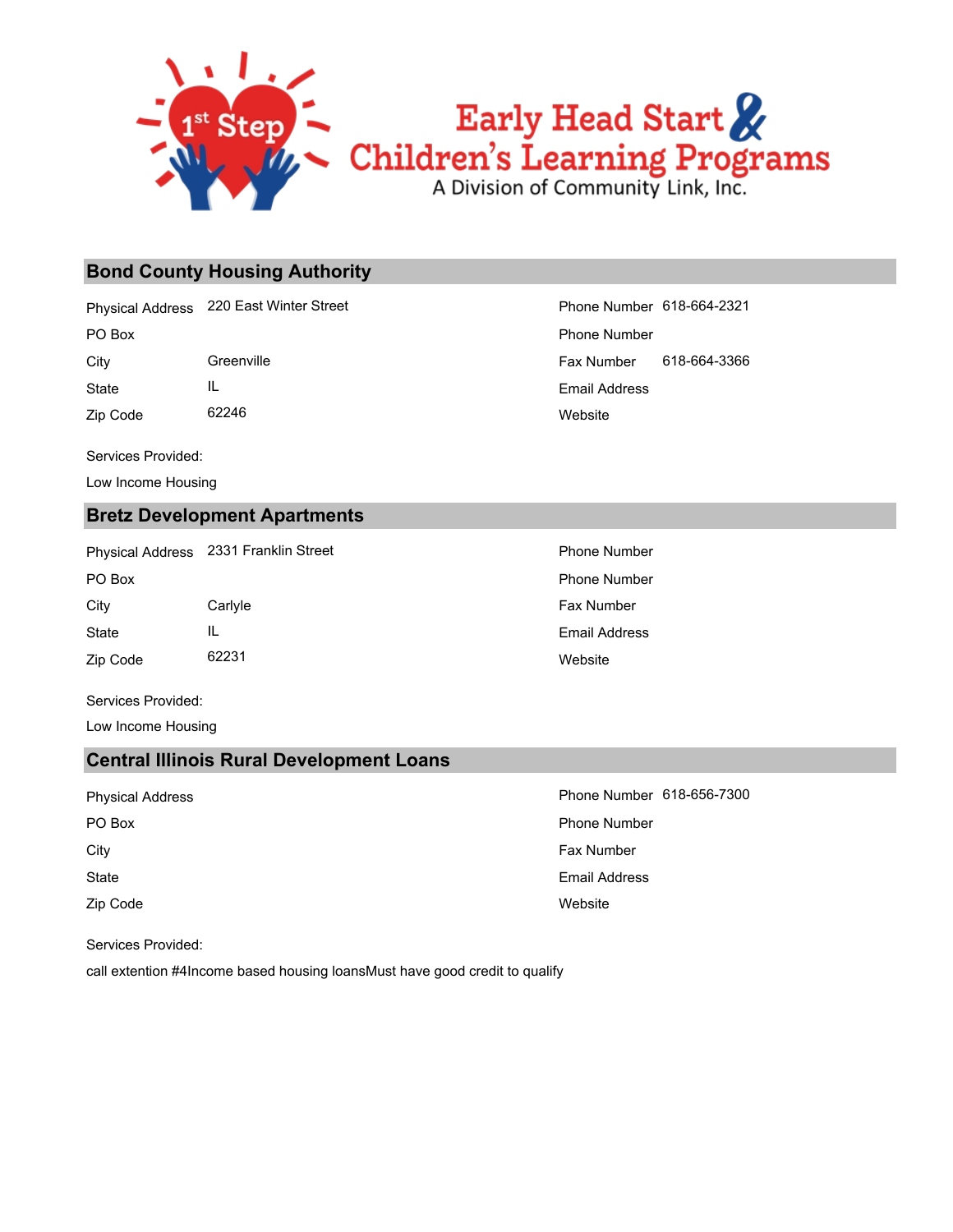

# **Centralia Meadows Apartments**

|          | Physical Address 104 Fairway Drive | Phone Number 618-533-3171 |                                          |
|----------|------------------------------------|---------------------------|------------------------------------------|
| PO Box   |                                    | <b>Phone Number</b>       |                                          |
| City     | Centralia                          | <b>Fax Number</b>         | 648-544-3351                             |
| State    | IL                                 |                           | Email Address chastity@macocompanies.com |
| Zip Code | 62801                              | Website                   | www.macocompanies.com                    |

Services Provided:

Rent Based on Income, for Qualified Applications! - 1 & 2 Bedrooms - Low Utilities - Appliances Furnished - Laundry Facilities on Site - Electric Heat/ Air Conditioned - Off Street Parking - Free Trash Pick - up - Move in SpecialsHours: Monday - Friday 8:00 am - 4:30 pm Maco Management Co., Inc. Contact 618-544-8645 ext. #4

# **Coachlight Apartments**

Zip Code State City **Fax Number** City PO Box Phone Number Physical Address **Physical Address** Phone Number 618-532-6508

**Website** Email Address

Services Provided:

Low Income Housing

# **Country Place Apartments**

|          | Physical Address 448 Mensey Drive | Phone Number 618-377-2700 |
|----------|-----------------------------------|---------------------------|
| PO Box   |                                   | <b>Phone Number</b>       |
| City     | Bethalto                          | <b>Fax Number</b>         |
| State    | IL                                | <b>Email Address</b>      |
| Zip Code | 62010                             | Website                   |

Services Provided:

Low Income Housing in New Baden IL 62265 at 422 East Poos Drive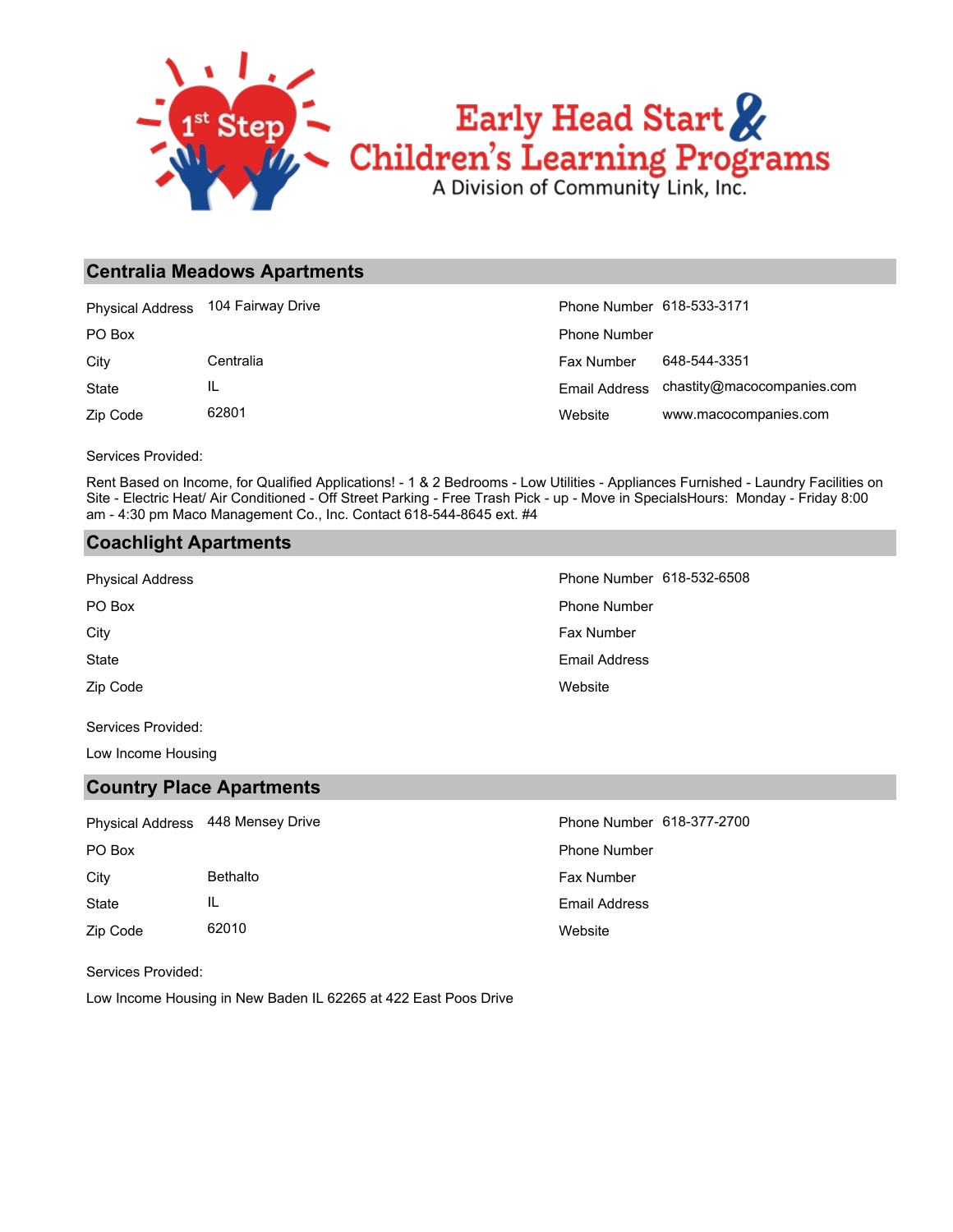

# **Germantown Community Home**

Physical Address 301 Molitor Street Phone Number 618-523-8233

State IL City Germantown Germantown **Fax Number** City

Zip Code 62245

Services Provided:

Low Income Housing

# **Housing Development Authority**

Zip Code **State** City **Fax Number** City PO Box **Phone Number** Po Box **Phone Number** Po Box **Phone Number** Po Box **Phone Number** Physical Address **Phone Number 800-942-8439** 

Services Provided:

# **Maplewood Estates Apartments**

|          | Physical Address 102 Fairway Drive | Phone Number 618-544-8645 |              |
|----------|------------------------------------|---------------------------|--------------|
| PO Box   |                                    | <b>Phone Number</b>       |              |
| City     | Centralia                          | Fax Number                | 618-544-3351 |
| State    | IL                                 | Email Address             | macocompani  |
| Zip Code | 62801                              | Website                   | chastity@mac |

# ve and Address 102 Fairway Drive Phone Number 618-544-8645

Website www.ihda.org (see renter section)

| Phone Number |                                 |
|--------------|---------------------------------|
| Fax Number - | 618-544-3351                    |
|              | Email Address macocompanies.com |
| Website      | chastity@macocompanies.com      |

Services Provided:

Rent Based on Income, for Qualified Applications! - 1&2 bedrooms - Low Utilities - Appliances Furnished - Laundry Facilities on Site - Electric Heat/ Air Conditioned - Off Street Parking - Free Trash Pick Up - Move in SpecialsArea Served: Marion and ClintonHours: Monday - Friday 8:00 am - 4:30 pmMaco Management Co., Inc.Contact 618-544-8645 ext. #4

**Website** Email Address PO Box Phone Number

Email Address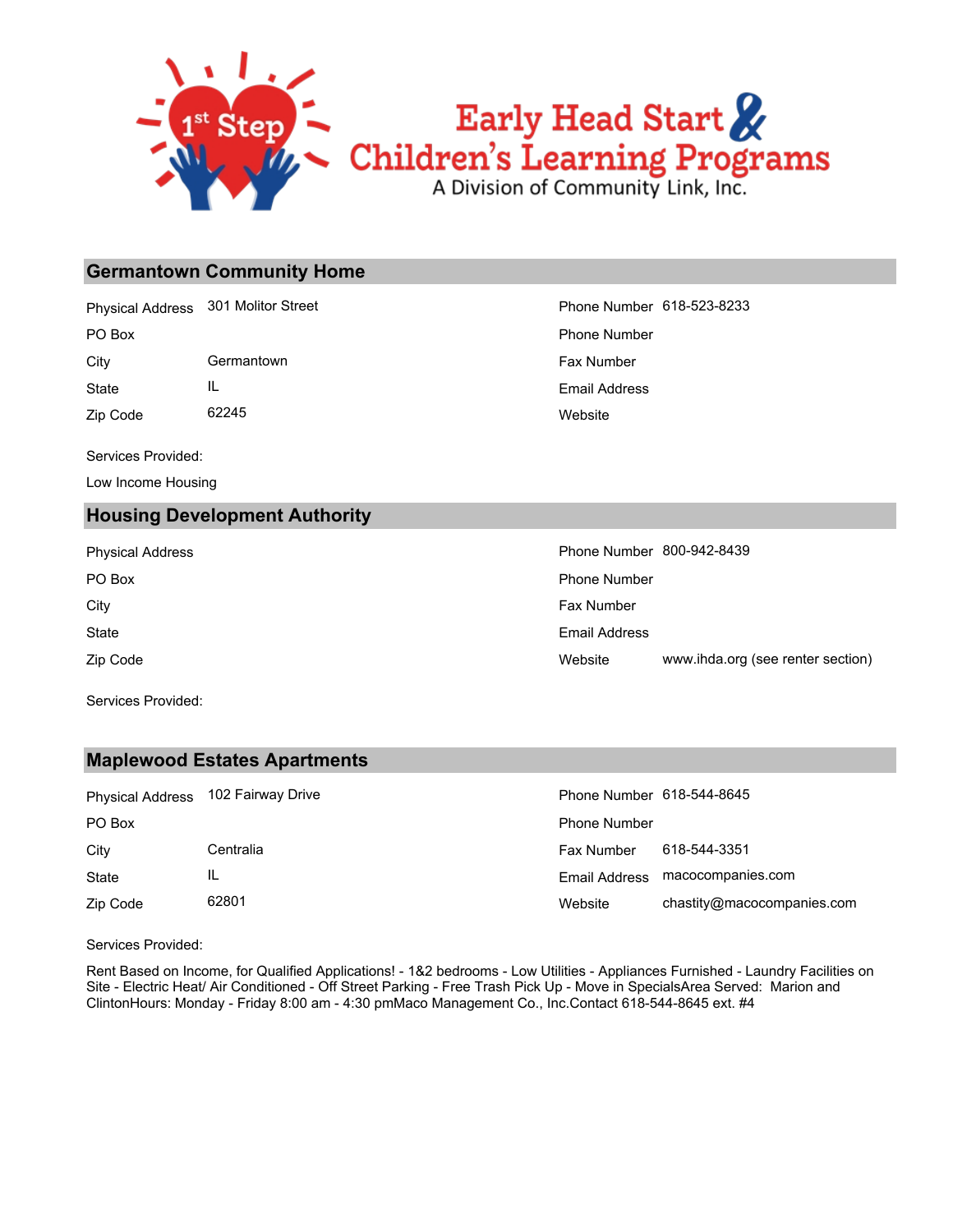

# **Marion County Housing Authority**

Physical Address 719 East Howard Street Phone Number 618-532-1894

State IL PO Box 689 689 **Phone Number** Phone Number

Zip Code 62801

Website www.mchahomes.org Email Address City Centralia Centralia Centralia Centralia Centralia Centralia Centralia Centralia Centralia Centralia Centralia

Services Provided:

Public housing and Rental's that are income based.

# **North Cherry Court Apartments**

| Physical Address North 13th Street |               | Phone Number 618-544-8645 |                   |
|------------------------------------|---------------|---------------------------|-------------------|
| PO Box                             |               | Phone Number 855-437-9179 |                   |
| City                               | <b>Breese</b> | Fax Number                | 618-544-3351      |
| State                              | IL            | Email Address             |                   |
| Zip Code                           | 62230         | Website                   | macocompanies.com |

Services Provided:

2 Bedrooms - Low Utilities - Appliances Furnished - Laundry Facilities on Site - Electric Heat/ Air Conditioned - Off Street Parking - Free Trash Pick-up - Move in SpecialsMarion and Clinton CountyMonday - Friday 8:00 am - 4:30 pmMaco Management Co., Inc.Contact 618-544-8645 ext. #4

# **Oakland Apartments - Trenton**

| Physical Address 1600 Oak Street |         | Phone Number 618-654-7033 |              |
|----------------------------------|---------|---------------------------|--------------|
| PO Box                           |         | Phone Number 800-736-8669 |              |
| City                             | Trenton | <b>Fax Number</b>         | 618-654-1480 |
| <b>State</b>                     | IL      | Email Address             |              |
| Zip Code                         | 62293   | Website                   |              |

Services Provided:

Low Income Housing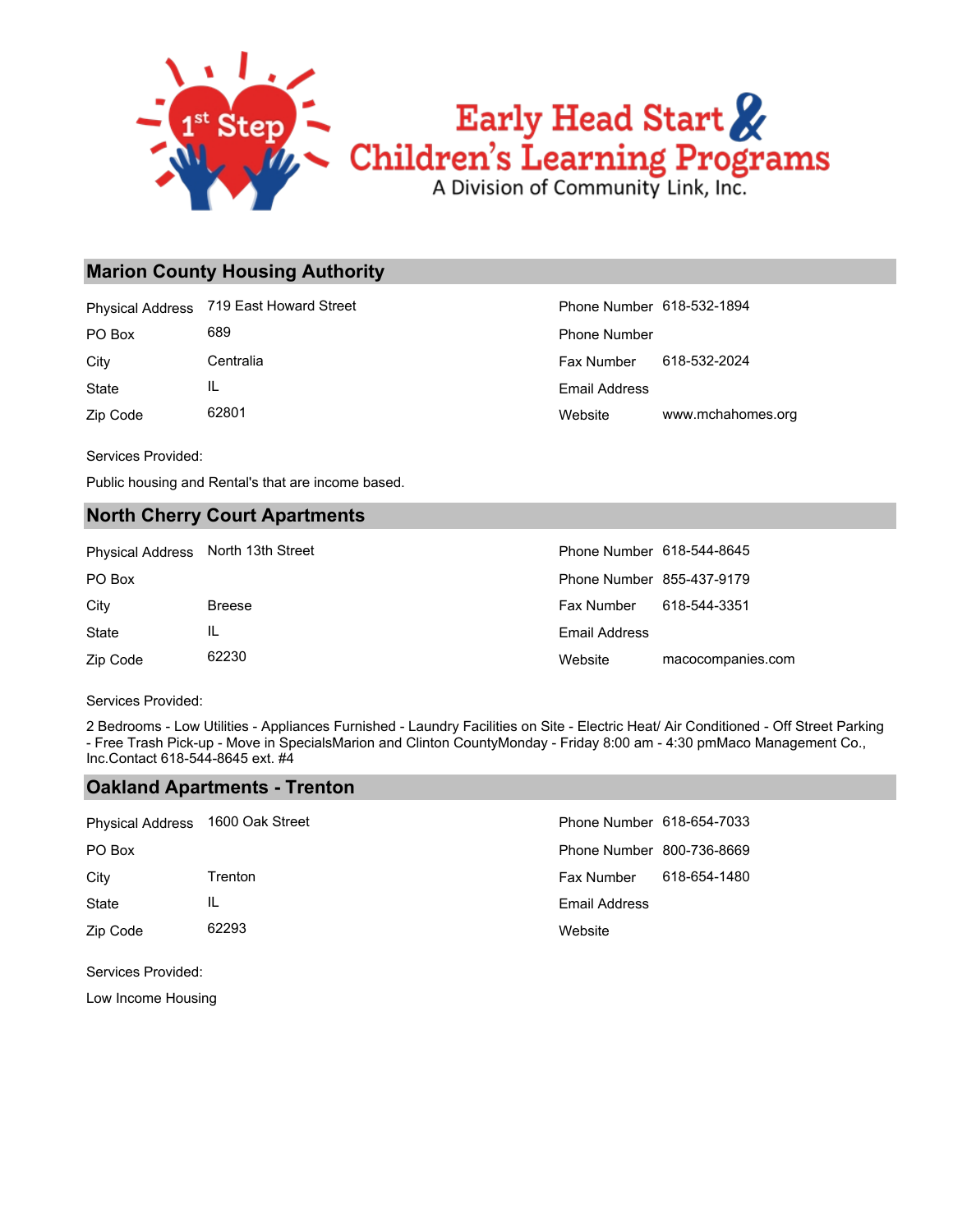

## **Parkview Apartments - New Baden**

Physical Address South 9th Street **Phone Number 618-654-7033** 

State IL

Zip Code 62265

Services Provided:

Low Income Housing

# **Rental Property**

| Physical Address | <b>Phone Number</b> |                 |  |
|------------------|---------------------|-----------------|--|
| PO Box           | <b>Phone Number</b> |                 |  |
| City             | <b>Fax Number</b>   |                 |  |
| <b>State</b>     | Email Address       |                 |  |
| Zip Code         | Website             | 1800rentnow.net |  |

Services Provided:

give rental property in the areafill out applications on line

# **Sunset Apartments - Carlyle**

**Website** Email Address Zip Code 62231 State IL City Carlyle Carlos Carlyle Carlos Carlos Carlos Carlos Carlos Carlos Carlos Carlos Carlos Carlos Carlos Carlos Carlos Carlos Carlos Carlos Carlos Carlos Carlos Carlos Carlos Carlos Carlos Carlos Carlos Carlos Carlos Carlo PO Box Phone Number Physical Address 2191 Franklin Street **Phone Number 618-594-4158** 

Services Provided:

Low Income Housing.

Website Email Address City **New Baden** New Baden **New Baden Fax Number** 618-654-1480 PO Box **PO Box** Phone Number 800-736-8669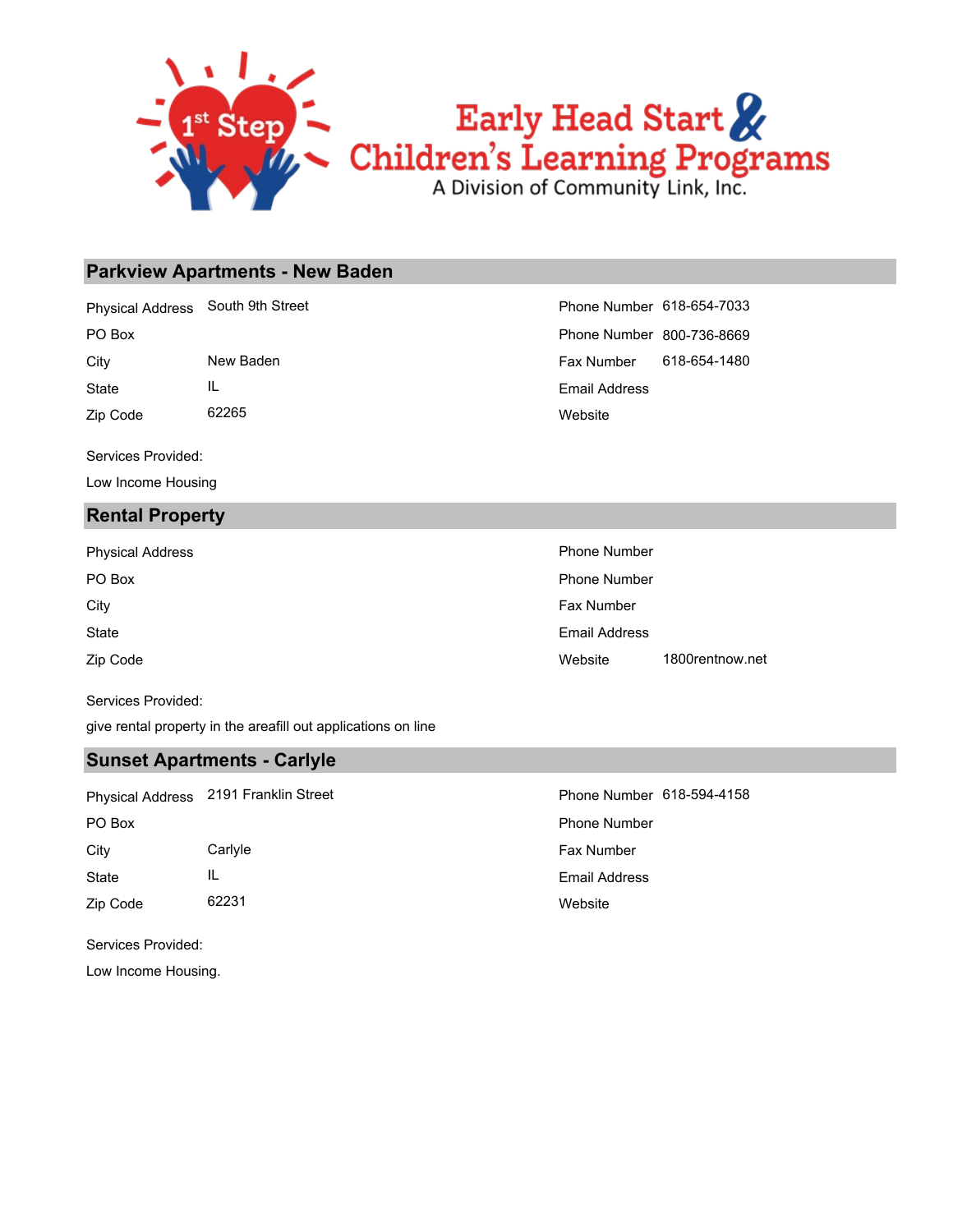

# **Legal Aid Asistencia Legal**

Catholic Legal Assistance Ministry Divison of Child Support Immigration Law Project Immigration Project Interfaith Services Immigrants Land of Lincoln Legal Assistance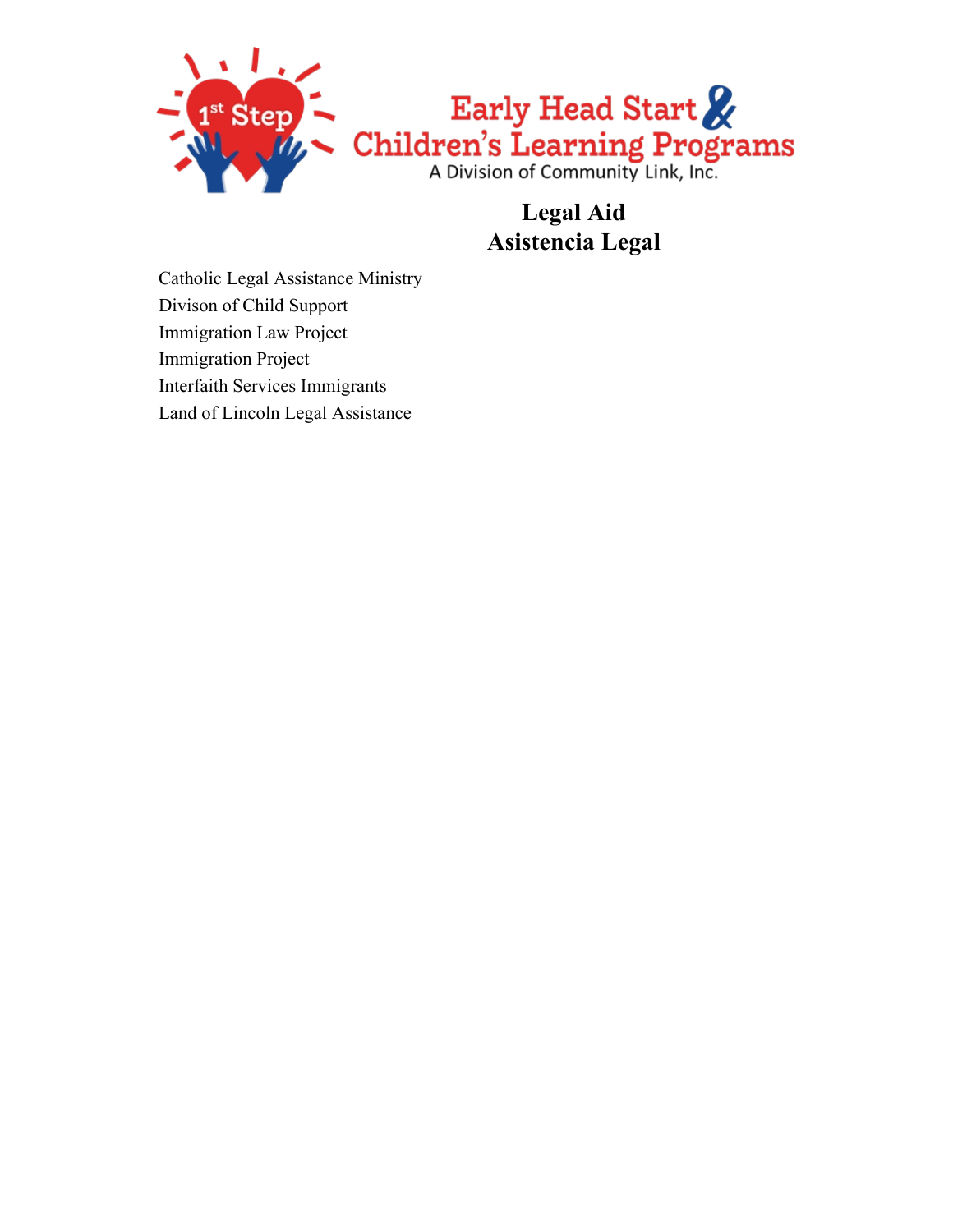

# **Catholic Legal Assistance Ministry**

Physical Address 321 North Spring Avenue **Phone Number 314-977-3993** 

State MO City St. Louis St. Louis St. Louis St. Louis St. Louis St. Louis St. Louis St. Louis St. Louis St. Louis St. Louis St. Louis St. Louis St. Louis St. Louis St. Louis St. Louis St. Louis St. Louis St. Louis St. Louis St. Lou

Zip Code 63108

Services Provided:

# **Divison of Child Support**

Physical Address 3419 Professional Park Drive **Phone Number 800-447-7278** 

State IL City Marion Marion **Fax Number** Fax Number PO Box **Phone Number** Po Box **Phone Number** Phone Number

Zip Code 62959

Services Provided:

Helps with any Child Support issues anyone may have

# **Immigration Law Project**

|          | Physical Address 4232 Forest Park Avenue | Phone Number 314-534-4200 |              |
|----------|------------------------------------------|---------------------------|--------------|
| PO Box   |                                          | Phone Number 800-444-0514 |              |
| City     | St. Louis                                | Fax Number                | 314-534-1425 |
| State    | MO.                                      | <b>Email Address</b>      |              |
| Zip Code | 63108                                    | Website                   | www.lsem.org |

Services Provided:

Legal Services of Eastern Missouri"Free" legal services to detained aliens

**Website** Email Address PO Box **Phone Number 314-977-3334** 

> Website www.childsupportillinois.com Email Address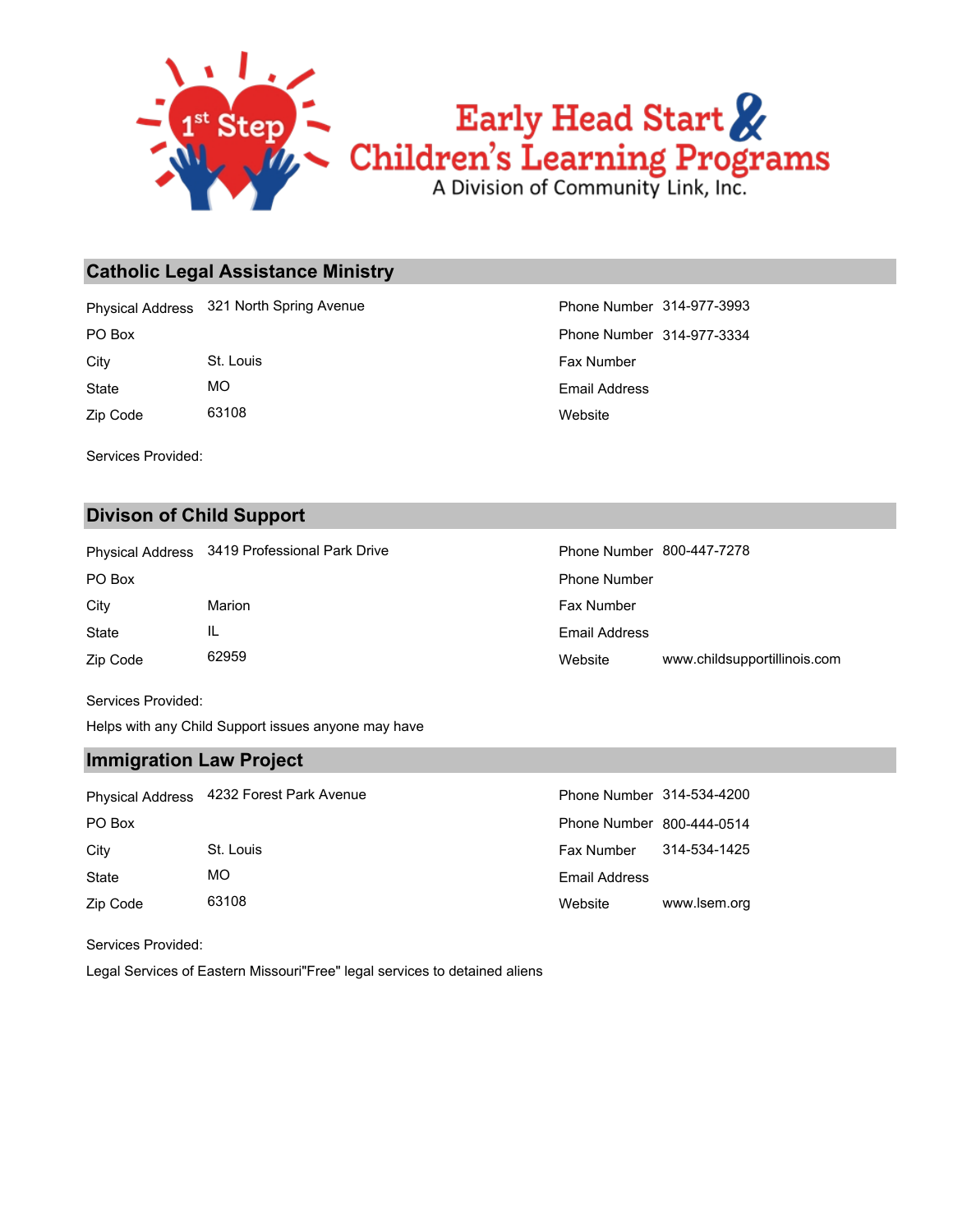

# **Immigration Project**

| <b>Physical Address</b> | 211 Landmark Drive; STE B3A | Phone Number 309-829-8703 |                             |
|-------------------------|-----------------------------|---------------------------|-----------------------------|
| PO Box                  |                             | <b>Phone Number</b>       |                             |
| City                    | Normal                      | <b>Fax Number</b>         | 309-807-2753                |
| State                   | IL                          | Email Address             | info@immigrationproject.org |
| Zip Code                | 61761                       | Website                   | www.immigrationproject.org  |

Services Provided:

Legal Immigration Services; English/Spanish (other languages available with notice.Hours that are opened to the public - Monday, Tuesday, Thursday and Friday from 10:00 am - 5:00 pmMailing Address: PO Box 1503 Bloomington, IL 61702-1503There is also an office at 505 West University Avenue; STE 204, Champaign, IL 61820 (this is not for mailings)

# **Interfaith Services Immigrants**

|          | Physical Address 4158 Lindell Boulevard | Phone Number 314-371-4640 |
|----------|-----------------------------------------|---------------------------|
| PO Box   |                                         | <b>Phone Number</b>       |
| City     | St. Louis                               | <b>Fax Number</b>         |
| State    | MO                                      | Email Address             |
| Zip Code | 63108                                   | Website                   |

Services Provided:

"Free" legal service to immigrants.Hours: By appointment only.

# **Land of Lincoln Legal Assistance**

| Physical Address 8787 State Street |                | Phone Number 618-398-0958 |                                    |
|------------------------------------|----------------|---------------------------|------------------------------------|
| PO Box                             |                | <b>Phone Number</b>       |                                    |
| City                               | East St. Louis | <b>Fax Number</b>         | 618-398-4813                       |
| State                              | IL             |                           | Email Address scampbell@lollaf.org |
| Zip Code                           | 62203          | Website                   | www.lollaf.org                     |

Services Provided:

Land of Lincoln Legal Assistance Foundation, Inc. is an Illinois not-for-profit corporation. We provide free civil legal services to low -income persons and senior citizens in 65 counties in central and southern Illinois. Land of Lincoln is governed by its own Board of Directors made up of attorneys and eligible clients who live throughout our 65-county service territory. Also handles legal issues involving family law, eviction, foreclosure, public benefits, education, bankruptcy and other services. Land of Lincoln attorneys provide a full range of civil legal services. Client communications with Land of Lincoln staff are confidential and protected by attorney client privilege. Land of Lincoln staff also provide outreach and education about legal issues faced by lowincome persons for client groups and service providers. For more information about community legal education, please call your local Land of Lincoln office. Land of Lincoln operates five regional offices Central (East St. Louis), Eastern (Champaign), Northern (Springfield), Southern (Carbondale), and Western (Alton); three satellite offices (Charleston, Decatur, Mount Vernon); and a centralized telephone intake, advice and referral center called the Legal Advice & Referral Center (LARC).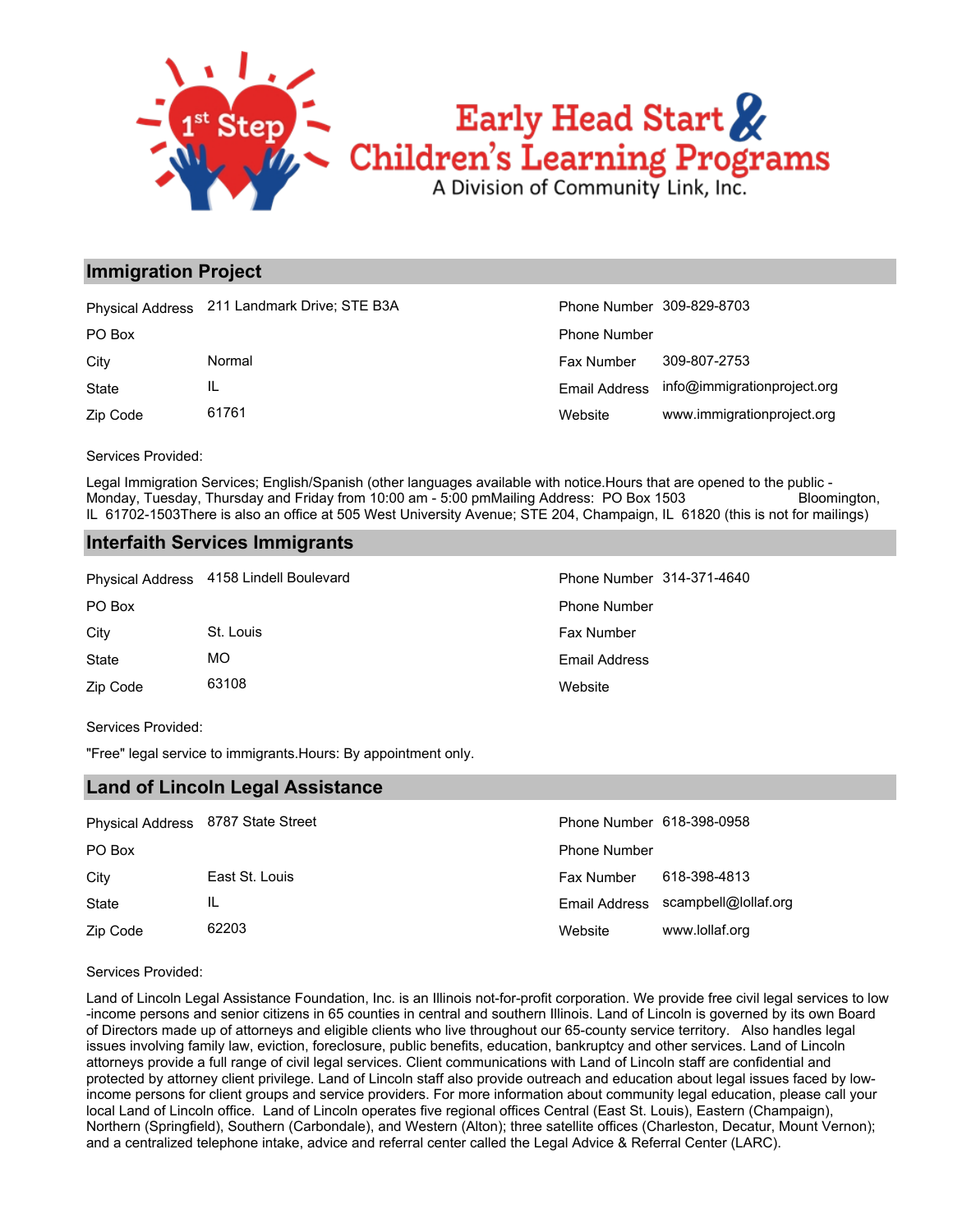

**Libraries Bibliotecas**

Breese Public Library Case-Halstead Library Centralia Regional Library District Germantown Library Nashville Public Library New Baden Library Trenton Public Library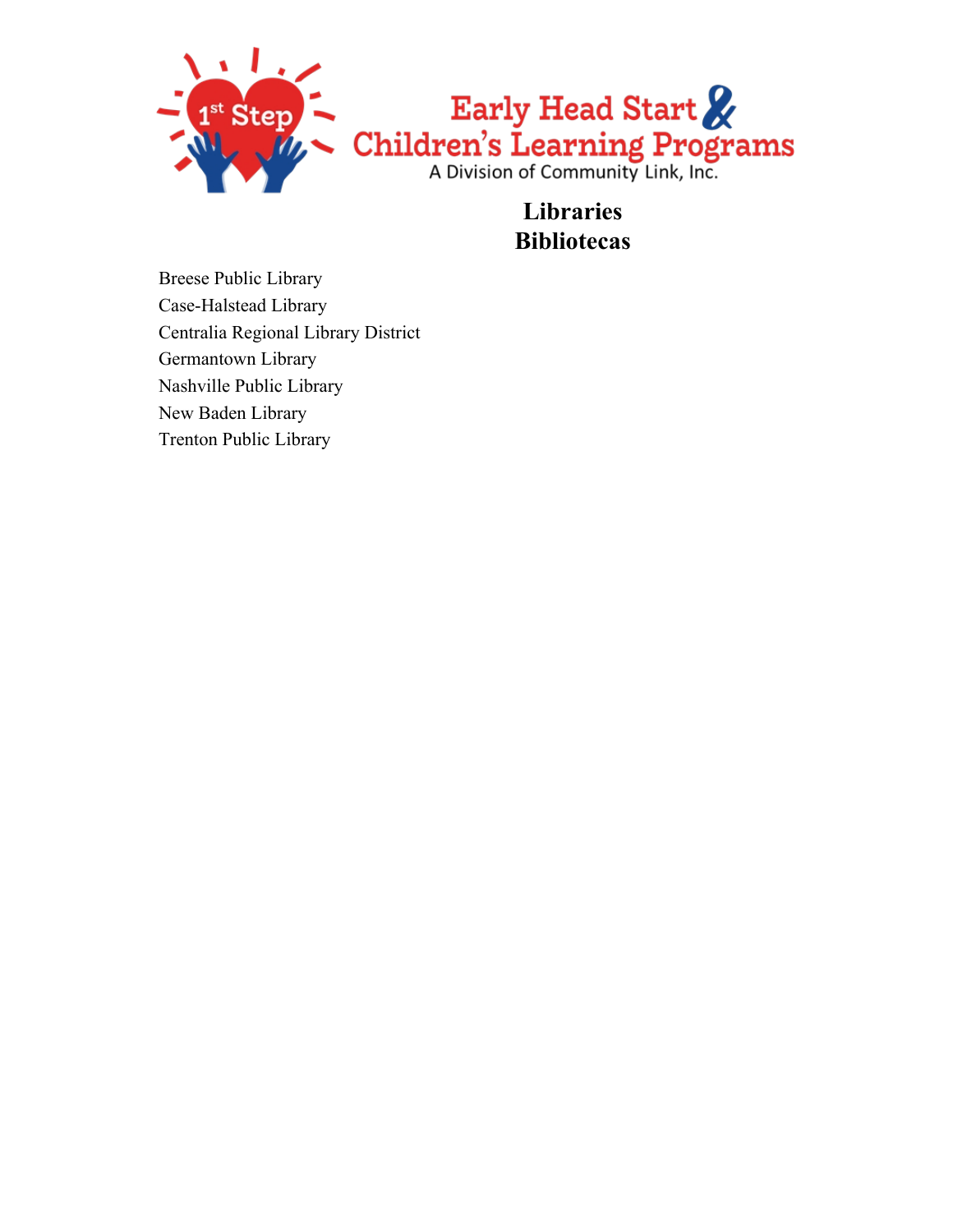

# Early Head Start & Children's Learning Programs

# **Breese Public Library**

Physical Address 530 North 3rd Street Phone Number 618-526-7361

Zip Code 62230 State IL

Website www.breeselibrary.org Email Address librarydirector@breeselibrary.org City Breese Breese Fax Number 618-526-0143 PO Box Phone Number

Services Provided:

Hours: Monday - Thursday 10:00 am - 8:00 pm, Friday 10:00 am - 6:00 pm, Saturday 10:00 am - 3:00 pm

# **Case-Halstead Library**

|          | Physical Address 571 Franklin Street | Phone Number 618-594-5210 |                        |
|----------|--------------------------------------|---------------------------|------------------------|
| PO Box   |                                      | <b>Phone Number</b>       |                        |
| City     | Carlyle                              | Fax Number                | 618-594-8415           |
| State    | IL                                   | Email Address             | casehalstead@gmail.com |
| Zip Code | 62231                                | Website                   | www.casehalstead.com   |

Services Provided:

Hours: Monday - Thursday 12:00 pm - 8 pm, Friday 12:00 pm - 5:00 pm, and Saturday 9:00 am to 2:00 pm

# **Centralia Regional Library District**

| <b>Physical Address</b> | 515 East Broadway Street | Phone Number 618-532-5222 |                              |
|-------------------------|--------------------------|---------------------------|------------------------------|
| PO Box                  |                          | <b>Phone Number</b>       |                              |
| City                    | Centralia                | Fax Number                | 618-532-8578                 |
| State                   | IL                       | Email Address             | director@centralia.lib.il.us |
| Zip Code                | 62801                    | Website                   | www.centralialibrary.org     |

Services Provided:

Public Library (summer reading programs, story hour, discovery romm , and work experience site)Townships of Centralia, Racoon, Irvington, Brookside, Grand Prairie, Odin, Sandoval, the Village of Hoffman, Sandoval, and Odin School district in Carrigan townshipHours: Monday - Thursday 9:00 am - 8:00 pm, Friday 9:00 am - 6:00 pm, Saturday 10:00 am - 5:00 pm, and Sunday 1:00 pm - 5:00 pm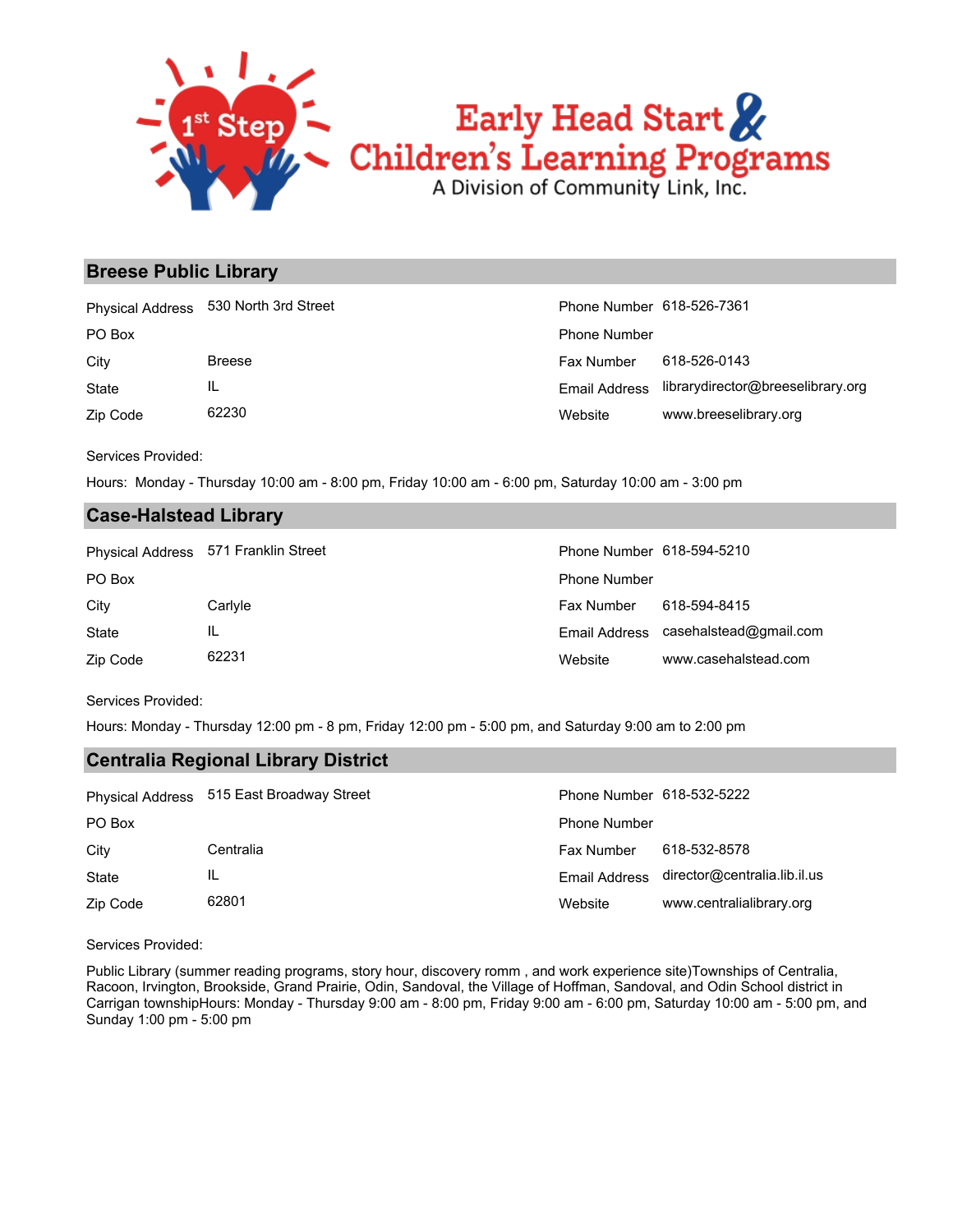

# Early Head Start & Children's Learning Programs

# **Germantown Library**

| <b>Physical Address</b> | 403 Munster Street | Phone Number 618-523-4820 |                                    |
|-------------------------|--------------------|---------------------------|------------------------------------|
| PO Box                  | PO Box 244         | <b>Phone Number</b>       |                                    |
| City                    | Germantown         | Fax Number                | 618-523-4599                       |
| State                   |                    |                           | Email Address gma@gtownlibrary.org |
| Zip Code                | 62245              | Website                   | www.gtownlibrary.org               |

Services Provided:

Library Hours: Monday 10:00 am to 4:00 pm, Tuesday 1:00 pm to 8:00 pm, Wednesday 10:00 am to 4:00 pm, Thursday 1:00 pm to 8:00 pm, Friday 1:00 pm to 6:00 pm, Saturday 9:00 am to 12:00 pm

# **Nashville Public Library**

|          | Physical Address 219 East Elm Street | Phone Number 618-327-3827 |                         |
|----------|--------------------------------------|---------------------------|-------------------------|
| PO Box   |                                      | <b>Phone Number</b>       |                         |
| City     | <b>Nashville</b>                     | <b>Fax Number</b>         | 618-327-4820            |
| State    | IL                                   | Email Address             |                         |
| Zip Code | 62263                                | Website                   | www.nashville.lib.il.us |

Services Provided:

**New Baden Library**

Monday - Thursday 12:00 pm to 8:00 pm, Friday 10:00 am to 6:00 pm, Saturday 9:00 am to 2:00 pm

|          | $\cdots$ $\cdots$ $\cdots$ $\cdots$ $\cdots$ |                           |                           |  |
|----------|----------------------------------------------|---------------------------|---------------------------|--|
|          | Physical Address 210 North First Street      | Phone Number 618-588-4554 |                           |  |
| PO Box   |                                              | <b>Phone Number</b>       |                           |  |
| City     | New Baden                                    | Fax Number                | 618-588-4554              |  |
| State    |                                              | <b>Email Address</b>      | newbadenlibrary@gmail.com |  |
| Zip Code | 62265                                        | Website                   | www.newbadenlibrary.org   |  |

Services Provided:

Monday - Thursday 11:00 am to 7:00 pm, Friday 1:00 pm to 6:00 pm, Saturday 9:00 am to 1:00 pm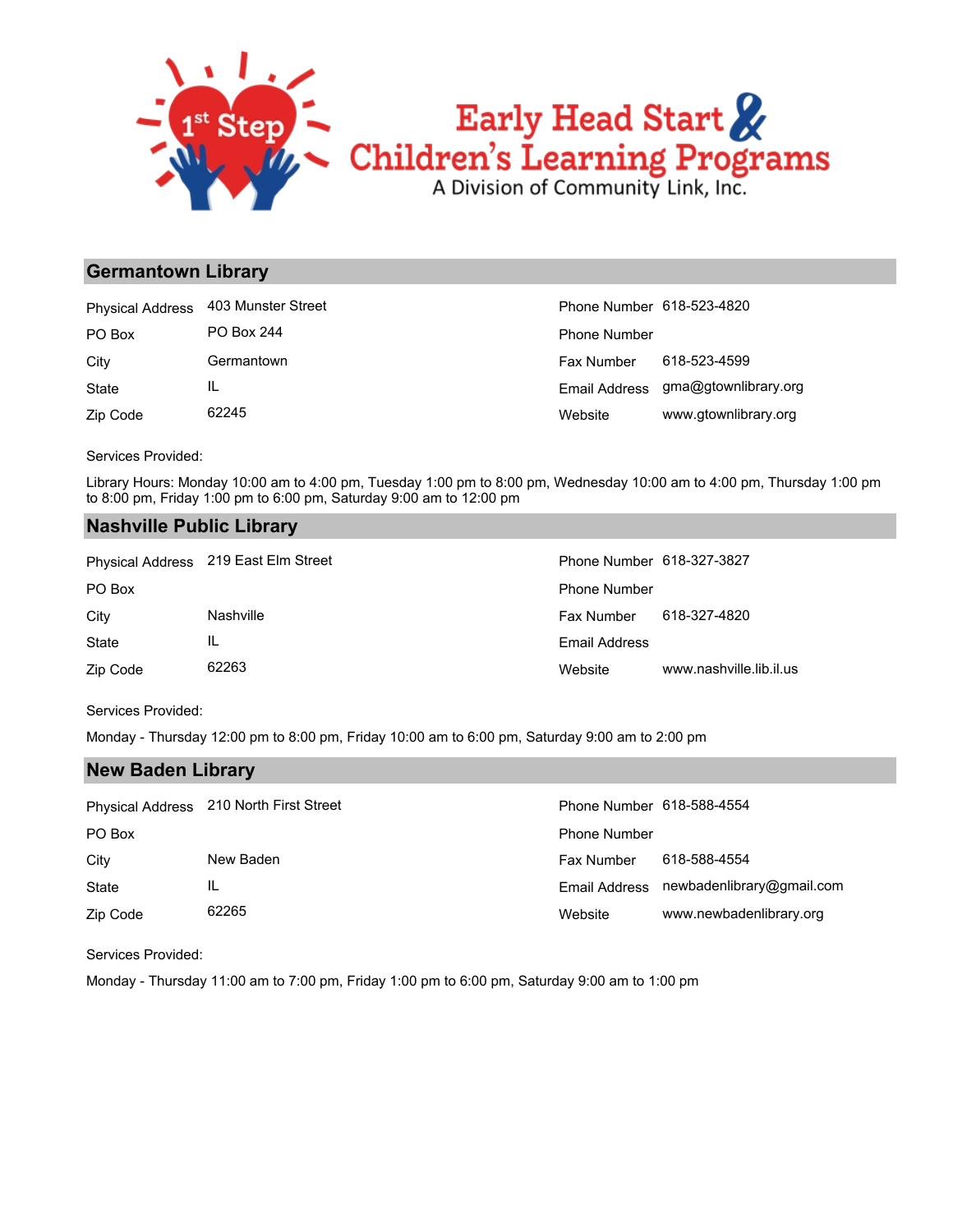

# **Trenton Public Library**

|          | Physical Address 118 East Indiana Street | Phone Number 618-224-7662 |                                              |
|----------|------------------------------------------|---------------------------|----------------------------------------------|
| PO Box   |                                          | <b>Phone Number</b>       |                                              |
| City     | Trenton                                  | Fax Number                | 618-224-7671                                 |
| State    | IL                                       |                           | Email Address TrentonPublicLibrary@gmail.com |
| Zip Code | 62293                                    | Website                   | www.trenton.lib.il.us                        |

Services Provided:

Tuesday - Thursday 10:00 am - 7:00 pm, Friday 3:00 pm - 5 pm, Saturday 9:00 am - 1:00 pm. Closed on Sunday and Monday.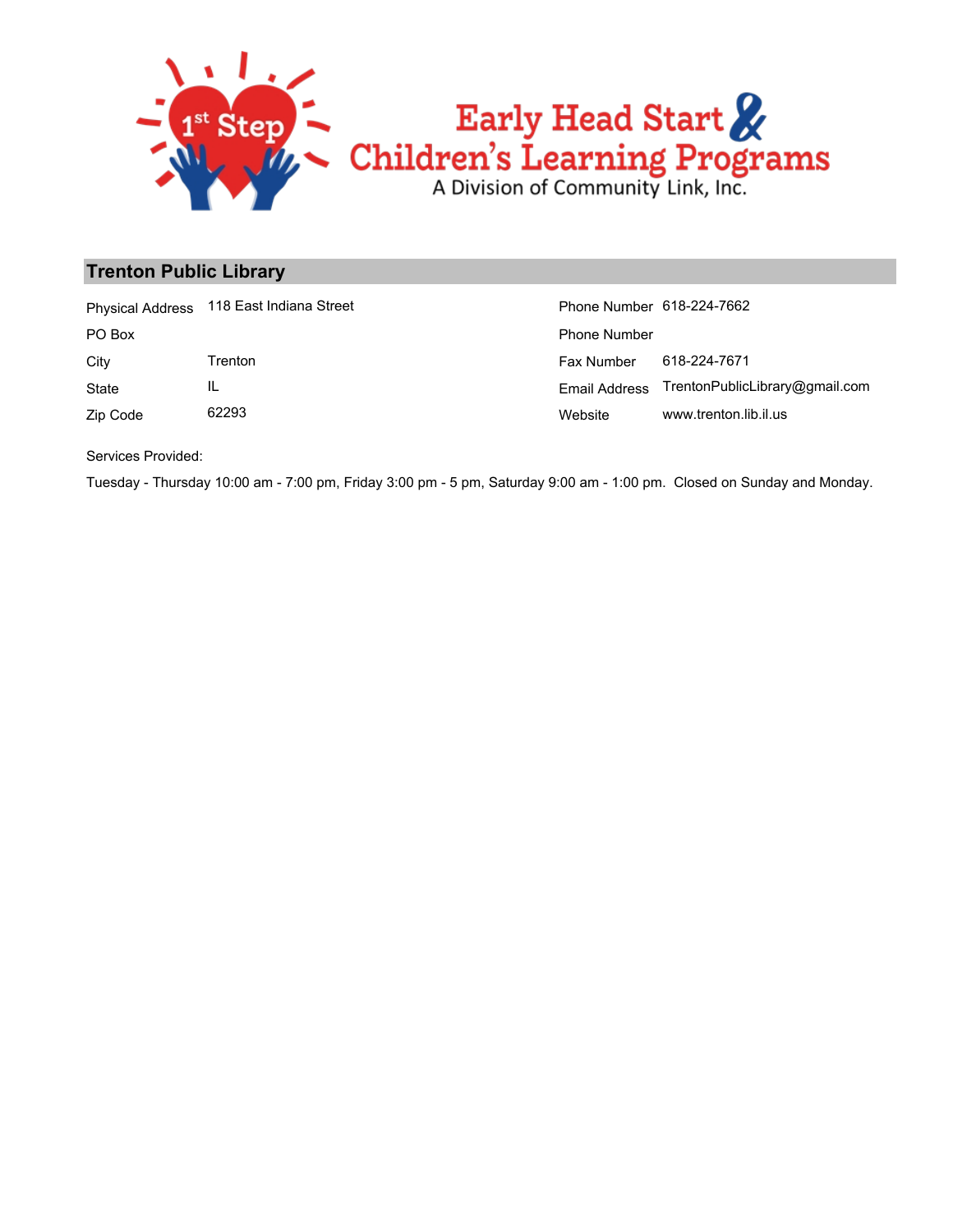

**Optometrists Optometristas**

Breese Family Vision Center Hager, Lisa OD Johnson Vision Care Lions Club of Breese Lions Club of Carlyle Lions Club of Nashville Marion Eye Center - Carlyle Marion Eye Center - Centralia Marion Eye Center - Nashville Marion Eye Center - Salem Murphy, Michael OD Rosenthal-Tinge, Kimberly OD Smith, Emily OD Smith, Rob OD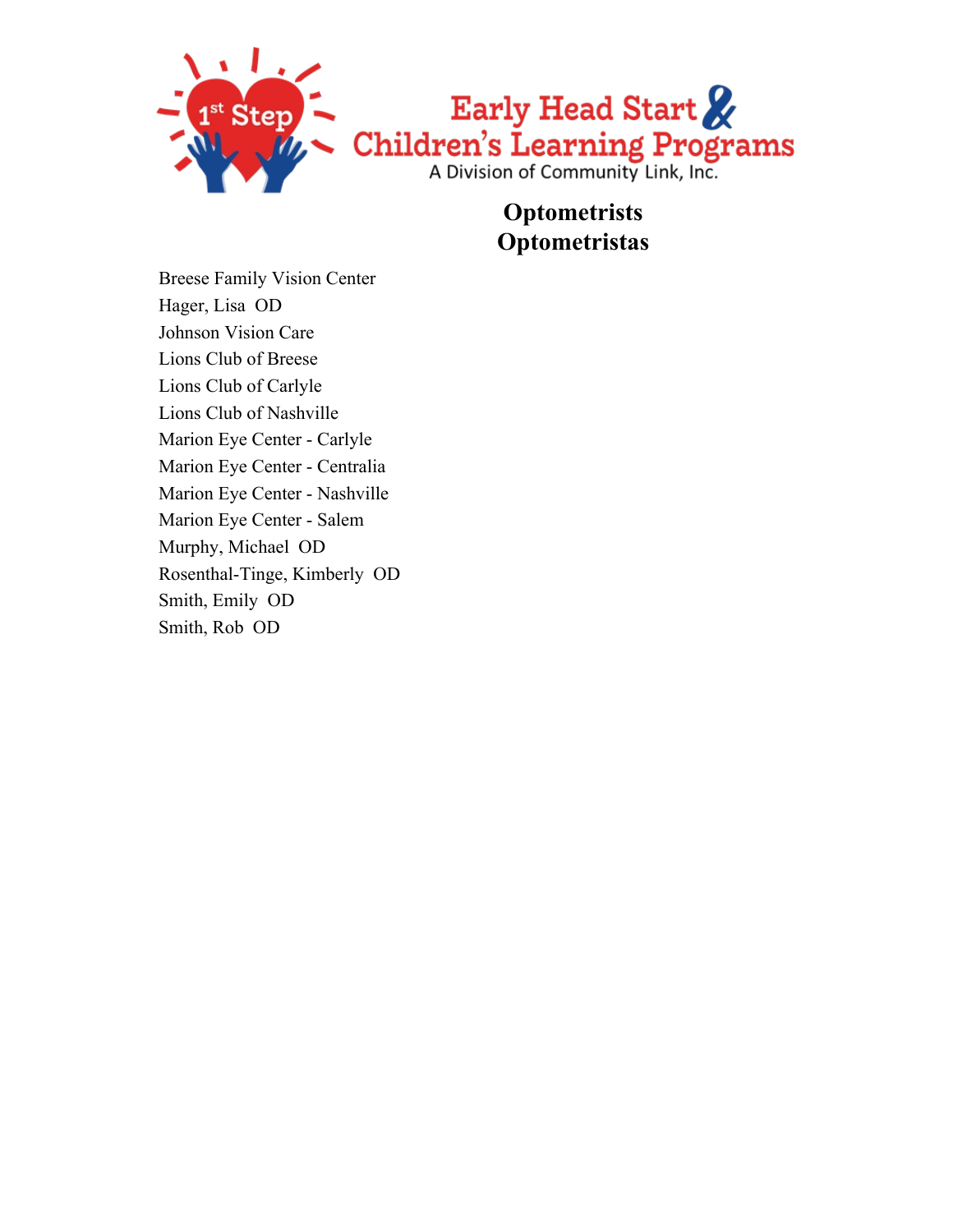

# **Breese Family Vision Center**

|          | Physical Address 289 North Main Street | Phone Number 618-526-7765 |                                 |
|----------|----------------------------------------|---------------------------|---------------------------------|
| PO Box   |                                        | <b>Phone Number</b>       |                                 |
| City     | <b>Breese</b>                          | Fax Number                | 618-526-7781                    |
| State    | IL                                     | Email Address             |                                 |
| Zip Code | 62230                                  | Website                   | www.lebanonoptometriccenter.com |

Services Provided:

General, comprehensive eye care for children. Eye glasses and contact lenses available. Accepts many insurances including kidcare. Provides at no charge an infantsee exam for ages 6-12 months.

# **Hager, Lisa OD**

| <b>Physical Address</b> | 1180 West St. Louis Street | Phone Number 618-327-3900 |                          |
|-------------------------|----------------------------|---------------------------|--------------------------|
| PO Box                  |                            | <b>Phone Number</b>       |                          |
| City                    | Nashville                  | Fax Number                | 618-327-4817             |
| State                   | IL                         | Email Address             |                          |
| Zip Code                | 62263                      | Website                   | www.marioneyecenters.com |

### Services Provided:

Performs Infantsee eye exams. Serves all age groups.Hours: Monday - Friday 8:00 am- 5:00 pm, and Saturday 8:00 am - 12:00 pm

## **Johnson Vision Care**

| Physical Address 418 South Poplar |           | Phone Number 618-533-4929 |                                         |
|-----------------------------------|-----------|---------------------------|-----------------------------------------|
| PO Box                            |           | <b>Phone Number</b>       |                                         |
| City                              | Centralia | Fax Number                | 618-533-4929                            |
| <b>State</b>                      | IL        |                           | Email Address johnsonvisioncare@att.net |
| Zip Code                          | 62801     | Website                   |                                         |

Services Provided:

Serves all agesHours: Tuesday, Thursday and Friday - 9:00 am to 5:00 pm Monday & Wednesday - 9:00 am to 1:00 pm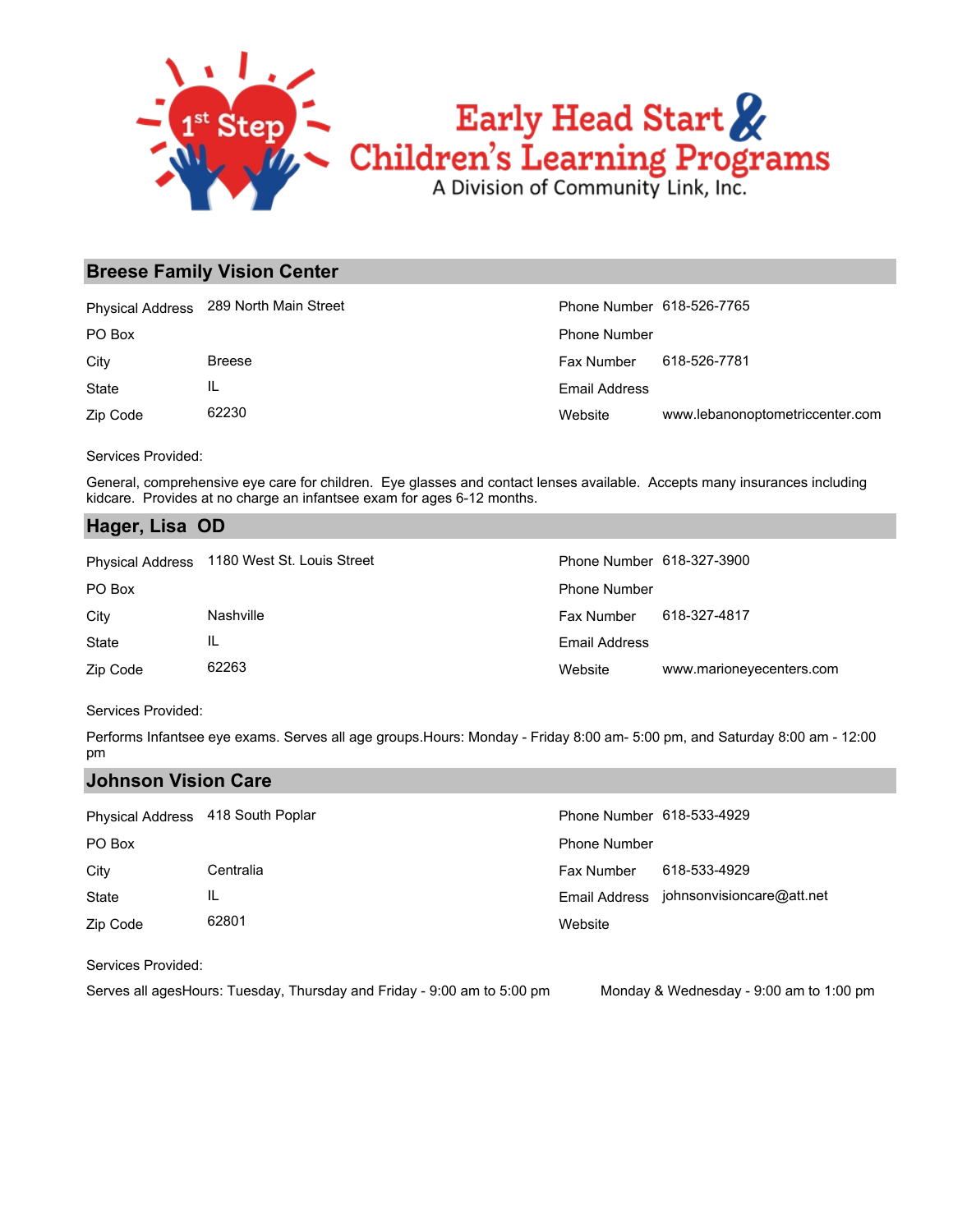

# **Lions Club of Breese**

| <b>Physical Address</b> |               | <b>Phone Number</b>  |
|-------------------------|---------------|----------------------|
| PO Box                  | 44            | <b>Phone Number</b>  |
| City                    | <b>Breese</b> | Fax Number           |
| State                   | IL            | <b>Email Address</b> |
| Zip Code                | 62230         | Website              |

Services Provided:

Area Served: Breese AreaServices Provided: Assistance for people who cannot afford eye exams, eye glasses or hearing aids.

# **Lions Club of Carlyle**

|          | Physical Address 2521 Franklin Street | Phone Number 618-610-5855 |
|----------|---------------------------------------|---------------------------|
| PO Box   |                                       | <b>Phone Number</b>       |
| City     | Carlyle                               | <b>Fax Number</b>         |
| State    | IL                                    | Email Address             |
| Zip Code | 62231                                 | Website                   |

Services Provided:

Area Served: Carlyle AreaServices Provided: Assistance for people who cannot afford eye exams, eye glasses or hearing aids.

# **Lions Club of Nashville**

| <b>Physical Address</b> |                  | Phone Number 618-444-7515 |
|-------------------------|------------------|---------------------------|
| PO Box                  | 331              | <b>Phone Number</b>       |
| City                    | <b>Nashville</b> | <b>Fax Number</b>         |
| State                   | IL               | Email Address             |
| Zip Code                | 62263            | Website                   |

Services Provided:

Area Served: Nashville AreaServices Provided: Assistance for people who cannot afford eye exams, eye glasses or hearing aids.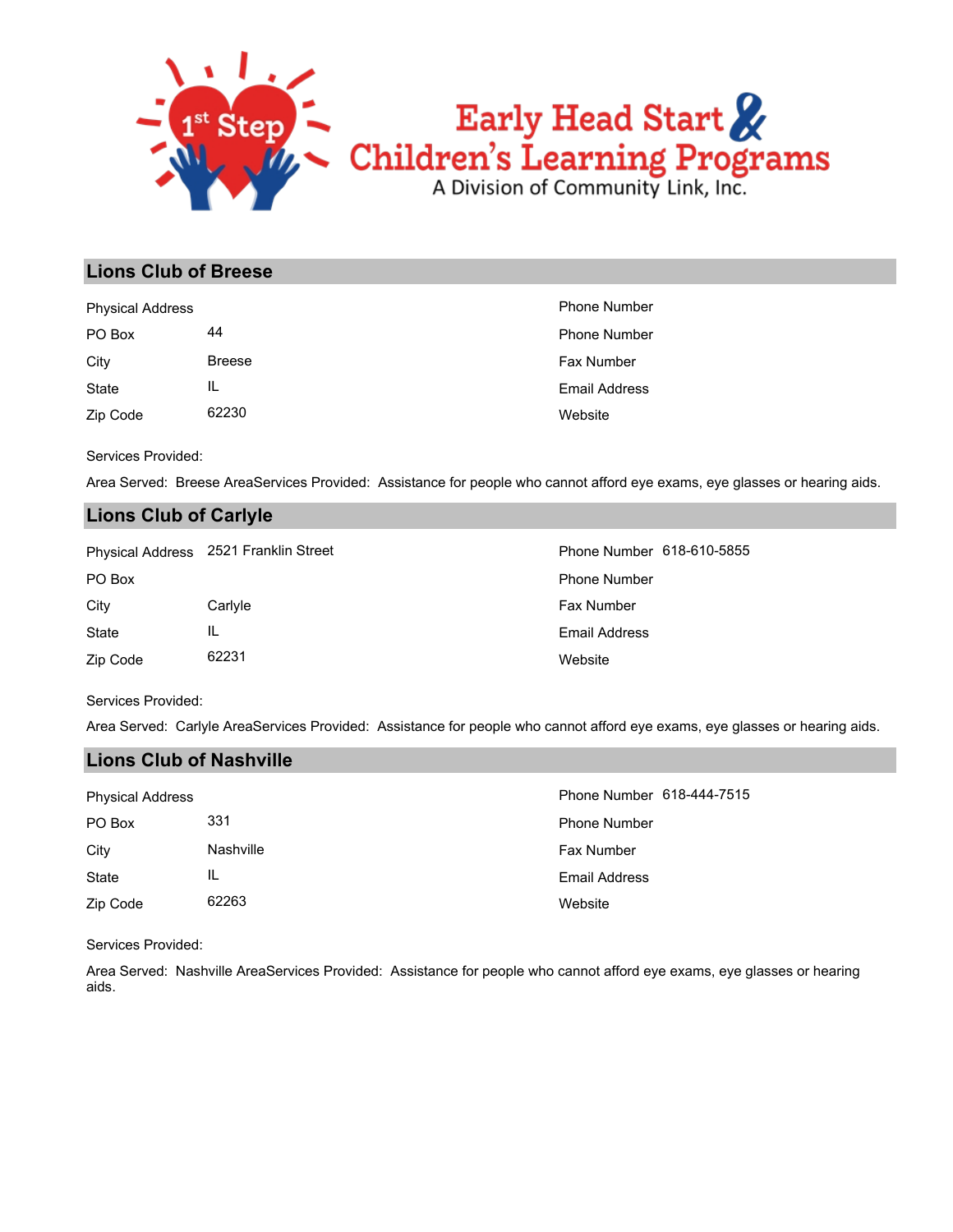

# **Marion Eye Center - Carlyle**

Physical Address 1950 Franklin Street Phone Number 618-594-2220

Zip Code 62231 State IL

**Website** Email Address City Carlyle Fax Number 618-594-2229 PO Box Phone Number

Services Provided:

Performs Infantsee eye exams

# **Marion Eye Center - Centralia**

Zip Code 62801 State IL City Centralia Fax Number 618-628-3959 PO Box **Phone Number** Po Box **Phone Number** Phone Number Physical Address 899 East McCord Street Phone Number 618-628-3939

Website www.visionsource-swansea.com Email Address

Services Provided:

Serves 6 months and up.Monday, Tuesday and Friday 9:00 am - 5:00 pm, Thursday 10:00 am - 7:00 pm

# **Marion Eye Center - Nashville**

|          | Physical Address 1180 West St. Louis Street | Phone Number 618-327-3900 |                      |
|----------|---------------------------------------------|---------------------------|----------------------|
| PO Box   |                                             | <b>Phone Number</b>       |                      |
| City     | Nashville                                   | <b>Fax Number</b>         | 618-327-4817         |
| State    | IL                                          | <b>Email Address</b>      |                      |
| Zip Code | 62263                                       | Website                   | marioneyecenters.com |

Services Provided:

Performs Infantsee eye exams. Serves all age groups.Monday, Tuesday, and Friday 9:00 am - 5:00 pm, Saturday 8:00 am - 12:00 pm (saturday every other month)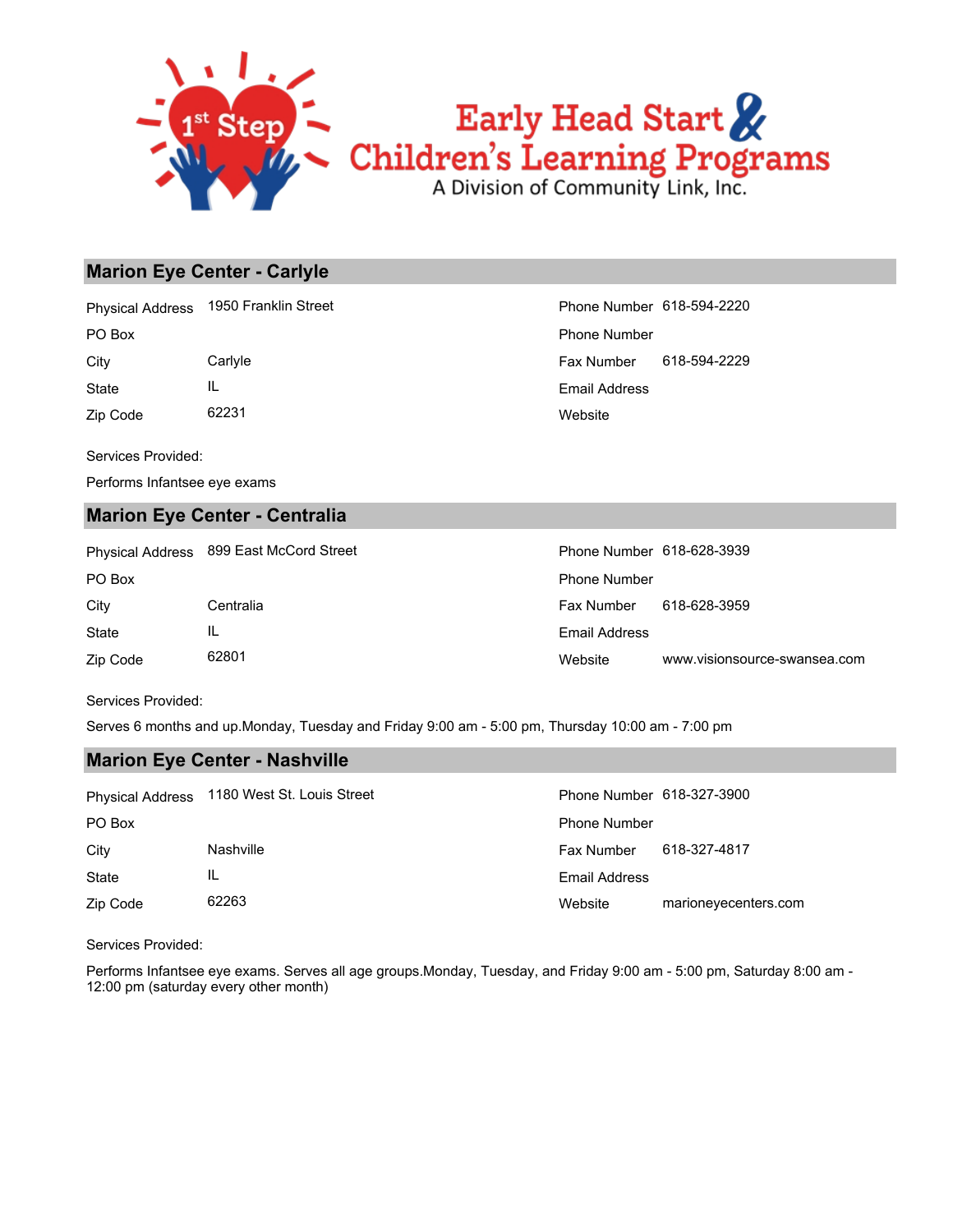

# **Marion Eye Center - Salem**

|              | Physical Address 1103 West Main Street | Phone Number 618-548-0100 |                   |
|--------------|----------------------------------------|---------------------------|-------------------|
| PO Box       |                                        | <b>Phone Number</b>       |                   |
| City         | Salem                                  | <b>Fax Number</b>         | 618-548-1607      |
| <b>State</b> | IL                                     | Email Address             |                   |
| Zip Code     | 62881                                  | Website                   | www.marioneye.com |

Services Provided:

Performs infantsee eye exams8:00 am - 5:00 pm, some Saturdays 8:00 am - 12:00 pmServes all ages.

# **Murphy, Michael OD**

|  | <b>Physical Address</b> | 4933 Benchmark Centre Drive, Ste D |
|--|-------------------------|------------------------------------|
|--|-------------------------|------------------------------------|

| PO Box   |         | <b>Phone Number</b> |                                 |
|----------|---------|---------------------|---------------------------------|
| City     | Swansea | Fax Number          | 618-628-3959                    |
| State    | IL      |                     | Email Address vca3939@gmail.com |
| Zip Code | 62226   | Website             | www.visionsource-swansea.com    |

Phone Number 618-628-3939

Services Provided:

Serves all ages

# **Rosenthal-Tinge, Kimberly OD**

| Physical Address 823 9th Street |          | Phone Number 618-654-9848 |                                                 |
|---------------------------------|----------|---------------------------|-------------------------------------------------|
| PO Box                          |          | <b>Phone Number</b>       |                                                 |
| City                            | Highland | Fax Number                | 618-654-5200                                    |
| State                           | IL       |                           | Email Address rosenthal@rosenthaloptometric.com |
| Zip Code                        | 62249    | Website                   | www.visionsource-rosenthal.com                  |

Services Provided:

Tuesday and Friday 8:00 am - 5:30 pm, Wednesday and Thursday 8:00 am - 6:30 pm, and Saturday 8:00 am - 1:00 pm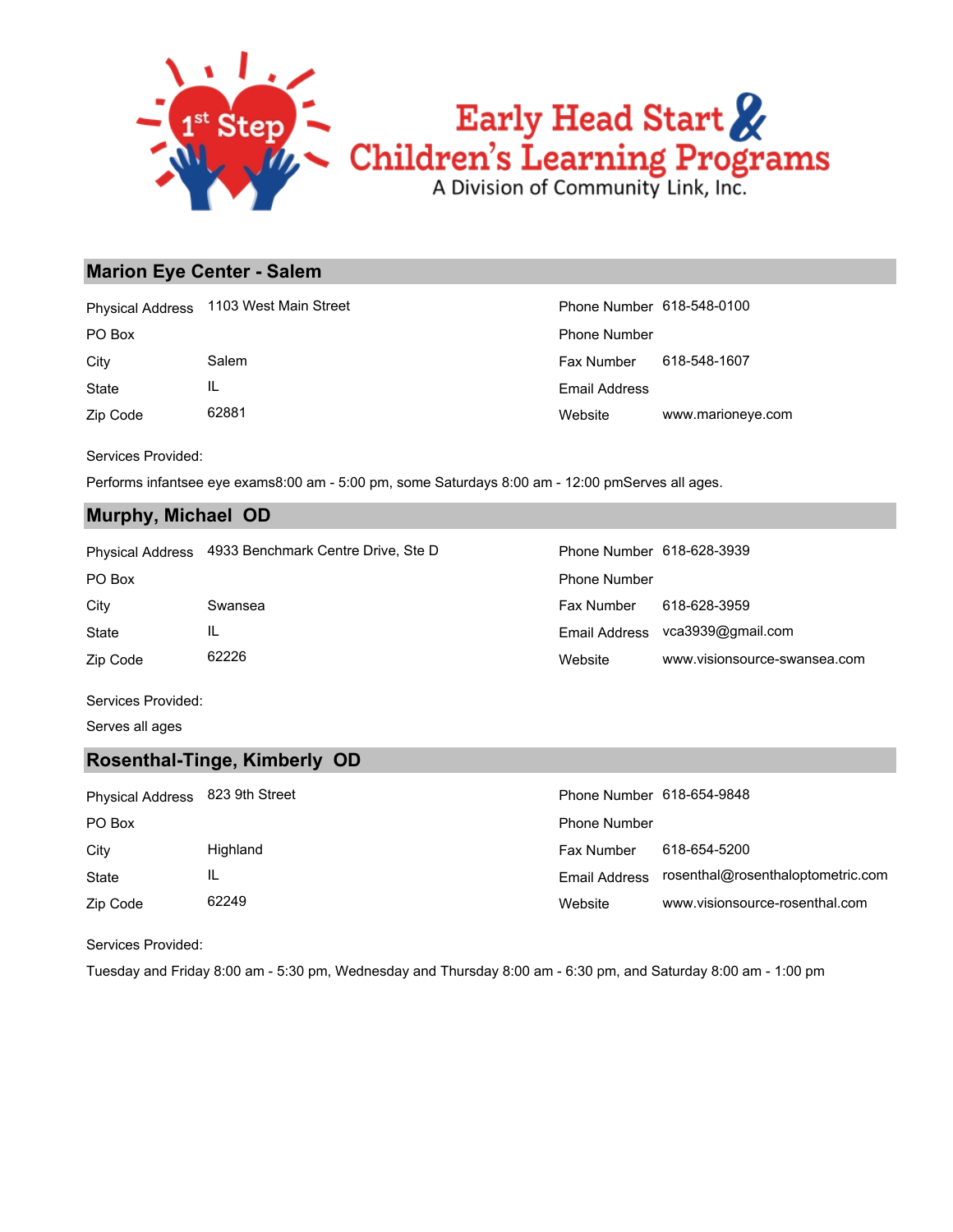

# **Smith, Emily OD**

|              | Physical Address 1180 West St. Louis Street | Phone Number 618-327-3900 |                      |
|--------------|---------------------------------------------|---------------------------|----------------------|
| PO Box       |                                             | <b>Phone Number</b>       |                      |
| City         | Nashville                                   | Fax Number                | 618-327-4817         |
| <b>State</b> | ΙL                                          | Email Address             |                      |
| Zip Code     | 62263                                       | Website                   | marioneyecenters.com |

Services Provided:

Performs Infantsee eye exams. Serves all age groups.Monday, Tuesday, and Friday 9:00 am - 5:00 pm, Saturday 8:00 am - 12:00 pm

# **Smith, Rob OD**

|          | Physical Address 1180 West St. Louis Street | Phone Number 618-327-3900 |                      |
|----------|---------------------------------------------|---------------------------|----------------------|
| PO Box   |                                             | <b>Phone Number</b>       |                      |
| City     | Nashville                                   | Fax Number                | 618-327-4817         |
| State    | IL                                          | Email Address             |                      |
| Zip Code | 62263                                       | Website                   | marioneyecenters.com |

Services Provided:

Performs Infantsee eye exams. Serves all age groups.Monday, Tuesday, and Friday 9:00 am - 5:00 pm, Saturday 8:00 am - 12:00 pm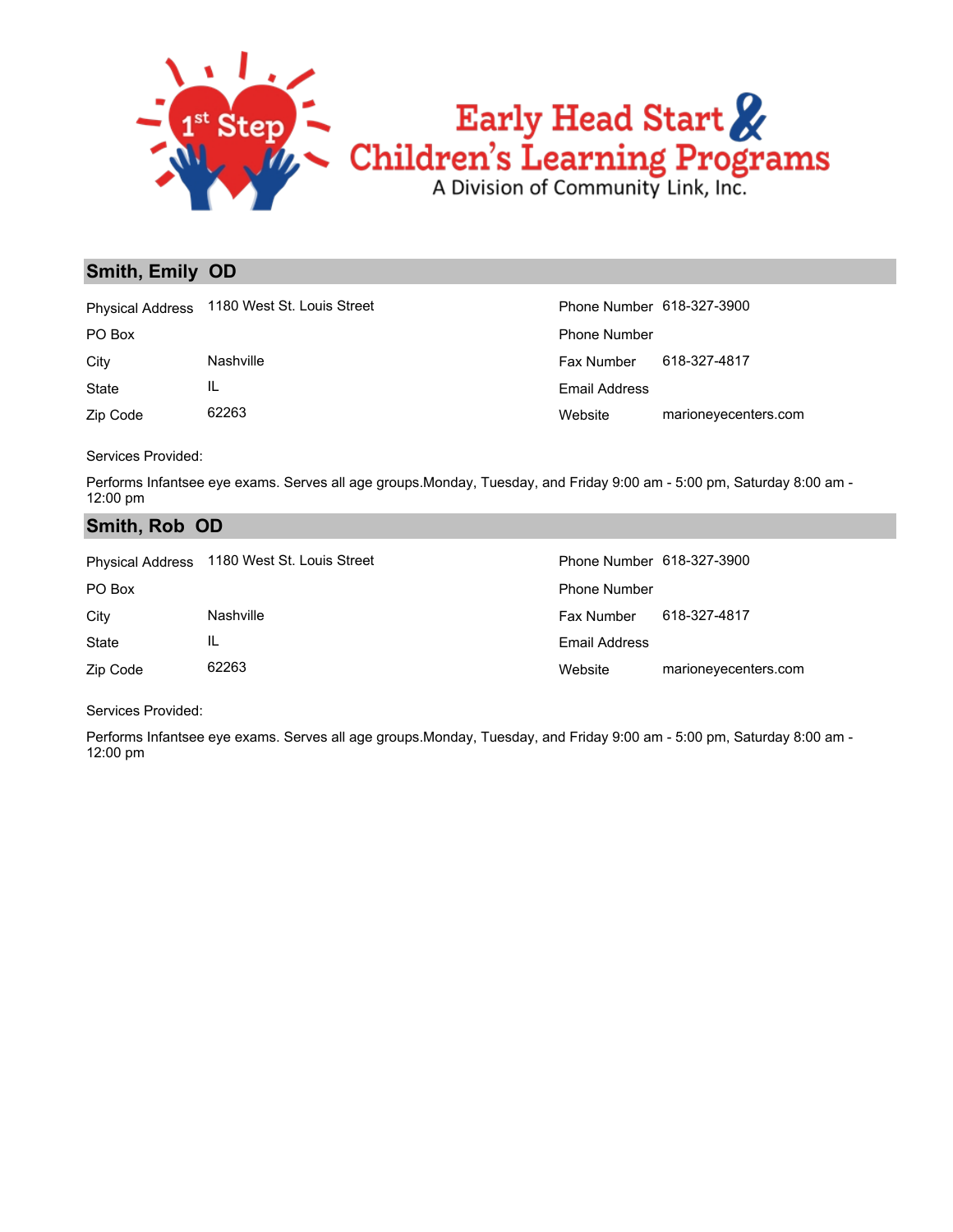

# **Other Specialized Services Otros Servicios Especializados**

Ahrens, Vielka Care Medical Supplies Catholic Charities of St. Louis Division of Specialized Care Family Matters Parent Training & Information Ctr. Illinois Child Abuse Hot Line Important 800 Numbers Missing Children - Search Mother and Child Center Poison Control S.A.F.E.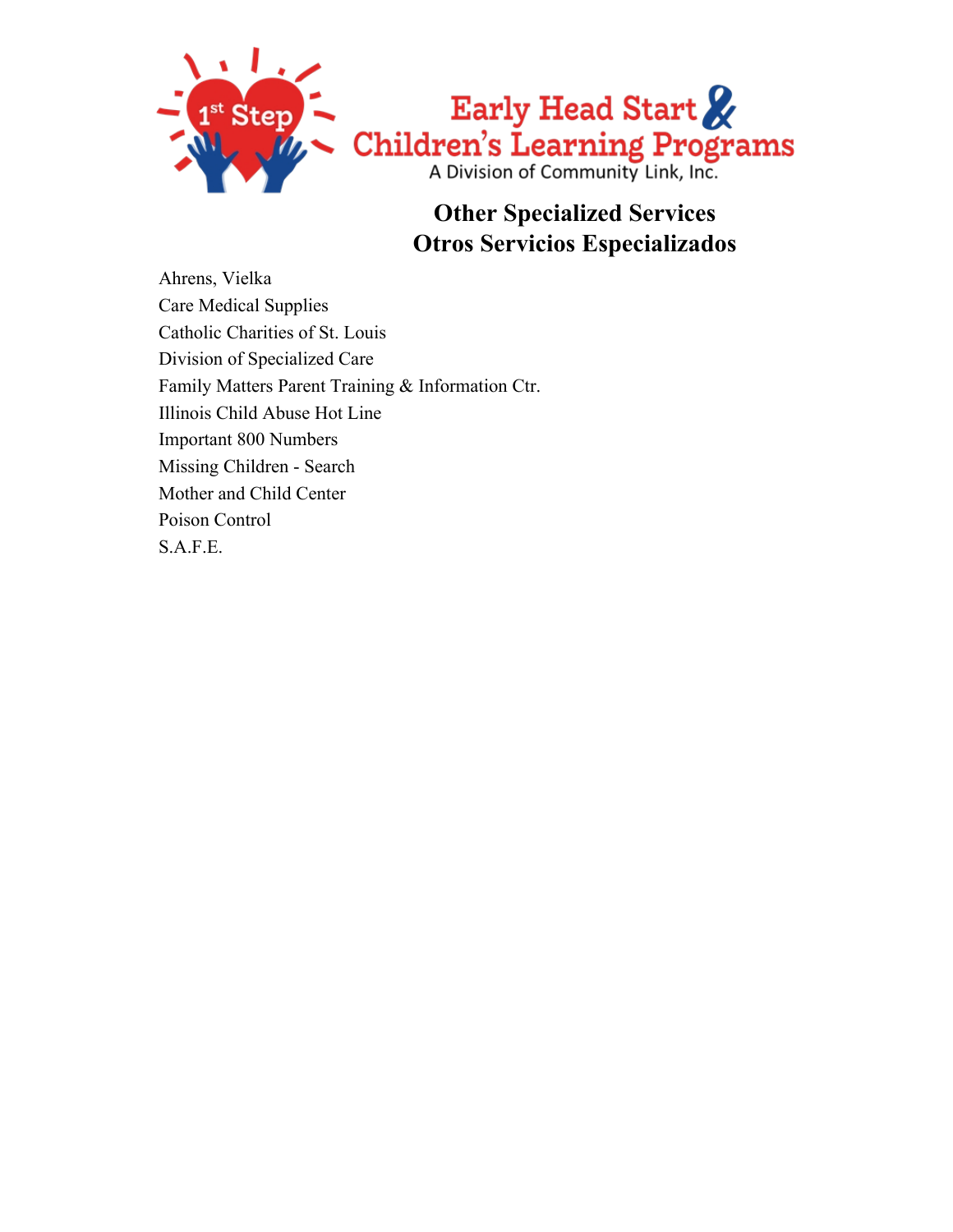

# **Ahrens, Vielka**

Physical Address #8 Executive Drive; Suite 200 Phone Number 618-688-4754

State IL City **Fairview Heights** Fax Number

Zip Code 62208

**Website** Email Address vahren@hoyleton.org PO Box Phone Number

Services Provided:

Assistance with obtaining public benefits such as Medicaid, SNAP, TANFBilingual TherapistReferral to Attorneys, Doctors, DentalHelp families who don't speak English get access to services

# **Care Medical Supplies**

| 4201 Ilberry Road<br><b>Physical Address</b> |  |
|----------------------------------------------|--|
|----------------------------------------------|--|

Zip Code 62864 State IL City Mt. Vernon **Fax Number City** Mt. Vernon **Fax Number** 

**Website** Email Address PO Box **PO Box** Phone Number (800) 642-7784 Phone Number (618) 244-4949

Services Provided:

Medical Supplies

# **Catholic Charities of St. Louis**

|          | Physical Address 4445 Lindell Boulevard | Phone Number 314-367-5500 |               |
|----------|-----------------------------------------|---------------------------|---------------|
| PO Box   |                                         | <b>Phone Number</b>       |               |
| City     | St. Louis                               | <b>Fax Number</b>         |               |
| State    | МO                                      | <b>Email Address</b>      |               |
| Zip Code | 63108                                   | Website                   | www.ccstl.org |

Services Provided:

Catholic Charities serves a wide range of people: children who are dependent, abused and neglected; adults who are homeless or at risk for homelessness; parents and children requiring family counseling; people struggling as the result of drug abuse or alcoholism; older adults with special needs; and many more. Our goal is clear. To build a stronger community.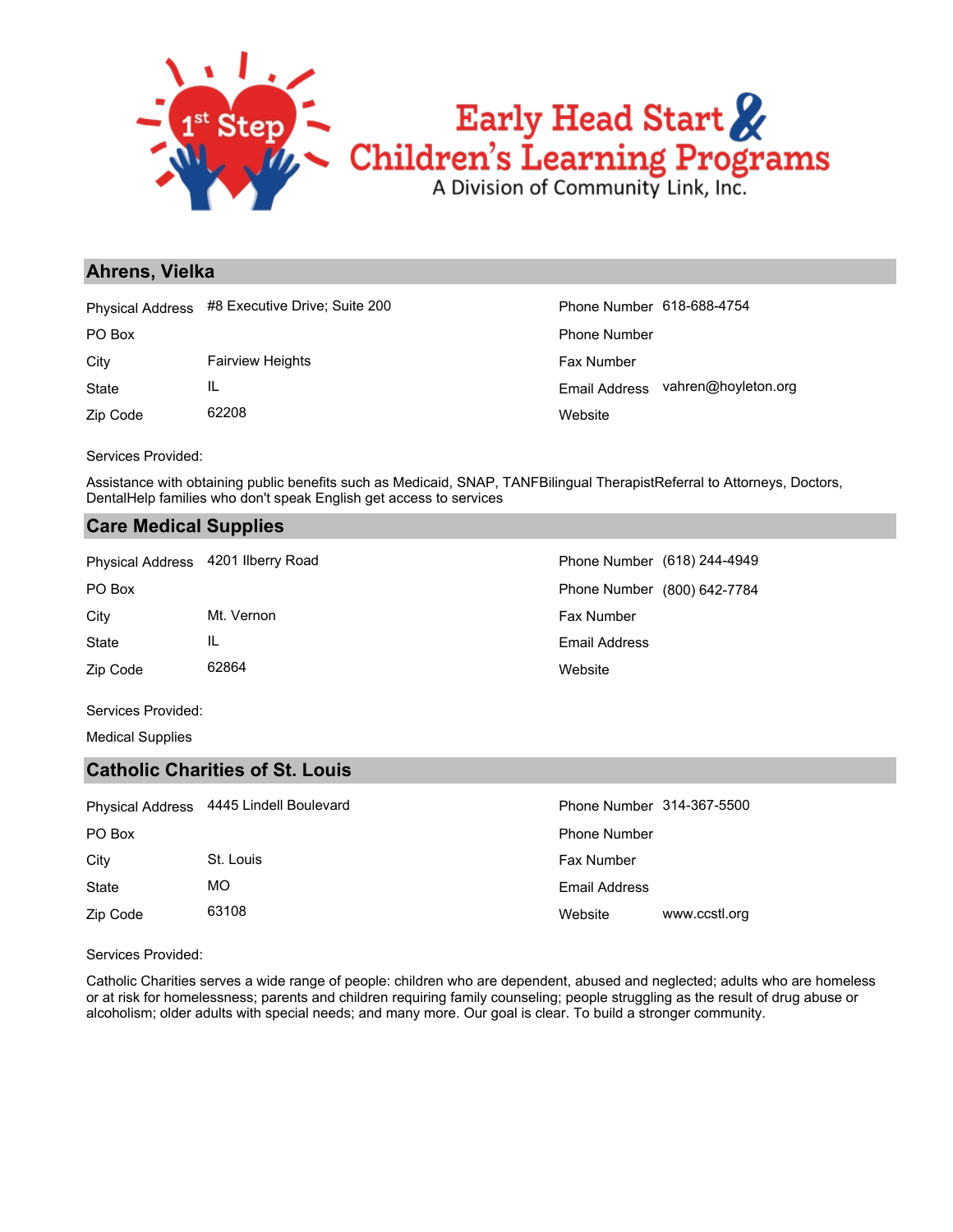

# **Division of Specialized Care**

|              | Physical Address 1734 Corporate Crossing; Suite 1 | Phone Number (618) 624-0508 |                 |
|--------------|---------------------------------------------------|-----------------------------|-----------------|
| PO Box       |                                                   | <b>Phone Number</b>         |                 |
| City         | O'Fallon                                          | <b>Fax Number</b>           | 618-624-0538    |
| <b>State</b> | IL                                                | Email Address               |                 |
| Zip Code     | 62269                                             | Website                     | www.dsccwic.edu |

Services Provided:

Counties Served: Bond, Calhoun, Jersey, Madison, McCoupin, Monroe, Montgomery, Randolph, St. Clair, and WashingtonCase management and financial assistance to families and children with special needs

# **Family Matters Parent Training & Information Ctr.**

| <b>Physical Address</b> | 1901 South 4th Street: Suite 209 | Phone Number (866) 436-7842 |                  |
|-------------------------|----------------------------------|-----------------------------|------------------|
| PO Box                  |                                  | <b>Phone Number</b>         |                  |
| City                    | Effingham                        | <b>Fax Number</b>           | $(217)$ 318-3516 |
| State                   | IL                               | <b>Email Address</b>        | info@fmptic.org  |
| Zip Code                | 62401                            | Website                     | www.fmptic.org   |

Services Provided:

Serves 98 counties in Illinois outside of Chicago for families who have children with special education needs support, advocacy, information, and training of topics related to the education of children with special needs ages 0-22.

# **Illinois Child Abuse Hot Line**

| <b>Physical Address</b> | Phone Number 800-252-2873 |  |
|-------------------------|---------------------------|--|
| PO Box                  | <b>Phone Number</b>       |  |
| City                    | Fax Number                |  |
| State                   | <b>Email Address</b>      |  |
| Zip Code                | Website                   |  |
|                         |                           |  |

Services Provided: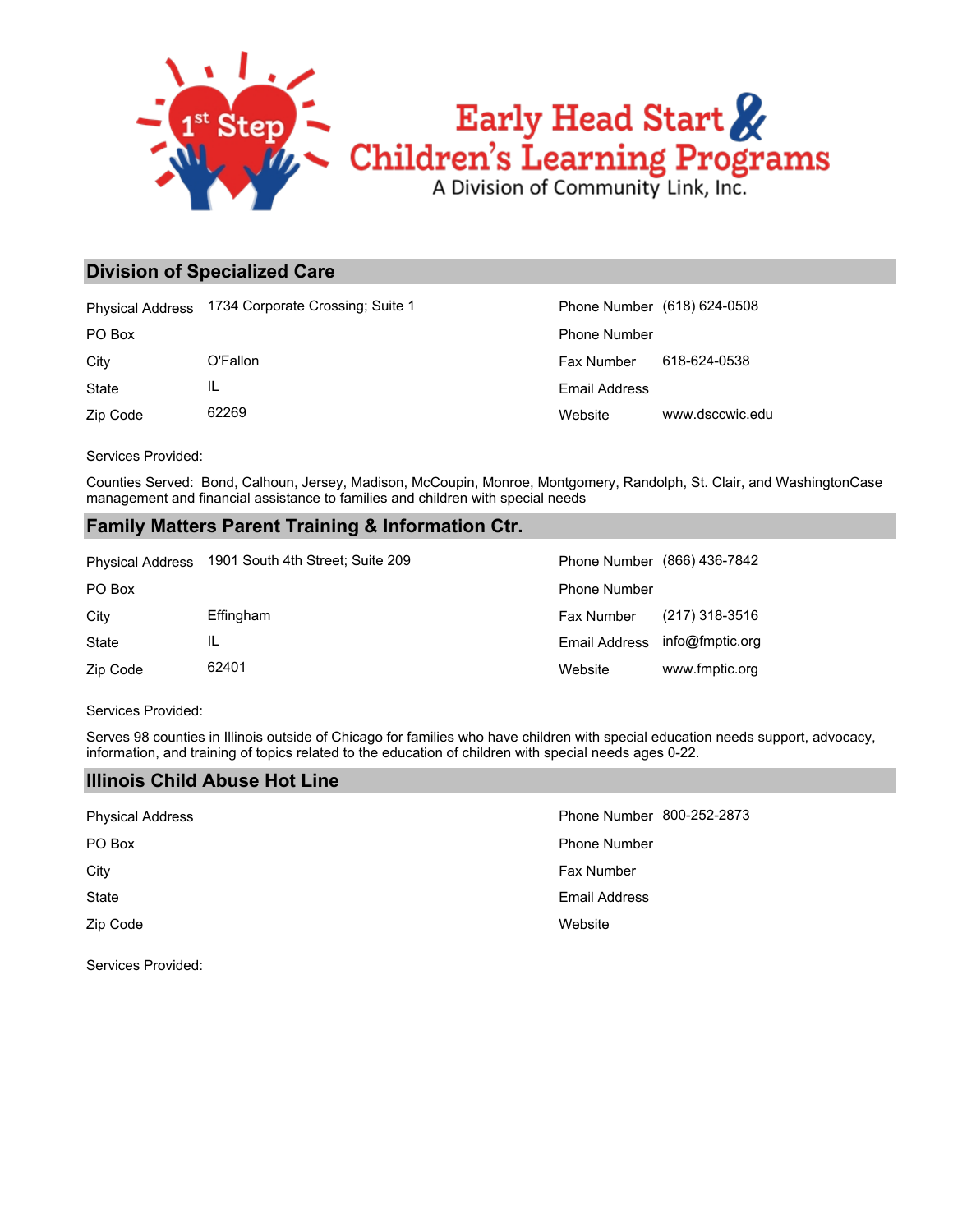

# **Important 800 Numbers**

| <b>Physical Address</b> | Phone Number 000-000-0000 |
|-------------------------|---------------------------|
| PO Box                  | <b>Phone Number</b>       |
| City                    | <b>Fax Number</b>         |
| State                   | Email Address             |
| Zip Code                | Website                   |

Services Provided:

Illinois Department of Human Services800-447-6404800-545-2200 - Help Line800-323-GROW (4769)Make-A-Wish-Foundation 800-722-9474Missing Children Search800-843-5763Runaway Safeline 800-621-4000Division of Child Support800-447-4278

# **Missing Children - Search**

| <b>Physical Address</b> | Phone Number (800) 843-5763 |
|-------------------------|-----------------------------|
| PO Box                  | <b>Phone Number</b>         |
| City                    | Fax Number                  |
| State                   | Email Address               |
| Zip Code                | Website                     |
|                         |                             |

Services Provided:

# **Mother and Child Center**

|          | Physical Address 6000 Bond Avenue |                      | Phone Number (618) 332-2740 |
|----------|-----------------------------------|----------------------|-----------------------------|
| PO Box   |                                   | <b>Phone Number</b>  |                             |
| City     | Centreville                       | Fax Number           | 618-332-0053                |
| State    | IL                                | <b>Email Address</b> |                             |
| Zip Code | 62207                             | Website              | www.sihf.org                |

Services Provided:

Monday, Wednesday, Thursday, Friday 8:30 am - 5:00 pm and Tuesday 8:30 am - 5:00 pm.All income levels acceptedWomen's Health Services, Pediatric Services, OB/GYN Councelinng/Mental Health Services, Medical Services, Dental ServicesSliding scale feesAccepts Uninsured, Underinsured, Insurance, Medicaid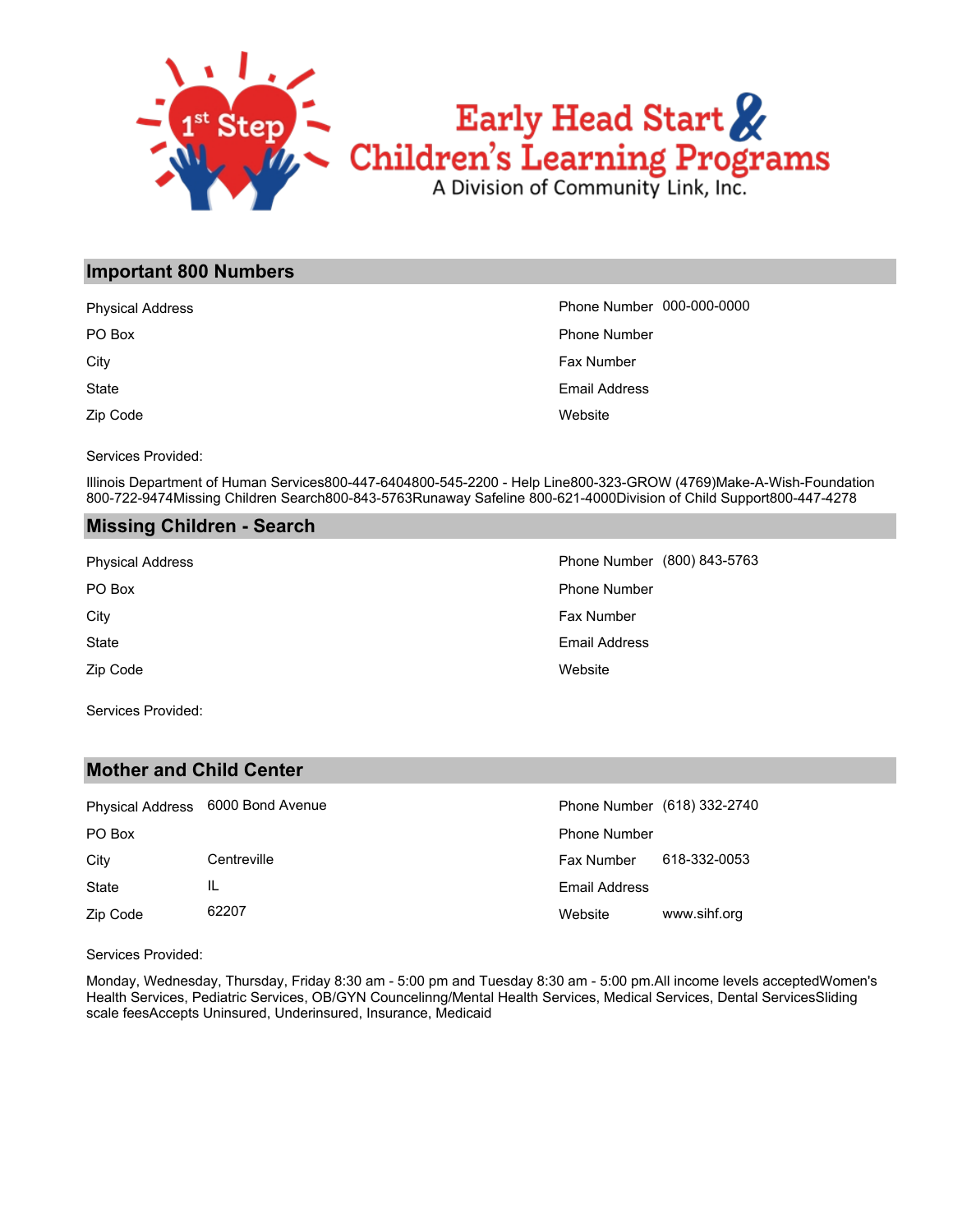

# **Poison Control**

| <b>Physical Address</b> | Phone Number (800) 222-1222 |
|-------------------------|-----------------------------|
| PO Box                  | <b>Phone Number</b>         |
| City                    | Fax Number                  |
| State                   | Email Address               |
| Zip Code                | Website                     |

Services Provided:

# **S.A.F.E.**

| <b>Physical Address</b> | 730 East 2nd Street | Phone Number 618-533-0475 |                               |
|-------------------------|---------------------|---------------------------|-------------------------------|
| PO Box                  | PO Box 225          | Phone Number 800-625-1414 |                               |
| City                    | Centralia           | Fax Number                |                               |
| State                   | IL                  | Email Address             | Imetcalf@safecrisiscenter.org |
| Zip Code                | 62801               | Website                   | www.safecrisiscenter.org      |

Services Provided:

Bond, Clay, Clinton, Effingham, Fayette, Jefferson, Marion, Washington White and Hamilton CountiesS.A.F.E. is a sexual assault center. This non profit agency provides services for sexual assault victims and their families regardless of their age, race, sex, or sexual preference. All services are free and confidential.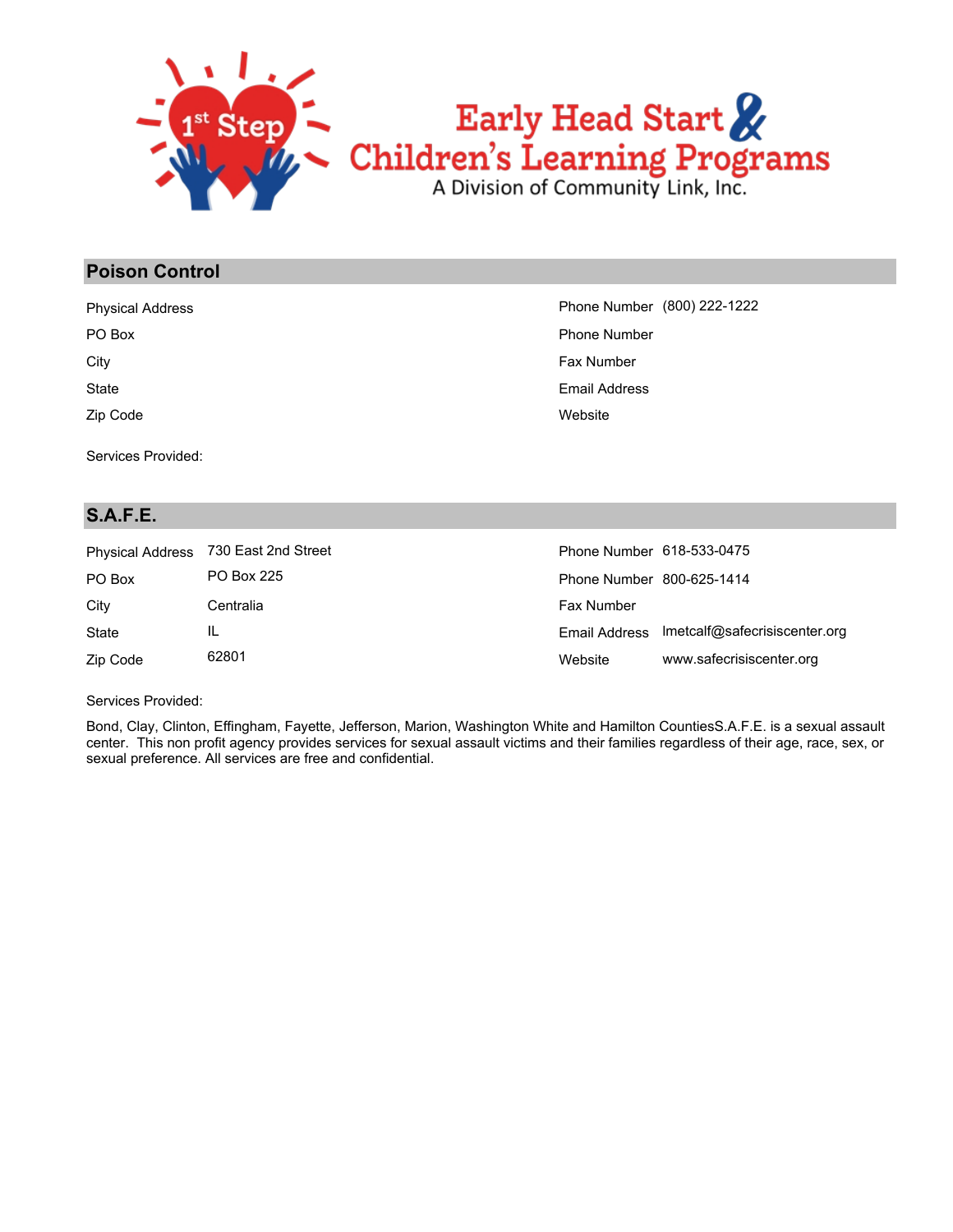

# **Pregnancy Programs Programas de Embarazo**

Baptist Children's Home & Family Services Hope Clinic for Women - Granite City Planned Parenthood Pregnancy Aid at St. Joseph's Hospital Pregnancy Care Clinic - Centralia Pregnancy Care Clinic - Salem Pregnancy Support Center Relevant Pregnancy Options Center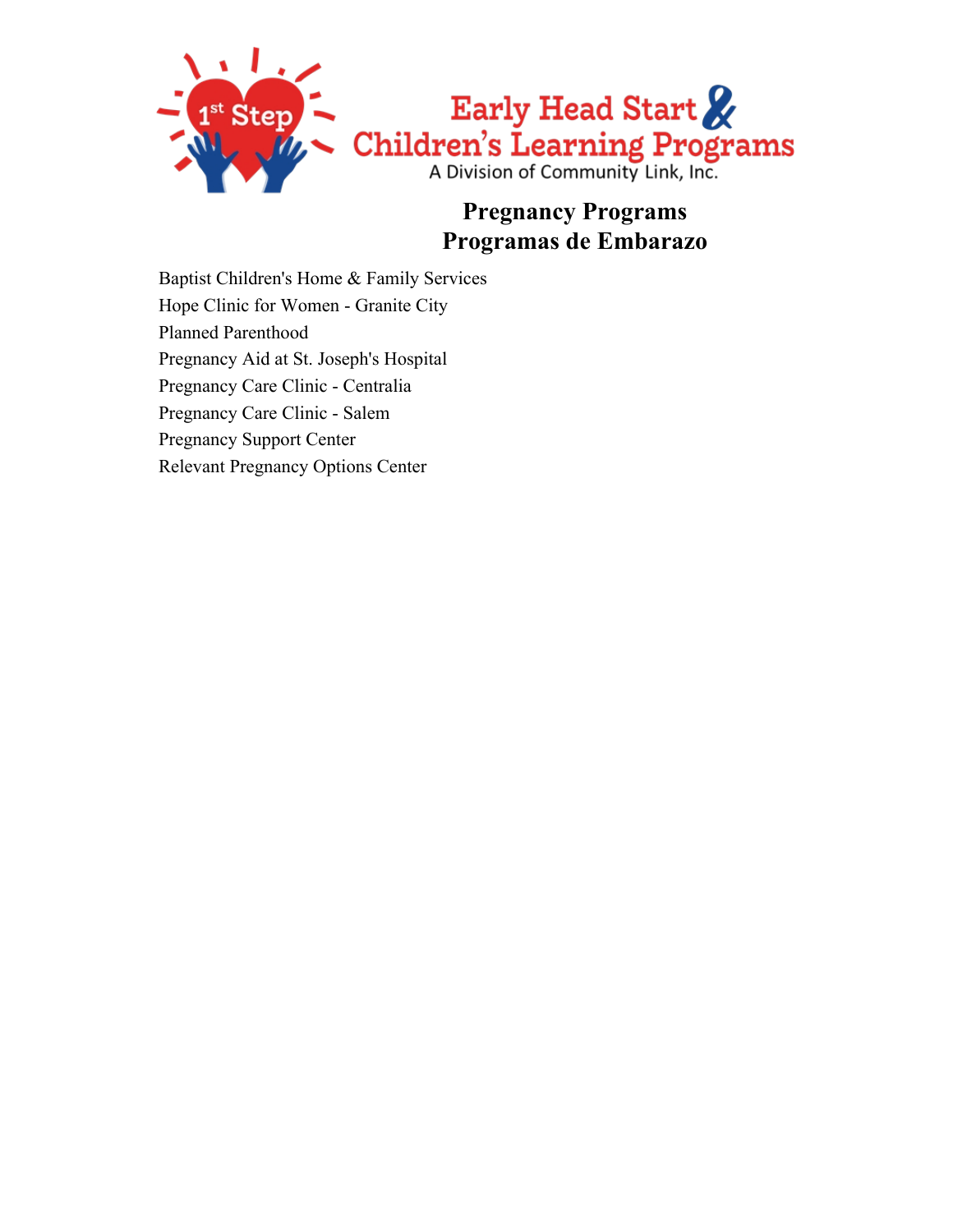

#### **Baptist Children's Home & Family Services**

|          | Physical Address 4243 Lincolnshire Drive | Phone Number 618-242-2944 |               |
|----------|------------------------------------------|---------------------------|---------------|
| PO Box   |                                          | <b>Phone Number</b>       |               |
| City     | Mt. Vernon                               | <b>Fax Number</b>         | 618-242-2568  |
| State    | IL                                       | Email Address             |               |
| Zip Code | 62864                                    | Website                   | www.bchfs.com |

Services Provided:

BHCFS and the three entities that make up our mission:Baptist Children's Home (BCH) Residential Care – Carmi, IL; BCH Residential Care is a Christian juvenile group home for troubled teens. Residents live under the care and guidance of Christian houseparents and receive individual, group and family counseling. Our goal is to restore the family and return the child to the community, better equipped to deal with life.Angels' Cove – Maternity/Adoption/Foster Care – Mt. Vernon, IL; Angel's Cove is a residential maternity home for women facing an unplanned or unwanted pregnancy. The Angels' Cove staff provides young moms with the best in prenatal care, counseling, parenting classes and life skills training. Angels' Cove also offers licensed and Hague Accredited adoption and Foster Care services. Believing every life is precious, we strive to provide women with loving alternatives to abortion.Pathways Counseling Services; Pathways Counseling has been providing counseling services to individuals, couples, children and families since 1999 in 12 Illinois communities. Utilizing your strengths, our professionally licensed therapists will help you overcome your challenges and achieve personal goals. We understand that every person is unique with differing life experiences, struggles and patterns. With that in mind, we tailor each counseling session to meet your individual needs.

#### **Hope Clinic for Women - Granite City**

| <b>Physical Address</b> | 1602 21st Street | Phone Number 618-451-5722 |                    |
|-------------------------|------------------|---------------------------|--------------------|
| PO Box                  |                  | Phone Number 800-844-3130 |                    |
| City                    | Granite City     | Fax Number                | 618-451-9092       |
| State                   | IL               | Email Address             |                    |
| Zip Code                | 62040            | Website                   | www.hopeclinic.com |

Services Provided:

- Birth Control- Pregnancy Testing- Morning After Pill (Emergency Contraception)- Medical Abortions (Abortion Pill/ RU486) up to 8 weeks- Surgical Abortions up to 24 weeks- Dilation and Evacuation (D&E) up to 24 WeeksMonday - Saturday: hours often varyCall Monday - Friday 10:00 am - 3:00 pmCall Saturday 8:00 am - 1:00 pm\*If we do not answer the phone when you call, please try again! We are deeply committed to providing you with care you need.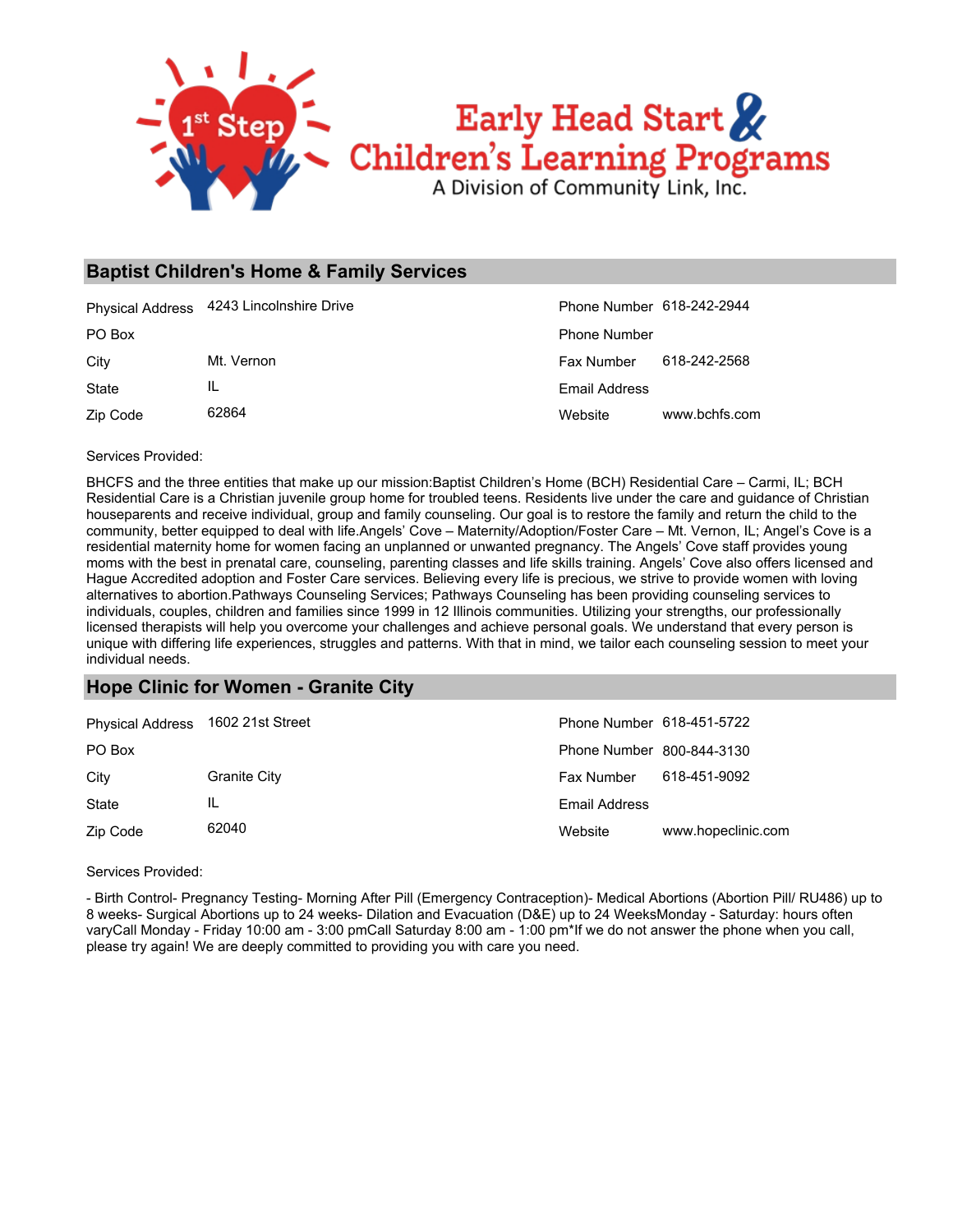

#### **Planned Parenthood**

|          | Physical Address 4529 North Illinois | Phone Number 618-277-6668 |               |
|----------|--------------------------------------|---------------------------|---------------|
| PO Box   |                                      | <b>Phone Number</b>       |               |
| City     | Swansea                              | <b>Fax Number</b>         | 618-234-5230  |
| State    | IL                                   | Email Address             |               |
| Zip Code | 62208                                | Website                   | www.ppsln.org |

Services Provided:

Well Women Exam, STD testing, emergency contraception, birth control (all prices are based on income)Open Monday - Wednesday and the 1st and 3rd Saturdays of each month

#### **Pregnancy Aid at St. Joseph's Hospital**

|          | Physical Address 9625 Holy Cross Lane | Phone Number 618-526-4545 |
|----------|---------------------------------------|---------------------------|
| PO Box   |                                       | <b>Phone Number</b>       |
| City     | <b>Breese</b>                         | <b>Fax Number</b>         |
| State    | IL                                    | Email Address             |
| Zip Code | 62230                                 | Website                   |

Services Provided:

Referral needed - Counseling, pregnancy testing, and housing for pregnant women

#### **Pregnancy Care Clinic - Centralia**

|          | Physical Address 319 East 7th Street | Phone Number 618-532-3111 |                                              |
|----------|--------------------------------------|---------------------------|----------------------------------------------|
| PO Box   |                                      | <b>Phone Number</b>       |                                              |
| City     | Centralia                            | Fax Number                | 618-532-2113                                 |
| State    | IL                                   | Email Address             | help@pregnancy.com/linda@pregn<br>ancycc.com |
| Zip Code | 62801                                | Website                   | www.pregnancycc.com                          |

Services Provided:

Another email address: linda@pregnancycc.comAll counties served.Counseling, ultrasound, formula, diapers, pregnancy testing, and STD testing & treatment (male and female), baby bootcamp program, material goods once a month.Closed on Mondays - Tuesday and Wednesday 9:00 am to 4:00 pm - Thursday and Friday 1:00 pm - 4:00 pm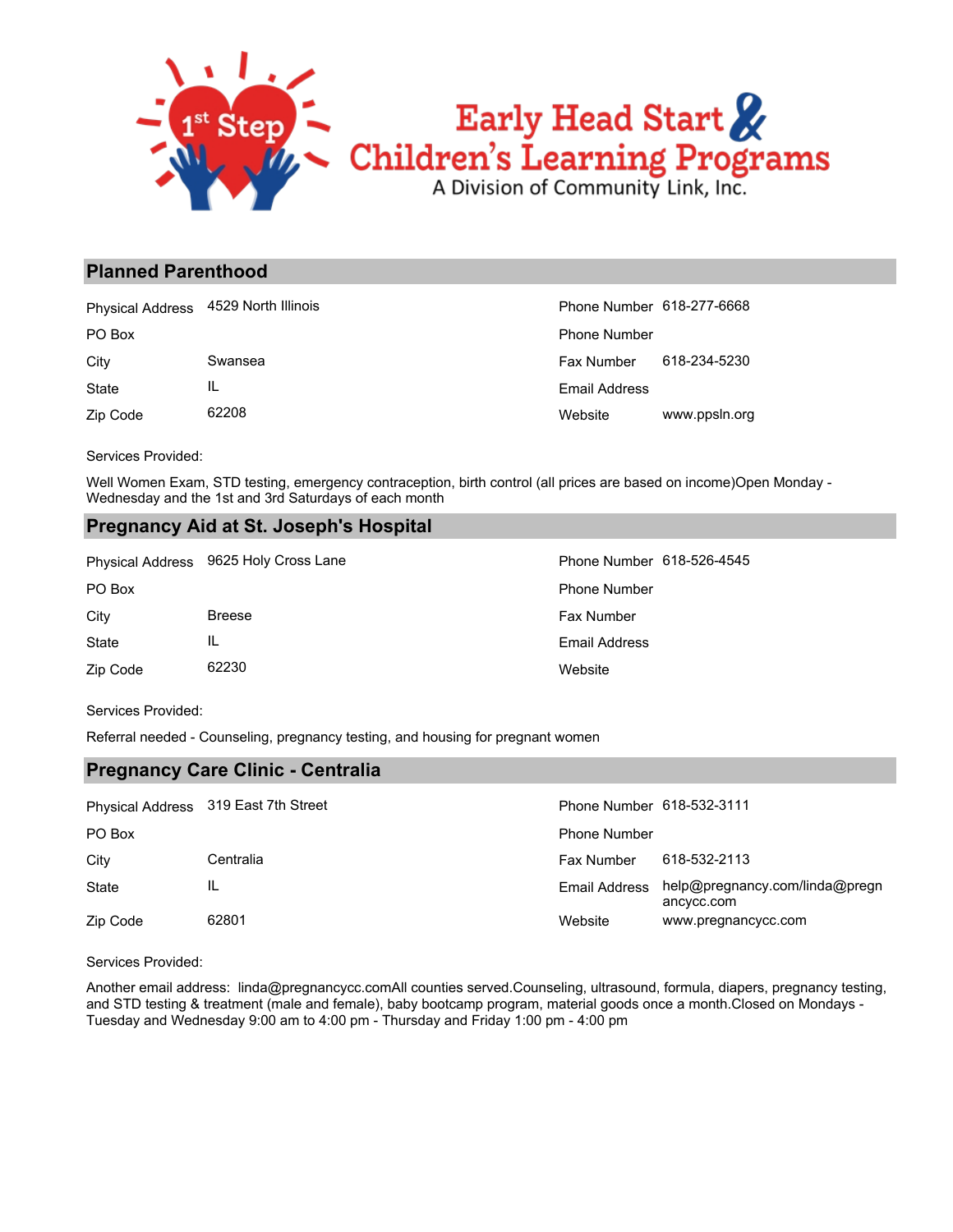

#### **Pregnancy Care Clinic - Salem**

| Physical Address 302 North Walnut |       | Phone Number 618-548-3111 |                                    |
|-----------------------------------|-------|---------------------------|------------------------------------|
| PO Box                            |       | <b>Phone Number</b>       |                                    |
| City                              | Salem | Fax Number                | 618-548-3152                       |
| State                             | IL    |                           | Email Address help@pregnancycc.com |
| Zip Code                          | 62881 | Website                   | www.pregnancycc.com                |

Services Provided:

Counseling, pregnancy testing, and STD testing (for Men and Women) & treatment, limited ultrasound, after abortion support, parenting classes. Formula, diapers, baby clothing & supplies (as available)Tuesday 9:00 am to 4:00 pm, Wednesday 9:00 am to 2:00 pm, Thursday and Friday 1:00 pm to 5:00 pm No charge for the services. Serves any ages and income.Satellite location: 319 East 7th Street, Centralia, IL 62801. 618-532-3111. Services are the same. Hours are Tuesday 9:00 am - 4:00 pm, Wednesday 9:00 am - 4:00 pm, Thursday 1:00 pm - 4:00 pm and Friday 1:00 pm - 4:00 pm.

#### **Pregnancy Support Center**

| <b>Physical Address</b> | 116 South Second Street | Phone Number 618-664-3799 |                     |
|-------------------------|-------------------------|---------------------------|---------------------|
| PO Box                  | PO Box 84               | <b>Phone Number</b>       |                     |
| City                    | Greenville              | <b>Fax Number</b>         | 800-273-9653        |
| State                   | IL                      | Email Address             | bcpregnancy@att.net |
| Zip Code                | 62246                   | Website                   |                     |

Services Provided:

Counseling, pregnancy tests, clothing and baby items, referrals

#### **Relevant Pregnancy Options Center**

| <b>Physical Address</b> | 2653 Plaza Drive |                     | Phone Number (618) 654-3732 |
|-------------------------|------------------|---------------------|-----------------------------|
| PO Box                  |                  | <b>Phone Number</b> |                             |
| City                    | Highland         | <b>Fax Number</b>   |                             |
| State                   | IL               | Email Address       |                             |
| Zip Code                | 62249            | Website             | www.relevantoptions.org     |

Services Provided:

Counseling, pregnancy test, clothing and baby items, referrals. No restrictions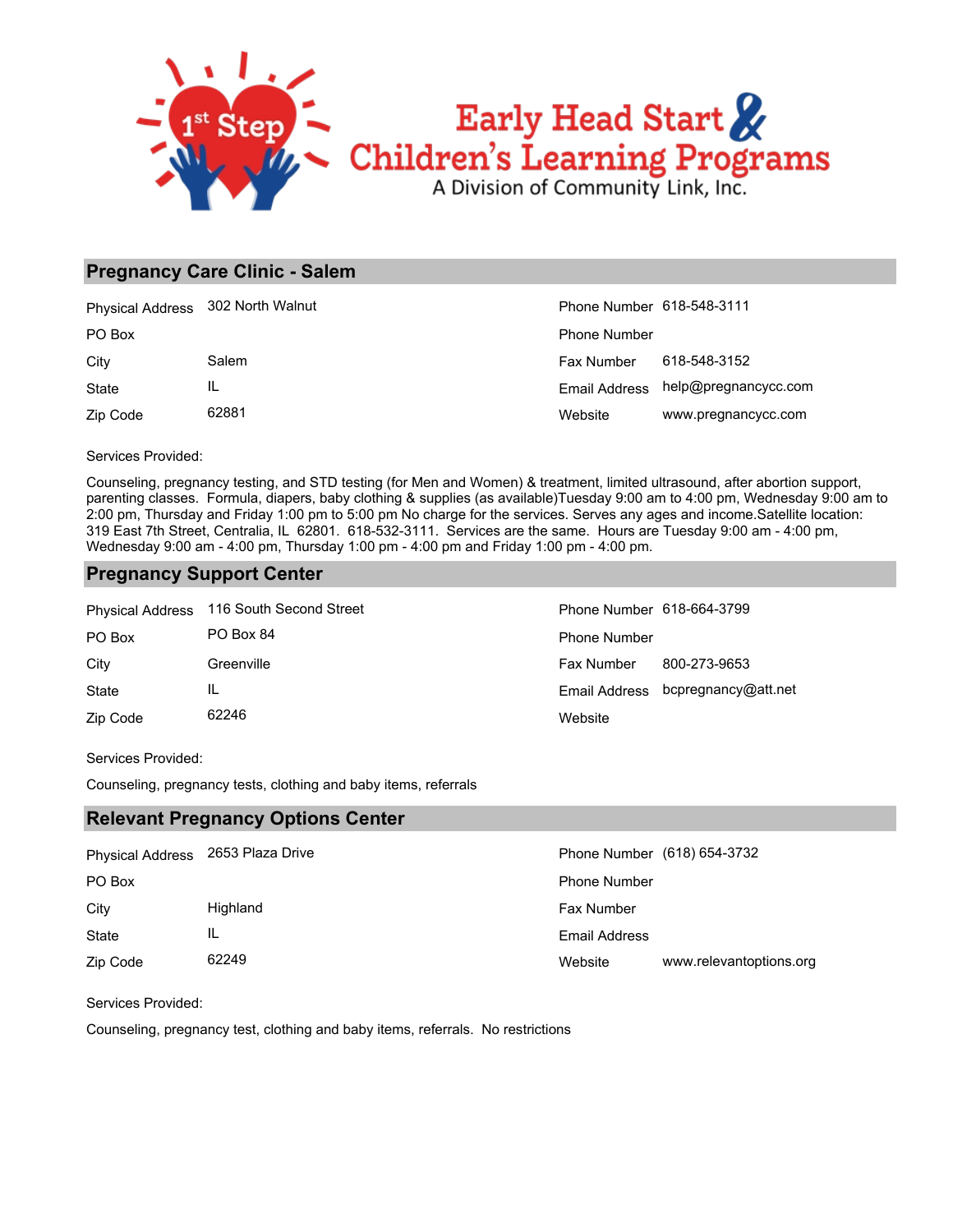

# **Public Aid Office (Department of Human Services) Ayuda Pública (Departamento de Servicios Humanos)**

Illinois Department of Human Services - Centralia Illinois Department of Human Services - Mt. Vernon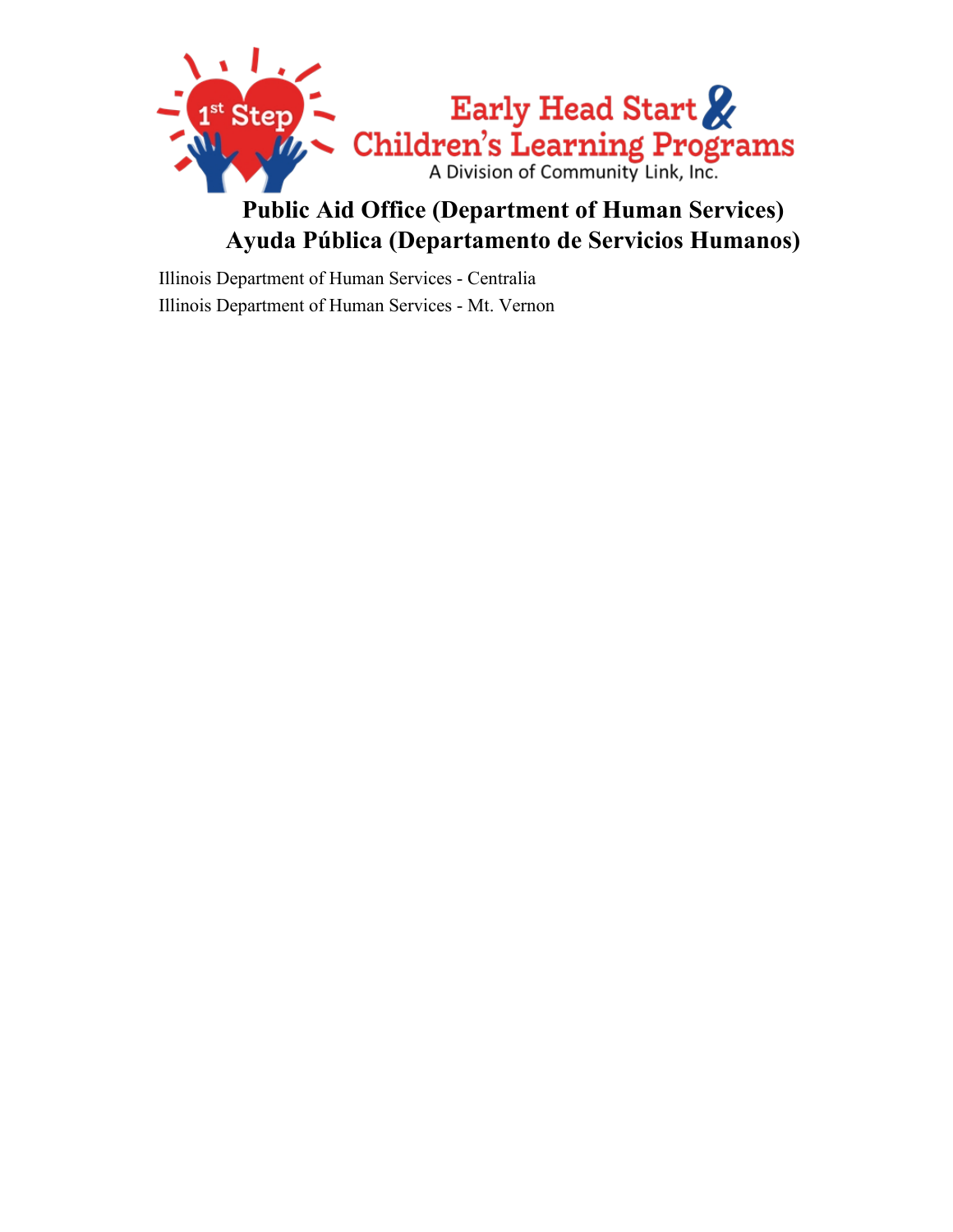

#### **Illinois Department of Human Services - Centralia**

Physical Address 800 South Locust Street **Phone Number 618-532-1966** Phone Number 618-532-1966

State IL

Zip Code 62801

**Website** Email Address stacy.rubenacker@illinois.gov City Centralia Centralia Centralia Centralia Centralia Centralia Centralia Centralia Centralia Centralia Centralia PO Box Phone Number

Services Provided:

Hours: 8:00 am to 5:00 pmKid Care health insurance, temporary assistance for need families (TANF), Aid to the Aged, Blind, or Disabled (AABD), food stamp program, medicaid Marion, Clinton, and Fayette County

#### **Illinois Department of Human Services - Mt. Vernon**

|              | Physical Address 333 Potomac Boulevard Suite F | Phone Number 618-242-1040 |              |
|--------------|------------------------------------------------|---------------------------|--------------|
| PO Box       | 1607                                           | <b>Phone Number</b>       |              |
| City         | Mt. Vernon                                     | Fax Number                | 618-244-8404 |
| <b>State</b> | IL                                             | Email Address             |              |
| Zip Code     | 62864                                          | Website                   |              |

Services Provided:

Kid Care health insurance, temporary assistance for needy families (TANF), Aid to the Aged, Blind, or Disabled (AABD), food stamp program, MedicaidJefferson and Washington counties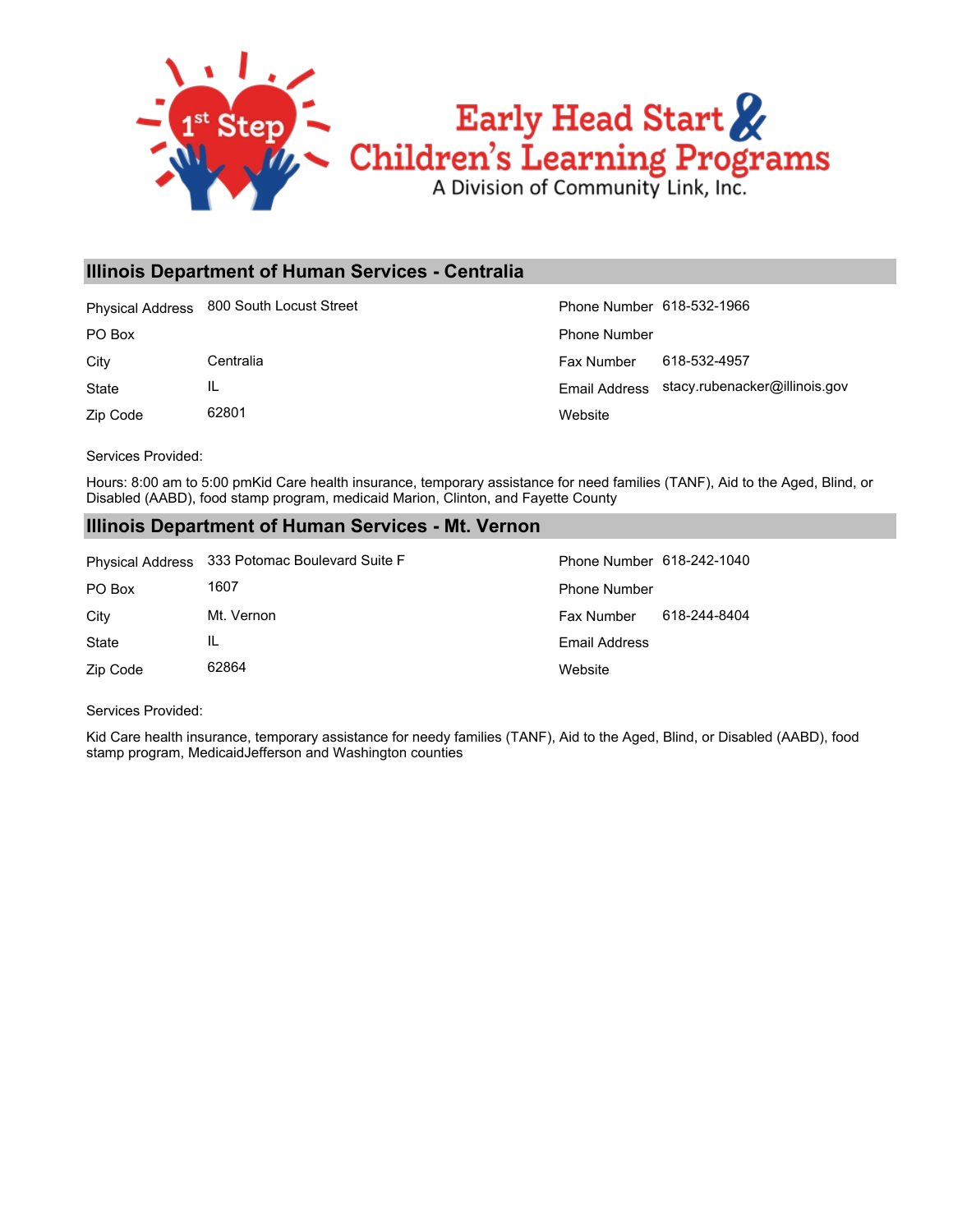

### **Shelters Refugios**

American Red Cross - Rockford, IL American Red Cross - Second Chance Shelter BCMW Centralia Community Services Carver Community Action Catholic charities, Diocese of Joliet Catholic Chartities 60100th Street North Chicago Catholic Urban Programs Holy Angel Shelter CEFS Ecomomic Oppor. Corp. Central Illinois Economic Dev. Corp. Chestnut Corner Community Crisis Center, Inc. Connection Resource Service, Inc. Connections for the Homeless: Hilda's Place Contact Ministries Crisis Center for South Suburbla Danville Rescue Mission Daybreak Family Support Center DuPage P.A.D.S. F.A.C.C. Family Shelter Service Good Samaritan House Good Samaritan Ministries Grace House Groundwork Helping Hands of Springfield, Inc. Hidden Valley Home of the Sparrow, Inc. Home Sweet Home Mission, Inc. Hope Haven Illinois Valley Public Action - Ottawa Illinois Valley Public Action - Peru Madonna House Magnolia Manor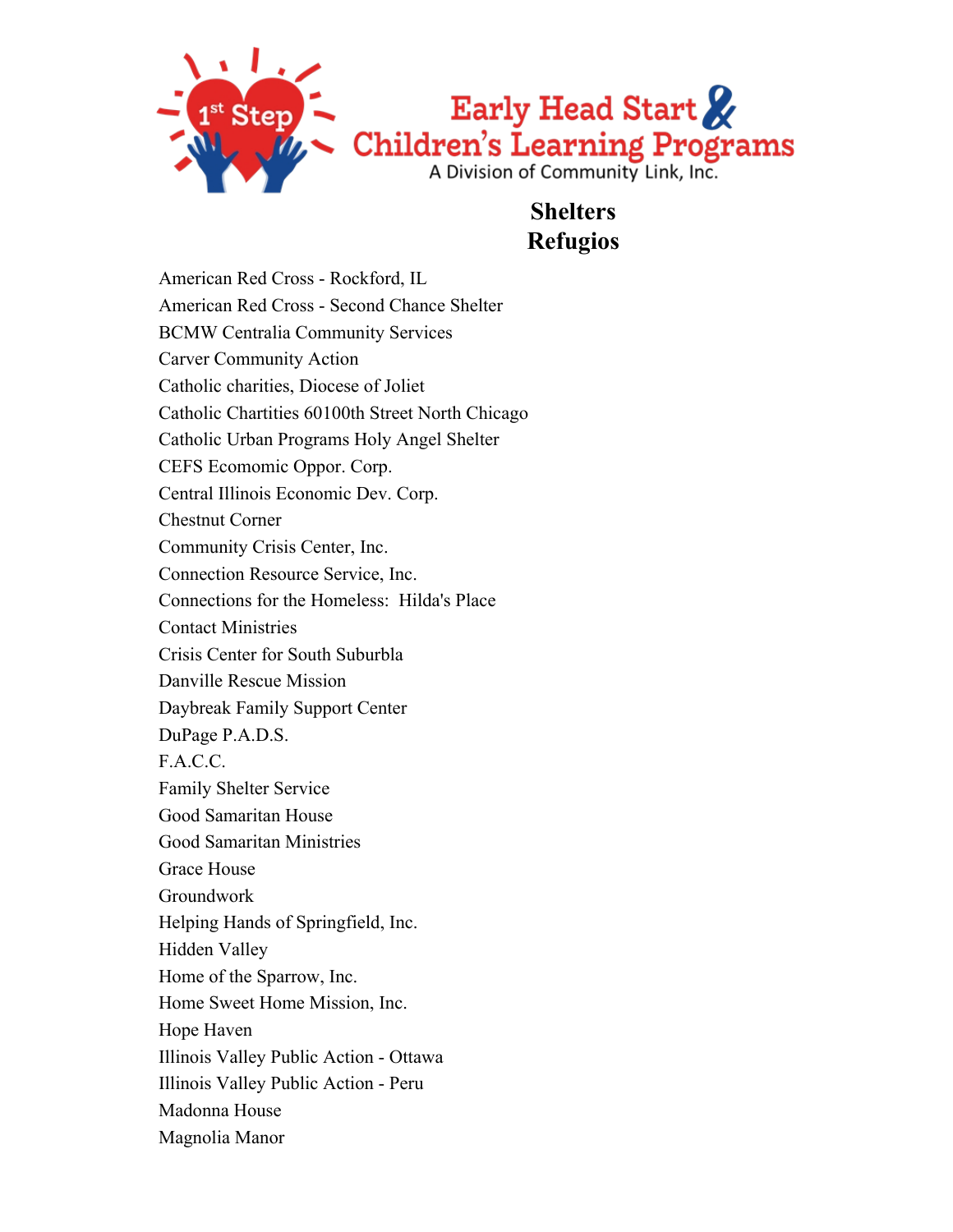McHenry County P.A.D.S.

MCS Community Services

Men's Emergency Shelter

Morning Star Mission

Mutual Ground, Inc.

Outreach Community Ministries, Inc.

Peoria Citizens Committee for Econ.Opportunity,Inc

Public Action to Deliver Shelter, Inc.

Respond Now

Saint Monica's Center

Saint Patrick's Residence

Shelter Care Ministries

South Lawn Sheltered Care

South Suburban Family Shelter, Inc.

Southern Seven Health Department

Spanish Oaks

Stopping Women Abuse Now

The Amy Center

The Salvatin Army - Streator

The Salvation Army - Alton

The Salvation Army - Belleville

The Salvation Army - Bloomington

The Salvation Army - Champaign

The Salvation Army - Davenport IA

The Salvation Army - Family Haven

The Salvation Army - Freeport

The Salvation Army - Kankakee

The Salvation Army - Peoria

The Salvation Army - Quincy

The Salvation Army - Springfield

Transitional Mental Health Services

Tri-County Opportunities Council

Two Rivers Regional Council of Public Officials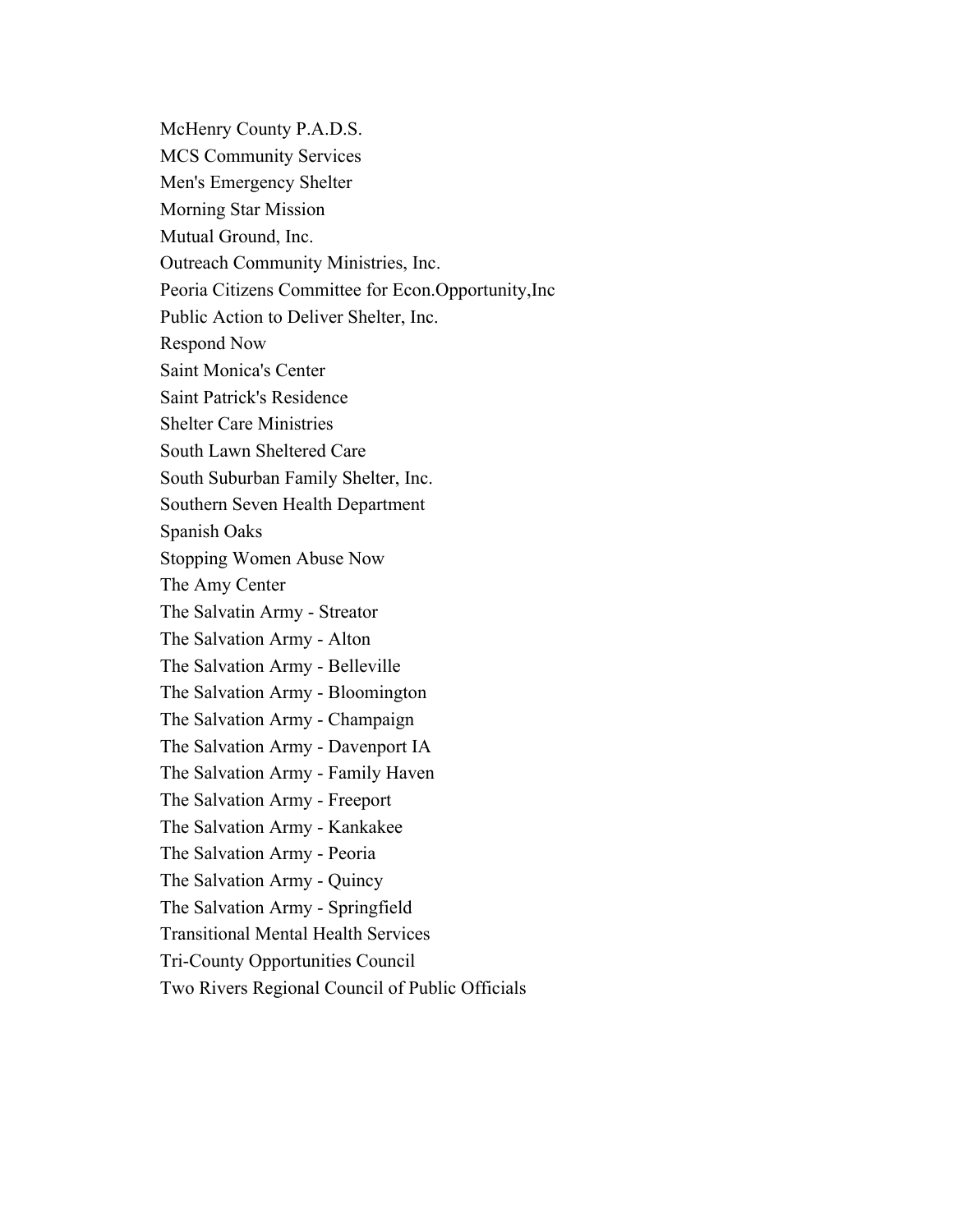United Methodist Village Violence Prevention Center Volunteer Services, Inc. Wabash Area Development, Inc. West Suburban PADS Williamson County Family Crisis Center YMCA - Metro Chicago/SW YMCA YWCA of Danville YWCA of Peoria YWCA Shelter for Battered Women and Their Children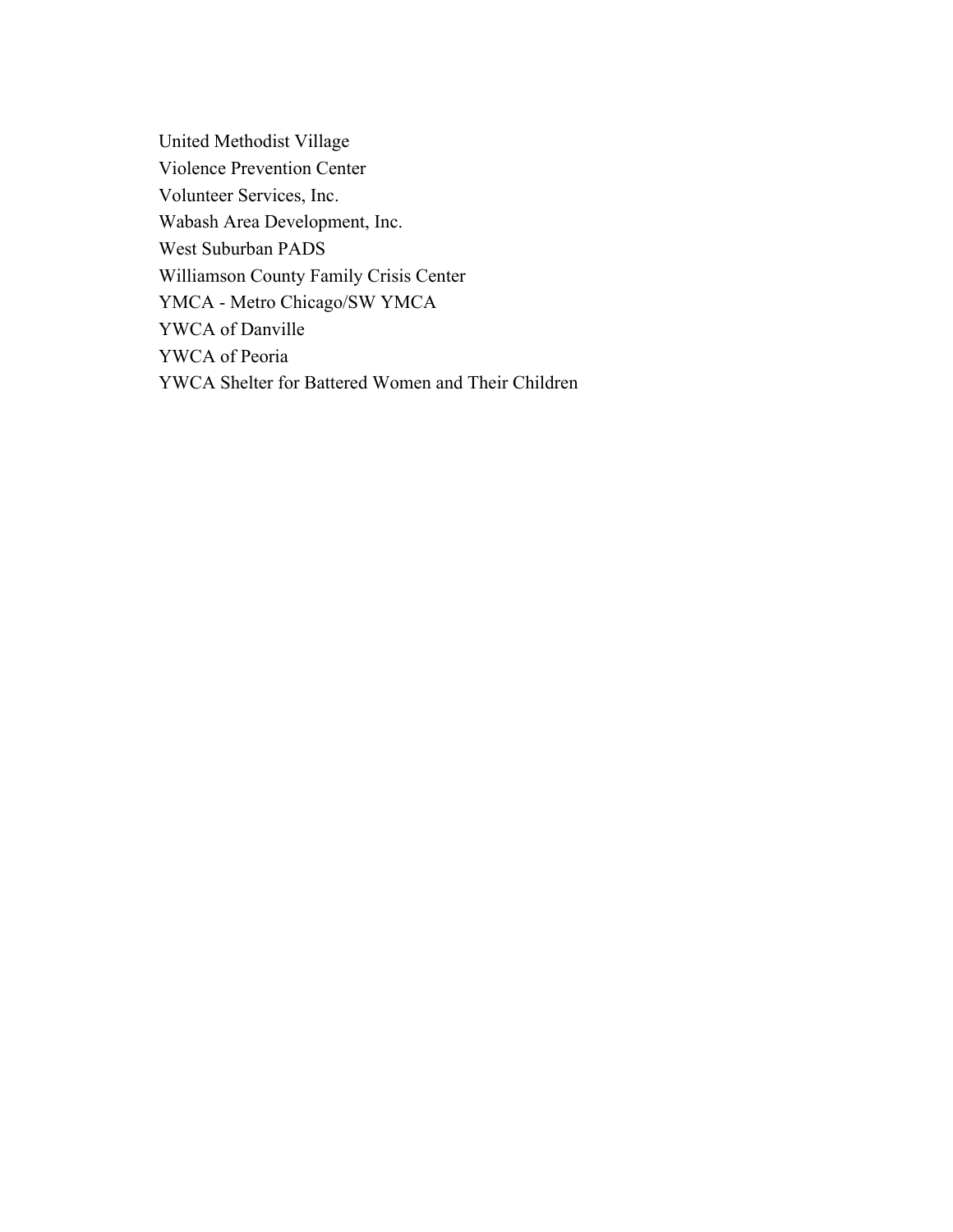

#### **American Red Cross - Rockford, IL**

Physical Address 727 North Church Street **Phone Number 217-963-8471** Phone Number 217-963-8471

City **Rockford Rockford Fax Number Fax Number** 

State IL

Zip Code

Services Provided:

Homeless Shelter

#### **American Red Cross - Second Chance Shelter**

Physical Address 240 North 6th Street Phone Number 618-482-5662

Zip Code 62201-3001 State IL City **East St. Louis** East St. Louis **Fax Number** PO Box **Phone Number** Po Box **Phone Number** Phone Number

# **Website** Email Address PO Box Phone Number

**Website** Email Address

Services Provided:

#### **BCMW Centralia Community Services**

| <b>Physical Address</b> | 909 East Rexford Street | Phone Number 618-532-7388 |                                             |
|-------------------------|-------------------------|---------------------------|---------------------------------------------|
| PO Box                  | <b>PO Box 729</b>       | Phone Number 618-532-7143 |                                             |
| City                    | Centralia               | <b>Fax Number</b>         | 618-532-0204                                |
| State                   | IL                      | Email Address             | sue.castleman@BCMW-IL.org                   |
| Zip Code                | 62801                   | Website                   | www.bcmwhs.org and<br>bcmwcommunityservices |

Services Provided:

BCMW Community Services is a community action agency which provides anti- poverty programs for low-income individuals and families. Programs include : Energy Assistance, Weatherization, Home Rehabilitation, Head Start, Senior Meal sites in Marion County, Transitional Housing, Employment Supports, Scholarships, Christmas Projects, Case Management, and Emergency Assistance to include food, shelter, rent/mortgage, transportation, and prescription medication.Monday - Friday 8:00 a.m. - 4:00 p.m.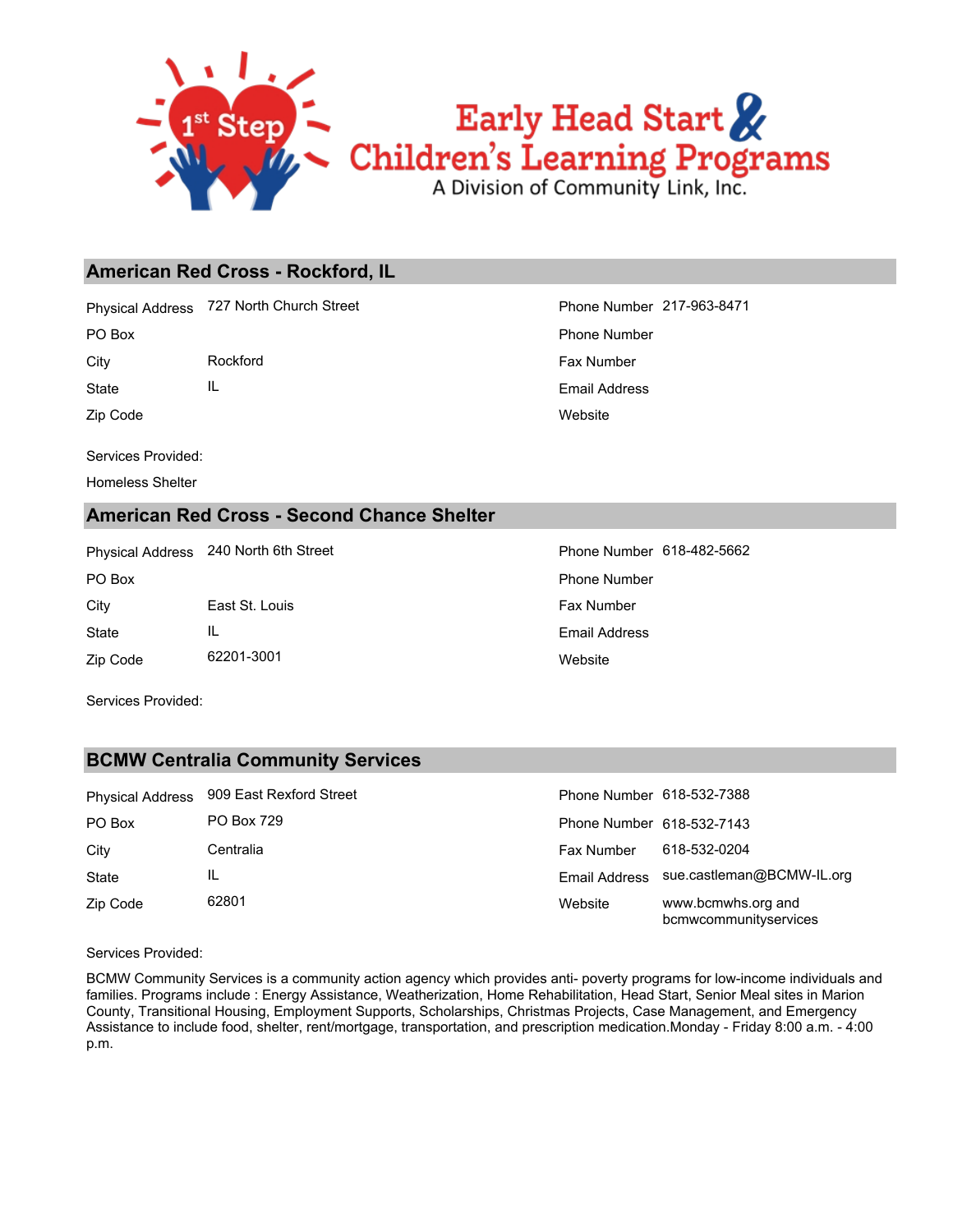

#### **Carver Community Action**

Zip Code 61402-0028 State IL City Galesburg **Galesburg Fax Number** Fax Number PO Box 28 28 Phone Number Physical Address 235 East Main Phone Number 309-342-0158

Services Provided:

#### **Catholic charities, Diocese of Joliet**

Physical Address 611 East Cass Street Phone Number 815-774-4663

Zip Code 60432 State IL City **State Solution Service Service Service Service Service Service Service Service Service Service Service Service Service Service Service Service Service Service Service Service Service Service Service Service Service S** PO Box **Phone Number** Po Box **Phone Number** Phone Number

**Website** Email Address

**Website** Email Address

Services Provided:

#### **Catholic Chartities 60100th Street North Chicago**

Zip Code 60085 State IL City **Waukegan City Waukegan Fax Number** PO Box Phone Number Physical Address 671 South Lewis Avenue **Phone Number 847-782-4000** 

**Website** Email Address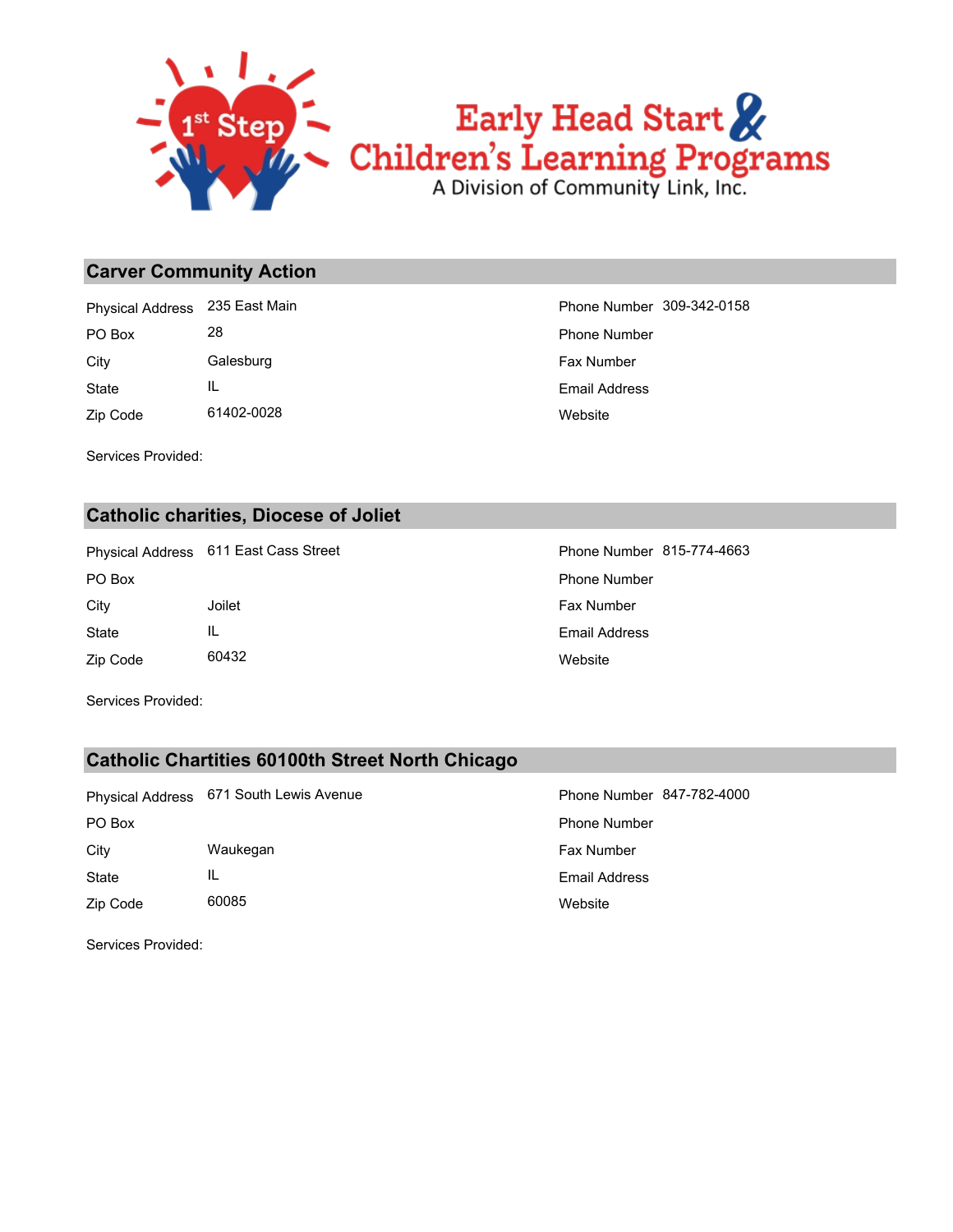

#### **Catholic Urban Programs Holy Angel Shelter**

Physical Address 1410 North 37th Street Phone Number 618-874-4079

State IL City **East St. Louis** East St. Louis **Fax Number** 

Zip Code 62205

Services Provided:

#### **CEFS Ecomomic Oppor. Corp.**

Zip Code 62401 State IL City **Effingham** Effingtham **Fax Number Fax Number** PO Box 928 928 Phone Number Physical Address 1805 South Banker Phone Number 217-342-4701

**Website** Email Address PO Box Phone Number

> **Website** Email Address

Services Provided:

#### **Central Illinois Economic Dev. Corp.**

Zip Code 62656 State IL City Lincoln Fax Number PO Box Phone Number Physical Address 1800 - 5th Street Phone Number 217-732-2159

**Website** Email Address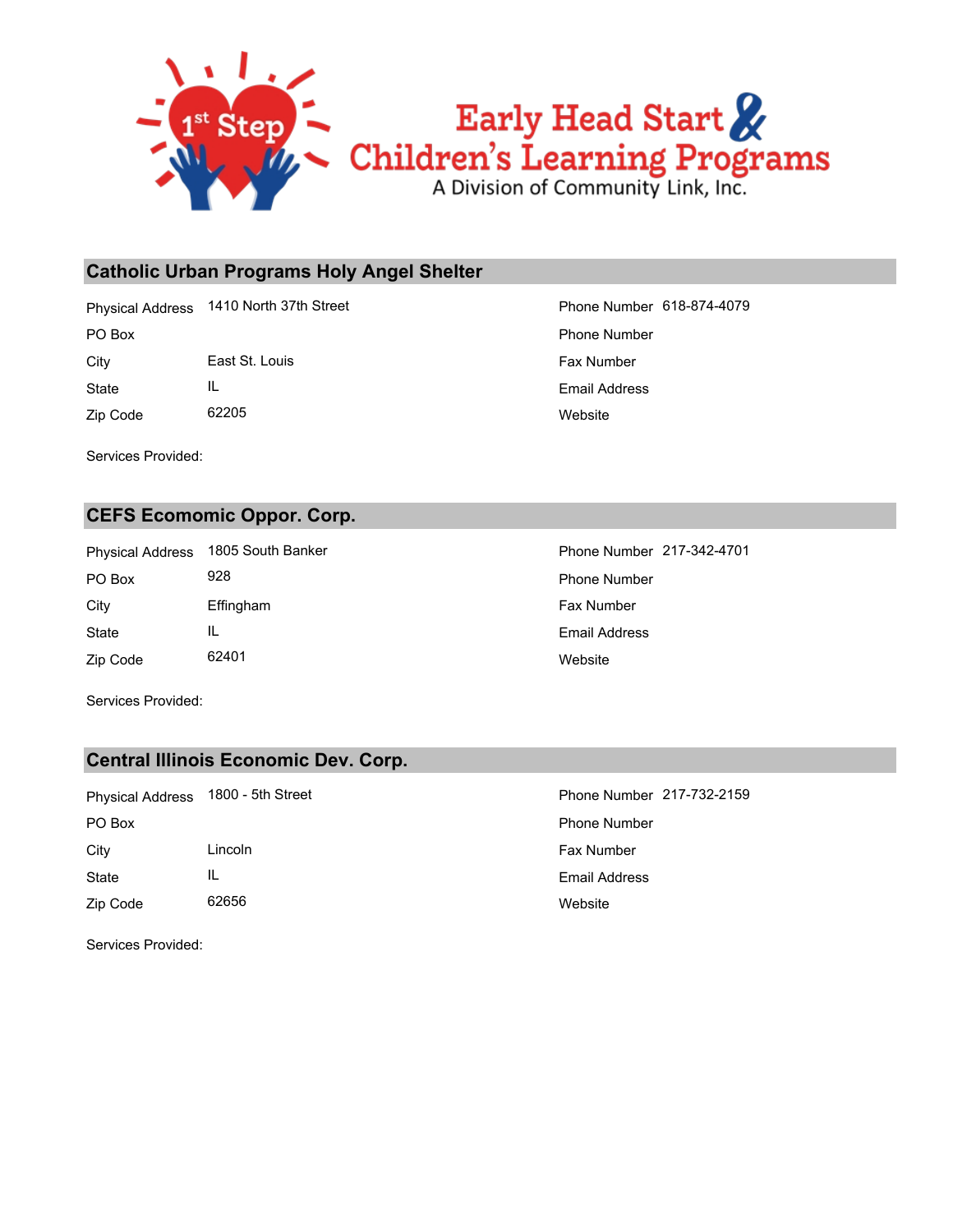

#### **Chestnut Corner**

Physical Address 905 West Chestnut Street Phone Number 618-665-4085

State IL City **Louisville City Easy Number Fax Number** 

Zip Code 62858

Services Provided:

Contact: John Zink

#### **Community Crisis Center, Inc.**

Zip Code 60121 State IL City **Elgin** Elgin **Elgin Fax Number** Fax Number PO Box 1390 **Phone Number** Phone Number

**Website** Email Address PO Box Phone Number

**Website** Email Address Physical Address 37 South Geneva **Phone Number 847-697-2380** 

Services Provided:

#### **Connection Resource Service, Inc.**

Zip Code 60064 State IL City **North Chicago Fax Number Fax Number Fax Number** PO Box Phone Number Physical Address 3001 Green Bay Road; Bldg 5 Phone Number 847-689-4357

**Website** Email Address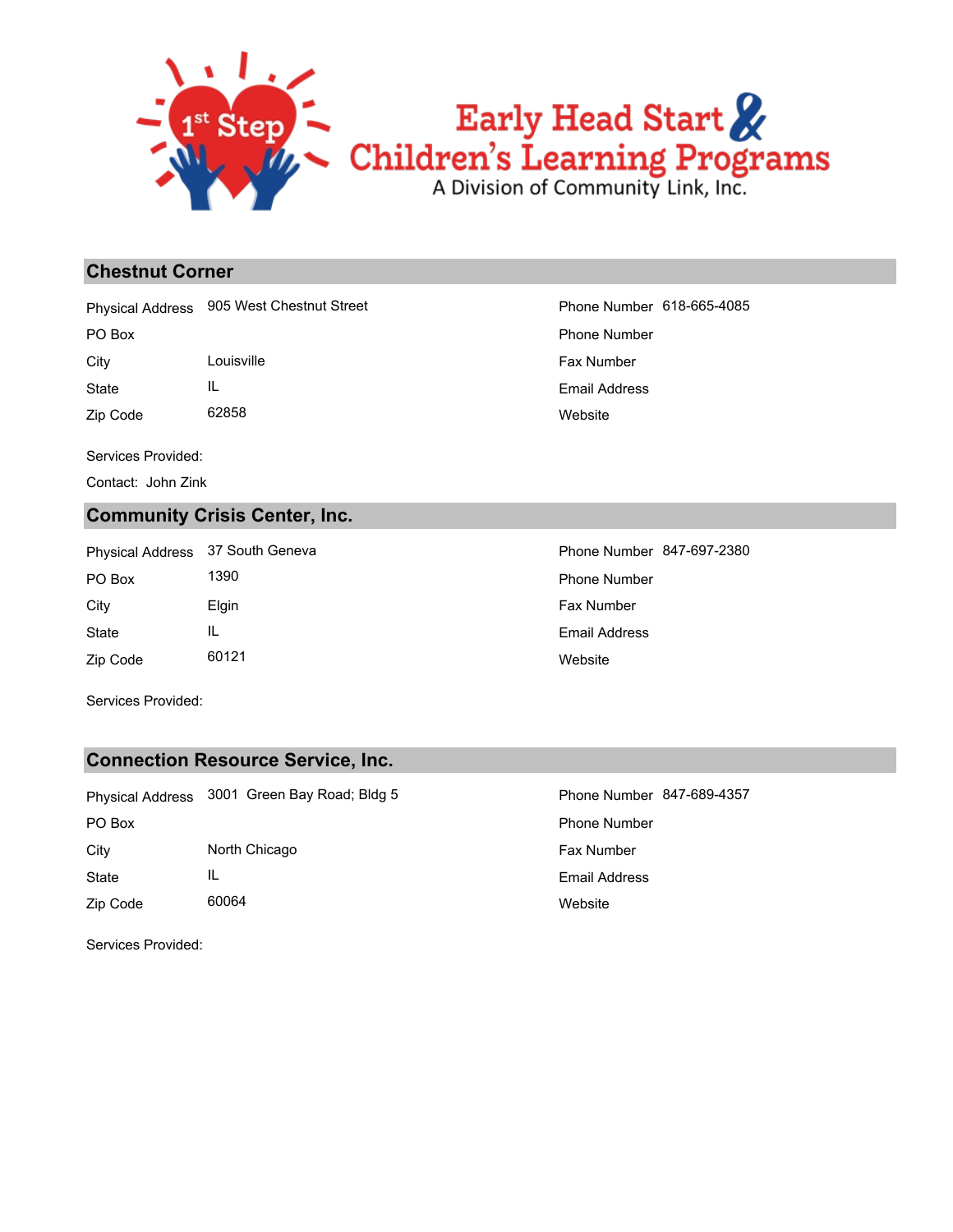

#### **Connections for the Homeless: Hilda's Place**

Physical Address 1458 Chicago Avenue

Zip Code 60201 State IL City Evanston Evanston **Fax Number** 

**Website** Email Address PO Box **Phone Number** Po Box **Phone Number** Po Box **Phone Number** Po Box **Phone Number** Po Box **Phone Number** Phone Number 847-424-0945 ext 11

Services Provided:

#### **Contact Ministries**

Zip Code 62703 State IL City Springfield Springfield Fax Number PO Box **Phone Number** Po Box **Phone Number** Po Box **Phone Number** Physical Address 1100 East Adams Street Phone Number 217-753-3939

Website Email Address

Services Provided:

#### **Crisis Center for South Suburbla**

**Website** Email Address Zip Code 60477 State IL City **Tinley Park Fax Number** Fax Number PO Box Phone Number Physical Address 7700 Timber Drive **Phone Number 708-429-7233**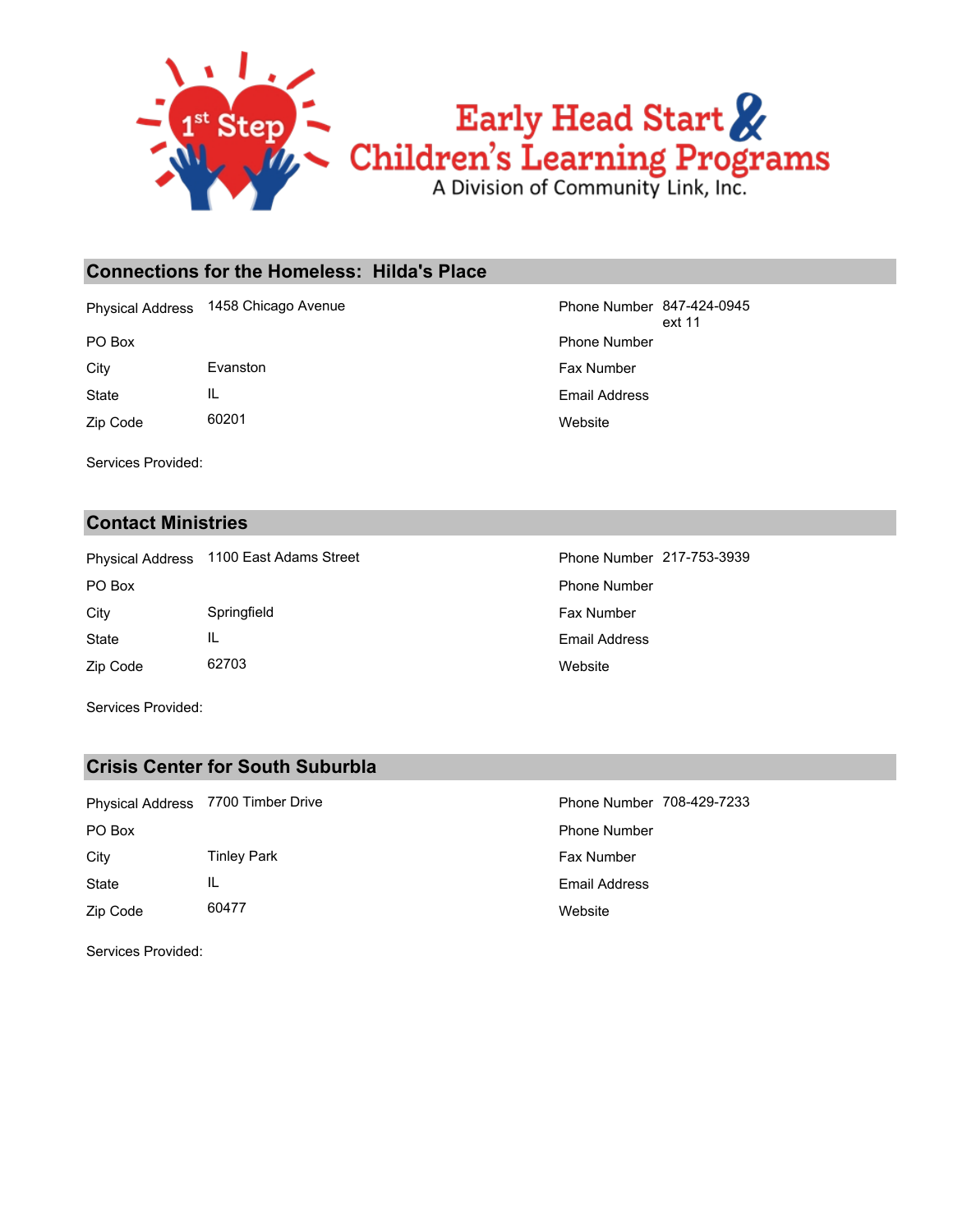

#### **Danville Rescue Mission**

Zip Code 61832-1485 State IL City **Danville Danville Fax Number Fax Number** PO Box 1485 1485 and the state of the Phone Number Physical Address 834 North Bowman Phone Number 217-446-7223

**Website** Email Address

Services Provided:

#### **Daybreak Family Support Center**

City **Solution Joliet City** Joliet **Fax Number** Fax Number PO Box **Phone Number** Po Box **Phone Number** Phone Number Physical Address 611 East Cass Street Phone Number 815-774-4663

Zip Code 60432 State IL

**Website** Email Address

Services Provided:

#### **DuPage P.A.D.S.**

Zip Code 60187 State IL City **Wheaton** Wheaton **Fax Number** Fax Number PO Box Phone Number Physical Address 705 West Liberty **Phone Number 630-682-3846** 

**Website** Email Address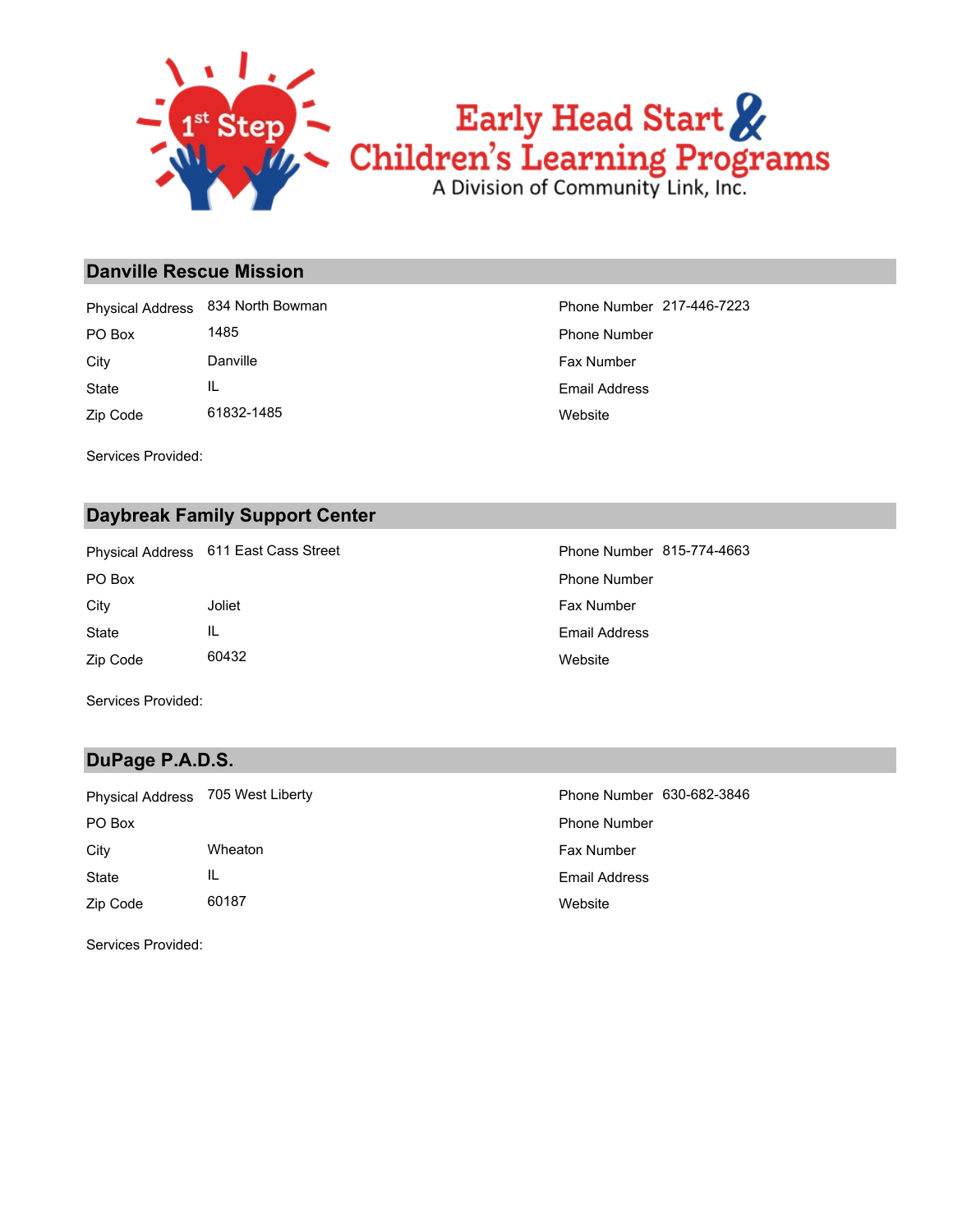

#### **F.A.C.C.**

Zip Code 61032 State IL City **Freeport** Freeport **Fax Number** Fax Number PO Box Phone Number Physical Address 514 South Chicago Avenue **Phone Number** Phone Number

Services Provided:

#### **Family Shelter Service**

Zip Code 60138 State IL City Glen Ellyn Glen City Fax Number PO Box 3404 3404 3404

**Website** Email Address

**Website** Email Address Physical Address **Phone Number 630-469-5650** 

Services Provided:

#### **Good Samaritan House**

Zip Code 62040-4508 State IL City Granite City **Granite City Fax Number** PO Box Phone Number Physical Address 1825 Delmar Phone Number 618-876-0607

**Website** Email Address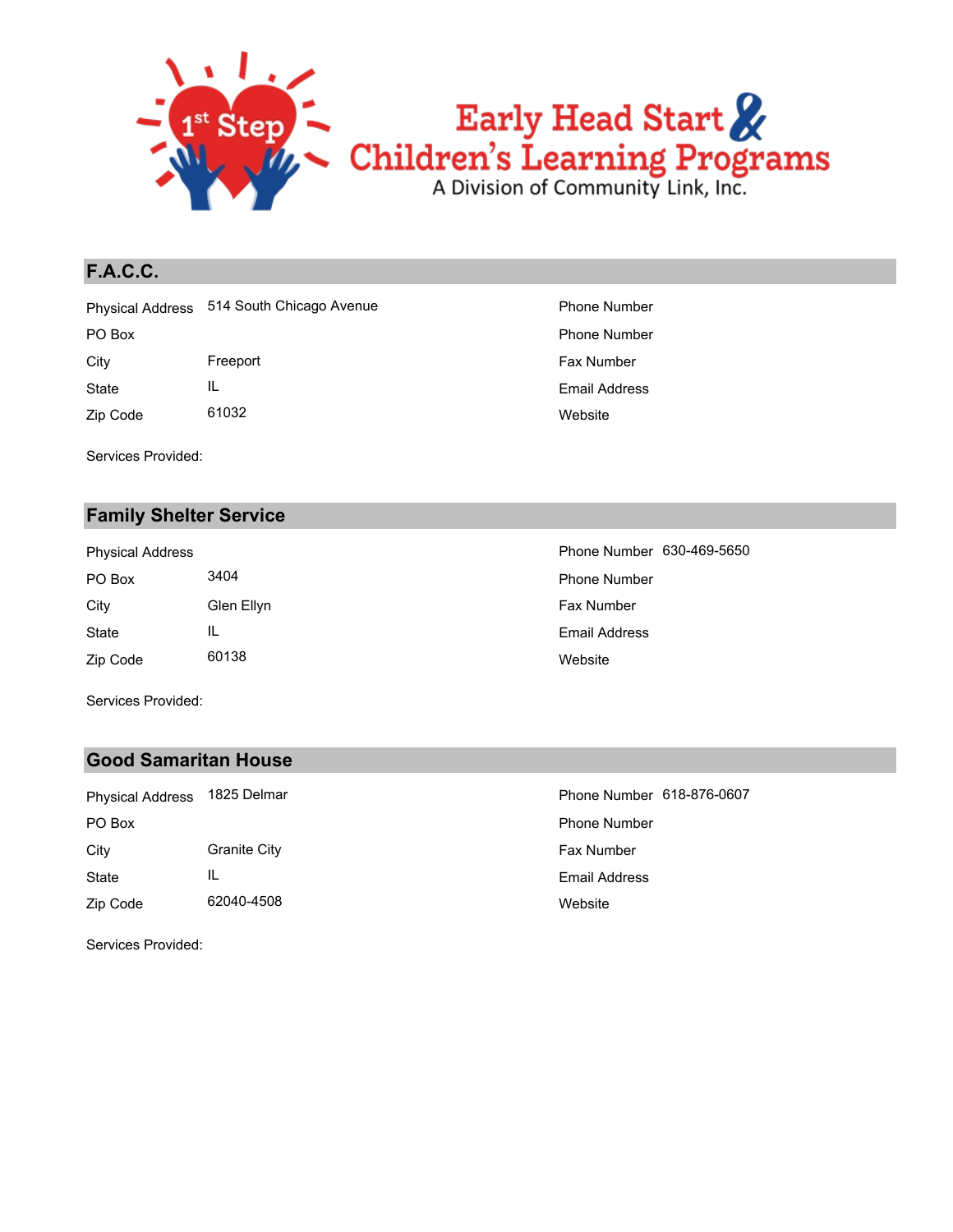

#### **Good Samaritan Ministries**

Zip Code 62901 State IL City Carbondale Carbondale Fax Number PO Box Phone Number Physical Address 701 South Marion **Phone Number 618-457-5794** 

Services Provided:

#### **Grace House**

Zip Code 62525 State IL City **Decatur** Decatur **City Eax Number** PO Box 1215 1215 Phone Number Physical Address 851 East Cantrell **Phone Number 217-422-8064** 

Services Provided:

Women and Women with Children

#### **Groundwork**

PO Box Phone Number Physical Address 1550 Plainfield Road Phone Number 815-729-1228

Zip Code 60435 State IL City **State Joilet According State According State According Tax Number** Fax Number

Services Provided:

**Website** Email Address

Website Email Address

**Website** Email Address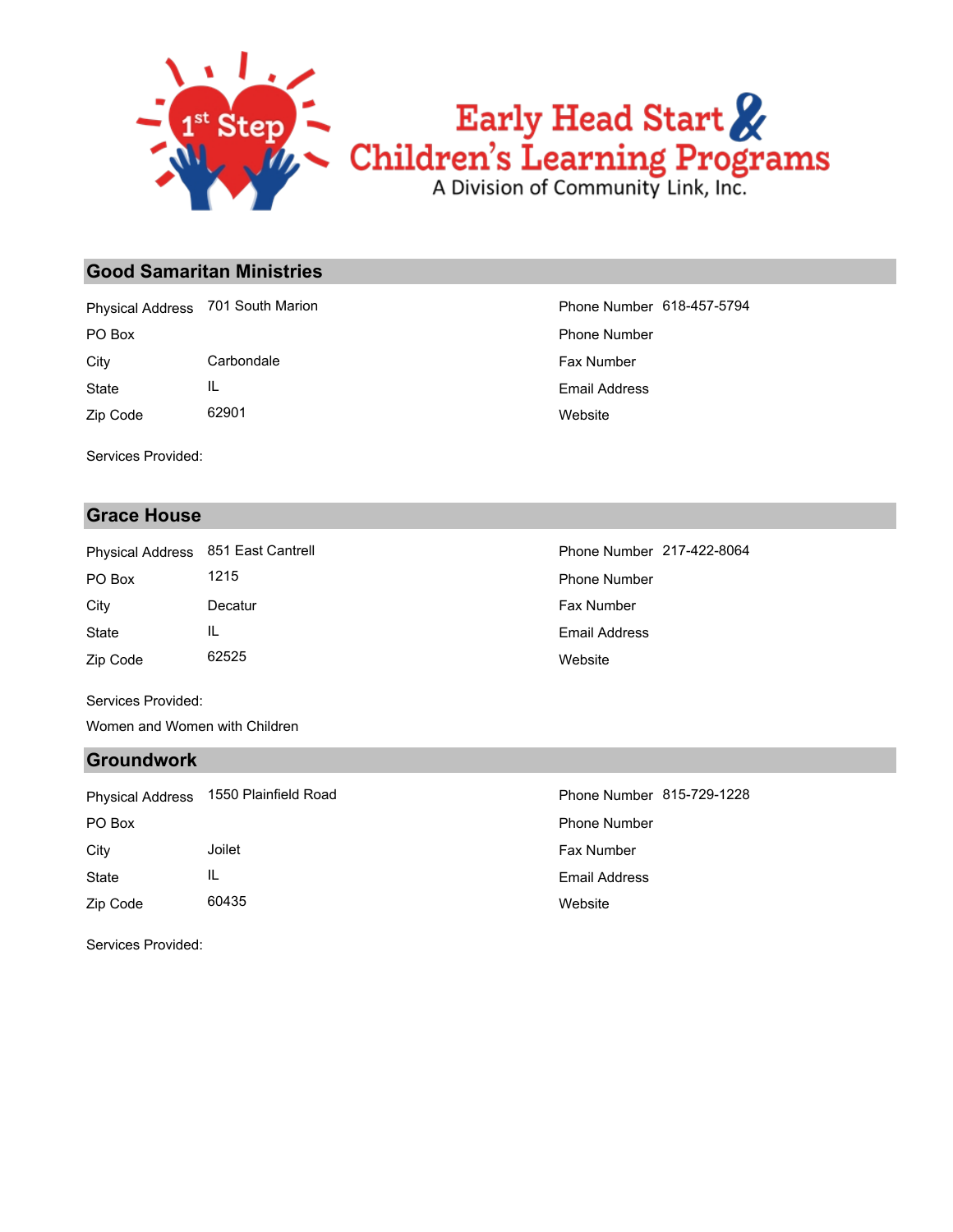

#### **Helping Hands of Springfield, Inc.**

City Springfield Springfield Fax Number PO Box Phone Number Physical Address 200 South 11th Street Phone Number 217-522-0048

Zip Code 62703 State IL

Services Provided:

#### **Hidden Valley**

Physical Address 204 Pecan Street **Phone Number 618-833-5740** 

PO Box

Zip Code 62952 State IL City Jonesboro Fax Number 618-833-5295

Services Provided: Contact: Rick Tweedy

#### **Home of the Sparrow, Inc.**

Zip Code 60014 State IL City Crystal Lake **Fax Number** Fax Number PO Box Phone Number Physical Address 6213A Factory Road Phone Number 815-444-1660

**Website** Email Address

Website Email Address Phone Number Cell: 618-697- 2238

**Website** Email Address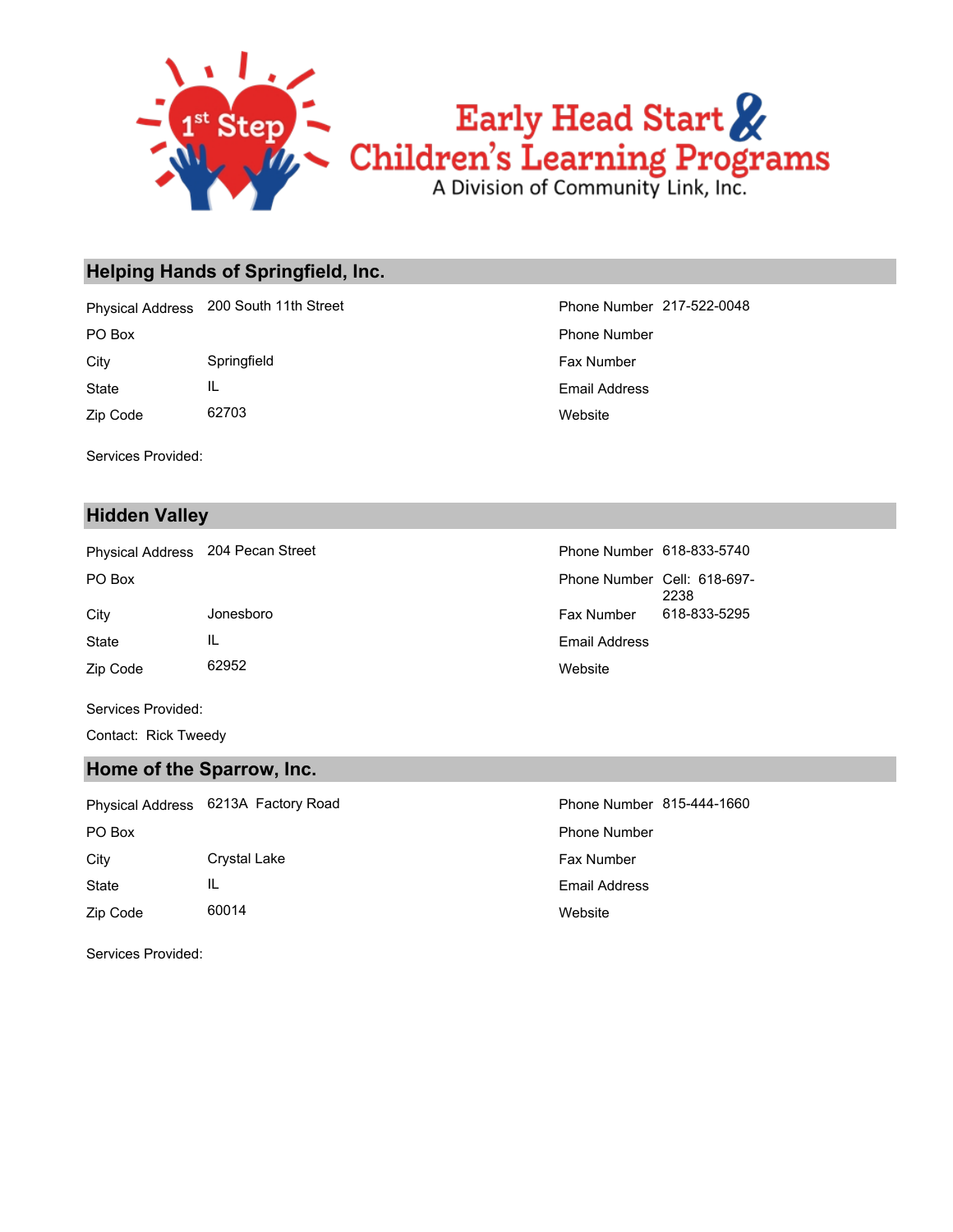

#### **Home Sweet Home Mission, Inc.**

Zip Code 61701-5292 State IL City Bloomington Bloomington **Fax Number** Fax Number PO Box Phone Number Physical Address 303 East Oakland Avenue **Phone Number 309-828-7356** 

Services Provided:

#### **Hope Haven**

Zip Code 60115 State IL City DeKalb **DeKalb Fax Number** PO Box **Phone Number** Po Box **Phone Number** Phone Number Physical Address 316 North 6th Street Phone Number 815-758-3166

**Website** Email Address

**Website** Email Address

Services Provided:

#### **Illinois Valley Public Action - Ottawa**

Zip Code 61350 State IL City Ottawa Fax Number PO Box Phone Number Physical Address 1120 Canal Street **Phone Number 815-433-1292** 

**Website** Email Address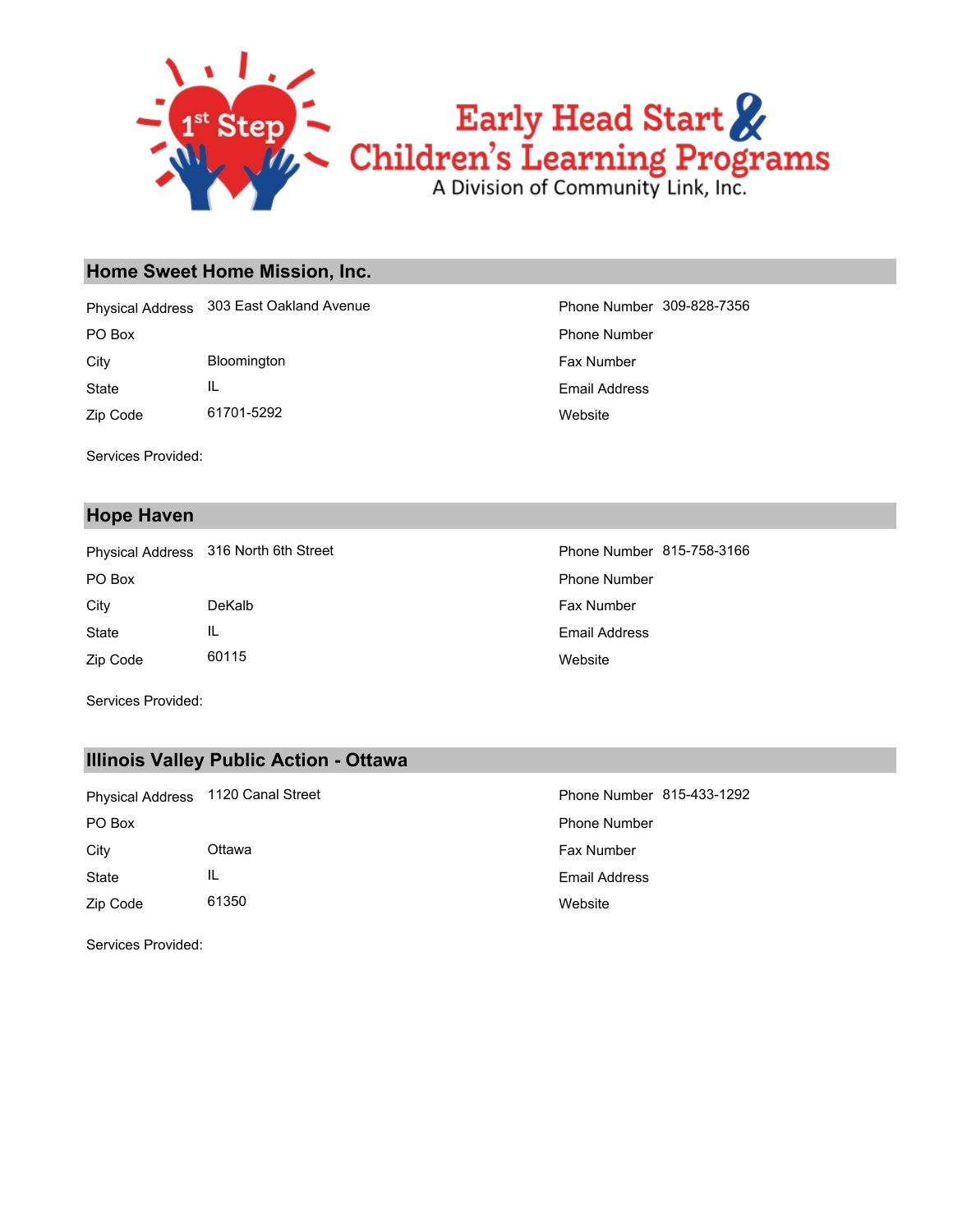

#### **Illinois Valley Public Action - Peru**

Zip Code 61354 State IL City **Peru** Peru **Fax Number Fax Number** PO Box Phone Number Physical Address 132 Menard Avenue **Phone Number 815-224-3047** 

Services Provided:

#### **Madonna House**

Zip Code 62306 State IL City **Quincy Quincy City Fax Number** PO Box 246 246 Phone Number Physical Address 405 South 12th Street Phone Number 217-224-7771

**Website** Email Address

**Website** Email Address

Services Provided:

#### **Magnolia Manor**

State IL City **Eldorado Eldorado Fax Number** PO Box Phone Number Physical Address 1100 Grant Street **Phone Number 618-273-5261** 

Zip Code 62930

Services Provided:

Contact: Judi Goolsby

**Website** Email Address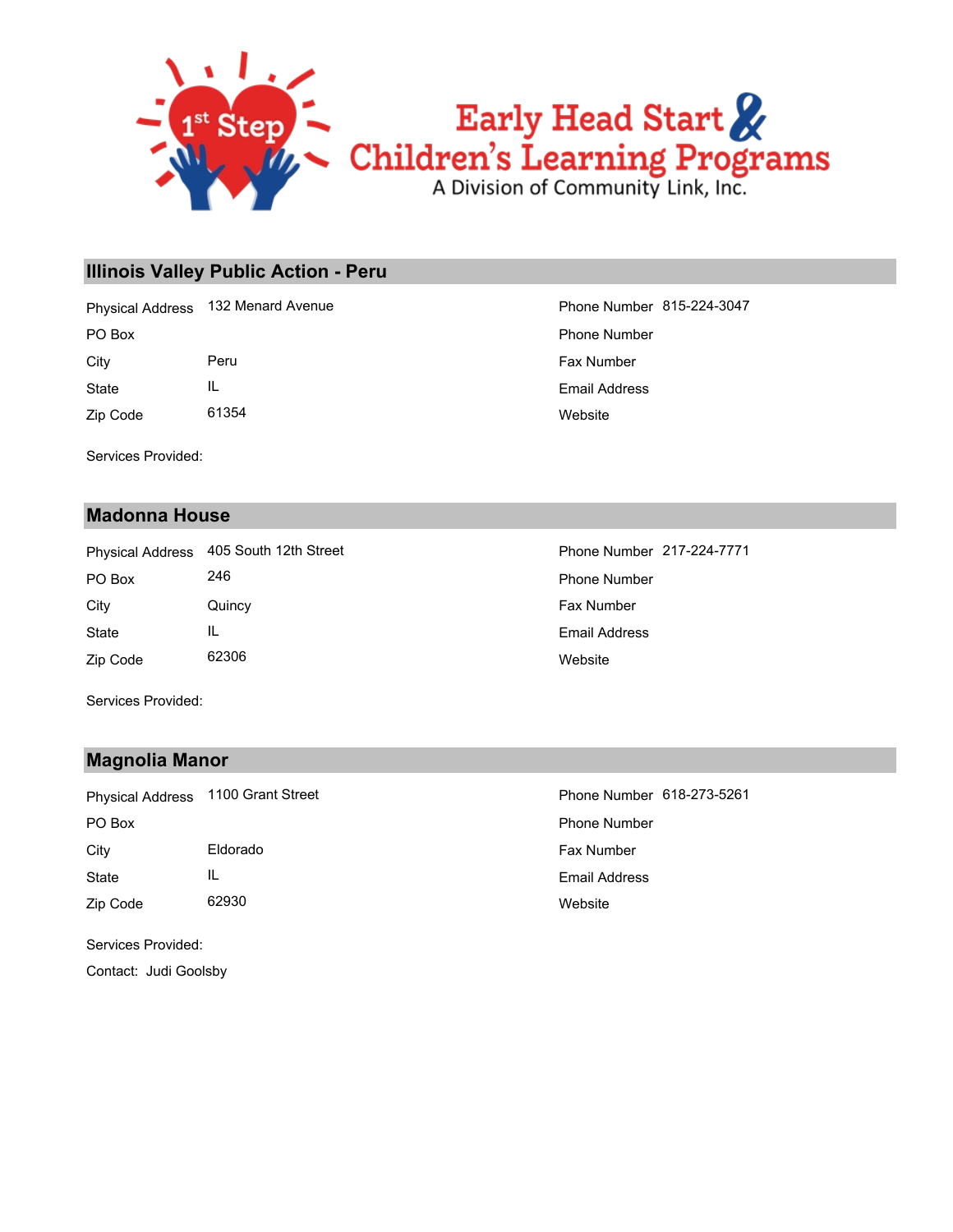

#### **McHenry County P.A.D.S.**

State IL City **Woodstock City Woodstock Fax Number** PO Box Phone Number Physical Address 14411 Kishwaukee Valley Road Phone Number 815-338-5231

Zip Code

Services Provided:

#### **MCS Community Services**

Zip Code 62650 State IL City **Jacksonville** Jacksonville **Fax Number** PO Box **Phone Number** Po Box **Phone Number** Phone Number Physical Address 345 West State Street **Phone Number** Phone Number

**Website** Email Address

Website Email Address

Services Provided:

#### **Men's Emergency Shelter**

Zip Code 61820 State IL City Champaign Champaign Champaign Champaign Champaign Champaign Champaign Champaign Champaign Champaign Champaign Champaign Champaign Champaign Champaign Champaign Champaign Champaign Champaign Champaign Champaign Champai PO Box Phone Number 217-398-8080 Physical Address 801 South 5th Street Phone Number 217-344-1612

**Website** Email Address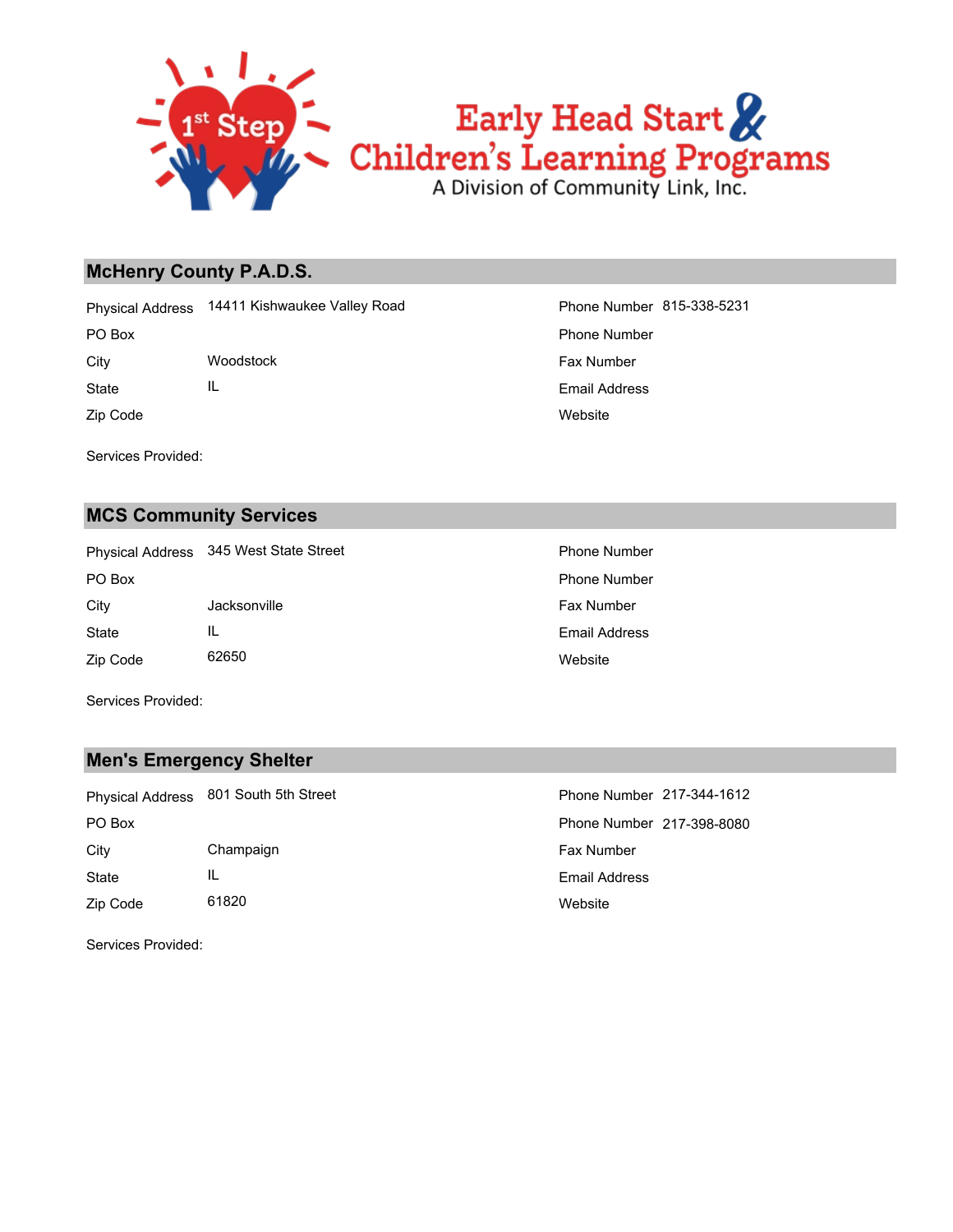

#### **Morning Star Mission**

State IL City **State Joilet According to the City** Fax Number PO Box Phone Number Physical Address 350 East Washington Street Phone Number 815-722-5780

Zip Code 60433

Services Provided:

#### **Mutual Ground, Inc.**

| <b>Physical Address</b> |        |
|-------------------------|--------|
| PO Box                  | 843    |
| City                    | Aurora |
| State                   | Ш.     |
| Zip Code                | 60507  |

**Website** Email Address

Website Email Address Fax Number Phone Number Phone Number 630-897-0080

Services Provided:

#### **Outreach Community Ministries, Inc.**

Zip Code 60187 State IL City **Wheaton** Wheaton **Fax Number** Fax Number PO Box Phone Number Physical Address 122 West Liberty Drive **Phone Number 630-682-1910** Phone Number

**Website** Email Address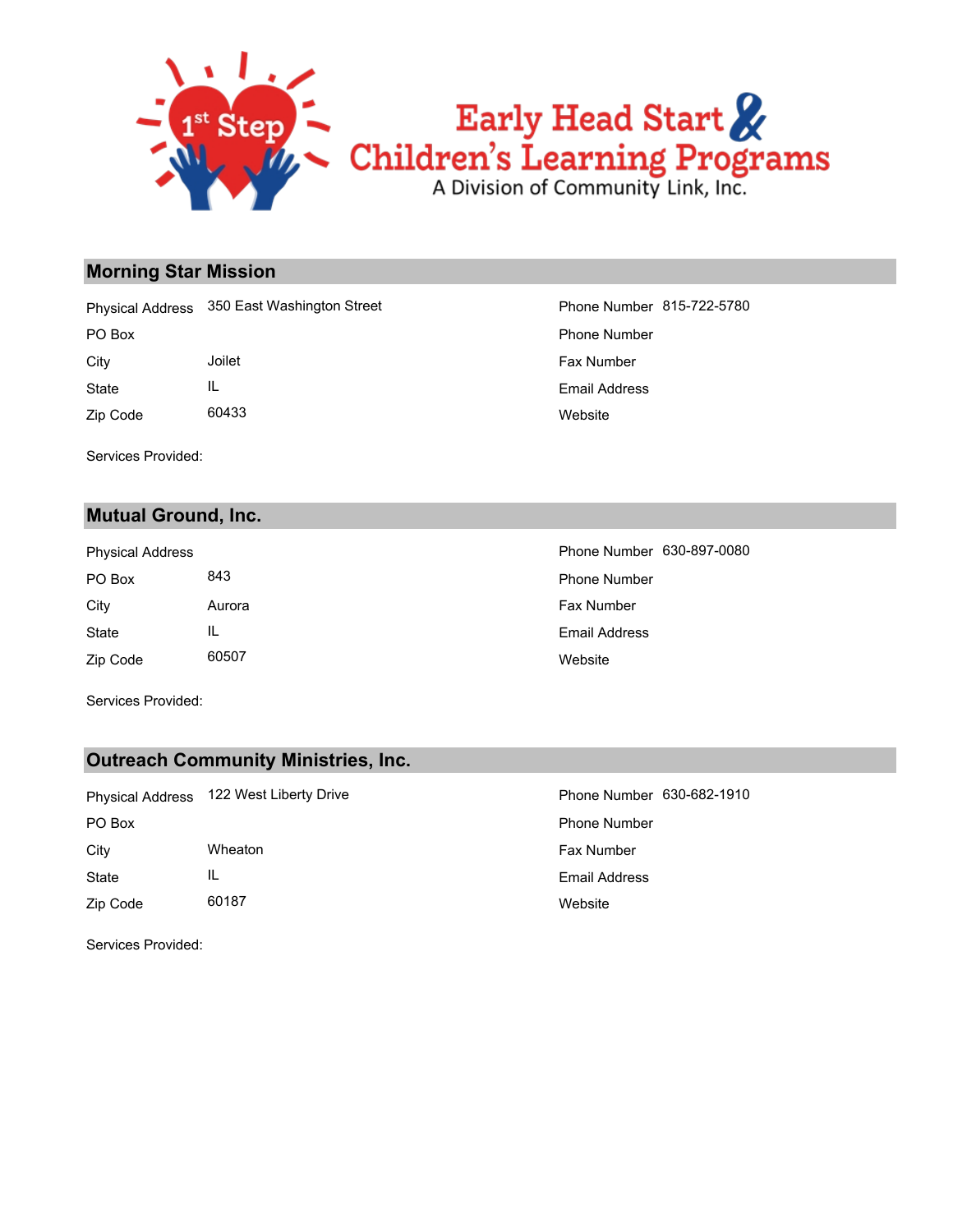

#### **Peoria Citizens Committee for Econ.Opportunity,Inc**

Physical Address 711 West McBean Street Phone Number 309-671-3900

State IL City **Peoria** Peoria **Fax Number Fax Number Fax Number** 

Zip Code 61605

Services Provided:

#### **Public Action to Deliver Shelter, Inc.**

Physical Address 659 South River Street Phone Number 630-897-2156

Zip Code 60506-5551 State IL City **Aurora** Aurora **Fax Number Fax Number** 

**Website** Email Address PO Box Phone Number

**Website** Email Address PO Box **Phone Number** Po Box **Phone Number** Phone Number

Services Provided:

#### **Respond Now**

Zip Code 60411 State IL City Chicago Heights **Fax Number** Fax Number PO Box Phone Number Physical Address 1439 Emerald Avenue Phone Number 708-755-4357

**Website** Email Address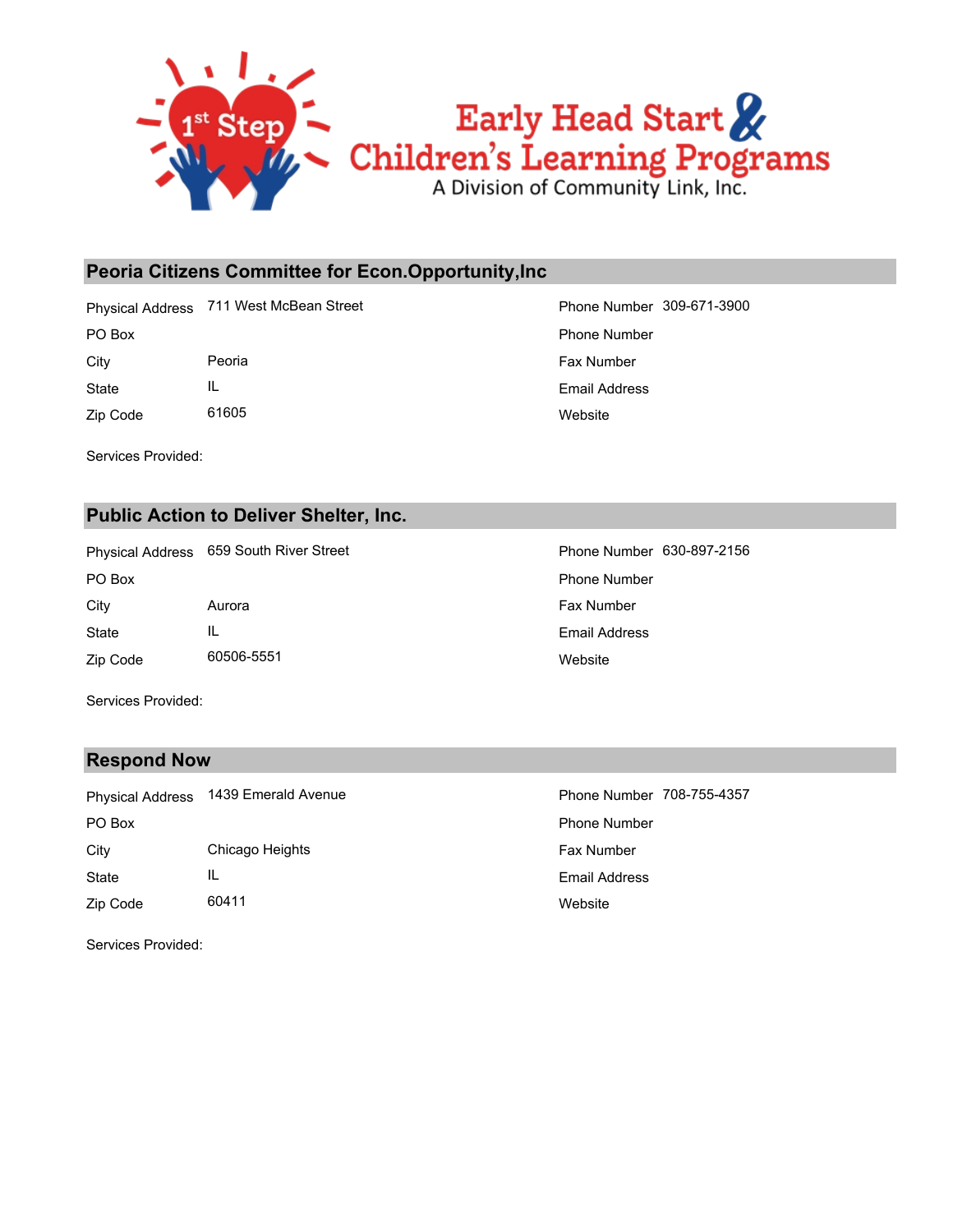

#### **Saint Monica's Center**

PO Box Phone Number Physical Address 109 East Lawrence Avenue **Phone Number 217-523-7922** 

State IL City Springfield Springfield Fax Number

Zip Code 62704

Services Provided:

#### **Saint Patrick's Residence**

Zip Code 60563 State IL City **Naperville Naperville Fax Number Fax Number** PO Box **Phone Number** Po Box **Phone Number** Po Box **Phone Number** Physical Address 1400 Brookside Road Phone Number 630-416-6565

**Website** Email Address

**Website** Email Address

Services Provided:

#### **Shelter Care Ministries**

Zip Code 61103 State IL City **Rockford Rockford Fax Number** PO Box Phone Number Physical Address 412 North Church Street Phone Number 815-964-5520

**Website** Email Address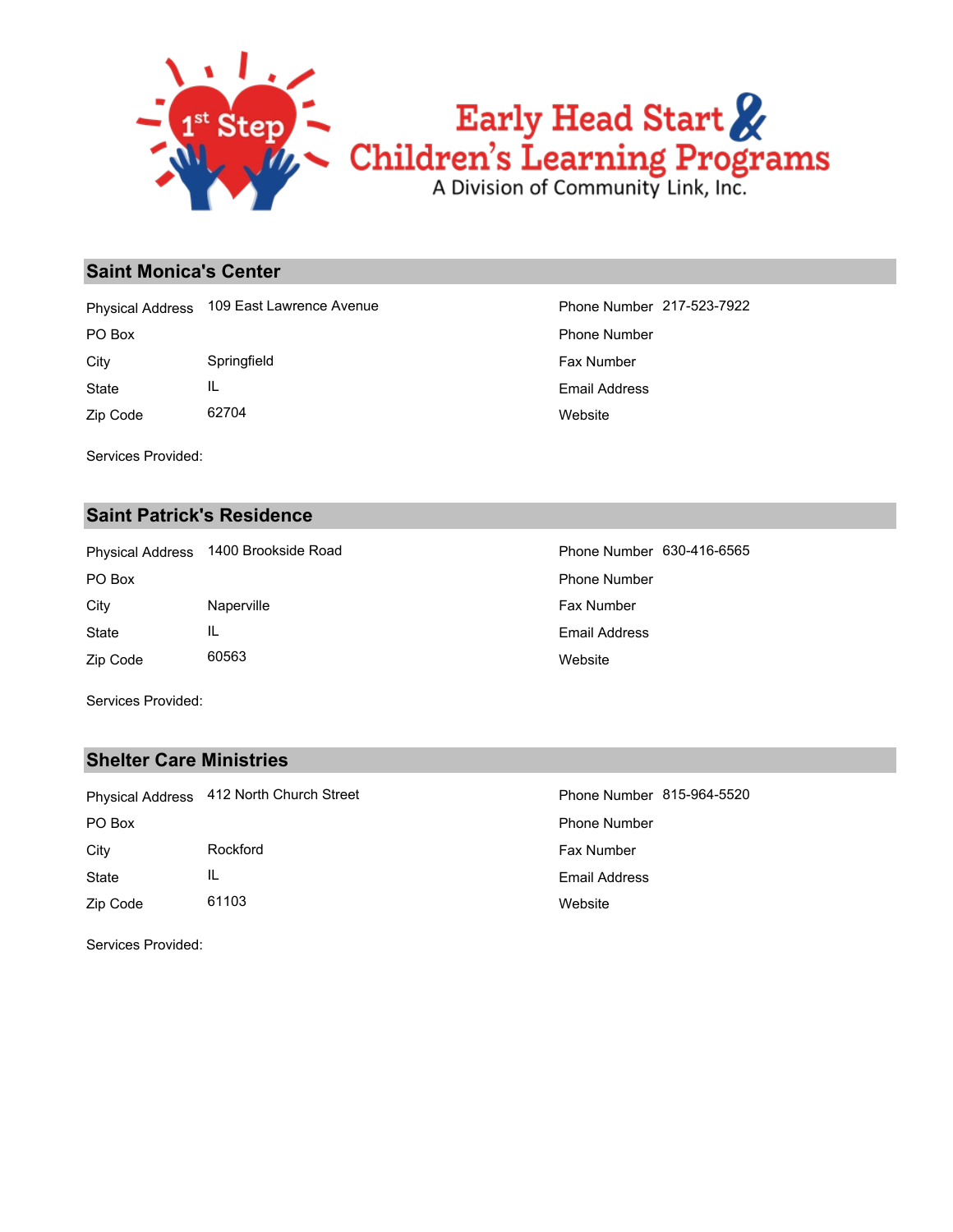

# Early Head Start &<br>Children's Learning Programs

#### **South Lawn Sheltered Care**

Physical Address 512 South Franklin **Phone Number 618-585-4875** 

PO Box H Phone Number

State IL City **Bunker Hill** Bunker Hill **Fax Number Fax Number** 

Zip Code 62014

Services Provided:

Contact: Gary or Judy Rull

#### **South Suburban Family Shelter, Inc.**

| PO Box   | 937     |
|----------|---------|
| City     | Homewoo |
| State    | Ш.      |
| Zip Code | 60430   |

Services Provided:

#### **Southern Seven Health Department**

Zip Code 62992 State IL City Ullin Ullin and City Fax Number PO Box Phone Number Physical Address #37 Rustic Campus Drive **Phone Number 618-634-2297** 

**Website** Email Address

Services Provided:

**Website** Email Address

**Website** Email Address d **Fax Number** Phone Number Physical Address **Phone Number 708-335-3028**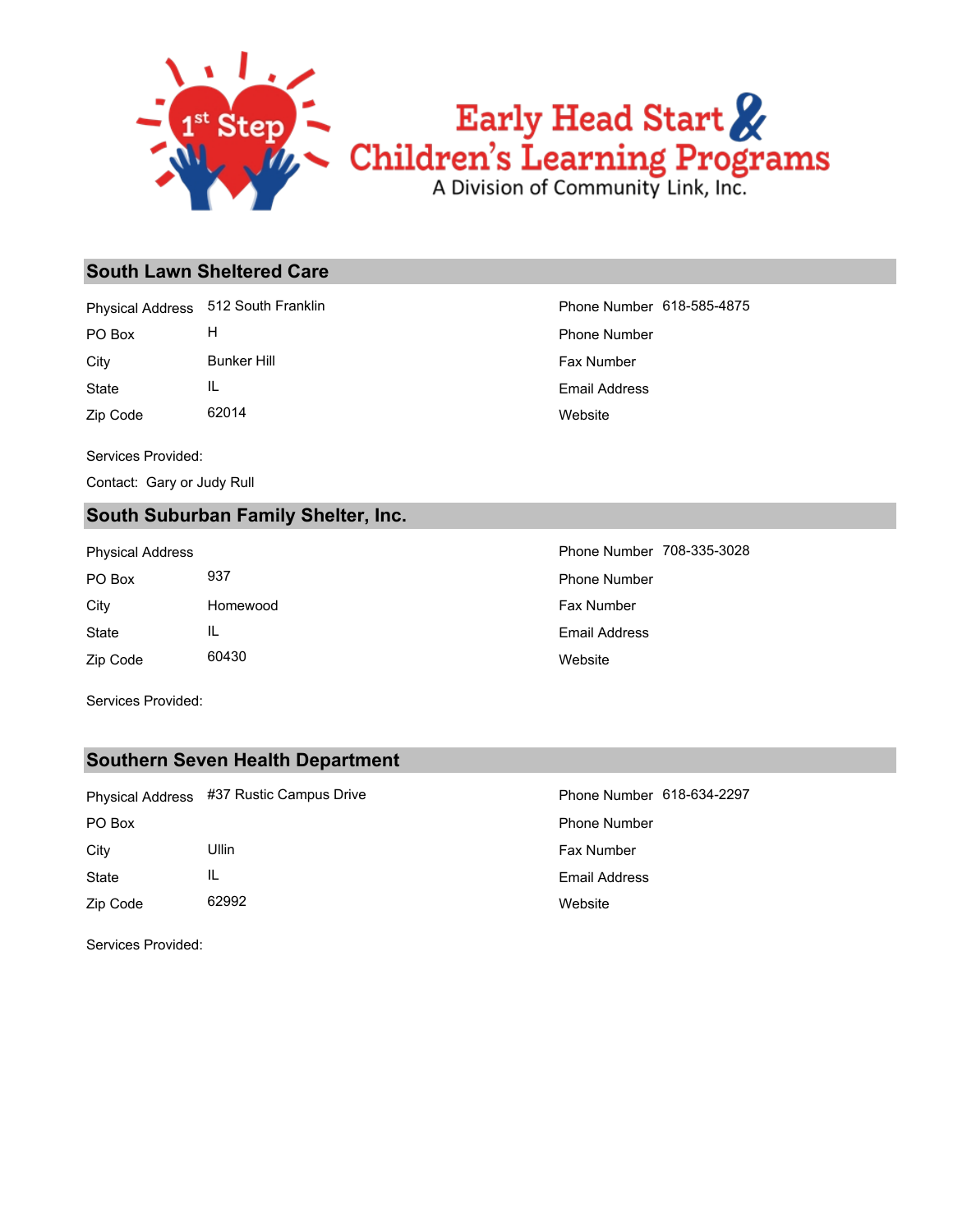

#### **Spanish Oaks**

PO Box Phone Number Physical Address 223 West Vienna **Phone Number 618-833-8013** 

Zip Code 62906 State IL City **Anna** Anna **Fax Number Anna** Fax Number

**Website** Email Address

Services Provided:

Contact: Kristie McAlister (owner/administrator)

#### **Stopping Women Abuse Now**

Physical Address **Phone Number 618-392-3556** 

| PO Box   | 176   |
|----------|-------|
| City     | Olney |
| State    | Ш.    |
| Zip Code | 62450 |

Website Email Address Fax Number Phone Number

Services Provided:

#### **The Amy Center**

|          | Physical Address 500 Fairfield Road | Phone Number 618-244-2100 |                                       |
|----------|-------------------------------------|---------------------------|---------------------------------------|
| PO Box   |                                     | <b>Phone Number</b>       |                                       |
| City     | Mt.Vernon                           | <b>Fax Number</b>         | 618-244-9283                          |
| State    | IL                                  |                           | Email Address amycenter90@hotmail.com |
| Zip Code | 62862                               | Website                   | www.amycenter.mvn.net                 |

Services Provided:

Victim Advocacy and Support (for Sexual Abuse) of children birth to their 18th Birthday.Counties Served: Clay, Clinton, Hamilton, Jefferson, Marion, Washington, and WayneHours: 8:30 am to 4:30 pm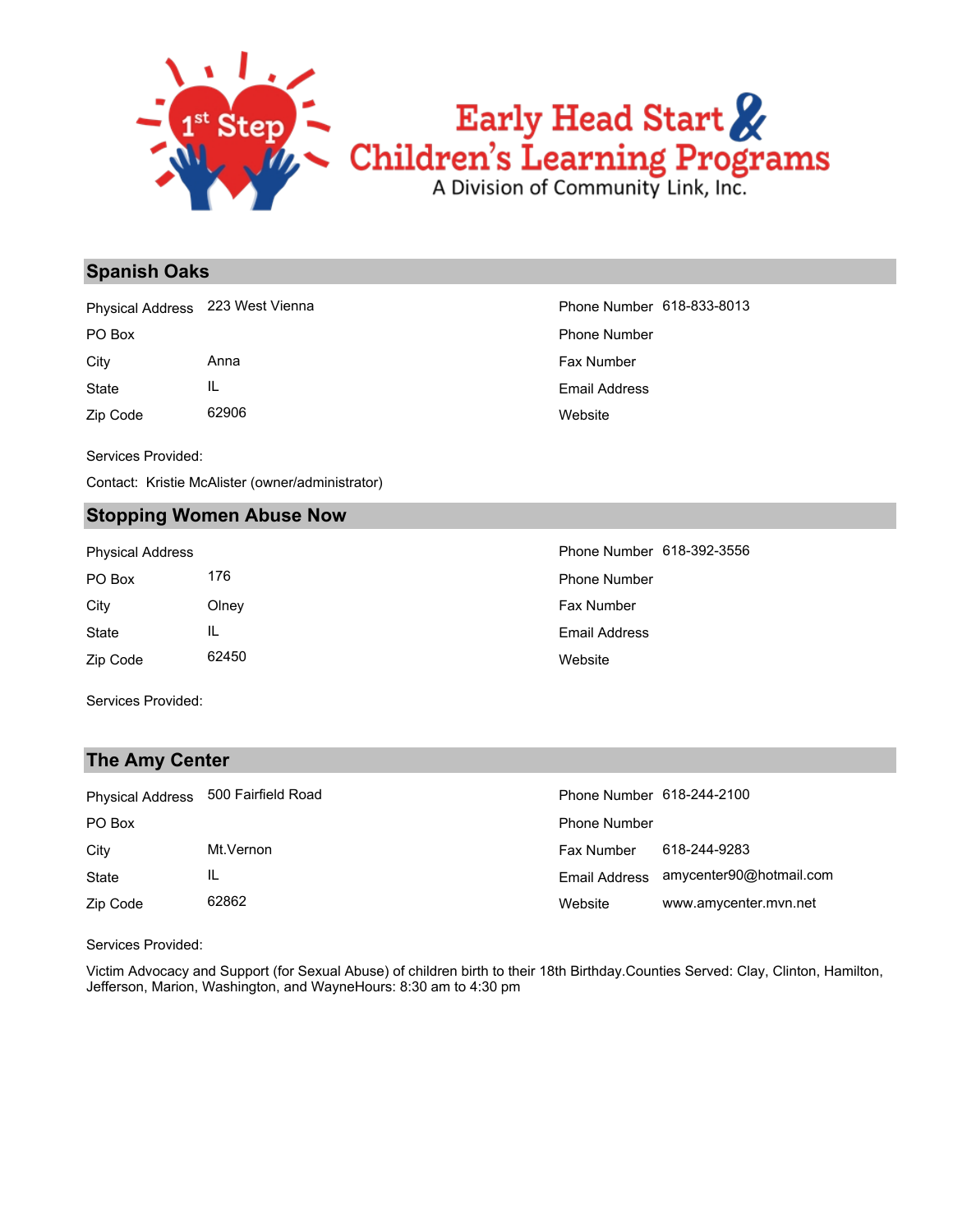

#### **The Salvatin Army - Streator**

Zip Code 61364 State IL City Streator Streator **Fax Number** Fax Number PO Box 117 Phone Number Physical Address 117 South Bloomington **Phone Number 217-672-2746** 

Services Provided:

#### **The Salvation Army - Alton**

Zip Code 62002-0524 State IL City **Alton** Alton **Alton Alton Fax Number** PO Box 524 524 **Phone Number** Physical Address 525 Alby Street Phone Number 618-465-7764

**Website** Email Address

**Website** Email Address

Services Provided:

#### **The Salvation Army - Belleville**

Zip Code 62226-5806 State IL City Belleville **Belleville Fax Number** Fax Number PO Box Phone Number Physical Address 4102 West Main Street **Phone Number 618-236-2167** 

Services Provided:

**Website** Email Address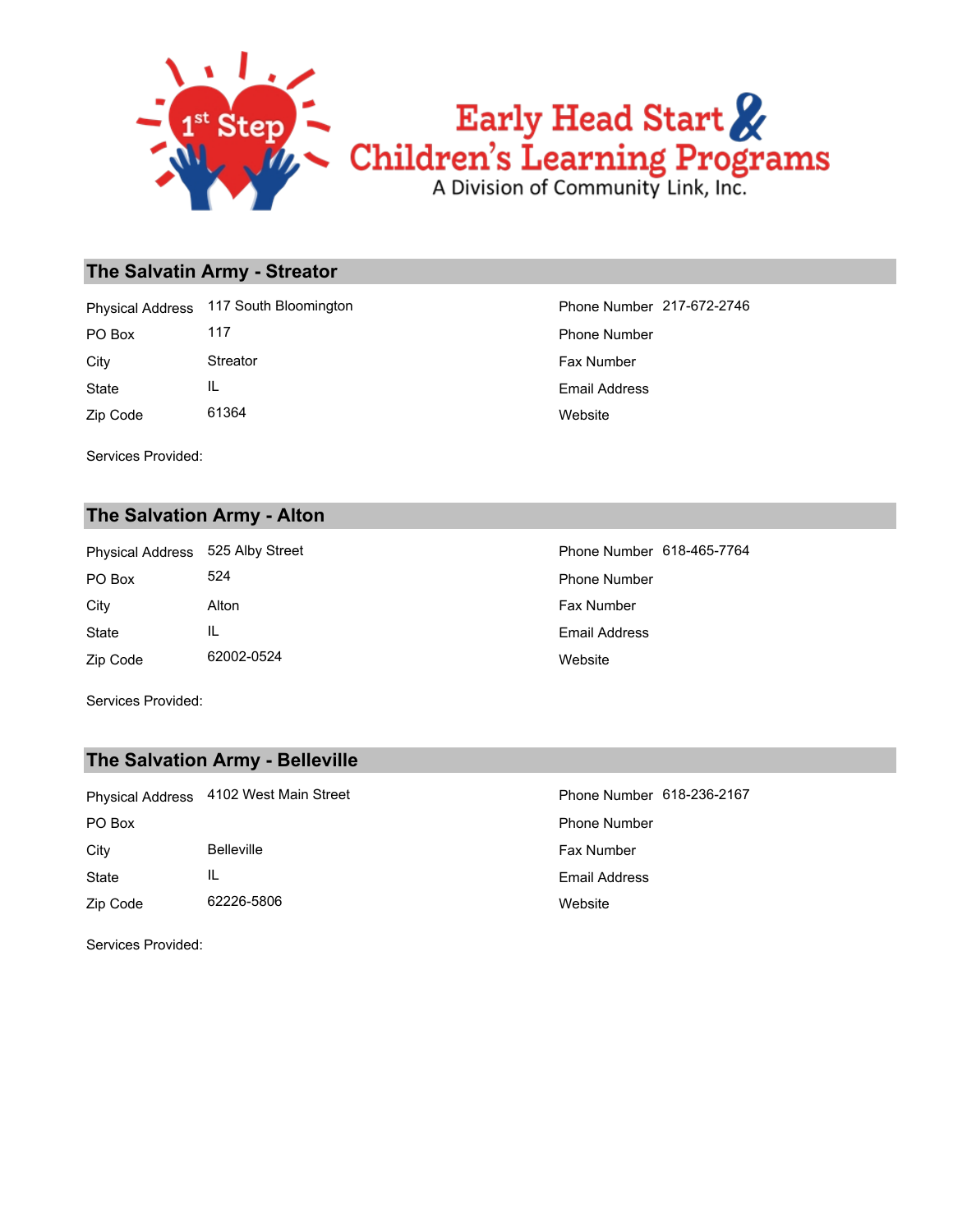

#### **The Salvation Army - Bloomington**

State IL City Bloomington Bloomington **Fax Number** Fax Number PO Box 3186 3186 3186 Physical Address 611 West Washington Street Phone Number 309-829-9476

Zip Code 61701-3186

Services Provided:

**Website** Email Address

#### **The Salvation Army - Champaign**

Zip Code 61820 State IL City Champaign Champaign Fax Number PO Box **Phone Number** Po Box **Phone Number** Phone Number Physical Address 119 East University Street Phone Number 217-373-7832

**Website** Email Address

Services Provided:

#### **The Salvation Army - Davenport IA**

Zip Code 52803 State IA City **Davenport** Daven Daven **Daven Daven Daven Daven Community** City **Fax Number** PO Box Phone Number Physical Address 301 West 6th Street Phone Number 319-324-4808

**Website** Email Address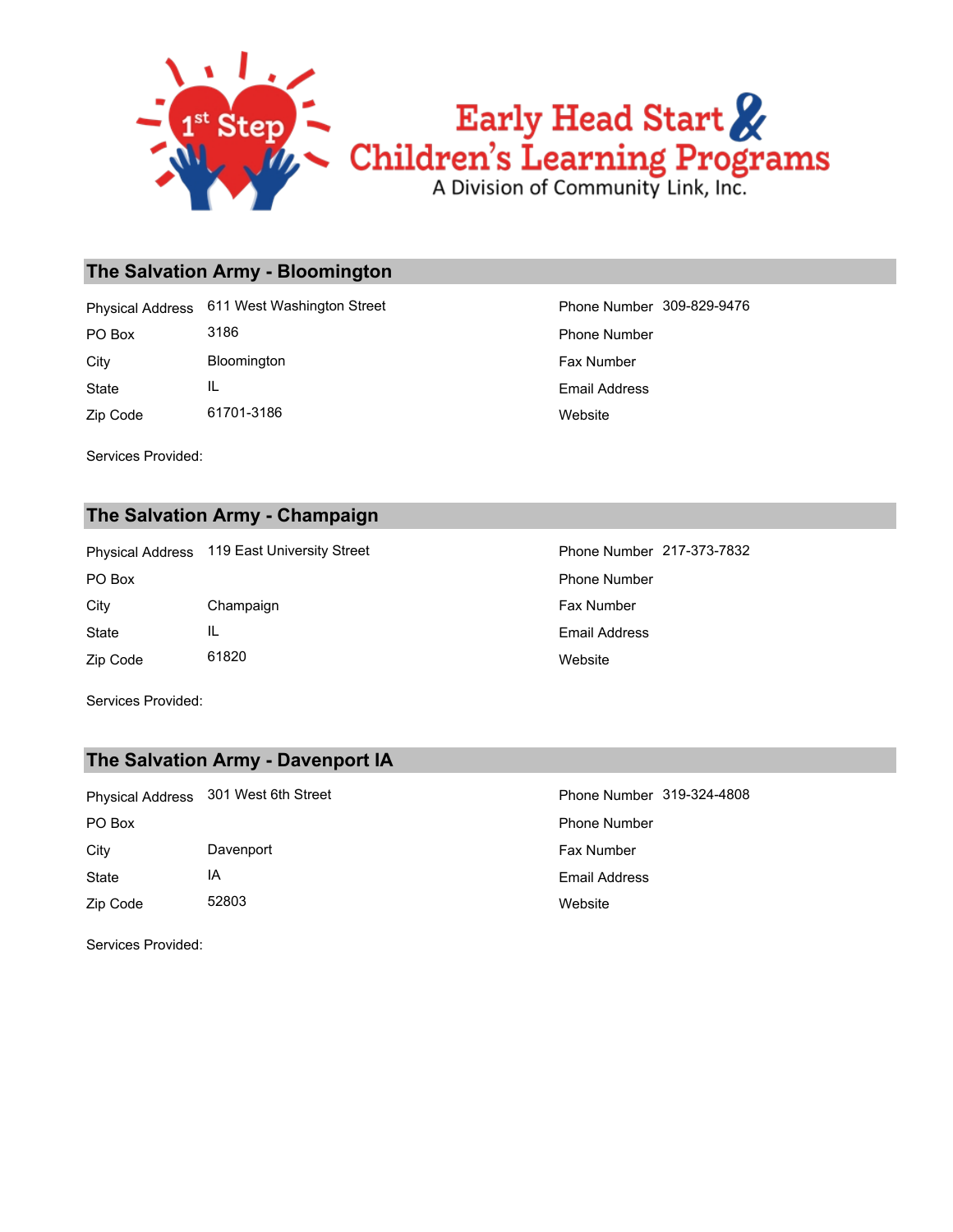

#### **The Salvation Army - Family Haven**

State MO City St. Louis St. Louis Fax Number PO Box Phone Number Physical Address 3744 Lindell Street Phone Number 314-646-3000

Zip Code 63109-0787

Services Provided:

#### **The Salvation Army - Freeport**

Zip Code 61032 State IL City **Freeport** Freeport **Fax Number** Fax Number PO Box **Phone Number** Po Box **Phone Number** Phone Number Physical Address 106 West Exchange Street Phone Number 217-235-7639

**Website** Email Address

**Website** Email Address

Services Provided:

#### **The Salvation Army - Kankakee**

Zip Code 60901 State IL City **Kankakee Fax Number** Fax Number PO Box Phone Number Physical Address 148 North Harrison Avenue **Phone Number 815-933-8421** 

**Website** Email Address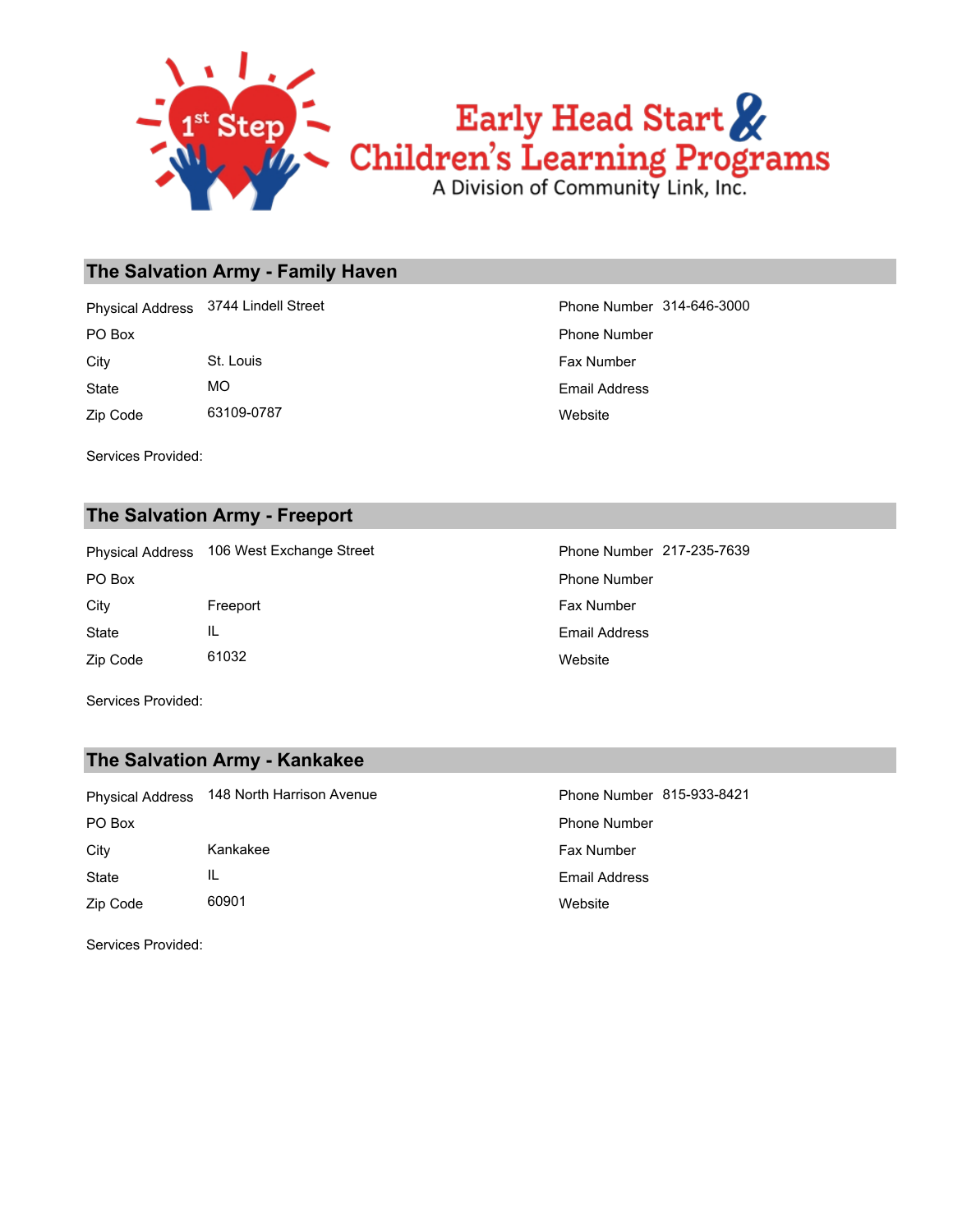

#### **The Salvation Army - Peoria**

City **Peoria** Peoria **Fax Number Fax Number Fax Number** PO Box Phone Number Physical Address 417 North East Adams Street Phone Number 309-655-7272

Zip Code 61603 State IL

Services Provided:

#### **The Salvation Army - Quincy**

Zip Code 62301 State IL City **Quincy Quincy City Fax Number** PO Box **Phone Number** Po Box **Phone Number** Phone Number Physical Address 400 Broadway Street Phone Number 217-222-2087

**Website** Email Address

**Website** Email Address

Services Provided:

#### **The Salvation Army - Springfield**

Zip Code 62702 State IL City Springfield Springfield Springfield Springfield Springfield Spring Springfield Spring Spring Spring Spring Spring Spring Spring Spring Spring Spring Spring Spring Spring Spring Spring Spring Spring Spring Spring Sprin PO Box Phone Number Physical Address 530 North 6th Street Phone Number 217-525-2196

**Website** Email Address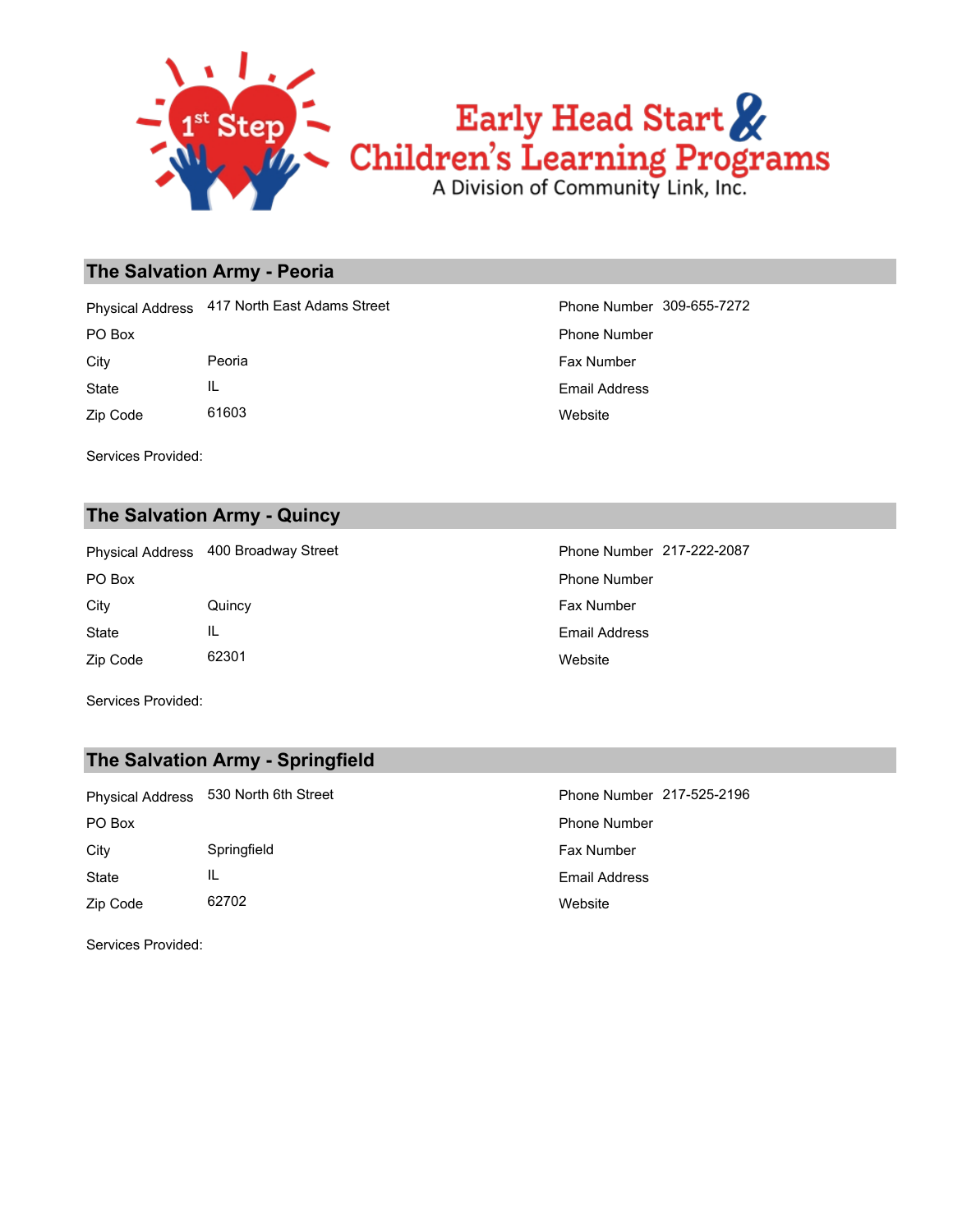

#### **Transitional Mental Health Services**

Physical Address 460 Garfield Street; East Wing Phone Number 630-896-2223

Zip Code 60506 State IL City **Aurora** Aurora **Fax Number Fax Number Fax Number** 

Services Provided:

Community Counseling Center

#### **Tri-County Opportunities Council**

Zip Code 61071 State IL City **Rock Falls** Rock Falls **Fax Number** PO Box 610 610 Physical Address 405 Emmons Avenue **Phone Number 217-625-7830** 

**Website** Email Address PO Box Phone Number

> **Website** Email Address

Services Provided:

#### **Two Rivers Regional Council of Public Officials**

Zip Code 62301 State IL City Quincy Fax Number PO Box Phone Number Physical Address Franklin Square/4th & State Street Phone Number 217-224-8171

**Website** Email Address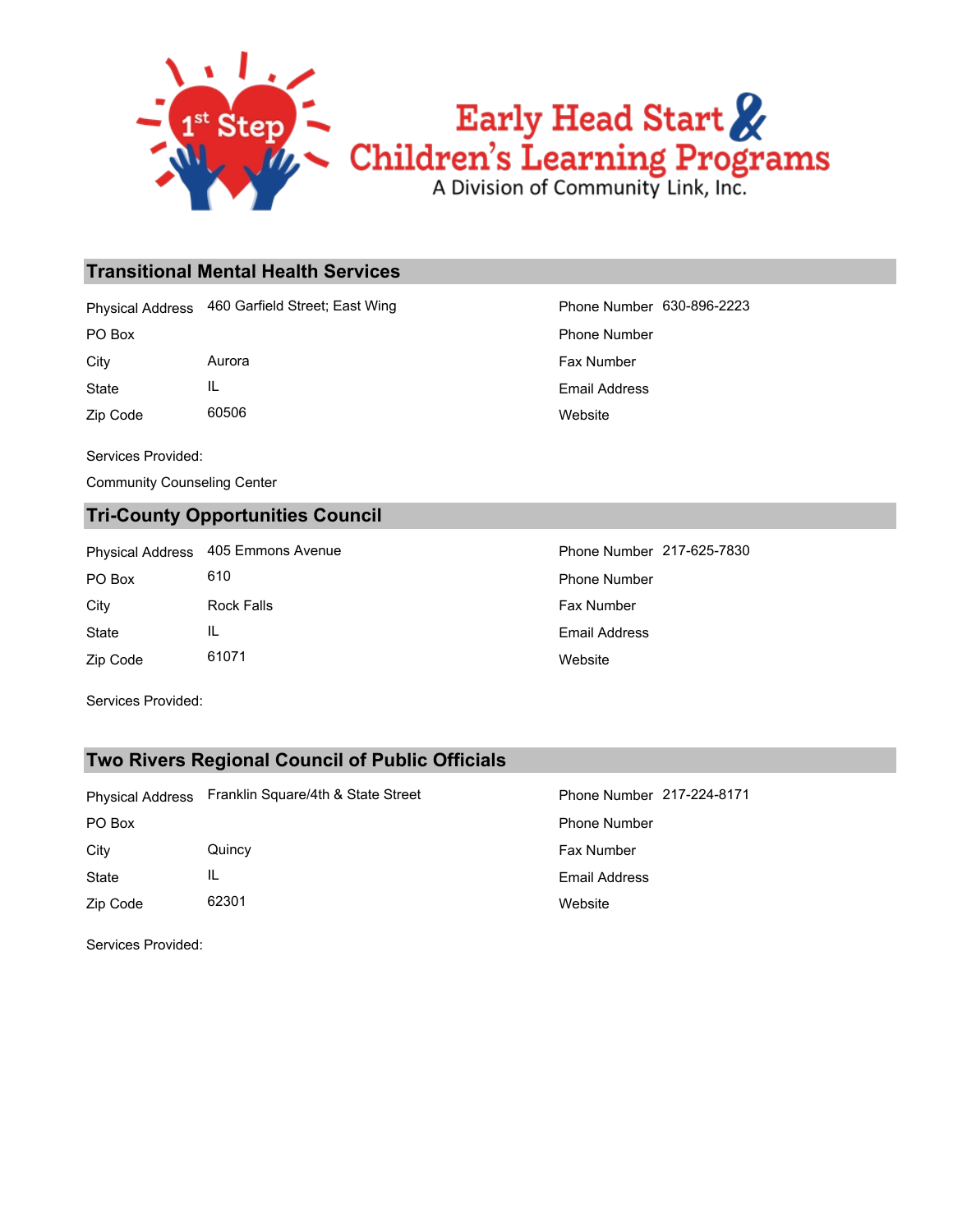

# Early Head Start &<br>Children's Learning Programs

#### **United Methodist Village**

Physical Address 1616 Cedar Street Phone Number 618-943-3347

State IL City **Lawrenceville City Canadian Example 1** City **Fax Number** 

Zip Code 62439

Services Provided:

Contact: Paula McKnight

#### **Violence Prevention Center**

Physical Address

| PO Box   | PO Box 831        | Phone Number 618-235-0892   |              |
|----------|-------------------|-----------------------------|--------------|
| City     | <b>Belleville</b> | <b>Fax Number</b>           | 618-235-9521 |
| State    |                   | Email Address darlene.jones |              |
| Zip Code | 62222             | Website                     | www.vpcswi.o |

**Website** Email Address PO Box Phone Number

| Phone Number 618-236-2531 |                          |
|---------------------------|--------------------------|
| Phone Number 618-235-0892 |                          |
| Fax Number                | 618-235-9521             |
| Email Address             | darlene.jones@vpcswi.org |
| Website                   | www.vpcswi.org           |

Services Provided:

Serves all ages45 days emergency shelter, counseling for women, children and men who are victim of domestic violence, serves Orders of Protection for domestic violence victims.Services are free8:00 am - 4:30 pm administrative offices, or 24 hour hotline

#### **Volunteer Services, Inc.**

|          | Physical Address 410 West Main Street | Phone Number 618-937-3581 |
|----------|---------------------------------------|---------------------------|
| PO Box   |                                       | <b>Phone Number</b>       |
| City     | West Frankfort                        | <b>Fax Number</b>         |
| State    | IL                                    | <b>Email Address</b>      |
| Zip Code | 62896                                 | Website                   |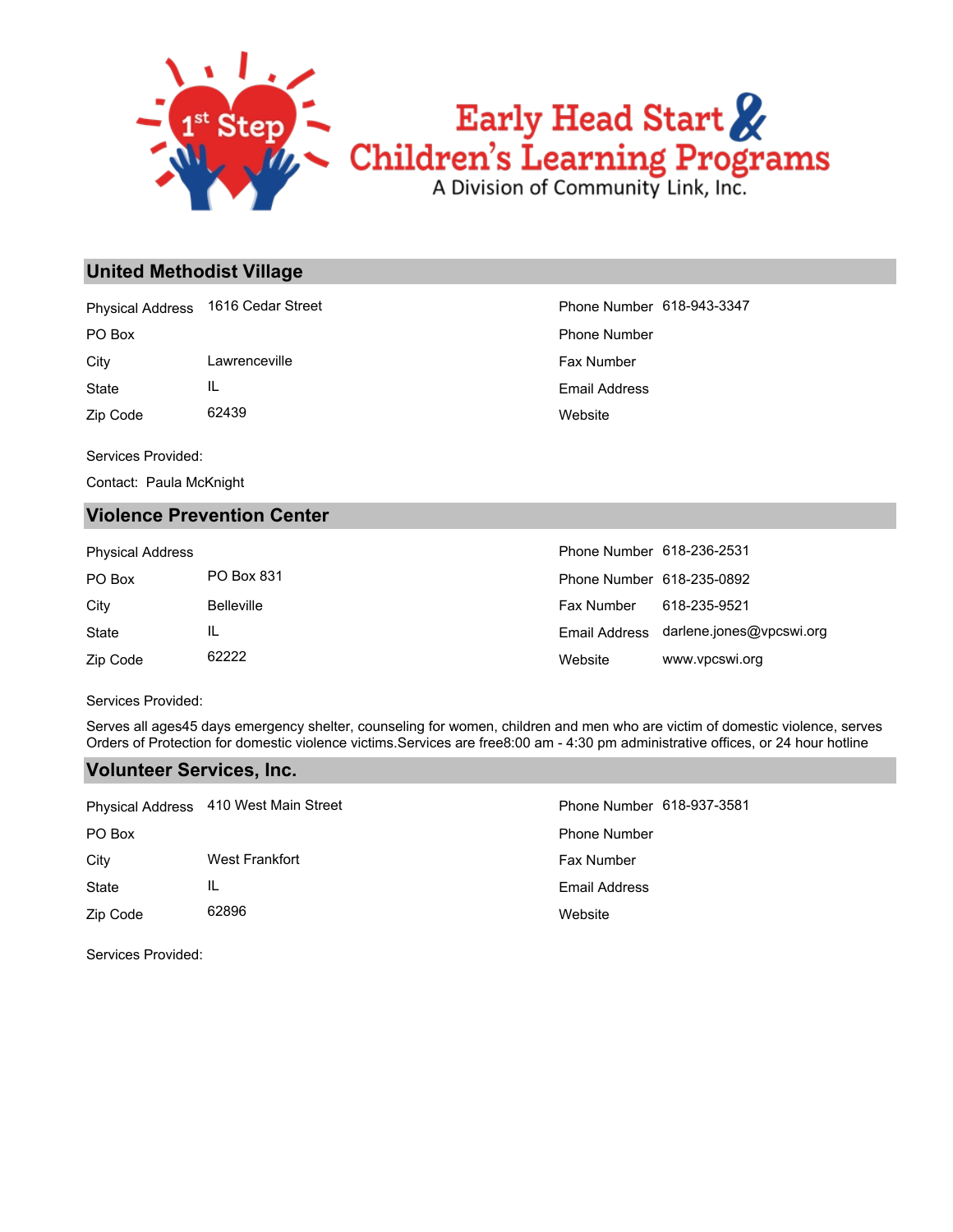

#### **Wabash Area Development, Inc.**

PO Box Phone Number Physical Address 100 North Latham, PO Box 70 Phone Number 618-963-2387

Zip Code 62835 State IL

**Website** Email Address City **Enfield** Enfield **Fax Number** Fax Number

Services Provided:

#### **West Suburban PADS**

Zip Code 60303 State IL City Cak Park **Fax Number** City

**Website** Email Address PO Box 797 797 Phone Number 888-338-1744 Physical Address **Phone Number 708-338-1724** 

Services Provided:

#### **Williamson County Family Crisis Center**

Zip Code 62948 State IL City **Herrin** Herrin **Fax Number** Fax Number PO Box 2066 2066 2008 Phone Number Physical Address 514 North 18th Street Phone Number 618-988-8020

**Website** Email Address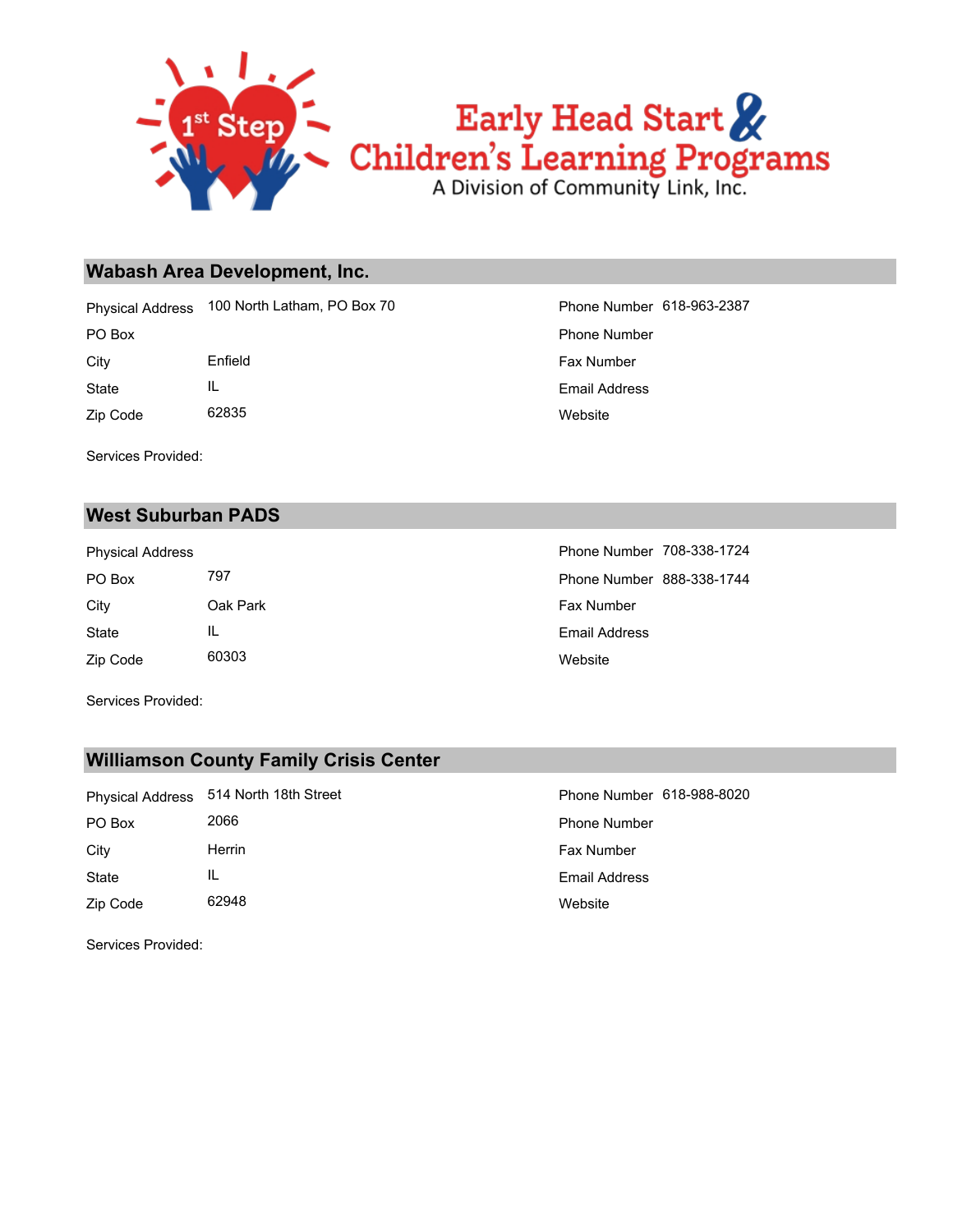

#### **YMCA - Metro Chicago/SW YMCA**

PO Box Phone Number Physical Address 3801 West 127th Street Phone Number 708-385-6700

Zip Code 60803 State IL

Services Provided:

#### **YWCA of Danville**

Zip Code 61832 State IL City **Danville** Danville **Fax Number** PO Box **Phone Number** Po Box **Phone Number** Phone Number

**Website** Email Address City **Alsip** Alsip **Alsip Alsip Alsip Alsip Alsip Alsip Alsip Example Example Example EXAM** 

**Website** Email Address Physical Address 201 North Hazel Phone Number 217-446-1217

Services Provided:

#### **YWCA of Peoria**

Zip Code 61603 State IL City **Peoria** Peoria **Fax Number** Peoria **Fax Number** Peoria **Fax Number** Peoria PO Box Phone Number Physical Address 714 Hamilton Boulevard Phone Number 309-673-1167

**Website** Email Address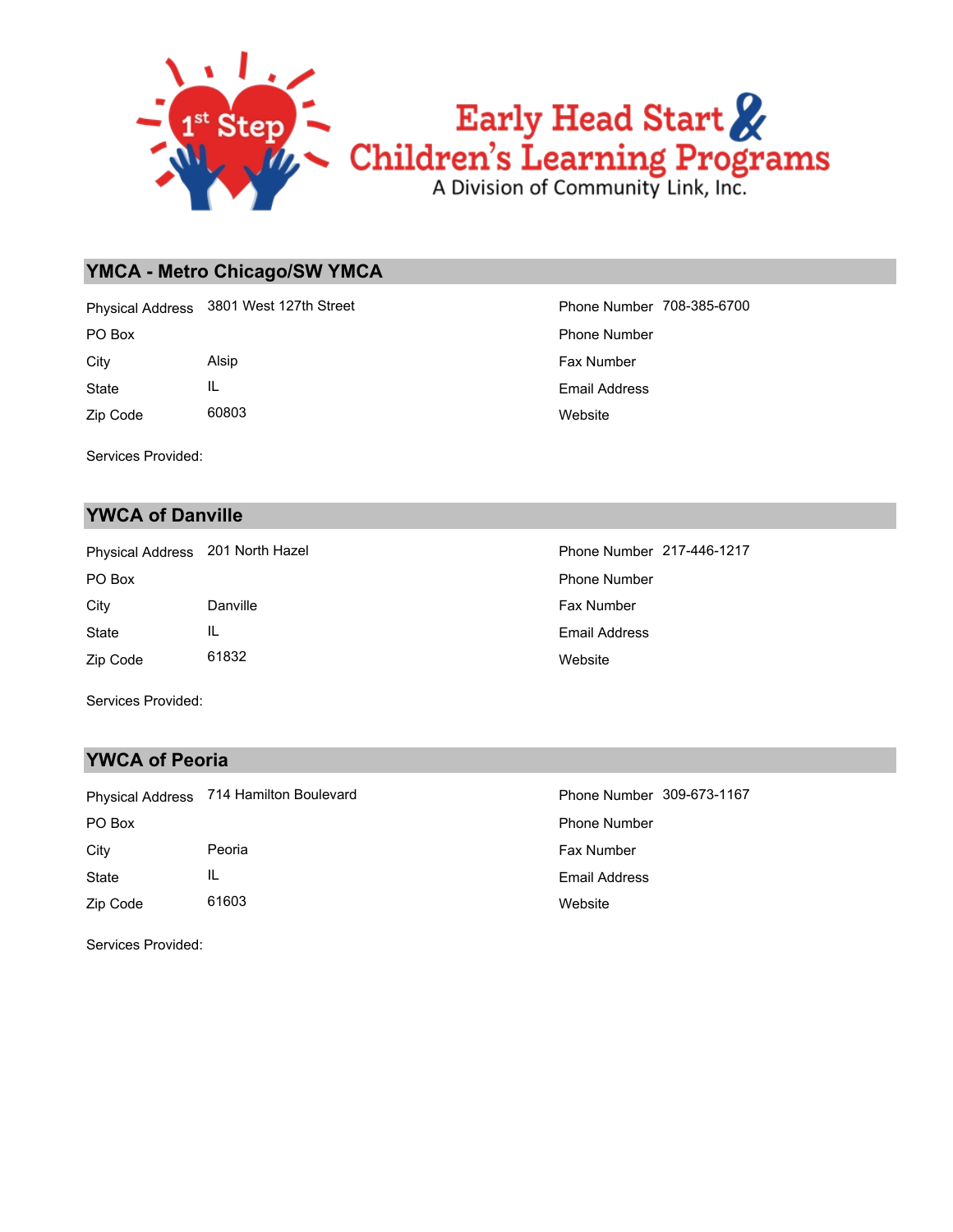

#### **YWCA Shelter for Battered Women and Their Children**

City **Evanston** Evanston **Fax Number Fax Number** 

State IL

Zip Code

Services Provided:

Website Email Address PO Box Phone Number Physical Address **Phone Number 877-418-1868**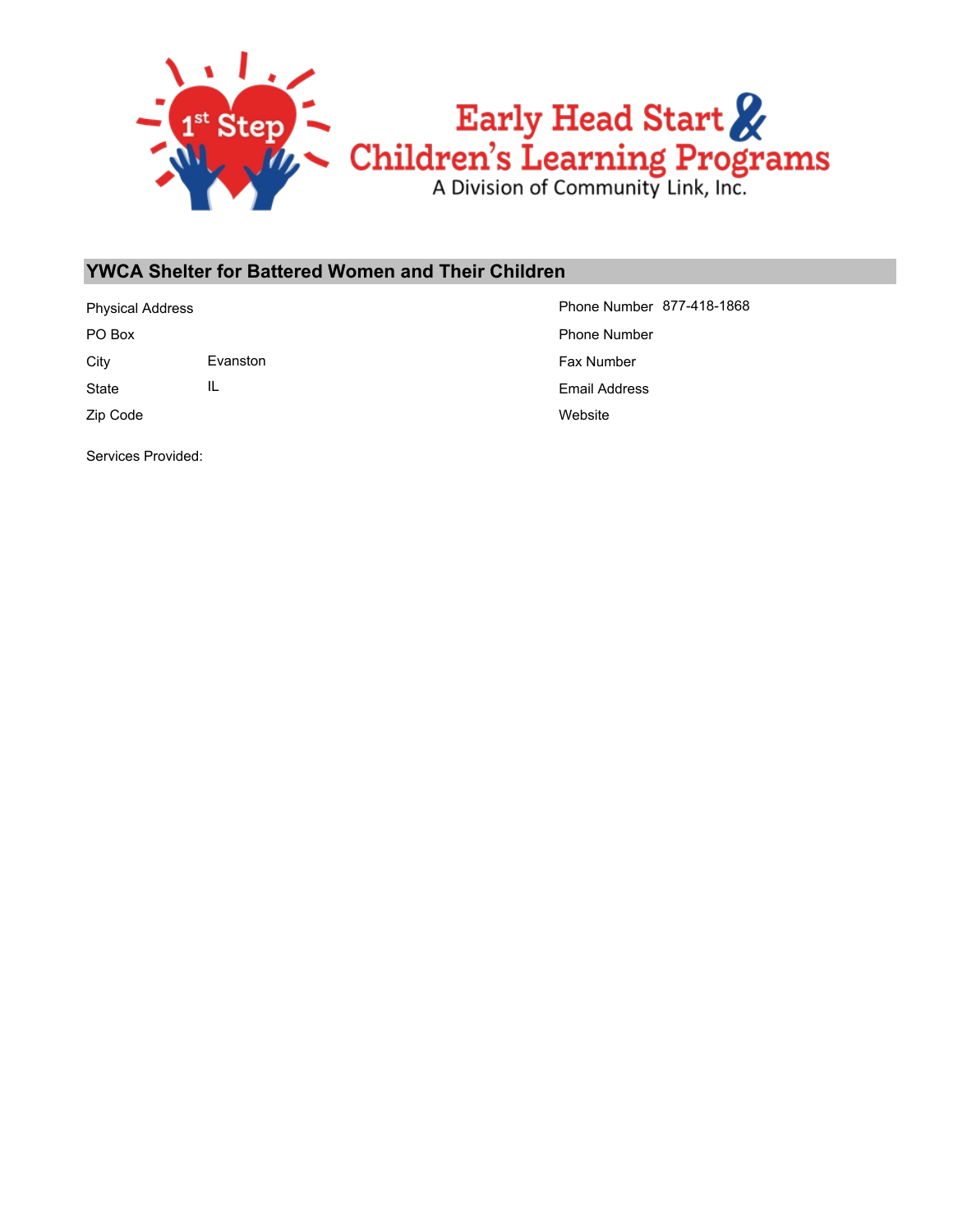

## **Social Security Administrations Offices Oficinas de la Administración de Seguro Social**

Social Security Administration - Belleville Social Security Administration - East St. Louis Social Sercurity Administration - Mt. Vernon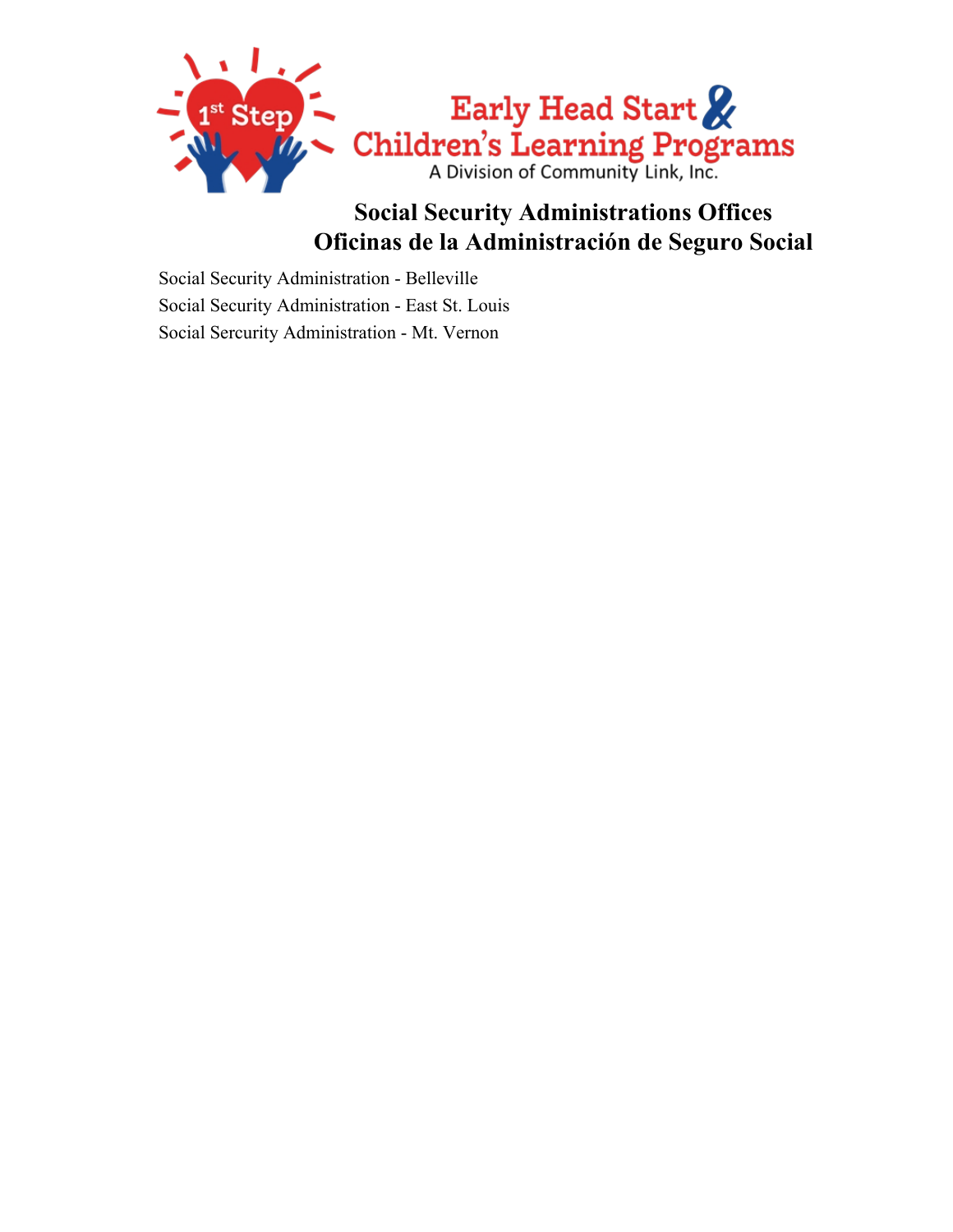

# **Social Security Administration - Belleville**

Physical Address 1670 Lebanon Avenue Phone Number (877) 405-0471

State IL

Zip Code 62221

Website www.ssa.gov Email Address City Belleville **Fax Number 618-256-2516** PO Box Phone Number

Services Provided:

Social Security needs, disability and basic needs.TTY: (800) 325-0778Monday, Tuesday, Thursday and Friday 9:00 am to 4:00 pm and Wednesday 9:00 am to 12:00 pm

### **Social Security Administration - East St. Louis**

|          | Physical Address 650 Missouri Avenue; Room 104 |                     | Phone Number (877) 700-4847 |
|----------|------------------------------------------------|---------------------|-----------------------------|
| PO Box   |                                                | <b>Phone Number</b> |                             |
| City     | E. St. Louis                                   | <b>Fax Number</b>   |                             |
| State    | IL                                             | Email Address       |                             |
| Zip Code | 62201                                          | Website             | www.ssa.gov                 |

Services Provided:

Social Security needs, disability and basic needsTTY: (618) 482-9322Monday, Tuesday, Thursday and Friday 9:00 am to 3:00 pm and Wednesday 9:00 am to 12:00 pm.

# **Social Sercurity Administration - Mt. Vernon**

| <b>Physical Address</b> | 105 South 6th Street |                     | Phone Number (866) 931-2549 |
|-------------------------|----------------------|---------------------|-----------------------------|
| PO Box                  |                      | <b>Phone Number</b> |                             |
| City                    | Mt. Vernon           | <b>Fax Number</b>   |                             |
| State                   | IL                   | Email Address       |                             |
| Zip Code                | 62864                | Website             | www.socialsecurity.gov      |

Services Provided:

Social Security needs, disability and basic needsTTY: (618) 242-8050Monday, Tuesday, Wednesday and Friday 9:00 am to 3:00 pm and Thursday 9:00 am to 12:00 pm.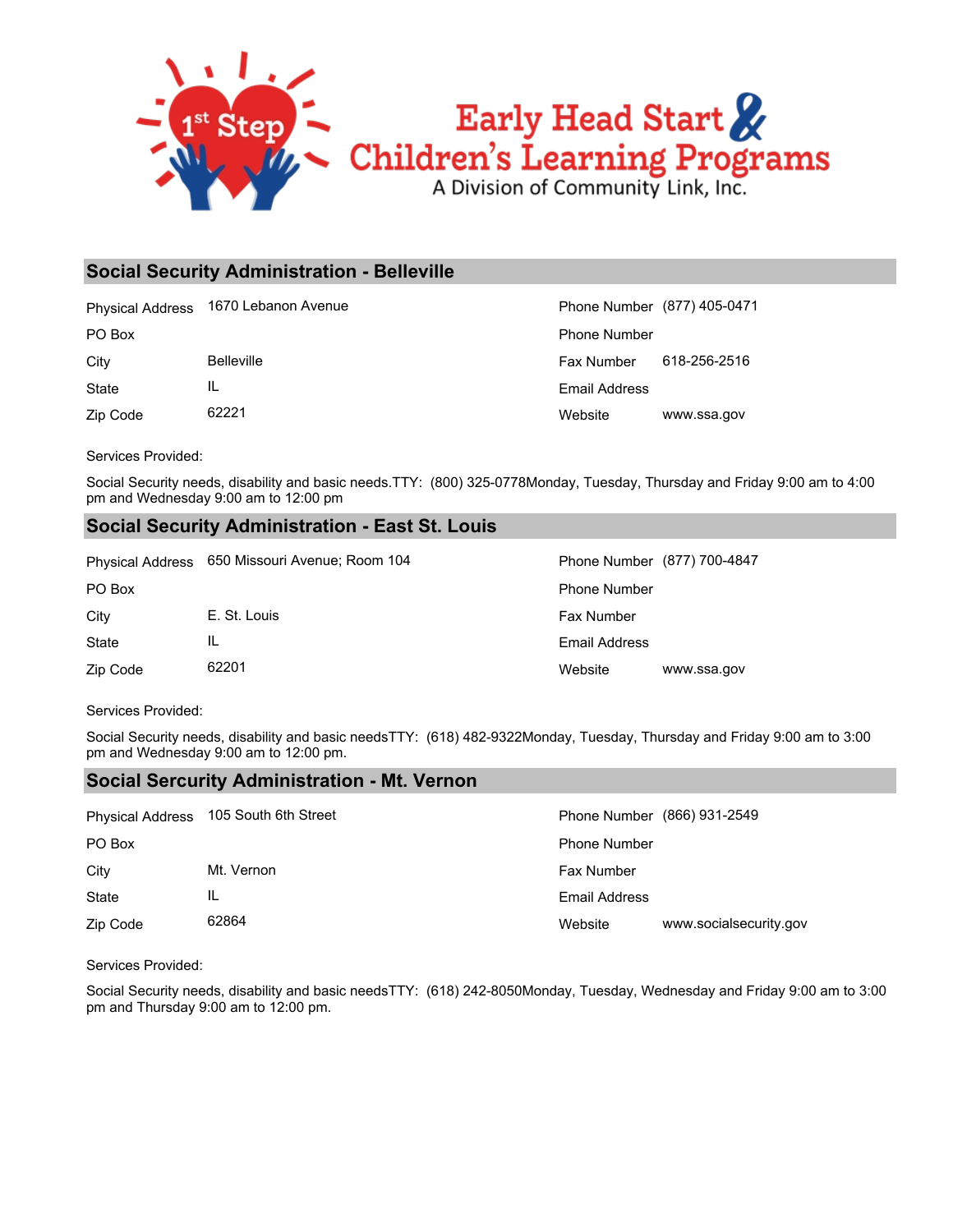

**Transportation Transportacion**

Friends Van Helping Hand Medical Service Car South Central Transit (SCT)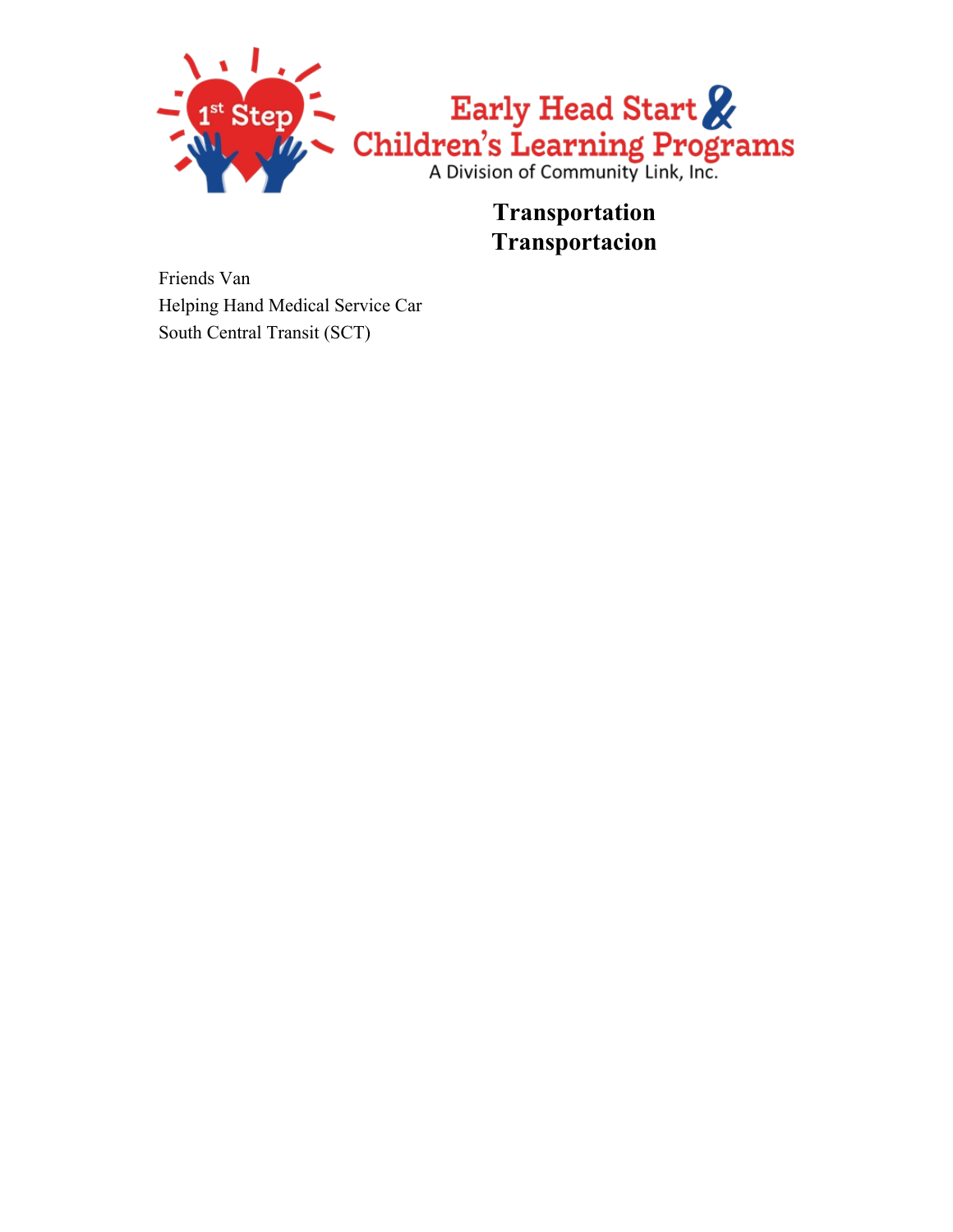

### **Friends Van**

| <b>Physical Address</b> | Phone Number 618-651-2788 |                     |  |
|-------------------------|---------------------------|---------------------|--|
| PO Box                  | <b>Phone Number</b>       |                     |  |
| City                    | Fax Number                |                     |  |
| State                   | Email Address             |                     |  |
| Zip Code                | Website                   | www.stjoebreese.com |  |

Services Provided:

Monday - Friday 7:30 am to 4:00 pmServes all towns within a 20-mile radius of Breese - Albers, Aviston, Bartelso, Beckemeyer, Breese, Carlyle, Centralia, Damiansville, Germantown, New Baden, St. Rose and Trenton It is always at your service with free transportation to medical, dental and other personal appointments. Completely supported by HSHS St. Joseph's Foundation, the Friends Van is free to riders. Medical appointments are a priority and includes visits to physicians, dentist offices, chiropractors, pharmacies and to HSHS St. Joseph's Hospital. Personal appointments need to be scheduled 2 days in advance. Medical appointments may be scheduled at anytime.

# **Helping Hand Medical Service Car**

|          | Physical Address 2125 South Belt West | Phone Number 618-239-9900 |                                               |
|----------|---------------------------------------|---------------------------|-----------------------------------------------|
| PO Box   |                                       | Phone Number 618-532-8076 |                                               |
| City     | <b>Belleville</b>                     | <b>Fax Number</b>         | 618-532-8078                                  |
| State    | IL                                    |                           | Email Address sbassen@southcentraltransit.org |
| Zip Code | 62226                                 | Website                   | southcentraltransit                           |

#### Services Provided:

St. Louis, Belleville, Springfield, IL and all surrounding areasHours: Monday - Friday 7:00 am - 5:00 pm

# **South Central Transit (SCT)**

| <b>Physical Address</b> | 1616 East McCord |                   | Phone Number (800) 660-7433                   |
|-------------------------|------------------|-------------------|-----------------------------------------------|
| PO Box                  |                  |                   | Phone Number (618) 532-8076                   |
| City                    | Centralia        | <b>Fax Number</b> | (618) 532-8078                                |
| State                   | IL               |                   | Email Address Sbassen@southcentraltransit.org |
| Zip Code                | 62801            | Website           | www.southcentraltransit.org                   |

Services Provided:

Counties served: Clinton, Franklin, Jefferson, Marion, Perry and WashingtonSouth Central Transit (SCT) provides public transportation through a demand response and fixed route, non-emergency service. For ride scheduling call: (618) 532-8076 or (800) 660-7433. Mt. Vernon office is located at 15178 North Illinois Highway 37. Breese office is located at 12778 Drivein Road. Du Quoin office is located at 854 East Olive Street. West Frankfort office is located at 709 North Bryan Street.Hours: Monday - Friday 7:00 am to 5:00 pm.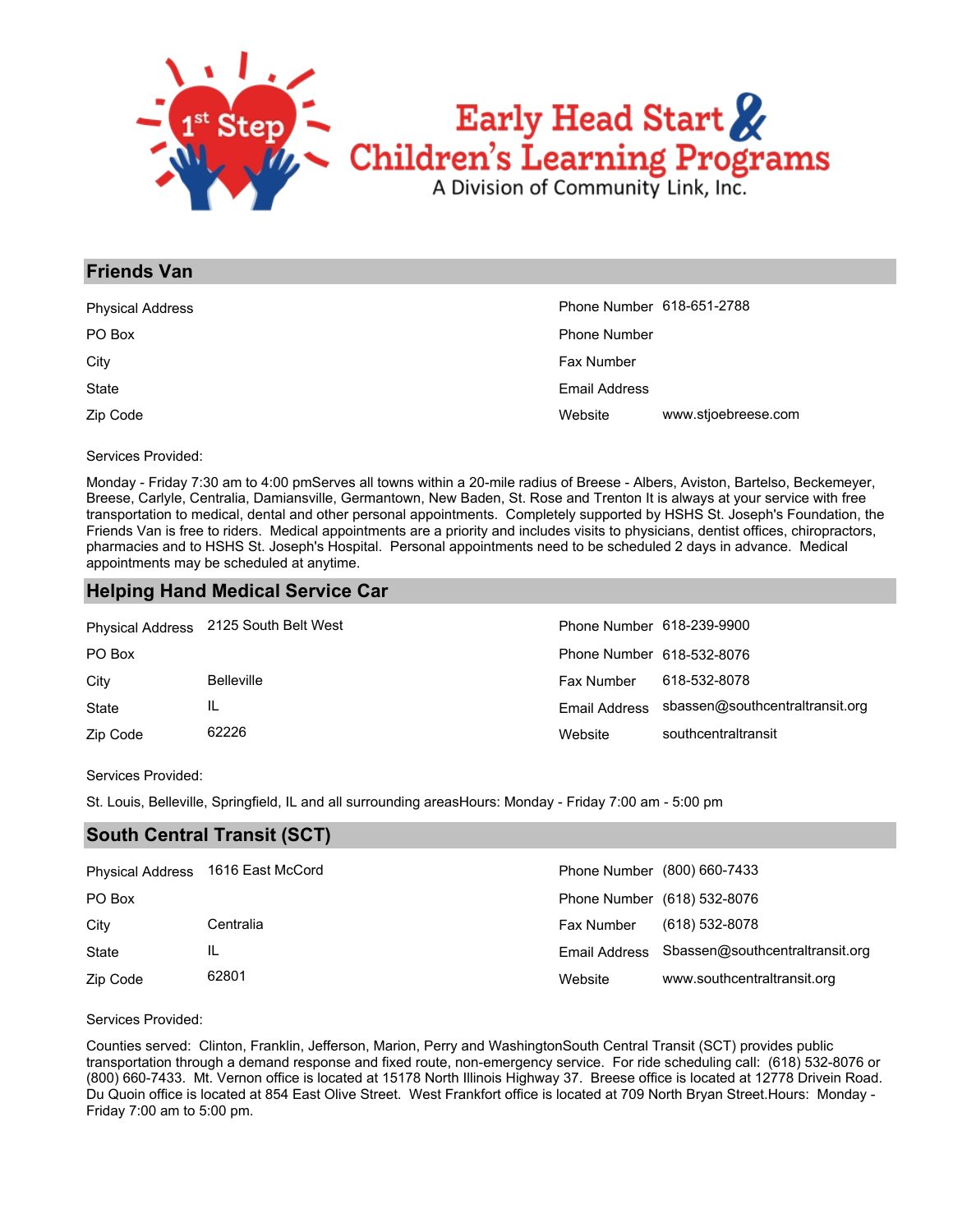

# **WIC and Health Departments WIC y Departamentos de Salud**

Bond County WIC/Health Department Clinton County WIC/Health Department Jefferson County WIC/Health Department Marion County WIC/Health Department - Centralia Marion County WIC/Health Department - Salem St. Clair County WIC/Health Department Washington County WIC/Health Department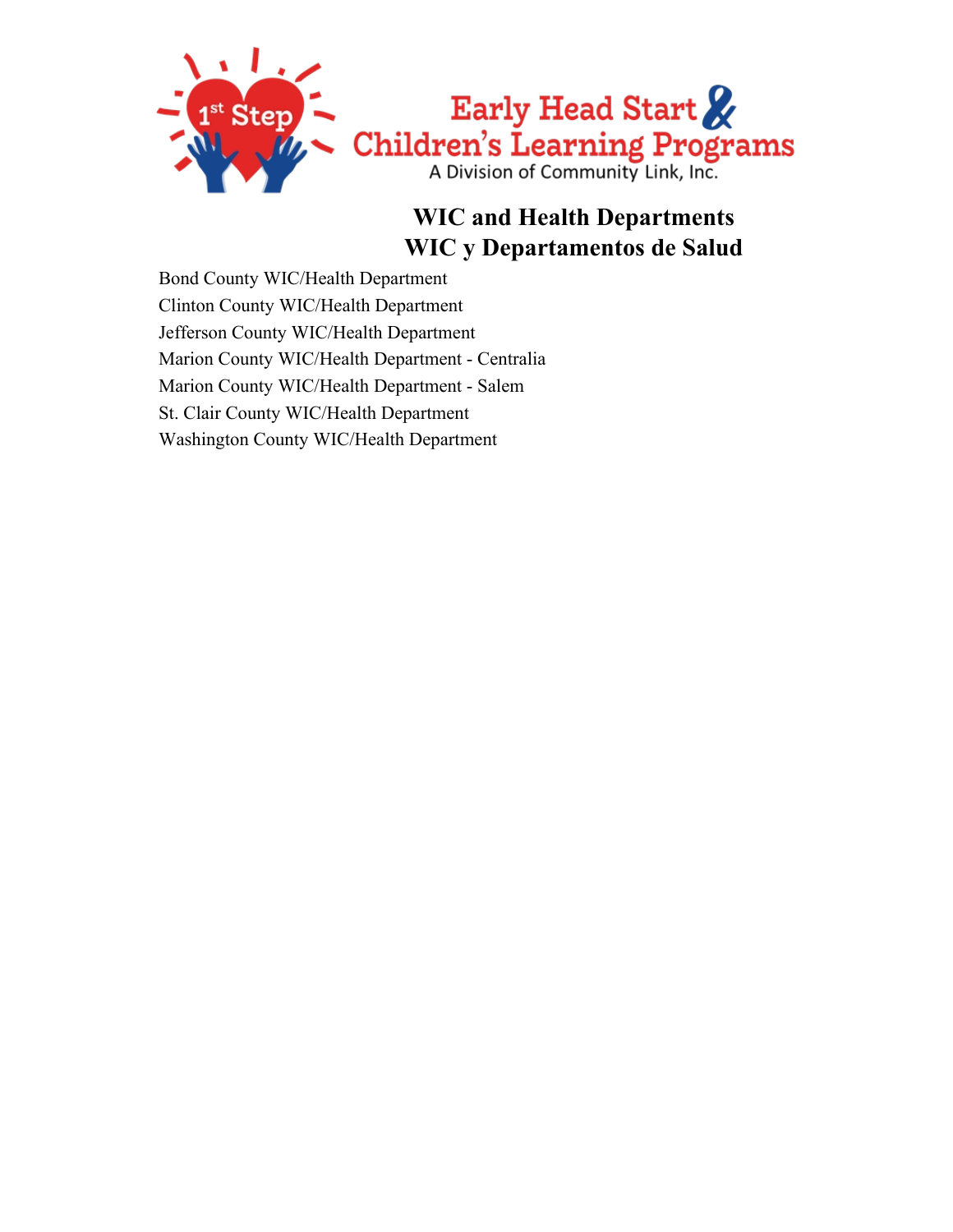

#### **Bond County WIC/Health Department**

|          | Physical Address 1520 South 4th Street | Phone Number 618-664-1422 |              |
|----------|----------------------------------------|---------------------------|--------------|
| PO Box   |                                        | Phone Number 877-942-4645 |              |
| City     | Greenville                             | Fax Number                | 618-664-1744 |
| State    | IL                                     | Email Address             |              |
| Zip Code | 62246                                  | Website                   |              |

Services Provided:

Bond County WICScreening programs, bone density testing, STD counseling, immunizations, school health, communicable diseases, food sanitation, sewage disposalHealthy Moms/Healthy Kids/ Healthy families/ WIC/ APOR/ Family Planning/ Family Case Management

#### **Clinton County WIC/Health Department**

|              | Physical Address 930 A Fairfax Street | Phone Number 618-594-8942 |                                             |
|--------------|---------------------------------------|---------------------------|---------------------------------------------|
| PO Box       |                                       | Phone Number 618-594-2723 |                                             |
| City         | Carlyle                               | Fax Number                | 618-594-3225                                |
| <b>State</b> | IL                                    |                           | Email Address health@clintonco.illinios.gov |
| Zip Code     | 62231                                 | Website                   | www.clintoncohealthdepartment.co<br>m       |

Services Provided:

Screening programs, STD counseling, immunizations, school health, communicable diseases, food sanitation, sewage disposal Healthy Moms/Healthy Kids/Healthy Families/WIC/APOR/Family Case Management;and medical cards up through the age of 18Hours: Monday - Friday 8:00 am - 4:30 pm

#### **Jefferson County WIC/Health Department**

|          | Physical Address 1 Doctor Park Road, Suite F | Phone Number 618-244-7134 |              |
|----------|----------------------------------------------|---------------------------|--------------|
| PO Box   |                                              | <b>Phone Number</b>       |              |
| City     | Mt. Vernon                                   | Fax Number                | 618-244-2640 |
| State    | IL                                           | Email Address             |              |
| Zip Code | 62864                                        | Website                   |              |

Services Provided:

Jefferson CountyScreening programs, STD counseling, imminizations, school health, communicable diseases, food sanitation, sewage disposal Healthy Moms/Healthy Kids/Healthy Families/WIC/APOR/Family Planning/Family Case Management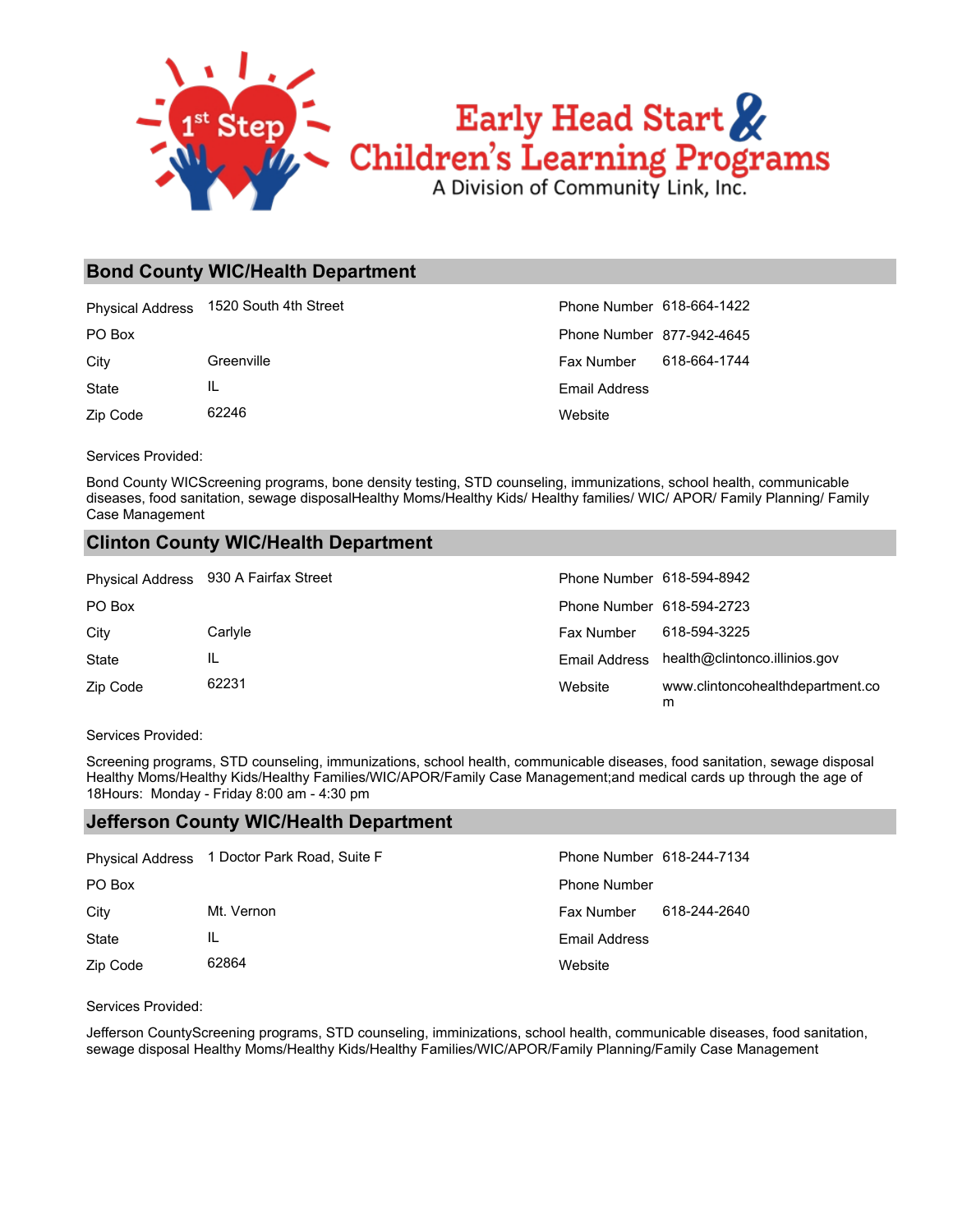

## **Marion County WIC/Health Department - Centralia**

| <b>Physical Address</b> | 1013 North Poplar | Phone Number 618-532-6518 |                                          |
|-------------------------|-------------------|---------------------------|------------------------------------------|
| PO Box                  |                   | <b>Phone Number</b>       |                                          |
| City                    | Centralia         | Fax Number                | 618-532-6543                             |
| State                   | IL                | Email Address             | Iryan@ussonet.net (administrator)        |
| Zip Code                | 62801             | Website                   | www.marioncountyhealthdepartmen<br>t.org |

Services Provided:

Screening Programs, STD counseling, immunizations, communicable diseases, food sanitation, sewage disposal, WIC, APORS, Family Planning, Family Case Management, Health Works - medical case management of Foster Children in custody of DCFS under age 6, who live in Marion County, Hearing and Vision Screenings (age 3 and Up), Developmental Screening of children (ASQ-3), Perinatal Depression Screenings, free pregnancy tests (by appointment only), lead screenings for children, Adult lab services, Pediatric & Prenatal Education (through WIC & FCM Programs).

#### **Marion County WIC/Health Department - Salem**

|          | Physical Address 118 Cross Creek Boulevard | Phone Number 618-548-3878 |              |
|----------|--------------------------------------------|---------------------------|--------------|
| PO Box   |                                            | <b>Phone Number</b>       |              |
| City     | Salem                                      | Fax Number                | 618-548-3866 |
| State    | IL                                         | Email Address             |              |
| Zip Code | 62881                                      | Website                   |              |

Services Provided:

Screening Programs, STD counseling, immunizations, communicable diseases, food sanitation, sewage disposal, WIC, APORS, Family Planning, Family Case Management, Health Works - medical case management of Foster Children in custody of DCFS under age 6, who live in Marion County, Hearing and Vision Screenings (age 3 and Up), Developmental Screening of children (ASQ-3), Perinatal Depression Screenings, free pregnancy tests (by appointment only), lead screenings for children, Adult lab services, Pediatric & Prenatal Education (through WIC & FCM Programs).

# **St. Clair County WIC/Health Department**

| Physical Address 19 Public Square |                   | Phone Number 618-233-7713 |
|-----------------------------------|-------------------|---------------------------|
| PO Box                            |                   | <b>Phone Number</b>       |
| City                              | <b>Belleville</b> | <b>Fax Number</b>         |
| State                             | IL                | Email Address             |
| Zip Code                          | 62220             | Website                   |

Services Provided: